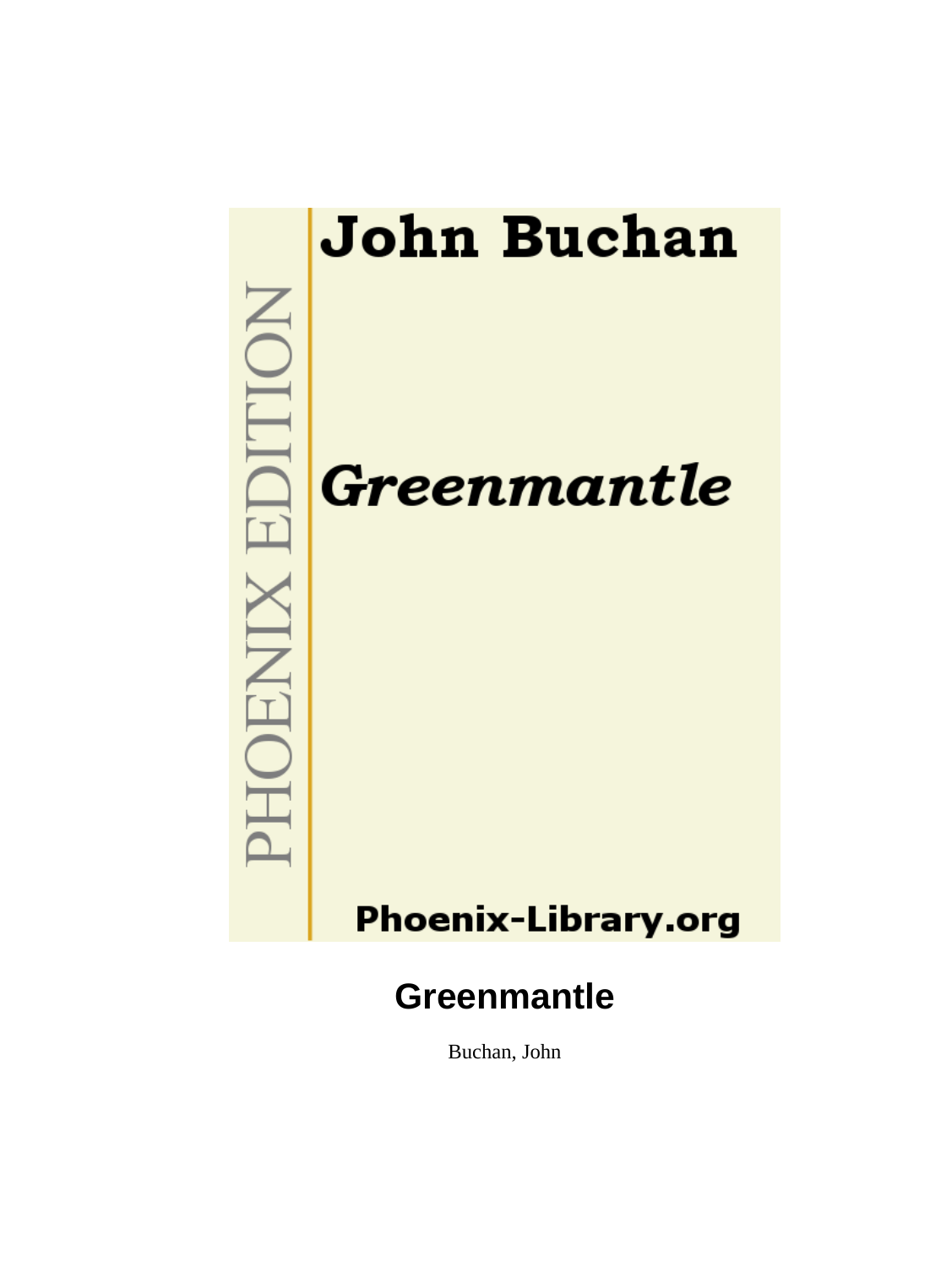[Table Of Content](#page-207-0) [About Phoenix−Edition](#page-209-0) **[Copyright](#page-210-0)**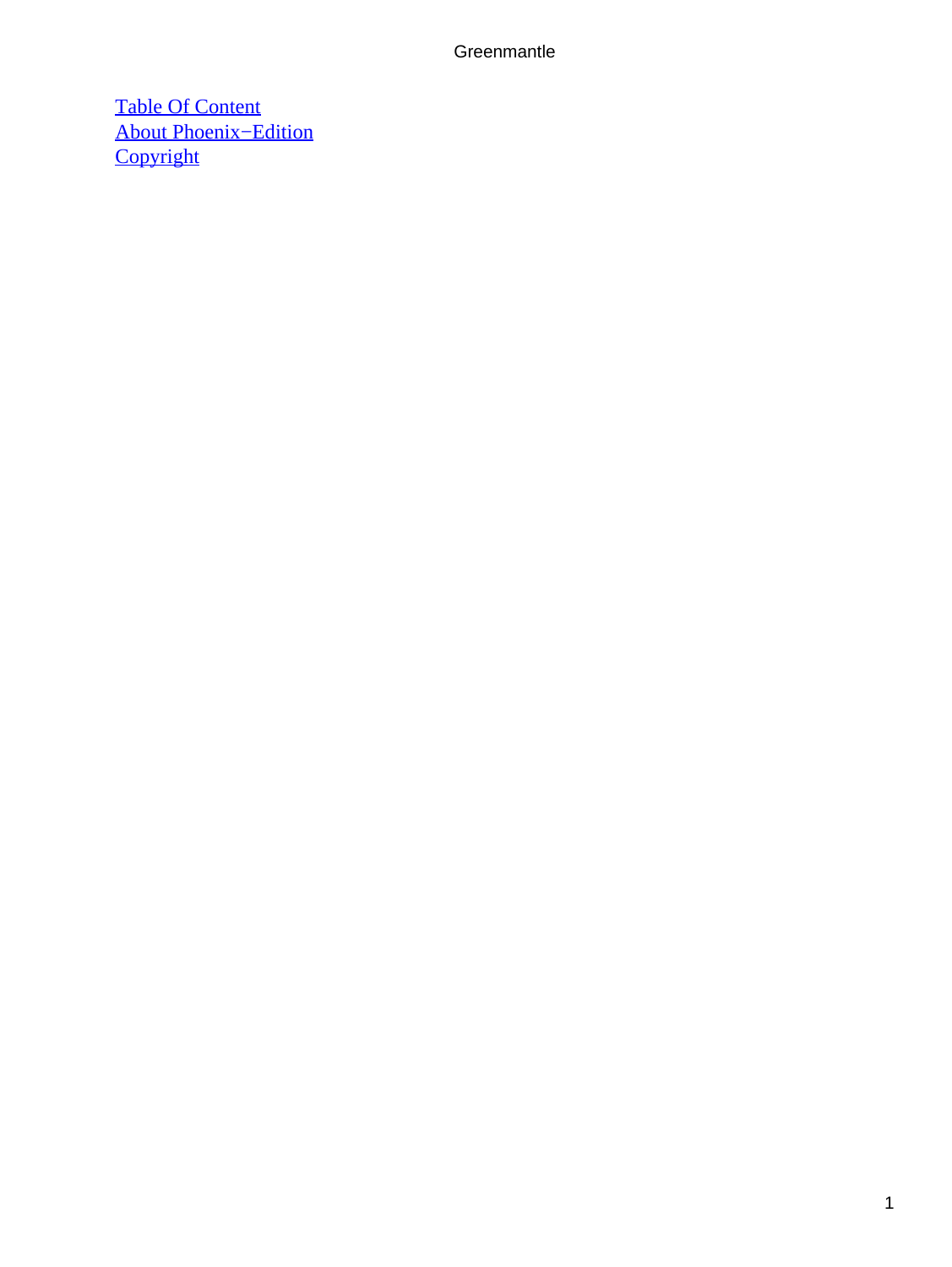### *G*REENMANTLE by **JOHN BUCHAN**

#### To Caroline Grosvenor

 During the past year, in the intervals of an active life, I have amused myself with constructing this tale. It has been scribbled in every kind of odd place and moment − in England and abroad, during long journeys, in half−hours between graver tasks; and it bears, I fear, the mark of its gipsy begetting. But it has amused me to write, and I shall be well repaid if it amuses you − and a few others − to read.

Let no man or woman call its events improbable. The war has driven that word from our vocabulary, and melodrama has become the prosiest realism. Things unimagined before happen daily to our friends by sea and land. The one chance in a thousand is habitually taken, and as often as not succeeds. Coincidence, like some new Briareus, stretches a hundred long arms hourly across the earth. Some day, when the full history is written − sober history with ample documents – the poor romancer will give up business and fall to reading Miss Austen in a hermitage.

 The characters of the tale, if you think hard, you will recall. Sandy you know well. That great spirit was last heard of at Basra, where he occupies the post that once was Harry Bullivant's. Richard Hannay is where he longed to be, commanding his battalion on the ugliest bit of front in the West. Mr John S. Blenkiron, full of honour and wholly cured of dyspepsia, has returned to the States, after vainly endeavouring to take Peter with him. As for Peter, he has attained the height of his ambition. He has shaved his beard and joined the Flying Corps.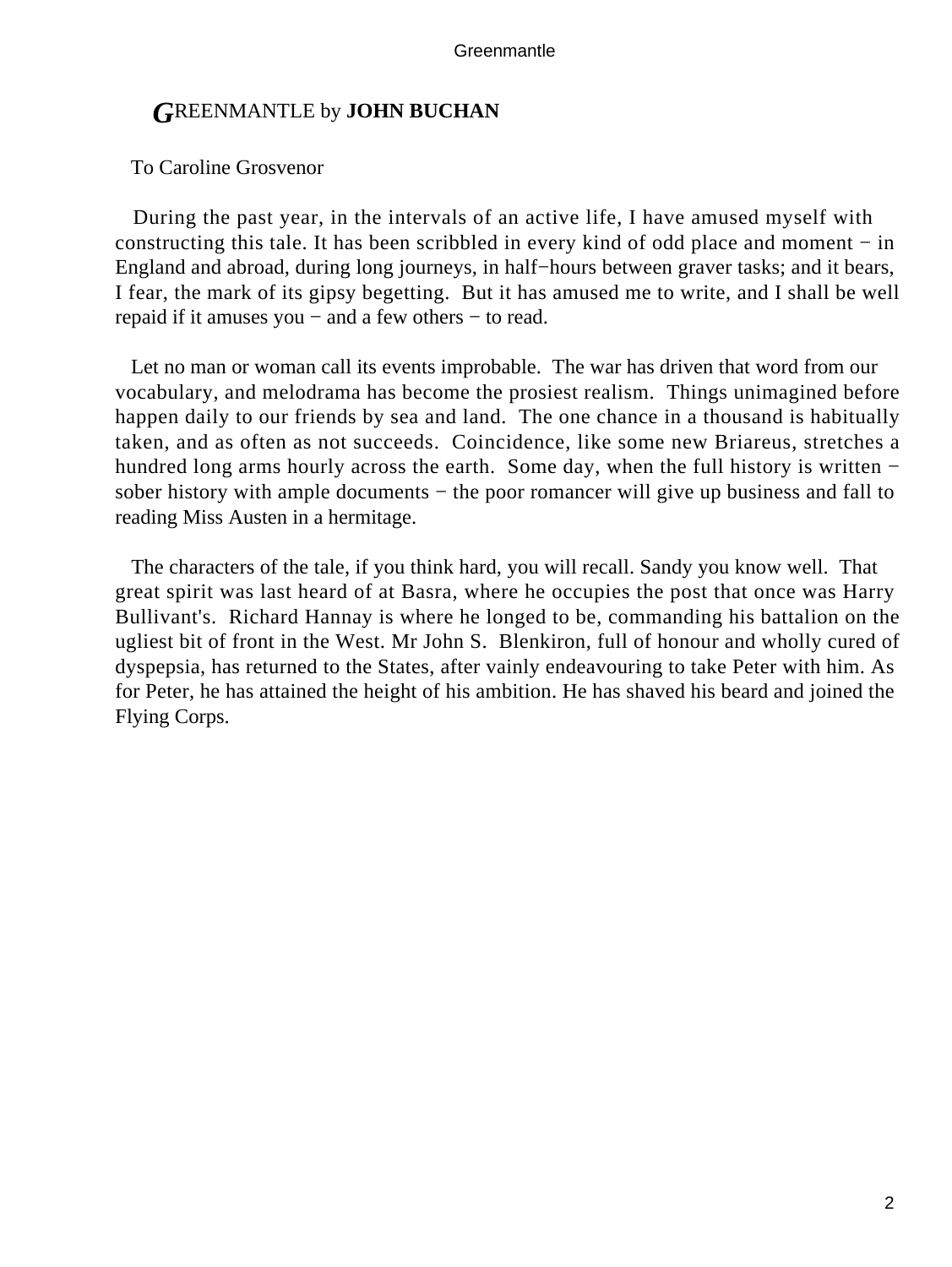# **[CHAPTER ONE − A Mission is Proposed](#page-207-0)**

*I* had just finished breakfast and was filling my pipe when I got Bullivant's telegram. It was at Furling, the big country house in Hampshire where I had come to convalesce after Loos, and Sandy, who was in the same case, was hunting for the marmalade. I flung him the flimsy with the blue strip pasted down on it, and he whistled.

 'Hullo, Dick, you've got the battalion. Or maybe it's a staff billet. You'll be a blighted brass−hat, coming it heavy over the hard−working regimental officer. And to think of the language you've wasted on brass−hats in your time!'

 I sat and thought for a bit, for the name 'Bullivant' carried me back eighteen months to the hot summer before the war. I had not seen the man since, though I had read about him in the papers. For more than a year I had been a busy battalion officer, with no other thought than to hammer a lot of raw stuff into good soldiers. I had succeeded pretty well, and there was no prouder man on earth than Richard Hannay when he took his Lennox Highlanders over the parapets on that glorious and bloody 25th day of September. Loos was no picnic, and we had had some ugly bits of scrapping before that, but the worst bit of the campaign I had seen was a tea−party to the show I had been in with Bullivant before the war started. [Major Hannay's narrative of this affair has been published under the title of *The \_Thirty−nine* Steps.]

 The sight of his name on a telegram form seemed to change all my outlook on life. I had been hoping for the command of the battalion, and looking forward to being in at the finish with Brother Boche. But this message jerked my thoughts on to a new road. There might be other things in the war than straightforward fighting. Why on earth should the Foreign Office want to see an obscure Major of the New Army, and want to see him in double−quick time?

'I'm going up to town by the ten train,' I announced; 'I'll be back in time for dinner.'

 'Try my tailor,' said Sandy. 'He's got a very nice taste in red tabs. You can use my name.' An idea struck me. 'You're pretty well all right now. If I wire for you, will you pack your own kit and mine and join me?'

 'Right−o! I'll accept a job on your staff if they give you a corps. If so be as you come down tonight, be a good chap and bring a barrel of oysters from Sweeting's.'

 I travelled up to London in a regular November drizzle, which cleared up about Wimbledon to watery sunshine. I never could stand London during the war. It seemed to have lost its bearings and broken out into all manner of badges and uniforms which did not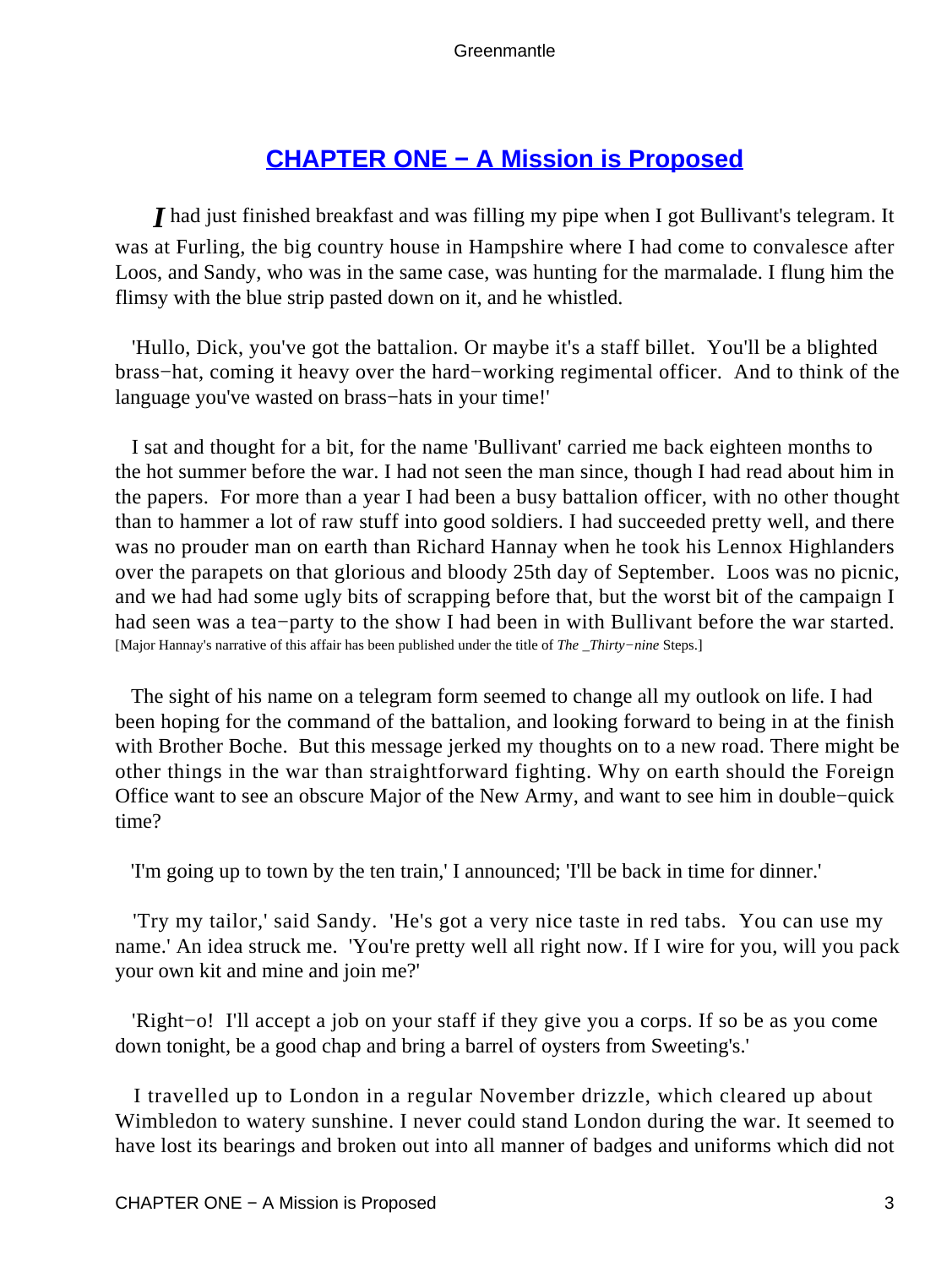fit in with my notion of it. One felt the war more in its streets than in the field, or rather one felt the confusion of war without feeling the purpose. I dare say it was all right; but since August 1914 I never spent a day in town without coming home depressed to my boots.

 I took a taxi and drove straight to the Foreign Office. Sir Walter did not keep me waiting long. But when his secretary took me to his room I would not have recognized the man I had known eighteen months before.

 His big frame seemed to have dropped flesh and there was a stoop in the square shoulders. His face had lost its rosiness and was red in patches, like that of a man who gets too little fresh air. His hair was much greyer and very thin about the temples, and there were lines of overwork below the eyes. But the eyes were the same as before, keen and kindly and shrewd, and there was no change in the firm set of the jaw.

 'We must on no account be disturbed for the next hour,' he told his secretary. When the young man had gone he went across to both doors and turned the keys in them.

 'Well, Major Hannay,' he said, flinging himself into a chair beside the fire. 'How do you like soldiering?'

 'Right enough,' I said, 'though this isn't just the kind of war I would have picked myself. It's a comfortless, bloody business. But we've got the measure of the old Boche now, and it's dogged as does it. I count on getting back to the front in a week or two.'

 'Will you get the battalion?' he asked. He seemed to have followed my doings pretty closely.

 'I believe I've a good chance. I'm not in this show for honour and glory, though. I want to do the best I can, but I wish to heaven it was over. All I think of is coming out of it with a whole skin.'

 He laughed. 'You do yourself an injustice. What about the forward observation post at the Lone Tree? You forgot about the whole skin then.'

 I felt myself getting red. 'That was all rot,' I said, 'and I can't think who told you about it. I hated the job, but I had to do it to prevent my subalterns going to glory. They were a lot of fire−eating young lunatics. If I had sent one of them he'd have gone on his knees to Providence and asked for trouble.'

Sir Walter was still grinning.

 'I'm not questioning your caution. You have the rudiments of it, or our friends of the Black Stone would have gathered you in at our last merry meeting. I would question it as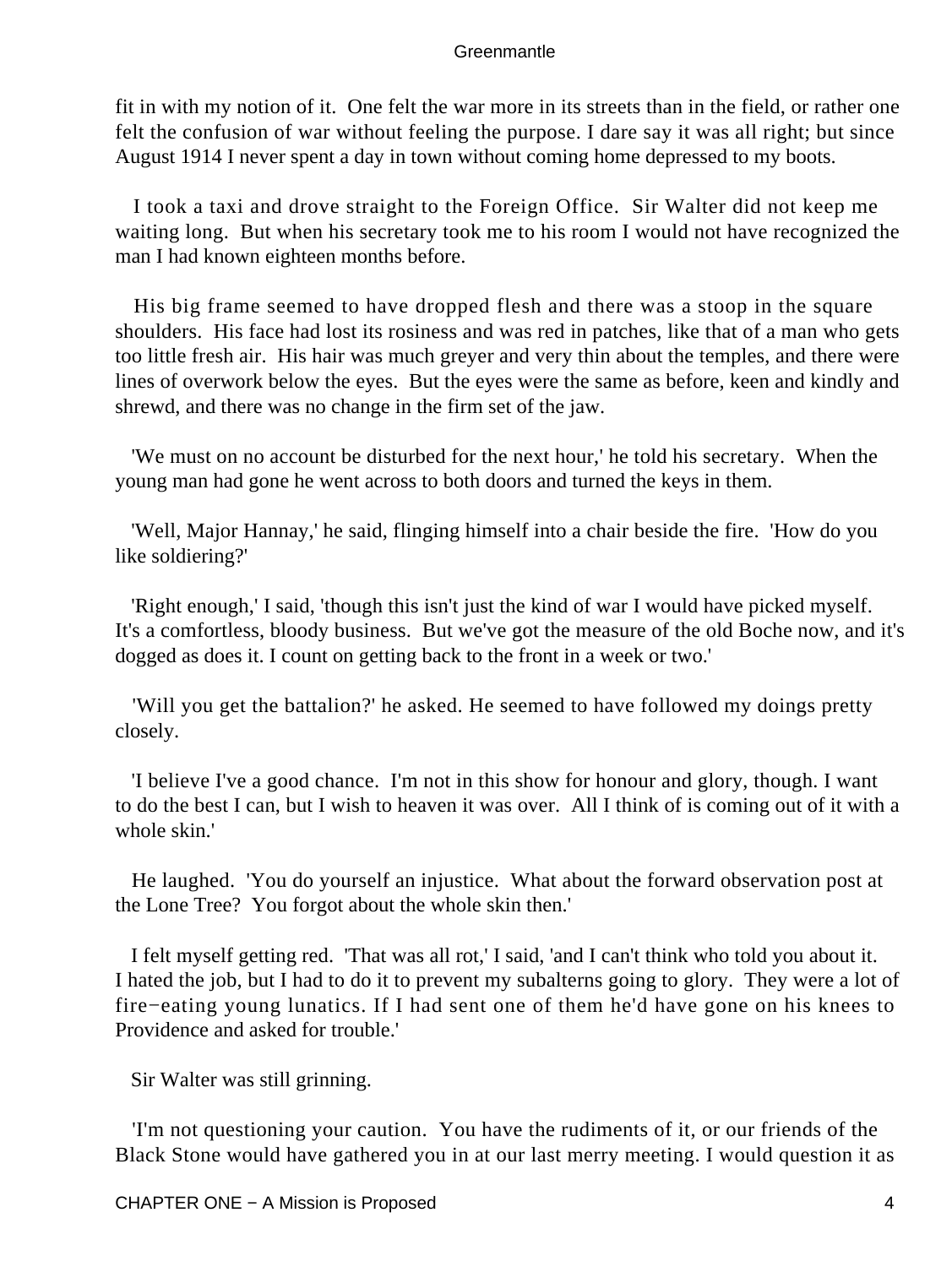little as your courage. What exercises my mind is whether it is best employed in the trenches.'

'Is the War Office dissatisfied with me?' I asked sharply.

 'They are profoundly satisfied. They propose to give you command of your battalion. Presently, if you escape a stray bullet, you will no doubt be a Brigadier. It is a wonderful war for youth and brains. But ... I take it you are in this business to serve your country, Hannay?'

'I reckon I am,' I said. 'I am certainly not in it for my health.'

 He looked at my leg, where the doctors had dug out the shrapnel fragments, and smiled quizzically.

'Pretty fit again?' he asked.

'Tough as a sjambok. I thrive on the racket and eat and sleep like a schoolboy.'

 He got up and stood with his back to the fire, his eyes staring abstractedly out of the window at the wintry park.

 'It is a great game, and you are the man for it, no doubt. But there are others who can play it, for soldiering today asks for the average rather than the exception in human nature. It is like a big machine where the parts are standardized. You are fighting, not because you are short of a job, but because you want to help England. How if you could help her better than by commanding a battalion − or a brigade − or, if it comes to that, a division? How if there is a thing which you alone can do? Not some \_embusque business in an office, but a thing compared to which your fight at Loos was a Sunday−school picnic. You are not afraid of danger? Well, in this job you would not be fighting with an army around you, but alone. You are fond of tackling difficulties? Well, I can give you a task which will try all your powers. Have you anything to say?'

 My heart was beginning to thump uncomfortably. Sir Walter was not the man to pitch a case too high.

'I am a soldier,' I said, 'and under orders.'

 'True; but what I am about to propose does not come by any conceivable stretch within the scope of a soldier's duties. I shall perfectly understand if you decline. You will be acting as I should act myself − as any sane man would. I would not press you for worlds. If you wish it, I will not even make the proposal, but let you go here and now, and wish you good luck with your battalion. I do not wish to perplex a good soldier with impossible decisions.'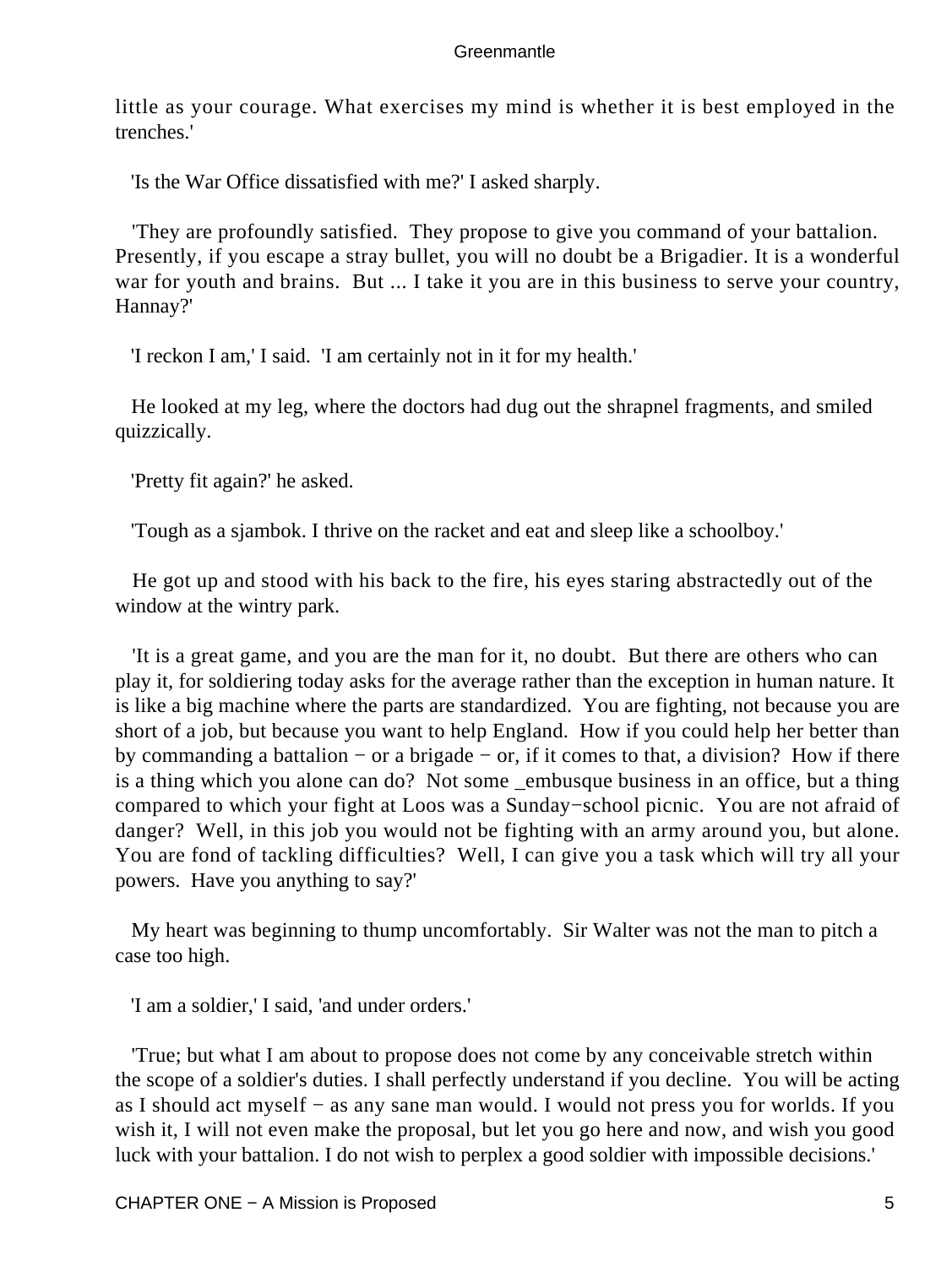This piqued me and put me on my mettle.

'I am not going to run away before the guns fire. Let me hear what you propose.'

 Sir Walter crossed to a cabinet, unlocked it with a key from his chain, and took a piece of paper from a drawer. It looked like an ordinary half−sheet of note−paper.

'I take it,' he said, that your travels have not extended to the East.'

'No,' I said, 'barring a shooting trip in East Africa.'

'Have you by any chance been following the present campaign there?'

 'I've read the newspapers pretty regularly since I went to hospital. I've got some pals in the Mesopotamia show, and of course I'm keen to know what is going to happen at Gallipoli and Salonika. I gather that Egypt is pretty safe.'

 'If you will give me your attention for ten minutes I will supplement your newspaper reading.'

 Sir Walter lay back in an arm−chair and spoke to the ceiling. It was the best story, the clearest and the fullest, I had ever got of any bit of the war. He told me just how and why and when Turkey had left the rails. I heard about her grievances over our seizure of her ironclads, of the mischief the coming of the \_Goeben had wrought, of Enver and his precious Committee and the way they had got a cinch on the old Turk. When he had spoken for a bit, he began to question me.

 'You are an intelligent fellow, and you will ask how a Polish adventurer, meaning Enver, and a collection of Jews and gipsies should have got control of a proud race. The ordinary man will tell you that it was German organization backed up with German money and German arms. You will inquire again how, since Turkey is primarily a religious power, Islam has played so small a part in it all. The Sheikh−ul−Islam is neglected, and though the Kaiser proclaims a Holy War and calls himself Hadji Mohammed Guilliamo, and says the Hohenzollerns are descended from the Prophet, that seems to have fallen pretty flat. The ordinary man again will answer that Islam in Turkey is becoming a back number, and that Krupp guns are the new gods. Yet − I don't know. I do not quite believe in Islam becoming a back number.'

 'Look at it in another way,' he went on. 'if it were Enver and Germany alone dragging Turkey into a European war for purposes that no Turk cared a rush about, we might expect to find the regular army obedient, and Constantinople. But in the provinces, where Islam is strong, there would be trouble. Many of us counted on that. But we have been disappointed. The Syrian army is as fanatical as the hordes of the Mahdi. The Senussi have taken a hand in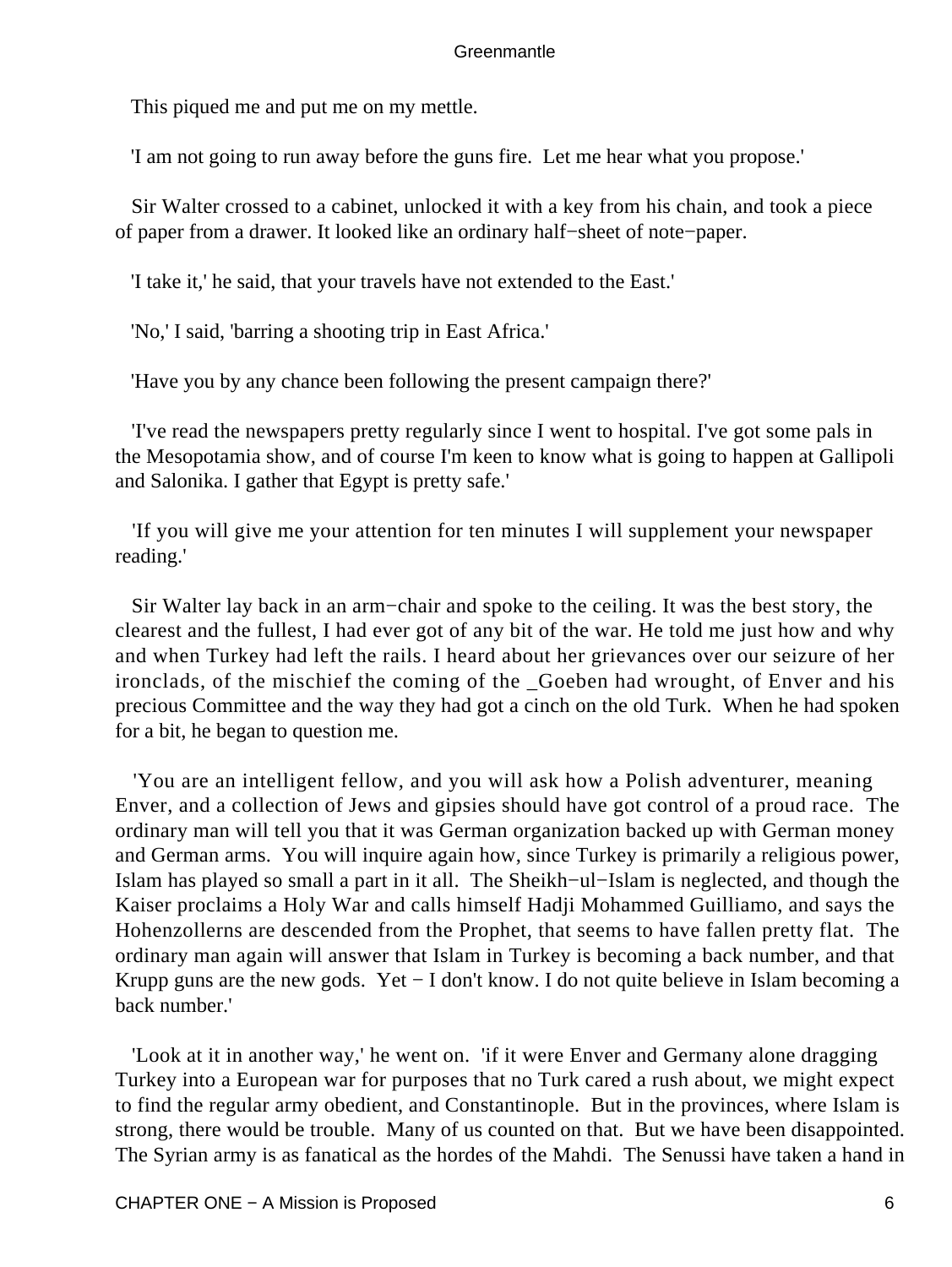the game. The Persian Moslems are threatening trouble. There is a dry wind blowing through the East, and the parched grasses wait the spark. And that wind is blowing towards the Indian border. Whence comes that wind, think you?'

 Sir Walter had lowered his voice and was speaking very slow and distinct. I could hear the rain dripping from the eaves of the window, and far off the hoot of taxis in Whitehall.

'Have you an explanation, Hannay?' he asked again.

 'It looks as if Islam had a bigger hand in the thing than we thought,' I said. 'I fancy religion is the only thing to knit up such a scattered empire.'

 'You are right,' he said. 'You must be right. We have laughed at the Holy War, the jehad that old Von der Goltz prophesied. But I believe that stupid old man with the big spectacles was right. There is a jehad preparing. The question is, How?'

 'I'm hanged if I know,' I said; 'but I'll bet it won't be done by a pack of stout German officers in \_pickelhaubes. I fancy you can't manufacture Holy Wars out of Krupp guns alone and a few staff officers and a battle cruiser with her boilers burst.'

 'Agreed. They are not fools, however much we try to persuade ourselves of the contrary. But supposing they had got some tremendous sacred sanction − some holy thing, some book or gospel or some new prophet from the desert, something which would cast over the whole ugly mechanism of German war the glamour of the old torrential raids which crumpled the Byzantine Empire and shook the walls of Vienna? Islam is a fighting creed, and the mullah still stands in the pulpit with the Koran in one hand and a drawn sword in the other. Supposing there is some Ark of the Covenant which will madden the remotest Moslem peasant with dreams of Paradise? What then, my friend?'

'Then there will be hell let loose in those parts pretty soon.'

'Hell which may spread. Beyond Persia, remember, lies India.'

'You keep to suppositions. How much do you know?' I asked.

 'Very little, except the fact. But the fact is beyond dispute. I have reports from agents everywhere − pedlars in South Russia, Afghan horse−dealers, Turcoman merchants, pilgrims on the road to Mecca, sheikhs in North Africa, sailors on the Black Sea coasters, sheep− skinned Mongols, Hindu fakirs, Greek traders in the Gulf, as well as respectable Consuls who use cyphers. They tell the same story. The East is waiting for a revelation. It has been promised one. Some star − man, prophecy, or trinket − is coming out of the West. The Germans know, and that is the card with which they are going to astonish the world.'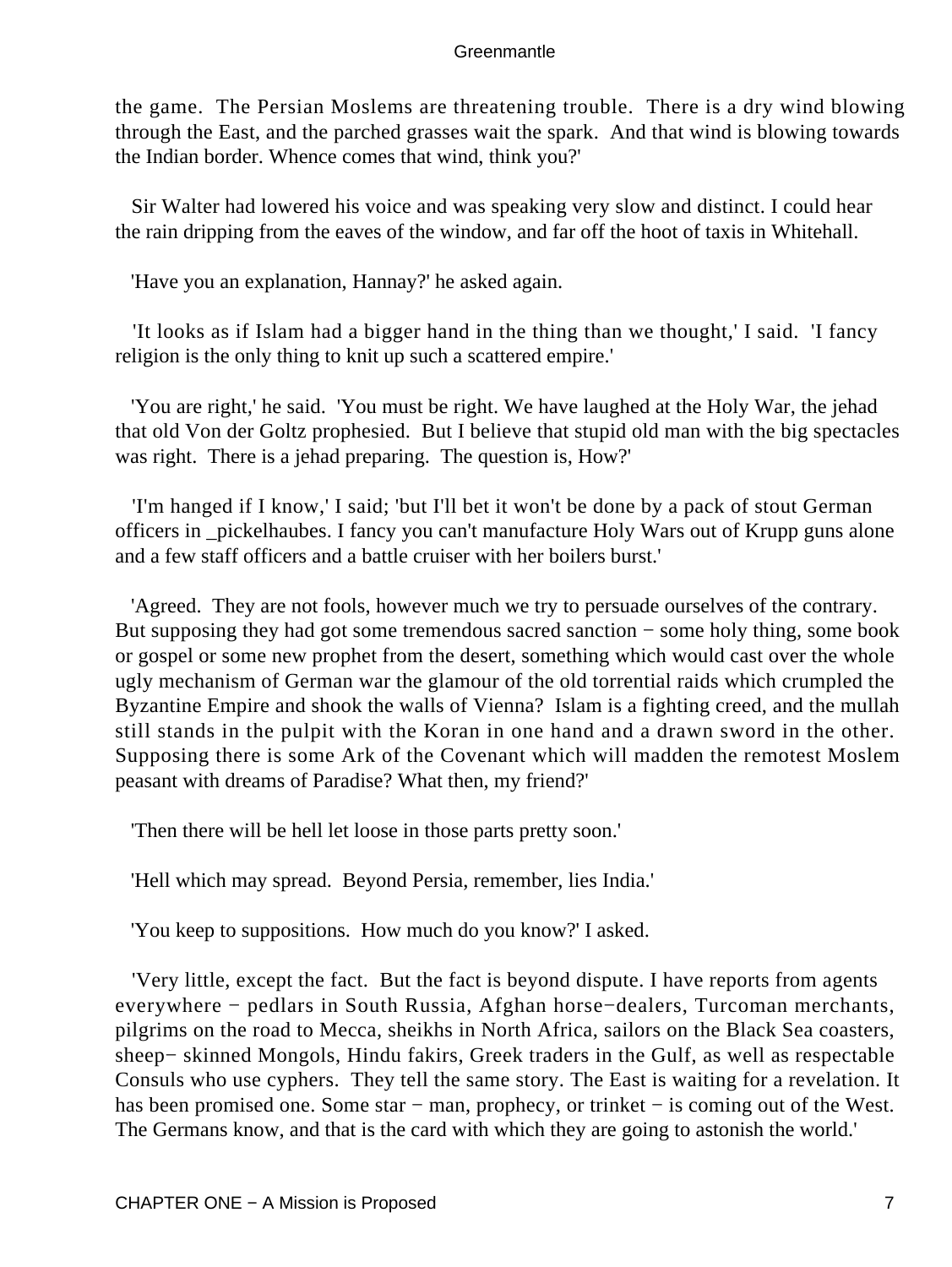'And the mission you spoke of for me is to go and find out?'

He nodded gravely. 'That is the crazy and impossible mission.'

 'Tell me one thing, Sir Walter,' I said. 'I know it is the fashion in this country if a man has a special knowledge to set him to some job exactly the opposite. I know all about Damaraland, but instead of being put on Botha's staff, as I applied to be, I was kept in Hampshire mud till the campaign in German South West Africa was over. I know a man who could pass as an Arab, but do you think they would send him to the East? They left him in my battalion − a lucky thing for me, for he saved my life at Loos. I know the fashion, but isn't this just carrying it a bit too far? There must be thousands of men who have spent years in the East and talk any language. They're the fellows for this job. I never saw a Turk in my life except a chap who did wrestling turns in a show at Kimberley. You've picked about the most useless man on earth.'

 'You've been a mining engineer, Hannay,' Sir Walter said. 'If you wanted a man to prospect for gold in Barotseland you would of course like to get one who knew the country and the people and the language. But the first thing you would require in him would be that he had a nose for finding gold and knew his business. That is the position now. I believe that you have a nose for finding out what our enemies try to hide. I know that you are brave and cool and resourceful. That is why I tell you the story. Besides ...'

He unrolled a big map of Europe on the wall.

 'I can't tell you where you'll get on the track of the secret, but I can put a limit to the quest. You won't find it east of the Bosporus – not yet. It is still in Europe. It may be in Constantinople, or in Thrace. It may be farther west. But it is moving eastwards. If you are in time you may cut into its march to Constantinople. That much I can tell you. The secret is known in Germany, too, to those whom it concerns. It is in Europe that the seeker must search − at present.'

 'Tell me more,' I said. 'You can give me no details and no instructions. Obviously you can give me no help if I come to grief.'

He nodded. 'You would be beyond the pale.'

'You give me a free hand.'

 'Absolutely. You can have what money you like, and you can get what help you like. You can follow any plan you fancy, and go anywhere you think fruitful. We can give no directions.' 'One last question. You say it is important. Tell me just how important.'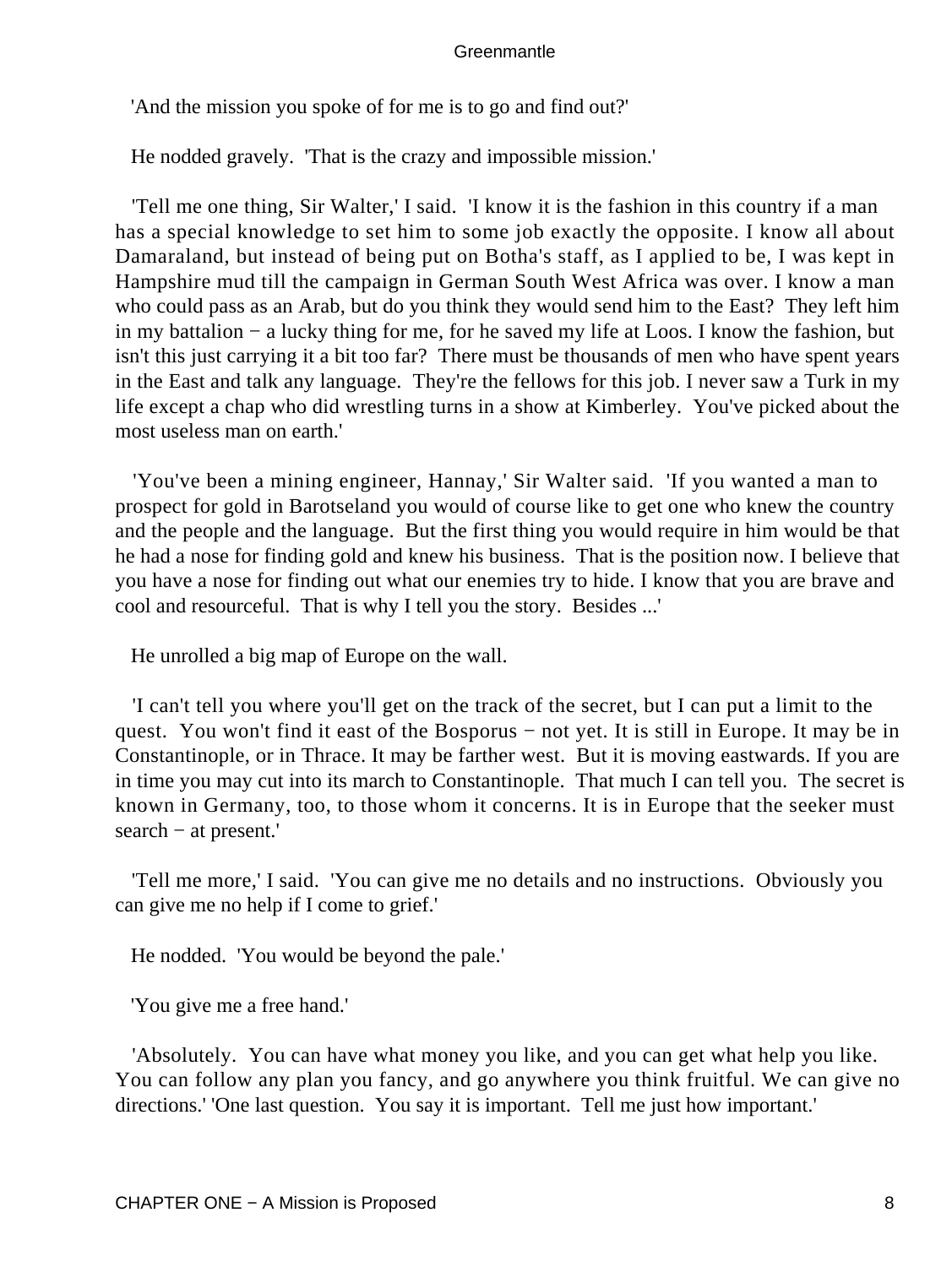'It is life and death,' he said solemnly. 'I can put it no higher and no lower. Once we know what is the menace we can meet it. As long as we are in the dark it works unchecked and we may be too late. The war must be won or lost in Europe. Yes; but if the East blazes up, our effort will be distracted from Europe and the great \_coup may fail. The stakes are no less than victory and defeat, Hannay.'

 I got out of my chair and walked to the window. It was a difficult moment in my life. I was happy in my soldiering; above all, happy in the company of my brother officers. I was asked to go off into the enemy's lands on a quest for which I believed I was manifestly unfitted − a business of lonely days and nights, of nerve− racking strain, of deadly peril shrouding me like a garment. Looking out on the bleak weather I shivered. It was too grim a business, too inhuman for flesh and blood. But Sir Walter had called it a matter of life and death, and I had told him that I was out to serve my country. He could not give me orders, but was I not under orders – higher orders than my Brigadier's? I thought myself incompetent, but cleverer men than me thought me competent, or at least competent enough for a sporting chance. I knew in my soul that if I declined I should never be quite at peace in the world again. And yet Sir Walter had called the scheme madness, and said that he himself would never have accepted.

 How does one make a great decision? I swear that when I turned round to speak I meant to refuse. But my answer was Yes, and I had crossed the Rubicon. My voice sounded cracked and far away.

Sir Walter shook hands with me and his eyes blinked a little.

 'I may be sending you to your death, Hannay − Good God, what a damned task−mistress duty is! − If so, I shall be haunted with regrets, but you will never repent. Have no fear of that. You have chosen the roughest road, but it goes straight to the hill−tops.'

He handed me the half–sheet of note–paper. On it were written three words – '*Kasredin', 'cancer', and 'v.* I.'

 'That is the only clue we possess,' he said. 'I cannot construe it, but I can tell you the story. We have had our agents working in Persia and Mesopotamia for years − mostly young officers of the Indian Army. They carry their lives in their hands, and now and then one disappears, and the sewers of Baghdad might tell a tale. But they find out many things, and they count the game worth the candle. They have told us of the star rising in the West, but they could give us no details. All but one − the best of them. He had been working between Mosul and the Persian frontier as a muleteer, and had been south into the Bakhtiari hills. He found out something, but his enemies knew that he knew and he was pursued. Three months ago, just before Kut, he staggered into Delamain's camp with ten bullet holes in him and a knife slash on his forehead. He mumbled his name, but beyond that and the fact that there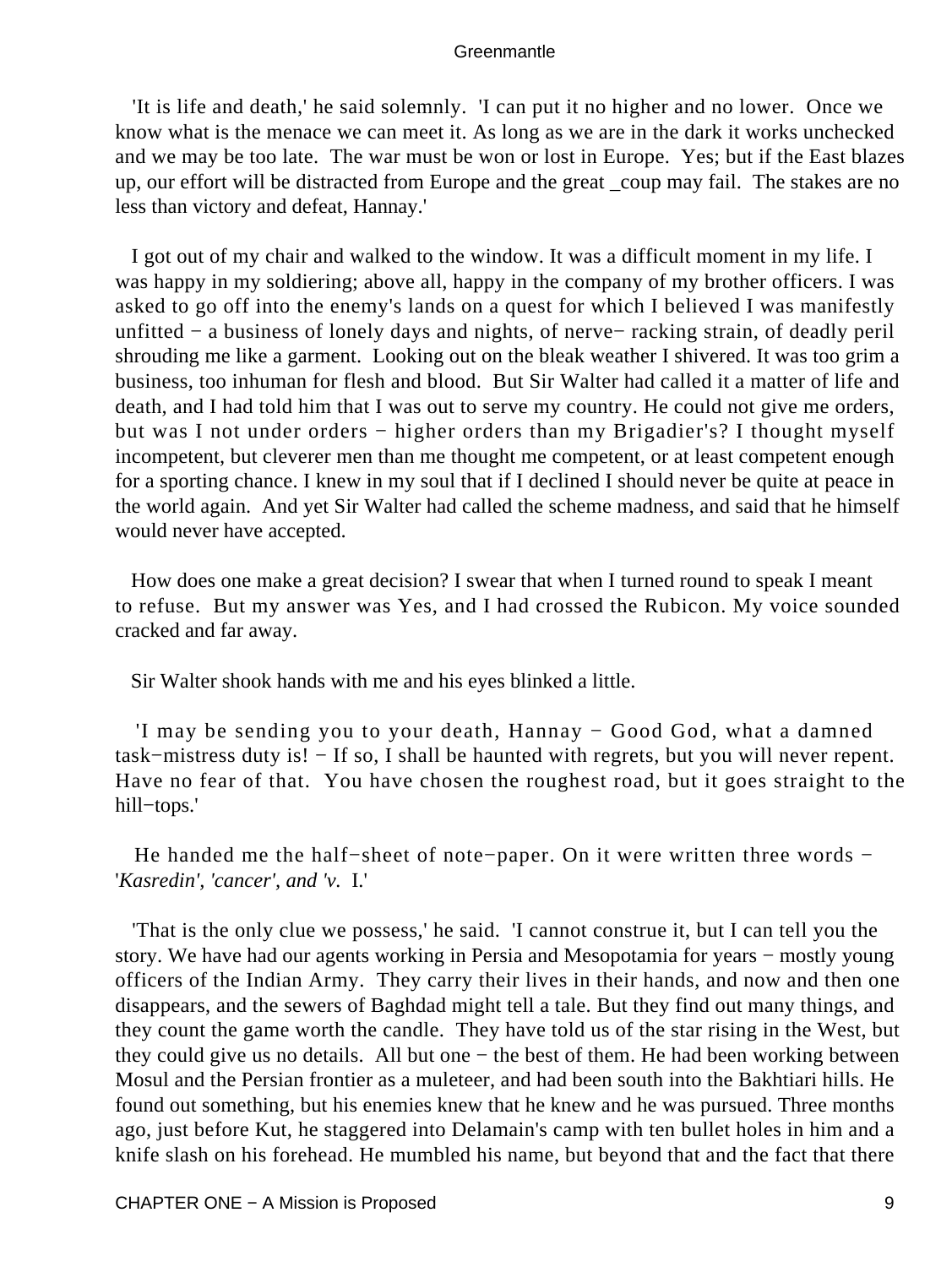was a Something coming from the West he told them nothing. He died in ten minutes. They found this paper on him, and since he cried out the word «Kasredin» in his last moments, it must have had something to do with his quest. It is for you to find out if it has any meaning.'

I folded it up and placed it in my pocket−book.

'What a great fellow! What was his name?' I asked.

 Sir Walter did not answer at once. He was looking out of the window. 'His name,' he said at last, 'was Harry Bullivant. He was my son. God rest his brave soul!'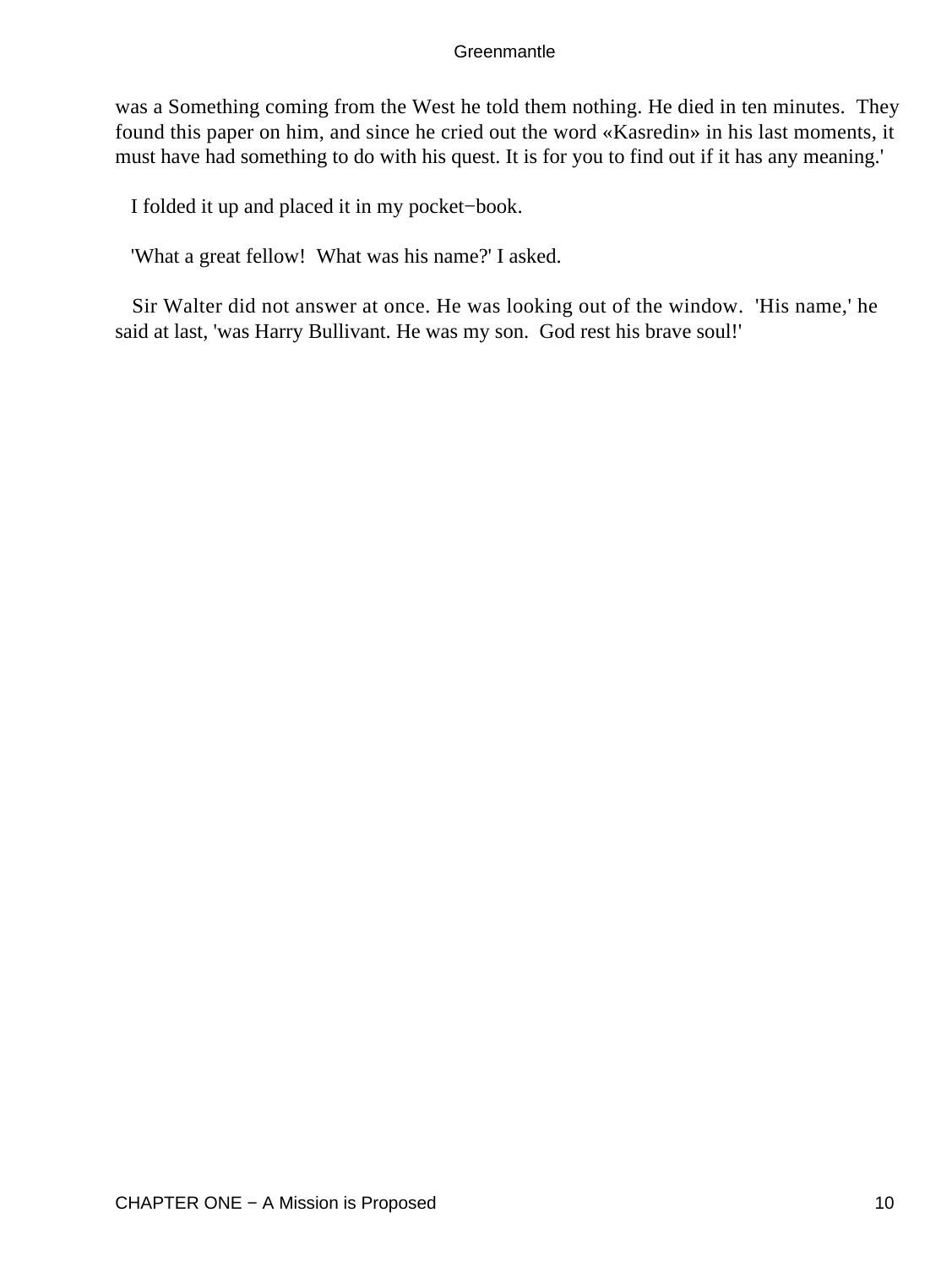## **[CHAPTER TWO − The Gathering of the Missionaries](#page-207-0)**

*I* wrote out a wire to Sandy, asking him to come up by the two–fifteen train and meet me at my flat.

'I have chosen my colleague,' I said.

 'Billy Arbuthnot's boy? His father was at Harrow with me. I know the fellow − Harry used to bring him down to fish − tallish, with a lean, high−boned face and a pair of brown eyes like a pretty girl's. I know his record, too. There's a good deal about him in this office. He rode through Yemen, which no white man ever did before. The Arabs let him pass, for they thought him stark mad and argued that the hand of Allah was heavy enough on him without their efforts. He's blood−brother to every kind of Albanian bandit. Also he used to take a hand in Turkish politics, and got a huge reputation. Some Englishman was once complaining to old Mahmoud Shevkat about the scarcity of statesmen in Western Europe, and Mahmoud broke in with, «Have you not the Honourable Arbuthnot?» You say he's in your battalion. I was wondering what had become of him, for we tried to get hold of him here, but he had left no address. Ludovick Arbuthnot – yes, that's the man. Buried deep in the commissioned ranks of the New Army? Well, we'll get him out pretty quick!'

 'I knew he had knocked about the East, but I didn't know he was that kind of swell. Sandy's not the chap to buck about himself.'

 'He wouldn't,' said Sir Walter. 'He had always a more than Oriental reticence. I've got another colleague for you, if you like him.'

 He looked at his watch. 'You can get to the Savoy Grill Room in five minutes in a taxi−cab. Go in from the Strand, turn to your left, and you will see in the alcove on the right−hand side a table with one large American gentleman sitting at it. They know him there, so he will have the table to himself. I want you to go and sit down beside him. Say you come from me. His name is Mr John Scantlebury Blenkiron, now a citizen of Boston, Mass., but born and raised in Indiana. Put this envelope in your pocket, but don't read its contents till you have talked to him. I want you to form your own opinion about Mr Blenkiron.' I went out of the Foreign Office in as muddled a frame of mind as any diplomatist who ever left its portals. I was most desperately depressed. To begin with, I was in a complete funk. I had always thought I was about as brave as the average man, but there's courage and courage, and mine was certainly not the impassive kind. Stick me down in a trench and I could stand being shot at as well as most people, and my blood could get hot if it were given a chance. But I think I had too much imagination. I couldn't shake off the beastly forecasts that kept crowding my mind.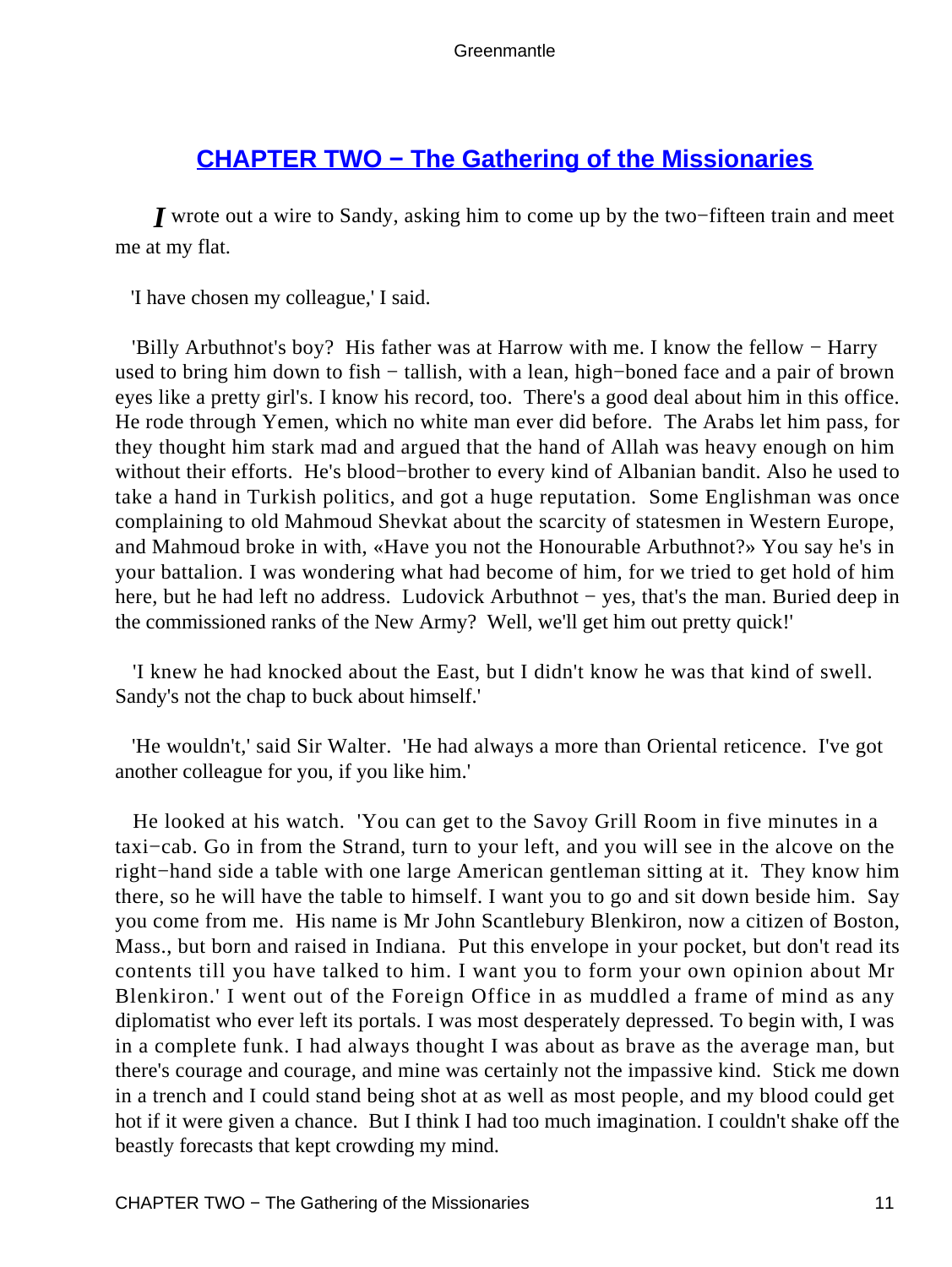In about a fortnight, I calculated, I would be dead. Shot as a spy − a rotten sort of ending! At the moment I was quite safe, looking for a taxi in the middle of Whitehall, but the sweat broke on my forehead. I felt as I had felt in my adventure before the war. But this was far worse, for it was more cold−blooded and premeditated, and I didn't seem to have even a sporting chance. I watched the figures in khaki passing on the pavement, and thought what a nice safe prospect they had compared to mine. Yes, even if next week they were in the Hohenzollern, or the Hairpin trench at the Quarries, or that ugly angle at Hooge. I wondered why I had not been happier that morning before I got that infernal wire. Suddenly all the trivialities of English life seemed to me inexpressibly dear and terribly far away. I was very angry with Bullivant, till I remembered how fair he had been. My fate was my own choosing.

 When I was hunting the Black Stone the interest of the problem had helped to keep me going. But now I could see no problem. My mind had nothing to work on but three words of gibberish on a sheet of paper and a mystery of which Sir Walter had been convinced, but to which he couldn't give a name. It was like the story I had read of Saint Teresa setting off at the age of ten with her small brother to convert the Moors. I sat huddled in the taxi with my chin on my breast, wishing that I had lost a leg at Loos and been comfortably tucked away for the rest of the war.

 Sure enough I found my man in the Grill Room. There he was, feeding solemnly, with a napkin tucked under his chin. He was a big fellow with a fat, sallow, clean−shaven face. I disregarded the hovering waiter and pulled up a chair beside the American at the little table. He turned on me a pair of full sleepy eyes, like a ruminating ox.

'Mr Blenkiron?' I asked.

 'You have my name, Sir,' he said. 'Mr John Scantlebury Blenkiron. I would wish you good morning if I saw anything good in this darned British weather.'

'I come from Sir Walter Bullivant,' I said, speaking low.

 'So?' said he. 'Sir Walter is a very good friend of mine. Pleased to meet you, Mr − or I guess it's Colonel −'

 'Hannay,' I said; 'Major Hannay.' I was wondering what this sleepy Yankee could do to help me.

 'Allow me to offer you luncheon, Major. Here, waiter, bring the carte. I regret that I cannot join you in sampling the efforts of the management of this ho−tel. I suffer, Sir, from dyspepsia − duo−denal dyspepsia. It gets me two hours after a meal and gives me hell just below the breast−bone. So I am obliged to adopt a diet. My nourishment is fish, Sir, and boiled milk and a little dry toast. It's a melancholy descent from the days when I could do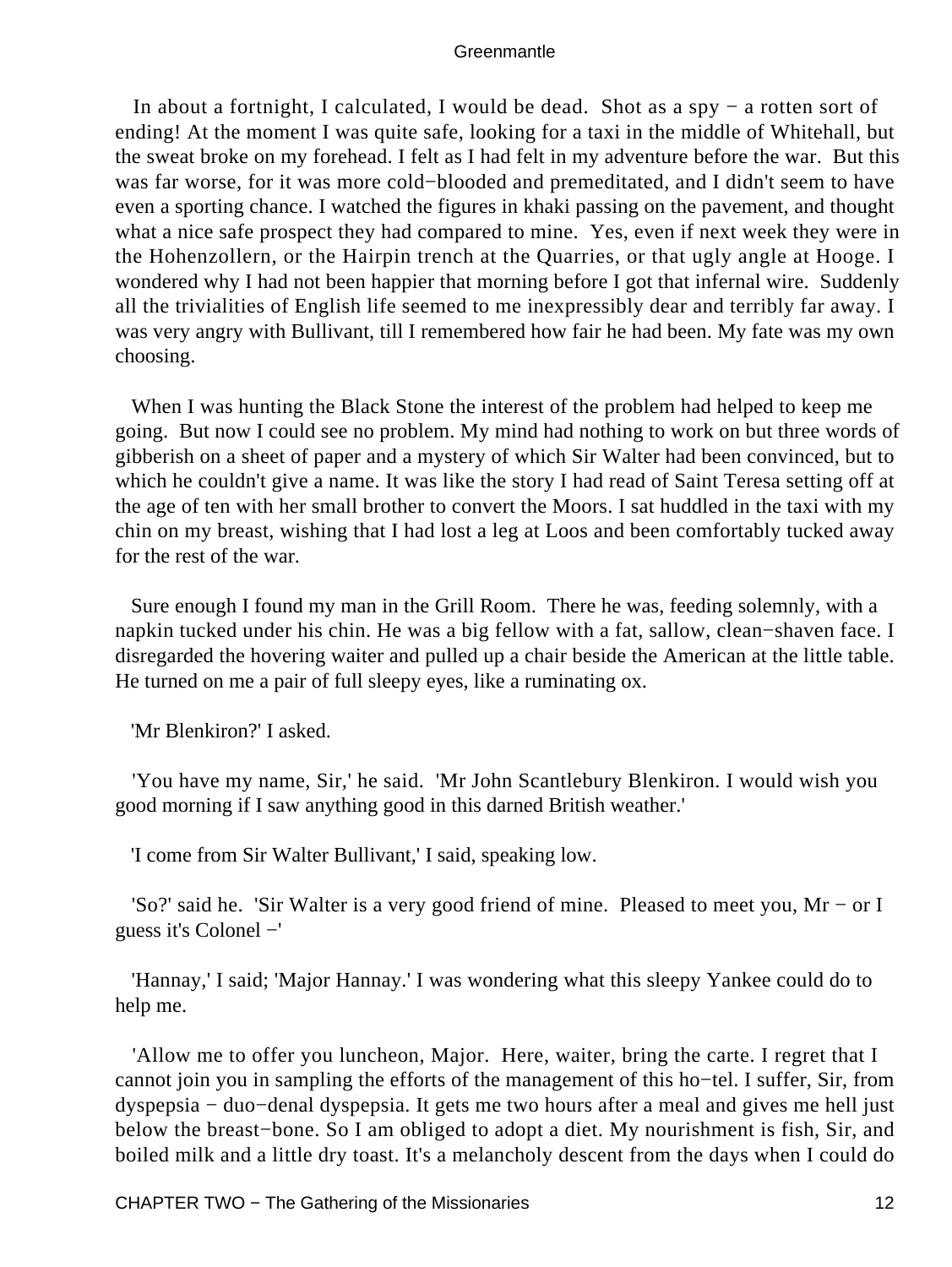justice to a lunch at Sherry's and sup off oyster−crabs and devilled bones.' He sighed from the depths of his capacious frame.

 I ordered an omelette and a chop, and took another look at him. The large eyes seemed to be gazing steadily at me without seeing me. They were as vacant as an abstracted child's; but I had an uncomfortable feeling that they saw more than mine.

 'You have been fighting, Major? The Battle of Loos? Well, I guess that must have been some battle. We in America respect the fighting of the British soldier, but we don't quite catch on to the de−vices of the British Generals. We opine that there is more bellicosity than science among your highbrows. That is so? My father fought at Chattanooga, but these eyes have seen nothing gorier than a Presidential election. Say, is there any way I could be let into a scene of real bloodshed?'

 His serious tone made me laugh. 'There are plenty of your countrymen in the present show,' I said. 'The French Foreign Legion is full of young Americans, and so is our Army Service Corps. Half the chauffeurs you strike in France seem to come from the States.'

 He sighed. 'I did think of some belligerent stunt a year back. But I reflected that the good God had not given John S. Blenkiron the kind of martial figure that would do credit to the tented field. Also I recollected that we Americans were nootrals – benevolent nootrals – and that it did not become me to be butting into the struggles of the effete monarchies of Europe. So I stopped at home. It was a big renunciation, Major, for I was lying sick during the Philippines business, and I have never seen the lawless passions of men let loose on a battlefield. And, as a stoodent of humanity, I hankered for the experience.'

 'What have you been doing?' I asked. The calm gentleman had begun to interest me. 'Waal,' he said, 'I just waited. The Lord has blessed me with money to burn, so I didn't need to go scrambling like a wild cat for war con tracts. But I reckoned I would get let into the game somehow, and I was. Being a nootral, I was in an advantageous position to take a hand. I had a pretty hectic time for a while, and then I reckoned I would leave God's country and see what was doing in Europe. I have counted myself out of the bloodshed business, but, as your poet sings, peace has its victories not less renowned than war, and I reckon that means that a nootral can have a share in a scrap as well as a belligerent.'

'That's the best kind of neutrality I've ever heard of,' I said.

 'It's the right kind,' he replied solemnly. 'Say, Major, what are your lot fighting for? For your own skins and your Empire and the peace of Europe. Waal, those ideals don't concern us one cent. We're not Europeans, and there aren't any German trenches on Long Island yet. You've made the ring in Europe, and if we came butting in it wouldn't be the rules of the game. You wouldn't welcome us, and I guess you'd be right. We're that delicate−minded we can't interfere and that was what my friend, President Wilson, meant when he opined that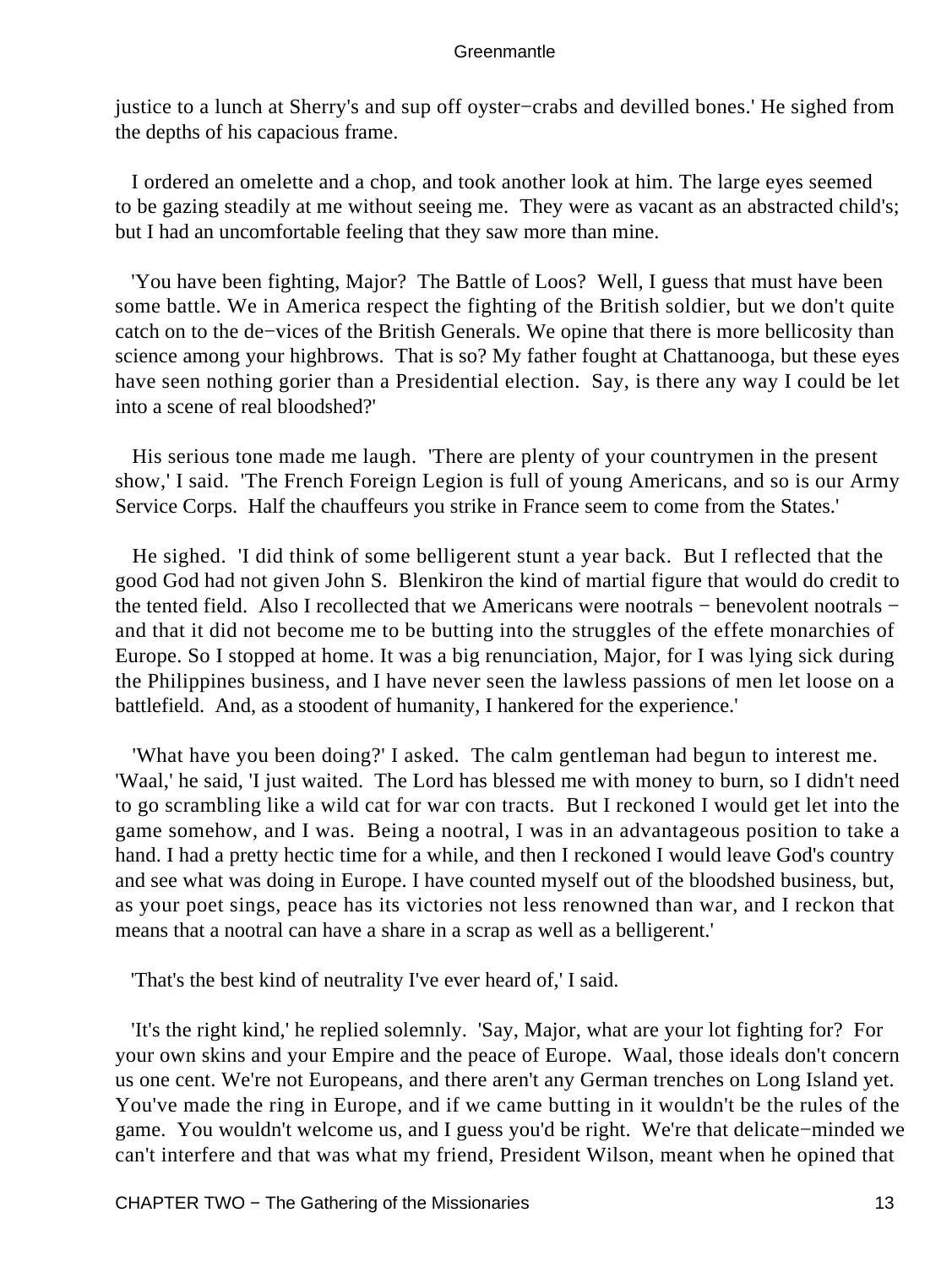America was too proud to fight. So we're nootrals. But likewise we're benevolent nootrals. As I follow events, there's a skunk been let loose in the world, and the odour of it is going to make life none too sweet till it is cleared away. It wasn't us that stirred up that skunk, but we've got to take a hand in disinfecting the planet. See? We can't fight, but, by God! some of us are going to sweat blood to sweep the mess up. Officially we do nothing except give off Notes like a leaky boiler gives off steam. But as individooal citizens we're in it up to the neck. So, in the spirit of Jefferson Davis and Woodrow Wilson, I'm going to be the nootralist kind of nootral till Kaiser will be sorry he didn't declare war on America at the beginning.'

 I was completely recovering my temper. This fellow was a perfect jewel, and his spirit put purpose into me.

 'I guess you British were the same kind of nootral when your Admiral warned off the German fleet from interfering with Dewey in Manila Bay in '98.' Mr Blenkiron drank up the last drop of his boiled milk and lit a thin black cigar.

I leaned forward. 'Have you talked to Sir Walter?' I asked.

 'I have talked to him, and he has given me to understand that there's a deal ahead which you're going to boss. There are no flies on that big man, and if he says it's good business then you can count me in.'

'You know that it's uncommonly dangerous?'

 'I judged so. But it don't do to begin counting risks. I believe in an all−wise and beneficent Providence, but you have got to trust Him and give Him a chance. What's life anyhow? For me, it's living on a strict diet and having frequent pains in my stomach. It isn't such an almighty lot to give up, provided you get a good price in the deal. Besides, how big is the risk? About one o'clock in the morning, when you can't sleep, it will be the size of Mount Everest, but if you run out to meet it, it will be a hillock you can jump over. The grizzly looks very fierce when you're taking your ticket for the Rockies and wondering if you'll come back, but he's just an ordinary bear when you've got the sight of your rifle on him. I won't think about risks till I'm up to my neck in them and don't see the road out.'

 I scribbled my address on a piece of paper and handed it to the stout philosopher. 'Come to dinner tonight at eight,' I said.

 'I thank you, Major. A little fish, please, plain−boiled, and some hot milk. You will forgive me if I borrow your couch after the meal and spend the evening on my back. That is the advice of my noo doctor.'

 I got a taxi and drove to my club. On the way I opened the envelope Sir Walter had given me. It contained a number of jottings, the dossier of Mr Blenkiron. He had done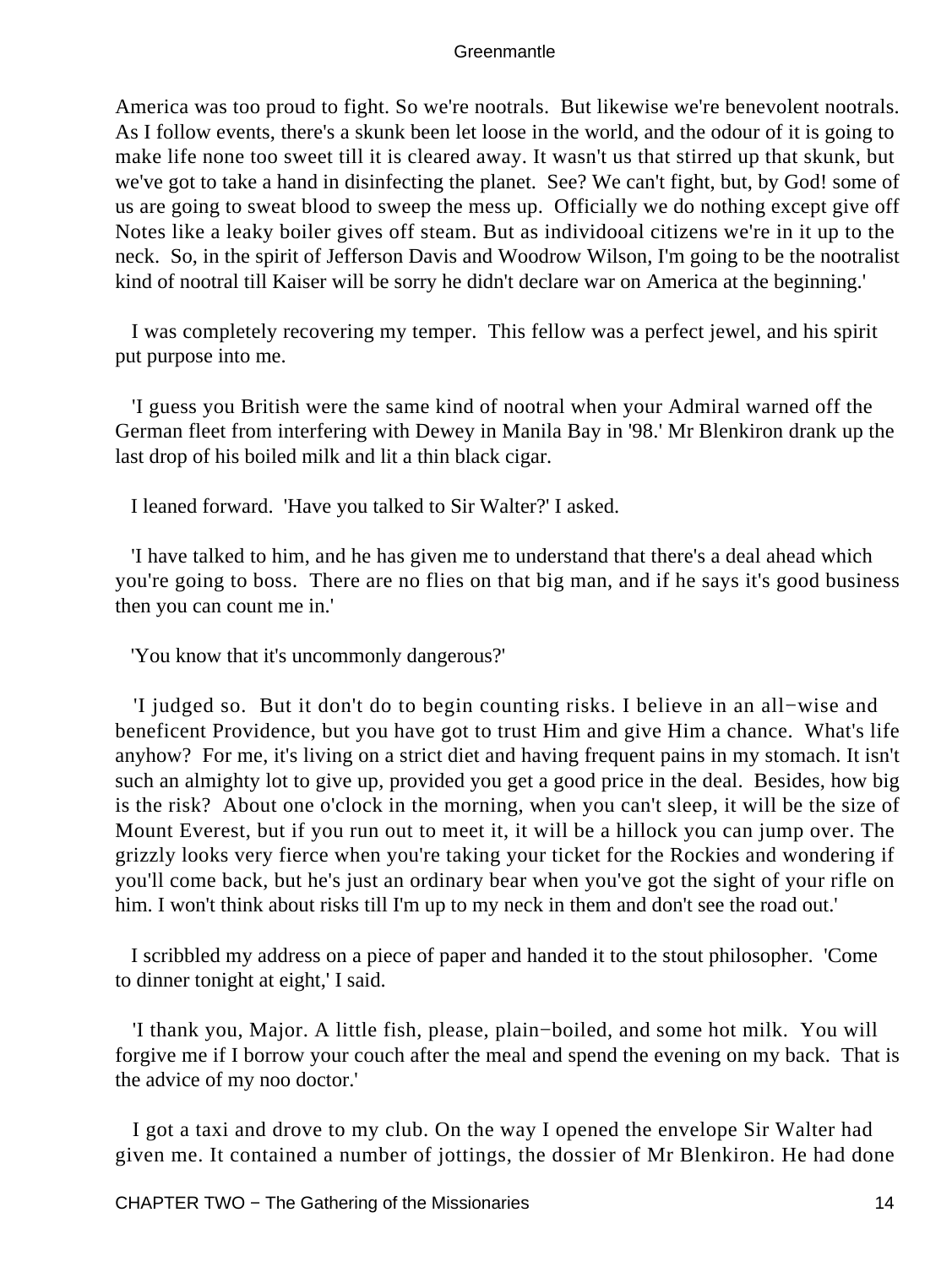wonders for the Allies in the States. He had nosed out the Dumba plot, and had been instrumental in getting the portfolio of Dr Albert. Von Papen's spies had tried to murder him, after he had defeated an attempt to blow up one of the big gun factories. Sir Walter had written at the end: 'The best man we ever had. Better than Scudder. He would go through hell with a box of bismuth tablets and a pack of Patience cards.'

 I went into the little back smoking−room, borrowed an atlas from the library, poked up the fire, and sat down to think. Mr Blenkiron had given me the fillip I needed. My mind was beginning to work now, and was running wide over the whole business. Not that I hoped to find anything by my cogitations. It wasn't thinking in an arm−chair that would solve the mystery. But I was getting a sort of grip on a plan of operations. And to my relief I had stopped thinking about the risks. Blenkiron had shamed me out of that. If a sedentary dyspeptic could show that kind of nerve, I wasn't going to be behind him.

 I went back to my flat about five o'clock. My man Paddock had gone to the wars long ago, so I had shifted to one of the new blocks in Park Lane where they provide food and service. I kept the place on to have a home to go to when I got leave. It's a miserable business holidaying in an hotel.

Sandy was devouring tea−cakes with the serious resolution of a convalescent.

'Well, Dick, what's the news? Is it a brass hat or the boot?'

 'Neither,' I said. 'But you and I are going to disappear from His Majesty's forces. Seconded for special service.'

 'O my sainted aunt!' said Sandy. 'What is it? For Heaven's sake put me out of pain. Have we to tout deputations of suspicious neutrals over munition works or take the shivering journalist in a motor−car where he can imagine he sees a Boche?'

 'The news will keep. But I can tell you this much. It's about as safe and easy as to go through the German lines with a walking−stick.'

'Come, that's not so dusty,' said Sandy, and began cheerfully on the muffins.

 I must spare a moment to introduce Sandy to the reader, for he cannot be allowed to slip into this tale by a side−door. If you will consult the Peerage you will find that to Edward Cospatrick, fifteenth Baron Clanroyden, there was born in the year 1882, as his second son, Ludovick Gustavus Arbuthnot, commonly called the Honourable, etc. The said son was educated at Eton and New College, Oxford, was a captain in the Tweeddale Yeomanry, and served for some years as honorary attache at various embassies. The Peerage will stop short at this point, but that is by no means the end of the story. For the rest you must consult very different authorities. Lean brown men from the ends of the earth may be seen on the London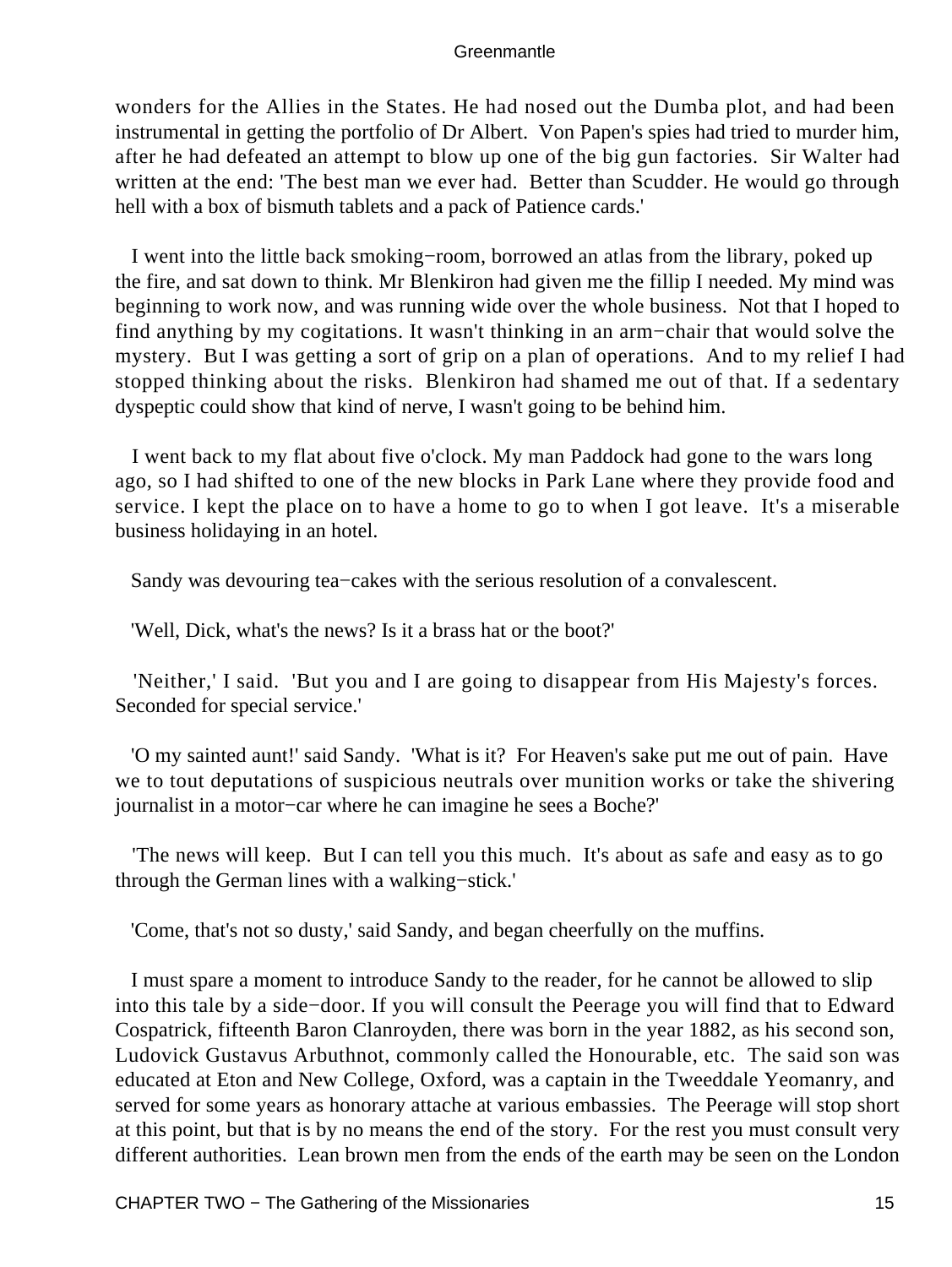pavements now and then in creased clothes, walking with the light outland step, slinking into clubs as if they could not remember whether or not they belonged to them. From them you may get news of Sandy. Better still, you will hear of him at little forgotten fishing ports where the Albanian mountains dip to the Adriatic. If you struck a Mecca pilgrimage the odds are you would meet a dozen of Sandy's friends in it. In shepherds' huts in the Caucasus you will find bits of his cast−off clothing, for he has a knack of shedding garments as he goes. In the caravanserais of Bokhara and Samarkand he is known, and there are shikaris in the Pamirs who still speak of him round their fires. If you were going to visit Petrograd or Rome or Cairo it would be no use asking him for introductions; if he gave them, they would lead you into strange haunts. But if Fate compelled you to go to Llasa or Yarkand or Seistan he could map out your road for you and pass the word to potent friends. We call ourselves insular, but the truth is that we are the only race on earth that can produce men capable of getting inside the skin of remote peoples. Perhaps the Scots are better than the English, but we're all a thousand per cent better than anybody else. Sandy was the wandering Scot carried to the pitch of genius. In old days he would have led a crusade or discovered a new road to the Indies. Today he merely roamed as the spirit moved him, till the war swept him up and dumped him down in my battalion.

 I got out Sir Walter's half−sheet of note−paper. It was not the original − naturally he wanted to keep that − but it was a careful tracing. I took it that Harry Bullivant had not written down the words as a memo for his own use. People who follow his career have good memories. He must have written them in order that, if he perished and his body was found, his friends might get a clue. Wherefore, I argued, the words must be intelligible to somebody or other of our persuasion, and likewise they must be pretty well gibberish to any Turk or German that found them.

The first, '\_Kasredin', I could make nothing of. I asked Sandy.

'You mean Nasr−ed−din,' he said, still munching crumpets.

 'What's that?' I asked sharply. 'He's the General believed to be commanding against us in Mesopotamia. I remember him years ago in Aleppo. He talked bad French and drank the sweetest of sweet champagne.'

I looked closely at the paper. The 'K' was unmistakable.

 'Kasredin is nothing. It means in Arabic the House of Faith, and might cover anything from Hagia Sofia to a suburban villa. What's your next puzzle, Dick? Have you entered for a prize competition in a weekly paper?'

'\_Cancer,' I read out.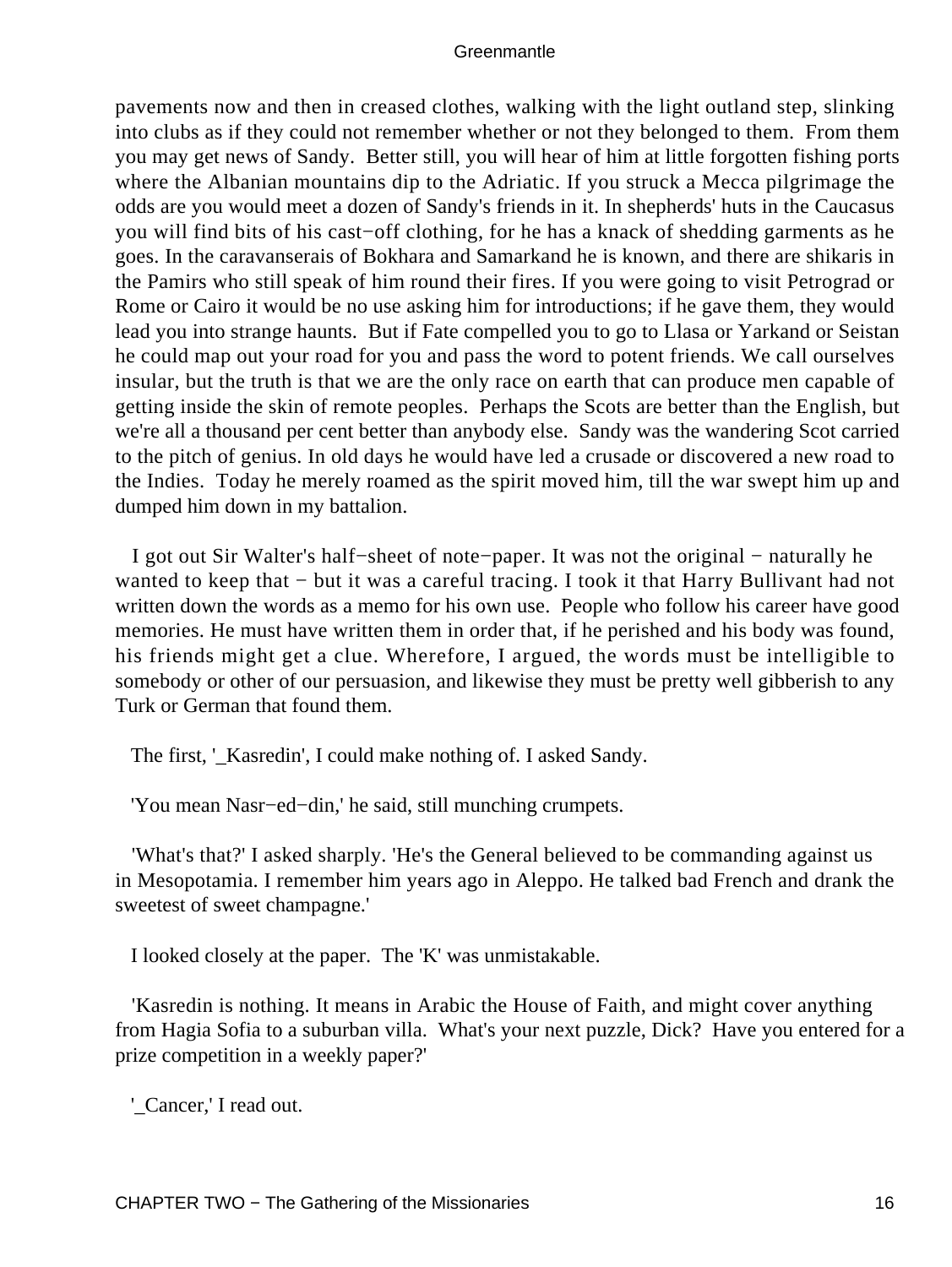'It is the Latin for a crab. Likewise it is the name of a painful disease. it is also a sign of the Zodiac.'

'*V.* I,' I read.

 'There you have me. It sounds like the number of a motor−car. The police would find out for you. I call this rather a difficult competition. What's the prize?'

I passed him the paper. 'Who wrote it? It looks as if he had been in a hurry.'

'Harry Bullivant,' I said.

 Sandy's face grew solemn. 'Old Harry. He was at my tutor's. The best fellow God ever made. I saw his name in the casualty list before Kut. ... Harry didn't do things without a purpose. What's the story of this paper?'

 'Wait till after dinner,' I said. 'I'm going to change and have a bath. There's an American coming to dine, and he's part of the business.'

 Mr Blenkiron arrived punctual to the minute in a fur coat like a Russian prince's. Now that I saw him on his feet I could judge him better. He had a fat face, but was not too plump in figure, and very muscular wrists showed below his shirt−cuffs. I fancied that, if the occasion called, he might be a good man with his hands.

 Sandy and I ate a hearty meal, but the American picked at his boiled fish and sipped his milk a drop at a time. When the servant had cleared away, he was as good as his word and laid himself out on my sofa. I offered him a good cigar, but he preferred one of his own lean black abominations. Sandy stretched his length in an easy chair and lit his pipe. 'Now for your story, Dick,' he said.

 I began, as Sir Walter had begun with me, by telling them about the puzzle in the Near East. I pitched a pretty good yarn, for I had been thinking a lot about it, and the mystery of the business had caught my fancy. Sandy got very keen.

 'It is possible enough. Indeed, I've been expecting it, though I'm hanged if I can imagine what card the Germans have got up their sleeve. It might be any one of twenty things. Thirty years ago there was a bogus prophecy that played the devil in Yemen. Or it might be a flag such as Ali Wad Helu had, or a jewel like Solomon's necklace in Abyssinia. You never know what will start off a jehad! But I rather think it's a man.'

'Where could he get his purchase?' I asked.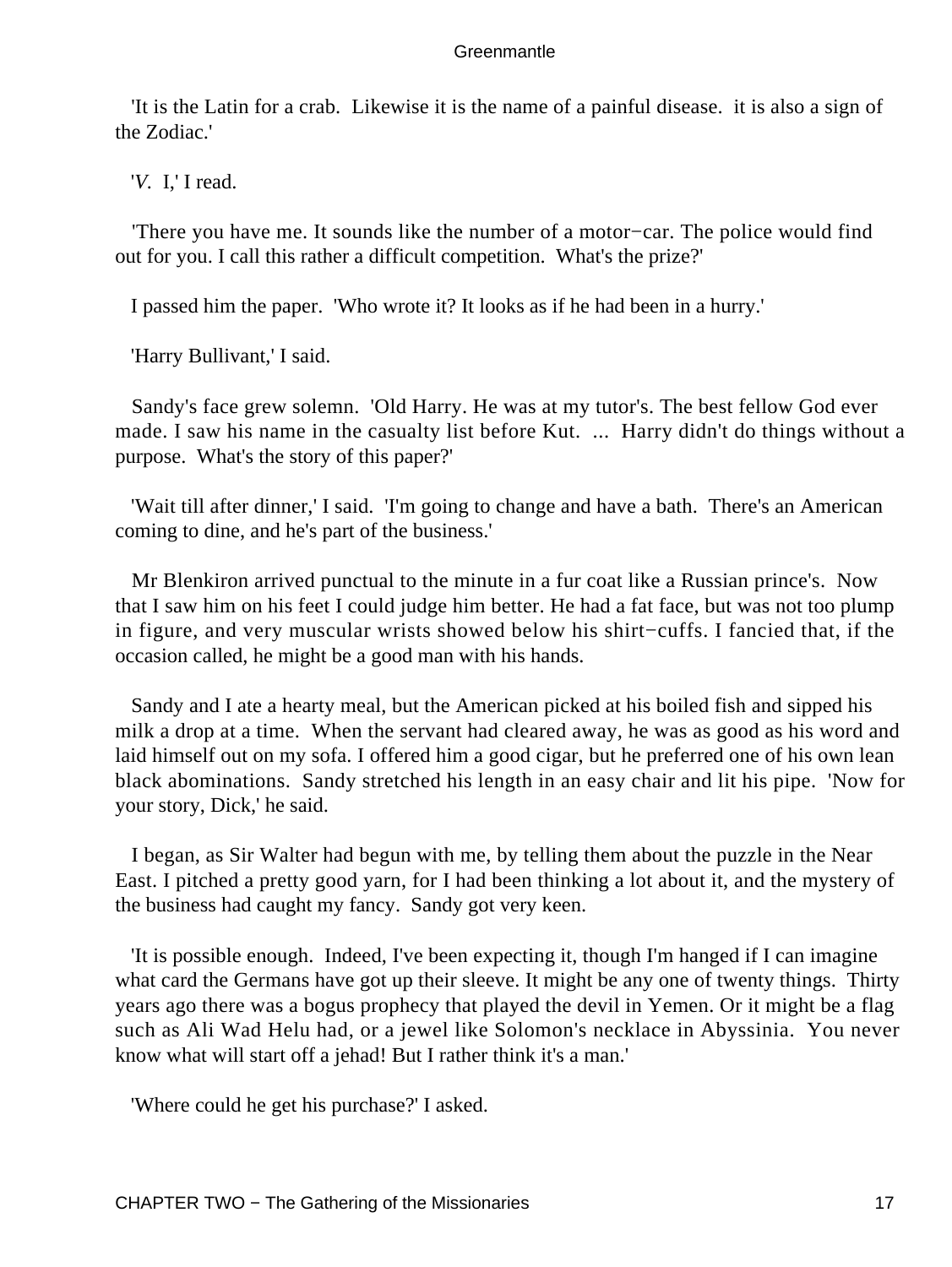'It's hard to say. If it were merely wild tribesmen like the Bedouin he might have got a reputation as a saint and miracle−worker. Or he might be a fellow that preached a pure religion, like the chap that founded the Senussi. But I'm inclined to think he must be something extra special if he can put a spell on the whole Moslem world. The Turk and the Persian wouldn't follow the ordinary new theology game. He must be of the Blood. Your Mahdis and Mullahs and Imams were nobodies, but they had only a local prestige. To capture all Islam − and I gather that is what we fear − the man must be of the Koreish, the tribe of the Prophet himself.'

'But how could any impostor prove that? For I suppose he's an impostor.'

 'He would have to combine a lot of claims. His descent must be pretty good to begin with, and there are families, remember, that claim the Koreish blood. Then he'd have to be rather a wonder on his own account – saintly, eloquent, and that sort of thing. And I expect he'd have to show a sign, though what that could be I haven't a notion.'

 'You know the East about as well as any living man. Do you think that kind of thing is possible?' I asked.

'Perfectly,' said Sandy, with a grave face.

 'Well, there's the ground cleared to begin with. Then there's the evidence of pretty well every secret agent we possess. That all seems to prove the fact. But we have no details and no clues except that bit of paper.' I told them the story of it.

 Sandy studied it with wrinkled brows. 'It beats me. But it may be the key for all that. A clue may be dumb in London and shout aloud at Baghdad.' 'That's just the point I was coming to. Sir Walter says this thing is about as important for our cause as big guns. He can't give me orders, but he offers the job of going out to find what the mischief is. Once he knows that, he says he can checkmate it. But it's got to be found out soon, for the mine may be sprung at any moment. I've taken on the job. Will you help?'

Sandy was studying the ceiling.

 'I should add that it's about as safe as playing chuck−farthing at the Loos Cross−roads, the day you and I went in. And if we fail nobody can help us.'

'Oh, of course, of course,' said Sandy in an abstracted voice.

 Mr Blenkiron, having finished his after−dinner recumbency, had sat up and pulled a small table towards him. From his pocket he had taken a pack of Patience cards and had begun to play the game called the Double Napoleon. He seemed to be oblivious of the conversation.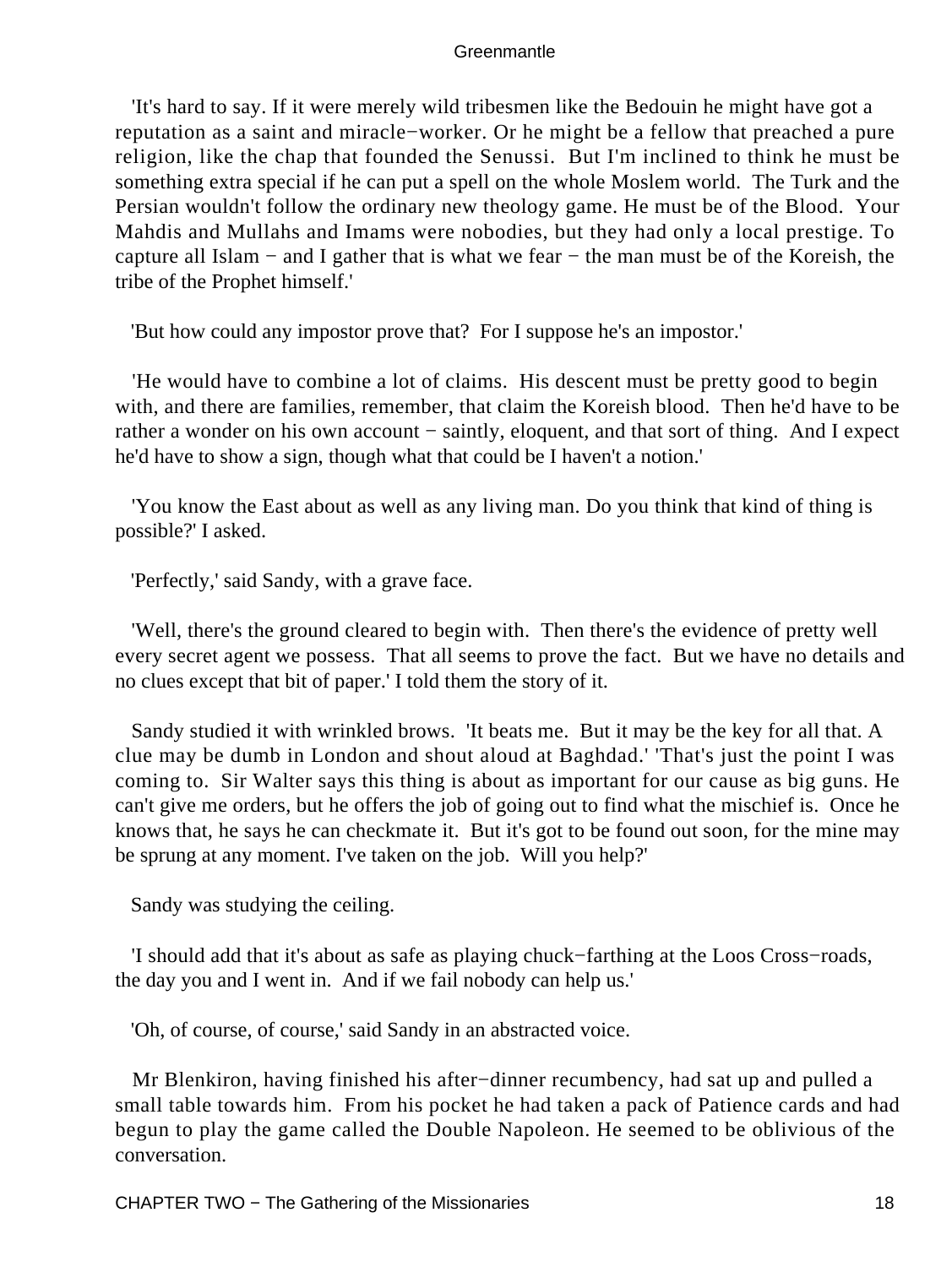Suddenly I had a feeling that the whole affair was stark lunacy. Here were we three simpletons sitting in a London flat and projecting a mission into the enemy's citadel without an idea what we were to do or how we were to do it. And one of the three was looking at the ceiling, and whistling softly through his teeth, and another was playing Patience. The farce of the thing struck me so keenly that I laughed.

Sandy looked at me sharply.

 'You feel like that? Same with me. It's idiocy, but all war is idiotic, and the most whole−hearted idiot is apt to win. We're to go on this mad trail wherever we think we can hit it. Well, I'm with you. But I don't mind admitting that I'm in a blue funk. I had got myself adjusted to this trench business and was quite happy. And now you have hoicked me out, and my feet are cold.'

'I don't believe you know what fear is,' I said.

 'There you're wrong, Dick,' he said earnestly. 'Every man who isn't a maniac knows fear. I have done some daft things, but I never started on them without wishing they were over. Once I'm in the show I get easier, and by the time I'm coming out I'm sorry to leave it. But at the start my feet are icy.'

'Then I take it you're coming?'

'Rather,' he said. 'You didn't imagine I would go back on you?'

'And you, sir?' I addressed Blenkiron.

 His game of Patience seemed to be coming out. He was completing eight little heaps of cards with a contented grunt. As I spoke, he raised his sleepy eyes and nodded.

 'Why, yes,' he said. 'You gentlemen mustn't think that I haven't been following your most engrossing conversation. I guess I haven't missed a syllable. I find that a game of Patience stimulates the digestion after meals and conduces to quiet reflection. John S. Blenkiron is with you all the time.'

He shuffled the cards and dealt for a new game.

 I don't think I ever expected a refusal, but this ready assent cheered me wonderfully. I couldn't have faced the thing alone.

 'Well, that's settled. Now for ways and means. We three have got to put ourselves in the way of finding out Germany's secret, and we have to go where it is known. Somehow or other we have to reach Constantinople, and to beat the biggest area of country we must go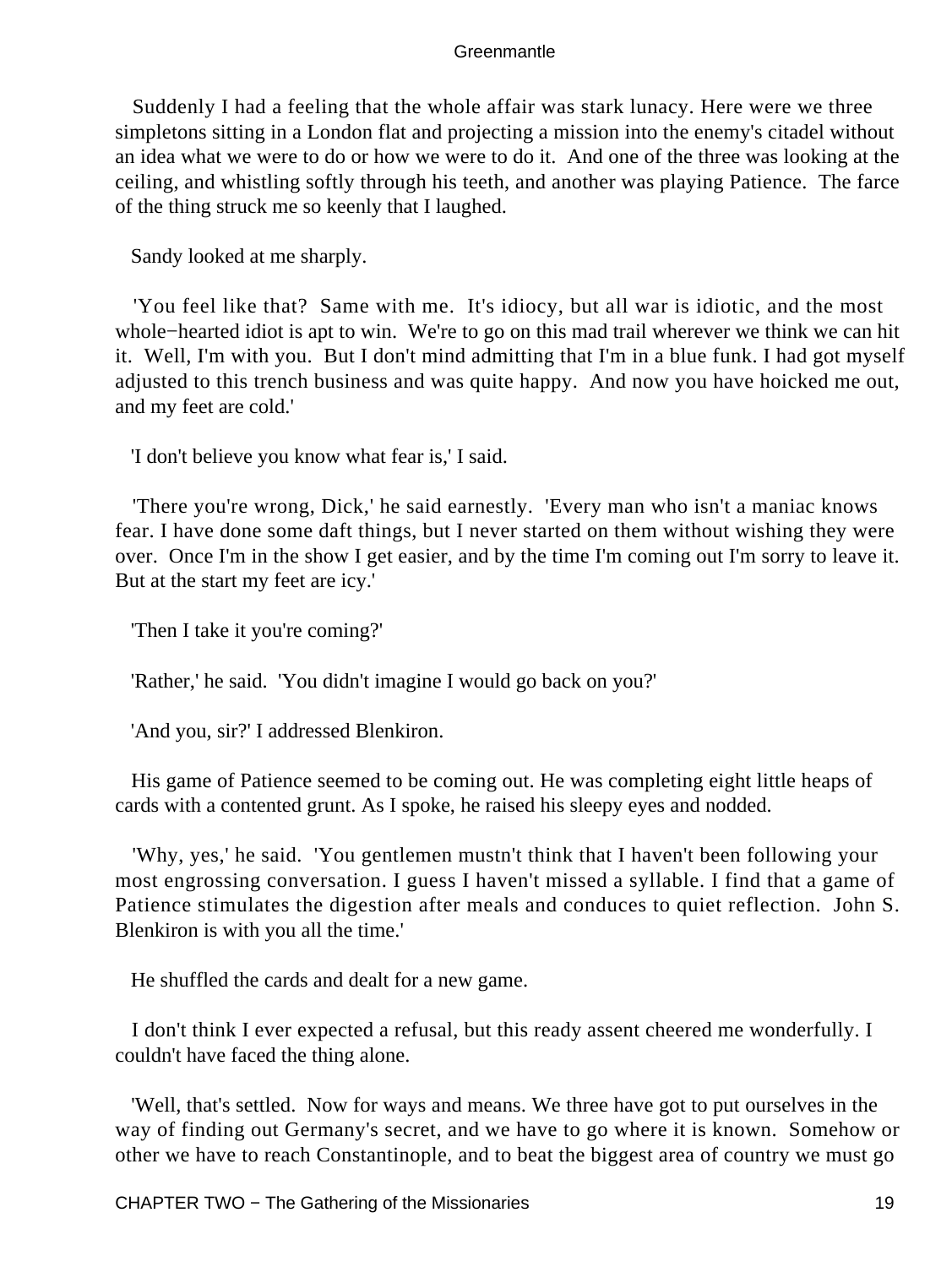by different roads. Sandy, my lad, you've got to get into Turkey. You're the only one of us that knows that engaging people. You can't get in by Europe very easily, so you must try Asia. What about the coast of Asia Minor?'

 'It could be done,' he said. 'You'd better leave that entirely to me. I'll find out the best way. I suppose the Foreign Office will help me to get to the jumping−off place?'

 'Remember,' I said, 'it's no good getting too far east. The secret, so far as concerns us, is still west of Constantinople.'

'I see that. I'll blow in on the Bosporus by a short tack.'

 'For you, Mr Blenkiron, I would suggest a straight journey. You're an American, and can travel through Germany direct. But I wonder how far your activities in New York will allow you to pass as a neutral?'

 'I have considered that, Sir,' he said. 'I have given some thought to the pecooliar psychology of the great German nation. As I read them they're as cunning as cats, and if you play the feline game they will outwit you every time. Yes, Sir, they are no slouches at sleuth− work. If I were to buy a pair of false whiskers and dye my hair and dress like a Baptist parson and go into Germany on the peace racket, I guess they'd be on my trail like a knife, and I should be shot as a spy inside of a week or doing solitary in the Moabite prison. But they lack the larger vision. They can be bluffed, Sir. With your approval I shall visit the Fatherland as John S. Blenkiron, once a thorn in the side of their brightest boys on the other side. But it will be a different John S. I reckon he will have experienced a change of heart. He will have come to appreciate the great, pure, noble soul of Germany, and he will be sorrowing for his past like a converted gun−man at a camp meeting. He will be a victim of the meanness and perfidy of the British Government. I am going to have a first−class row with your Foreign Office about my passport, and I am going to speak harsh words about them up and down this metropolis. I am going to be shadowed by your sleuths at my port of embarkation, and I guess I shall run up hard against the British Le−gations in Scandinavia. By that time our Teutonic friends will have begun to wonder what has happened to John S., and to think that maybe they have been mistaken in that child. So, when I get to Germany they will be waiting for me with an open mind. Then I judge my conduct will surprise and encourage them. I will confide to them valuable secret information about British preparations, and I will show up the British lion as the meanest kind of cur. You may trust me to make a good impression. After that I'll move eastwards, to see the demolition of the British Empire in those parts. By the way, where is the rendezvous?'

 'This is the 17th day of November. If we can't find out what we want in two months we may chuck the job. On the 17th of January we should forgather in Constantinople. Whoever gets there first waits for the others. If by that date we're not all present, it will be considered that the missing man has got into trouble and must be given up. If ever we get there we'll be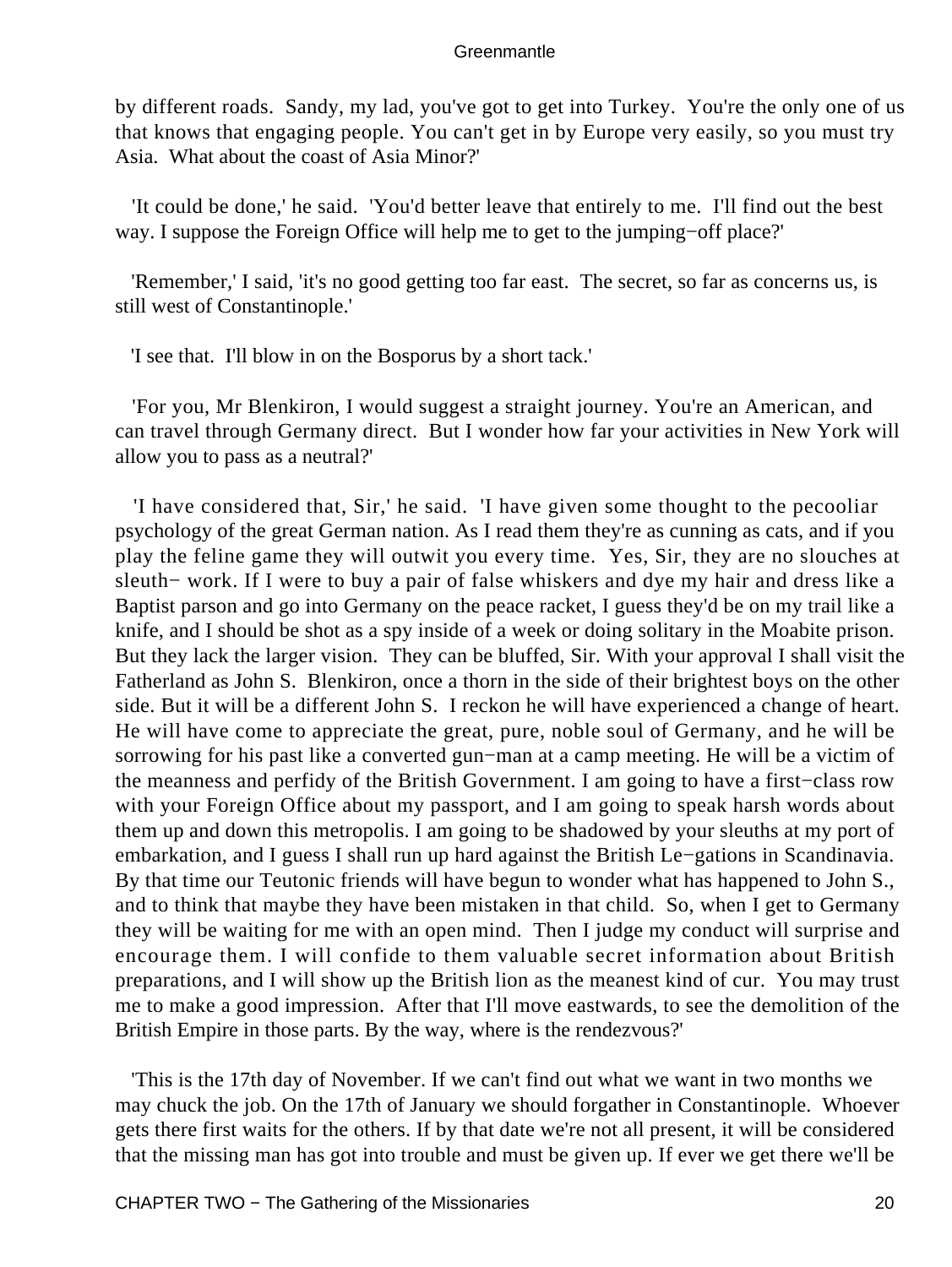coming from different points and in different characters, so we want a rendezvous where all kinds of odd folk assemble. Sandy, you know Constantinople. You fix the meeting−place.'

 'I've already thought of that,' he said, and going to the writing− table he drew a little plan on a sheet of paper. 'That lane runs down from the Kurdish Bazaar in Galata to the ferry of Ratchik. Half− way down on the left−hand side is a cafe kept by a Greek called Kuprasso. Behind the cafe is a garden, surrounded by high walls which were parts of the old Byzantine Theatre. At the end of the garden is a shanty called the Garden−house of Suliman the Red. It has been in its time a dancing−hall and a gambling hell and God knows what else. It's not a place for respectable people, but the ends of the earth converge there and no questions are asked. That's the best spot I can think of for a meeting−place.'

 The kettle was simmering by the fire, the night was raw, and it seemed the hour for whisky−punch. I made a brew for Sandy and myself and boiled some milk for Blenkiron.

'What about language?' I asked. 'You're all right, Sandy?'

 'I know German fairly well; and I can pass anywhere as a Turk. The first will do for eavesdropping and the second for ordinary business.'

'And you?' I asked Blenkiron.

 'I was left out at Pentecost,' he said. 'I regret to confess I have no gift of tongues. But the part I have chosen for myself don't require the polyglot. Never forget I'm plain John S. Blenkiron, a citizen of the great American Republic.'

'You haven't told us your own line, Dick,' Sandy said.

 'I am going to the Bosporus through Germany, and, not being a neutral, it won't be a very cushioned journey.'

Sandy looked grave.

'That sounds pretty desperate. Is your German good enough?'

 'Pretty fair; quite good enough to pass as a native. But officially I shall not understand one word. I shall be a Boer from Western Cape Colony: one of Maritz's old lot who after a bit of trouble has got through Angola and reached Europe. I shall talk Dutch and nothing else. And, my hat! I shall be pretty bitter about the British. There's a powerful lot of good swear−words in the taal. I shall know all about Africa, and be panting to get another whack at the *verdommt* rooinek. With luck they may send me to the Uganda show or to Egypt, and I shall take care to go by Constantinople. If I'm to deal with the Mohammedan natives they're bound to show me what hand they hold. At least, that's the way I look at it.'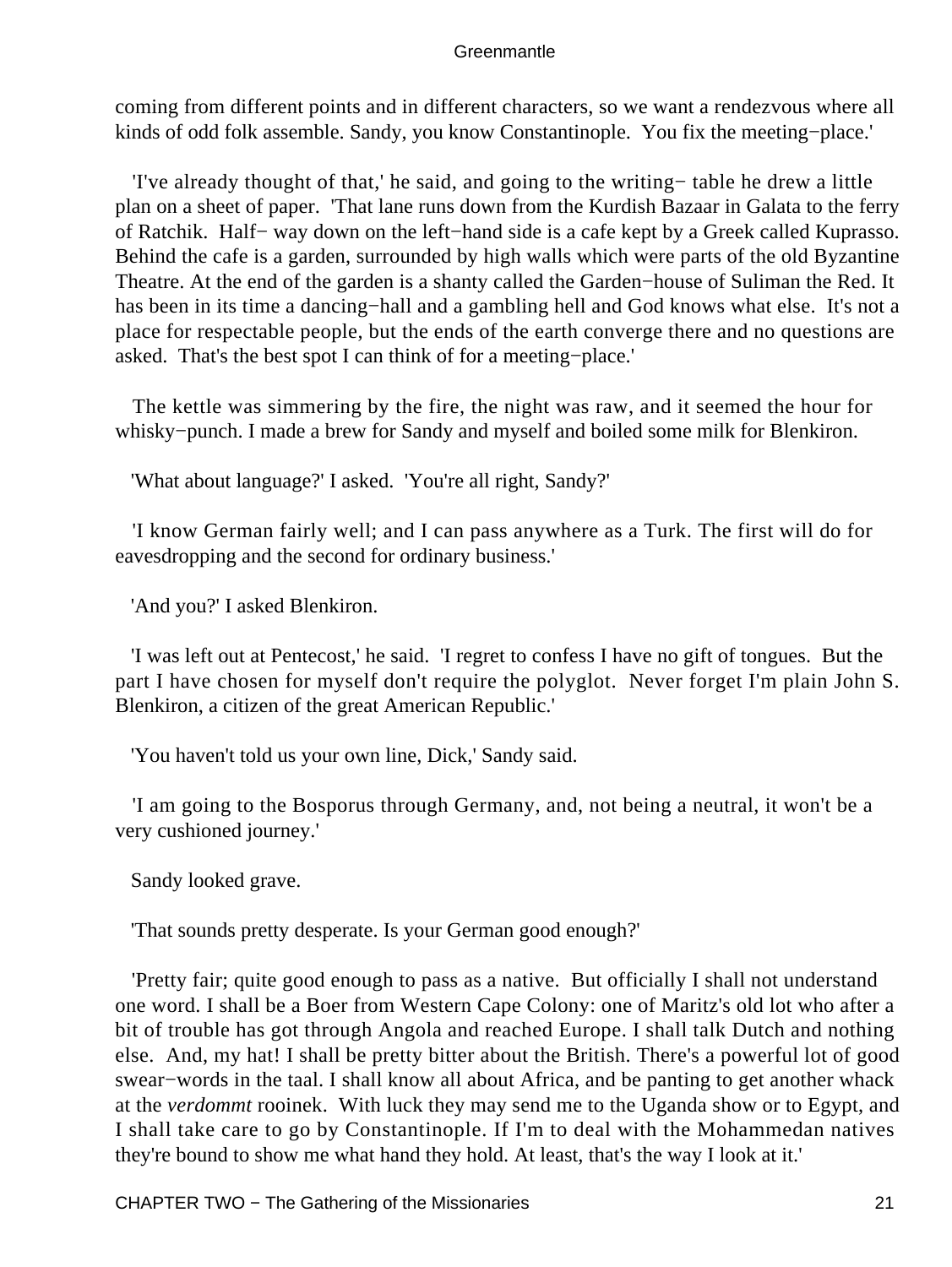We filled our glasses – two of punch and one of milk – and drank to our next merry meeting. Then Sandy began to laugh, and I joined in. The sense of hopeless folly again descended on me. The best plans we could make were like a few buckets of water to ease the drought of the Sahara or the old lady who would have stopped the Atlantic with a broom. I thought with sympathy of little Saint Teresa.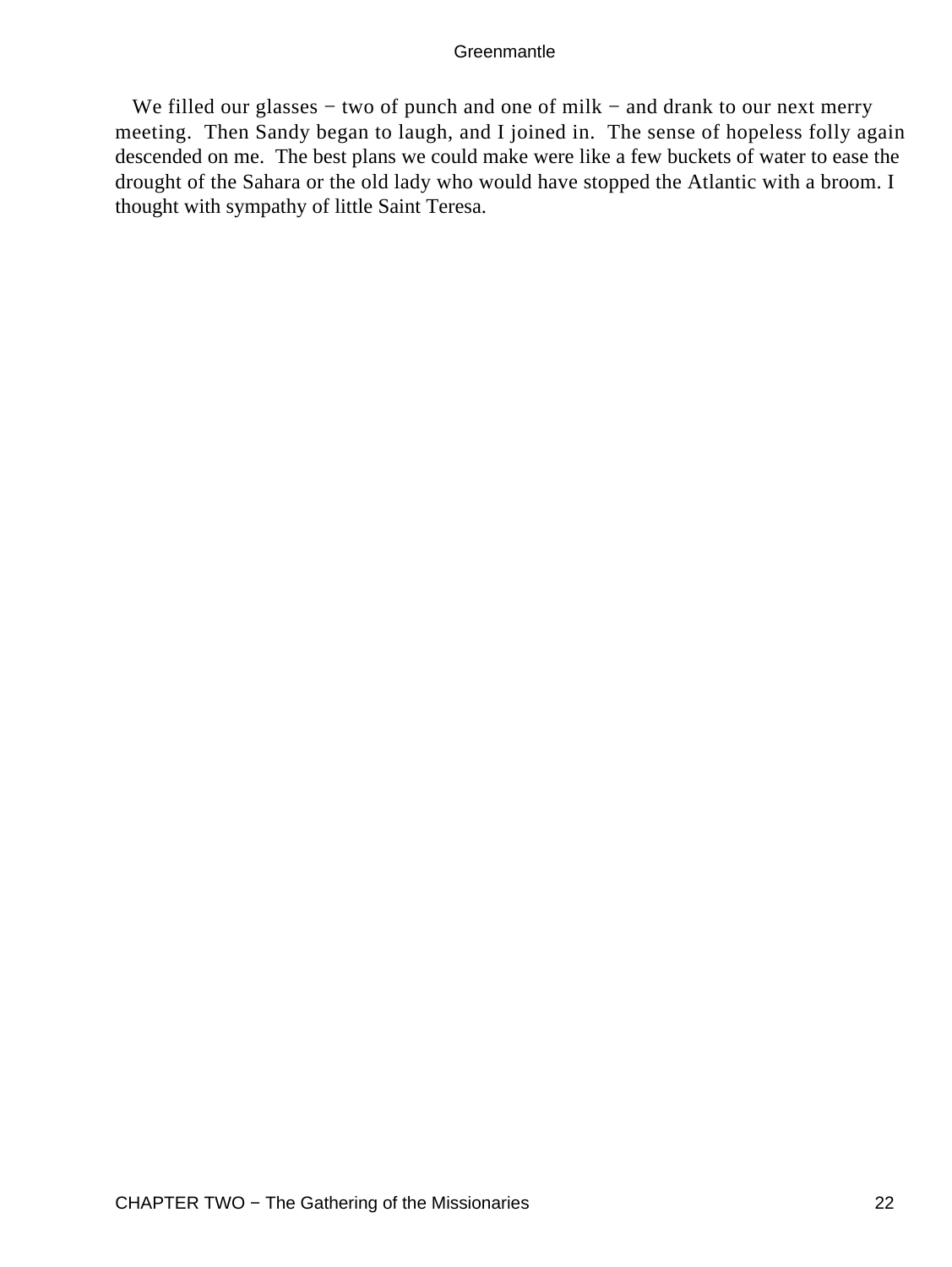### **[CHAPTER THREE − Peter Pienaar](#page-207-0)**

*O*ur various departures were unassuming, all but the American's. Sandy spent a busy fortnight in his subterranean fashion, now in the British Museum, now running about the country to see old exploring companions, now at the War Office, now at the Foreign Office, but mostly in my flat, sunk in an arm−chair and meditating. He left finally on December 1st as a King's Messenger for Cairo. Once there I knew the King's Messenger would disappear, and some queer Oriental ruffian take his place. It would have been impertinence in me to inquire into his plans. He was the real professional, and I was only the dabbler.

 Blenkiron was a different matter. Sir Walter told me to look out for squalls, and the twinkle in his eye gave me a notion of what was coming. The first thing the sportsman did was to write a letter to the papers signed with his name. There had been a debate in the House of Commons on foreign policy, and the speech of some idiot there gave him his cue. He declared that he had been heart and soul with the British at the start, but that he was reluctantly compelled to change his views. He said our blockade of Germany had broken all the laws of God and humanity, and he reckoned that Britain was now the worst exponent of Prussianism going. That letter made a fine racket, and the paper that printed it had a row with the Censor. But that was only the beginning of Mr Blenkiron's campaign. He got mixed up with some mountebanks called the League of Democrats against Aggression, gentlemen who thought that Germany was all right if we could only keep from hurting her feelings. He addressed a meeting under their auspices, which was broken up by the crowd, but not before John S. had got off his chest a lot of amazing stuff. I wasn't there, but a man who was told me that he never heard such clotted nonsense. He said that Germany was right in wanting the freedom of the seas, and that America would back her up, and that the British Navy was a bigger menace to the peace of the world than the Kaiser's army. He admitted that he had once thought differently, but he was an honest man and not afraid to face facts. The oration closed suddenly, when he got a brussels− sprout in the eye, at which my friend said he swore in a very unpacifist style.

 After that he wrote other letters to the Press, saying that there was no more liberty of speech in England, and a lot of scallywags backed him up. Some Americans wanted to tar and feather him, and he got kicked out of the Savoy. There was an agitation to get him deported, and questions were asked in Parliament, and the Under−Secretary for Foreign Affairs said his department had the matter in hand. I was beginning to think that Blenkiron was carrying his tomfoolery too far, so I went to see Sir Walter, but he told me to keep my mind easy.

 'Our friend's motto is «Thorough»,' he said, 'and he knows very well what he is about. We have officially requested him to leave, and he sails from Newcastle on Monday. He will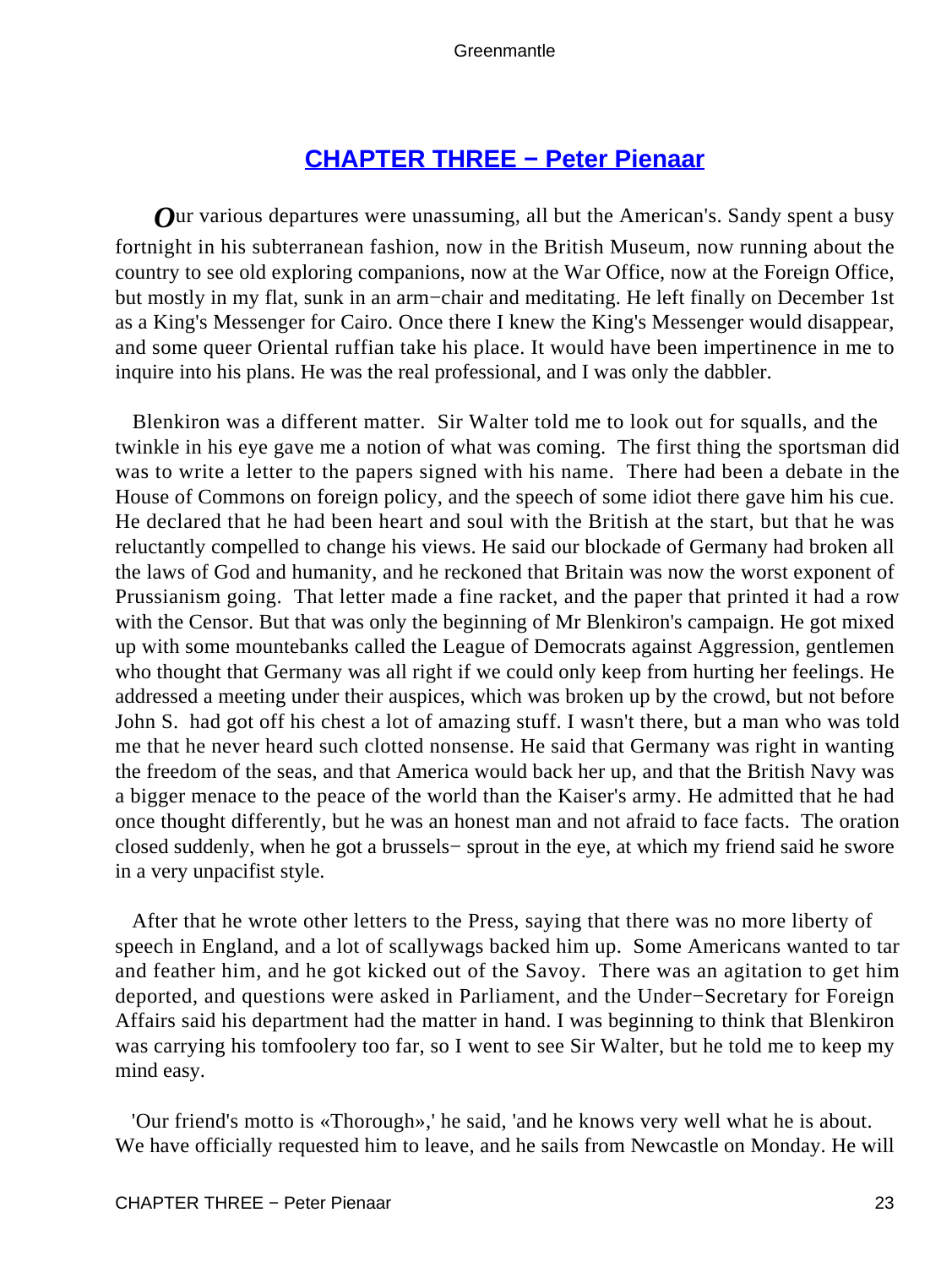be shadowed wherever he goes, and we hope to provoke more outbreaks. He is a very capable fellow.'

 The last I saw of him was on the Saturday afternoon when I met him in St james's Street and offered to shake hands. He told me that my uniform was a pollution, and made a speech to a small crowd about it. They hissed him and he had to get into a taxi. As he departed there was just the suspicion of a wink in his left eye. On Monday I read that he had gone off, and the papers observed that our shores were well quit of him.

 I sailed on December 3rd from Liverpool in a boat bound for the Argentine that was due to put in at Lisbon. I had of course to get a Foreign Office passport to leave England, but after that my connection with the Government ceased. All the details of my journey were carefully thought out. Lisbon would be a good jumping−off place, for it was the rendezvous of scallywags from most parts of Africa. My kit was an old Gladstone bag, and my clothes were the relics of my South African wardrobe. I let my beard grow for some days before I sailed, and, since it grows fast, I went on board with the kind of hairy chin you will see on the young Boer. My name was now Brandt, Cornelis Brandt − at least so my passport said, and passports never lie.

 There were just two other passengers on that beastly boat, and they never appeared till we were out of the Bay. I was pretty bad myself, but managed to move about all the time, for the frowst in my cabin would have sickened a hippo. The old tub took two days and a night to waddle from Ushant to Finisterre. Then the weather changed and we came out of snow−squalls into something very like summer. The hills of Portugal were all blue and yellow like the Kalahari, and before we made the Tagus I was beginning to forget I had ever left Rhodesia. There was a Dutchman among the sailors with whom I used to patter the taal, and but for 'Good morning' and 'Good evening' in broken English to the captain, that was about all the talking I did on the cruise.

We dropped anchor off the quays of Lisbon on a shiny blue morning, pretty near warm enough to wear flannels. I had now got to be very wary. I did not leave the ship with the shore−going boat, but made a leisurely breakfast. Then I strolled on deck, and there, just casting anchor in the middle of the stream, was another ship with a blue and white funnel I knew so well. I calculated that a month before she had been smelling the mangrove swamps of Angola. Nothing could better answer my purpose. I proposed to board her, pretending I was looking for a friend, and come on shore from her, so that anyone in Lisbon who chose to be curious would think I had landed straight from Portuguese Africa.

 I hailed one of the adjacent ruffians, and got into his rowboat, with my kit. We reached the vessel − they called her the *Henry the* Navigator − just as the first shore−boat was leaving. The crowd in it were all Portuguese, which suited my book.

But when I went up the ladder the first man I met was old Peter Pienaar.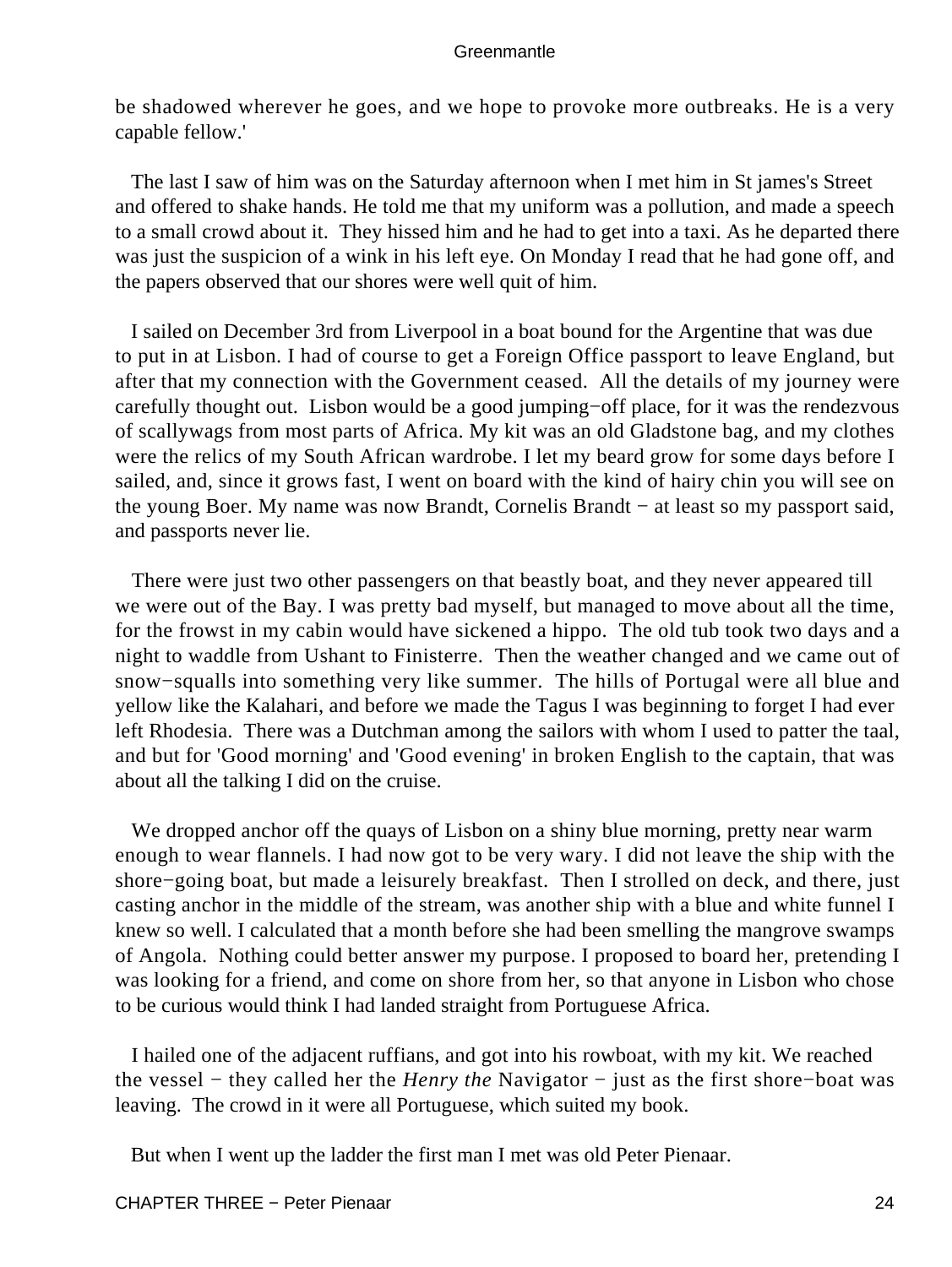Here was a piece of sheer monumental luck. Peter had opened his eyes and his mouth, and had got as far as '\_Allemachtig', when I shut him up.

 'Brandt,' I said, 'Cornelis Brandt. That's my name now, and don't you forget it. Who is the captain here? Is it still old Sloggett?'

'\_Ja,' said Peter, pulling himself together. 'He was speaking about you yesterday.'

 This was better and better. I sent Peter below to get hold of Sloggett, and presently I had a few words with that gentleman in his cabin with the door shut.

 'You've got to enter my name in the ship's books. I came aboard at Mossamedes. And my name's Cornelis Brandt.'

 At first Sloggett was for objecting. He said it was a felony. I told him that I dared say it was, but he had got to do it, for reasons which I couldn't give, but which were highly creditable to all parties. In the end he agreed, and I saw it done. I had a pull on old Sloggett, for I had known him ever since he owned a dissolute tug− boat at Delagoa Bay.

 Then Peter and I went ashore and swaggered into Lisbon as if we owned De Beers. We put up at the big hotel opposite the railway station, and looked and behaved like a pair of lowbred South Africans home for a spree. It was a fine bright day, so I hired a motor−car and said I would drive it myself. We asked the name of some beauty−spot to visit, and were told Cintra and shown the road to it. I wanted a quiet place to talk, for I had a good deal to say to Peter Pienaar.

 I christened that car the Lusitanian Terror, and it was a marvel that we did not smash ourselves up. There was something immortally wrong with its steering gear. Half a dozen times we slewed across the road, inviting destruction. But we got there in the end, and had luncheon in an hotel opposite the Moorish palace. There we left the car and wandered up the slopes of a hill, where, sitting among scrub very like the veld, I told Peter the situation of affairs.

 But first a word must be said about Peter. He was the man that taught me all I ever knew of veld−craft, and a good deal about human nature besides. He was out of the Old Colony − Burgersdorp, I think − but he had come to the Transvaal when the Lydenburg goldfields started. He was prospector, transport−rider, and hunter in turns, but principally hunter. In those early days he was none too good a citizen. He was in Swaziland with Bob Macnab, and you know what that means. Then he took to working off bogus gold propositions on Kimberley and Johannesburg magnates, and what he didn't know about salting a mine wasn't knowledge. After that he was in the Kalahari, where he and Scotty Smith were familiar names. An era of comparative respectability dawned for him with the Matabele War, when he did uncommon good scouting and transport work. Cecil Rhodes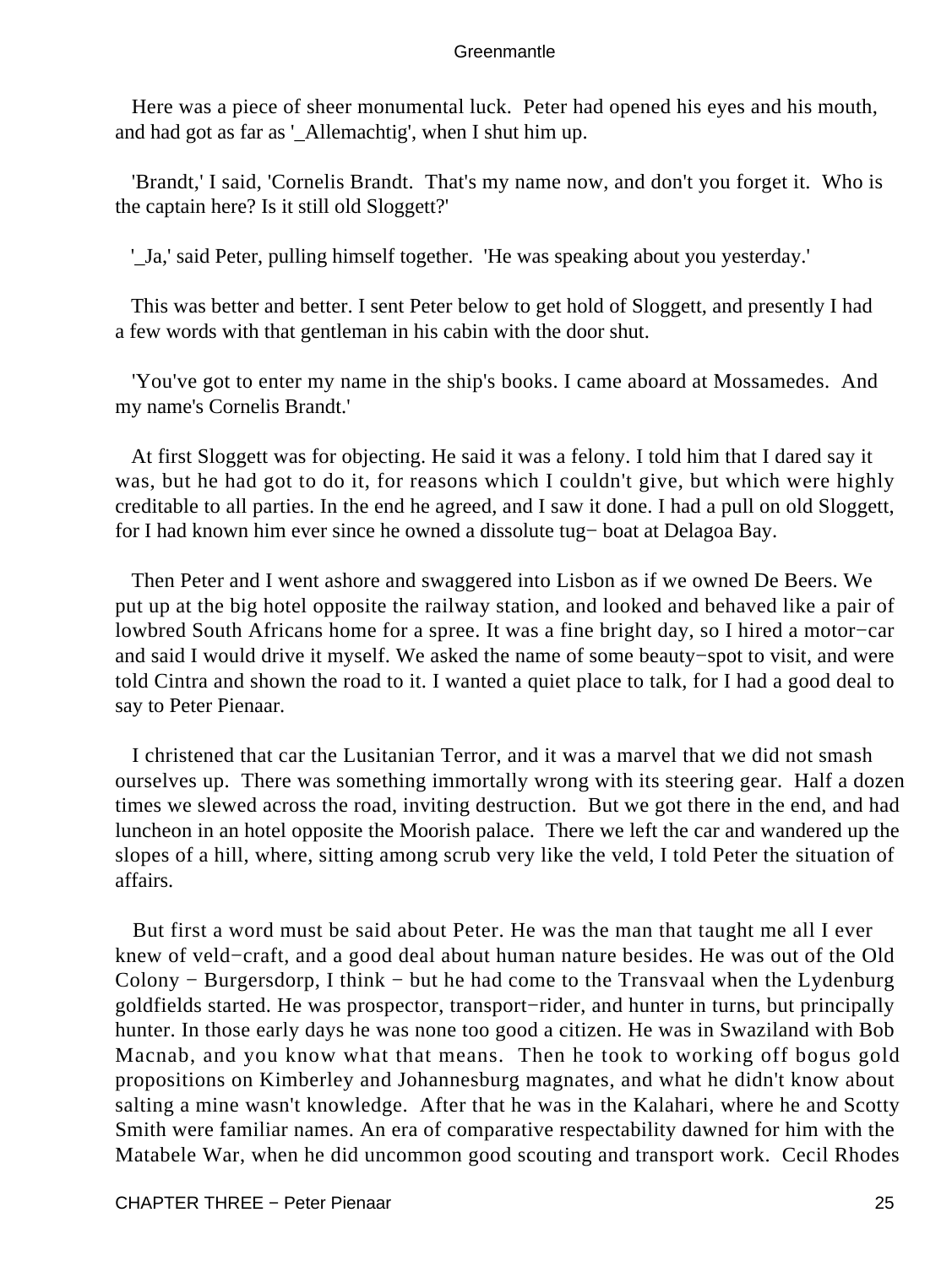wanted to establish him on a stock farm down Salisbury way, but Peter was an independent devil and would call no man master. He took to big−game hunting, which was what God intended him for, for he could track a tsessebe in thick bush, and was far the finest shot I have seen in my life. He took parties to the Pungwe flats, and Barotseland, and up to Tanganyika. Then he made a speciality of the Ngami region, where I once hunted with him, and he was with me when I went prospecting in Damaraland.

 When the Boer War started, Peter, like many of the very great hunters, took the British side and did most of our intelligence work in the North Transvaal. Beyers would have hanged him if he could have caught him, and there was no love lost between Peter and his own people for many a day. When it was all over and things had calmed down a bit, he settled in Bulawayo and used to go with me when I went on trek. At the time when I left Africa two years before, I had lost sight of him for months, and heard that he was somewhere on the Congo poaching elephants. He had always a great idea of making things hum so loud in Angola that the Union Government would have to step in and annex it. After Rhodes Peter had the biggest notions south of the Line.

 He was a man of about five foot ten, very thin and active, and as strong as a buffalo. He had pale blue eyes, a face as gentle as a girl's, and a soft sleepy voice. From his present appearance it looked as if he had been living hard lately. His clothes were of the cut you might expect to get at Lobito Bay, he was as lean as a rake, deeply browned with the sun, and there was a lot of grey in his beard. He was fifty−six years old, and used to be taken for forty. Now he looked about his age. I first asked him what he had been up to since the war began. He spat, in the Kaffir way he had, and said he had been having hell's time.

 'I got hung up on the Kafue,' he said. 'When I heard from old Letsitela that the white men were fighting I had a bright idea that I might get into German South West from the north. You see I knew that Botha couldn't long keep out of the war. Well, I got into German territory all right, and then a \_skellum of an officer came along, and commandeered all my mules, and wanted to commandeer me with them for his fool army. He was a very ugly man with a yellow face.' Peter filled a deep pipe from a kudu−skin pouch.

'Were you commandeered?' I asked.

 'No. I shot him − not so as to kill, but to wound badly. It was all right, for he fired first on me. Got me too in the left shoulder. But that was the beginning of bad trouble. I trekked east pretty fast, and got over the border among the Ovamba. I have made many journeys, but that was the worst. Four days I went without water, and six without food. Then by bad luck I fell in with 'Nkitla − you remember, the half−caste chief. He said I owed him money for cattle which I bought when I came there with Carowab. It was a lie, but he held to it, and would give me no transport. So I crossed the Kalahari on my feet. Ugh, it was as slow as a vrouw coming from \_nachtmaal. It took weeks and weeks, and when I came to Lechwe's kraal, I heard that the fighting was over and that Botha had conquered the Germans. That,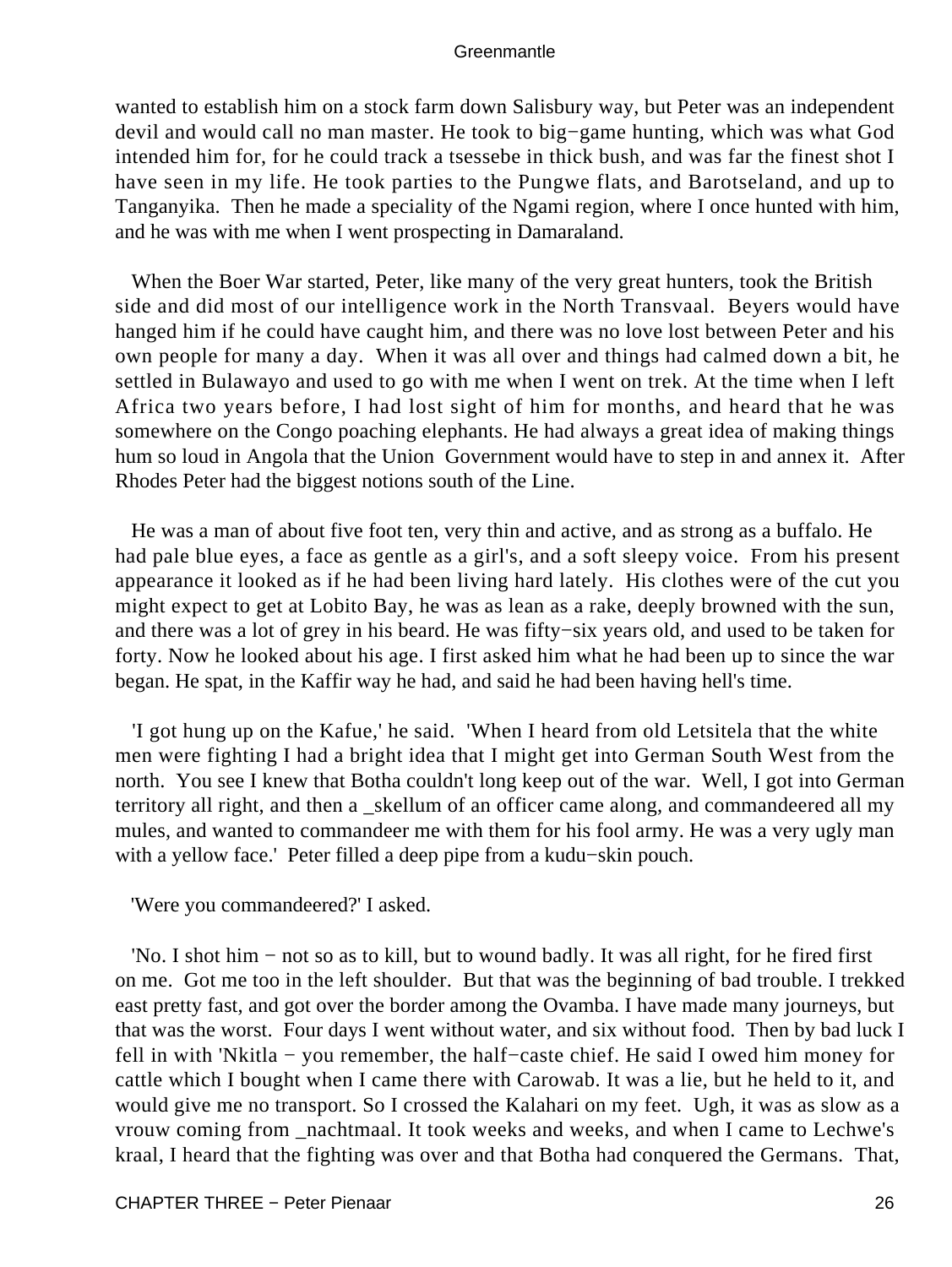too, was a lie, but it deceived me, and I went north into Rhodesia, where I learned the truth. But by then I judged the war had gone too far for me to make any profit out of it, so I went into Angola to look for German refugees. By that time I was hating Germans worse than hell.'

'But what did you propose to do with them?' I asked.

 'I had a notion they would make trouble with the Government in those parts. I don't specially love the Portugoose, but I'm for him against the Germans every day. Well, there was trouble, and I had a merry time for a month or two. But by and by it petered out, and I thought I had better clear for Europe, for South Africa was settling down just as the big show was getting really interesting. So here I am, Cornelis, my old friend. If I shave my beard will they let me join the Flying Corps?'

 I looked at Peter sitting there smoking, as imperturbable as if he had been growing mealies in Natal all his life and had run home for a month's holiday with his people in Peckham.

'You're coming with me, my lad,' I said. 'We're going into Germany.'

 Peter showed no surprise. 'Keep in mind that I don't like the Germans,' was all he said. 'I'm a quiet Christian man, but I've the devil of a temper.'

 Then I told him the story of our mission. 'You and I have got to be Maritz's men. We went into Angola, and now we're trekking for the Fatherland to get a bit of our own back from the infernal English. Neither of us knows any German − publicly. We'd better plan out the fighting we were in − Kakamas will do for one, and Schuit Drift. You were a Ngamiland hunter before the war. They won't have your \_dossier, so you can tell any lie you like. I'd better be an educated Afrikander, one of Beyers's bright lads, and a pal of old Hertzog. We can let our imagination loose about that part, but we must stick to the same yarn about the fighting.'

 '\_Ja, Cornelis,' said Peter. (He had called me Cornelis ever since I had told him my new name. He was a wonderful chap for catching on to any game.) 'But after we get into Germany, what then? There can't be much difficulty about the beginning. But once we're among the beer−swillers I don't quite see our line. We're to find out about something that's going on in Turkey? When I was a boy the predikant used to preach about Turkey. I wish I was better educated and remembered whereabouts in the map it was.'

 'You leave that to me,' I said; 'I'll explain it all to you before we get there. We haven't got much of a spoor, but we'll cast about, and with luck will pick it up. I've seen you do it often enough when we hunted kudu on the Kafue.'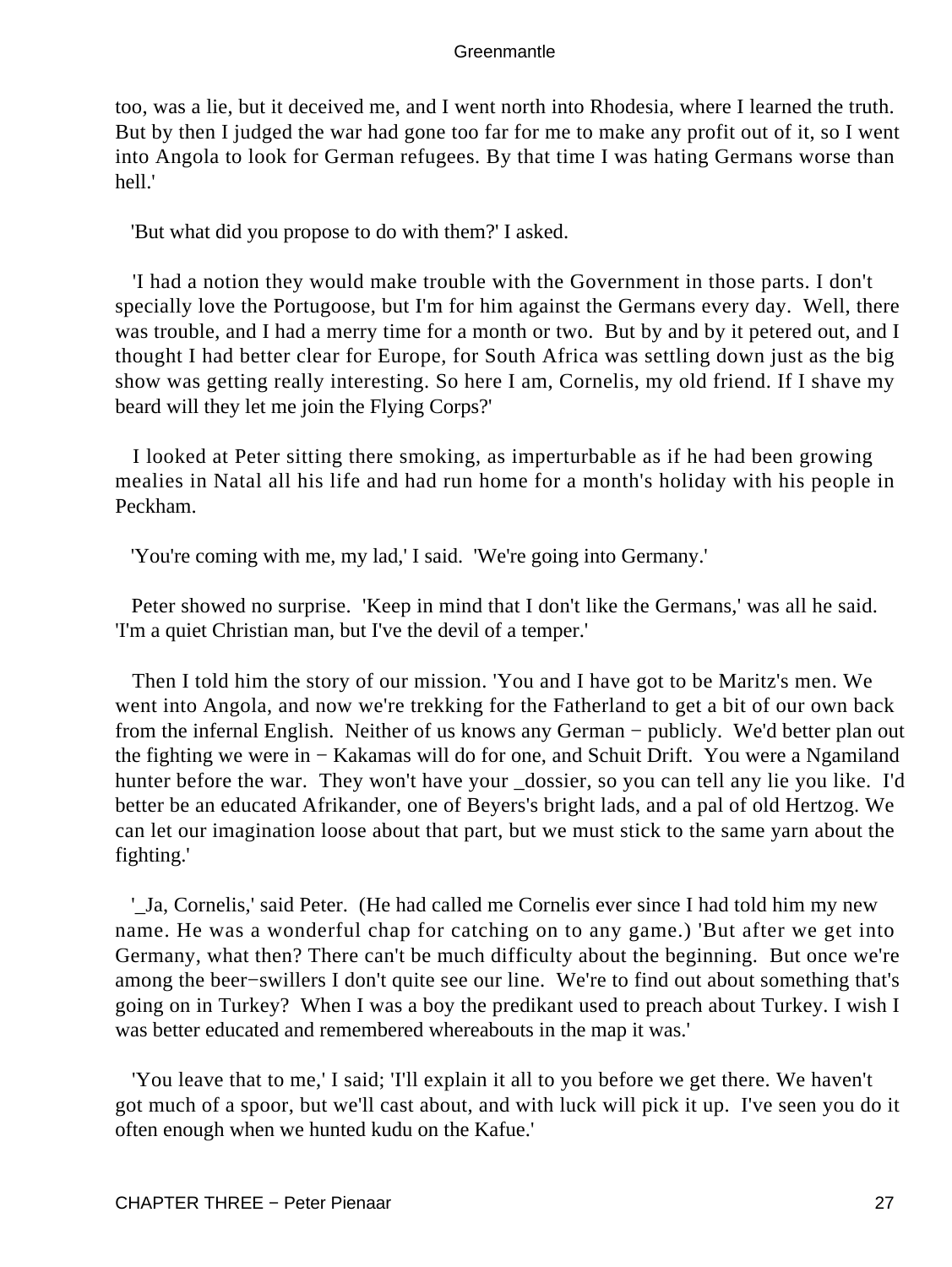Peter nodded. 'Do we sit still in a German town?' he asked anxiously. 'I shouldn't like that, Cornelis.'

'We move gently eastward to Constantinople,' I said.

 Peter grinned. 'We should cover a lot of new country. You can reckon on me, friend Cornelis. I've always had a hankering to see Europe.'

He rose to his feet and stretched his long arms.

 'We'd better begin at once. God, I wonder what's happened to old Solly Maritz, with his bottle face? Yon was a fine battle at the drift when I was sitting up to my neck in the Orange praying that Brits' lads would take my head for a stone.'

 Peter was as thorough a mountebank, when he got started, as Blenkiron himself. All the way back to Lisbon he yarned about Maritz and his adventures in German South West till I half believed they were true. He made a very good story of our doings, and by his constant harping on it I pretty soon got it into my memory. That was always Peter's way. He said if you were going to play a part, you must think yourself into it, convince yourself that you were it, till you really were it and didn't act but behaved naturally. The two men who had started that morning from the hotel door had been bogus enough, but the two men that returned were genuine desperadoes itching to get a shot at England.

 We spent the evening piling up evidence in our favour. Some kind of republic had been started in Portugal, and ordinarily the cafes would have been full of politicians, but the war had quieted all these local squabbles, and the talk was of nothing but what was doing in France and Russia. The place we went to was a big, well− lighted show on a main street, and there were a lot of sharp−eyed fellows wandering about that I guessed were spies and police agents. I knew that Britain was the one country that doesn't bother about this kind of game, and that it would be safe enough to let ourselves go.

 I talked Portuguese fairly well, and Peter spoke it like a Lourenco Marques bar−keeper, with a lot of Shangaan words to fill up. He started on curacao, which I reckoned was a new drink to him, and presently his tongue ran freely. Several neighbours pricked up their ears, and soon we had a small crowd round our table.

 We talked to each other of Maritz and our doings. It didn't seem to be a popular subject in that cafe. One big blue−black fellow said that Maritz was a dirty swine who would soon be hanged. Peter quickly caught his knife−wrist with one hand and his throat with the other, and demanded an apology. He got it. The Lisbon \_boulevardiers have not lost any lions.

 After that there was a bit of a squash in our corner. Those near to us were very quiet and polite, but the outer fringe made remarks. When Peter said that if Portugal, which he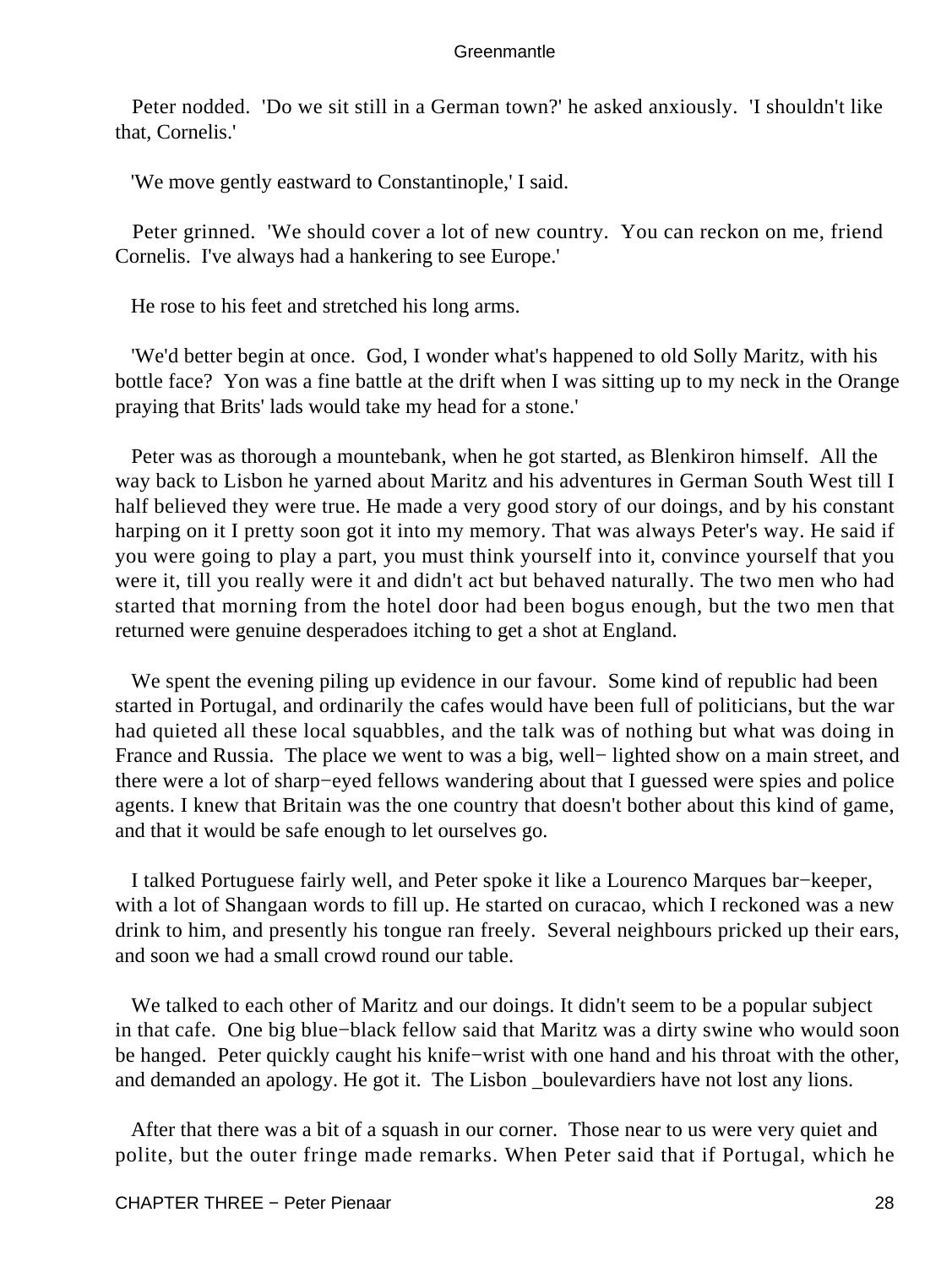admitted he loved, was going to stick to England she was backing the wrong horse, there was a murmur of disapproval. One decent−looking old fellow, who had the air of a ship's captain, flushed all over his honest face, and stood up looking straight at Peter. I saw that we had struck an Englishman, and mentioned it to Peter in Dutch.

 Peter played his part perfectly. He suddenly shut up, and, with furtive looks around him, began to jabber to me in a low voice. He was the very picture of the old stage conspirator.

 The old fellow stood staring at us. 'I don't very well understand this damned lingo,' he said; 'but if so be you dirty Dutchmen are sayin' anything against England, I'll ask you to repeat it. And if so be as you repeats it I'll take either of you on and knock the face off him.'

 He was a chap after my own heart, but I had to keep the game up. I said in Dutch to Peter that we mustn't get brawling in a public house. 'Remember the big thing,' I said darkly. Peter nodded, and the old fellow, after staring at us for a bit, spat scornfully, and walked out.

 'The time is coming when the Englander will sing small,' I observed to the crowd. We stood drinks to one or two, and then swaggered into the street. At the door a hand touched my arm, and, looking down, I saw a little scrap of a man in a fur coat.

 'Will the gentlemen walk a step with me and drink a glass of beer?' he said in very stiff Dutch. 'Who the devil are you?' I asked.

 '*Gott \_strafe* England!' was his answer, and, turning back the lapel of his coat, he showed some kind of ribbon in his buttonhole.

'Amen,' said Peter. 'Lead on, friend. We don't mind if we do.'

 He led us to a back street and then up two pairs of stairs to a very snug little flat. The place was filled with fine red lacquer, and I guessed that art−dealing was his nominal business. Portugal, since the republic broke up the convents and sold up the big royalist grandees, was full of bargains in the lacquer and curio line.

He filled us two long tankards of very good Munich beer.

 '\_Prosit,' he said, raising his glass. 'You are from South Africa. What make you in Europe?'

We both looked sullen and secretive.

 'That's our own business,' I answered. 'You don't expect to buy our confidence with a glass of beer.'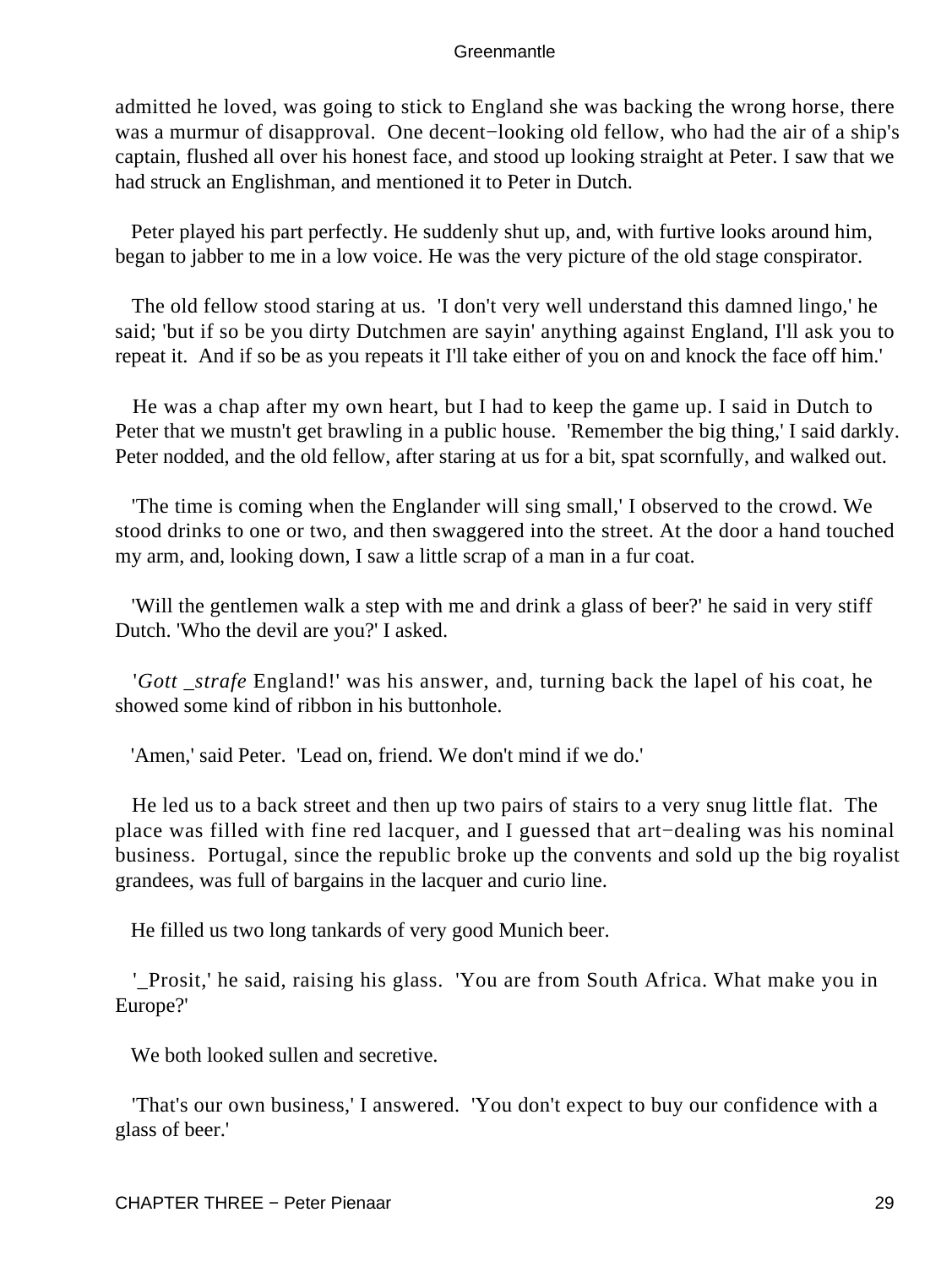'So?' he said. 'Then I will put it differently. From your speech in the cafe I judge you do not love the English.'

 Peter said something about stamping on their grandmothers, a Kaffir phrase which sounded gruesome in Dutch.

The man laughed. 'That is all I want to know. You are on the German side?'

 'That remains to be seen,' I said. 'If they treat me fair I'll fight for them, or for anybody else that makes war on England. England has stolen my country and corrupted my people and made me an exile. We Afrikanders do not forget. We may be slow but we win in the end. We two are men worth a great price. Germany fights England in East Africa. We know the natives as no Englishmen can ever know them. They are too soft and easy and the Kaffirs laugh at them. But we can handle the blacks so that they will fight like devils for fear of us. What is the reward, little man, for our services? I will tell you. There will be no reward. We ask none. We fight for hate of England.'

Peter grunted a deep approval.

 'That is good talk,' said our entertainer, and his close−set eyes flashed. 'There is room in Germany for such men as you. Where are you going now, I beg to know.'

 'To Holland,' I said. 'Then maybe we will go to Germany. We are tired with travel and may rest a bit. This war will last long and our chance will come.'

 'But you may miss your market,' he said significantly. 'A ship sails tomorrow for Rotterdam. If you take my advice, you will go with her.'

 This was what I wanted, for if we stayed in Lisbon some real soldier of Maritz might drop in any day and blow the gaff.

 'I recommend you to sail in the \_Machado,' he repeated. 'There is work for you in Germany − oh yes, much work; but if you delay the chance may pass. I will arrange your journey. It is my business to help the allies of my fatherland.'

 He wrote down our names and an epitome of our doings contributed by Peter, who required two mugs of beer to help him through. He was a Bavarian, it seemed, and we drank to the health of Prince Rupprecht, the same blighter I was trying to do in at Loos. That was an irony which Peter unfortunately could not appreciate. If he could he would have enjoyed it.

 The little chap saw us back to our hotel, and was with us the next morning after breakfast, bringing the steamer tickets. We got on board about two in the afternoon, but on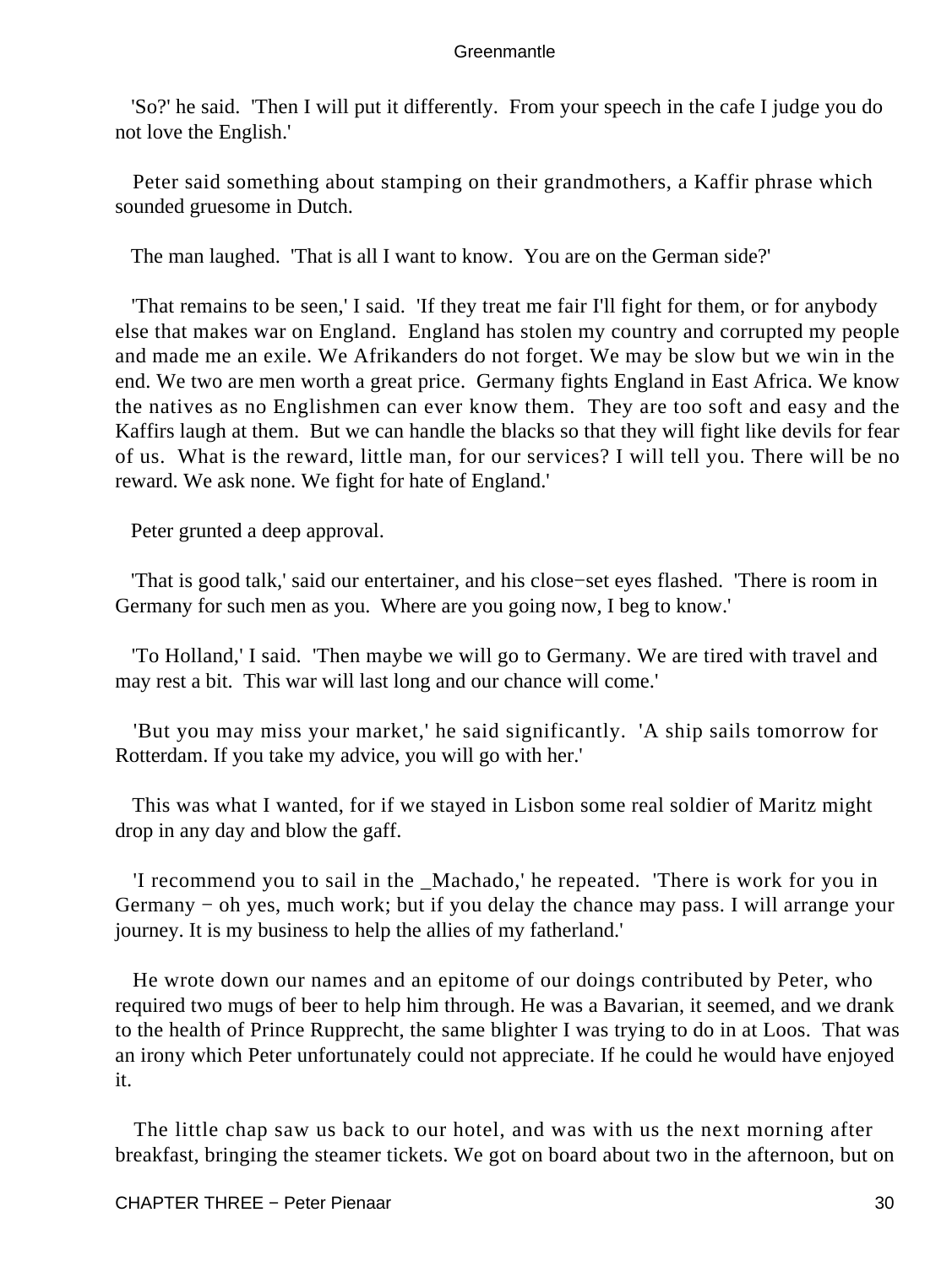my advice he did not see us off. I told him that, being British subjects and rebels at that, we did not want to run any risks on board, assuming a British cruiser caught us up and searched us. But Peter took twenty pounds off him for travelling expenses, it being his rule never to miss an opportunity of spoiling the Egyptians.

As we were dropping down the Tagus we passed the old *Henry \_the* Navigator.

 'I met Sloggett in the street this morning,' said Peter, 'and he told me a little German man had been off in a boat at daybreak looking up the passenger list. Yon was a right notion of yours, Cornelis. I am glad we are going among Germans. They are careful people whom it is a pleasure to meet.'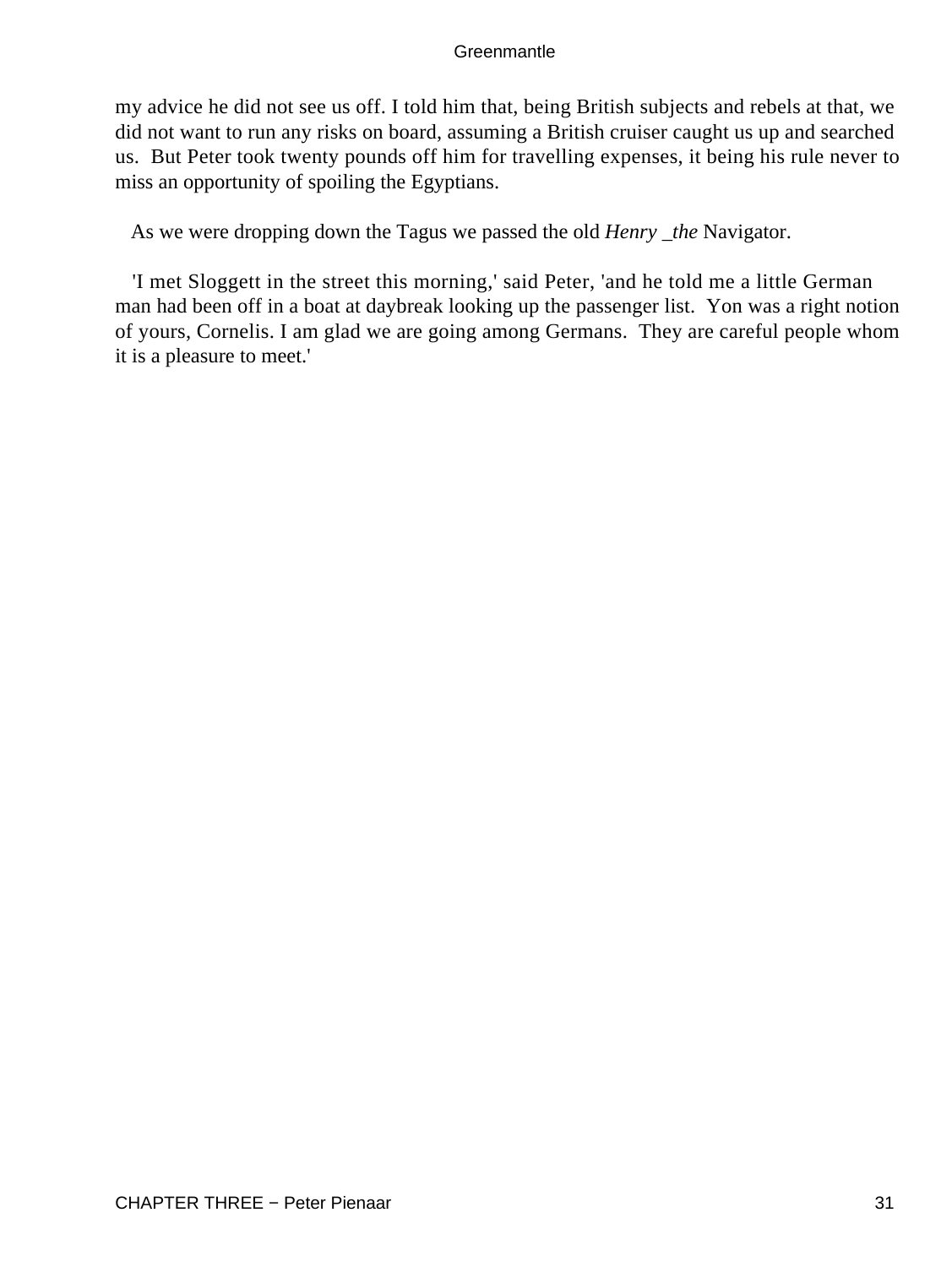## **[CHAPTER FOUR − Adventures of Two Dutchmen on the Loose](#page-207-0)**

The Germans, as Peter said, are a careful people. A man met us on the quay at Rotterdam. I was a bit afraid that something might have turned up in Lisbon to discredit us, and that our little friend might have warned his pals by telegram. But apparently all was serene.

 Peter and I had made our plans pretty carefully on the voyage. We had talked nothing but Dutch, and had kept up between ourselves the role of Maritz's men, which Peter said was the only way to play a part well. Upon my soul, before we got to Holland I was not very clear in my own mind what my past had been. Indeed the danger was that the other side of my mind, which should be busy with the great problem, would get atrophied, and that I should soon be mentally on a par with the ordinary backveld desperado.

 We had agreed that it would be best to get into Germany at once, and when the agent on the quay told us of a train at midday we decided to take it.

 I had another fit of cold feet before we got over the frontier. At the station there was a King's Messenger whom I had seen in France, and a war correspondent who had been trotting round our part of the front before Loos. I heard a woman speaking pretty clean−cut English, which amid the hoarse Dutch jabber sounded like a lark among crows. There were copies of the English papers for sale, and English cheap editions. I felt pretty bad about the whole business, and wondered if I should ever see these homely sights again.

 But the mood passed when the train started. It was a clear blowing day, and as we crawled through the flat pastures of Holland my time was taken up answering Peter's questions. He had never been in Europe before, and formed a high opinion of the farming. He said he reckoned that such land would carry four sheep a morgen. We were thick in talk when we reached the frontier station and jolted over a canal bridge into Germany.

 I had expected a big barricade with barbed wire and entrenchments. But there was nothing to see on the German side but half a dozen sentries in the field−grey I had hunted at Loos. An under− officer, with the black−and−gold button of the Landsturm, hoicked us out of the train, and we were all shepherded into a big bare waiting−room where a large stove burned. They took us two at a time into an inner room for examination. I had explained to Peter all about this formality, but I was glad we went in together, for they made us strip to the skin, and I had to curse him pretty seriously to make him keep quiet. The men who did the job were fairly civil, but they were mighty thorough. They took down a list of all we had in our pockets and bags, and all the details from the passports the Rotterdam agent had given us.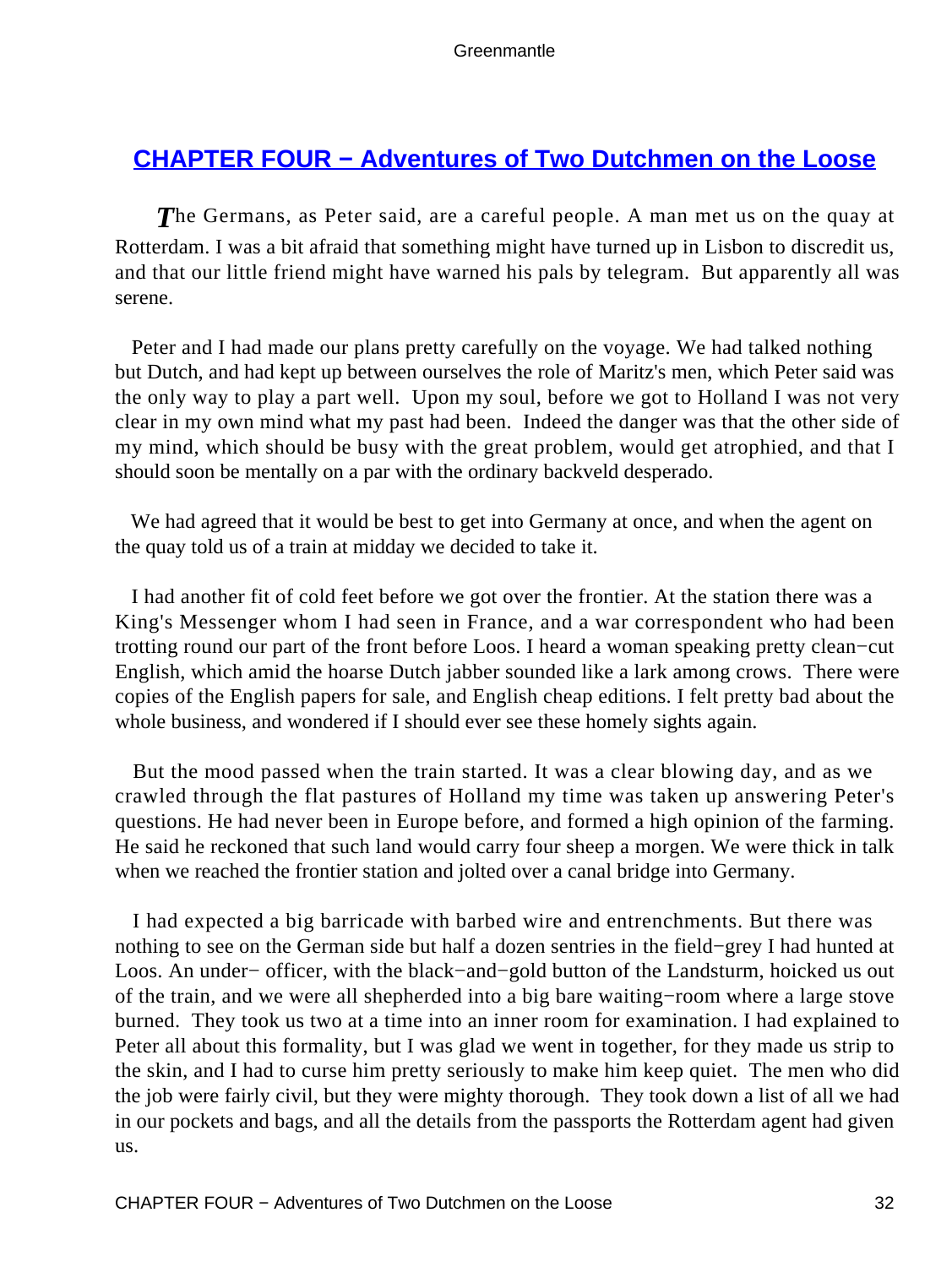We were dressing when a man in a lieutenant's uniform came in with a paper in his hand. He was a fresh−faced lad of about twenty, with short−sighted spectacled eyes.

'Herr Brandt,' he called out.

I nodded.

'And this is Herr Pienaar?' he asked in Dutch.

 He saluted. 'Gentlemen, I apologize. I am late because of the slowness of the Herr Commandant's motor−car. Had I been in time you would not have been required to go through this ceremony. We have been advised of your coming, and I am instructed to attend you on your journey. The train for Berlin leaves in half an hour. Pray do me the honour to join me in a bock.'

 With a feeling of distinction we stalked out of the ordinary ruck of passengers and followed the lieutenant to the station restaurant. He plunged at once into conversation, talking the Dutch of Holland, which Peter, who had forgotten his school−days, found a bit hard to follow. He was unfit for active service, because of his eyes and a weak heart, but he was a desperate fire−eater in that stuffy restaurant. By his way of it Germany could gobble up the French and the Russians whenever she cared, but she was aiming at getting all the Middle East in her hands first, so that she could come out conqueror with the practical control of half the world.

 'Your friends the English,' he said grinning, 'will come last. When we have starved them and destroyed their commerce with our under−sea boats we will show them what our navy can do. For a year they have been wasting their time in brag and politics, and we have been building great ships − oh, so many! My cousin at Kiel −' and he looked over his shoulder.

 But we never heard about that cousin at Kiel. A short sunburnt man came in and our friend sprang up and saluted, clicking his heels like a pair of tongs.

'These are the South African Dutch, Herr Captain,' he said.

 The new−comer looked us over with bright intelligent eyes, and started questioning Peter in the taal. It was well that we had taken some pains with our story, for this man had been years in German South West, and knew every mile of the borders. Zorn was his name, and both Peter and I thought we remembered hearing him spoken of.

 I am thankful to say that we both showed up pretty well. Peter told his story to perfection, not pitching it too high, and asking me now and then for a name or to verify some detail. Captain Zorn looked satisfied.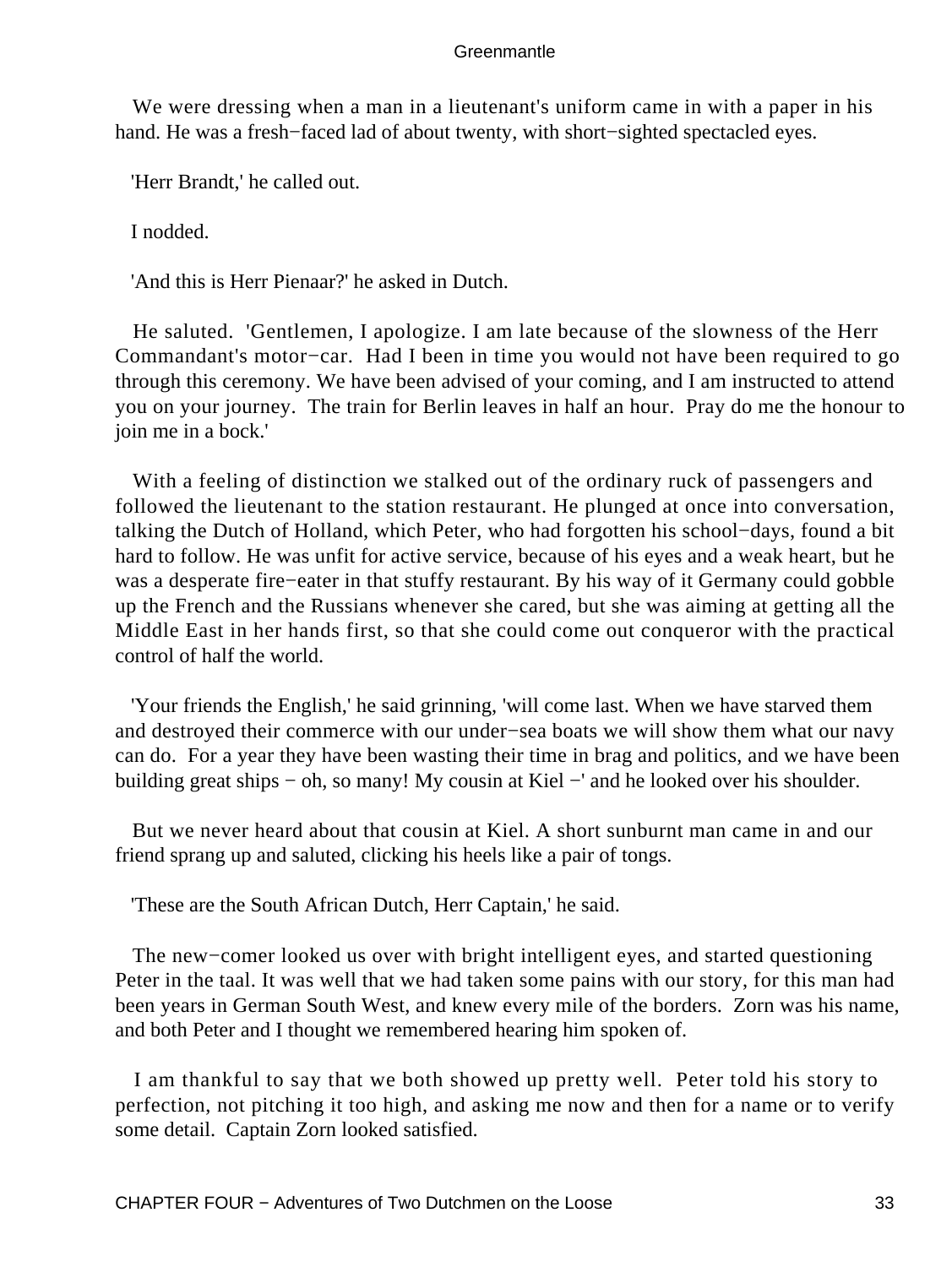'You seem the right kind of fellows,' he said. 'But remember' − and he bent his brows on us − 'we do not understand slimness in this land. If you are honest you will be rewarded, but if you dare to play a double game you will be shot like dogs. Your race has produced over many traitors for my taste.' 'I ask no reward,' I said gruffly. 'We are not Germans or Germany's slaves. But so long as she fights against England we will fight for her.'

 'Bold words,' he said; 'but you must bow your stiff necks to discipline first. Discipline has been the weak point of you Boers, and you have suffered for it. You are no more a nation. In Germany we put discipline first and last, and therefore we will conquer the world. Off with you now. Your train starts in three minutes. We will see what von Stumm will make of you.'

 That fellow gave me the best 'feel' of any German I had yet met. He was a white man and I could have worked with him. I liked his stiff chin and steady blue eyes.

 My chief recollection of our journey to Berlin was its commonplaceness. The spectacled lieutenant fell asleep, and for the most part we had the carriage to ourselves. Now and again a soldier on leave would drop in, most of them tired men with heavy eyes. No wonder, poor devils, for they were coming back from the Yser or the Ypres salient. I would have liked to talk to them, but officially of course I knew no German, and the conversation I overheard did not signify much. It was mostly about regimental details, though one chap, who was in better spirits than the rest, observed that this was the last Christmas of misery, and that next year he would be holidaying at home with full pockets. The others assented, but without much conviction.

 The winter day was short, and most of the journey was made in the dark. I could see from the window the lights of little villages, and now and then the blaze of ironworks and forges. We stopped at a town for dinner, where the platform was crowded with drafts waiting to go westward. We saw no signs of any scarcity of food, such as the English newspapers wrote about. We had an excellent dinner at the station restaurant, which, with a bottle of white wine, cost just three shillings apiece. The bread, to be sure, was poor, but I can put up with the absence of bread if I get a juicy fillet of beef and as good vegetables as you will see in the Savoy.

 I was a little afraid of our giving ourselves away in our sleep, but I need have had no fear, for our escort slumbered like a hog with his mouth wide open. As we roared through the darkness I kept pinching myself to make myself feel that I was in the enemy's land on a wild mission. The rain came on, and we passed through dripping towns, with the lights shining from the wet streets. As we went eastward the lighting seemed to grow more generous. After the murk of London it was queer to slip through garish stations with a hundred arc lights glowing, and to see long lines of lamps running to the horizon. Peter dropped off early, but I kept awake till midnight, trying to focus thoughts that persistently strayed. Then I, too, dozed and did not awake till about five in the morning, when we ran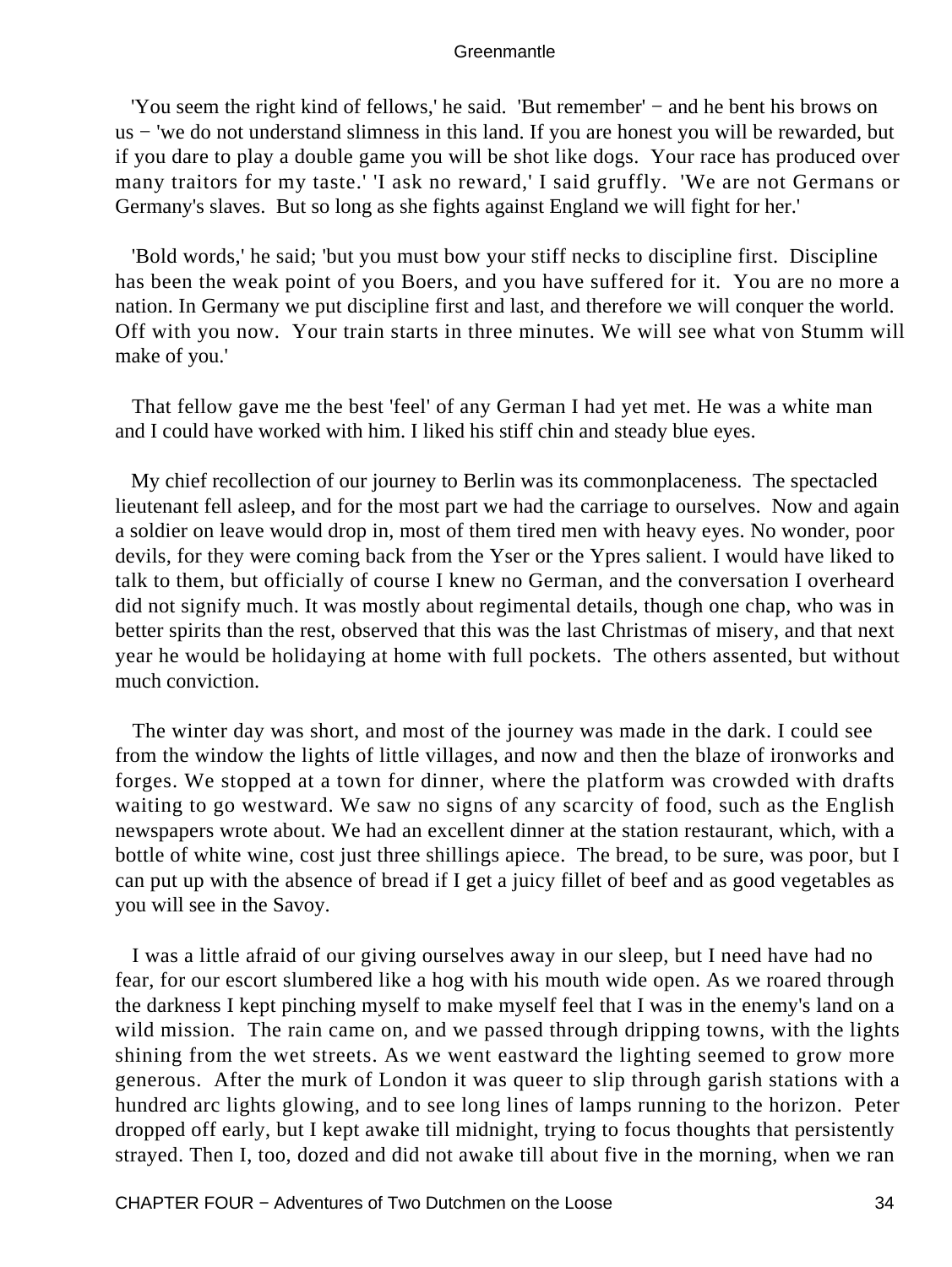into a great busy terminus as bright as midday. It was the easiest and most unsuspicious journey I ever made.

 The lieutenant stretched himself and smoothed his rumpled uniform. We carried our scanty luggage to a \_droschke, for there seemed to be no porters. Our escort gave the address of some hotel and we rumbled out into brightly lit empty streets.

'A mighty dorp,' said Peter. 'Of a truth the Germans are a great people.'

The lieutenant nodded good−humouredly.

'The greatest people on earth,' he said, 'as their enemies will soon bear witness.'

 I would have given a lot for a bath, but I felt that it would be outside my part, and Peter was not of the washing persuasion. But we had a very good breakfast of coffee and eggs, and then the lieutenant started on the telephone. He began by being dictatorial, then he seemed to be switched on to higher authorities, for he grew more polite, and at the end he fairly crawled. He made some arrangements, for he informed us that in the afternoon we would see some fellow whose title he could not translate into Dutch. I judged he was a great swell, for his voice became reverential at the mention of him.

 He took us for a walk that morning after Peter and I had attended to our toilets. We were an odd pair of scallywags to look at, but as South African as a wait−a−bit bush. Both of us had ready− made tweed suits, grey flannel shirts with flannel collars, and felt hats with broader brims than they like in Europe. I had strong− nailed brown boots, Peter a pair of those mustard−coloured abominations which the Portuguese affect and which made him hobble like a Chinese lady. He had a scarlet satin tie which you could hear a mile off. My beard had grown to quite a respectable length, and I trimmed it like General Smuts'. Peter's was the kind of loose flapping thing the \_taakhaar loves, which has scarcely ever been shaved, and is combed once in a blue moon. I must say we made a pretty solid pair. Any South African would have set us down as a Boer from the back−veld who had bought a suit of clothes in the nearest store, and his cousin from some one−horse dorp who had been to school and thought himself the devil of a fellow. We fairly reeked of the sub−continent, as the papers call it.

 It was a fine morning after the rain, and we wandered about in the streets for a couple of hours. They were busy enough, and the shops looked rich and bright with their Christmas goods, and one big store where I went to buy a pocket−knife was packed with customers. One didn't see very many young men, and most of the women wore mourning. Uniforms were everywhere, but their wearers generally looked like dug−outs or office fellows. We had a glimpse of the squat building which housed the General Staff and took off our hats to it. Then we stared at the Marinamt, and I wondered what plots were hatching there behind old Tirpitz's whiskers. The capital gave one an impression of ugly cleanness and a sort of dreary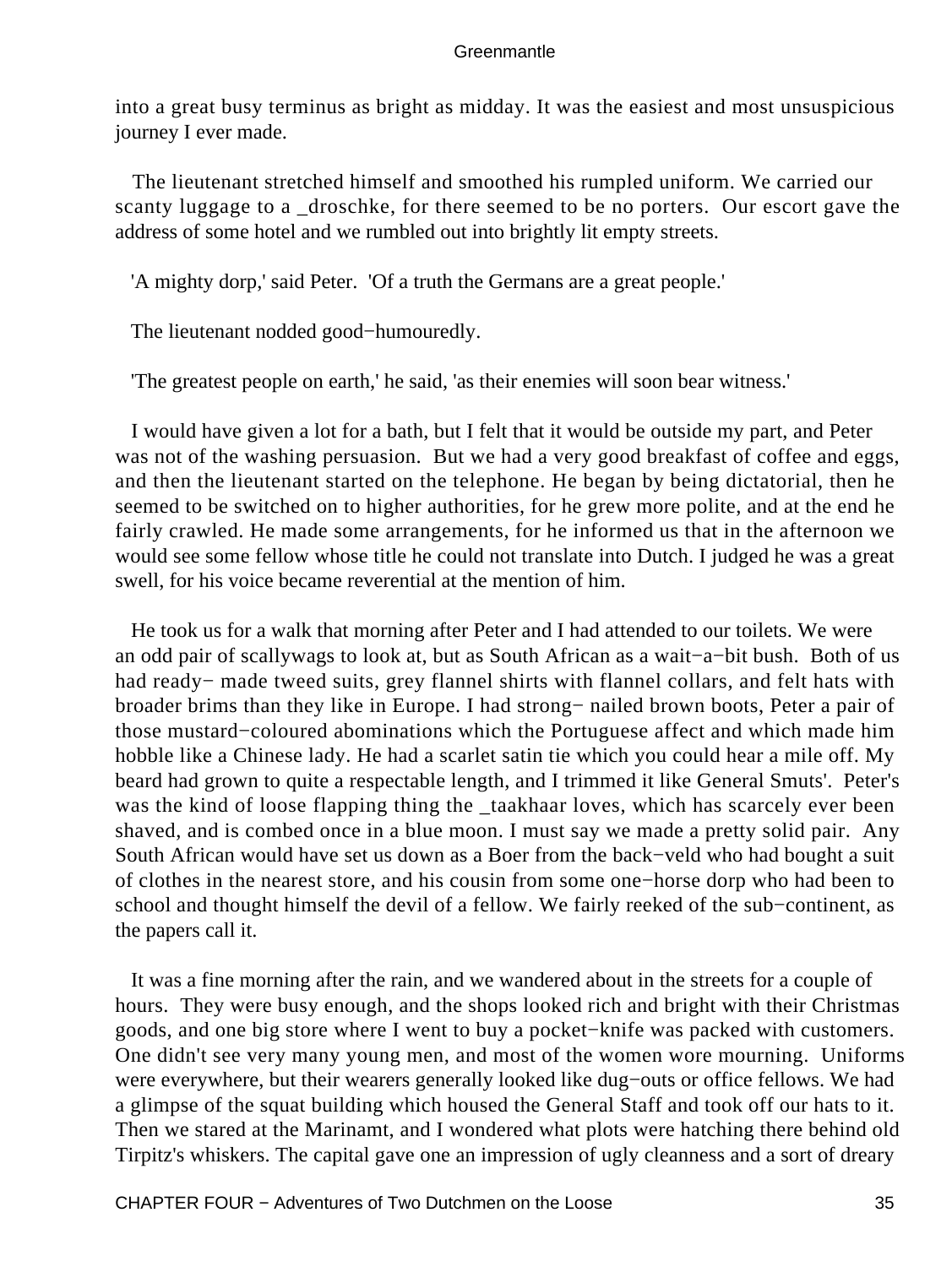effectiveness. And yet I found it depressing − more depressing than London. I don't know how to put it, but the whole big concern seemed to have no soul in it, to be like a big factory instead of a city. You won't make a factory look like a house, though you decorate its front and plant rose−bushes all round it. The place depressed and yet cheered me. It somehow made the German people seem smaller.

 At three o'clock the lieutenant took us to a plain white building in a side street with sentries at the door. A young staff officer met us and made us wait for five minutes in an ante−room. Then we were ushered into a big room with a polished floor on which Peter nearly sat down. There was a log fire burning, and seated at a table was a little man in spectacles with his hair brushed back from his brow like a popular violinist. He was the boss, for the lieutenant saluted him and announced our names. Then he disappeared, and the man at the table motioned us to sit down in two chairs before him.

'Herr Brandt and Herr Pienaar?' he asked, looking over his glasses.

 But it was the other man that caught my eye. He stood with his back to the fire leaning his elbows on the mantelpiece. He was a perfect mountain of a fellow, six and a half feet if he was an inch, with shoulders on him like a shorthorn bull. He was in uniform and the black−and−white ribbon of the Iron Cross showed at a buttonhole. His tunic was all wrinkled and strained as if it could scarcely contain his huge chest, and mighty hands were clasped over his stomach. That man must have had the length of reach of a gorilla. He had a great, lazy, smiling face, with a square cleft chin which stuck out beyond the rest. His brow retreated and the stubby back of his head ran forward to meet it, while his neck below bulged out over his collar. His head was exactly the shape of a pear with the sharp end topmost.

 He stared at me with his small bright eyes and I stared back. I had struck something I had been looking for for a long time, and till that moment I wasn't sure that it existed. Here was the German of caricature, the real German, the fellow we were up against. He was as hideous as a hippopotamus, but effective. Every bristle on his odd head was effective.

 The man at the table was speaking. I took him to be a civilian official of sorts, pretty high up from his surroundings, perhaps an Under−Secretary. His Dutch was slow and careful, but good − too good for Peter. He had a paper before him and was asking us questions from it. They did not amount to much, being pretty well a repetition of those Zorn had asked us at the frontier. I answered fluently, for I had all our lies by heart.

 Then the man on the hearthrug broke in. 'I'll talk to them, Excellency,' he said in German. 'You are too academic for those outland swine.'

 He began in the taal, with the thick guttural accent that you get in German South West. 'You have heard of me,' he said. 'I am the Colonel von Stumm who fought the Hereros.'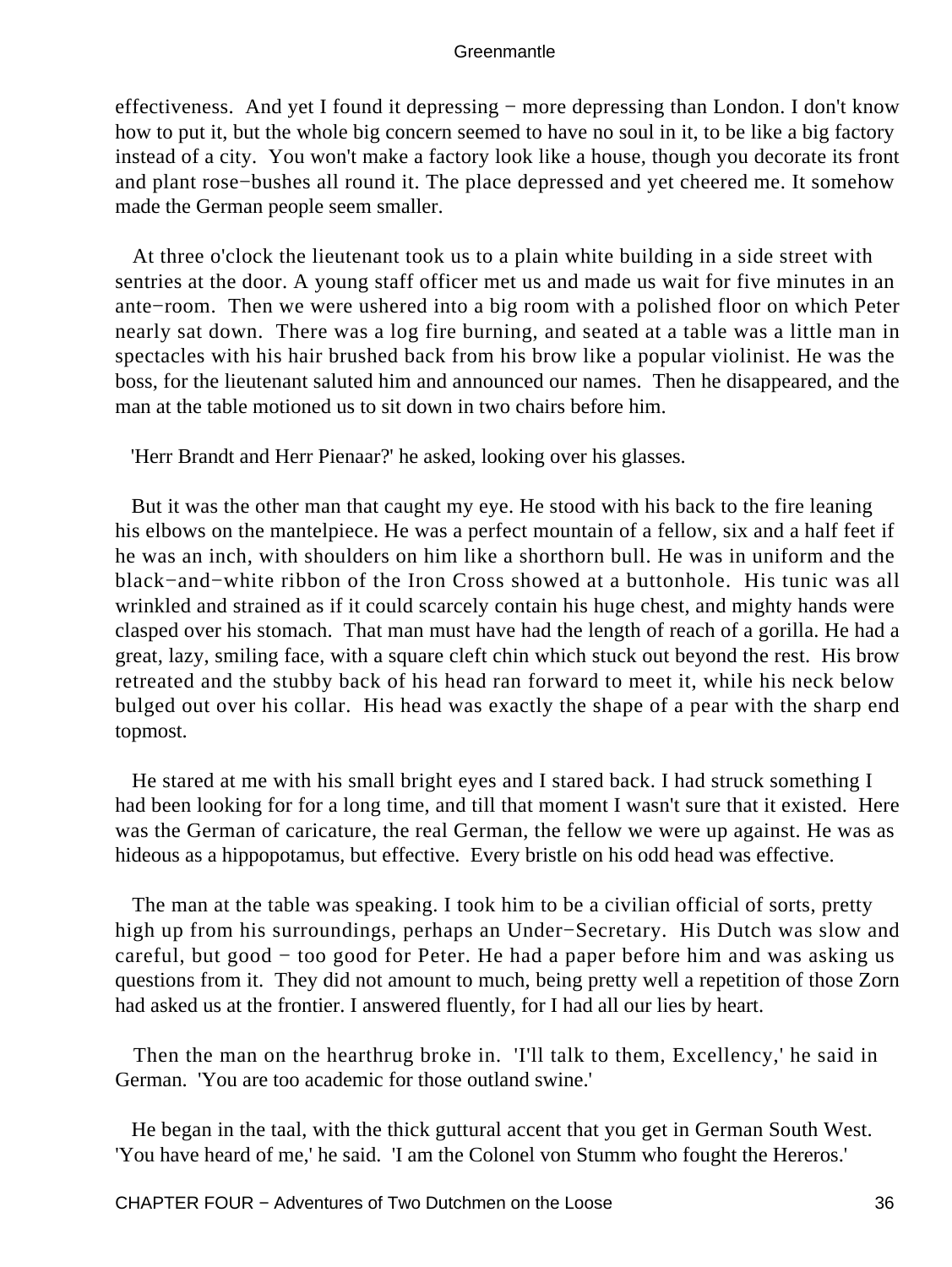Peter pricked up his ears. '\_Ja, Baas, you cut off the chief Baviaan's head and sent it in pickle about the country. I have seen it.'

 The big man laughed. 'You see I am not forgotten,' he said to his friend, and then to us: 'So I treat my enemies, and so will Germany treat hers. You, too, if you fail me by a fraction of an inch.' And he laughed loud again.

 There was something horrible in that boisterousness. Peter was watching him from below his eyelids, as I have seen him watch a lion about to charge.

He flung himself on a chair, put his elbows on the table, and thrust his face forward.

 'You have come from a damned muddled show. If I had Maritz in my power I would have him flogged at a wagon's end. Fools and pig−dogs, they had the game in their hands and they flung it away. We could have raised a fire that would have burned the English into the sea, and for lack of fuel they let it die down. Then they try to fan it when the ashes are cold.'

 He rolled a paper pellet and flicked it into the air. 'That is what I think of your idiot general,' he said, 'and of all you Dutch. As slow as a fat vrouw and as greedy as an aasvogel.'

We looked very glum and sullen.

 'A pair of dumb dogs,' he cried. 'A thousand Brandenburgers would have won in a fortnight. Seitz hadn't much to boast of, mostly clerks and farmers and half−castes, and no soldier worth the name to lead them, but it took Botha and Smuts and a dozen generals to hunt him down. But Maritz!' His scorn came like a gust of wind.

 'Maritz did all the fighting there was,' said Peter sulkily. 'At any rate he wasn't afraid of the sight of the khaki like your lot.'

 'Maybe he wasn't,' said the giant in a cooing voice; 'maybe he had his reasons for that. You Dutchmen have always a feather−bed to fall on. You can always turn traitor. Maritz now calls himself Robinson, and has a pension from his friend Botha.'

'That,' said Peter, 'is a very damned lie.'

 'I asked for information,' said Stumm with a sudden politeness. 'But that is all past and done with. Maritz matters no more than your old Cronjes and Krugers. The show is over, and you are looking for safety. For a new master perhaps? But, man, what can you bring? What can you offer? You and your Dutch are lying in the dust with the yoke on your necks. The Pretoria lawyers have talked you round. You see that map,' and he pointed to a big one on the wall. 'South Africa is coloured green. Not red for the English, or yellow for the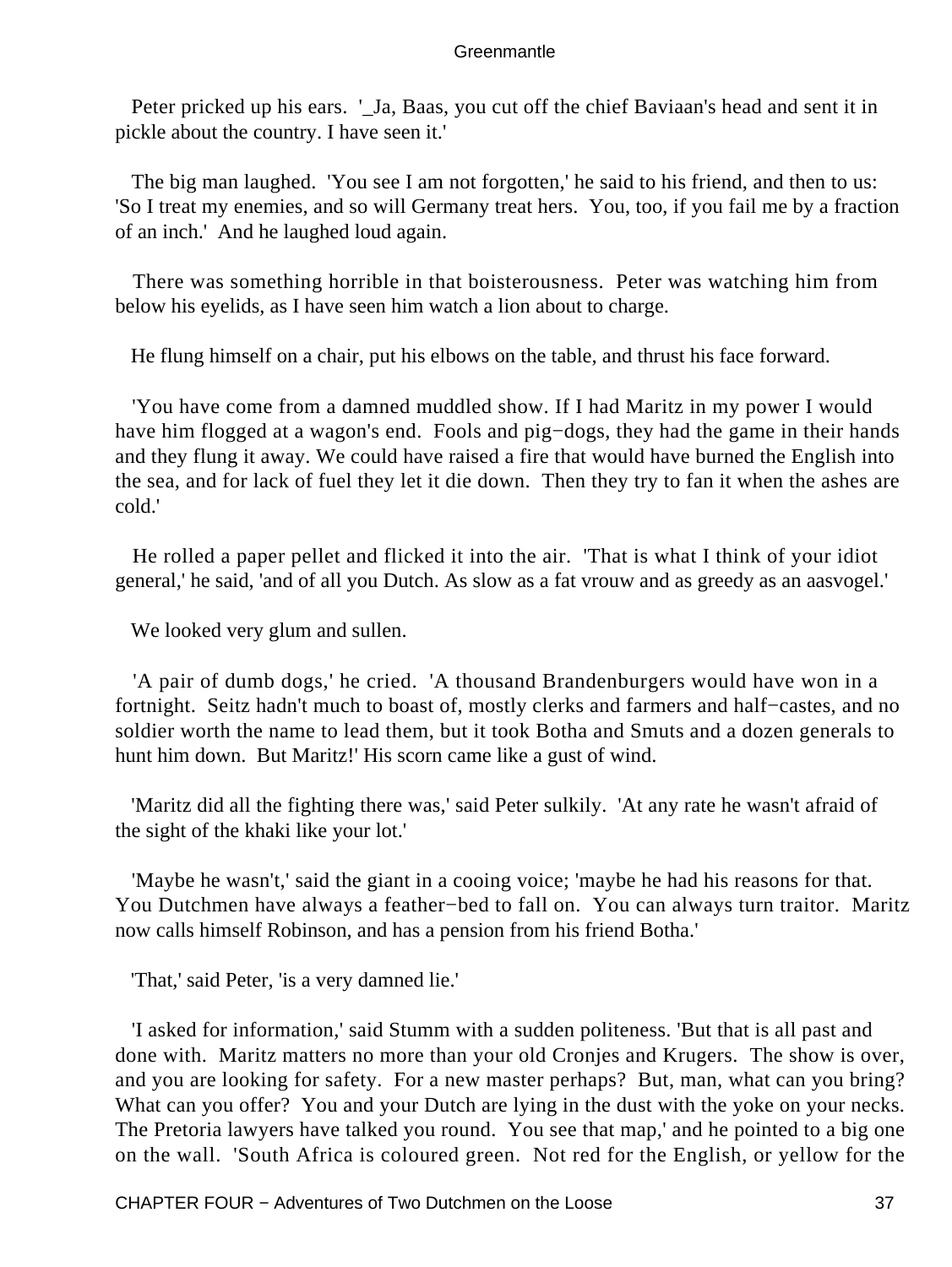Germans. Some day it will be yellow, but for a little it will be green − the colour of neutrals, of nothings, of boys and young ladies and chicken−hearts.'

I kept wondering what he was playing at.

 Then he fixed his eyes on Peter. 'What do you come here for? The game's up in your own country. What can you offer us Germans? If we gave you ten million marks and sent you back you could do nothing. Stir up a village row, perhaps, and shoot a policeman. South Africa is counted out in this war. Botha is a cleverish man and has beaten you calves'−heads of rebels. Can you deny it?'

 Peter couldn't. He was terribly honest in some things, and these were for certain his opinions.

'No,' he said, 'that is true, Baas.'

'Then what in God's name can you do?' shouted Stumm.

 Peter mumbled some foolishness about nobbling Angola for Germany and starting a revolution among the natives. Stumm flung up his arms and cursed, and the Under−Secretary laughed.

 It was high time for me to chip in. I was beginning to see the kind of fellow this Stumm was, and as he talked I thought of my mission, which had got overlaid by my Boer past. It looked as if he might be useful.

 'Let me speak,' I said. 'My friend is a great hunter, but he fights better than he talks. He is no politician. You speak truth. South Africa is a closed door for the present, and the key to it is elsewhere. Here in Europe, and in the east, and in other parts of Africa. We have come to help you to find the key.'

 Stumm was listening. 'Go on, my little Boer. It will be a new thing to hear a \_taakhaar on world−politics.'

 'You are fighting,' I said, 'in East Africa; and soon you may fight in Egypt. All the east coast north of the Zambesi will be your battle−ground. The English run about the world with little expeditions. I do not know where the places are, though I read of them in the papers. But I know my Africa. You want to beat them here in Europe and on the seas. Therefore, like wise generals, you try to divide them and have them scattered throughout the globe while you stick at home. That is your plan?'

'A second Falkenhayn,' said Stumm, laughing.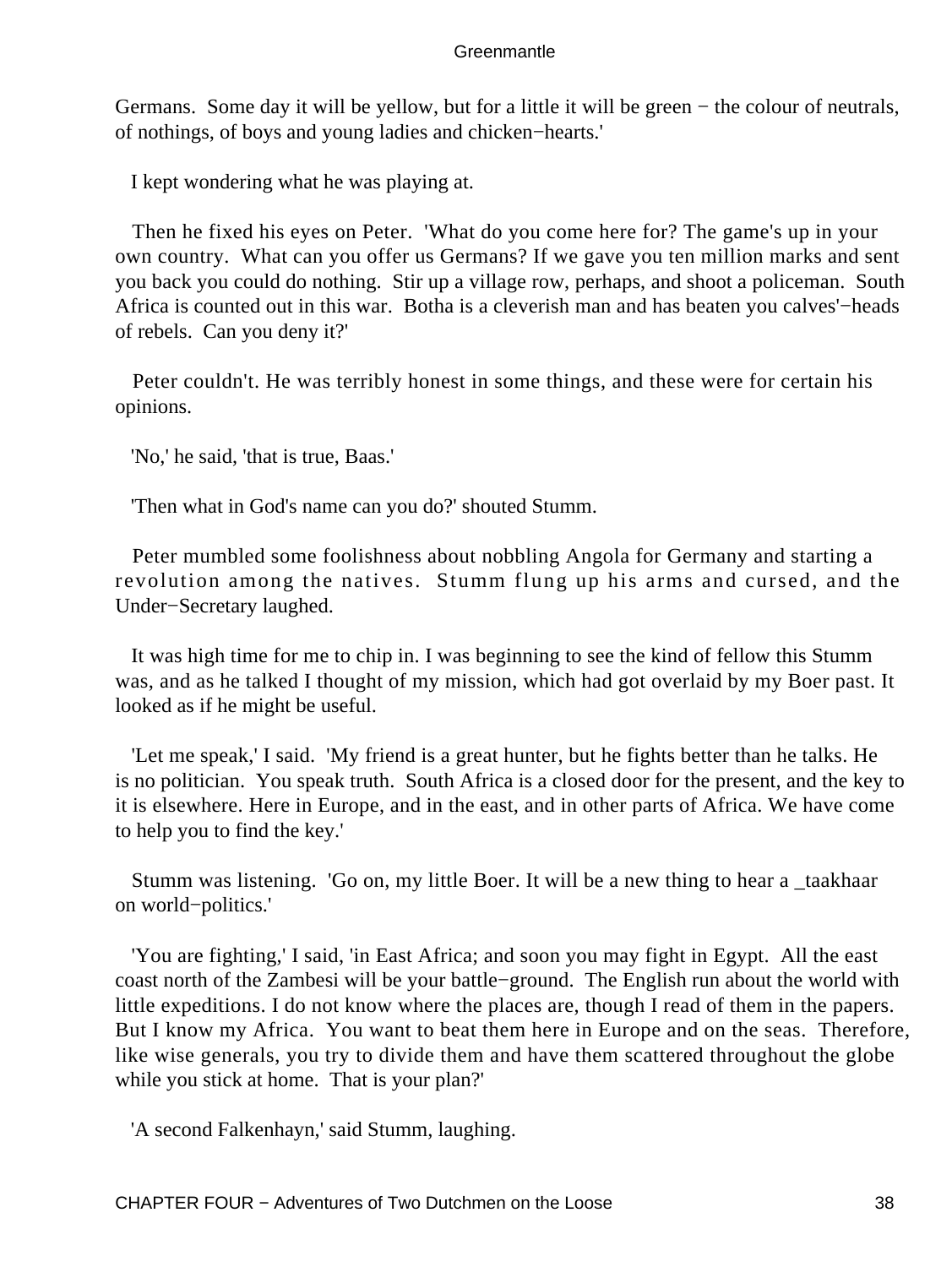'Well, England will not let East Africa go. She fears for Egypt and she fears, too, for India. If you press her there she will send armies and more armies till she is so weak in Europe that a child can crush her. That is England's way. She cares more for her Empire than for what may happen to her allies. So I say press and still press there, destroy the railway to the Lakes, burn her capital, pen up every Englishman in Mombasa island. At this moment it is worth for you a thousand Damaralands.'

The man was really interested and the Under−Secretary, too, pricked up his ears.

 'We can keep our territory,' said the former; 'but as for pressing, how the devil are we to press? The accursed English hold the sea. We cannot ship men or guns there. South are the Portuguese and west the Belgians. You cannot move a mass without a lever.' 'The lever is there, ready for you,' I said.

'Then for God's sake show it me,' he cried.

I looked at the door to see that it was shut, as if what I had to say was very secret.

 'You need men, and the men are waiting. They are black, but they are the stuff of warriors. All round your borders you have the remains of great fighting tribes, the Angoni, the Masai, the Manyumwezi, and above all the Somalis of the north, and the dwellers on the upper Nile. The British recruit their black regiments there, and so do you. But to get recruits is not enough. You must set whole nations moving, as the Zulu under Tchaka flowed over South Africa.'

'It cannot be done,' said the Under−Secretary.

'It can be done,' I said quietly. 'We two are here to do it.'

 This kind of talk was jolly difficult for me, chiefly because of Stumm's asides in German to the official. I had, above all things, to get the credit of knowing no German, and, if you understand a language well, it is not very easy when you are interrupted not to show that you know it, either by a direct answer, or by referring to the interruption in what you say next. I had to be always on my guard, and yet it was up to me to be very persuasive and convince these fellows that I would be useful. Somehow or other I had to get into their confidence.

 'I have been for years up and down in Africa − Uganda and the Congo and the Upper Nile. I know the ways of the Kaffir as no Englishman does. We Afrikanders see into the black man's heart, and though he may hate us he does our will. You Germans are like the English; you are too big folk to understand plain men. «Civilize,» you cry. «Educate,» say the English. The black man obeys and puts away his gods, but he worships them all the time in his soul. We must get his gods on our side, and then he will move mountains. We must do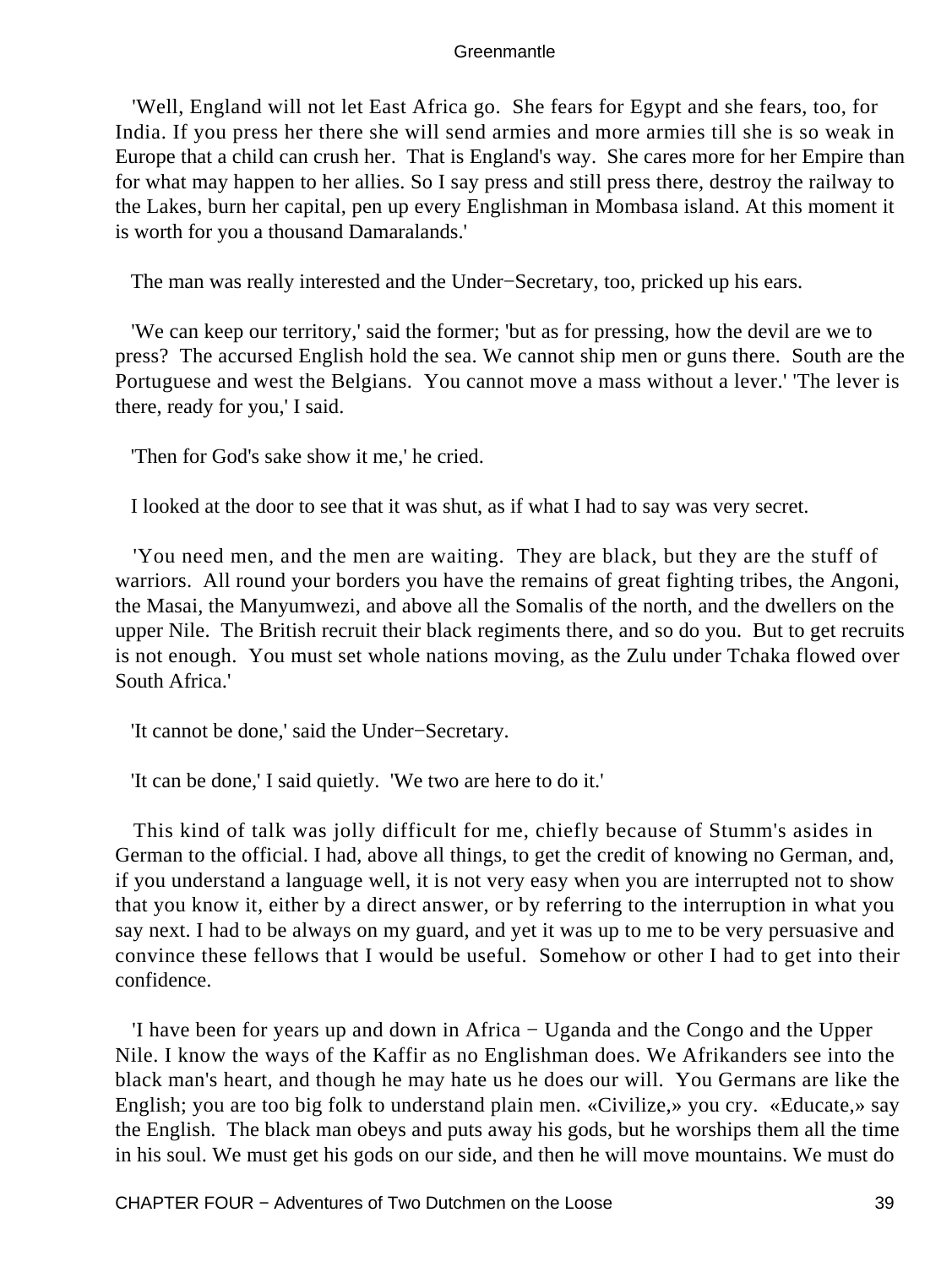as John Laputa did with Sheba's necklace.'

'That's all in the air,' said Stumm, but he did not laugh.

 'It is sober common sense,' I said. 'But you must begin at the right end. First find the race that fears its priests. It is waiting for you – the Mussulmans of Somaliland and the Abyssinian border and the Blue and White Nile. They would be like dried grasses to catch fire if you used the flint and steel of their religion. Look what the English suffered from a crazy Mullah who ruled only a dozen villages. Once get the flames going and they will lick up the pagans of the west and south. This is the way of Africa. How many thousands, think you, were in the Mahdi's army who never heard of the Prophet till they saw the black flags of the Emirs going into battle?'

 Stumm was smiling. He turned his face to the official and spoke with his hand over his mouth, but I caught his words. They were: 'This is the man for Hilda.' The other pursed his lips and looked a little scared.

 Stumm rang a bell and the lieutenant came in and clicked his heels. He nodded towards Peter. 'Take this man away with you. We have done with him. The other fellow will follow presently.'

Peter went out with a puzzled face and Stumm turned to me.

 'You are a dreamer, Brandt,' he said. 'But I do not reject you on that account. Dreams sometimes come true, when an army follows the visionary. But who is going to kindle the flame?'

'You,' I said.

'What the devil do you mean?' he asked.

 'That is your part. You are the cleverest people in the world. You have already half the Mussulman lands in your power. It is for you to show us how to kindle a holy war, for clearly you have the secret of it. Never fear but we will carry out your order.'

 'We have no secret,' he said shortly, and glanced at the official, who stared out of the window.

 I dropped my jaw and looked the picture of disappointment. 'I do not believe you,' I said slowly. 'You play a game with me. I have not come six thousand miles to be made a fool of.'

 'Discipline, by God,' Stumm cried. 'This is none of your ragged commandos.' In two strides he was above me and had lifted me out of my seat. His great hands clutched my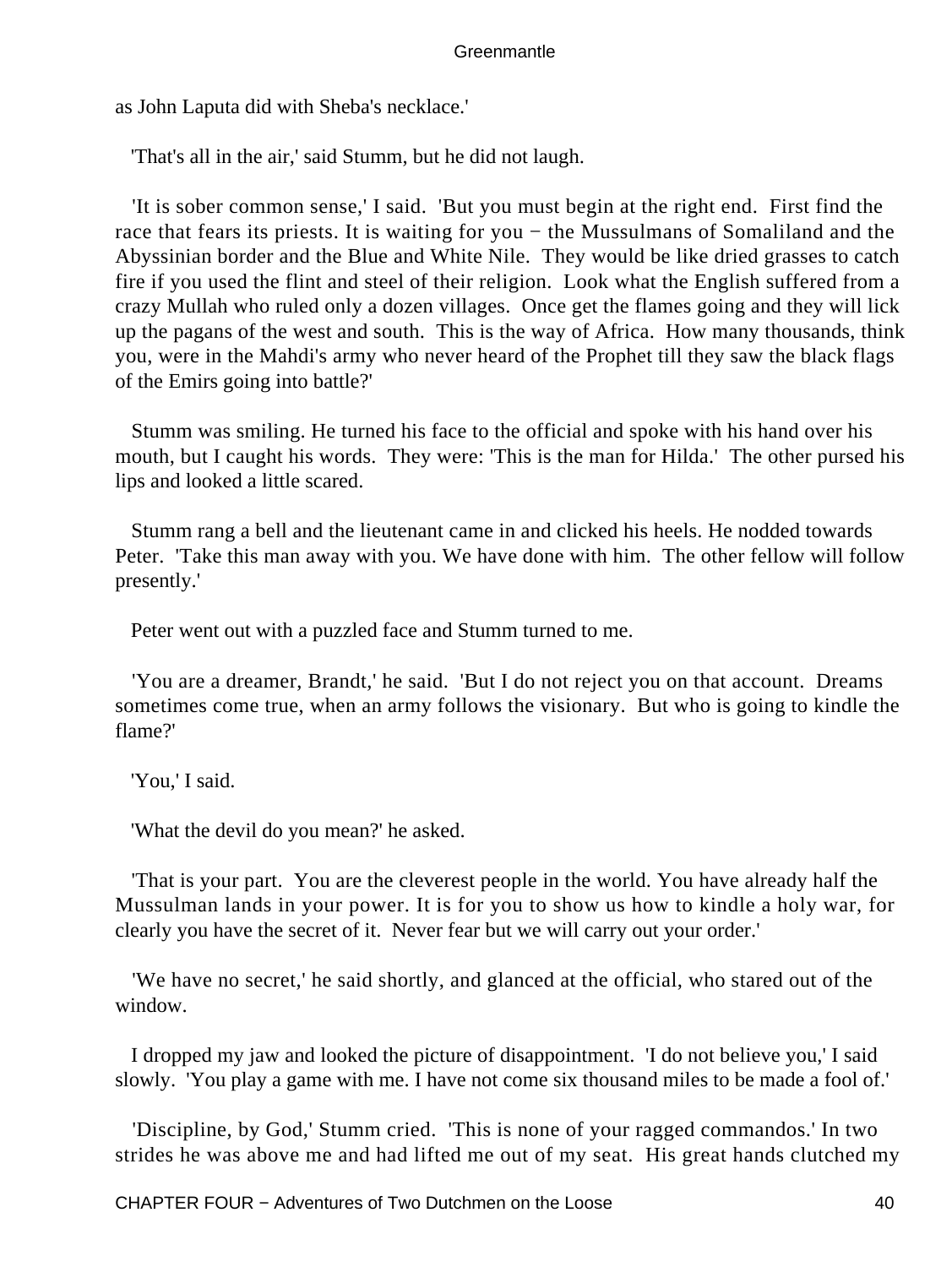shoulders, and his thumbs gouged my armpits. I felt as if I were in the grip of a big ape. Then very slowly he shook me so that my teeth seemed loosened and my head swam. He let me go and I dropped limply back in the chair.

 'Now, go! \_Futsack! And remember that I am your master. I, Ulric von Stumm, who owns you as a Kaffir owns his mongrel. Germany may have some use for you, my friend, when you fear me as you never feared your God.'

 As I walked dizzily away the big man was smiling in his horrible way, and that little official was blinking and smiling too. I had struck a dashed queer country, so queer that I had had no time to remember that for the first time in my life I had been bullied without hitting back. When I realized it I nearly choked with anger. But I thanked heaven I had shown no temper, for I remembered my mission. Luck seemed to have brought me into useful company.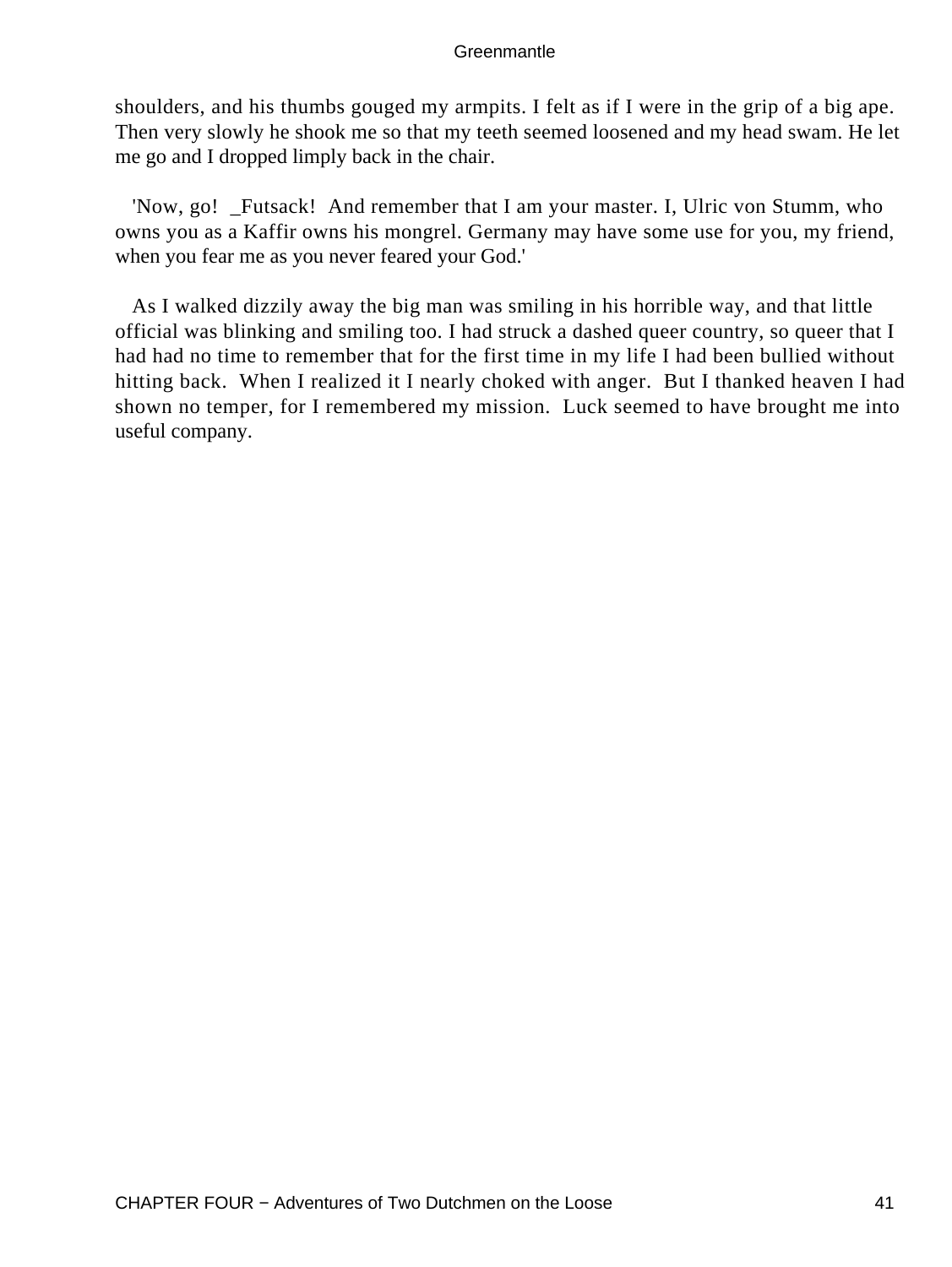## **[CHAPTER FIVE − Further Adventures of the Same](#page-207-0)**

**N**ext morning there was a touch of frost and a nip in the air which stirred my blood and put me in buoyant spirits. I forgot my precarious position and the long road I had still to travel. I came down to breakfast in great form, to find Peter's even temper badly ruffled. He had remembered Stumm in the night and disliked the memory; this he muttered to me as we rubbed shoulders at the dining−room door. Peter and I got no opportunity for private talk. The lieutenant was with us all the time, and at night we were locked in our rooms. Peter discovered this through trying to get out to find matches, for he had the bad habit of smoking in bed.

 Our guide started on the telephone, and announced that we were to be taken to see a prisoners' camp. In the afternoon I was to go somewhere with Stumm, but the morning was for sight−seeing. 'You will see,' he told us, 'how merciful is a great people. You will also see some of the hated English in our power. That will delight you. They are the forerunners of all their nation.'

 We drove in a taxi through the suburbs and then over a stretch of flat market−garden−like country to a low rise of wooded hills. After an hour's ride we entered the gate of what looked like a big reformatory or hospital. I believe it had been a home for destitute children. There were sentries at the gate and massive concentric circles of barbed wire through which we passed under an arch that was let down like a portcullis at nightfall. The lieutenant showed his permit, and we ran the car into a brick−paved yard and marched through a lot more sentries to the office of the commandant.

 He was away from home, and we were welcomed by his deputy, a pale young man with a head nearly bald. There were introductions in German which our guide translated into Dutch, and a lot of elegant speeches about how Germany was foremost in humanity as well as martial valour. Then they stood us sandwiches and beer, and we formed a procession for a tour of inspection. There were two doctors, both mild−looking men in spectacles, and a couple of warders − under−officers of the good old burly, bullying sort I knew well. That was the cement which kept the German Army together. Her men were nothing to boast of on the average; no more were the officers, even in crack corps like the Guards and the Brandenburgers; but they seemed to have an inexhaustible supply of hard, competent N.C.O.s.

We marched round the wash–houses, the recreation–ground, the kitchens, the hospital − with nobody in it save one chap with the 'flu.' It didn't seem to be badly done. This place was entirely for officers, and I expect it was a show place where American visitors were taken. If half the stories one heard were true there were some pretty ghastly prisons away in South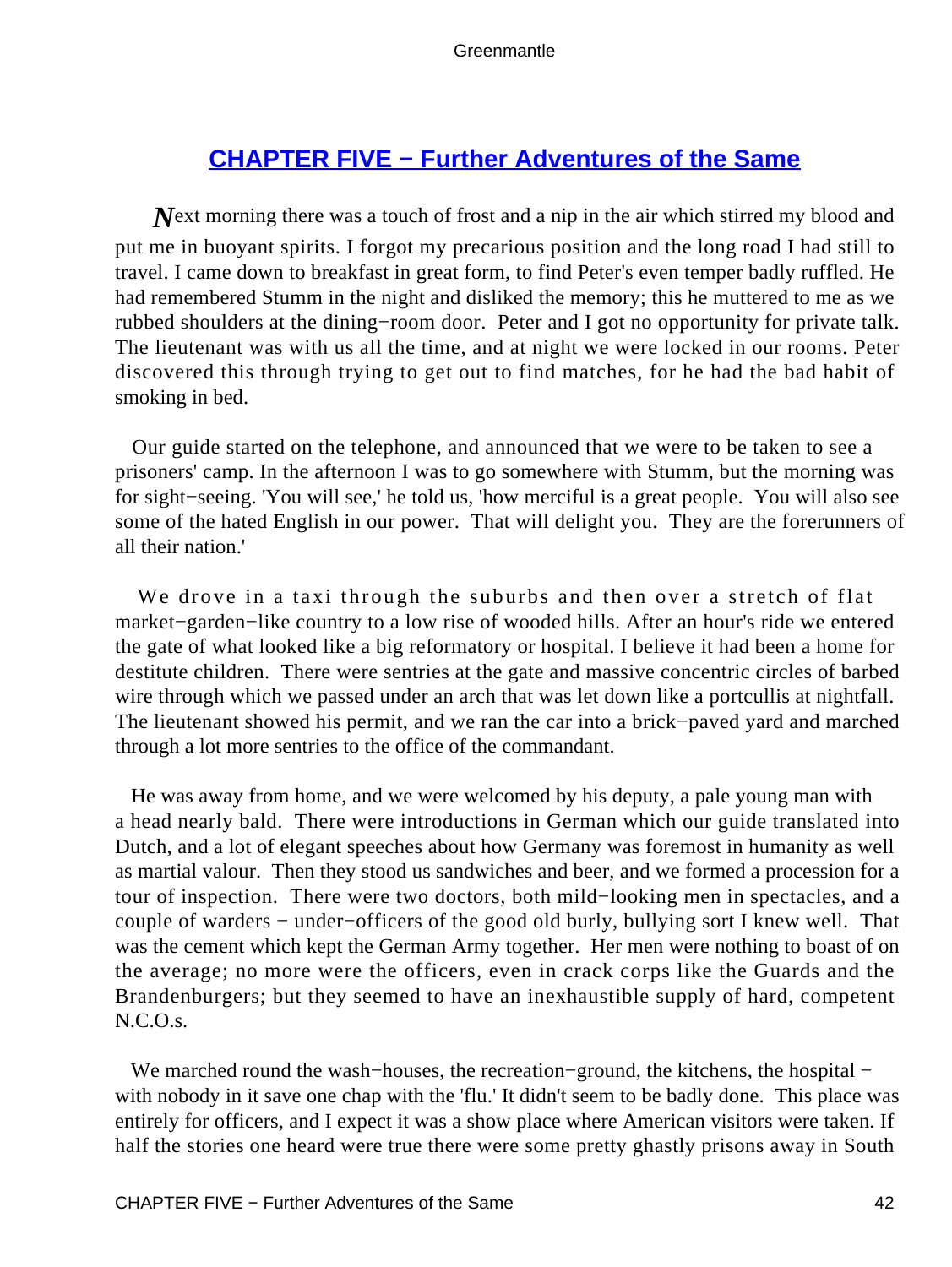and East Germany.

 I didn't half like the business. To be a prisoner has always seemed to me about the worst thing that could happen to a man. The sight of German prisoners used to give me a bad feeling inside, whereas I looked at dead Boches with nothing but satisfaction. Besides, there was the off−chance that I might be recognized. So I kept very much in the shadow whenever we passed anybody in the corridors. The few we met passed us incuriously. They saluted the deputy−commandant, but scarcely wasted a glance on us. No doubt they thought we were inquisitive Germans come to gloat over them. They looked fairly fit, but a little puffy about the eyes, like men who get too little exercise. They seemed thin, too. I expect the food, for all the commandant's talk, was nothing to boast of. In one room people were writing letters. It was a big place with only a tiny stove to warm it, and the windows were shut so that the atmosphere was a cold frowst. In another room a fellow was lecturing on something to a dozen hearers and drawing figures on a blackboard. Some were in ordinary khaki, others in any old thing they could pick up, and most wore greatcoats. Your blood gets thin when you have nothing to do but hope against hope and think of your pals and the old days.

 I was moving along, listening with half an ear to the lieutenant's prattle and the loud explanations of the deputy−commandant, when I pitchforked into what might have been the end of my business. We were going through a sort of convalescent room, where people were sitting who had been in hospital. It was a big place, a little warmer than the rest of the building, but still abominably fuggy. There were about half a dozen men in the room, reading and playing games. They looked at us with lack−lustre eyes for a moment, and then returned to their occupations. Being convalescents I suppose they were not expected to get up and salute.

 All but one, who was playing Patience at a little table by which we passed. I was feeling very bad about the thing, for I hated to see these good fellows locked away in this infernal German hole when they might have been giving the Boche his deserts at the front. The commandant went first with Peter, who had developed a great interest in prisons. Then came our lieutenant with one of the doctors; then a couple of warders; and then the second doctor and myself. I was absent−minded at the moment and was last in the queue.

 The Patience−player suddenly looked up and I saw his face. I'm hanged if it wasn't Dolly Riddell, who was our brigade machine− gun officer at Loos. I had heard that the Germans had got him when they blew up a mine at the Quarries.

 I had to act pretty quick, for his mouth was agape, and I saw he was going to speak. The doctor was a yard ahead of me.

 I stumbled and spilt his cards on the floor. Then I kneeled to pick them up and gripped his knee. His head bent to help me and I spoke low in his ear.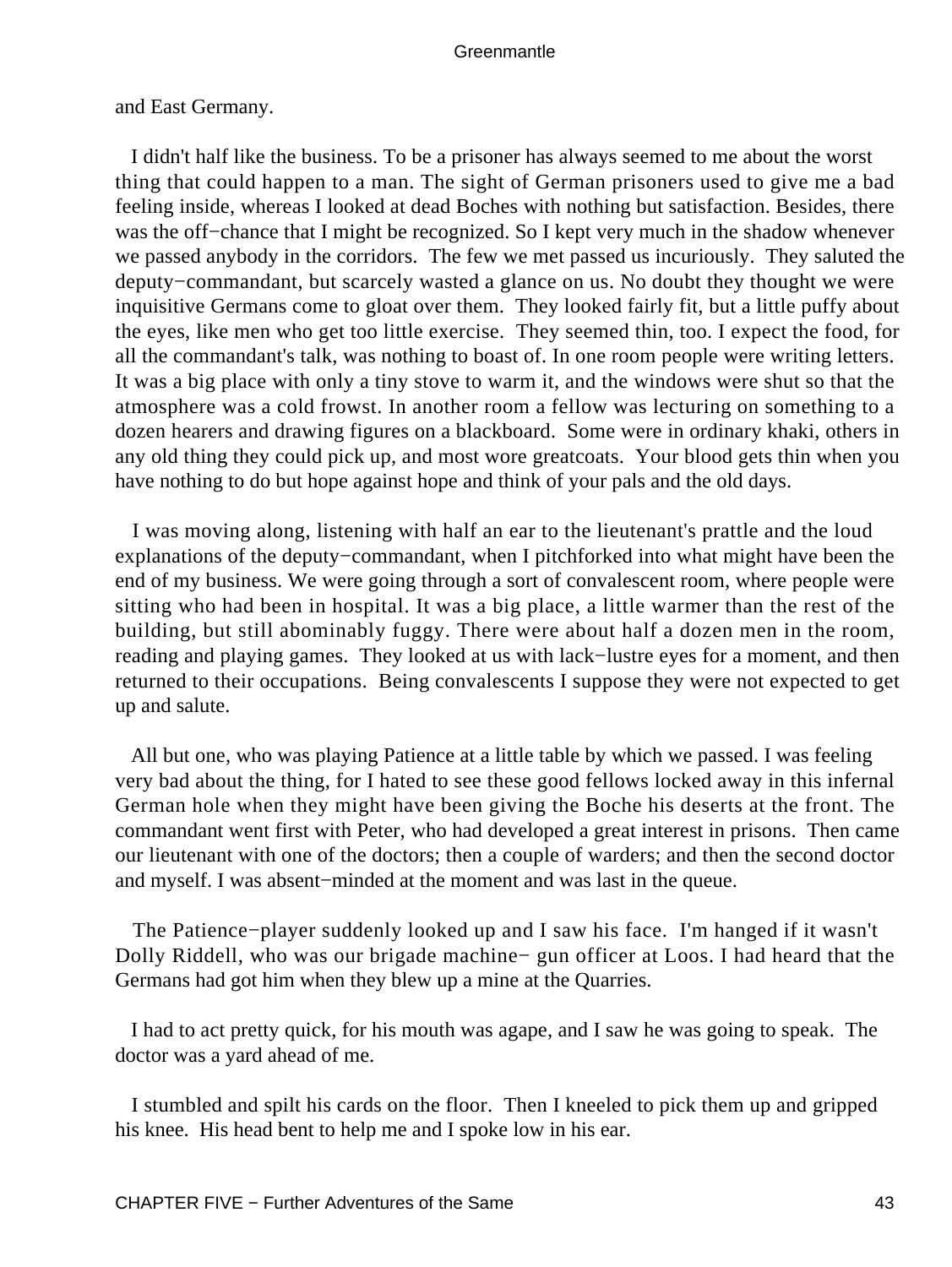'I'm Hannay all right. For God's sake don't wink an eye. I'm here on a secret job.' The doctor had turned to see what was the matter. I got a few more words in. 'Cheer up, old man. We're winning hands down.'

 Then I began to talk excited Dutch and finished the collection of the cards. Dolly was playing his part well, smiling as if he was amused by the antics of a monkey. The others were coming back, the deputy−commandant with an angry light in his dull eye. 'Speaking to the prisoners is forbidden,' he shouted.

I looked blankly at him till the lieutenant translated.

 'What kind of fellow is he?' said Dolly in English to the doctor. 'He spoils my game and then jabbers High−Dutch at me.'

 Officially I knew English, and that speech of Dolly's gave me my cue. I pretended to be very angry with the very damned Englishman, and went out of the room close by the deputy−commandant, grumbling like a sick jackal. After that I had to act a bit. The last place we visited was the close−confinement part where prisoners were kept as a punishment for some breach of the rules. They looked cheerless enough, but I pretended to gloat over the sight, and said so to the lieutenant, who passed it on to the others. I have rarely in my life felt such a cad.

 On the way home the lieutenant discoursed a lot about prisoners and detention−camps, for at one time he had been on duty at Ruhleben. Peter, who had been in quod more than once in his life, was deeply interested and kept on questioning him. Among other things he told us was that they often put bogus prisoners among the rest, who acted as spies. If any plot to escape was hatched these fellows got into it and encouraged it. They never interfered till the attempt was actually made and then they had them on toast. There was nothing the Boche liked so much as an excuse for sending a poor devil to 'solitary'.

 That afternoon Peter and I separated. He was left behind with the lieutenant and I was sent off to the station with my bag in the company of a Landsturm sergeant. Peter was very cross, and I didn't care for the look of things; but I brightened up when I heard I was going somewhere with Stumm. If he wanted to see me again he must think me of some use, and if he was going to use me he was bound to let me into his game. I liked Stumm about as much as a dog likes a scorpion, but I hankered for his society.

 At the station platform, where the ornament of the Landsturm saved me all the trouble about tickets, I could not see my companion. I stood waiting, while a great crowd, mostly of soldiers, swayed past me and filled all the front carriages. An officer spoke to me gruffly and told me to stand aside behind a wooden rail. I obeyed, and suddenly found Stumm's eyes looking down at me.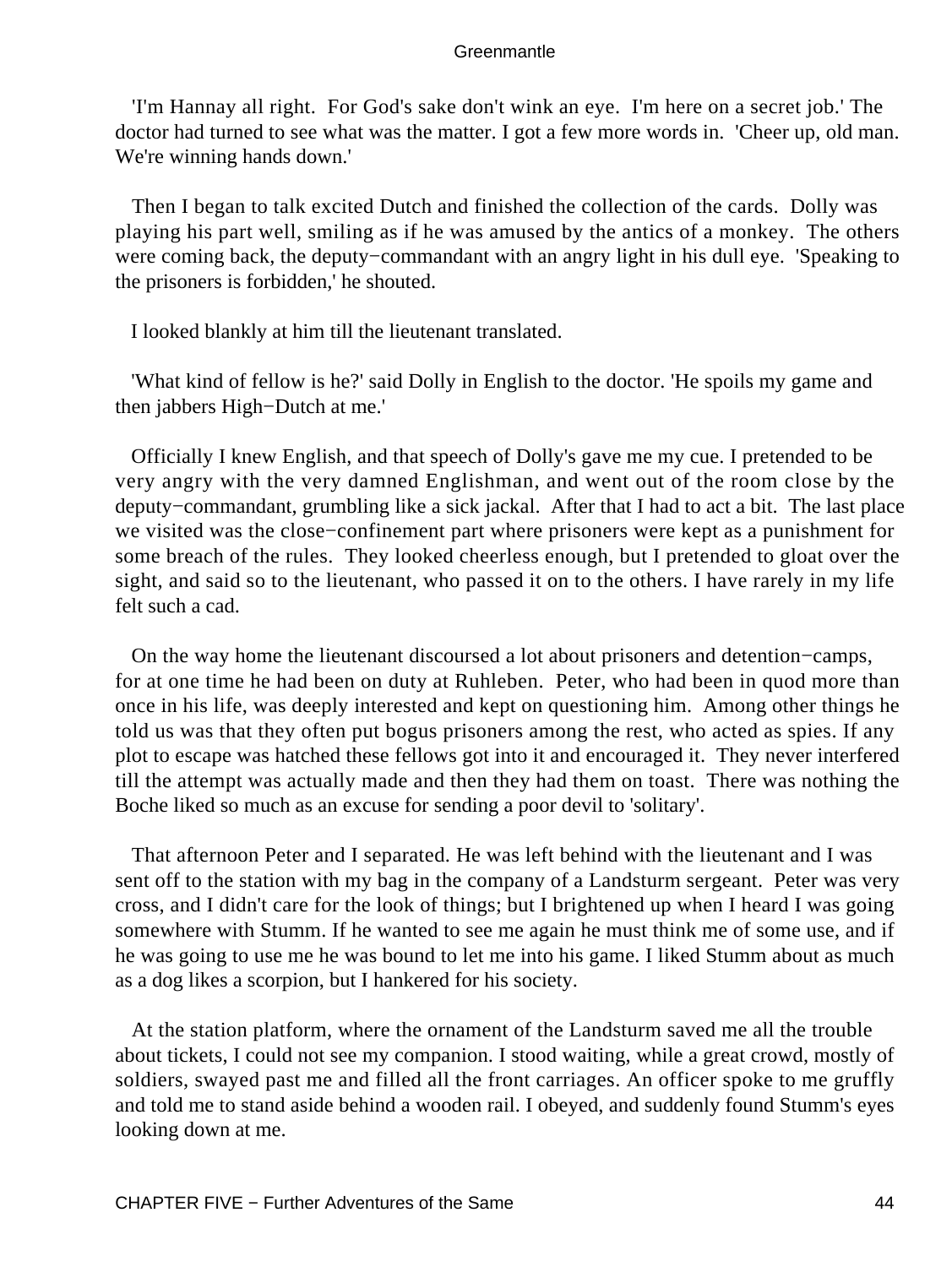'You know German?' he asked sharply.

 'A dozen words,' I said carelessly. 'I've been to Windhuk and learned enough to ask for my dinner. Peter − my friend − speaks it a bit.'

'So,' said Stumm. 'Well, get into the carriage. Not that one! There, thickhead!'

 I did as I was bid, he followed, and the door was locked behind us. The precaution was needless, for the sight of Stumm's profile at the platform end would have kept out the most brazen. I wondered if I had woken up his suspicions. I must be on my guard to show no signs of intelligence if he suddenly tried me in German, and that wouldn't be easy, for I knew it as well as I knew Dutch.

We moved into the country, but the windows were blurred with frost, and I saw nothing of the landscape. Stumm was busy with papers and let me alone. I read on a notice that one was forbidden to smoke, so to show my ignorance of German I pulled out my pipe. Stumm raised his head, saw what I was doing, and gruffly bade me put it away, as if he were an old lady that disliked the smell of tobacco.

In half an hour I got very bored, for I had nothing to read and my pipe was verboten. People passed now and then in the corridors, but no one offered to enter. No doubt they saw the big figure in uniform and thought he was the deuce of a staff swell who wanted solitude. I thought of stretching my legs in the corridor, and was just getting up to do it when somebody slid the door back and a big figure blocked the light.

 He was wearing a heavy ulster and a green felt hat. He saluted Stumm, who looked up angrily, and smiled pleasantly on us both.

 'Say, gentlemen,' he said, 'have you room in here for a little one? I guess I'm about smoked out of my car by your brave soldiers. I've gotten a delicate stomach ...'

 Stumm had risen with a brow of wrath, and looked as if he were going to pitch the intruder off the train. Then he seemed to halt and collect himself, and the other's face broke into a friendly grin.

 'Why, it's Colonel Stumm,'he cried. (He pronounced it like the first syllable in 'stomach'.) 'Very pleased to meet you again, Colonel. I had the honour of making your acquaintance at our Embassy. I reckon Ambassador Gerard didn't cotton to our conversation that night.' And the new−comer plumped himself down in the corner opposite me.

 I had been pretty certain I would run across Blenkiron somewhere in Germany, but I didn't think it would be so soon. There he sat staring at me with his full, unseeing eyes, rolling out platitudes to Stumm, who was nearly bursting in his effort to keep civil. I looked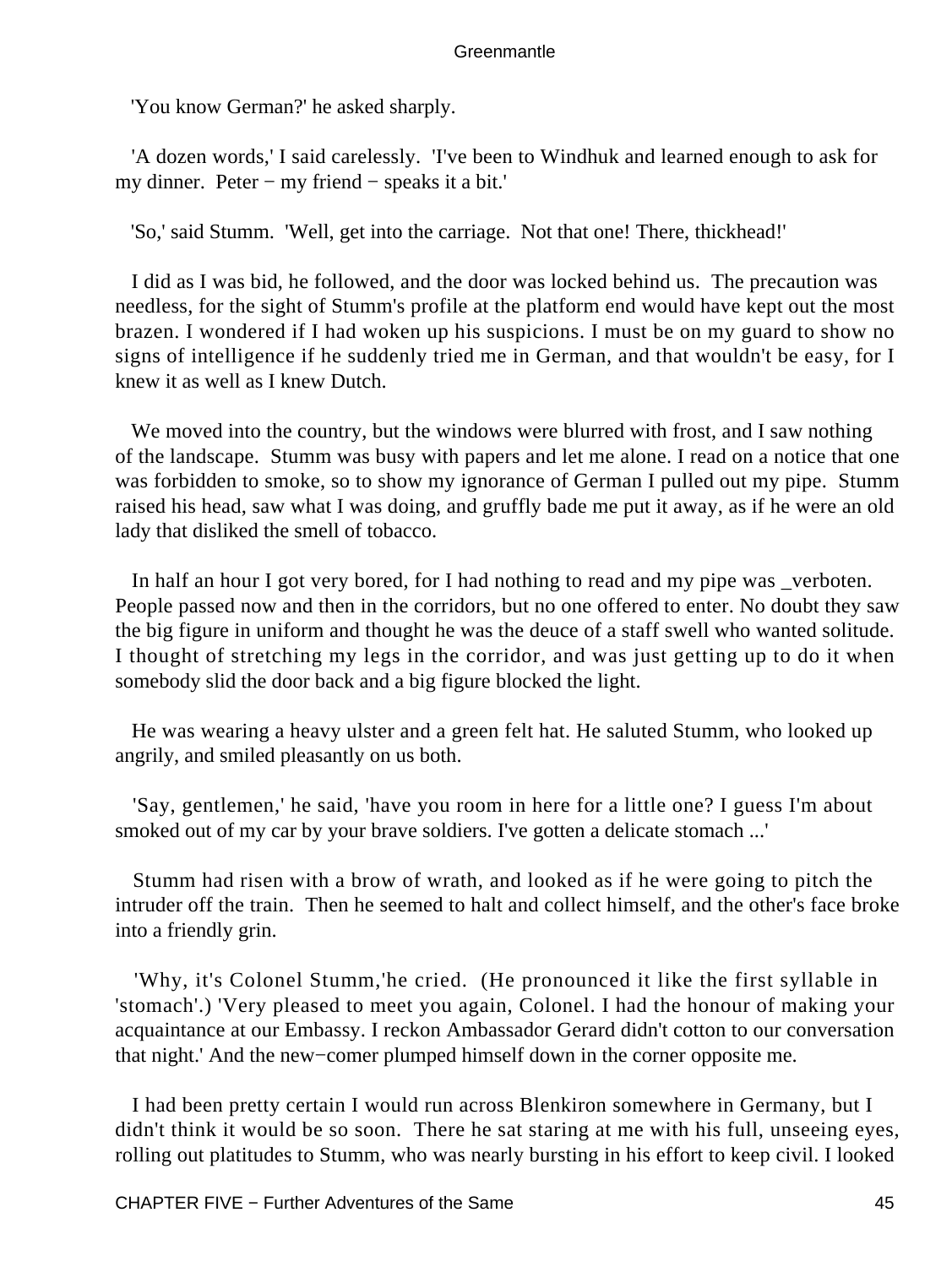moody and suspicious, which I took to be the right line.

 'Things are getting a bit dead at Salonika,' said Mr Blenkiron, by way of a conversational opening. Stumm pointed to a notice which warned officers to refrain from discussing military operations with mixed company in a railway carriage.

 'Sorry,' said Blenkiron, 'I can't read that tombstone language of yours. But I reckon that that notice to trespassers, whatever it signifies, don't apply to you and me. I take it this gentleman is in your party.'

I sat and scowled, fixing the American with suspicious eyes.

 'He is a Dutchman,' said Stumm; 'South African Dutch, and he is not happy, for he doesn't like to hear English spoken.'

 'We'll shake on that,' said Blenkiron cordially. 'But who said I spoke English? It's good American. Cheer up, friend, for it isn't the call that makes the big wapiti, as they say out west in my country. I hate John Bull worse than a poison rattle. The Colonel can tell you that.'

 I dare say he could, but at that moment, we slowed down at a station and Stumm got up to leave. 'Good day to you, Herr Blenkiron,' he cried over his shoulder. 'If you consider your comfort, don't talk English to strange travellers. They don't distinguish between the different brands.'

I followed him in a hurry, but was recalled by Blenkiron's voice.

 'Say, friend,' he shouted, 'you've left your grip,' and he handed me my bag from the luggage rack. But he showed no sign of recognition, and the last I saw of him was sitting sunk in a corner with his head on his chest as if he were going to sleep. He was a man who kept up his parts well.

There was a motor–car waiting – one of the grey military kind – and we started at a terrific pace over bad forest roads. Stumm had put away his papers in a portfolio, and flung me a few sentences on the journey.

 'I haven't made up my mind about you, Brandt,' he announced. 'You may be a fool or a knave or a good man. If you are a knave, we will shoot you.'

'And if I am a fool?' I asked.

'Send you to the Yser or the Dvina. You will be respectable cannon−fodder.'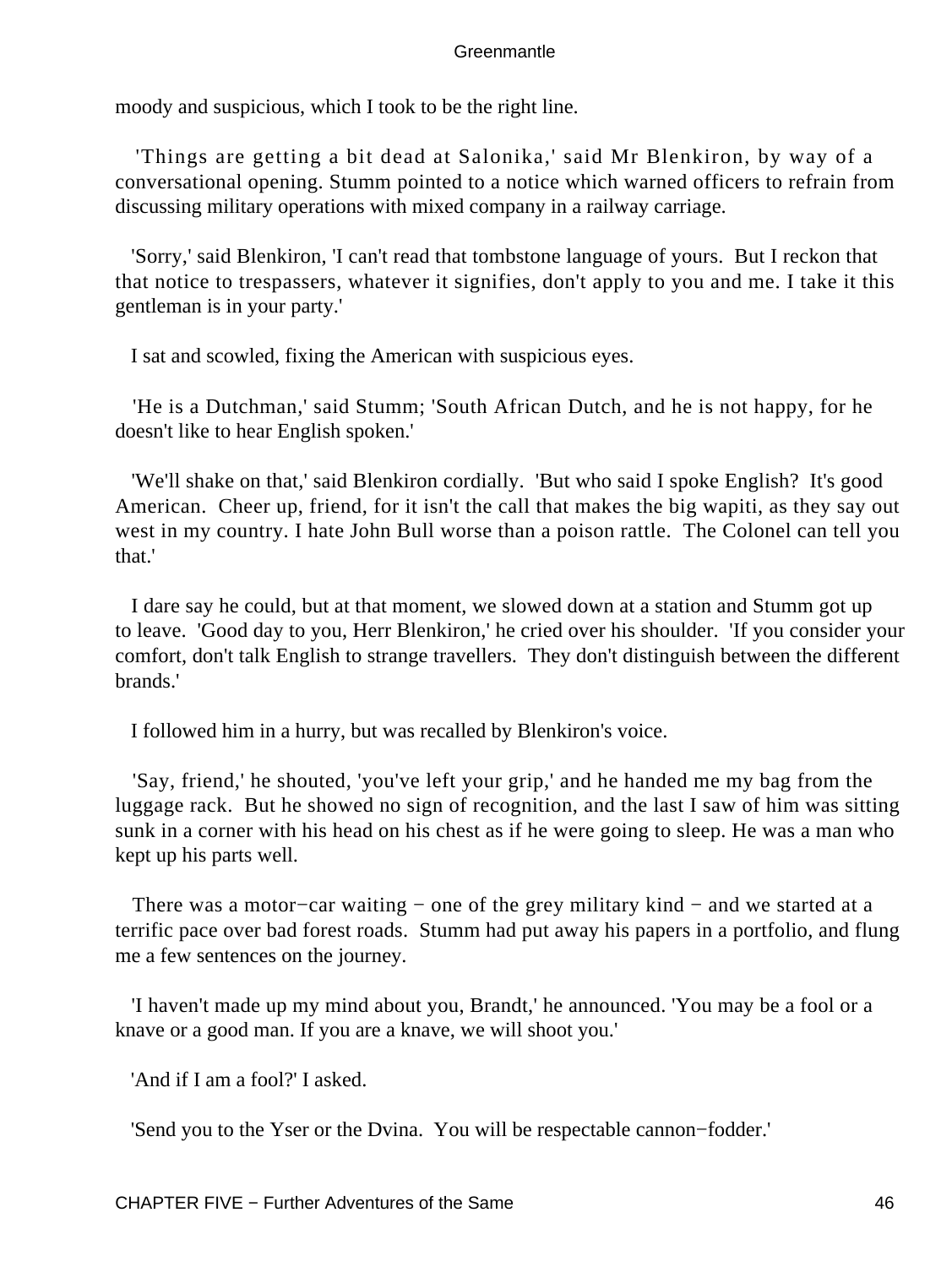'You cannot do that unless I consent,' I said.

 'Can't we?' he said, smiling wickedly. 'Remember you are a citizen of nowhere. Technically, you are a rebel, and the British, if you go to them, will hang you, supposing they have any sense. You are in our power, my friend, to do precisely what we like with you.'

He was silent for a second, and then he said, meditatively:

 'But I don't think you are a fool. You may be a scoundrel. Some kinds of scoundrel are useful enough. Other kinds are strung up with a rope. Of that we shall know more soon.'

'And if I am a good man?'

 'You will be given a chance to serve Germany, the proudest privilege a mortal man can have.' The strange man said this with a ringing sincerity in his voice that impressed me.

 The car swung out from the trees into a park lined with saplings, and in the twilight I saw before me a biggish house like an overgrown Swiss chalet. There was a kind of archway, with a sham portcullis, and a terrace with battlements which looked as if they were made of stucco. We drew up at a Gothic front door, where a thin middle−aged man in a shooting−jacket was waiting.

 As we moved into the lighted hall I got a good look at our host. He was very lean and brown, with the stoop in the shoulder that one gets from being constantly on horseback. He had untidy grizzled hair and a ragged beard, and a pair of pleasant, short−sighted brown eyes.

'Welcome, my Colonel,' he said. 'Is this the friend you spoke of ?'

 'This is the Dutchman,' said Stumm. 'His name is Brandt. Brandt, you see before you Herr Gaudian.'

 I knew the name, of course; there weren't many in my profession that didn't. He was one of the biggest railway engineers in the world, the man who had built the Baghdad and Syrian railways, and the new lines in German East. I suppose he was about the greatest living authority on tropical construction. He knew the East and he knew Africa; clearly I had been brought down for him to put me through my paces.

 A blonde maidservant took me to my room, which had a bare polished floor, a stove, and windows that, unlike most of the German kind I had sampled, seemed made to open. When I had washed I descended to the hall, which was hung round with trophies of travel, like Dervish jibbahs and Masai shields and one or two good buffalo heads. Presently a bell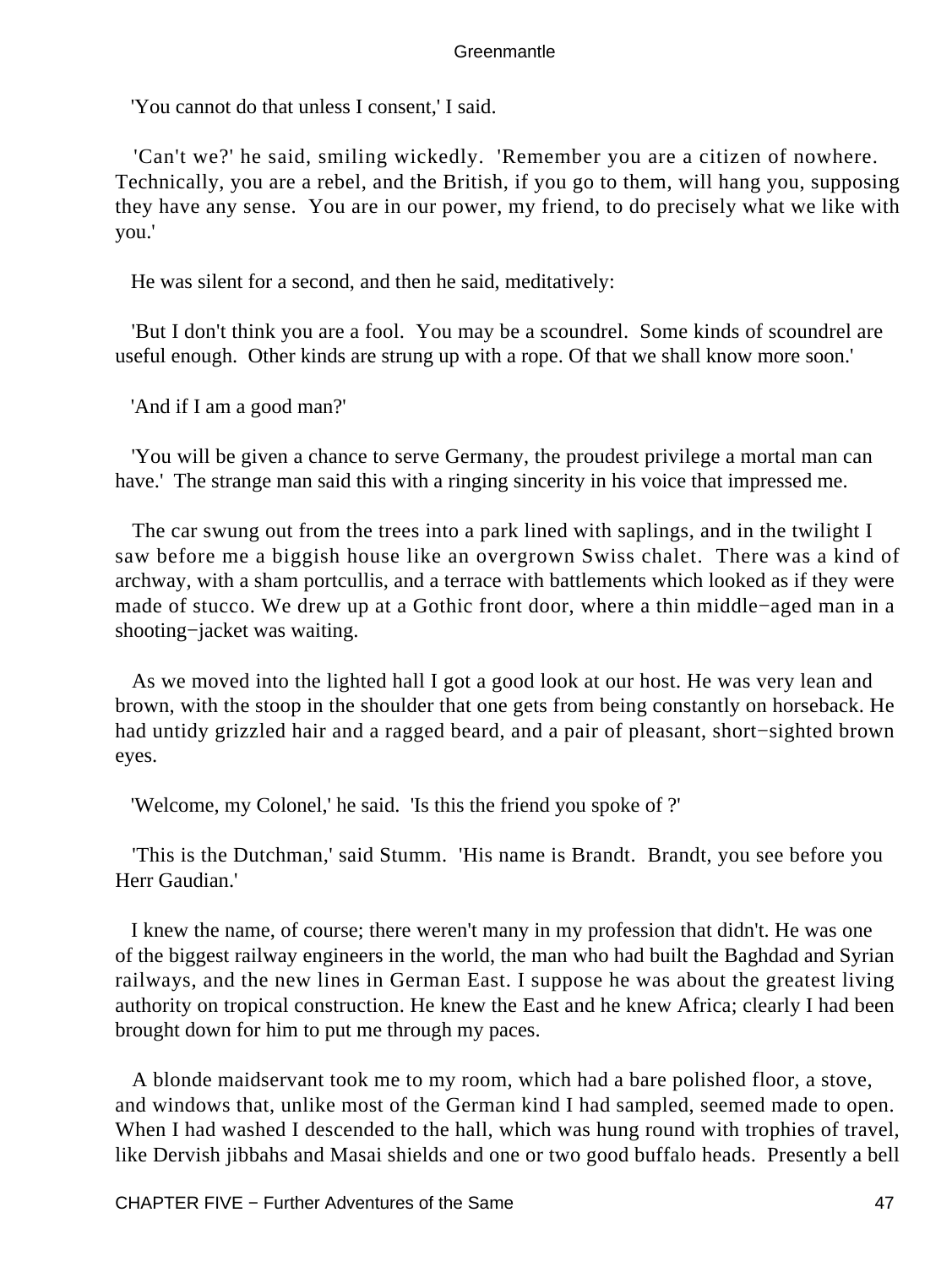was rung. Stumm appeared with his host, and we went in to supper.

 I was jolly hungry and would have made a good meal if I hadn't constantly had to keep jogging my wits. The other two talked in German, and when a question was put to me Stumm translated. The first thing I had to do was to pretend I didn't know German and look listlessly round the room while they were talking. The second was to miss not a word, for there lay my chance. The third was to be ready to answer questions at any moment, and to show in the answering that I had not followed the previous conversation. Likewise, I must not prove myself a fool in these answers, for I had to convince them that I was useful. It took some doing, and I felt like a witness in the box under a stiff cross−examination, or a man trying to play three games of chess at once.

I heard Stumm telling Gaudian the gist of my plan. The engineer shook his head.

 'Too late,' he said. 'It should have been done at the beginning. We neglected Africa. You know the reason why.'

Stumm laughed. 'The von Einem! Perhaps, but her charm works well enough.'

 Gaudian glanced towards me while I was busy with an orange salad. 'I have much to tell you of that. But it can wait. Your friend is right in one thing. Uganda is a vital spot for the English, and a blow there will make their whole fabric shiver. But how can we strike? They have still the coast, and our supplies grow daily smaller.'

 'We can send no reinforcements, but have we used all the local resources? That is what I cannot satisfy myself about. Zimmerman says we have, but Tressler thinks differently, and now we have this fellow coming out of the void with a story which confirms my doubt. He seems to know his job. You try him.'

 Thereupon Gaudian set about questioning me, and his questions were very thorough. I knew just enough and no more to get through, but I think I came out with credit. You see I have a capacious memory, and in my time I had met scores of hunters and pioneers and listened to their yarns, so I could pretend to knowledge of a place even when I hadn't been there. Besides, I had once been on the point of undertaking a job up Tanganyika way, and I had got up that country−side pretty accurately.

 'You say that with our help you can make trouble for the British on the three borders?' Gaudian asked at length.

'I can spread the fire if some one else will kindle it,' I said.

'But there are thousands of tribes with no affinities.'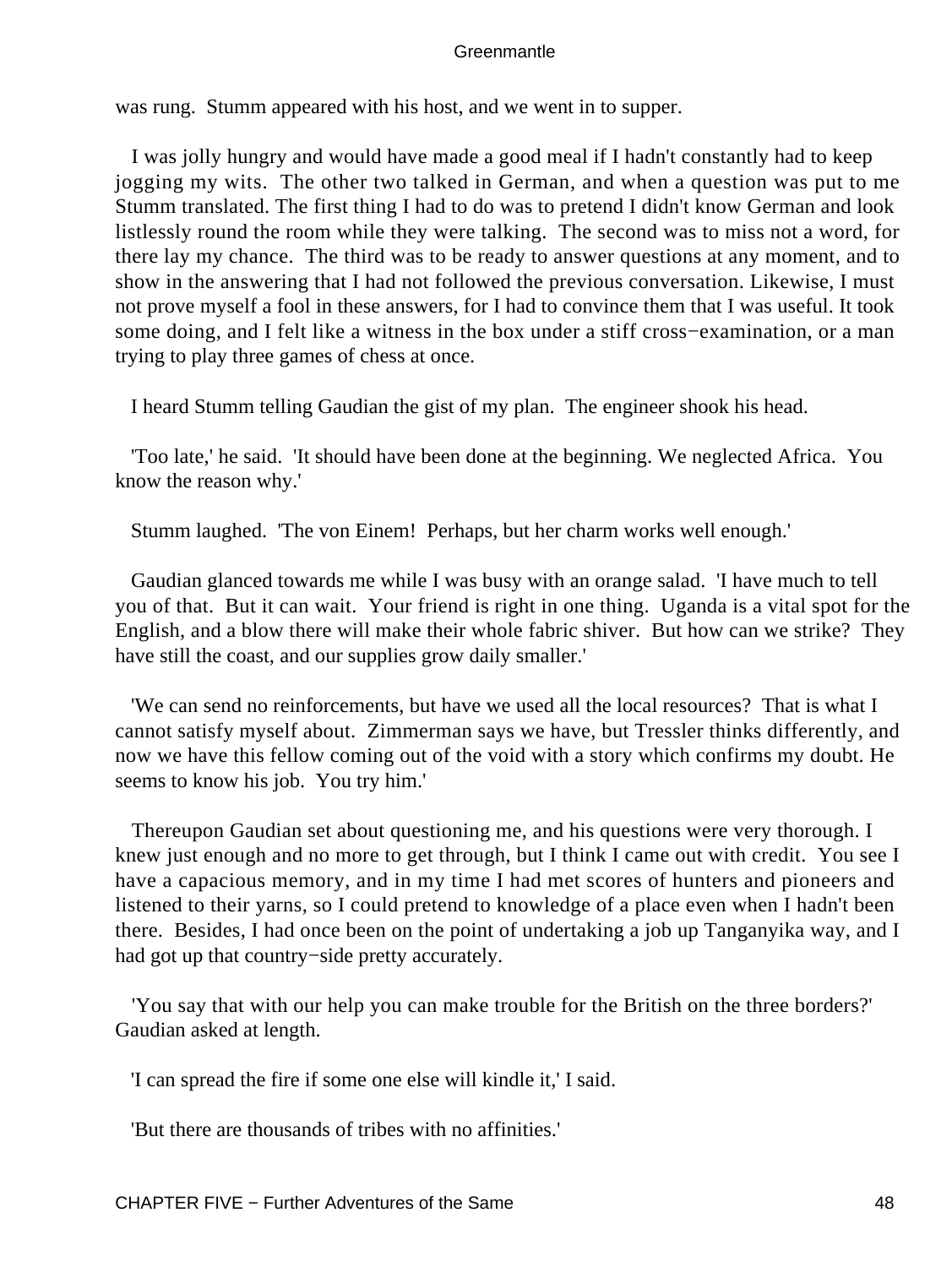'They are all African. You can bear me out. All African peoples are alike in one thing − they can go mad, and the madness of one infects the others. The English know this well enough.'

'Where would you start the fire?' he asked.

 'Where the fuel is dryest. Up in the North among the Mussulman peoples. But there you must help me. I know nothing about Islam, and I gather that you do.'

'Why?' he asked.

'Because of what you have done already,' I answered.

 Stumm had translated all this time, and had given the sense of my words very fairly. But with my last answer he took liberties. What he gave was: 'Because the Dutchman thinks that we have some big card in dealing with the Moslem world.' Then, lowering his voice and raising his eyebrows, he said some word like 'uhnmantl'.

 The other looked with a quick glance of apprehension at me. 'We had better continue our talk in private, Herr Colonel,' he said. 'If Herr Brandt will forgive us, we will leave him for a little to entertain himself.' He pushed the cigar−box towards me and the two got up and left the room.

 I pulled my chair up to the stove, and would have liked to drop off to sleep. The tension of the talk at supper had made me very tired. I was accepted by these men for exactly what I professed to be. Stumm might suspect me of being a rascal, but it was a Dutch rascal. But all the same I was skating on thin ice. I could not sink myself utterly in the part, for if I did I would get no good out of being there. I had to keep my wits going all the time, and join the appearance and manners of a backveld Boer with the mentality of a British intelligence−officer. Any moment the two parts might clash and I would be faced with the most alert and deadly suspicion.

 There would be no mercy from Stumm. That large man was beginning to fascinate me, even though I hated him. Gaudian was clearly a good fellow, a white man and a gentleman. I could have worked with him for he belonged to my own totem. But the other was an incarnation of all that makes Germany detested, and yet he wasn't altogether the ordinary German, and I couldn't help admiring him. I noticed he neither smoked nor drank. His grossness was apparently not in the way of fleshly appetites. Cruelty, from all I had heard of him in German South West, was his hobby; but there were other things in him, some of them good, and he had that kind of crazy patriotism which becomes a religion. I wondered why he had not some high command in the field, for he had had the name of a good soldier. But probably he was a big man in his own line, whatever it was, for the Under−Secretary fellow had talked small in his presence, and so great a man as Gaudian clearly respected him. There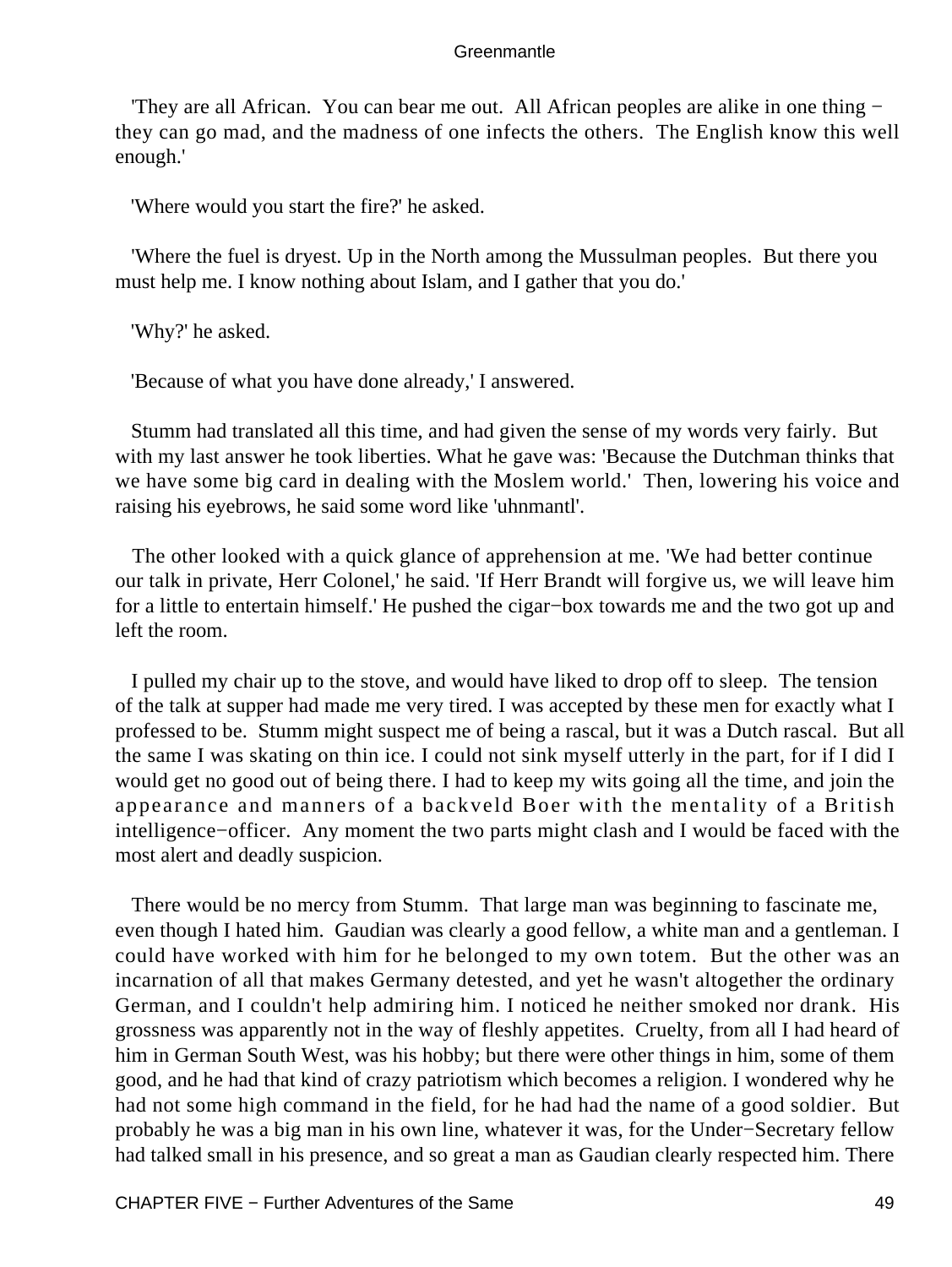must be no lack of brains inside that funny pyramidal head.

 As I sat beside the stove I was casting back to think if I had got the slightest clue to my real job. There seemed to be nothing so far. Stumm had talked of a von Einem woman who was interested in his department, perhaps the same woman as the Hilda he had mentioned the day before to the Under−Secretary. There was not much in that. She was probably some minister's or ambassador's wife who had a finger in high politics. If I could have caught the word Stumm had whispered to Gaudian which made him start and look askance at me! But I had only heard a gurgle of something like 'uhnmantl', which wasn't any German word that I knew.

The heat put me into a half-doze and I began dreamily to wonder what other people were doing. Where had Blenkiron been posting to in that train, and what was he up to at this moment? He had been hobnobbing with ambassadors and swells − I wondered if he had found out anything. What was Peter doing? I fervently hoped he was behaving himself, for I doubted if Peter had really tumbled to the delicacy of our job. Where was Sandy, too? As like as not bucketing in the hold of some Greek coaster in the Aegean. Then I thought of my battalion somewhere on the line between Hulluch and La Bassee, hammering at the Boche, while I was five hundred miles or so inside the Boche frontier.

 It was a comic reflection, so comic that it woke me up. After trying in vain to find a way of stoking that stove, for it was a cold night, I got up and walked about the room. There were portraits of two decent old fellows, probably Gaudian's parents. There were enlarged photographs, too, of engineering works, and a good picture of Bismarck. And close to the stove there was a case of maps mounted on rollers.

 I pulled out one at random. It was a geological map of Germany, and with some trouble I found out where I was. I was an enormous distance from my goal and moreover I was clean off the road to the East. To go there I must first go to Bavaria and then into Austria. I noticed the Danube flowing eastwards and remembered that that was one way to Constantinople.

 Then I tried another map. This one covered a big area, all Europe from the Rhine and as far east as Persia. I guessed that it was meant to show the Baghdad railway and the through routes from Germany to Mesopotamia. There were markings on it; and, as I looked closer, I saw that there were dates scribbled in blue pencil, as if to denote the stages of a journey. The dates began in Europe, and continued right on into Asia Minor and then south to Syria.

 For a moment my heart jumped, for I thought I had fallen by accident on the clue I wanted. But I never got that map examined. I heard footsteps in the corridor, and very gently I let the map roll up and turned away. When the door opened I was bending over the stove trying to get a light for my pipe.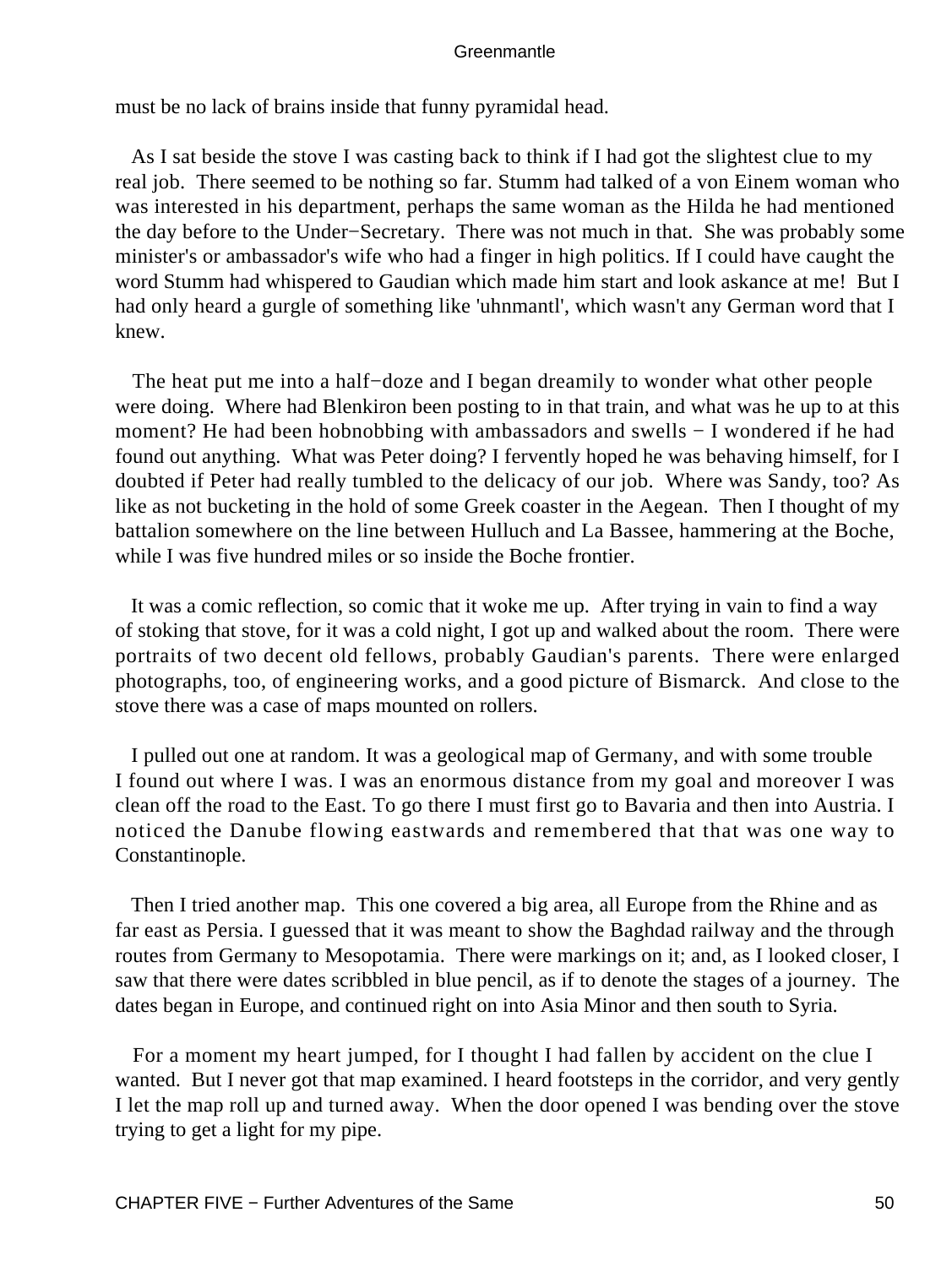It was Gaudian, to bid me join him and Stumm in his study.

 On our way there he put a kindly hand on my shoulder. I think he thought I was bullied by Stumm and wanted to tell me that he was my friend, and he had no other language than a pat on the back.

 The soldier was in his old position with his elbows on the mantelpiece and his formidable great jaw stuck out.

 'Listen to me,' he said. 'Herr Gaudian and I are inclined to make use of you. You may be a charlatan, in which case you will be in the devil of a mess and have yourself to thank for it. If you are a rogue you will have little scope for roguery. We will see to that. If you are a fool, you will yourself suffer for it. But if you are a good man, you will have a fair chance, and if you succeed we will not forget it. Tomorrow I go home and you will come with me and get your orders.'

I made shift to stand at attention and salute.

 Gaudian spoke in a pleasant voice, as if he wanted to atone for Stumm's imperiousness. 'We are men who love our Fatherland, Herr Brandt,' he said. 'You are not of that Fatherland, but at least you hate its enemies. Therefore we are allies, and trust each other like allies. Our victory is ordained by God, and we are none of us more than His instruments.'

 Stumm translated in a sentence, and his voice was quite solemn. He held up his right hand and so did Gaudian, like a man taking an oath or a parson blessing his congregation.

 Then I realized something of the might of Germany. She produced good and bad, cads and gentlemen, but she could put a bit of the fanatic into them all.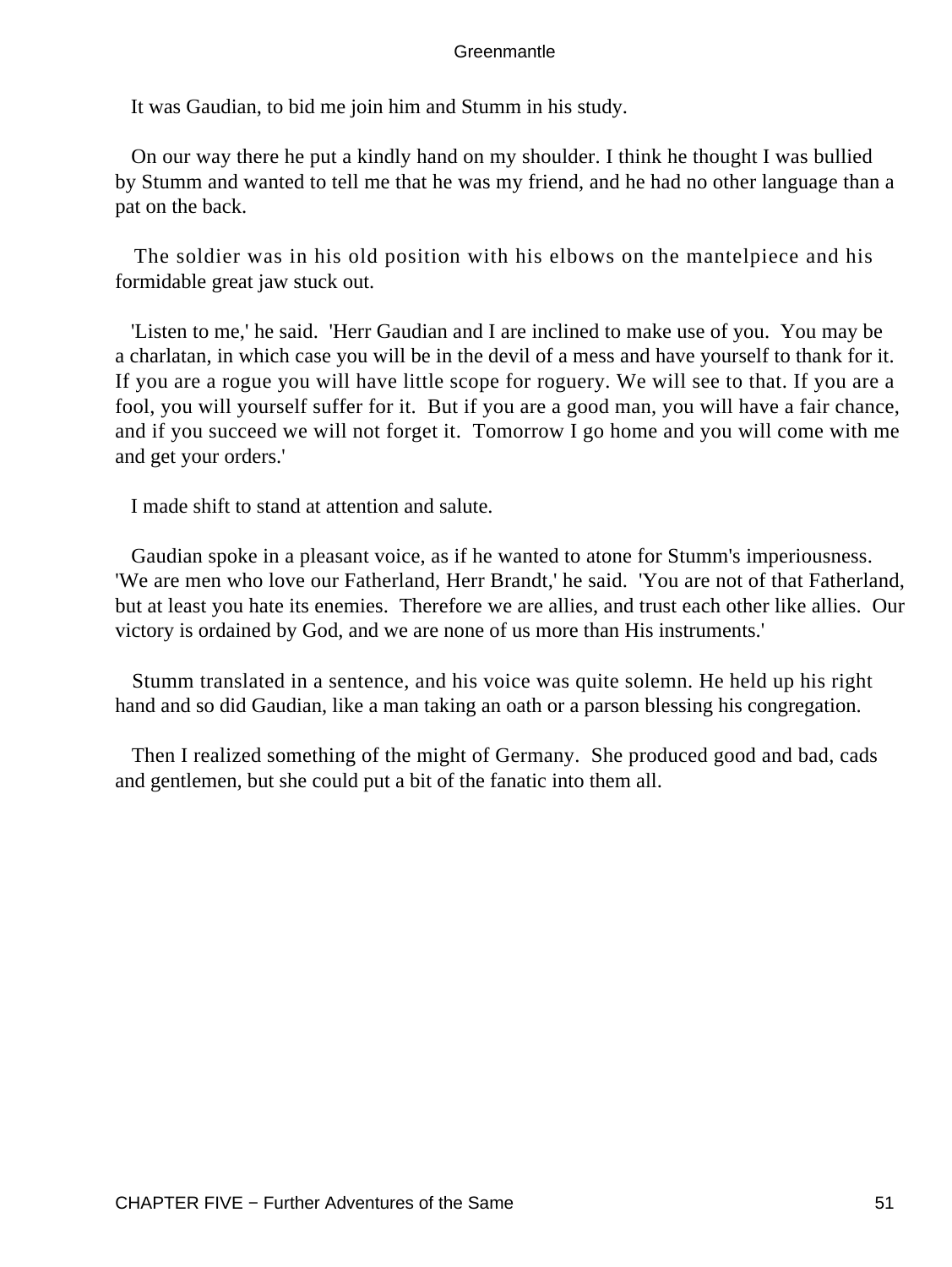# **[CHAPTER SIX − The Indiscretions of the Same](#page-207-0)**

*I* was standing stark naked next morning in that icy bedroom, trying to bathe in about a quart of water, when Stumm entered. He strode up to me and stared me in the face. I was half a head shorter than him to begin with, and a man does not feel his stoutest when he has no clothes, so he had the pull on me every way.

'I have reason to believe that you are a liar,' he growled.

 I pulled the bed−cover round me, for I was shivering with cold, and the German idea of a towel is a pocket−handkerchief. I own I was in a pretty blue funk.

'A liar!' he repeated. 'You and that swine Pienaar.'

With my best effort at surliness I asked what we had done.

 'You lied, because you said you know no German. Apparently your friend knows enough to talk treason and blasphemy.'

This gave me back some heart.

 'I told you I knew a dozen words. But I told you Peter could talk it a bit. I told you that yesterday at the station.' Fervently I blessed my luck for that casual remark.

He evidently remembered, for his tone became a trifle more civil.

'You are a precious pair. If one of you is a scoundrel, why not the other?'

 'I take no responsibility for Peter,' I said. I felt I was a cad in saying it, but that was the bargain we had made at the start. 'I have known him for years as a great hunter and a brave man. I knew he fought well against the English. But more I cannot tell you. You have to judge him for yourself. What has he done?'

 I was told, for Stumm had got it that morning on the telephone. While telling it he was kind enough to allow me to put on my trousers.

 It was just the sort of thing I might have foreseen. Peter, left alone, had become first bored and then reckless. He had persuaded the lieutenant to take him out to supper at a big Berlin restaurant. There, inspired by the lights and music – novel things for a backveld hunter − and no doubt bored stiff by his company, he had proceeded to get drunk. That had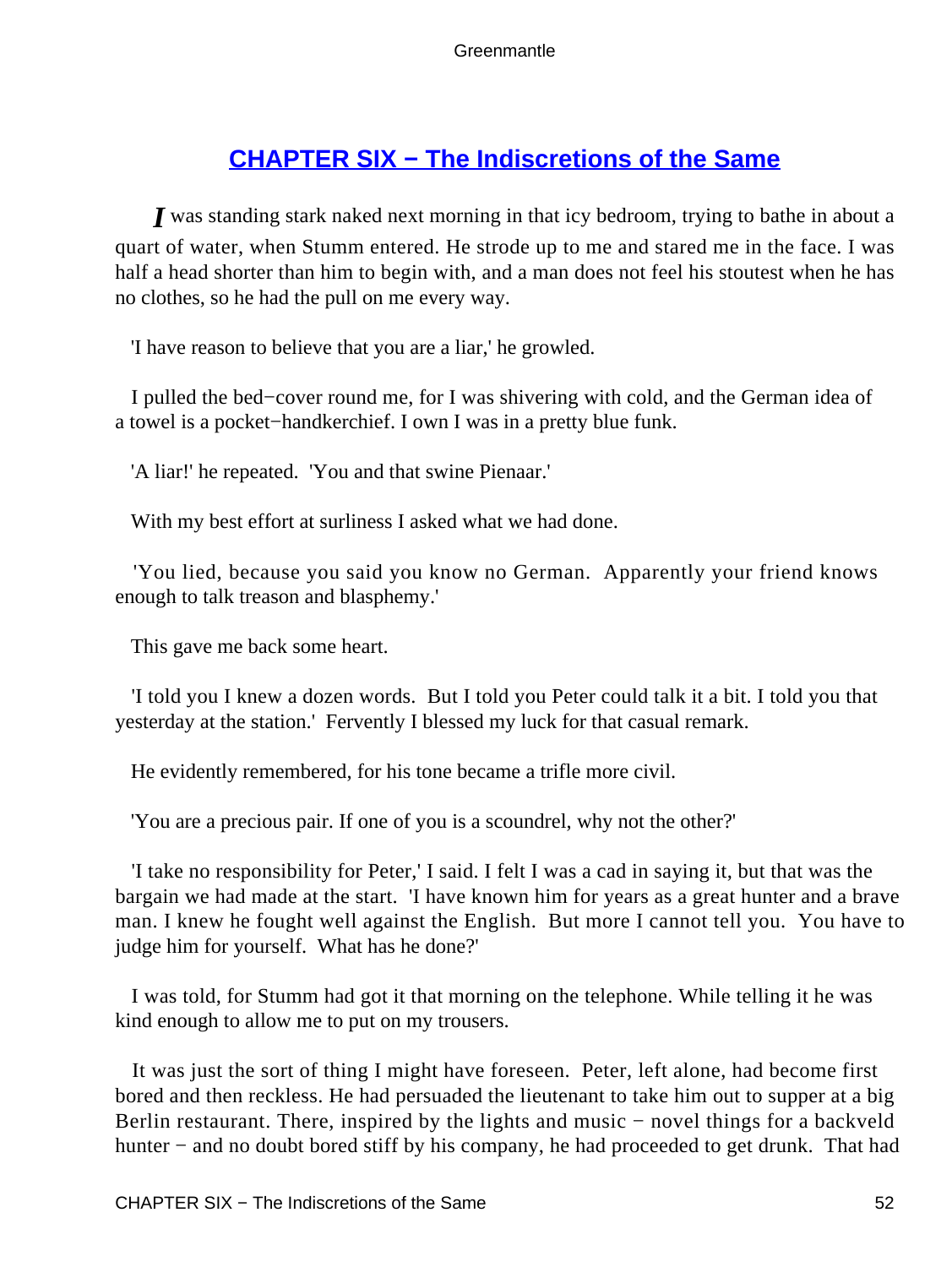happened in my experience with Peter about once in every three years, and it always happened for the same reason. Peter, bored and solitary in a town, went on the spree. He had a head like a rock, but he got to the required condition by wild mixing. He was quite a gentleman in his cups, and not in the least violent, but he was apt to be very free with his tongue. And that was what occurred at the Franciscana.

 He had begun by insulting the Emperor, it seemed. He drank his health, but said he reminded him of a wart−hog, and thereby scarified the lieutenant's soul. Then an officer − some tremendous swell at an adjoining table had objected to his talking so loud, and Peter had replied insolently in respectable German. After that things became mixed. There was some kind of a fight, during which Peter calumniated the German army and all its female ancestry. How he wasn't shot or run through I can't imagine, except that the lieutenant loudly proclaimed that he was a crazy Boer. Anyhow the upshot was that Peter was marched off to gaol, and I was left in a pretty pickle.

 'I don't believe a word of it,' I said firmly. I had most of my clothes on now and felt more courageous. 'It is all a plot to get him into disgrace and draft him off to the front.'

Stumm did not storm as I expected, but smiled.

 'That was always his destiny,' he said, 'ever since I saw him. He was no use to us except as a man with a rifle. Cannon−fodder, nothing else. Do you imagine, you fool, that this great Empire in the thick of a world−war is going to trouble its head to lay snares for an ignorant \_taakhaar?'

 'I wash my hands of him,' I said. 'If what you say of his folly is true I have no part in it. But he was my companion and I wish him well. What do you propose to do with him?'

 'We will keep him under our eye,' he said, with a wicked twist of the mouth. 'I have a notion that there is more at the back of this than appears. We will investigate the antecedents of Herr Pienaar. And you, too, my friend. On you also we have our eye.'

 I did the best thing I could have done, for what with anxiety and disgust I lost my temper.

 'Look here, Sir,' I cried, 'I've had about enough of this. I came to Germany abominating the English and burning to strike a blow for you. But you haven't given me much cause to love you. For the last two days I've had nothing from you but suspicion and insult. The only decent man I've met is Herr Gaudian. It's because I believe that there are many in Germany like him that I'm prepared to go on with this business and do the best I can. But, by God, I wouldn't raise my little finger for your sake.'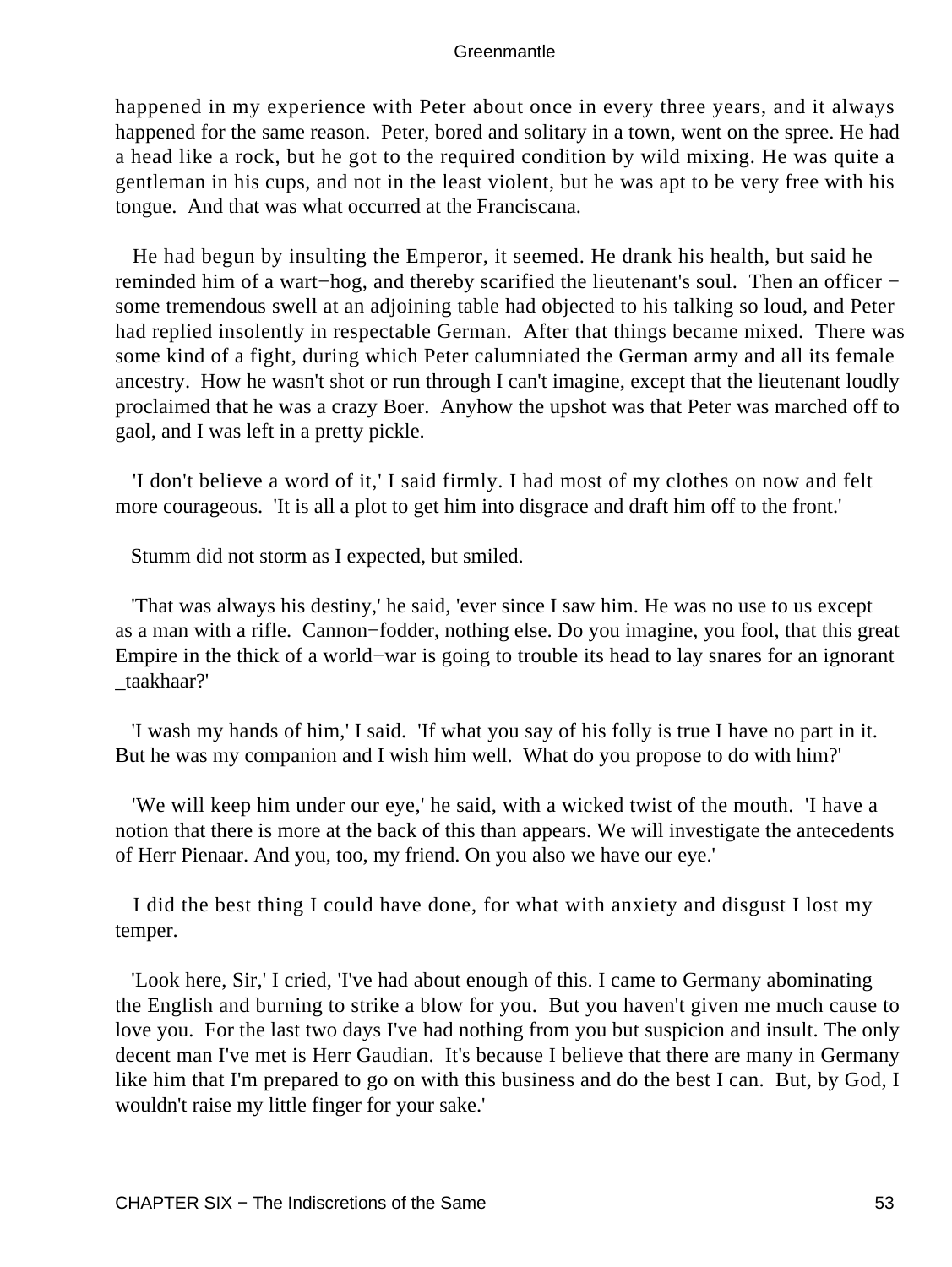He looked at me very steadily for a minute. 'That sounds like honesty,' he said at last in a civil voice. 'You had better come down and get your coffee.'

 I was safe for the moment but in very low spirits. What on earth would happen to poor old Peter? I could do nothing even if I wanted, and, besides, my first duty was to my mission. I had made this very clear to him at Lisbon and he had agreed, but all the same it was a beastly reflection. Here was that ancient worthy left to the tender mercies of the people he most detested on earth. My only comfort was that they couldn't do very much with him. If they sent him to the front, which was the worst they could do, he would escape, for I would have backed him to get through any mortal lines. It wasn't much fun for me either. Only when I was to be deprived of it did I realize how much his company had meant to me. I was absolutely alone now, and I didn't like it. I seemed to have about as much chance of joining Blenkiron and Sandy as of flying to the moon.

 After breakfast I was told to get ready. When I asked where I was going Stumm advised me to mind my own business, but I remembered that last night he had talked of taking me home with him and giving me my orders. I wondered where his home was.

 Gaudian patted me on the back when we started and wrung my hand. He was a capital good fellow, and it made me feel sick to think that I was humbugging him. We got into the same big grey car, with Stumm's servant sitting beside the chauffeur. It was a morning of hard frost, the bare fields were white with rime, and the fir−trees powdered like a wedding−cake. We took a different road from the night before, and after a run of half a dozen miles came to a little town with a big railway station. It was a junction on some main line, and after five minutes' waiting we found our train. Once again we were alone in the carriage. Stumm must have had some colossal graft, for the train was crowded.

 I had another three hours of complete boredom. I dared not smoke, and could do nothing but stare out of the window. We soon got into hilly country, where a good deal of snow was lying. It was the 23rd day of December, and even in war time one had a sort of feel of Christmas. You could see girls carrying evergreens, and when we stopped at a station the soldiers on leave had all the air of holiday making. The middle of Germany was a cheerier place than Berlin or the western parts. I liked the look of the old peasants, and the women in their neat Sunday best, but I noticed, too, how pinched they were. Here in the country, where no neutral tourists came, there was not the same stage−management as in the capital.

 Stumm made an attempt to talk to me on the journey. I could see his aim. Before this he had cross−examined me, but now he wanted to draw me into ordinary conversation. He had no notion how to do it. He was either peremptory and provocative, like a drill−sergeant, or so obviously diplomatic that any fool would have been put on his guard. That is the weakness of the German. He has no gift for laying himself alongside different types of men. He is such a hard−shell being that he cannot put out feelers to his kind. He may have plenty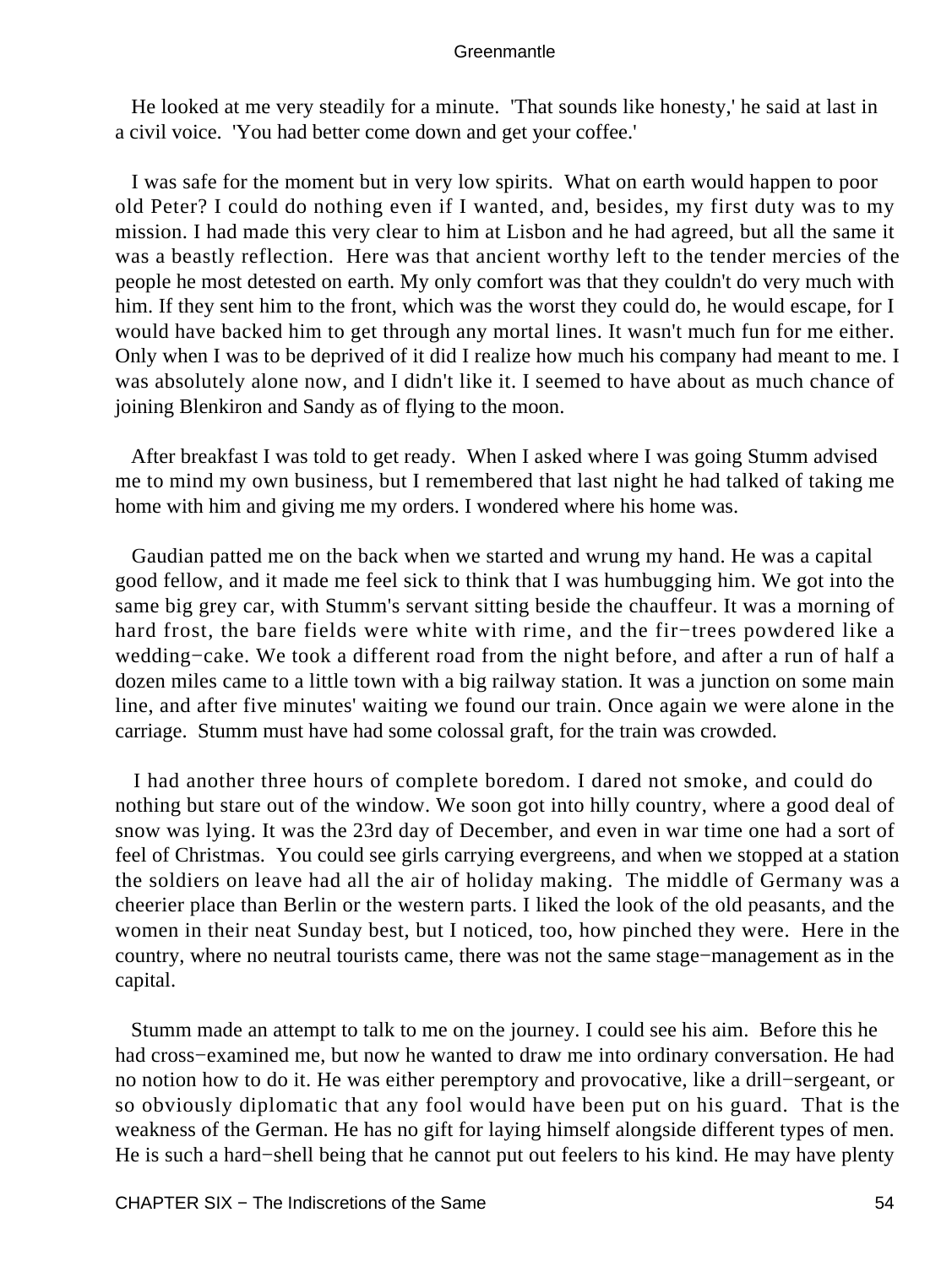of brains, as Stumm had, but he has the poorest notion of psychology of any of God's creatures. In Germany only the Jew can get outside himself, and that is why, if you look into the matter, you will find that the Jew is at the back of most German enterprises.

 After midday we stopped at a station for luncheon. We had a very good meal in the restaurant, and when we were finishing two officers entered. Stumm got up and saluted and went aside to talk to them. Then he came back and made me follow him to a waiting− room, where he told me to stay till he fetched me. I noticed that he called a porter and had the door locked when he went out.

 It was a chilly place with no fire, and I kicked my heels there for twenty minutes. I was living by the hour now, and did not trouble to worry about this strange behaviour. There was a volume of time−tables on a shelf, and I turned the pages idly till I struck a big railway map. Then it occurred to me to find out where we were going. I had heard Stumm take my ticket for a place called Schwandorf, and after a lot of searching I found it. It was away south in Bavaria, and so far as I could make out less than fifty miles from the Danube. That cheered me enormously. If Stumm lived there he would most likely start me off on my travels by the railway which I saw running to Vienna and then on to the East. It looked as if I might get to Constantinople after all. But I feared it would be a useless achievement, for what could I do when I got there? I was being hustled out of Germany without picking up the slenderest clue.

 The door opened and Stumm entered. He seemed to have got bigger in the interval and to carry his head higher. There was a proud light, too, in his eye. 'Brandt,' he said, 'you are about to receive the greatest privilege that ever fell to one of your race. His Imperial Majesty is passing through here, and has halted for a few minutes. He has done me the honour to receive me, and when he heard my story he expressed a wish to see you. You will follow me to his presence. Do not be afraid. The All−Highest is merciful and gracious. Answer his questions like a man.'

 I followed him with a quickened pulse. Here was a bit of luck I had never dreamed of. At the far side of the station a train had drawn up, a train consisting of three big coaches, chocolate−coloured and picked out with gold. On the platform beside it stood a small group of officers, tall men in long grey−blue cloaks. They seemed to be mostly elderly, and one or two of the faces I thought I remembered from photographs in the picture papers.

 As we approached they drew apart, and left us face to face with one man. He was a little below middle height, and all muffled in a thick coat with a fur collar. He wore a silver helmet with an eagle atop of it, and kept his left hand resting on his sword. Below the helmet was a face the colour of grey paper, from which shone curious sombre restless eyes with dark pouches beneath them. There was no fear of my mistaking him. These were the features which, since Napoleon, have been best known to the world.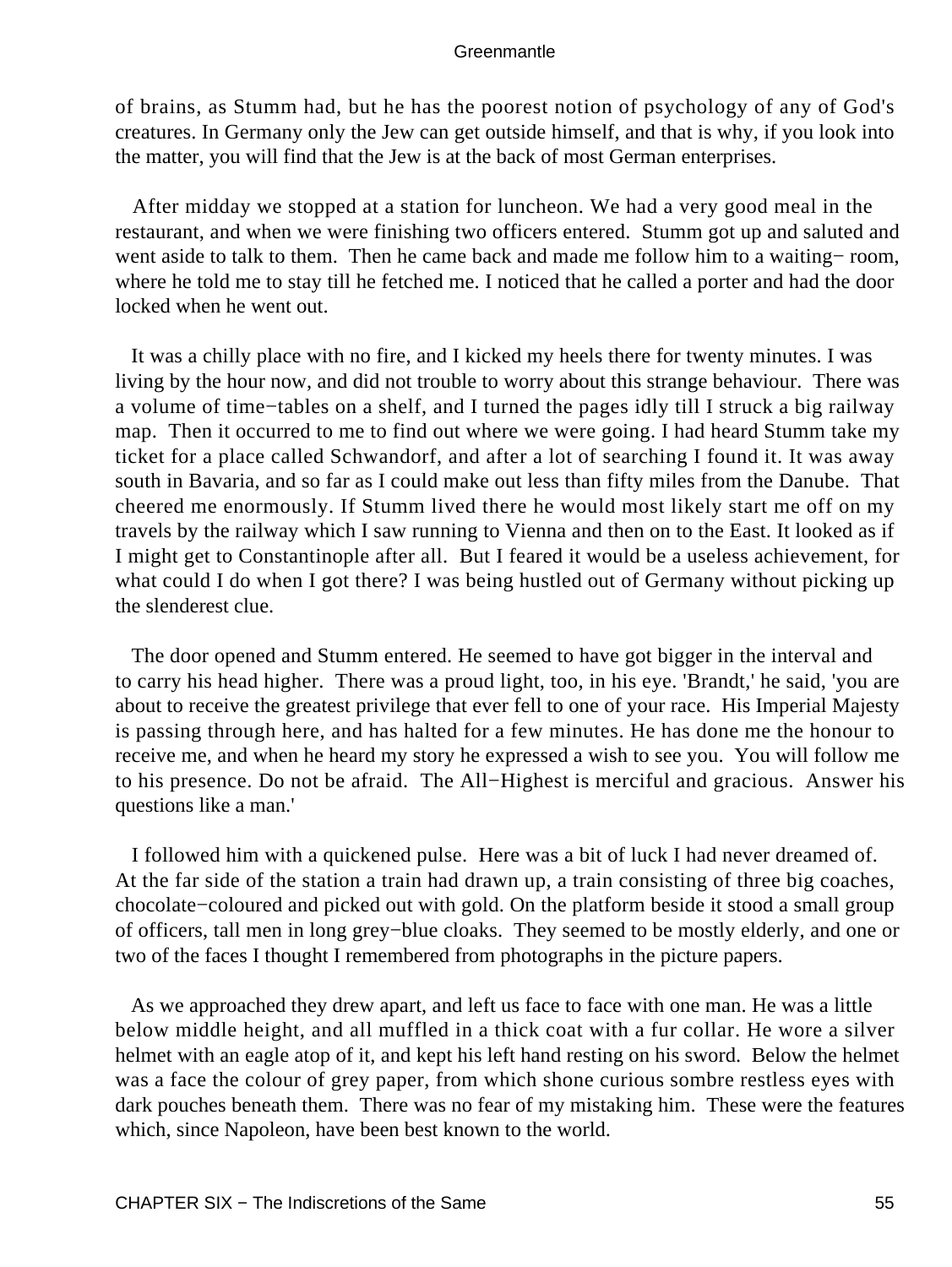I stood as stiff as a ramrod and saluted. I was perfectly cool and most desperately interested. For such a moment I would have gone through fire and water.

'Majesty, this is the Dutchman I spoke of,' I heard Stumm say.

'What language does he speak?' the Emperor asked.

'Dutch,' was the reply; 'but being a South African he also speaks English.'

 A spasm of pain seemed to flit over the face before me. Then he addressed me in English.

 'You have come from a land which will yet be our ally to offer your sword to our service? I accept the gift and hail it as a good omen. I would have given your race its freedom, but there were fools and traitors among you who misjudged me. But that freedom I shall yet give you in spite of yourselves. Are there many like you in your country?'

 'There are thousands, sire,' I said, lying cheerfully. 'I am one of many who think that my race's life lies in your victory. And I think that that victory must be won not in Europe alone. In South Africa for the moment there is no chance, so we look to other parts of the continent. You will win in Europe. You have won in the East, and it now remains to strike the English where they cannot fend the blow. If we take Uganda, Egypt will fall. By your permission I go there to make trouble for your enemies.' A flicker of a smile passed over the worn face. It was the face of one who slept little and whose thoughts rode him like a nightmare. 'That is well,' he said. 'Some Englishman once said that he would call in the New World to redress the balance of the Old. We Germans will summon the whole earth to suppress the infamies of England. Serve us well, and you will not be forgotten.' Then he suddenly asked: 'Did you fight in the last South African War?'

 'Yes, Sir,' I said. 'I was in the commando of that Smuts who has now been bought by England.'

'What were your countrymen's losses?' he asked eagerly.

 I did not know, but I hazarded a guess. 'In the field some twenty thousand. But many more by sickness and in the accursed prison− camps of the English.'

Again a spasm of pain crossed his face.

 'Twenty thousand,' he repeated huskily. 'A mere handful. Today we lose as many in a skirmish in the Polish marshes.'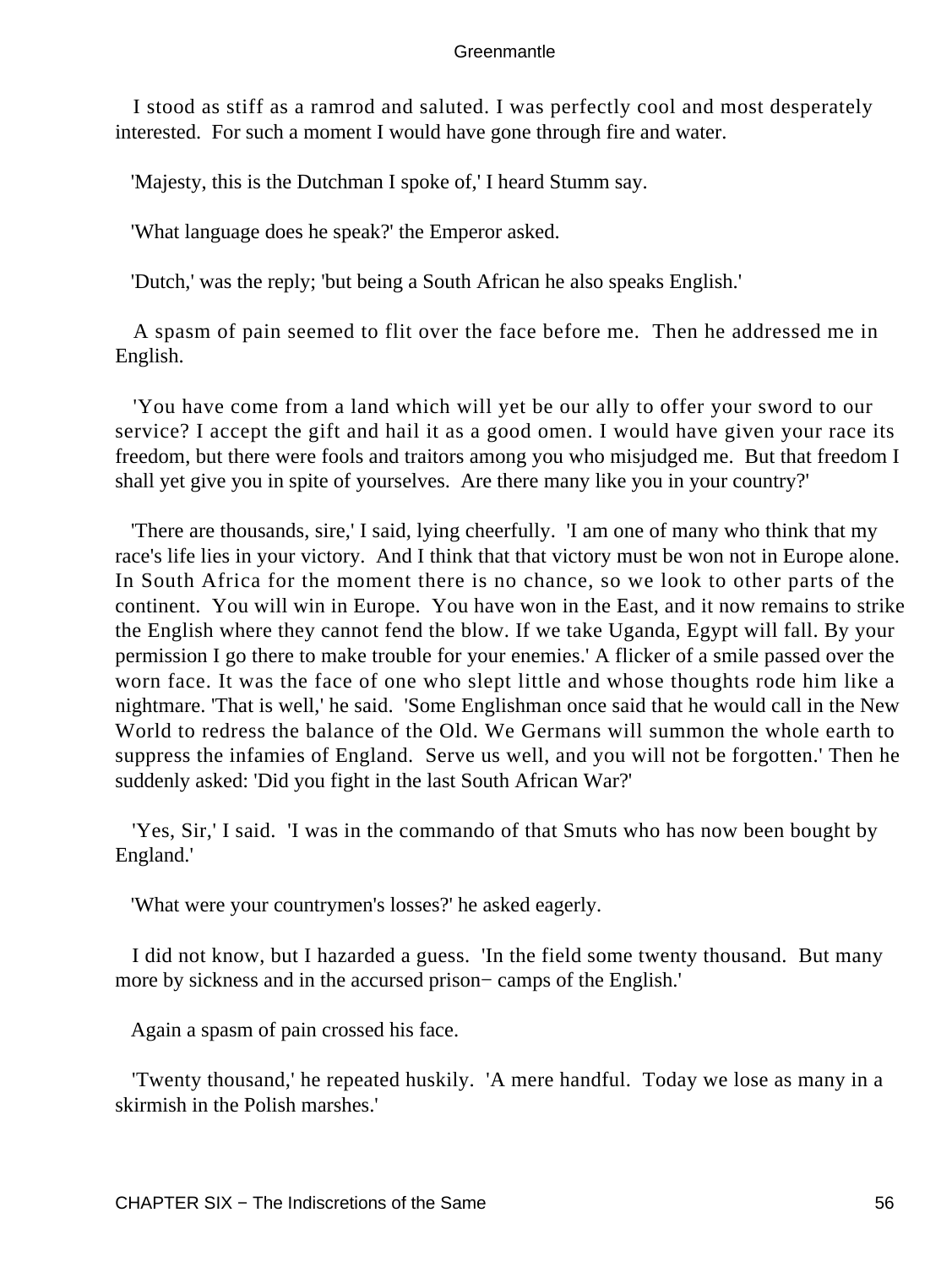Then he broke out fiercely. 'I did not seek the war ... It was forced on me ... I laboured for peace ... The blood of millions is on the heads of England and Russia, but England most of all. God will yet avenge it. He that takes the sword will perish by the sword. Mine was forced from the scabbard in self−defence, and I am guiltless. Do they know that among your people?'

'All the world knows it, sire,' I said.

 He gave his hand to Stumm and turned away. The last I saw of him was a figure moving like a sleep−walker, with no spring in his step, amid his tall suite. I felt that I was looking on at a far bigger tragedy than any I had seen in action. Here was one that had loosed Hell, and the furies of Hell had got hold of him. He was no common man, for in his presence I felt an attraction which was not merely the mastery of one used to command. That would not have impressed me, for I had never owned a master. But here was a human being who, unlike Stumm and his kind, had the power Of laying himself alongside other men. That was the irony of it. Stumm would not have cared a tinker's curse for all the massacres in history. But this man, the chief of a nation of Stumms, paid the price in war for the gifts that had made him successful in peace. He had imagination and nerves, and the one was white hot and the others were quivering. I would not have been in his shoes for the throne of the Universe ...

 All afternoon we sped southward, mostly in a country of hills and wooded valleys. Stumm, for him, was very pleasant. His imperial master must have been gracious to him, and he passed a bit of it on to me. But he was anxious to see that I had got the right impression.

'The All−Highest is merciful, as I told you,' he said.

I agreed with him.

 'Mercy is the prerogative of kings,' he said sententiously, 'but for us lesser folks it is a trimming we can well do without.'

I nodded my approval.

 'I am not merciful,' he went on, as if I needed telling that. 'If any man stands in my way I trample the life out of him. That is the German fashion. That is what has made us great. We do not make war with lavender gloves and fine phrases, but with hard steel and hard brains. We Germans will cure the green−sickness of the world. The nations rise against us. Pouf! They are soft flesh, and flesh cannot resist iron. The shining ploughshare will cut its way through acres of mud.'

I hastened to add that these were also my opinions.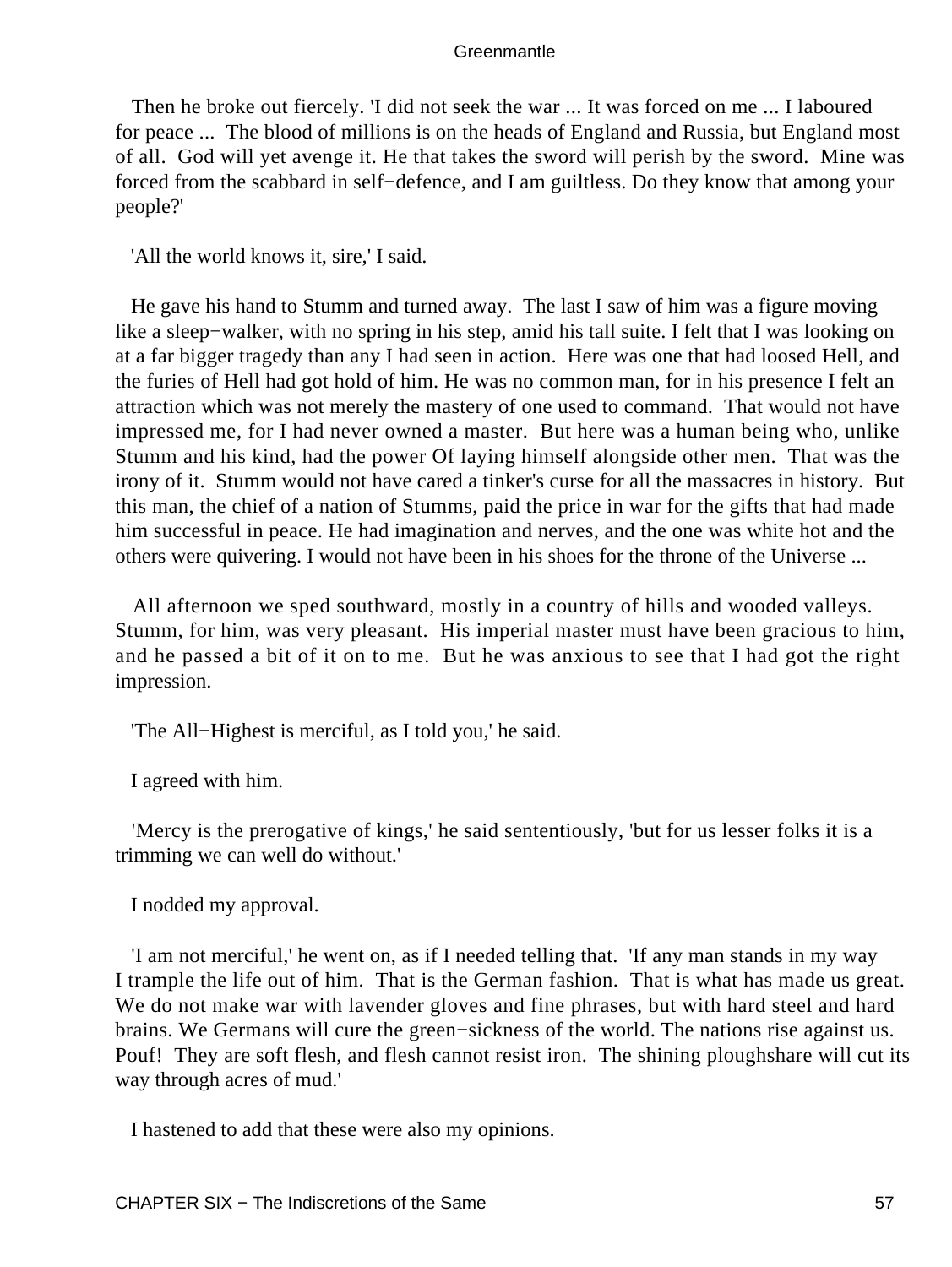'What the hell do your opinions matter? You are a thick−headed boor of the veld ... Not but what,' he added, 'there is metal in you slow Dutchmen once we Germans have had the forging of it!'

 The winter evening closed in, and I saw that we had come out of the hills and were in flat country. Sometimes a big sweep of river showed, and, looking out at one station I saw a funny church with a thing like an onion on top of its spire. It might almost have been a mosque, judging from the pictures I remembered of mosques. I wished to heaven I had given geography more attention in my time.

 Presently we stopped, and Stumm led the way out. The train must have been specially halted for him, for it was a one−horse little place whose name I could not make out. The station−master was waiting, bowing and saluting, and outside was a motor−car with big head−lights. Next minute we were sliding through dark woods where the snow lay far deeper than in the north. There was a mild frost in the air, and the tyres slipped and skidded at the corners.

We hadn't far to go. We climbed a little hill and on the top of it stopped at the door of a big black castle. It looked enormous in the winter night, with not a light showing anywhere on its front. The door was opened by an old fellow who took a long time about it and got well cursed for his slowness. Inside the place was very noble and ancient. Stumm switched on the electric light, and there was a great hall with black tarnished portraits of men an women in old−fashioned clothes, and mighty horns of deer on the walls.

 There seemed to be no superfluity of servants. The old fellow said that food was ready, and without more ado we went into the dining−room − another vast chamber with rough stone walls above the panelling − and found some cold meats on the table beside a big fire. The servant presently brought in a ham omelette, and on that and the cold stuff we dined. I remember there was nothing to drink but water. It puzzled me how Stumm kept his great body going on the very moderate amount of food he ate. He was the type you expect to swill beer by the bucket and put away a pie in a sitting.

 When we had finished, he rang for the old man and told him that we should be in the study for the rest of the evening. 'You can lock up and go to bed when you like,' he said, 'but see you have coffee ready at seven sharp in the morning.'

 Ever since I entered that house I had the uncomfortable feeling of being in a prison. Here was I alone in this great place with a fellow who could, and would, wring my neck if he wanted. Berlin and all the rest of it had seemed comparatively open country; I had felt that I could move freely and at the worst make a bolt for it. But here I was trapped, and I had to tell myself every minute that I was there as a friend and colleague. The fact is, I was afraid of Stumm, and I don't mind admitting it. He was a new thing in my experience and I didn't like it. If only he had drunk and guzzled a bit I should have been happier.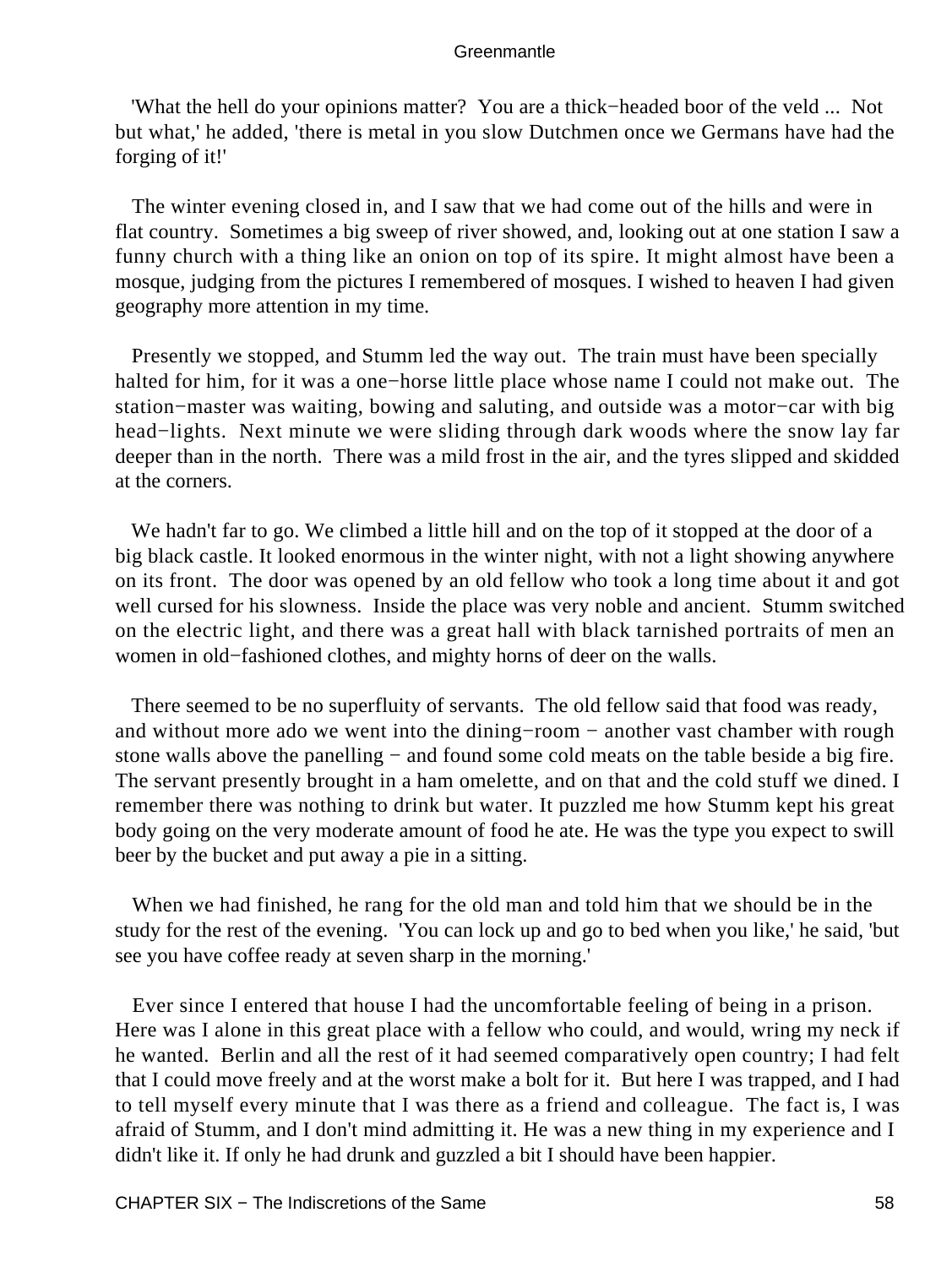We went up a staircase to a room at the end of a long corridor. Stumm locked the door behind him and laid the key on the table. That room took my breath away, it was so unexpected. In place of the grim bareness of downstairs here was a place all luxury and colour and light. It was very large, but low in the ceiling, and the walls were full of little recesses with statues in them. A thick grey carpet of velvet pile covered the floor, and the chairs were low and soft and upholstered like a lady's boudoir. A pleasant fire burned on the hearth and there was a flavour of scent in the air, something like incense or burnt sandalwood. A French clock on the mantelpiece told me that it was ten minutes past eight. Everywhere on little tables and in cabinets was a profusion of knickknacks, and there was some beautiful embroidery framed on screens. At first sight you would have said it was a woman's drawing−room.

 But it wasn't. I soon saw the difference. There had never been a woman's hand in that place. It was the room of a man who had a passion for frippery, who had a perverted taste for soft delicate things. It was the complement to his bluff brutality. I began to see the queer other side to my host, that evil side which gossip had spoken of as not unknown in the German army. The room seemed a horribly unwholesome place, and I was more than ever afraid of Stumm.

 The hearthrug was a wonderful old Persian thing, all faint greens and pinks. As he stood on it he looked uncommonly like a bull in a china−shop. He seemed to bask in the comfort of it, and sniffed like a satisfied animal. Then he sat down at an escritoire, unlocked a drawer and took out some papers.

 'We will now settle your business, friend Brandt,' he said. 'You will go to Egypt and there take your orders from one whose name and address are in this envelope. This card,' and he lifted a square piece of grey pasteboard with a big stamp at the corner and some code words stencilled on it, 'will be your passport. You will Show it to the man you seek. Keep it jealously, and never use it save under orders or in the last necessity. It is your badge as an accredited agent of the German Crown.'

I took the card and the envelope and put them in my pocket−book.

'Where do I go after Egypt?' I asked.

 'That remains to be seen. Probably you will go up the Blue Nile. Riza, the man you will meet, will direct you. Egypt is a nest of our agents who work peacefully under the nose of the English Secret Service.'

'I am willing,' I said. 'But how do I reach Egypt?'

 'You will travel by Holland and London. Here is your route,' and he took a paper from his pocket. 'Your passports are ready and will be given you at the frontier.'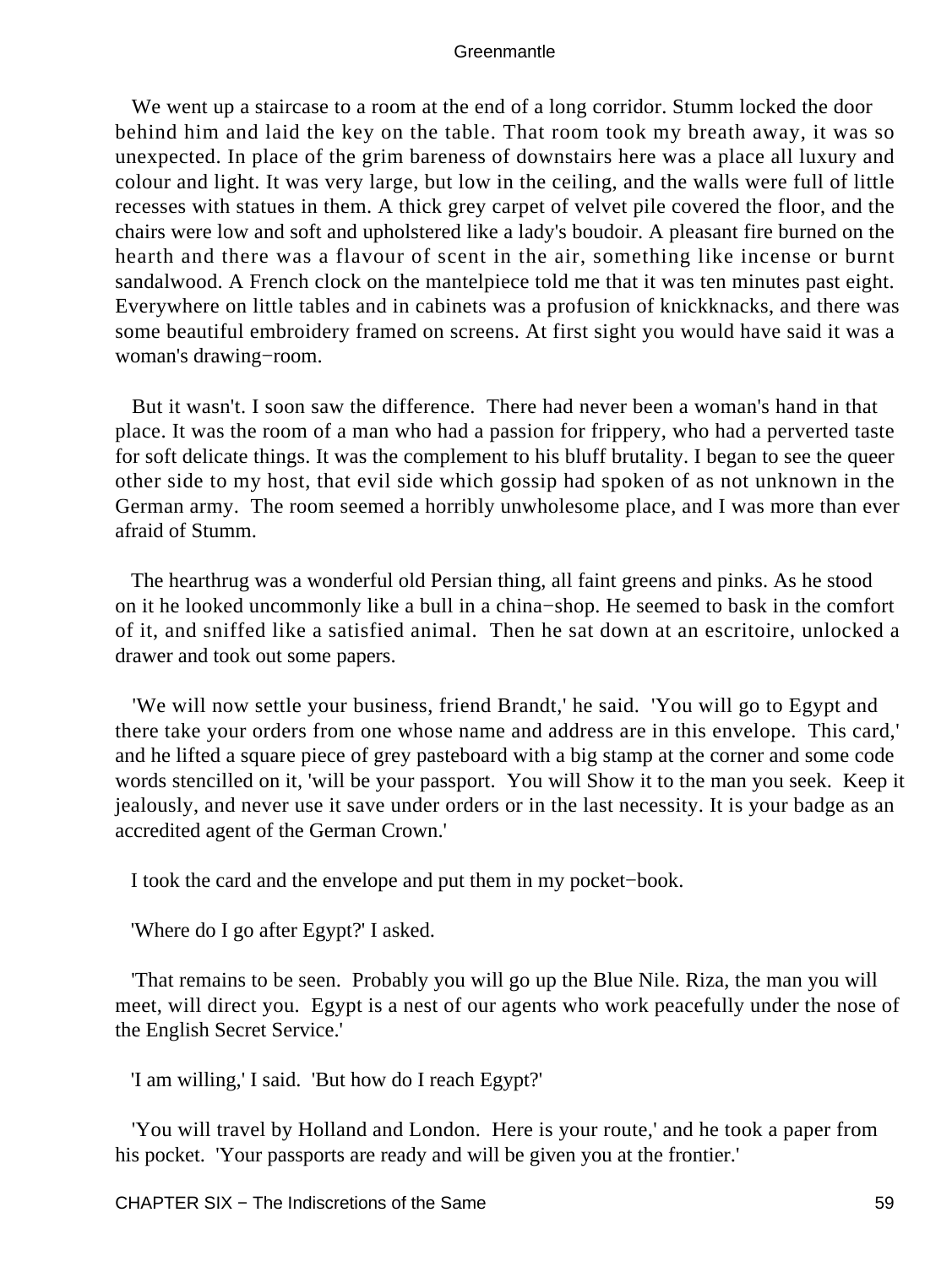This was a pretty kettle of fish. I was to be packed off to Cairo by sea, which would take weeks, and God knows how I would get from Egypt to Constantinople. I saw all my plans falling to pieces about my ears, and just when I thought they were shaping nicely.

Stumm must have interpreted the look on my face as fear.

 'You have no cause to be afraid,' he said. 'We have passed the word to the English police to look out for a suspicious South African named Brandt, one of Maritz's rebels. It is not difficult to have that kind of a hint conveyed to the proper quarter. But the description will not be yours. Your name will be Van der Linden, a respectable Java merchant going home to his plantations after a visit to his native shores. You had better get your \_dossier by heart, but I guarantee you will be asked no questions. We manage these things well in Germany.'

 I kept my eyes on the fire, while I did some savage thinking. I knew they would not let me out of their sight till they saw me in Holland, and, once there, there would be no possibility of getting back. When I left this house I would have no chance of giving them the slip. And yet I was well on my way to the East, the Danube could not be fifty miles off, and that way ran the road to Constantinople. It was a fairly desperate position. If I tried to get away Stumm would prevent me, and the odds were that I would go to join Peter in some infernal prison−camp.

 Those moments were some of the worst I ever spent. I was absolutely and utterly baffled, like a rat in a trap. There seemed nothing for it but to go back to London and tell Sir Walter the game was up. And that was about as bitter as death.

 He saw my face and laughed. 'Does your heart fail you, my little Dutchman? You funk the English? I will tell you one thing for your comfort. There is nothing in the world to be feared except me. Fail, and you have cause to shiver. Play me false and you had far better never have been born.'

 His ugly sneering face was close above mine. Then he put out his hands and gripped my shoulders as he had done the first afternoon.

 I forget if I mentioned that part of the damage I got at Loos was a shrapnel bullet low down at the back of my neck. The wound had healed well enough, but I had pains there on a cold day. His fingers found the place and it hurt like hell.

 There is a very narrow line between despair and black rage. I had about given up the game, but the sudden ache of my shoulders gave me purpose again. He must have seen the rage in my eyes, for his own became cruel.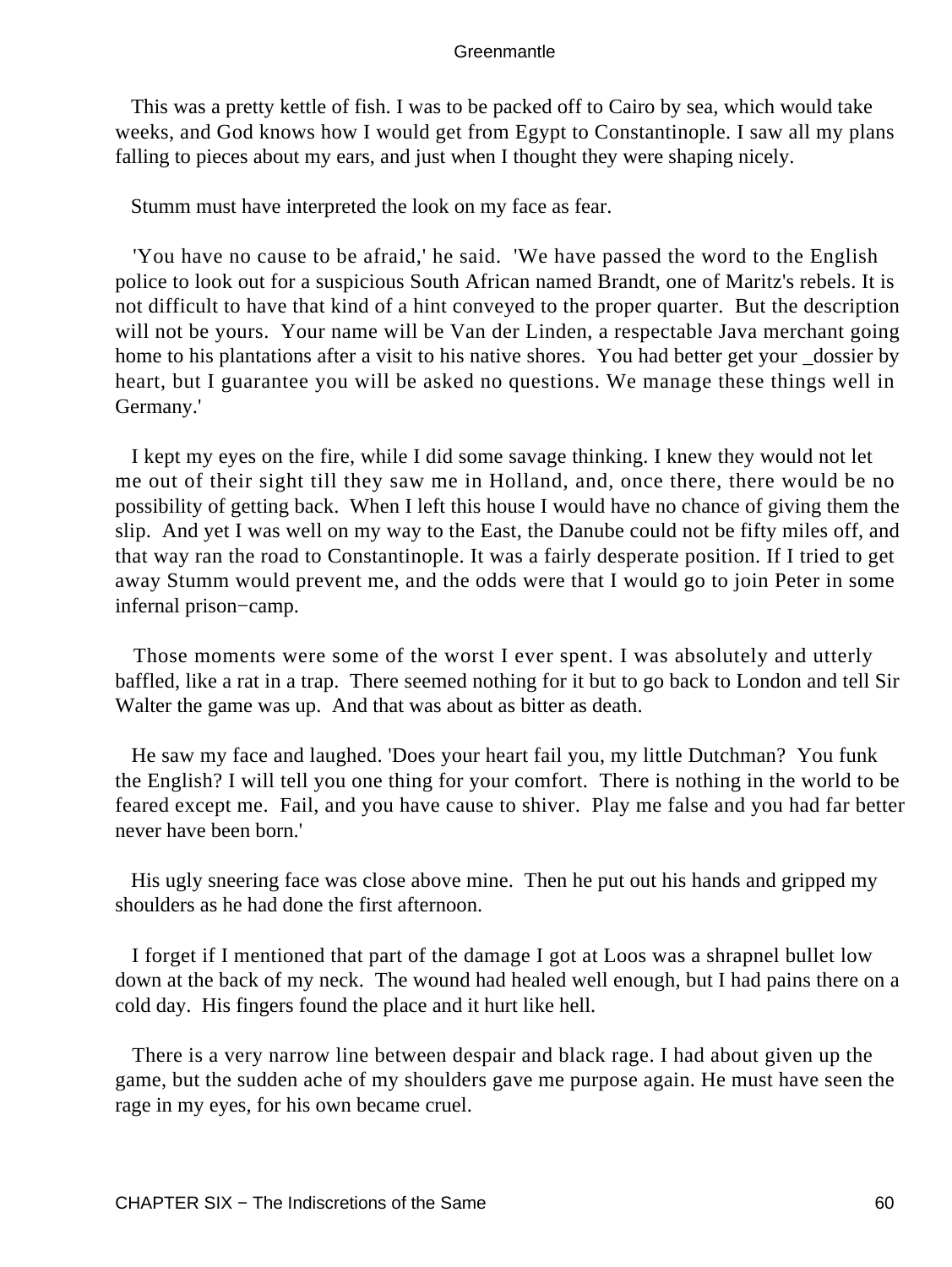'The weasel would like to bite,' he cried. 'But the poor weasel has found its master. Stand still, vermin. Smile, look pleasant, or I will make pulp of you. Do you dare to frown at me?'

 I shut my teeth and said never a word. I was choking in my throat and could not have uttered a syllable if I had tried.

Then he let me go, grinning like an ape.

I stepped back a pace and gave him my left between the eyes.

 For a second he did not realize what had happened, for I don't suppose anyone had dared to lift a hand to him since he was a child. He blinked at me mildly. Then his face grew as red as fire.

 'God in heaven,' he said quietly. 'I am going to kill you,' and he flung himself on me like a mountain.

 I was expecting him and dodged the attack. I was quite calm now, but pretty helpless. The man had a gorilla's reach and could give me at least a couple of stone. He wasn't soft either, but looked as hard as granite. I was only just from hospital and absurdly out of training. He would certainly kill me if he could, and I saw nothing to prevent him.

 My only chance was to keep him from getting to grips, for he could have squeezed in my ribs in two seconds. I fancied I was lighter on my legs than him, and I had a good eye. Black Monty at Kimberley had taught me to fight a bit, but there is no art on earth which can prevent a big man in a narrow space from sooner or later cornering a lesser one. That was the danger.

 Backwards and forwards we padded on the soft carpet. He had no notion of guarding himself, and I got in a good few blows.

 Then I saw a queer thing. Every time I hit him he blinked and seemed to pause. I guessed the reason for that. He had gone through life keeping the crown of the causeway, and nobody had ever stood up to him. He wasn't a coward by a long chalk, but he was a bully, and had never been struck in his life. He was getting struck now in real earnest, and he didn't like it. He had lost his bearings and was growing as mad as a hatter.

 I kept half an eye on the clock. I was hopeful now, and was looking for the right kind of chance. The risk was that I might tire sooner than him and be at his mercy.

 Then I learned a truth I have never forgotten. If you are fighting a man who means to kill you, he will be apt to down you unless you mean to kill him too. Stumm did not know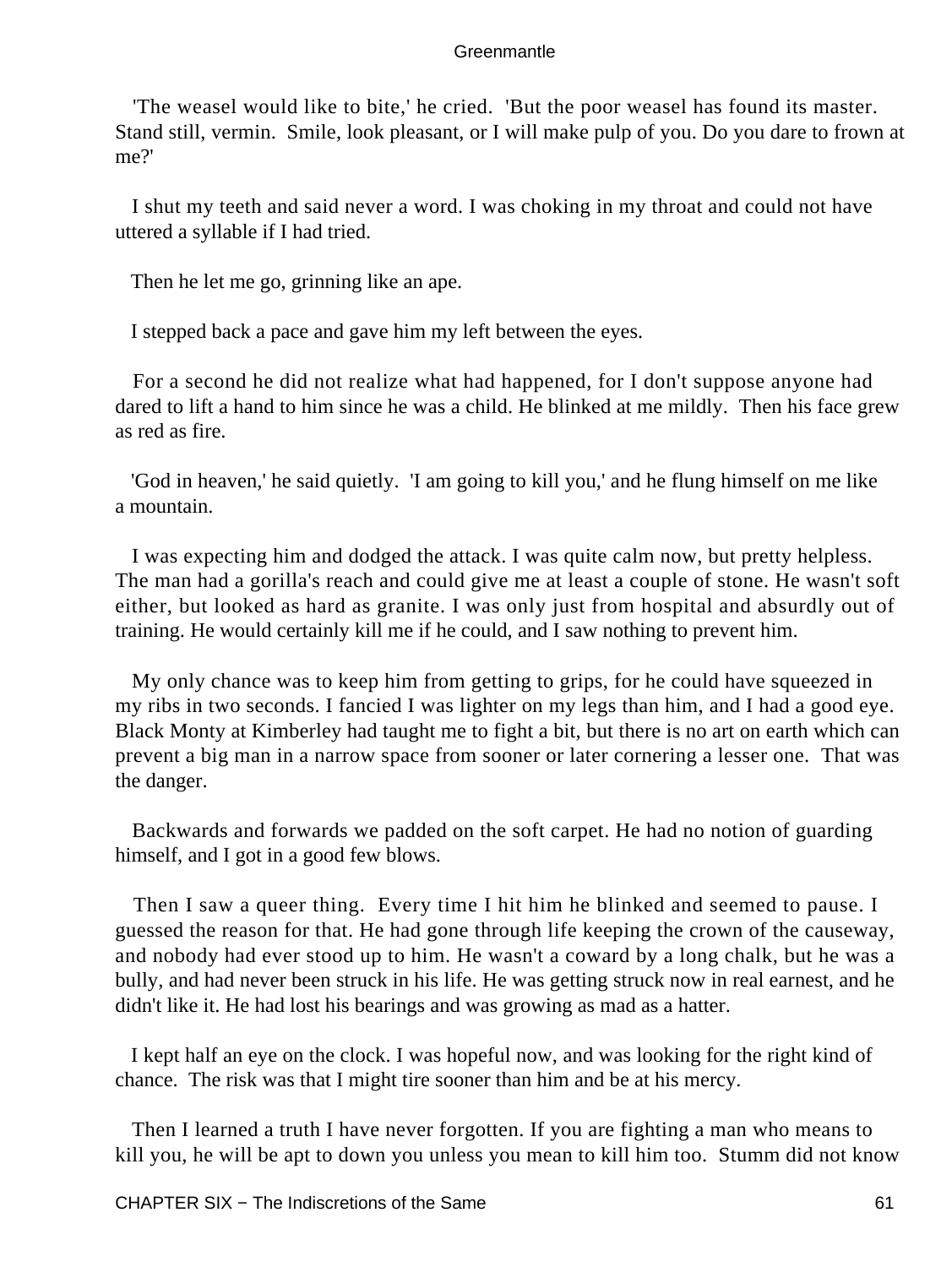any rules to this game, and I forgot to allow for that. Suddenly, when I was watching his eyes, he launched a mighty kick at my stomach. If he had got me, this yarn would have had an abrupt ending. But by the mercy of God I was moving sideways when he let out, and his heavy boot just grazed my left thigh.

 It was the place where most of the shrapnel had lodged, and for a second I was sick with pain and stumbled. Then I was on my feet again but with a new feeling in my blood. I had to smash Stumm or never sleep in my bed again.

 I got a wonderful power from this new cold rage of mine. I felt I couldn't tire, and I danced round and dotted his face till it was streaming with blood. His bulky padded chest was no good to me, so I couldn't try for the mark.

 He began to snort now and his breath came heavily. 'You infernal cad,' I said in good round English, 'I'm going to knock the stuffing out of you,' but he didn't know what I was saying.

 Then at last he gave me my chance. He half tripped over a little table and his face stuck forward. I got him on the point of the chin, and put every ounce of weight I possessed behind the blow. He crumpled up in a heap and rolled over, upsetting a lamp and knocking a big china jar in two. His head, I remember, lay under the escritoire from which he had taken my passport.

 I picked up the key and unlocked the door. In one of the gilded mirrors I smoothed my hair and tidied up my clothes. My anger had completely gone and I had no particular ill−will left against Stumm. He was a man of remarkable qualities, which would have brought him to the highest distinction in the Stone Age. But for all that he and his kind were back numbers.

 I stepped out of the room, locked the door behind me, and started out on the second stage of my travels.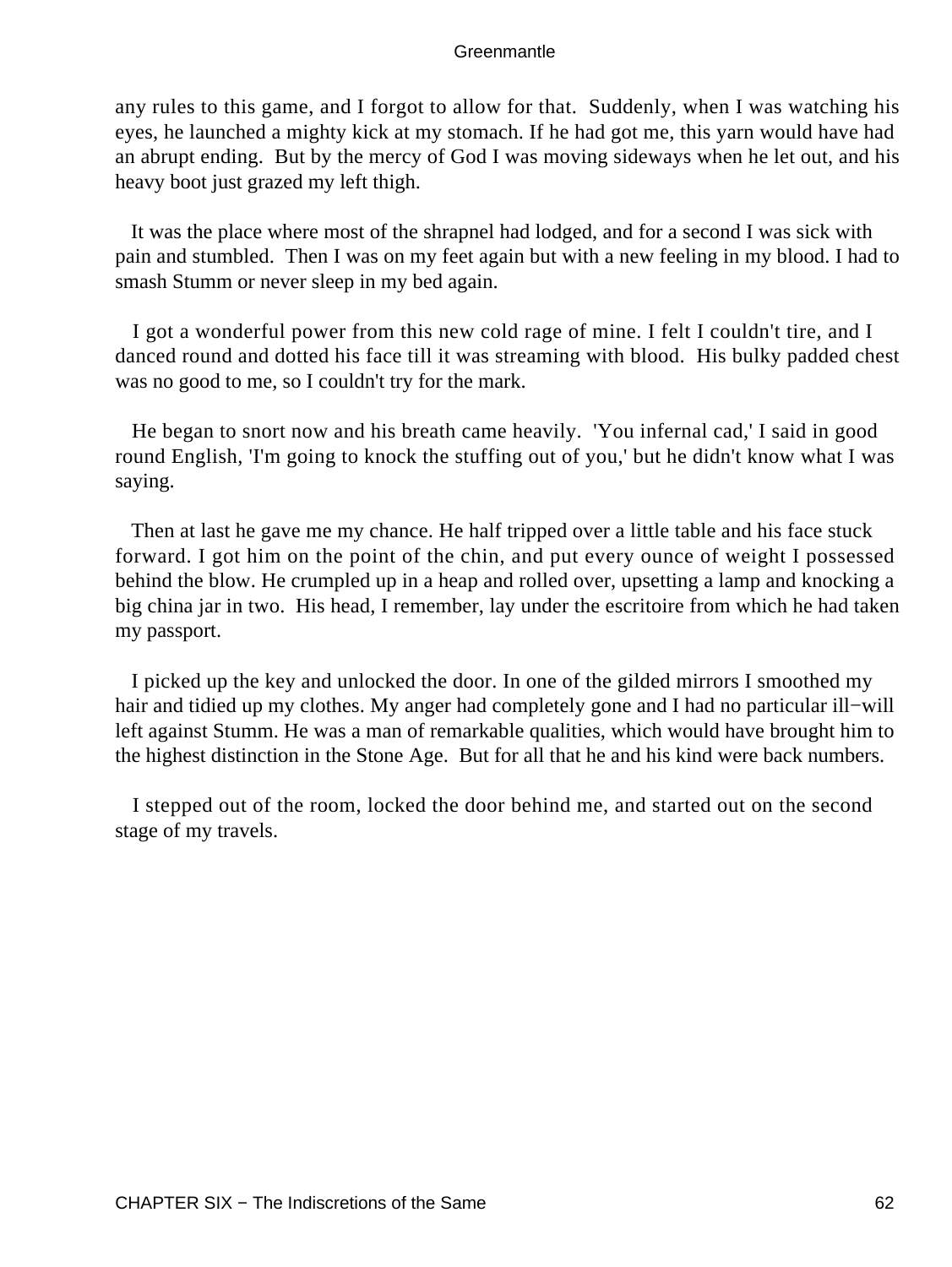## **[CHAPTER SEVEN − Christmastide](#page-207-0)**

*E*verything depended on whether the servant was in the hall. I had put Stumm to sleep for a bit, but I couldn't flatter myself he would long be quiet, and when he came to he would kick the locked door to matchwood. I must get out of the house without a minute's delay, and if the door was shut and the old man gone to bed I was done.

I met him at the foot of the stairs, carrying a candle.

 'Your master wants me to send off an important telegram. Where is the nearest office? There's one in the village, isn't there?' I spoke in my best German, the first time I had used the tongue since I crossed the frontier.

'The village is five minutes off at the foot of the avenue,' he said. 'Will you be long, sir?'

'I'll be back in a quarter of an hour,' I said. 'Don't lock up till I get in.'

 I put on my ulster and walked out into a clear starry night. My bag I left lying on a settle in the hall. There was nothing in it to compromise me, but I wished I could have got a toothbrush and some tobacco out of it.

 So began one of the craziest escapades you can well imagine. I couldn't stop to think of the future yet, but must take one step at a time. I ran down the avenue, my feet cracking on the hard snow, planning hard my programme for the next hour.

 I found the village − half a dozen houses with one biggish place that looked like an inn. The moon was rising, and as I approached I saw that there was some kind of a store. A funny little two−seated car was purring before the door, and I guessed this was also the telegraph office.

 I marched in and told my story to a stout woman with spectacles on her nose who was talking to a young man.

 'It is too late,' she shook her head. 'The Herr Burgrave knows that well. There is no connection from here after eight o'clock. If the matter is urgent you must go to Schwandorf.'

'How far is that?' I asked, looking for some excuse to get decently out of the shop.

 'Seven miles,' she said, 'but here is Franz and the post−wagon. Franz, you will be glad to give the gentleman a seat beside you.'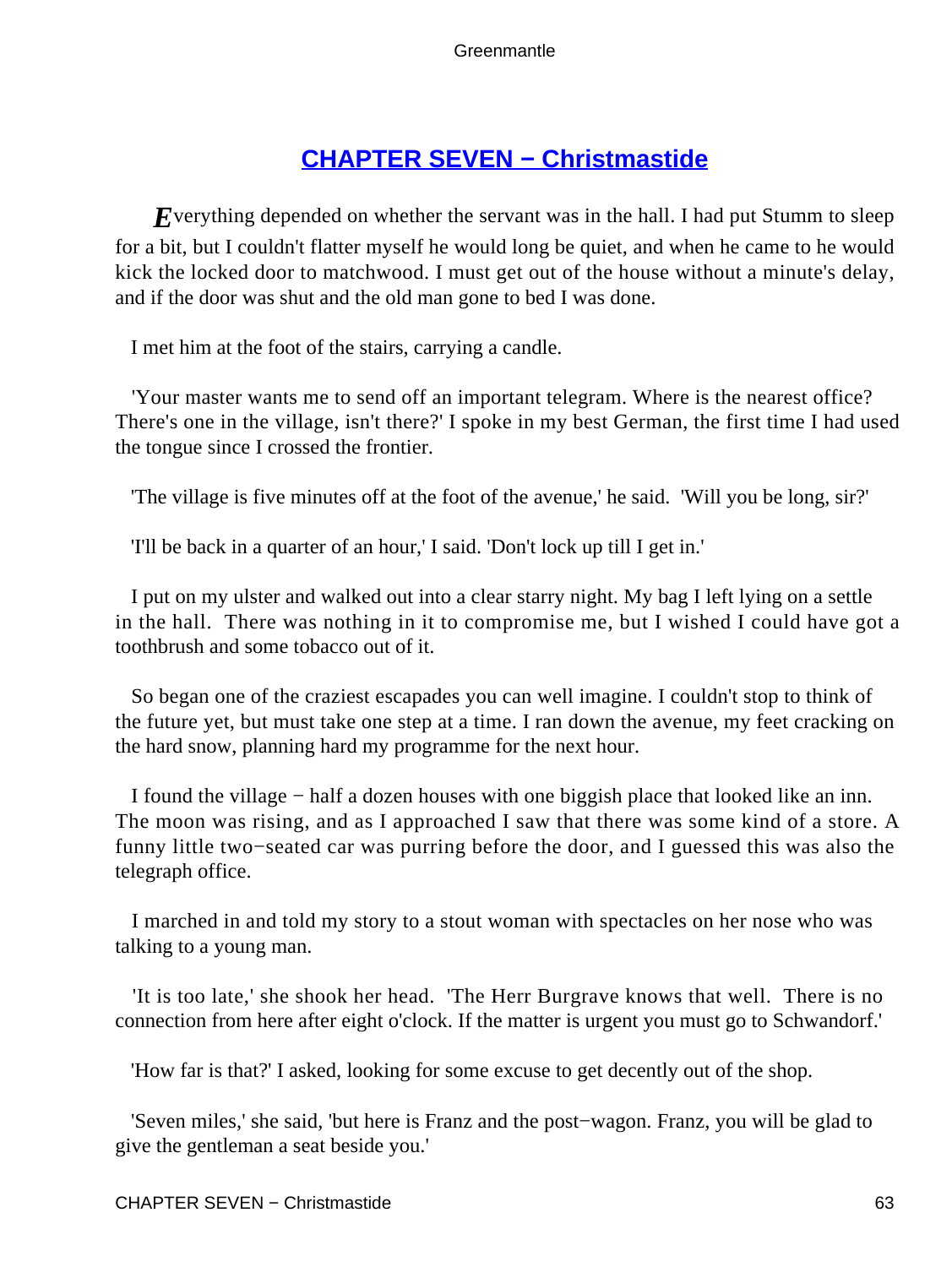The sheepish–looking youth muttered something which I took to be assent, and finished off a glass of beer. From his eyes and manner he looked as if he were half drunk.

 I thanked the woman, and went out to the car, for I was in a fever to take advantage of this unexpected bit of luck. I could hear the post−mistress enjoining Franz not to keep the gentleman waiting, and presently he came out and flopped into the driver's seat. We started in a series of voluptuous curves, till his eyes got accustomed to the darkness.

 At first we made good going along the straight, broad highway lined with woods on one side and on the other snowy fields melting into haze. Then he began to talk, and, as he talked, he slowed down. This by no means suited my book, and I seriously wondered whether I should pitch him out and take charge of the thing. He was obviously a weakling, left behind in the conscription, and I could have done it with one hand. But by a fortunate chance I left him alone.

 'That is a fine hat of yours, mein Herr,' he said. He took off his own blue peaked cap, the uniform, I suppose, of the driver of the post−wagon, and laid it on his knee. The night air ruffled a shock of tow−coloured hair.

Then he calmly took my hat and clapped it on his head.

'With this thing I should be a gentleman,' he said.

I said nothing, but put on his cap and waited.

 'That is a noble overcoat, mein Herr,' he went on. 'It goes well with the hat. It is the kind of garment I have always desired to own. In two days it will be the holy Christmas, when gifts are given. Would that the good God sent me such a coat as yours!'

'You can try it on to see how it looks,' I said good−humouredly.

 He stopped the car with a jerk, and pulled off his blue coat. The exchange was soon effected. He was about my height, and my ulster fitted not so badly. I put on his overcoat, which had a big collar that buttoned round the neck.

 The idiot preened himself like a girl. Drink and vanity had primed him for any folly. He drove so carelessly for a bit that he nearly put us into a ditch. We passed several cottages and at the last he slowed down.

 'A friend of mine lives here,' he announced. 'Gertrud would like to see me in the fine clothes which the most amiable Herr has given me. Wait for me, I will not be long.' And he scrambled out of the car and lurched into the little garden.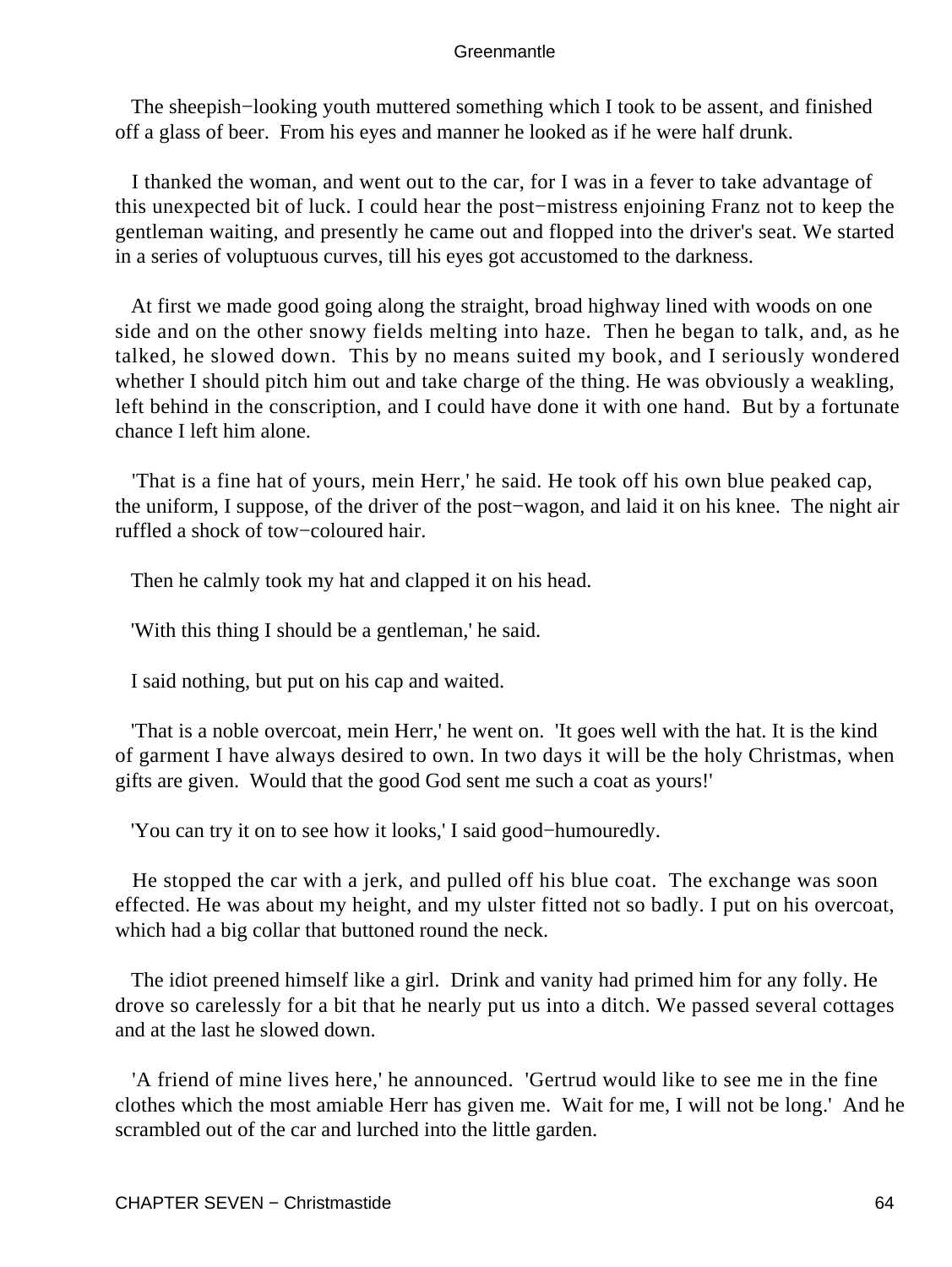I took his place and moved very slowly forward. I heard the door open and the sound of laughing and loud voices. Then it shut, and looking back I saw that my idiot had been absorbed into the dwelling of his Gertrud. I waited no longer, but sent the car forward at its best speed.

 Five minutes later the infernal thing began to give trouble − a nut loose in the antiquated steering−gear. I unhooked a lamp, examined it, and put the mischief right, but I was a quarter of an hour doing it. The highway ran now in a thick forest and I noticed branches going off now and then to the right. I was just thinking of turning up one of them, for I had no anxiety to visit Schwandorf, when I heard behind me the sound of a great car driven furiously.

 I drew in to the right side − thank goodness I remembered the rule of the road − and proceeded decorously, wondering what was going to happen. I could hear the brakes being clamped on and the car slowing down. Suddenly a big grey bonnet slipped past me and as I turned my head I heard a familiar voice.

 It was Stumm, looking like something that has been run over. He had his jaw in a sling, so that I wondered if I had broken it, and his eyes were beautifully bunged up. It was that that saved me, that and his raging temper. The collar of the postman's coat was round my chin, hiding my beard, and I had his cap pulled well down on my brow. I remembered what Blenkiron had said − that the only way to deal with the Germans was naked bluff. Mine was naked enough, for it was all that was left to me.

 'Where is the man you brought from Andersbach?' he roared, as well as his jaw would allow him.

 I pretended to be mortally scared, and spoke in the best imitation I could manage of the postman's high cracked voice.

 'He got out a mile back, Herr Burgrave,'I quavered. 'He was a rude fellow who wanted to go to Schwandorf, and then changed his mind.'

'Where, you fool? Say exactly where he got down or I will wring your neck.'

 'In the wood this side of Gertrud's cottage ... on the left hand. I left him running among the trees.' I put all the terror I knew into my pipe, and it wasn't all acting.

 'He means the Henrichs' cottage, Herr Colonel,' said the chauffeur. 'This man is courting the daughter.'

 Stumm gave an order and the great car backed, and, as I looked round, I saw it turning. Then as it gathered speed it shot forward, and presently was lost in the shadows. I had got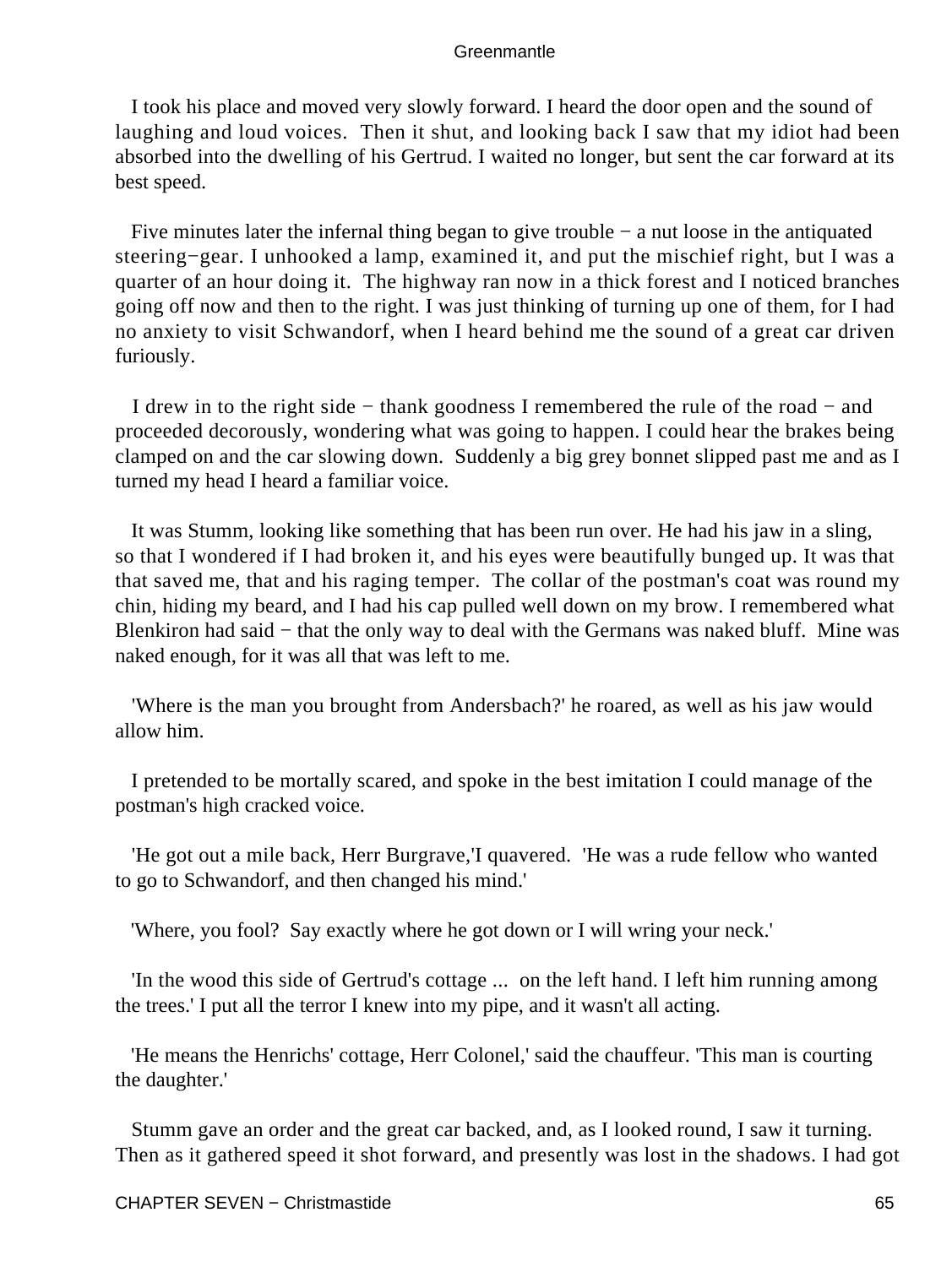over the first hurdle.

 But there was no time to be lost. Stumm would meet the postman and would be tearing after me any minute. I took the first turning, and bucketed along a narrow woodland road. The hard ground would show very few tracks, I thought, and I hoped the pursuit would think I had gone on to Schwandorf. But it wouldn't do to risk it, and I was determined very soon to get the car off the road, leave it, and take to the forest. I took out my watch and calculated I could give myself ten minutes.

 I was very nearly caught. Presently I came on a bit of rough heath, with a slope away from the road and here and there a patch of black which I took to be a sandpit. Opposite one of these I slewed the car to the edge, got out, started it again and saw it pitch head−foremost into the darkness. There was a splash of water and then silence. Craning over I could see nothing but murk, and the marks at the lip where the wheels had passed. They would find my tracks in daylight but scarcely at this time of night.

 Then I ran across the road to the forest. I was only just in time, for the echoes of the splash had hardly died away when I heard the sound of another car. I lay flat in a hollow below a tangle of snow− laden brambles and looked between the pine−trees at the moonlit road. It was Stumm's car again and to my consternation it stopped just a little short of the sandpit.

 I saw an electric torch flashed, and Stumm himself got out and examined the tracks on the highway. Thank God, they would be still there for him to find, but had he tried half a dozen yards on he would have seen them turn towards the sandpit. If that had happened he would have beaten the adjacent woods and most certainly found me. There was a third man in the car, with my hat and coat on him. That poor devil of a postman had paid dear for his vanity.

 They took a long time before they started again, and I was jolly well relieved when they went scouring down the road. I ran deeper into the woods till I found a track which − as I judged from the sky which I saw in a clearing − took me nearly due west. That wasn't the direction I wanted, so I bore off at right angles, and presently struck another road which I crossed in a hurry. After that I got entangled in some confounded kind of enclosure and had to climb paling after paling of rough stakes plaited with osiers. Then came a rise in the ground and I was on a low hill of pines which seemed to last for miles. All the time I was going at a good pace, and before I stopped to rest I calculated I had put six miles between me and the sandpit.

 My mind was getting a little more active now; for the first part of the journey I had simply staggered from impulse to impulse. These impulses had been uncommon lucky, but I couldn't go on like that for ever. *\_Ek sal 'n plan* maak, says the old Boer when he gets into trouble, and it was up to me now to make a plan.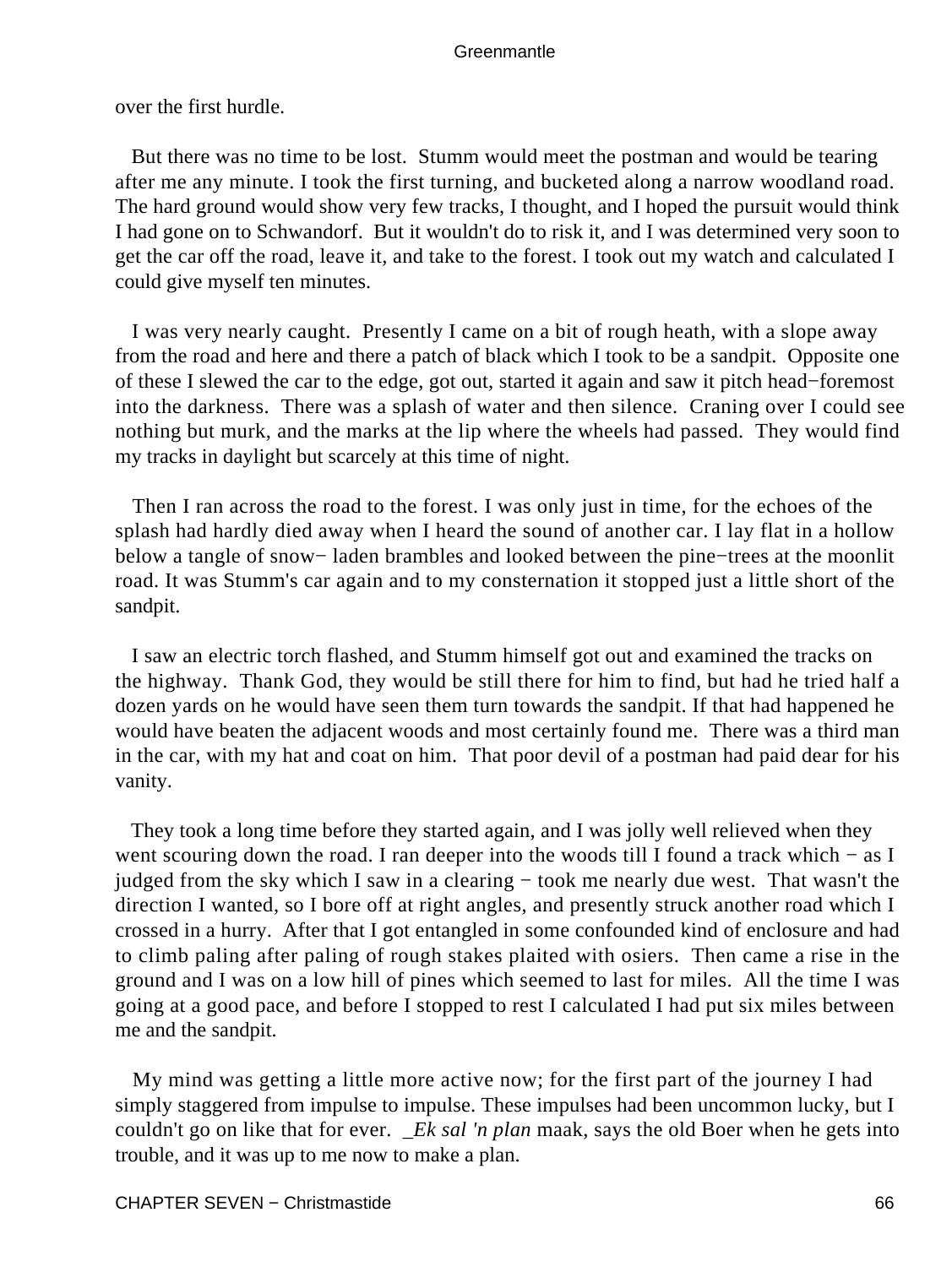As soon as I began to think I saw the desperate business I was in for. Here was I, with nothing except what I stood up in – including a coat and cap that weren't mine – alone in mid−winter in the heart of South Germany. There was a man behind me looking for my blood, and soon there would be a hue−and−cry for me up and down the land. I had heard that the German police were pretty efficient, and I couldn't see that I stood the slimmest chance. If they caught me they would shoot me beyond doubt. I asked myself on what charge, and answered, 'For knocking about a German officer.' They couldn't have me up for espionage, for as far as I knew they had no evidence. I was simply a Dutchman that had got riled and had run amok. But if they cut down a cobbler for laughing at a second lieutenant − which is what happened at Zabern – I calculated that hanging would be too good for a man that had broken a colonel's jaw.

To make things worse my job was not to escape – though that would have been hard enough − but to get to Constantinople, more than a thousand miles off, and I reckoned I couldn't get there as a tramp. I had to be sent there, and now I had flung away my chance. If I had been a Catholic I would have said a prayer to St Teresa, for she would have understood my troubles.

 My mother used to say that when you felt down on your luck it was a good cure to count your mercies. So I set about counting mine. The first was that I was well started on my journey, for I couldn't be above two score miles from the Danube. The second was that I had Stumm's pass. I didn't see how I could use it, but there it was. Lastly I had plenty of money − fifty−three English sovereigns and the equivalent of three pounds in German paper which I had changed at the hotel. Also I had squared accounts with old Stumm. That was the biggest mercy of all.

 I thought I'd better get some sleep, so I found a dryish hole below an oak root and squeezed myself into it. The snow lay deep in these woods and I was sopping wet up to the knees. All the same I managed to sleep for some hours, and got up and shook myself just as the winter's dawn was breaking through the tree tops. Breakfast was the next thing, and I must find some sort of dwelling.

 Almost at once I struck a road, a big highway running north and south. I trotted along in the bitter morning to get my circulation started, and presently I began to feel a little better. In a little I saw a church spire, which meant a village. Stumm wouldn't be likely to have got on my tracks yet, I calculated, but there was always the chance that he had warned all the villages round by telephone and that they might be on the look−out for me. But that risk had to be taken, for I must have food.

 it was the day before Christmas, I remembered, and people would be holidaying. The village was quite a big place, but at this hour − just after eight o'clock − there was nobody in the street except a wandering dog. I chose the most unassuming shop I could find, where a little boy was taking down the shutters − one of those general stores where they sell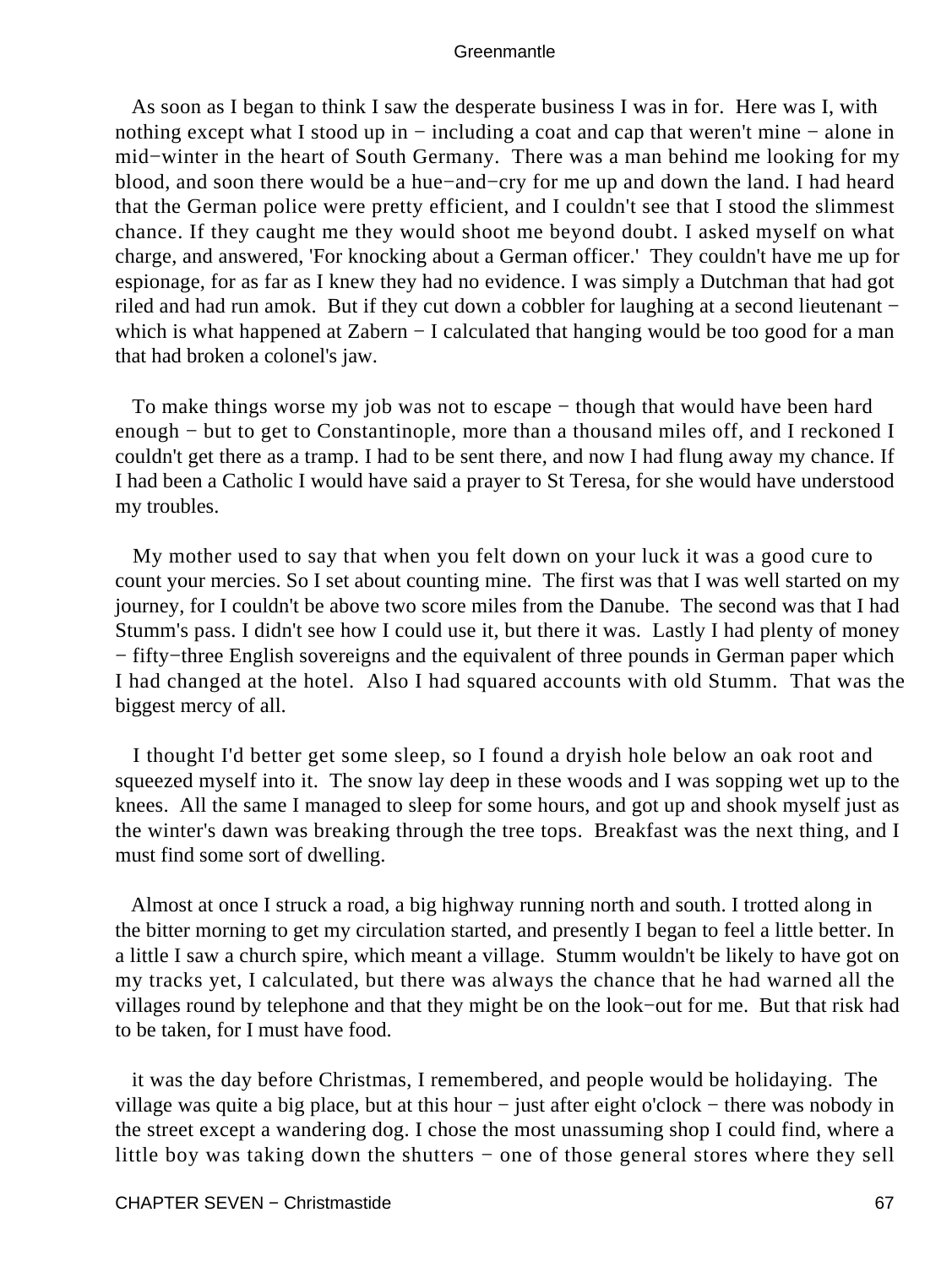everything. The boy fetched a very old woman, who hobbled in from the back, fitting on her spectacles.

 'Gruss Gott,' she said in a friendly voice, and I took off my cap. I saw from my reflection in a saucepan that I looked moderately respectable in spite of my night in the woods.

 I told her the story of how I was walking from Schwandorf to see my mother at an imaginary place called judenfeld, banking on the ignorance of villagers about any place five miles from their homes. I said my luggage had gone astray, and I hadn't time to wait for it, since my leave was short. The old lady was sympathetic and unsuspecting. She sold me a pound of chocolate, a box of biscuits, the better part of a ham, two tins of sardines and a rucksack to carry them. I also bought some soap, a comb and a cheap razor, and a small Tourists' Guide, published by a Leipzig firm. As I was leaving I saw what seemed like garments hanging up in the back shop, and turned to have a look at them. They were the kind of thing that Germans wear on their summer walking tours − long shooting capes made of a green stuff they call loden. I bought one, and a green felt hat and an alpenstock to keep it company. Then wishing the old woman and her belongings a merry Christmas, I departed and took the shortest cut out of the village. There were one or two people about now, but they did not seem to notice me.

 I went into the woods again and walked for two miles till I halted for breakfast. I was not feeling quite so fit now, and I did not make much of my provisions, beyond eating a biscuit and some chocolate. I felt very thirsty and longed for hot tea. In an icy pool I washed and with infinite agony shaved my beard. That razor was the worst of its species, and my eyes were running all the time with the pain of the operation. Then I took off the postman's coat and cap, and buried them below some bushes. I was now a clean−shaven German pedestrian with a green cape and hat, and an absurd walking−stick with an iron−shod end − the sort of person who roams in thousands over the Fatherland in summer, but is a rarish bird in mid−winter.

 The Tourists' Guide was a fortunate purchase, for it contained a big map of Bavaria which gave me my bearings. I was certainly not forty miles from the Danube − more like thirty. The road through the village I had left would have taken me to it. I had only to walk due south and I would reach it before night. So far as I could make out there were long tongues of forest running down to the river, and I resolved to keep to the woodlands. At the worst I would meet a forester or two, and I had a good enough story for them. On the highroad there might be awkward questions.

When I started out again I felt very stiff and the cold seemed to be growing intense. This puzzled me, for I had not minded it much up to now, and, being warm−blooded by nature, it never used to worry me. A sharp winter night on the high−veld was a long sight chillier than anything I had struck so far in Europe. But now my teeth were chattering and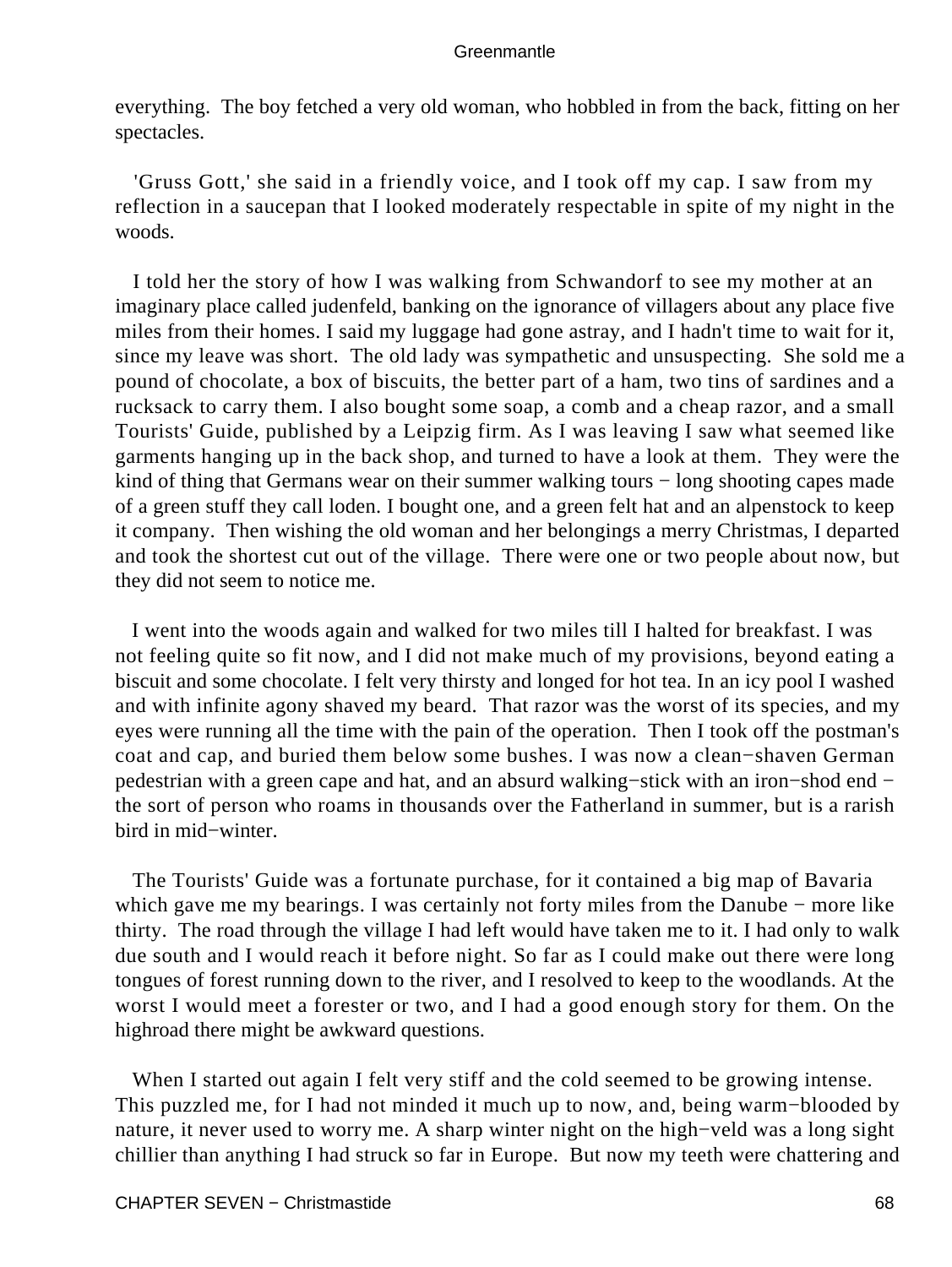the marrow seemed to be freezing in my bones.

 The day had started bright and clear, but a wrack of grey clouds soon covered the sky, and a wind from the east began to whistle. As I stumbled along through the snowy undergrowth I kept longing for bright warm places. I thought of those long days on the veld when the earth was like a great yellow bowl, with white roads running to the horizon and a tiny white farm basking in the heart of it, with its blue dam and patches of bright green lucerne. I thought of those baking days on the east coast, when the sea was like mother−of−pearl and the sky one burning turquoise. But most of all I thought of warm scented noons on trek, when one dozed in the shadow of the wagon and sniffed the wood−smoke from the fire where the boys were cooking dinner.

From these pleasant pictures I returned to the beastly present – the thick snowy woods, the lowering sky, wet clothes, a hunted present, and a dismal future. I felt miserably depressed, and I couldn't think of any mercies to count. It struck me that I might be falling sick.

 About midday I awoke with a start to the belief that I was being pursued. I cannot explain how or why the feeling came, except that it is a kind of instinct that men get who have lived much in wild countries. My senses, which had been numbed, suddenly grew keen, and my brain began to work double quick.

 I asked myself what I would do if I were Stumm, with hatred in my heart, a broken jaw to avenge, and pretty well limitless powers. He must have found the car in the sandpit and seen my tracks in the wood opposite. I didn't know how good he and his men might be at following a spoor, but I knew that any ordinary Kaffir could have nosed it out easily. But he didn't need to do that. This was a civilized country full of roads and railways. I must some time and somewhere come out of the woods. He could have all the roads watched, and the telephone would set everyone on my track within a radius of fifty miles. Besides, he would soon pick up my trail in the village I had visited that morning. From the map I learned that it was called Greif, and it was likely to live up to that name with me.

 Presently I came to a rocky knoll which rose out of the forest. Keeping well in shelter I climbed to the top and cautiously looked around me. Away to the east I saw the vale of a river with broad fields and church−spires. West and south the forest rolled unbroken in a wilderness of snowy tree−tops. There was no sign of life anywhere, not even a bird, but I knew very well that behind me in the woods were men moving swiftly on my track, and that it was pretty well impossible for me to get away.

 There was nothing for it but to go on till I dropped or was taken. I shaped my course south with a shade of west in it, for the map showed me that in that direction I would soonest strike the Danube. What I was going to do when I got there I didn't trouble to think. I had fixed the river as my immediate goal and the future must take care of itself.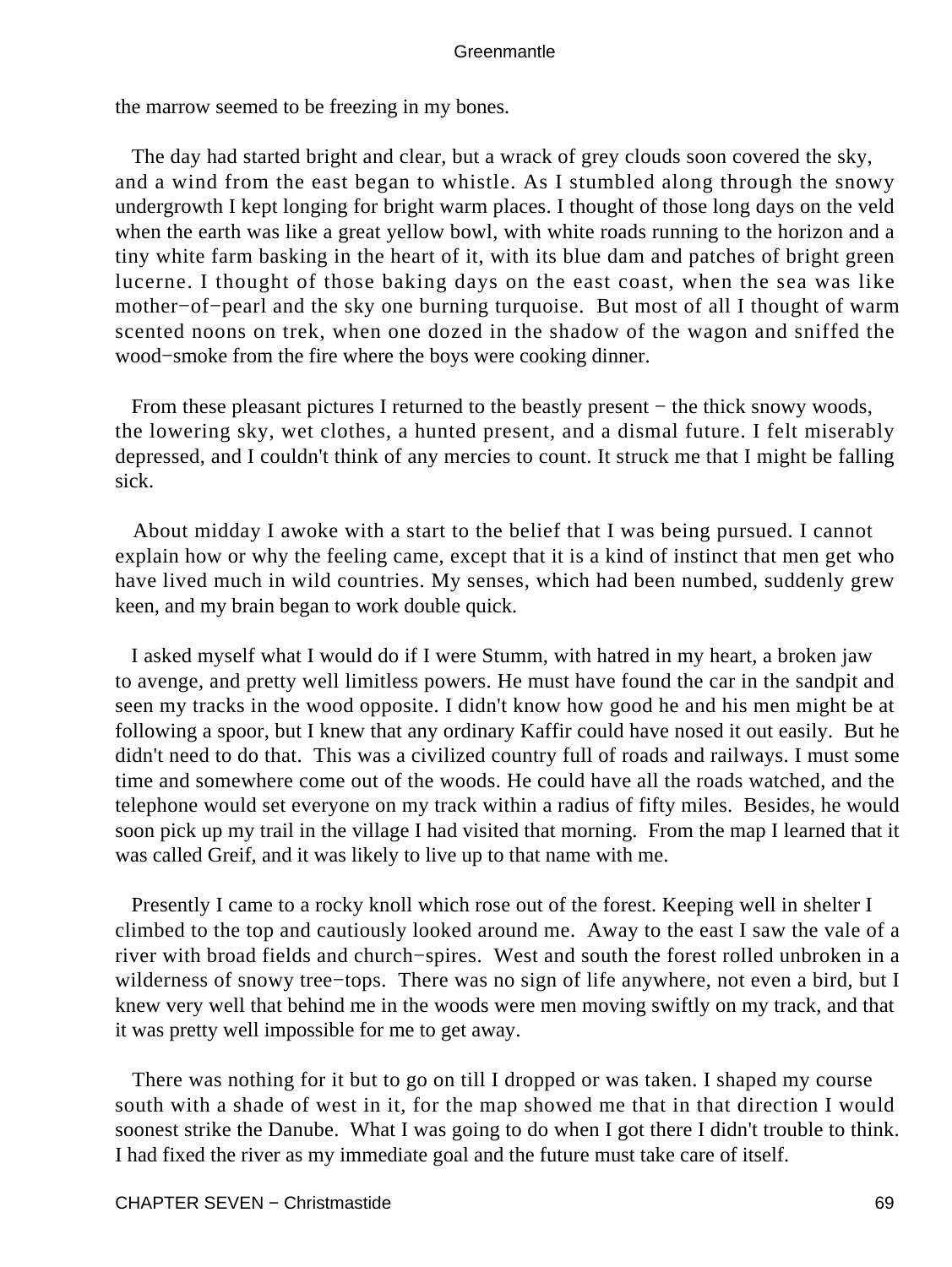I was now certain that I had fever on me. It was still in my bones, as a legacy from Africa, and had come out once or twice when I was with the battalion in Hampshire. The bouts had been short for I had known of their coming and dosed myself. But now I had no quinine, and it looked as if I were in for a heavy go. It made me feel desperately wretched and stupid, and I all but blundered into capture.

 For suddenly I came on a road and was going to cross it blindly, when a man rode slowly past on a bicycle. Luckily I was in the shade of a clump of hollies and he was not looking my way, though he was not three yards off. I crawled forward to reconnoitre. I saw about half a mile of road running straight through the forest and every two hundred yards was a bicyclist. They wore uniform and appeared to be acting as sentries.

 This could only have one meaning. Stumm had picketed all the roads and cut me off in an angle of the woods. There was no chance of getting across unobserved. As I lay there with my heart sinking, I had the horrible feeling that the pursuit might be following me from behind, and that at any moment I would be enclosed between two fires.

 For more than an hour I stayed there with my chin in the snow. I didn't see any way out, and I was feeling so ill that I didn't seem to care. Then my chance came suddenly out of the skies.

 The wind rose, and a great gust of snow blew from the east. In five minutes it was so thick that I couldn't see across the road. At first I thought it a new addition to my troubles, and then very slowly I saw the opportunity. I slipped down the bank and made ready to cross.

 I almost blundered into one of the bicyclists. He cried out and fell off his machine, but I didn't wait to investigate. A sudden access of strength came to me and I darted into the woods on the farther side. I knew I would be soon swallowed from sight in the drift, and I knew that the falling snow would hide my tracks. So I put my best foot forward.

 I must have run miles before the hot fit passed, and I stopped from sheer bodily weakness. There was no sound except the crush of falling snow, the wind seemed to have gone, and the place was very solemn and quiet. But Heavens! how the snow fell! It was partly screened by the branches, but all the same it was piling itself up deep everywhere. My legs seemed made of lead, my head burned, and there were fiery pains over all my body. I stumbled on blindly, without a notion of any direction, determined only to keep going to the last. For I knew that if I once lay down I would never rise again.

When I was a boy I was fond of fairy tales, and most of the stories I remembered had been about great German forests and snow and charcoal burners and woodmen's huts. Once I had longed to see these things, and now I was fairly in the thick of them. There had been wolves, too, and I wondered idly if I should fall in with a pack. I felt myself getting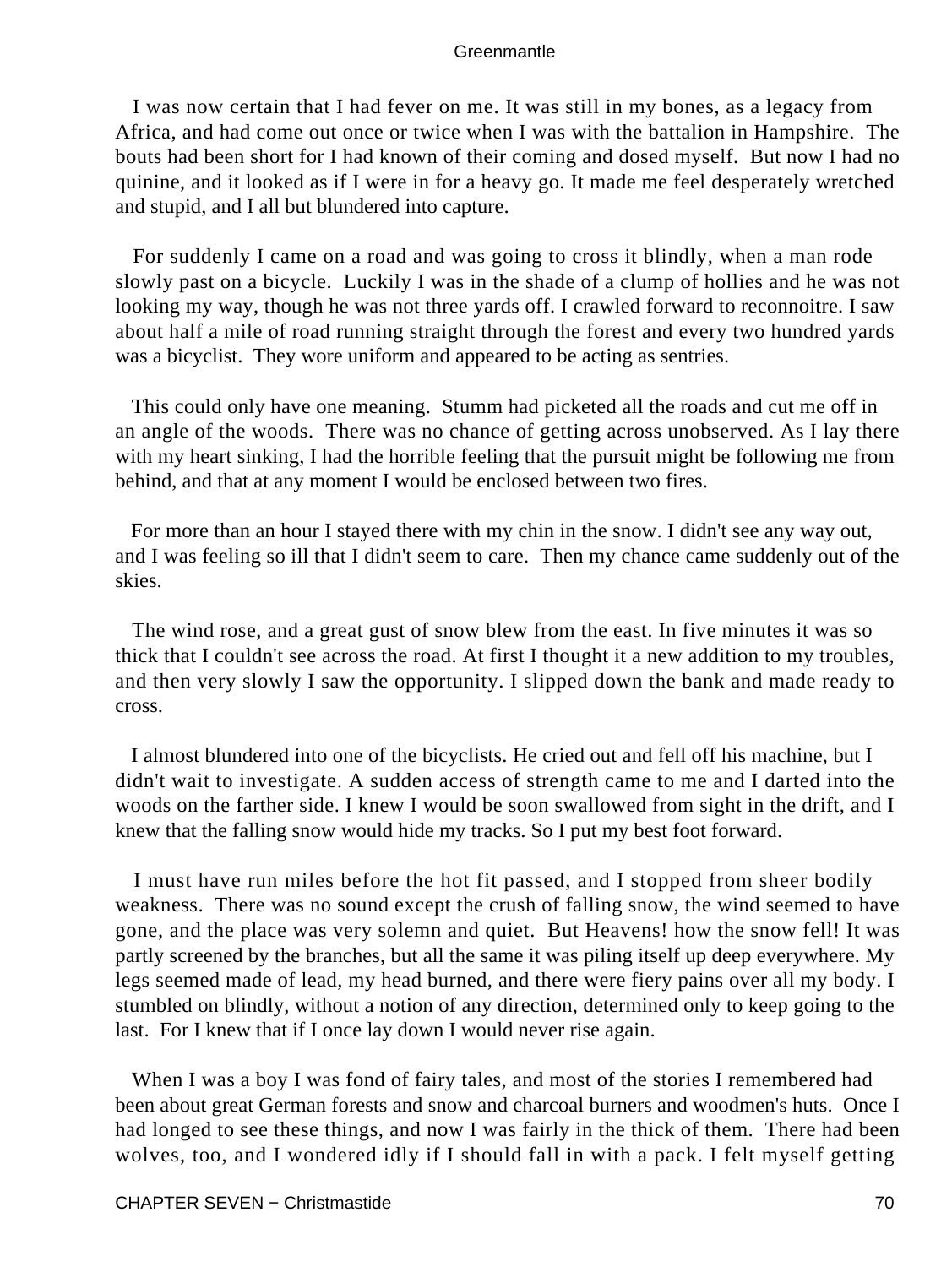light−headed. I fell repeatedly and laughed sillily every time. Once I dropped into a hole and lay for some time at the bottom giggling. If anyone had found me then he would have taken me for a madman. The twilight of the forest grew dimmer, but I scarcely noticed it. Evening was falling, and soon it would be night, a night without morning for me. My body was going on without the direction of my brain, for my mind was filled with craziness. I was like a drunk man who keeps running, for he knows that if he stops he will fall, and I had a sort of bet with myself not to lie down − not at any rate just yet. If I lay down I should feel the pain in my head worse. Once I had ridden for five days down country with fever on me and the flat bush trees had seemed to melt into one big mirage and dance quadrilles before my eyes. But then I had more or less kept my wits. Now I was fairly daft, and every minute growing dafter.

 Then the trees seemed to stop and I was walking on flat ground. it was a clearing, and before me twinkled a little light. The change restored me to consciousness, and suddenly I felt with horrid intensity the fire in my head and bones and the weakness of my limbs. I longed to sleep, and I had a notion that a place to sleep was before me. I moved towards the light and presently saw through a screen of snow the outline of a cottage.

 I had no fear, only an intolerable longing to lie down. Very slowly I made my way to the door and knocked. My weakness was so great that I could hardly lift my hand.

 There were voices within, and a corner of the curtain was lifted from the window. Then the door opened and a woman stood before me, a woman with a thin, kindly face.

'Gruss Gott,' she said, while children peeped from behind her skirts.

'Gruss Gott,' I replied. I leaned against the door−post, and speech forsook me.

 She saw my condition. 'Come in, Sir,' she said. 'You are sick and it is no weather for a sick man.'

 I stumbled after her and stood dripping in the centre of the little kitchen, while three wondering children stared at me. It was a poor place, scantily furnished, but a good log−fire burned on the hearth. The shock of warmth gave me one of those minutes of self− possession which comes sometimes in the middle of a fever.

 'I am sick, mother, and I have walked far in the storm and lost my way. I am from Africa, where the climate is hot, and your cold brings me fever. It will pass in a day or two if you can give me a bed.'

'You are welcome,' she said; 'but first I will make you coffee.'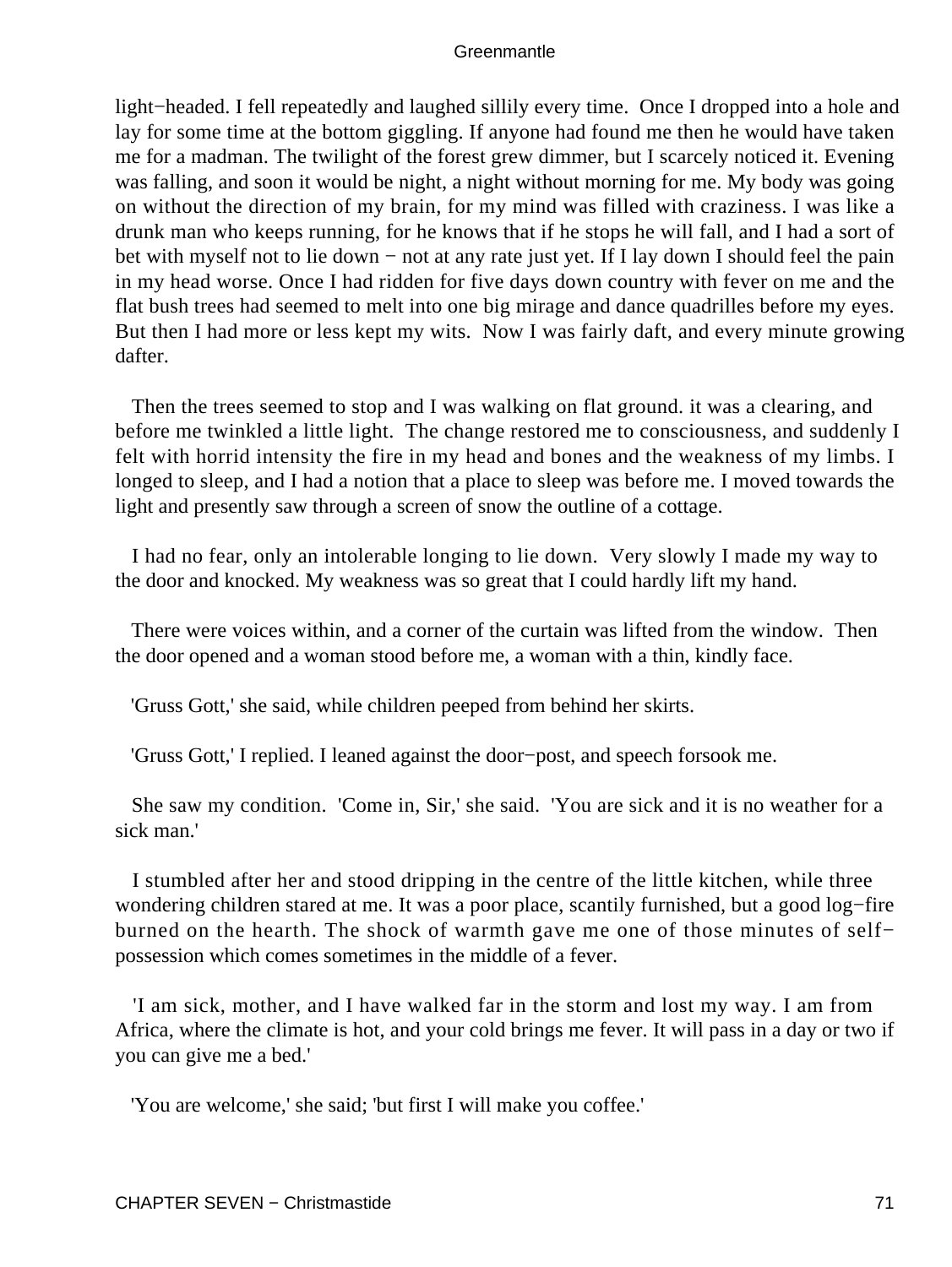I took off my dripping cloak, and crouched close to the hearth. She gave me coffee − poor washy stuff, but blessedly hot. Poverty was spelled large in everything I saw. I felt the tides of fever beginning to overflow my brain again, and I made a great attempt to set my affairs straight before I was overtaken. With difficulty I took out Stumm's pass from my pocket−book.

 'That is my warrant,' I said. 'I am a member of the Imperial Secret Service and for the sake of my work I must move in the dark. If you will permit it, mother, I will sleep till I am better, but no one must know that I am here. If anyone comes, you must deny my presence.'

She looked at the big seal as if it were a talisman.

 'Yes, yes,' she said, 'you will have the bed in the garret and be left in peace till you are well. We have no neighbours near, and the storm will shut the roads. I will be silent, I and the little ones.'

My head was beginning to swim, but I made one more effort.

 'There is food in my rucksack − biscuits and ham and chocolate. Pray take it for your use. And here is some money to buy Christmas fare for the little ones.' And I gave her some of the German notes.

 After that my recollection becomes dim. She helped me up a ladder to the garret, undressed me, and gave me a thick coarse nightgown. I seem to remember that she kissed my hand, and that she was crying. 'The good Lord has sent you,' she said. 'Now the little ones will have their prayers answered and the Christkind will not pass by our door.'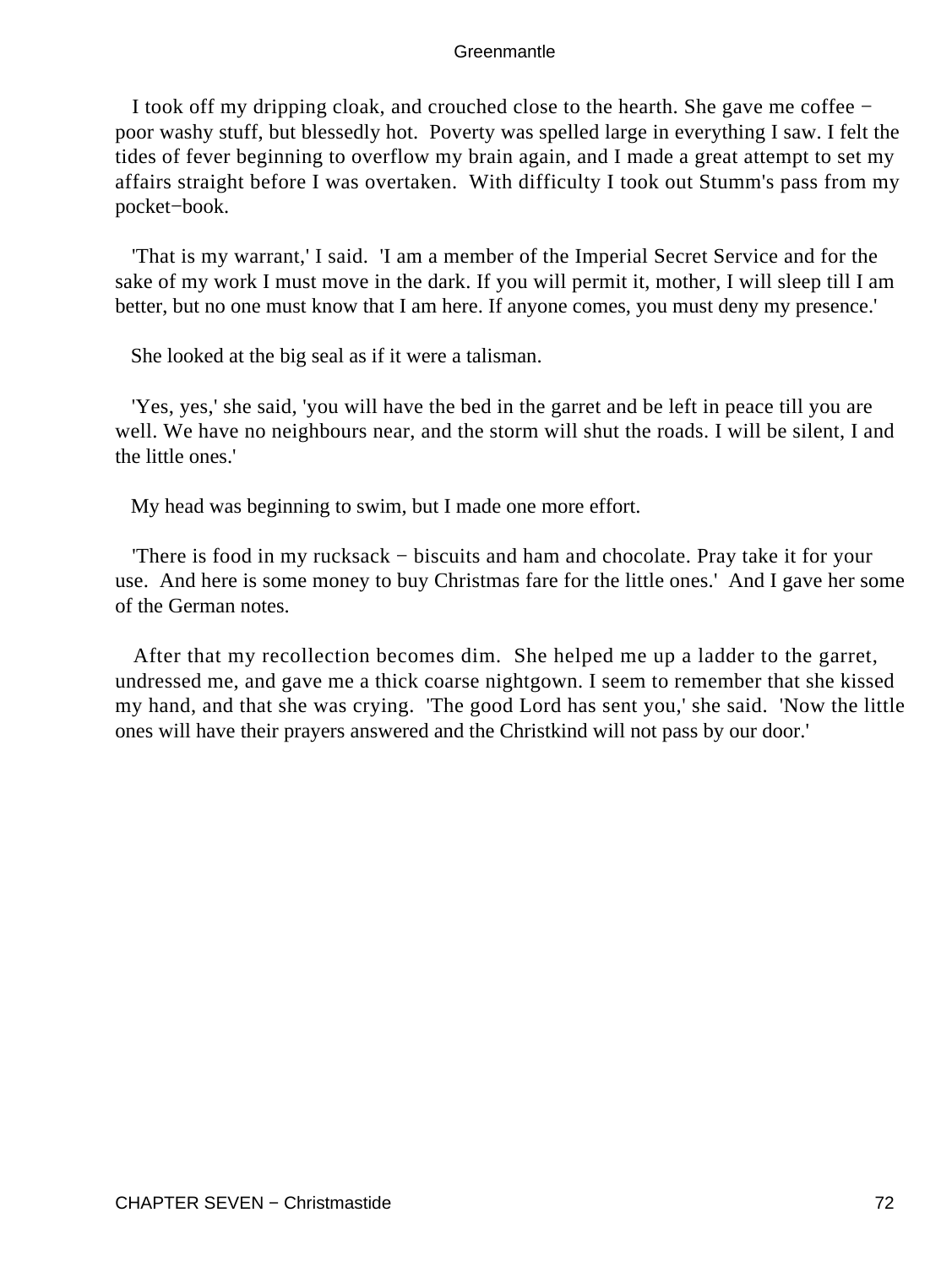## **[CHAPTER EIGHT − The Essen Barges](#page-207-0)**

*I* lay for four days like a log in that garret bed. The storm died down, the thaw set in, and the snow melted. The children played about the doors and told stories at night round the fire. Stumm's myrmidons no doubt beset every road and troubled the lives of innocent wayfarers. But no one came near the cottage, and the fever worked itself out while I lay in peace.

 It was a bad bout, but on the fifth day it left me, and I lay, as weak as a kitten, staring at the rafters and the little skylight. It was a leaky, draughty old place, but the woman of the cottage had heaped deerskins and blankets on my bed and kept me warm. She came in now and then, and once she brought me a brew of some bitter herbs which greatly refreshed me. A little thin porridge was all the food I could eat, and some chocolate made from the slabs in my rucksack.

 I lay and dozed through the day, hearing the faint chatter of children below, and getting stronger hourly. Malaria passes as quickly as it comes and leaves a man little the worse, though this was one of the sharpest turns I ever had. As I lay I thought, and my thoughts followed curious lines. One queer thing was that Stumm and his doings seemed to have been shot back into a lumber−room of my brain and the door locked. He didn't seem to be a creature of the living present, but a distant memory on which I could look calmly. I thought a good deal about my battalion and the comedy of my present position. You see I was getting better, for I called it comedy now, not tragedy.

 But chiefly I thought of my mission. All that wild day in the snow it had seemed the merest farce. The three words Harry Bullivant had scribbled had danced through my head in a crazy fandango. They were present to me now, but coolly and sanely in all their meagreness.

 I remember that I took each one separately and chewed on it for hours. *Kasredin − there was nothing to be got out of that.* Cancer – there were too many meanings, all blind. *V*. I − that was the worst gibberish of all.

 Before this I had always taken the I as the letter of the alphabet. I had thought the v. must stand for von, and I had considered the German names beginning with I – Ingolstadt, Ingeburg, Ingenohl, and all the rest of them. I had made a list of about seventy at the British Museum before I left London.

 Now I suddenly found myself taking the I as the numeral One. Idly, not thinking what I was doing, I put it into German.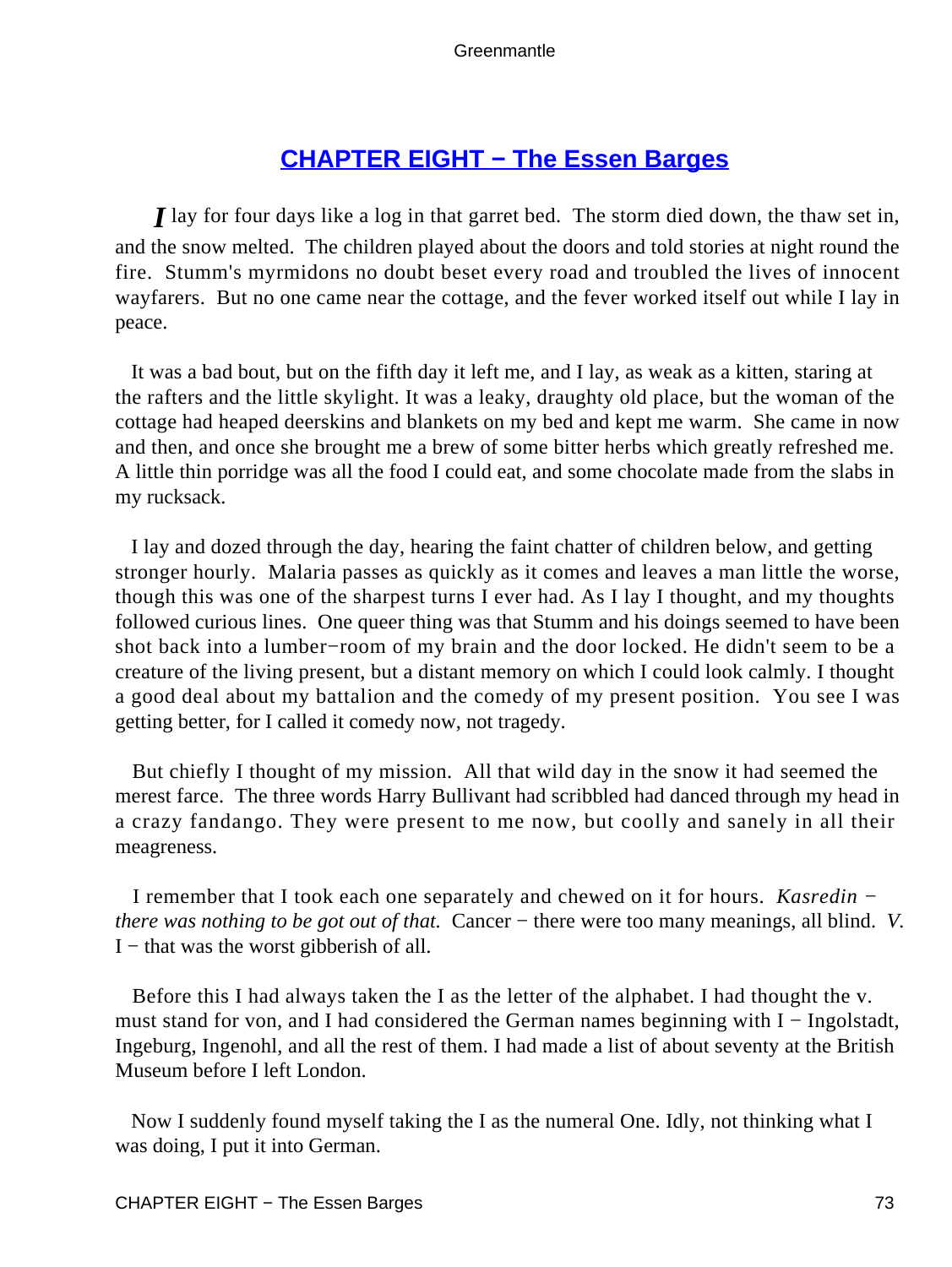Then I nearly fell out of the bed. Von Einem – the name I had heard at Gaudian's house, the name Stumm had spoken behind his hand, the name to which Hilda was probably the prefix. It was a tremendous discovery – the first real bit of light I had found. Harry Bullivant knew that some man or woman called von Einem was at the heart of the mystery. Stumm had spoken of the same personage with respect and in connection with the work I proposed to do in raising the Moslem Africans. If I found von Einem I would be getting very warm. What was the word that Stumm had whispered to Gaudian and scared that worthy? It had sounded like uhnmantl. If I could only get that clear, I would solve the riddle.

 I think that discovery completed my cure. At any rate on the evening of the fifth day − it was Wednesday, the 29th of December − I was well enough to get up. When the dark had fallen and it was too late to fear a visitor, I came downstairs and, wrapped in my green cape, took a seat by the fire.

 As we sat there in the firelight, with the three white−headed children staring at me with saucer eyes, and smiling when I looked their way, the woman talked. Her man had gone to the wars on the Eastern front, and the last she had heard from him he was in a Polish bog and longing for his dry native woodlands. The struggle meant little to her. It was an act of God, a thunderbolt out of the sky, which had taken a husband from her, and might soon make her a widow and her children fatherless. She knew nothing of its causes and purposes, and thought of the Russians as a gigantic nation of savages, heathens who had never been converted, and who would eat up German homes if the good Lord and the brave German soldiers did not stop them. I tried hard to find out if she had any notion of affairs in the West, but she hadn't, beyond the fact that there was trouble with the French. I doubt if she knew of England's share in it. She was a decent soul, with no bitterness against anybody, not even the Russians if they would spare her man.

 That night I realized the crazy folly of war. When I saw the splintered shell of Ypres and heard hideous tales of German doings, I used to want to see the whole land of the Boche given up to fire and sword. I thought we could never end the war properly without giving the Huns some of their own medicine. But that woodcutter's cottage cured me of such nightmares. I was for punishing the guilty but letting the innocent go free. It was our business to thank God and keep our hands clean from the ugly blunders to which Germany's madness had driven her. What good would it do Christian folk to burn poor little huts like this and leave children's bodies by the wayside? To be able to laugh and to be merciful are the only things that make man better than the beasts.

 The place, as I have said, was desperately poor. The woman's face had the skin stretched tight over the bones and that transparency which means under−feeding; I fancied she did not have the liberal allowance that soldiers' wives get in England. The children looked better nourished, but it was by their mother's sacrifice. I did my best to cheer them up. I told them long yarns about Africa and lions and tigers, and I got some pieces of wood and whittled them into toys. I am fairly good with a knife, and I carved very presentable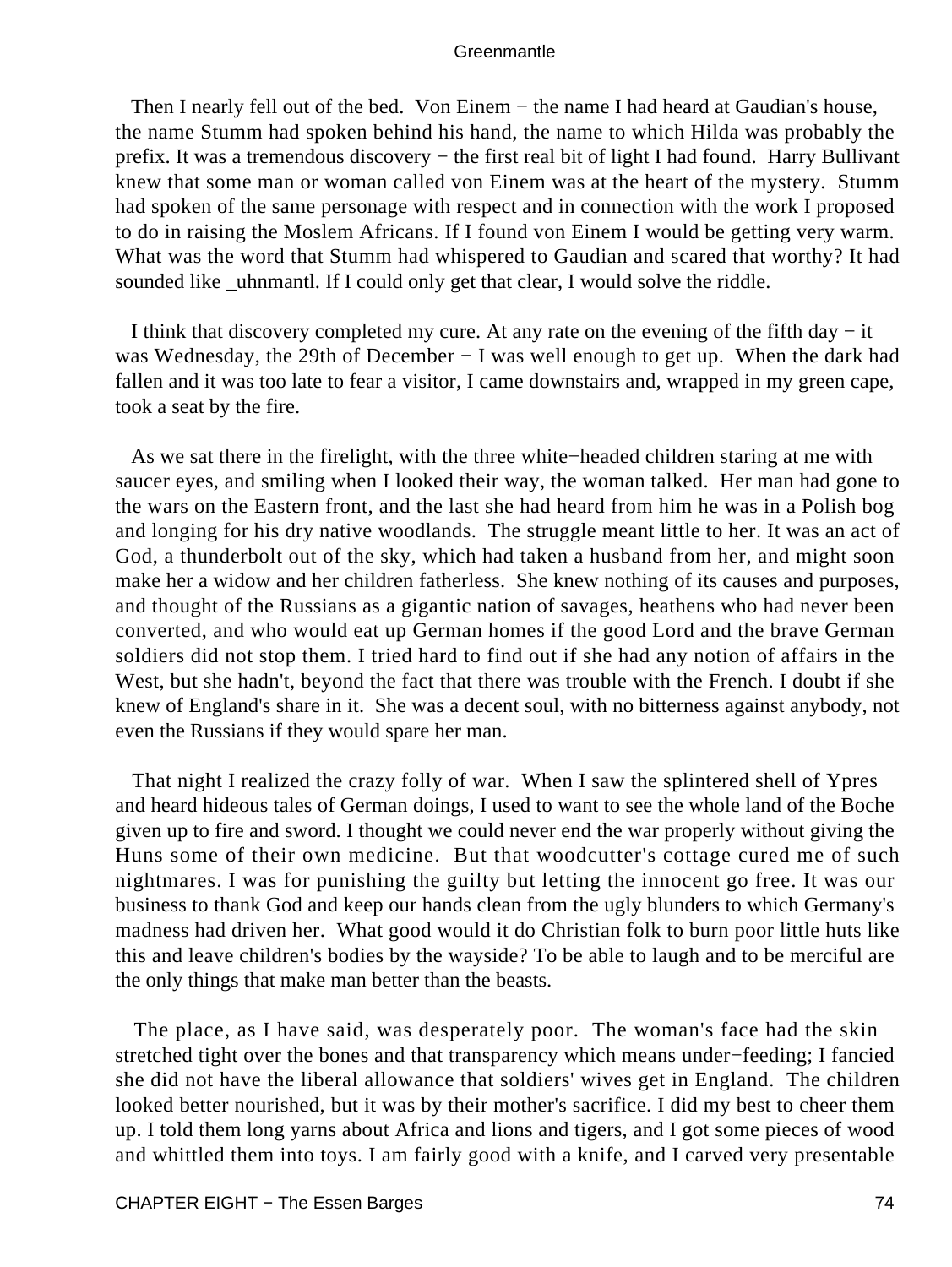likenesses of a monkey, a springbok, and a rhinoceros. The children went to bed hugging the first toys, I expect, they ever possessed.

 It was clear to me that I must leave as soon as possible. I had to get on with my business, and besides, it was not fair to the woman. Any moment I might be found here, and she would get into trouble for harbouring me. I asked her if she knew where the Danube was, and her answer surprised me. 'You will reach it in an hour's walk,' she said. 'The track through the wood runs straight to the ferry.'

 Next morning after breakfast I took my departure. It was drizzling weather, and I was feeling very lean. Before going I presented my hostess and the children with two sovereigns apiece. 'It is English gold,' I said, 'for I have to travel among our enemies and use our enemies' money. But the gold is good, and if you go to any town they will change it for you. But I advise you to put it in your stocking−foot and use it only if all else fails. You must keep your home going, for some day there will be peace and your man will come back from the wars.'

 I kissed the children, shook the woman's hand, and went off down the clearing. They had cried 'Auf Wiedersehen,' but it wasn't likely I would ever see them again. The snow had all gone, except in patches in the deep hollows. The ground was like a full sponge, and a cold rain drifted in my eyes. After half an hour's steady trudge the trees thinned, and presently I came out on a knuckle of open ground cloaked in dwarf junipers. And there before me lay the plain, and a mile off a broad brimming river.

 I sat down and looked dismally at the prospect. The exhilaration of my discovery the day before had gone. I had stumbled on a worthless piece of knowledge, for I could not use it. Hilda von Einem, if such a person existed and possessed the great secret, was probably living in some big house in Berlin, and I was about as likely to get anything out of her as to be asked to dine with the Kaiser. Blenkiron might do something, but where on earth was Blenkiron? I dared say Sir Walter would value the information, but I could not get to Sir Walter. I was to go on to Constantinople, running away from the people who really pulled the ropes. But if I stayed I could do nothing, and I could not stay. I must go on and I didn't see how I could go on. Every course seemed shut to me, and I was in as pretty a tangle as any man ever stumbled into.

 For I was morally certain that Stumm would not let the thing drop. I knew too much, and besides I had outraged his pride. He would beat the countryside till he got me, and he undoubtedly would get me if I waited much longer. But how was I to get over the border? My passport would be no good, for the number of that pass would long ere this have been wired to every police−station in Germany, and to produce it would be to ask for trouble. Without it I could not cross the borders by any railway. My studies of the Tourists' Guide had suggested that once I was in Austria I might find things slacker and move about easier. I thought of having a try at the Tyrol and I also thought of Bohemia. But these places were a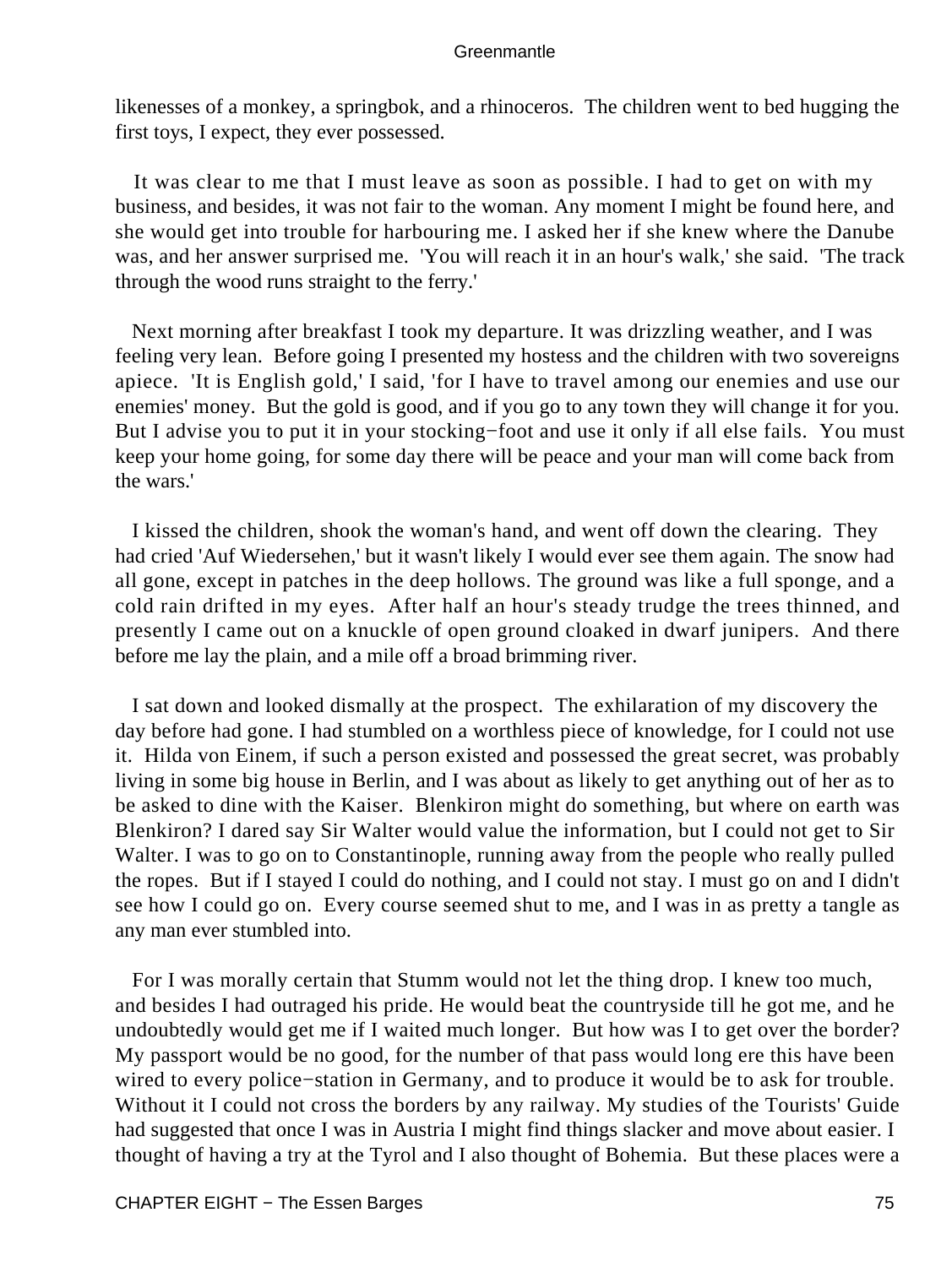long way off, and there were several thousand chances each day that I would be caught on the road.

 This was Thursday, the 30th of December, the second last day of the year. I was due in Constantinople on the 17th of January. Constantinople! I had thought myself a long way from it in Berlin, but now it seemed as distant as the moon.

 But that big sullen river in front of me led to it. And as I looked my attention was caught by a curious sight. On the far eastern horizon, where the water slipped round a corner of hill, there was a long trail of smoke. The streamers thinned out, and seemed to come from some boat well round the corner, but I could see at least two boats in view. Therefore there must be a long train of barges, with a tug in tow.

 I looked to the west and saw another such procession coming into sight. First went a big river steamer − it can't have been much less than 1,000 tons − and after came a string of barges. I counted no less than six besides the tug. They were heavily loaded and their draught must have been considerable, but there was plenty of depth in the flooded river. A moment's reflection told me what I was looking at. Once Sandy, in one of the discussions you have in hospital, had told us just how the Germans munitioned their Balkan campaign. They were pretty certain of dishing Serbia at the first go, and it was up to them to get through guns and shells to the old Turk, who was running pretty short in his first supply. Sandy said that they wanted the railway, but they wanted still more the river, and they could make certain of that in a week. He told us how endless strings of barges, loaded up at the big factories of Westphalia, were moving through the canals from the Rhine or the Elbe to the Danube. Once the first reached Turkey, there would be regular delivery, you see − as quick as the Turks could handle the stuff. And they didn't return empty, Sandy said, but came back full of Turkish cotton and Bulgarian beef and Rumanian corn. I don't know where Sandy got the knowledge, but there was the proof of it before my eyes.

 It was a wonderful sight, and I could have gnashed my teeth to see those loads of munitions going snugly off to the enemy. I calculated they would give our poor chaps hell in Gallipoli. And then, as I looked, an idea came into my head and with it an eighth part of a hope.

 There was only one way for me to get out of Germany, and that was to leave in such good company that I would be asked no questions. That was plain enough. If I travelled to Turkey, for instance, in the Kaiser's suite, I would be as safe as the mail; but if I went on my own I was done. I had, so to speak, to get my passport inside Germany, to join some caravan which had free marching powers. And there was the kind of caravan before me − the Essen barges.

 It sounded lunacy, for I guessed that munitions of war would be as jealously guarded as old Hindenburg's health. All the safer, I replied to myself, once I get there. If you are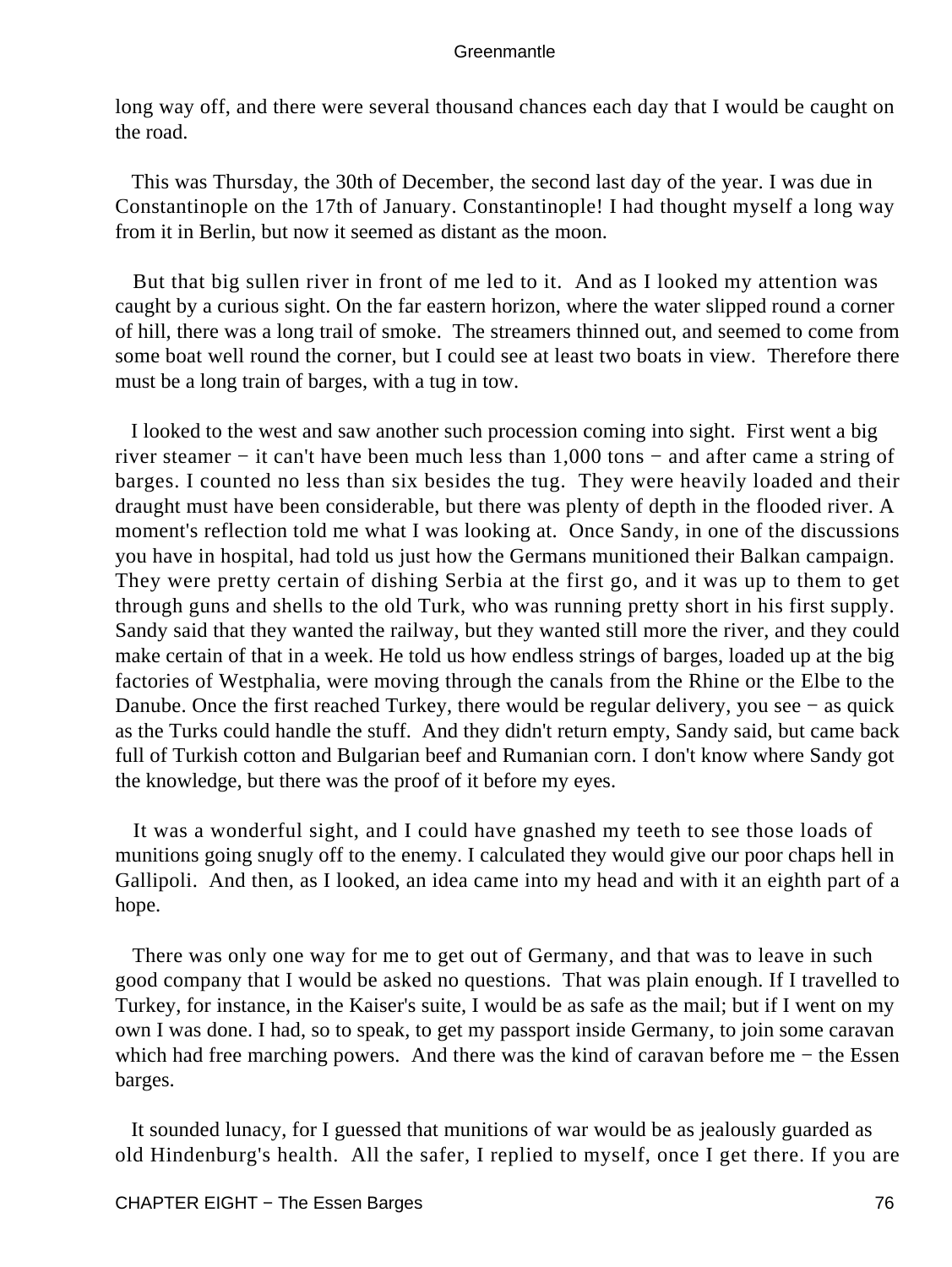looking for a deserter you don't seek him at the favourite regimental public−house. If you're after a thief, among the places you'd be apt to leave unsearched would be Scotland Yard.

 It was sound reasoning, but how was I to get on board? Probably the beastly things did not stop once in a hundred miles, and Stumm would get me long before I struck a halting−place. And even if I did get a chance like that, how was I to get permission to travel?

 One step was clearly indicated − to get down to the river bank at once. So I set off at a sharp walk across squelchy fields, till I struck a road where the ditches had overflowed so as almost to meet in the middle. The place was so bad that I hoped travellers might be few. And as I trudged, my thoughts were busy with my prospects as a stowaway. If I bought food, I might get a chance to lie snug on one of the barges. They would not break bulk till they got to their journey's end.

 Suddenly I noticed that the steamer, which was now abreast me, began to move towards the shore, and as I came over a low rise, I saw on my left a straggling village with a church, and a small landing−stage. The houses stood about a quarter of a mile from the stream, and between them was a straight, poplar−fringed road.

 Soon there could be no doubt about it. The procession was coming to a standstill. The big tug nosed her way in and lay up alongside the pier, where in that season of flood there was enough depth of water. She signalled to the barges and they also started to drop anchors, which showed that there must be at least two men aboard each. Some of them dragged a bit and it was rather a cock− eyed train that lay in mid−stream. The tug got out a gangway, and from where I lay I saw half a dozen men leave it, carrying something on their shoulders.

 It could be only one thing − a dead body. Someone of the crew must have died, and this halt was to bury him. I watched the procession move towards the village and I reckoned they would take some time there, though they might have wired ahead for a grave to be dug. Anyhow, they would be long enough to give me a chance.

 For I had decided upon the brazen course. Blenkiron had said you couldn't cheat the Boche, but you could bluff him. I was going to put up the most monstrous bluff. If the whole countryside was hunting for Richard Hannay, Richard Hannay would walk through as a pal of the hunters. For I remembered the pass Stumm had given me. If that was worth a tinker's curse it should be good enough to impress a ship's captain.

 Of course there were a thousand risks. They might have heard of me in the village and told the ship's party the story. For that reason I resolved not to go there but to meet the sailors when they were returning to the boat. Or the captain might have been warned and got the number of my pass, in which case Stumm would have his hands on me pretty soon. Or the captain might be an ignorant fellow who had never seen a Secret Service pass and did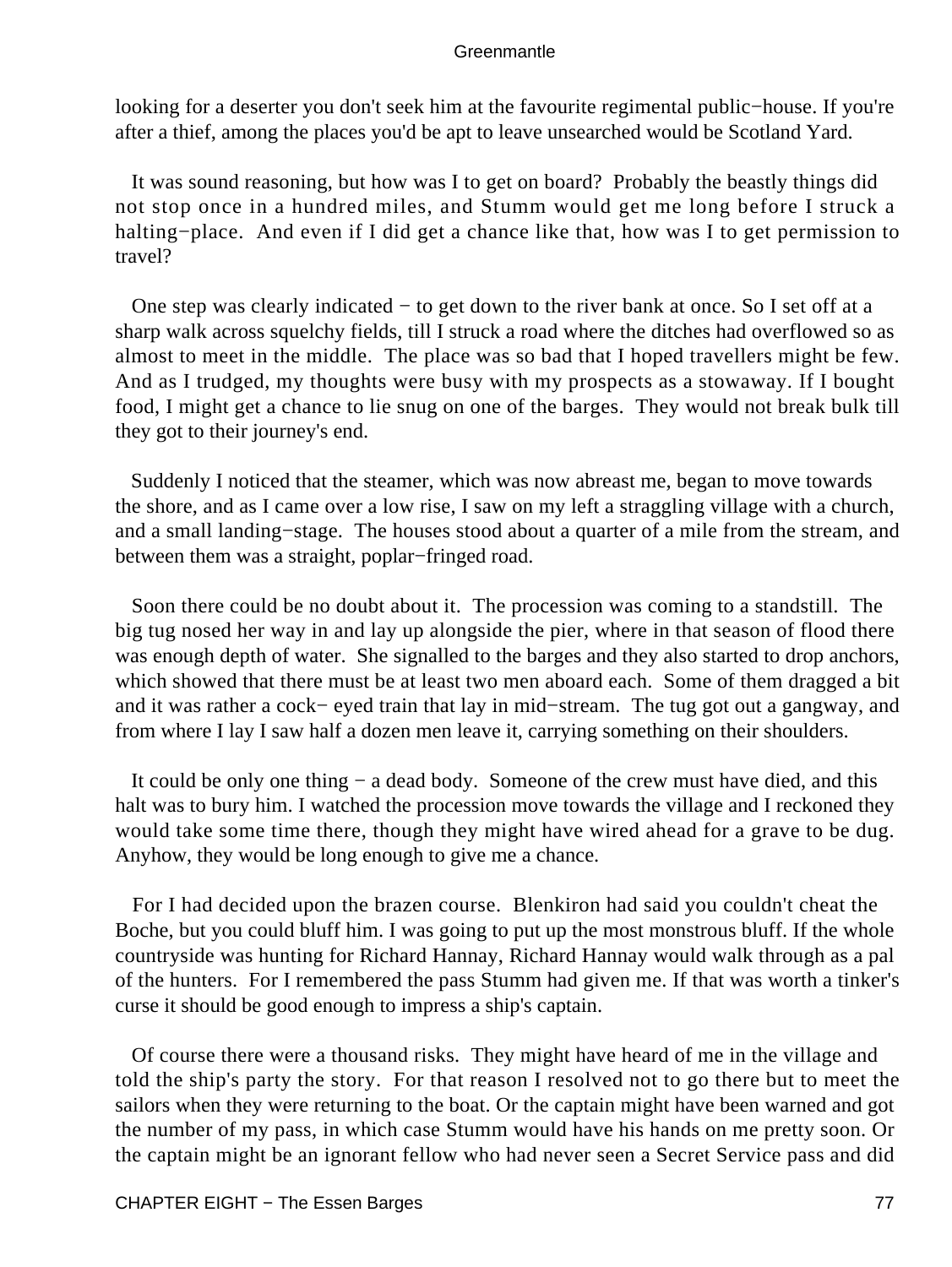not know what it meant, and would refuse me transport by the letter of his instructions. In that case I might wait on another convoy.

 I had shaved and made myself a fairly respectable figure before I left the cottage. It was my cue to wait for the men when they left the church, wait on that quarter−mile of straight highway. I judged the captain must be in the party. The village, I was glad to observe, seemed very empty. I have my own notions about the Bavarians as fighting men, but I am bound to say that, judging by my observations, very few of them stayed at home.

 That funeral took hours. They must have had to dig the grave, for I waited near the road in a clump of cherry−trees, with my feet in two inches of mud and water, till I felt chilled to the bone. I prayed to God it would not bring back my fever, for I was only one day out of bed. I had very little tobacco left in my pouch, but I stood myself one pipe, and I ate one of the three cakes of chocolate I still carried.

 At last, well after midday, I could see the ship's party returning. They marched two by two and I was thankful to see that they had no villagers with them. I walked to the road, turned up it, and met the vanguard, carrying my head as high as I knew how.

 'Where's your captain?' I asked, and a man jerked his thumb over his shoulder. The others wore thick jerseys and knitted caps, but there was one man at the rear in uniform.

He was a short, broad man with a weather−beaten face and an anxious eye.

 'May I have a word with you, Herr Captain?' I said, with what I hoped was a judicious blend of authority and conciliation.

He nodded to his companion, who walked on.

'Yes?' he asked rather impatiently.

 I proffered him my pass. Thank Heaven he had seen the kind of thing before, for his face at once took on that curious look which one person in authority always wears when he is confronted with another. He studied it closely and then raised his eyes.

'Well, Sir?' he said. 'I observe your credentials. What can I do for you?'

'I take it you are bound for Constantinople?' I asked.

 'The boats go as far as Rustchuk,' he replied. 'There the stuff is transferred to the railway.'

'And you reach Rustchuk when?'

CHAPTER EIGHT – The Essen Barges 78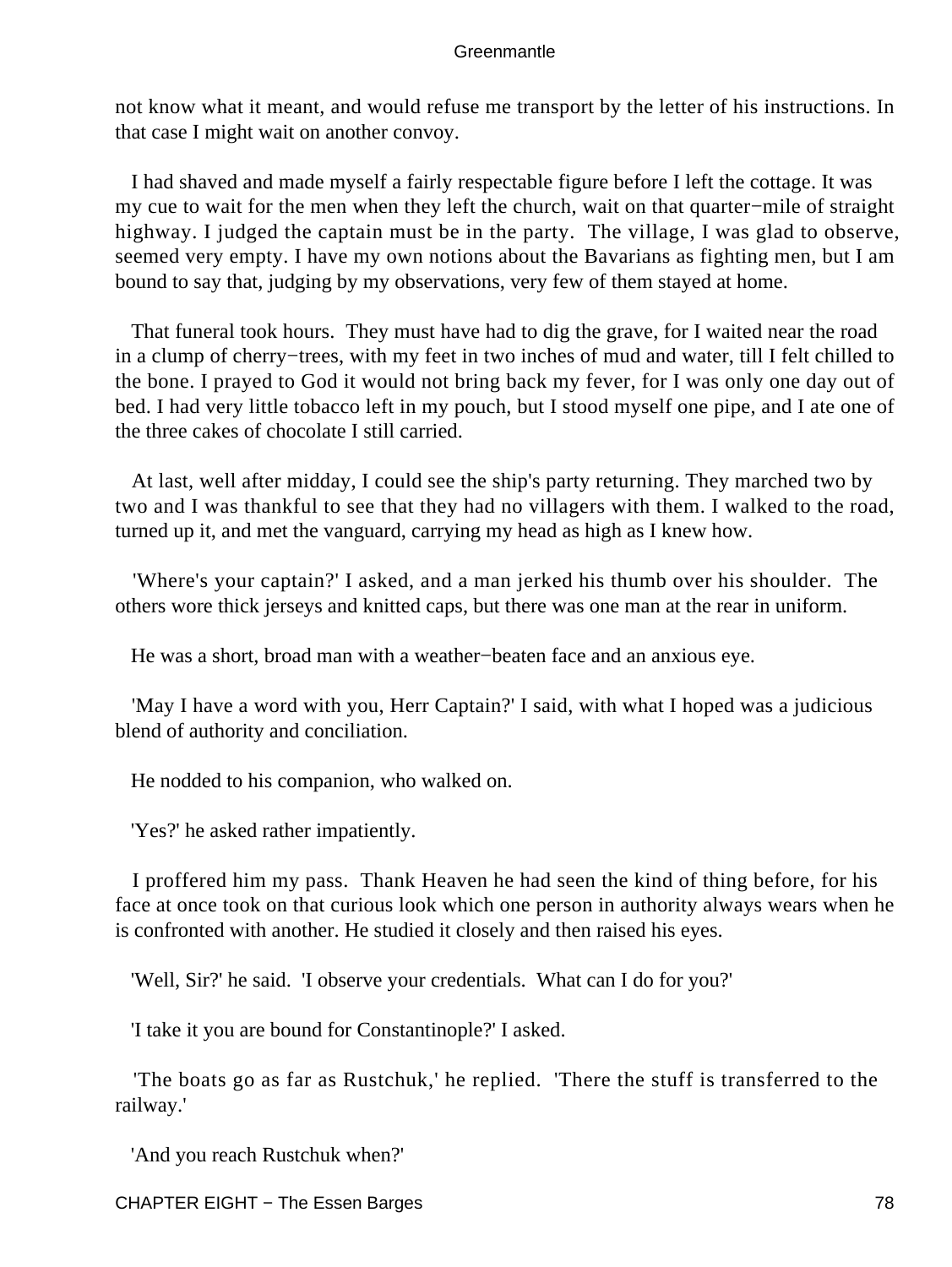'In ten days, bar accidents. Let us say twelve to be safe.'

 'I want to accompany you,' I said. 'In my profession, Herr Captain, it is necessary sometimes to make journeys by other than the common route. That is now my desire. I have the right to call upon some other branch of our country's service to help me. Hence my request.'

Very plainly he did not like it.

 'I must telegraph about it. My instructions are to let no one aboard, not even a man like you. I am sorry, Sir, but I must get authority first before I can fall in with your desire. Besides, my boat is ill−found. You had better wait for the next batch and ask Dreyser to take you. I lost Walter today. He was ill when he came aboard − a disease of the heart − but he would not be persuaded. And last night he died.'

'Was that him you have been burying?' I asked.

 'Even so. He was a good man and my wife's cousin, and now I have no engineer. Only a fool of a boy from Hamburg. I have just come from wiring to my owners for a fresh man, but even if he comes by the quickest train he will scarcely overtake us before Vienna or even Buda.'

I saw light at last.

 'We will go together,' I said, 'and cancel that wire. For behold, Herr Captain, I am an engineer, and will gladly keep an eye on your boilers till we get to Rustchuk.'

He looked at me doubtfully.

 'I am speaking truth,' I said. 'Before the war I was an engineer in Damaraland. Mining was my branch, but I had a good general training, and I know enough to run a river−boat. Have no fear. I promise you I will earn my passage.'

 His face cleared, and he looked what he was, an honest, good− humoured North German seaman.

 'Come then in God's name,' he cried, 'and we will make a bargain. I will let the telegraph sleep. I require authority from the Government to take a passenger, but I need none to engage a new engineer.'

 He sent one of the hands back to the village to cancel his wire. In ten minutes I found myself on board, and ten minutes later we were out in mid−stream and our tows were lumbering into line. Coffee was being made ready in the cabin, and while I waited for it I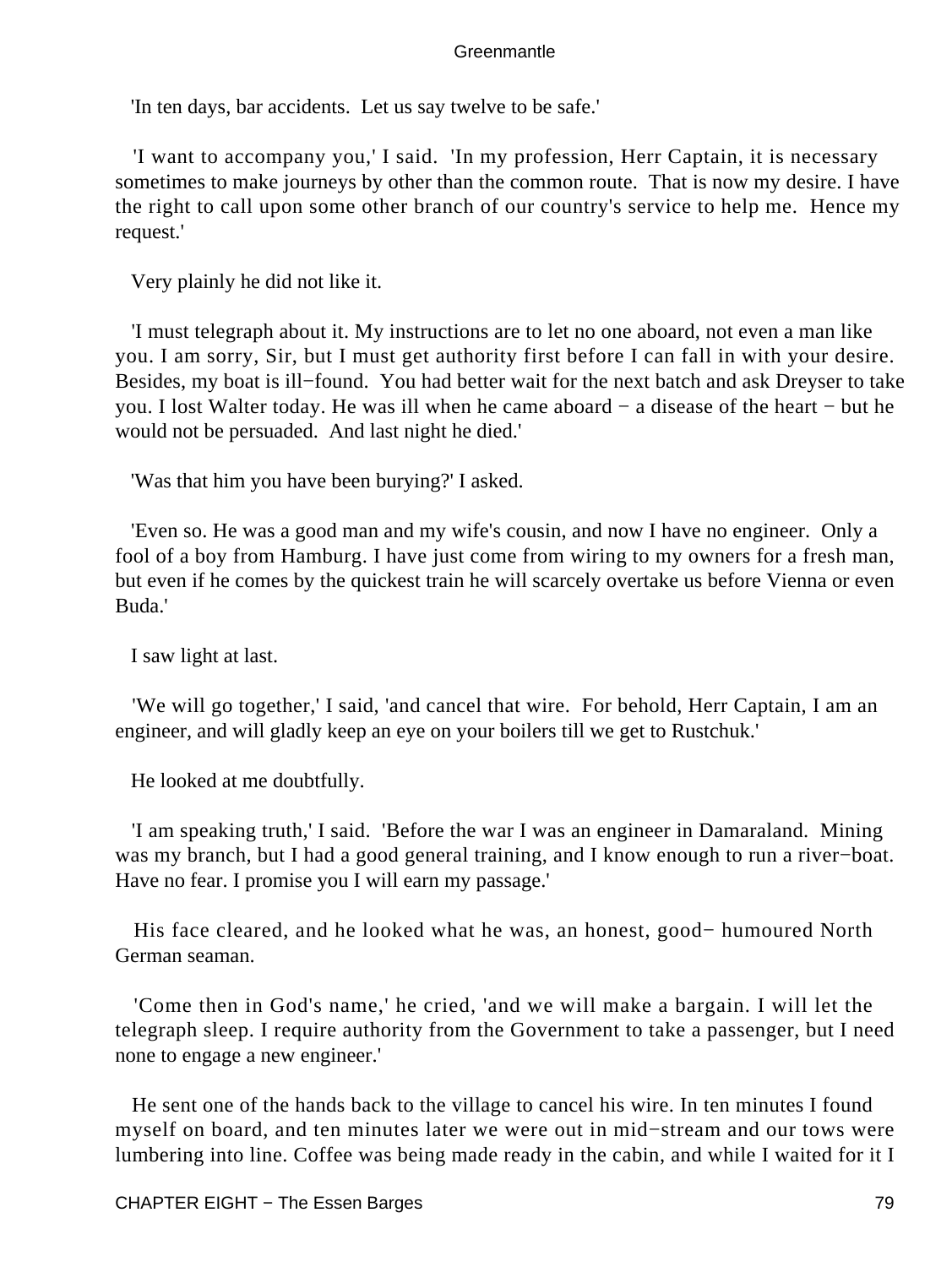picked up the captain's binoculars and scanned the place I had left.

 I saw some curious things. On the first road I had struck on leaving the cottage there were men on bicycles moving rapidly. They seemed to wear uniform. On the next parallel road, the one that ran through the village, I could see others. I noticed, too, that several figures appeared to be beating the intervening fields.

 Stumm's cordon had got busy at last, and I thanked my stars that not one of the villagers had seen me. I had not got away much too soon, for in another half−hour he would have had me.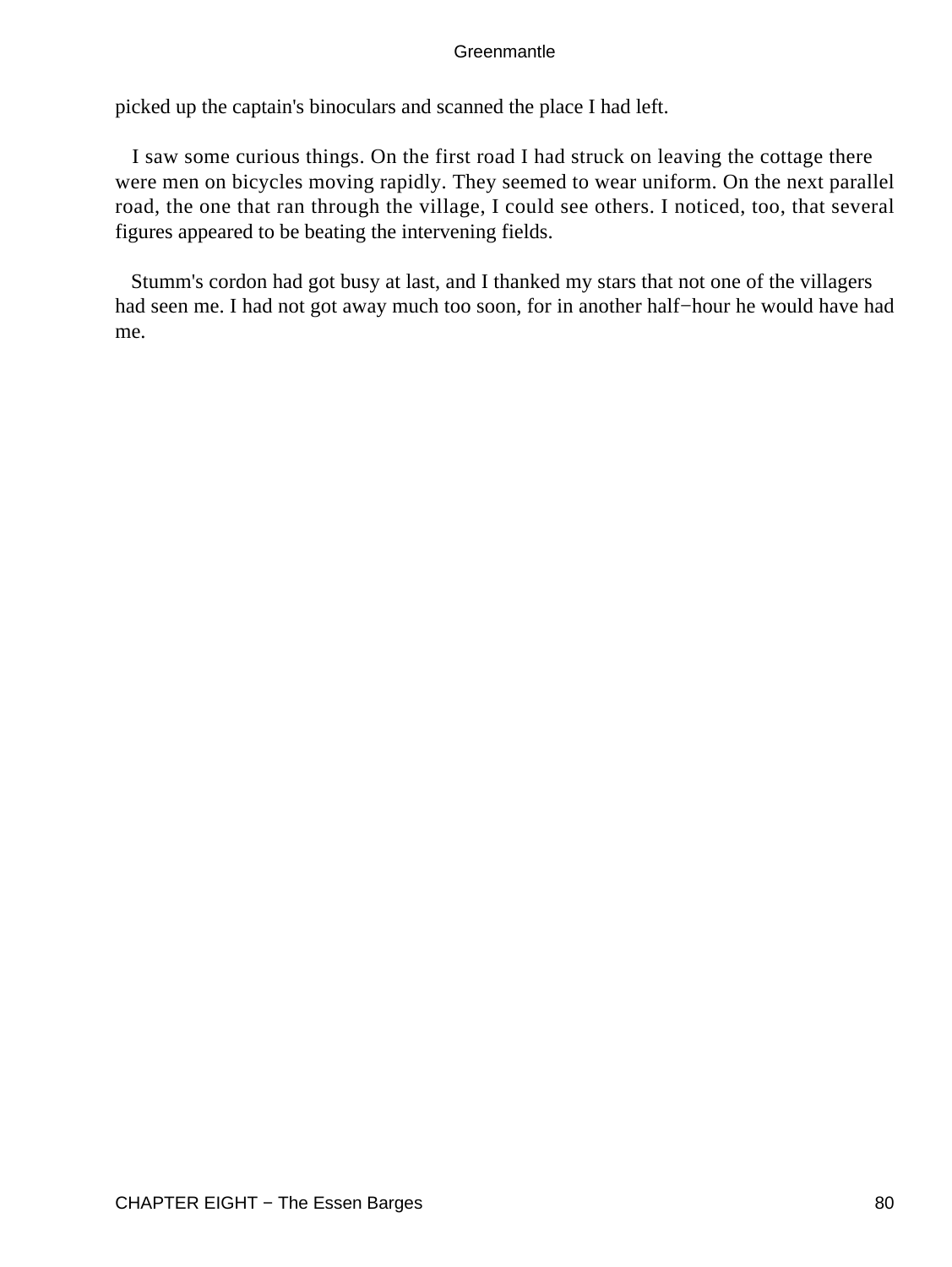## **[CHAPTER NINE − The Return of the Straggler](#page-207-0)**

*B*efore I turned in that evening I had done some good hours' work in the engine–room. The boat was oil−fired, and in very fair order, so my duties did not look as if they would be heavy. There was nobody who could be properly called an engineer; only, besides the furnace−men, a couple of lads from Hamburg who had been a year ago apprentices in a ship−building yard. They were civil fellows, both of them consumptive, who did what I told them and said little. By bedtime, if you had seen me in my blue jumper, a pair of carpet slippers, and a flat cap − all the property of the deceased Walter − you would have sworn I had been bred to the firing of river−boats, whereas I had acquired most of my knowledge on one run down the Zambesi, when the proper engineer got drunk and fell overboard among the crocodiles.

The captain – they called him Schenk – was out of his bearings in the job. He was a Frisian and a first−class deep−water seaman, but, since he knew the Rhine delta, and because the German mercantile marine was laid on the ice till the end of war, they had turned him on to this show. He was bored by the business, and didn't understand it very well. The river charts puzzled him, and though it was pretty plain going for hundreds of miles, yet he was in a perpetual fidget about the pilotage. You could see that he would have been far more in his element smelling his way through the shoals of the Ems mouth, or beating against a northeaster in the shallow Baltic. He had six barges in tow, but the heavy flood of the Danube made it an easy job except when it came to going slow. There were two men on each barge, who came aboard every morning to draw rations. That was a funny business, for we never lay to if we could help it. There was a dinghy belonging to each barge, and the men used to row to the next and get a lift in that barge's dinghy, and so forth. Six men would appear in the dinghy of the barge nearest us and carry off supplies for the rest. The men were mostly Frisians, slow−spoken, sandy−haired lads, very like the breed you strike on the Essex coast.

 It was the fact that Schenk was really a deep−water sailor, and so a novice to the job, that made me get on with him. He was a good fellow and quite willing to take a hint, so before I had been twenty− four hours on board he was telling me all his difficulties, and I was doing my best to cheer him. And difficulties came thick, because the next night was New Year's Eve.

 I knew that that night was a season of gaiety in Scotland, but Scotland wasn't in it with the Fatherland. Even Schenk, though he was in charge of valuable stores and was voyaging against time, was quite clear that the men must have permission for some kind of beano. just before darkness we came abreast a fair−sized town, whose name I never discovered, and decided to lie to for the night. The arrangement was that one man should be left on guard in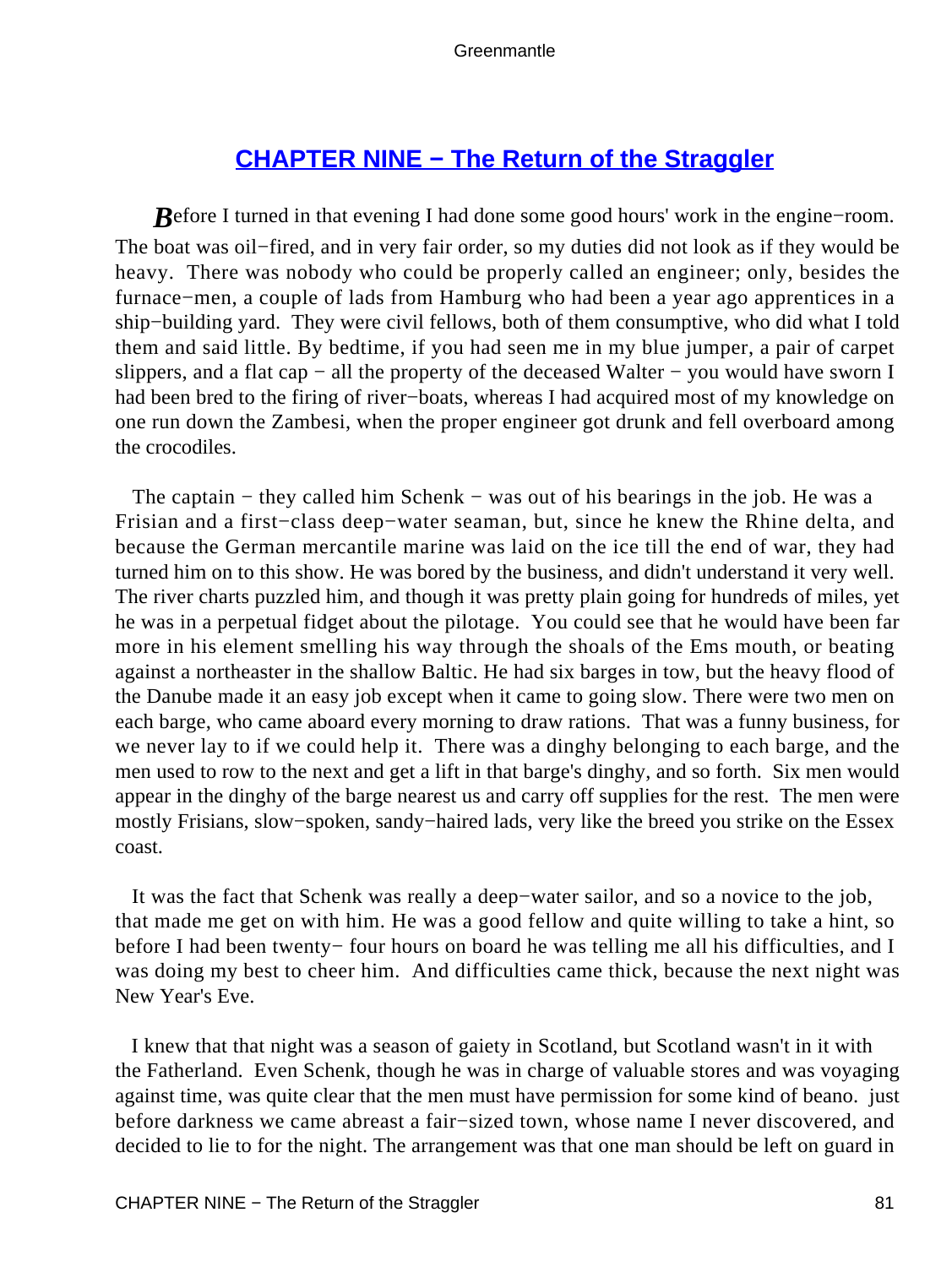each barge, and the other get four hours' leave ashore. Then he would return and relieve his friend, who should proceed to do the same thing. I foresaw that there would be some fun when the first batch returned, but I did not dare to protest. I was desperately anxious to get past the Austrian frontier, for I had a half−notion we might be searched there, but Schenk took his \_Sylvesterabend business so seriously that I would have risked a row if I had tried to argue.

 The upshot was what I expected. We got the first batch aboard about midnight, blind to the world, and the others straggled in at all hours next morning. I stuck to the boat for obvious reasons, but next day it became too serious, and I had to go ashore with the captain to try and round up the stragglers. We got them all in but two, and I am inclined to think these two had never meant to come back. If I had a soft job like a river−boat I shouldn't be inclined to run away in the middle of Germany with the certainty that my best fate would be to be scooped up for the trenches, but your Frisian has no more imagination than a haddock. The absentees were both watchmen from the barges, and I fancy the monotony of the life had got on their nerves.

 The captain was in a raging temper, for he was short−handed to begin with. He would have started a press−gang, but there was no superfluity of men in that township: nothing but boys and grandfathers. As I was helping to run the trip I was pretty annoyed also, and I sluiced down the drunkards with icy Danube water, using all the worst language I knew in Dutch and German. It was a raw morning, and as we raged through the river−side streets I remember I heard the dry crackle of wild geese going overhead, and wished I could get a shot at them. I told one fellow – he was the most troublesome – that he was a disgrace to a great Empire, and was only fit to fight with the filthy English.

 'God in Heaven!' said the captain, 'we can delay no longer. We must make shift the best we can. I can spare one man from the deck hands, and you must give up one from the engine−room.'

 That was arranged, and we were tearing back rather short in the wind when I espied a figure sitting on a bench beside the booking− office on the pier. It was a slim figure, in an old suit of khaki: some cast−off duds which had long lost the semblance of a uniform. It had a gentle face, and was smoking peacefully, looking out upon the river and the boats and us noisy fellows with meek philosophical eyes. If I had seen General French sitting there and looking like nothing on earth I couldn't have been more surprised.

The man stared at me without recognition. He was waiting for his cue.

I spoke rapidly in Sesutu, for I was afraid the captain might know Dutch.

'Where have you come from?' I asked.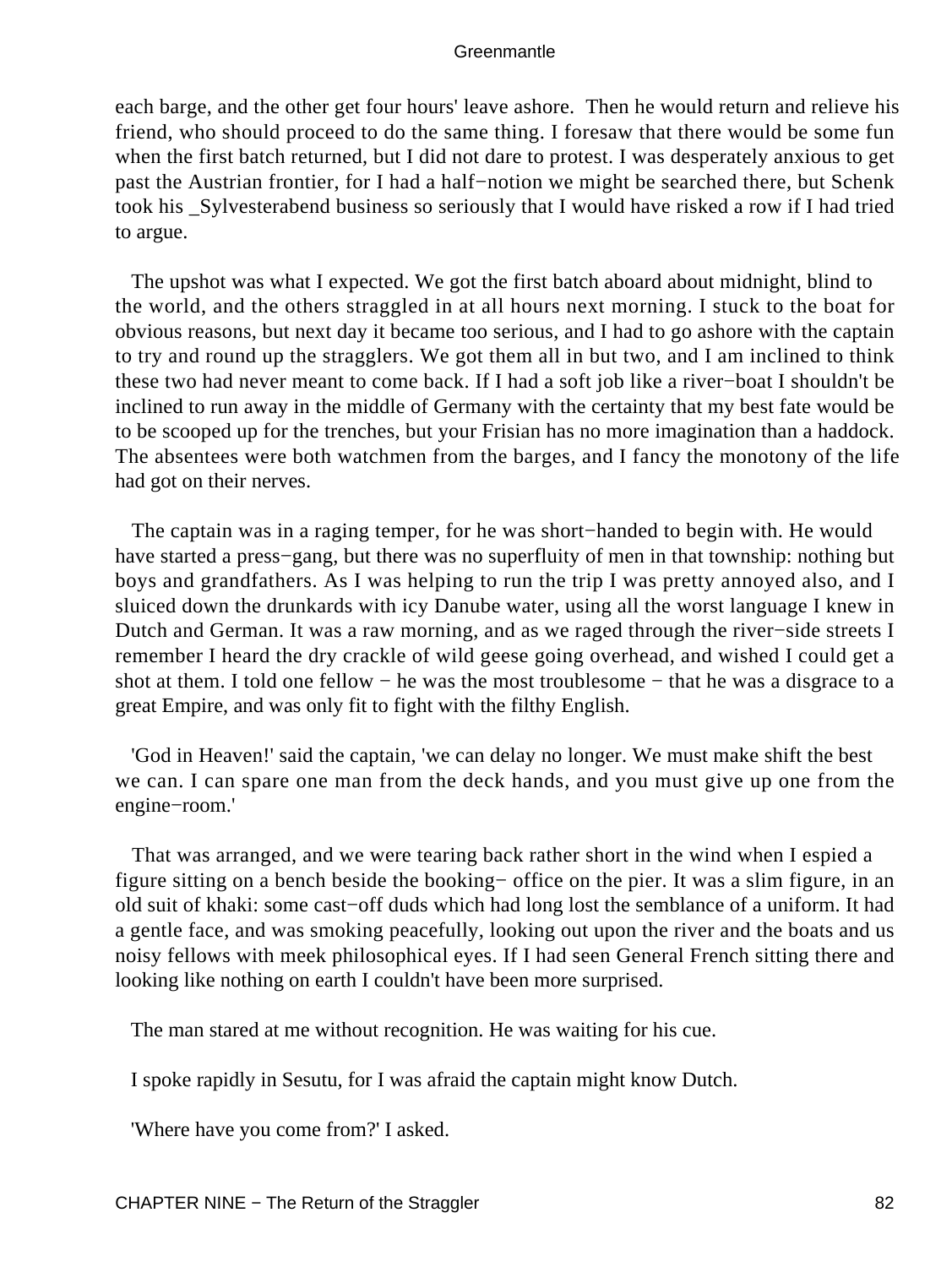'They shut me up in \_tronk,' said Peter, 'and I ran away. I am tired, Cornelis, and want to continue the journey by boat.'

 'Remember you have worked for me in Africa,' I said. 'You are just home from Damaraland. You are a German who has lived thirty years away from home. You can tend a furnace and have worked in mines.'

Then I spoke to the captain.

 'Here is a fellow who used to be in my employ, Captain Schenk. It's almighty luck we've struck him. He's old, and not very strong in the head, but I'll go bail he's a good worker. He says he'll come with us and I can use him in the engine−room.'

'Stand up,' said the Captain.

 Peter stood up, light and slim and wiry as a leopard. A sailor does not judge men by girth and weight.

 'He'll do,' said Schenk, and the next minute he was readjusting his crews and giving the strayed revellers the rough side of his tongue. As it chanced, I couldn't keep Peter with me, but had to send him to one of the barges, and I had time for no more than five words with him, when I told him to hold his tongue and live up to his reputation as a half−wit. That accursed \_Sylvesterabend had played havoc with the whole outfit, and the captain and I were weary men before we got things straight.

 In one way it turned out well. That afternoon we passed the frontier and I never knew it till I saw a man in a strange uniform come aboard, who copied some figures on a schedule, and brought us a mail. With my dirty face and general air of absorption in duty, I must have been an unsuspicious figure. He took down the names of the men in the barges, and Peter's name was given as it appeared on the ship's roll − Anton Blum.

 'You must feel it strange, Herr Brandt,' said the captain, 'to be scrutinized by a policeman, you who give orders, I doubt not, to many policemen.'

 I shrugged my shoulders. 'It is my profession. It is my business to go unrecognized often by my own servants.' I could see that I was becoming rather a figure in the captain's eyes. He liked the way I kept the men up to their work, for I hadn't been a nigger−driver for nothing.

 Late on that Sunday night we passed through a great city which the captain told me was Vienna. It seemed to last for miles and miles, and to be as brightly lit as a circus. After that, we were in big plains and the air grew perishing cold. Peter had come aboard once for his rations, but usually he left it to his partner, for he was lying very low. But one morning − I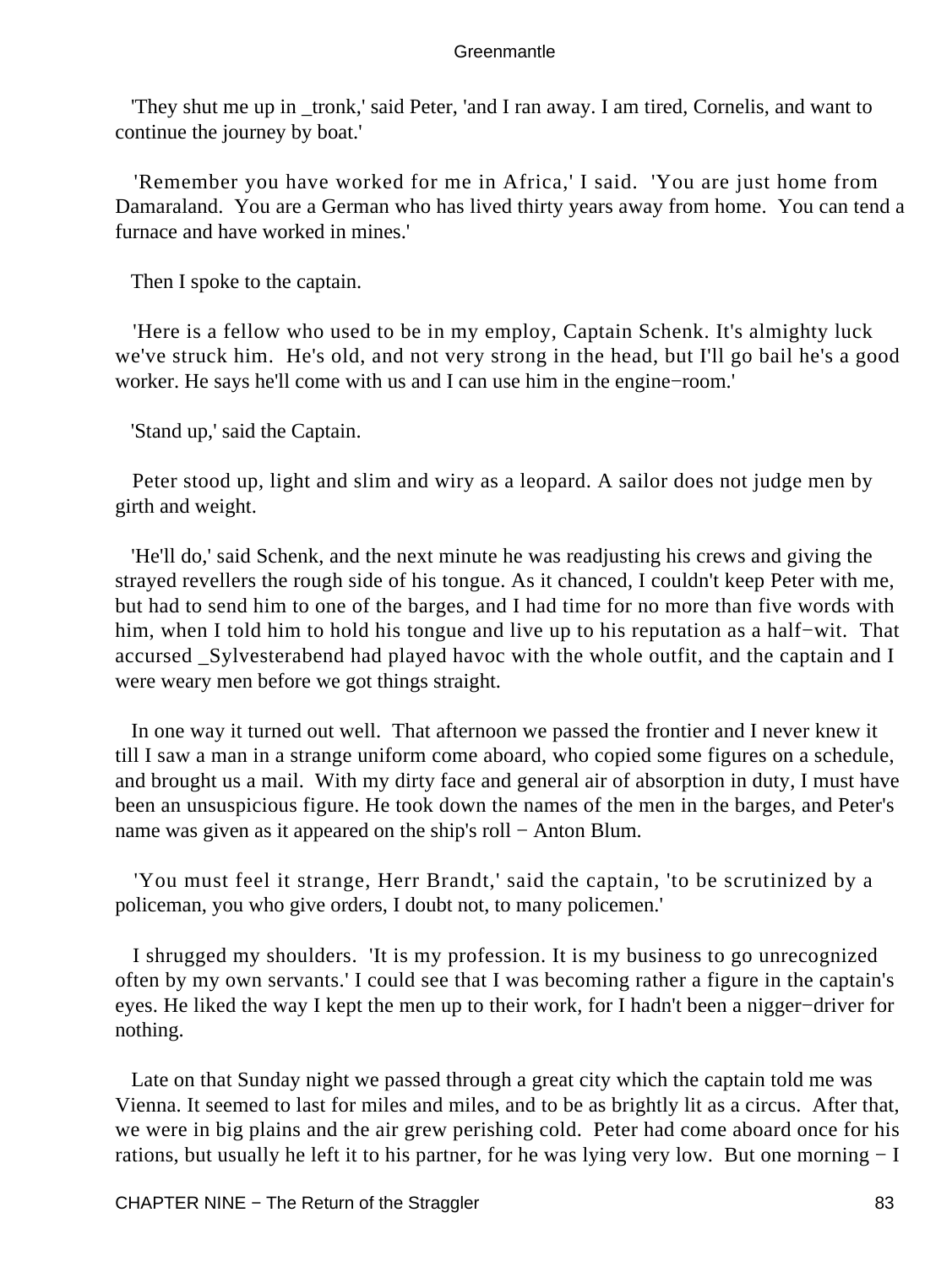think it was the 5th of January, when we had passed Buda and were moving through great sodden flats just sprinkled with snow – the captain took it into his head to get me to overhaul the barge loads. Armed with a mighty type− written list, I made a tour of the barges, beginning with the hindmost. There was a fine old stock of deadly weapons − mostly machine−guns and some field−pieces, and enough shells to blow up the Gallipoli peninsula. All kinds of shell were there, from the big 14−inch crumps to rifle grenades and trench−mortars. It made me fairly sick to see all these good things preparing for our own fellows, and I wondered whether I would not be doing my best service if I engineered a big explosion. Happily I had the common sense to remember my job and my duty and to stick to it.

 Peter was in the middle of the convoy, and I found him pretty unhappy, principally through not being allowed to smoke. His companion was an ox−eyed lad, whom I ordered to the look−out while Peter and I went over the lists.

 'Cornelis, my old friend,' he said, 'there are some pretty toys here. With a spanner and a couple of clear hours I could make these maxims about as deadly as bicycles. What do you say to a try?'

 'I've considered that,' I said, 'but it won't do. We're on a bigger business than wrecking munition convoys. I want to know how you got here.'

He smiled with that extraordinary Sunday−school docility of his.

 'It was very simple, Cornelis. I was foolish in the cafe − but they have told you of that. You see I was angry and did not reflect. They had separated us, and I could see would treat me as dirt. Therefore, my bad temper came out, for, as I have told you, I do not like Germans.'

Peter gazed lovingly at the little bleak farms which dotted the Hungarian plain.

 'All night I lay in \_tronk with no food. In the morning they fed me, and took me hundreds of miles in a train to a place which I think is called Neuburg. It was a great prison, full of English officers ... I asked myself many times on the journey what was the reason of this treatment, for I could see no sense in it. If they wanted to punish me for insulting them they had the chance to send me off to the trenches. No one could have objected. If they thought me useless they could have turned me back to Holland. I could not have stopped them. But they treated me as if I were a dangerous man, whereas all their conduct hitherto had shown that they thought me a fool. I could not understand it.

 'But I had not been one night in that Neuburg place before I thought of the reason. They wanted to keep me under observation as a check upon you, Cornelis. I figured it out this way. They had given you some very important work which required them to let you into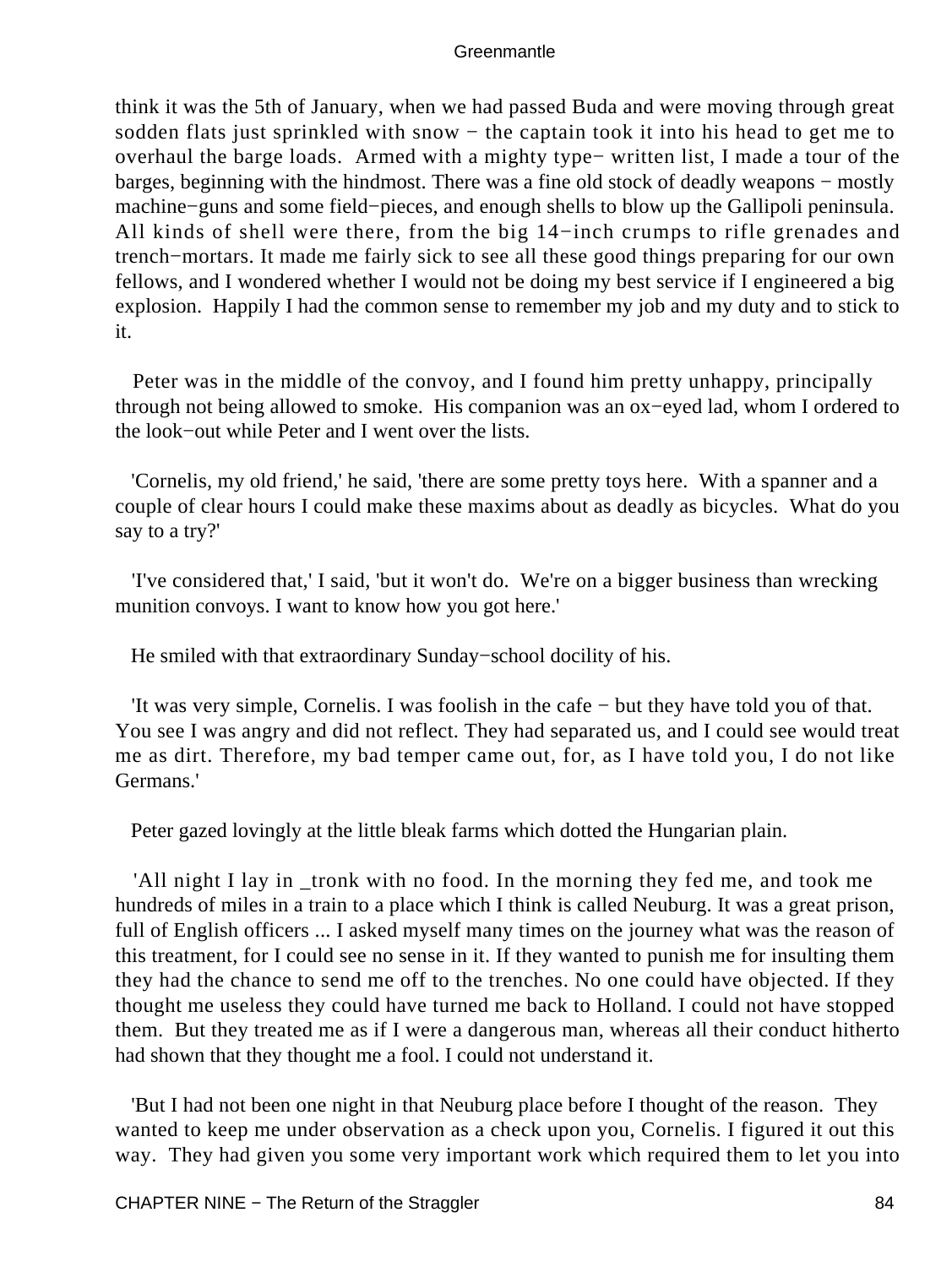some big secret. So far, good. They evidently thought much of you, even yon Stumm man, though he was as rude as a buffalo. But they did not know you fully, and they wanted to check on you. That check they found in Peter Pienaar. Peter was a fool, and if there was anything to blab, sooner or later Peter would blab it. Then they would stretch out a long arm and nip you short, wherever you were. Therefore they must keep old Peter under their eye.'

'That sounds likely enough,' I said.

 'It was God's truth,' said Peter. 'And when it was all clear to me I settled that I must escape. Partly because I am a free man and do not like to be in prison, but mostly because I was not sure of myself. Some day my temper would go again, and I might say foolish things for which Cornelis would suffer. So it was very certain that I must escape.

 'Now, Cornelis, I noticed pretty soon that there were two kinds among the prisoners. There were the real prisoners, mostly English and French, and there were humbugs. The humbugs were treated, apparently, like the others, but not really, as I soon perceived. There was one man who passed as an English officer, another as a French Canadian, and the others called themselves Russians. None of the honest men suspected them, but they were there as spies to hatch plots for escape and get the poor devils caught in the act, and to worm out confidences which might be of value. That is the German notion of good business. I am not a British soldier to think all men are gentlemen. I know that amongst men there are desperate \_skellums, so I soon picked up this game. It made me very angry, but it was a good thing for my plan. I made my resolution to escape the day I arrived at Neuburg, and on Christmas Day I had a plan made.'

 'Peter, you're an old marvel. Do you mean to say you were quite certain of getting away whenever you wanted?'

 'Quite certain, Cornelis. You see, I have been wicked in my time and know something about the inside of prisons. You may build them like great castles, or they may be like a backveld \_tronk, only mud and corrugated iron, but there is always a key and a man who keeps it, and that man can be bested. I knew I could get away, but I did not think it would be so easy. That was due to the bogus prisoners, my friends, the spies.

 'I made great pals with them. On Christmas night we were very jolly together. I think I spotted every one of them the first day. I bragged about my past and all I had done, and I told them I was going to escape. They backed me up and promised to help. Next morning I had a plan. In the afternoon, just after dinner, I had to go to the commandant's room. They treated me a little differently from the others, for I was not a prisoner of war, and I went there to be asked questions and to be cursed as a stupid Dutchman. There was no strict guard kept there, for the place was on the second floor, and distant by many yards from any staircase. In the corridor outside the commandant's room there was a window which had no bars, and four feet from the window the limb of a great tree. A man might reach that limb,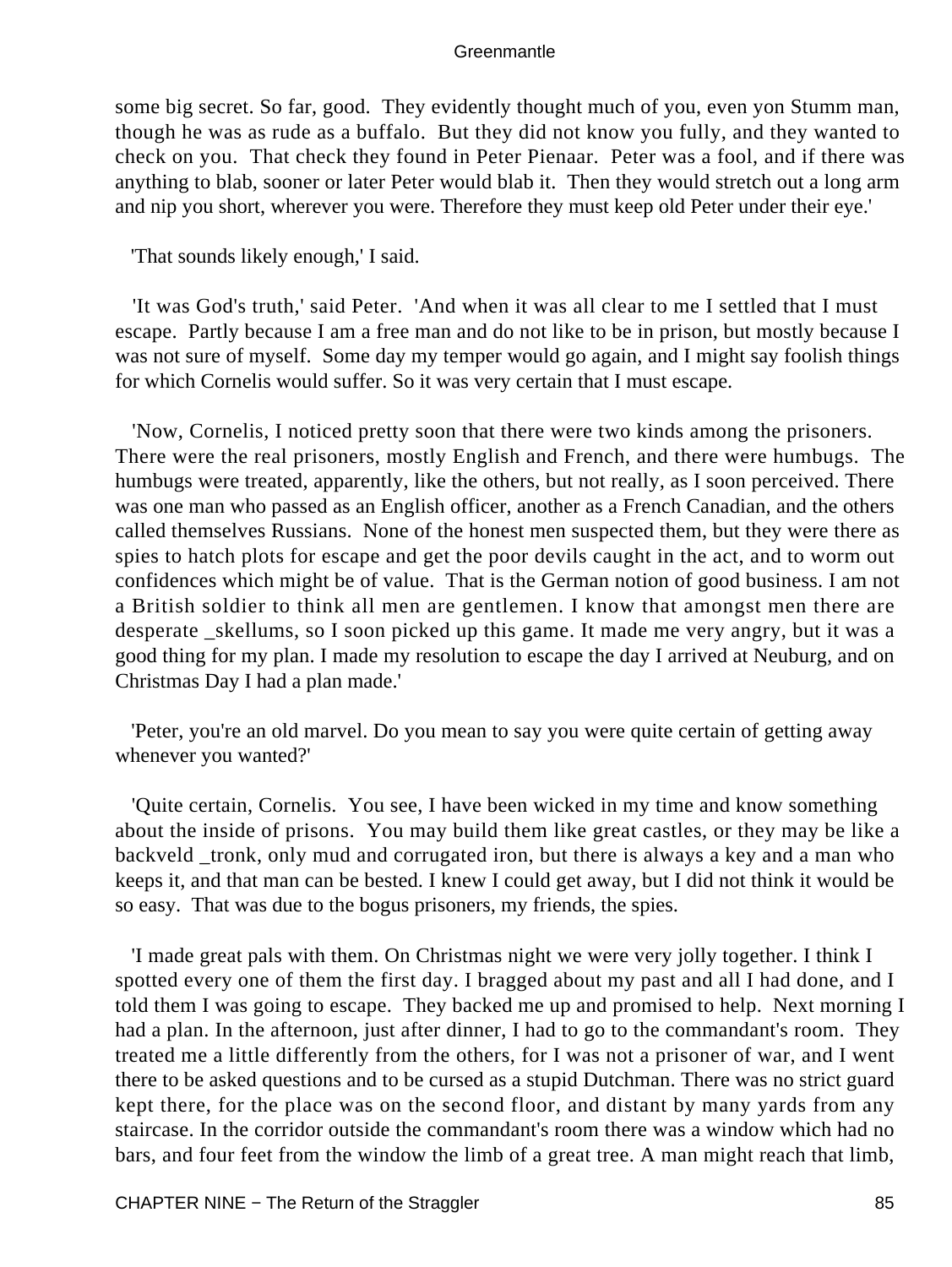and if he were active as a monkey might descend to the ground. Beyond that I knew nothing, but I am a good climber, Cornelis.

 'I told the others of my plan. They said it was good, but no one offered to come with me. They were very noble; they declared that the scheme was mine and I should have the fruit of it, for if more than one tried, detection was certain. I agreed and thanked them − thanked them with tears in my eyes. Then one of them very secretly produced a map. We planned out my road, for I was going straight to Holland. It was a long road, and I had no money, for they had taken all my sovereigns when I was arrested, but they promised to get a subscription up among themselves to start me. Again I wept tears of gratitude. This was on Sunday, the day after Christmas, and I settled to make the attempt on the Wednesday afternoon.

 'Now, Cornelis, when the lieutenant took us to see the British prisoners, you remember, he told us many things about the ways of prisons. He told us how they loved to catch a man in the act of escape, so that they could use him harshly with a clear conscience. I thought of that, and calculated that now my friends would have told everything to the commandant, and that they would be waiting to bottle me on the Wednesday. Till then I reckoned I would be slackly guarded, for they would look on me as safe in the net ...

'So I went out of the window next day. It was the Monday afternoon ...'

'That was a bold stroke,' I said admiringly.

 'The plan was bold, but it was not skilful,' said Peter modestly. 'I had no money beyond seven marks, and I had but one stick of chocolate. I had no overcoat, and it was snowing hard. Further, I could not get down the tree, which had a trunk as smooth and branchless as a blue gum. For a little I thought I should be compelled to give in, and I was not happy.

 'But I had leisure, for I did not think I would be missed before nightfall, and given time a man can do most things. By and by I found a branch which led beyond the outer wall of the yard and hung above the river. This I followed, and then dropped from it into the stream. It was a drop of some yards, and the water was very swift, so that I nearly drowned. I would rather swim the Limpopo, Cornelis, among all the crocodiles than that icy river. Yet I managed to reach the shore and get my breath lying in the bushes ...

 'After that it was plain going, though I was very cold. I knew that I would be sought on the northern roads, as I had told my friends, for no one could dream of an ignorant Dutchman going south away from his kinsfolk. But I had learned enough from the map to know that our road lay south−east, and I had marked this big river.'

 'Did you hope to pick me up?' I asked. 'No, Cornelis. I thought you would be travelling in first−class carriages while I should be plodding on foot. But I was set on getting to the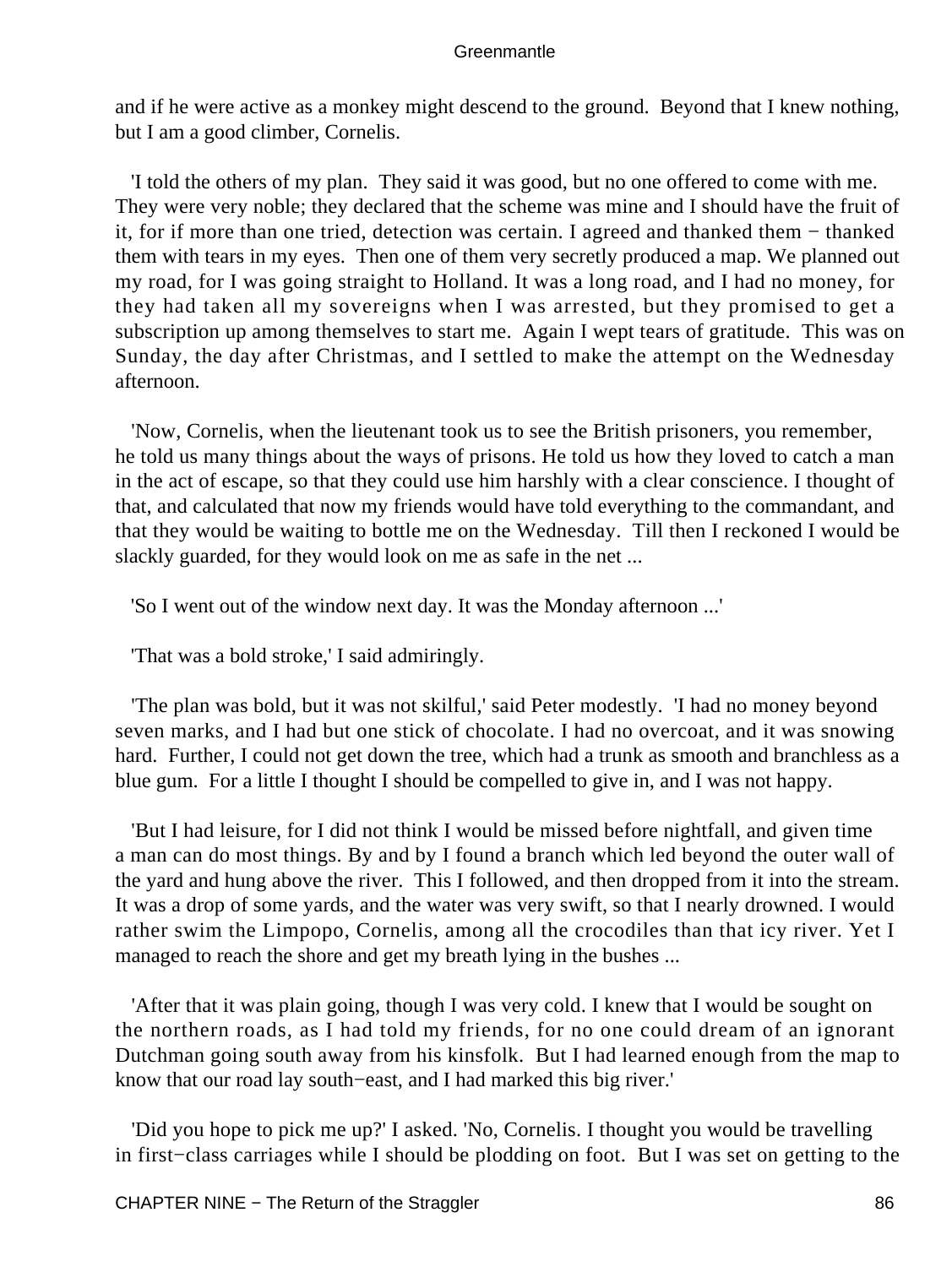place you spoke of (how do you call it? Constant Nople?), where our big business lay. I thought I might be in time for that.'

 'You're an old Trojan, Peter,' I said; 'but go on. How did you get to that landing−stage where I found you?'

 'It was a hard journey,' he said meditatively. 'It was not easy to get beyond the barbed−wire entanglements which surrounded Neuburg − yes, even across the river. But in time I reached the woods and was safe, for I did not think any German could equal me in wild country. The best of them, even their foresters, are but babes in veldcraft compared with such as me ... My troubles came only from hunger and cold. Then I met a Peruvian smouse, and sold him my clothes and bought from him these. [Peter meant a Polish−Jew pedlar.] I did not want to part with my own, which were better, but he gave me ten marks on the deal. After that I went into a village and ate heavily.'

'Were you pursued?' I asked.

 'I do not think so. They had gone north, as I expected, and were looking for me at the railway stations which my friends had marked for me. I walked happily and put a bold face on it. If I saw a man or woman look at me suspiciously I went up to them at once and talked. I told a sad tale, and all believed it. I was a poor Dutchman travelling home on foot to see a dying mother, and I had been told that by the Danube I should find the main railway to take me to Holland. There were kind people who gave me food, and one woman gave me half a mark, and wished me God speed ... Then on the last day of the year I came to the river and found many drunkards.'

'Was that when you resolved to get on one of the river−boats?'

 '\_Ja, Cornelis. As soon as I heard of the boats I saw where my chance lay. But you might have knocked me over with a straw when I saw you come on shore. That was good fortune, my friend ... I have been thinking much about the Germans, and I will tell you the truth. It is only boldness that can baffle them. They are a most diligent people. They will think of all likely difficulties, but not of all possible ones. They have not much imagination. They are like steam engines which must keep to prepared tracks. There they will hunt any man down, but let him trek for open country and they will be at a loss. Therefore boldness, my friend; for ever boldness. Remember as a nation they wear spectacles, which means that they are always peering.'

 Peter broke off to gloat over the wedges of geese and the strings of wild swans that were always winging across those plains. His tale had bucked me up wonderfully. Our luck had held beyond all belief, and I had a kind of hope in the business now which had been wanting before. That afternoon, too, I got another fillip. I came on deck for a breath of air and found it pretty cold after the heat of the engine−room. So I called to one of the deck hands to fetch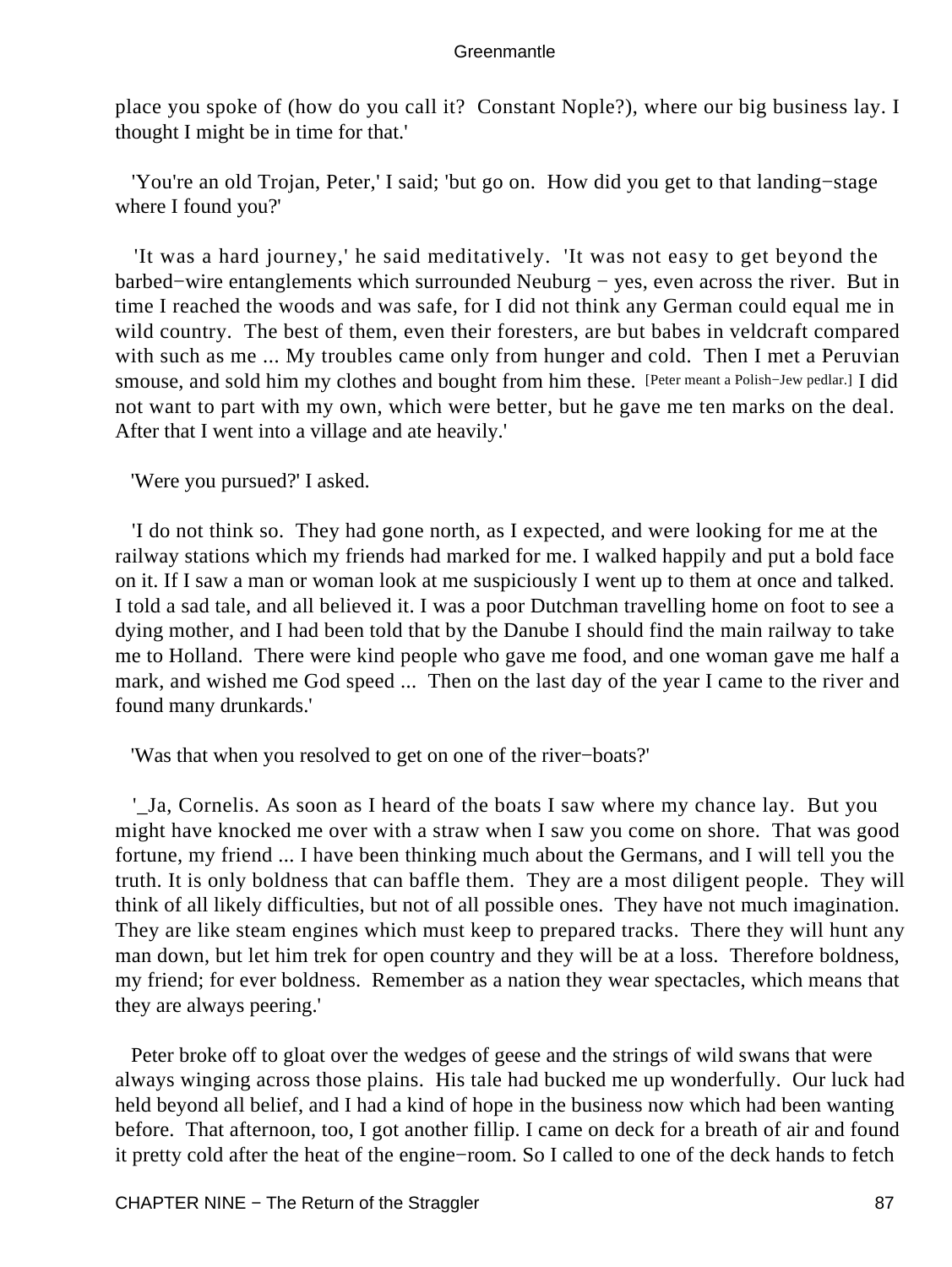me up my cloak from the cabin – the same I had bought that first morning in the Greif village.

*'Der \_grune* mantel?' the man shouted up, and I cried, 'Yes'. But the words seemed to echo in my ears, and long after he had given me the garment I stood staring abstractedly over the bulwarks.

 His tone had awakened a chord of memory, or, to be accurate, they had given emphasis to what before had been only blurred and vague. For he had spoken the words which Stumm had uttered behind his hand to Gaudian. I had heard something like 'Uhnmantl,' and could make nothing of it. Now I was as certain of those words as of my own existence. They had been '*Grune mantel'. Grune* mantel, whatever it might be, was the name which Stumm had not meant me to hear, which was some talisman for the task I had proposed, and which was connected in some way with the mysterious von Einem.

 This discovery put me in high fettle. I told myself that, considering the difficulties, I had managed to find out a wonderful amount in a very few days. It only shows what a man can do with the slenderest evidence if he keeps chewing and chewing on it ...

 Two mornings later we lay alongside the quays at Belgrade, and I took the opportunity of stretching my legs. Peter had come ashore for a smoke, and we wandered among the battered riverside streets, and looked at the broken arches of the great railway bridge which the Germans were working at like beavers. There was a big temporary pontoon affair to take the railway across, but I calculated that the main bridge would be ready inside a month. It was a clear, cold, blue day, and as one looked south one saw ridge after ridge of snowy hills. The upper streets of the city were still fairly whole, and there were shops open where food could be got. I remember hearing English spoken, and seeing some Red Cross nurses in the custody of Austrian soldiers coming from the railway station.

 It would have done me a lot of good to have had a word with them. I thought of the gallant people whose capital this had been, how three times they had flung the Austrians back over the Danube, and then had only been beaten by the black treachery of their so−called allies. Somehow that morning in Belgrade gave both Peter and me a new purpose in our task. It was our business to put a spoke in the wheel of this monstrous bloody juggernaut that was crushing the life out of the little heroic nations.

We were just getting ready to cast off when a distinguished party arrived at the quay. There were all kinds of uniforms – German, Austrian, and Bulgarian, and amid them one stout gentleman in a fur coat and a black felt hat. They watched the barges up−anchor, and before we began to jerk into line I could hear their conversation. The fur coat was talking English.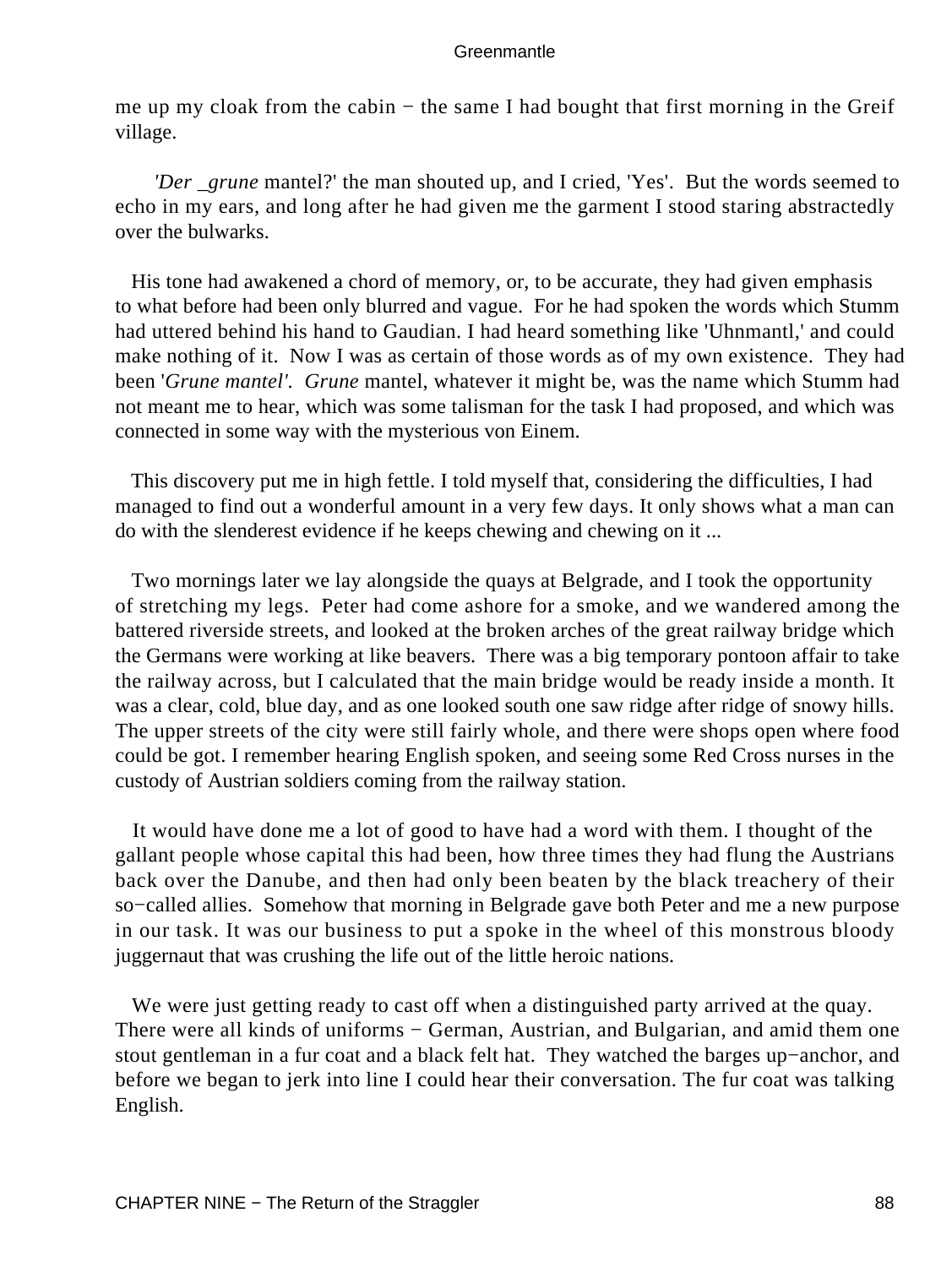'I reckon that's pretty good noos, General,' it said; 'if the English have run away from Gally−poly we can use these noo consignments for the bigger game. I guess it won't be long before we see the British lion moving out of Egypt with sore paws.'

They all laughed. 'The privilege of that spectacle may soon be ours,' was the reply.

 I did not pay much attention to the talk; indeed I did not realize till weeks later that that was the first tidings of the great evacuation of Cape Helles. What rejoiced me was the sight of Blenkiron, as bland as a barber among those swells. Here were two of the missionaries within reasonable distance of their goal.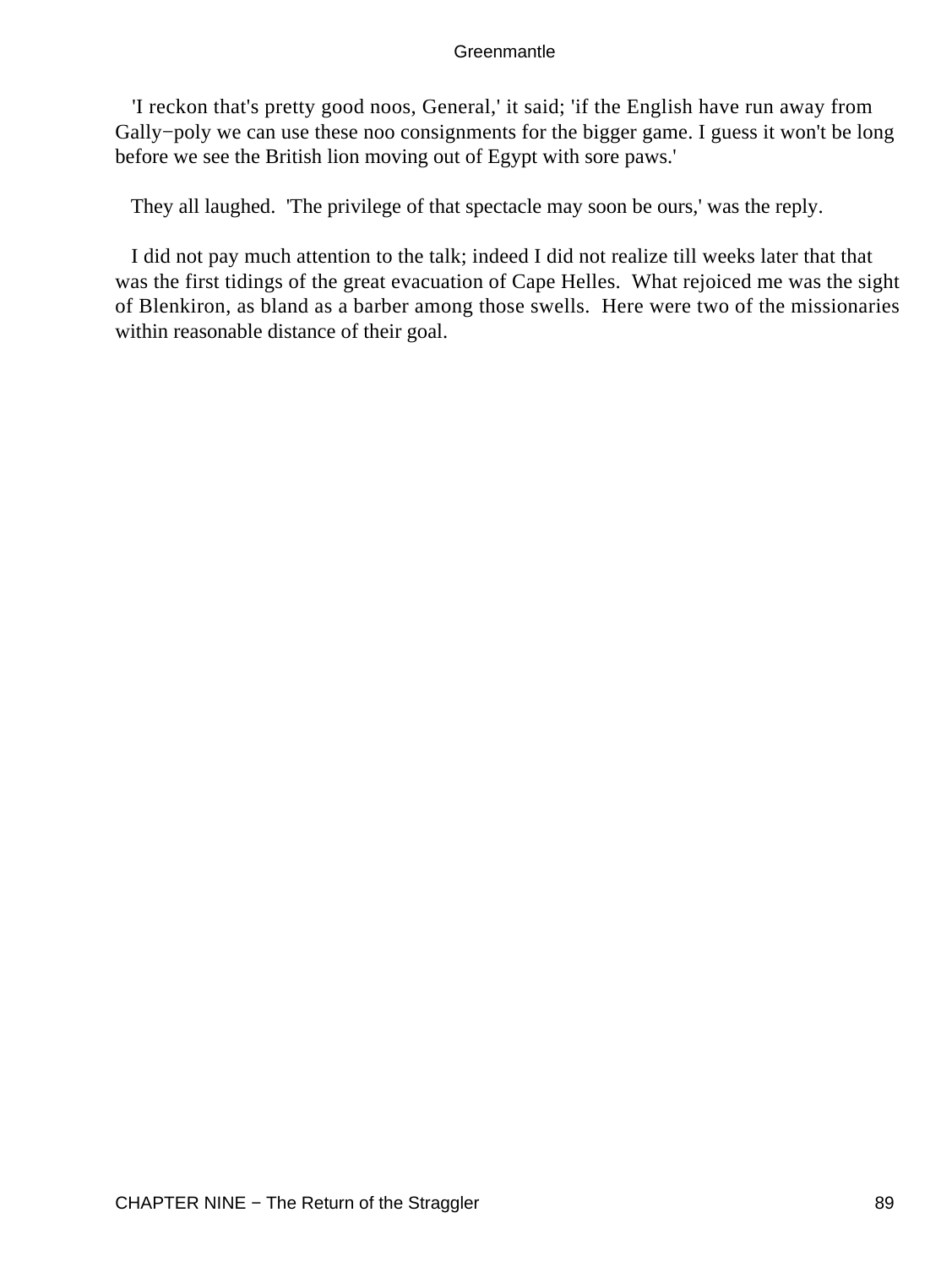# **[CHAPTER TEN − The Garden−House of Suliman the Red](#page-207-0)**

*W*e reached Rustchuk on January 10th, but by no means landed on that day. Something had gone wrong with the unloading arrangements, or more likely with the railway behind them, and we were kept swinging all day well out in the turbid river. On the top of this Captain Schenk got an ague, and by that evening was a blue and shivering wreck. He had done me well, and I reckoned I would stand by him. So I got his ship's papers, and the manifests of cargo, and undertook to see to the trans−shipment. It wasn't the first time I had tackled that kind of business, and I hadn't much to learn about steam cranes. I told him I was going on to Constantinople and would take Peter with me, and he was agreeable. He would have to wait at Rustchuk to get his return cargo, and could easily inspan a fresh engineer.

 I worked about the hardest twenty−four hours of my life getting the stuff ashore. The landing officer was a Bulgarian, quite a competent man if he could have made the railways give him the trucks he needed. There was a collection of hungry German transport officers always putting in their oars, and being infernally insolent to everybody. I took the high and mighty line with them; and, as I had the Bulgarian commandant on my side, after about two hours' blasphemy got them quieted.

 But the big trouble came the next morning when I had got nearly all the stuff aboard the trucks.

 A young officer in what I took to be a Turkish uniform rode up with an aide−de−camp. I noticed the German guards saluting him, so I judged he was rather a swell. He came up to me and asked me very civilly in German for the way−bills. I gave him them and he looked carefully through them, marking certain items with a blue pencil. Then he coolly handed them to his aide−de−camp and spoke to him in Turkish. 'Look here, I want these back,' I said. 'I can't do without them, and we've no time to waste.' 'Presently,' he said, smiling, and went off.

 I said nothing, reflecting that the stuff was for the Turks and they naturally had to have some say in its handling. The loading was practically finished when my gentleman returned. He handed me a neatly typed new set of way–bills. One glance at them showed that some of the big items had been left out.

 'Here, this won't do,' I cried. 'Give me back the right set. This thing's no good to me.' For answer he winked gently, smiled like a dusky seraph, and held out his hand. In it I saw a roll of money.

'For yourself,' he said. 'It is the usual custom.'

CHAPTER TEN − The Garden−House of Suliman the Red 90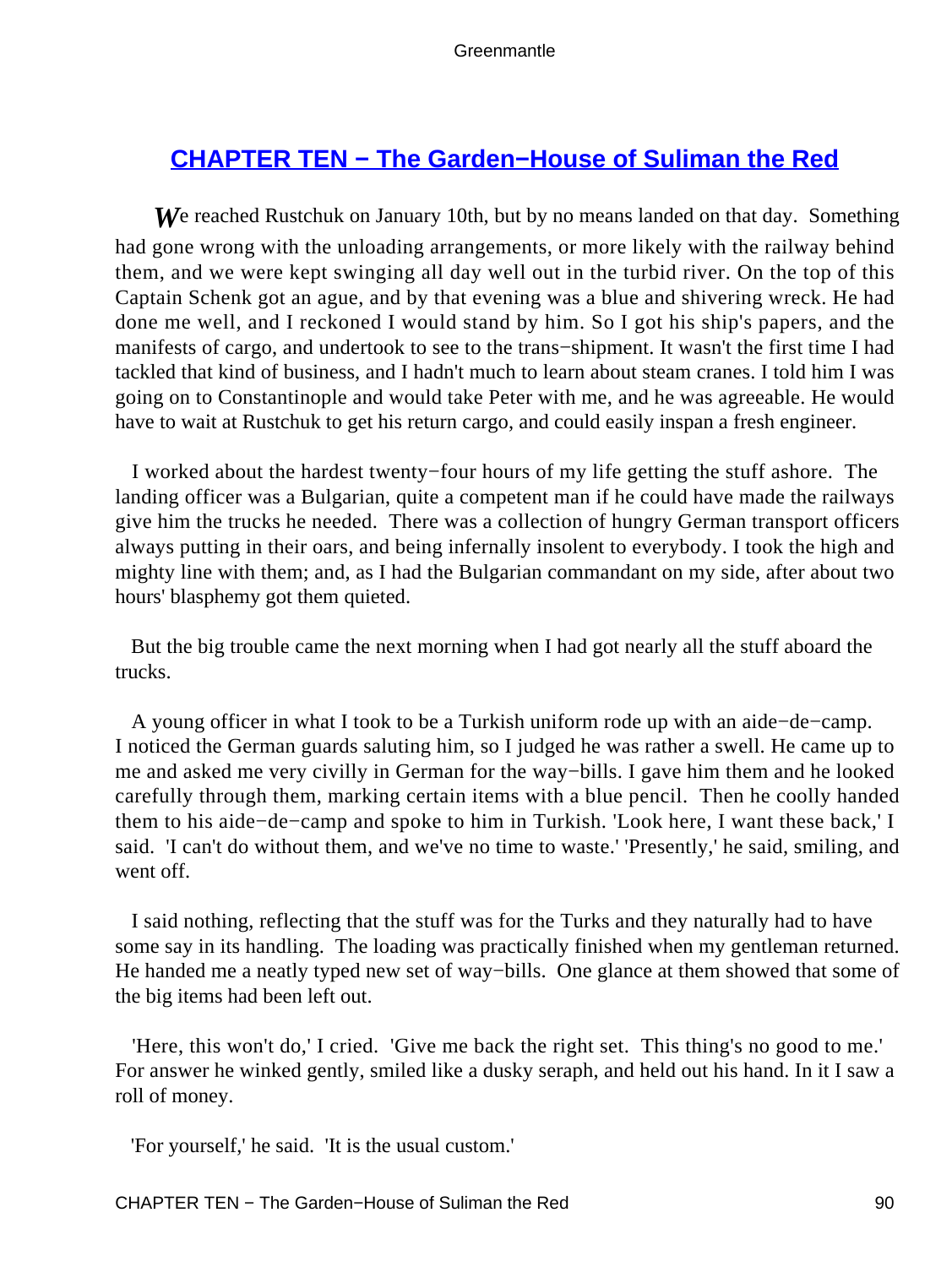It was the first time anyone had ever tried to bribe me, and it made me boil up like a geyser. I saw his game clearly enough. Turkey would pay for the lot to Germany: probably had already paid the bill: but she would pay double for the things not on the way−bills, and pay to this fellow and his friends. This struck me as rather steep even for Oriental methods of doing business.

 'Now look here, Sir,' I said, 'I don't stir from this place till I get the correct way−bills. If you won't give me them, I will have every item out of the trucks and make a new list. But a correct list I have, or the stuff stays here till Doomsday.'

He was a slim, foppish fellow, and he looked more puzzled than angry.

'I offer you enough,' he said, again stretching out his hand.

 At that I fairly roared. 'If you try to bribe me, you infernal little haberdasher, I'll have you off that horse and chuck you in the river.'

He no longer misunderstood me. He began to curse and threaten, but I cut him short.

 'Come along to the commandant, my boy,' I said, and I marched away, tearing up his typewritten sheets as I went and strewing them behind me like a paper chase.

 We had a fine old racket in the commandant's office. I said it was my business, as representing the German Government, to see the stuff delivered to the consignee at Constantinople ship−shape and Bristol−fashion. I told him it wasn't my habit to proceed with cooked documents. He couldn't but agree with me, but there was that wrathful Oriental with his face as fixed as a Buddha.

 'I am sorry, Rasta Bey,' he said; 'but this man is in the right.' 'I have authority from the Committee to receive the stores,' he said sullenly.

 'Those are not my instructions,' was the answer. 'They are consigned to the Artillery commandant at Chataldja, General von Oesterzee.'

 The man shrugged his shoulders. 'Very well. I will have a word to say to General von Oesterzee, and many to this fellow who flouts the Committee.' And he strode away like an impudent boy.

 The harassed commandant grinned. 'You've offended his Lordship, and he is a bad enemy. All those damned Comitadjis are. You would be well advised not to go on to Constantinople.' 'And have that blighter in the red hat loot the trucks on the road? No, thank you. I am going to see them safe at Chataldja, or whatever they call the artillery depot.'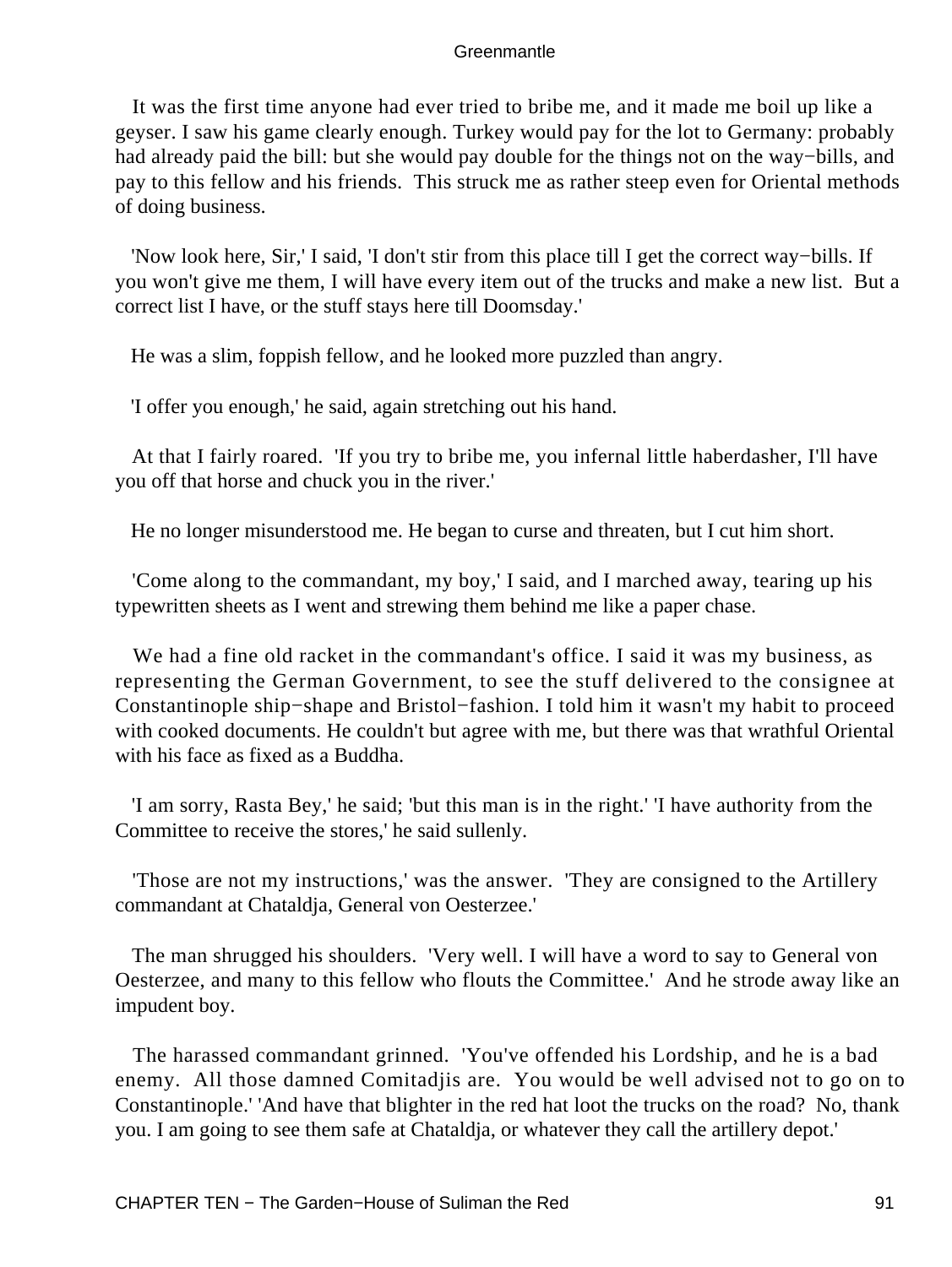I said a good deal more, but that is an abbreviated translation of my remarks. My word for 'blighter' was \_trottel, but I used some other expressions which would have ravished my Young Turk friend to hear. Looking back, it seems pretty ridiculous to have made all this fuss about guns which were going to be used against my own people. But I didn't see that at the time. My professional pride was up in arms, and I couldn't bear to have a hand in a crooked deal.

 'Well', I advise you to go armed,' said the commandant. 'You will have a guard for the trucks, of course, and I will pick you good men. They may hold you up all the same. I can't help you once you are past the frontier, but I'll send a wire to Oesterzee and he'll make trouble if anything goes wrong. I still think you would have been wiser to humour Rasta Bey.'

 As I was leaving he gave me a telegram. 'Here's a wire for your Captain Schenk.' I slipped the envelope in my pocket and went Out.

 Schenk was pretty sick, so I left a note for him. At one o'clock I got the train started, with a couple of German Landwehr in each truck and Peter and I in a horse−box. Presently I remembered Schenk's telegram, which still reposed in my pocket. I took it out and opened it, meaning to wire it from the first station we stopped at. But I changed my mind when I read it. It was from some official at Regensburg, asking him to put under arrest and send back by the first boat a man called Brandt, who was believed to have come aboard at Absthafen on the 30th of December.

 I whistled and showed it to Peter. The sooner we were at Constantinople the better, and I prayed we would get there before the fellow who sent this wire repeated it and got the commandant to send on the message and have us held up at Chataldja. For my back had fairly got stiffened about these munitions, and I was going to take any risk to see them safely delivered to their proper owner. Peter couldn't understand me at all. He still hankered after a grand destruction of the lot somewhere down the railway. But then, this wasn't the line of Peter's profession, and his pride was not at stake. We had a mortally slow journey. It was bad enough in Bulgaria, but when we crossed the frontier at a place called Mustafa Pasha we struck the real supineness of the East. Happily I found a German officer there who had some notion of hustling, and, after all, it was his interest to get the stuff moved. It was the morning of the 16th, after Peter and I had been living like pigs on black bread and condemned tin stuff, that we came in sight of a blue sea on our right hand and knew we couldn't be very far from the end.

 It was jolly near the end in another sense. We stopped at a station and were stretching our legs on the platform when I saw a familiar figure approaching. It was Rasta, with half a dozen Turkish gendarmes.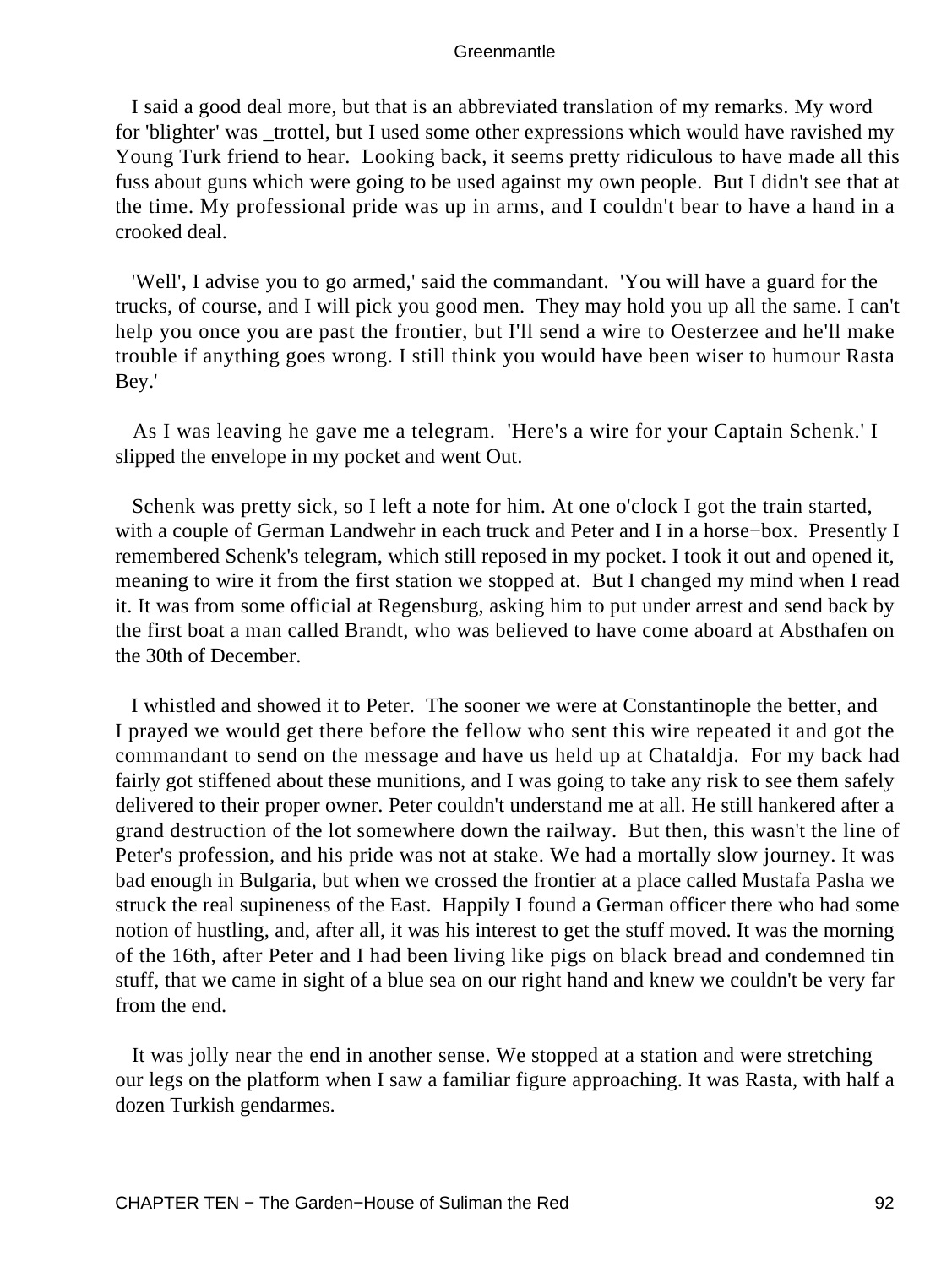I called Peter, and we clambered into the truck next our horse− box. I had been half expecting some move like this and had made a plan.

 The Turk swaggered up and addressed us. 'You can get back to Rustchuk,' he said. 'I take over from you here. Hand me the papers.'

'Is this Chataldja?' I asked innocently.

'It is the end of your affair,' he said haughtily. 'Quick, or it will be the worse for you.'

 'Now, look here, my son,' I said; 'you're a kid and know nothing. I hand over to General von Oesterzee and to no one else.'

'You are in Turkey,' he cried, 'and will obey the Turkish Government.'

 'I'll obey the Government right enough,' I said; 'but if you're the Government I could make a better one with a bib and a rattle.'

He said something to his men, who unslung their rifles.

 'Please don't begin shooting,' I said. 'There are twelve armed guards in this train who will take their orders from me. Besides, I and my friend can shoot a bit.'

'Fool!' he cried, getting very angry. 'I can order up a regiment in five minutes.'

 'Maybe you can,' I said; 'but observe the situation. I am sitting on enough toluol to blow up this countryside. If you dare to come aboard I will shoot you. If you call in your regiment I will tell you what I'll do. I'll fire this stuff, and I reckon they'll be picking up the bits of you and your regiment off the Gallipoli Peninsula.'

He had put up a bluff – a poor one – and I had called it. He saw I meant what I said, and became silken.

 'Good−bye, Sir,' he said. 'You have had a fair chance and rejected it. We shall meet again soon, and you will be sorry for your insolence.'

 He strutted away and it was all I could do to keep from running after him. I wanted to lay him over my knee and spank him.

 We got safely to Chataldja, and were received by von Oesterzee like long−lost brothers. He was the regular gunner–officer, not thinking about anything except his guns and shells. I had to wait about three hours while he was checking the stuff with the invoices, and then he gave me a receipt which I still possess. I told him about Rasta, and he agreed that I had done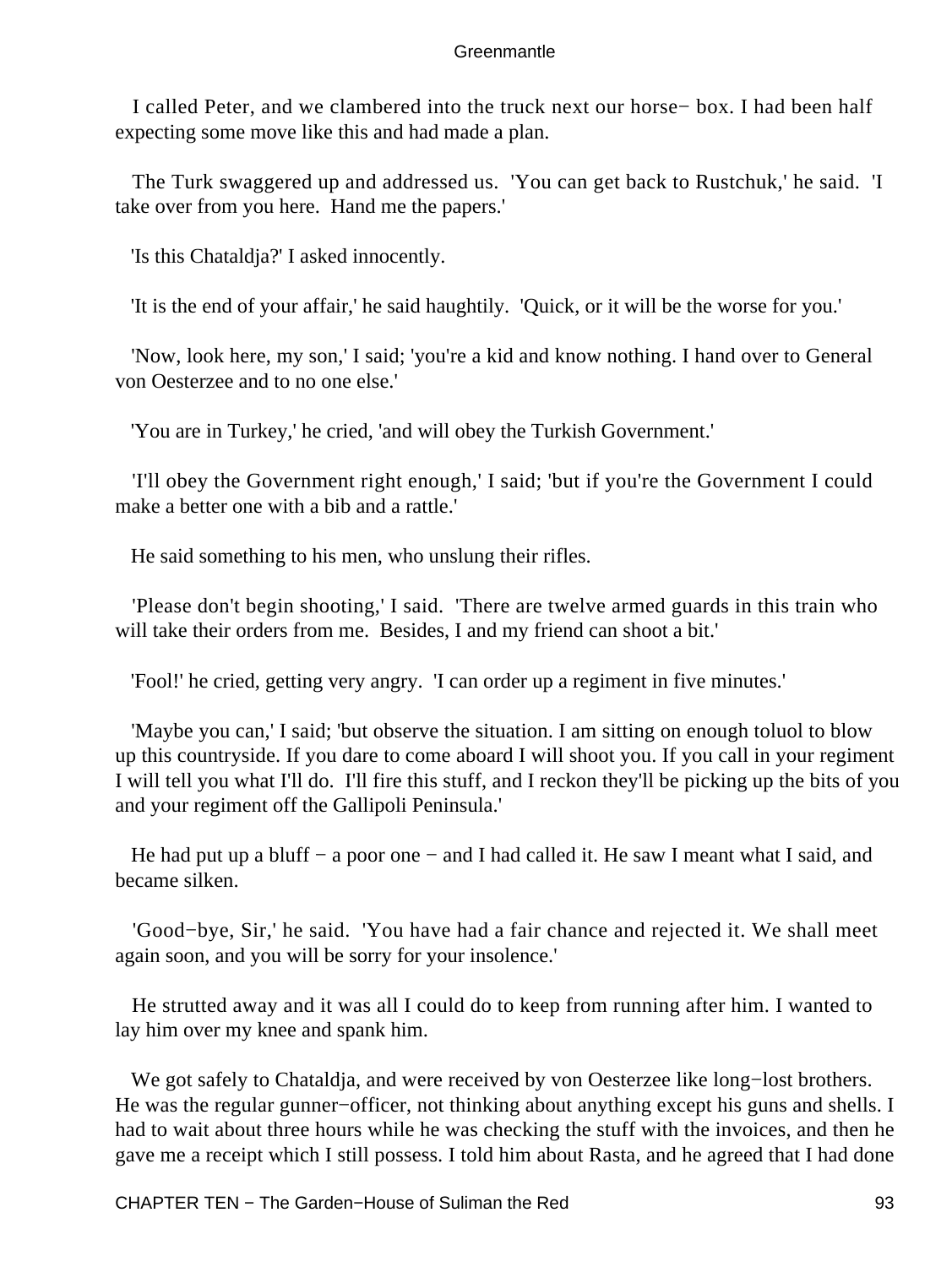right. It didn't make him as mad as I expected, because, you see, he got his stuff safe in any case. It was only that the wretched Turks had to pay twice for the lot of it.

 He gave Peter and me luncheon, and was altogether very civil and inclined to talk about the war. I would have liked to hear what he had to say, for it would have been something to get the inside view of Germany's Eastern campaign, but I did not dare to wait. Any moment there might arrive an incriminating wire from Rustchuk. Finally he lent us a car to take us the few miles to the city.

 So it came about that at five past three on the 16th day of January, with only the clothes we stood up in, Peter and I entered Constantinople.

 I was in considerable spirits, for I had got the final lap successfully over, and I was looking forward madly to meeting my friends; but, all the same, the first sight was a mighty disappointment. I don't quite know what I had expected − a sort of fairyland Eastern city, all white marble and blue water, and stately Turks in surplices, and veiled houris, and roses and nightingales, and some sort of string band discoursing sweet music. I had forgotten that winter is pretty much the same everywhere. It was a drizzling day, with a south− east wind blowing, and the streets were long troughs of mud. The first part I struck looked like a dingy colonial suburb − wooden houses and corrugated iron roofs, and endless dirty, sallow children. There was a cemetery, I remember, with Turks' caps stuck at the head of each grave. Then we got into narrow steep streets which descended to a kind of big canal. I saw what I took to be mosques and minarets, and they were about as impressive as factory chimneys. By and by we crossed a bridge, and paid a penny for the privilege. If I had known it was the famous Golden Horn I would have looked at it with more interest, but I saw nothing save a lot of moth−eaten barges and some queer little boats like gondolas. Then we came into busier streets, where ramshackle cabs drawn by lean horses spluttered through the mud. I saw one old fellow who looked like my notion of a Turk, but most of the population had the appearance of London old−clothes men. All but the soldiers, Turk and German, who seemed well−set−up fellows. Peter had paddled along at my side like a faithful dog, not saying a word, but clearly not approving of this wet and dirty metropolis.

 'Do you know that we are being followed, Cornelis?' he said suddenly, 'ever since we came into this evil−smelling dorp.'

 Peter was infallible in a thing like that. The news scared me badly, for I feared that the telegram had come to Chataldja. Then I thought it couldn't be that, for if von Oesterzee had wanted me he wouldn't have taken the trouble to stalk me. It was more likely my friend Rasta.

 I found the ferry of Ratchik by asking a soldier and a German sailor there told me where the Kurdish Bazaar was. He pointed up a steep street which ran past a high block of warehouses with every window broken. Sandy had said the left−hand side coming down, so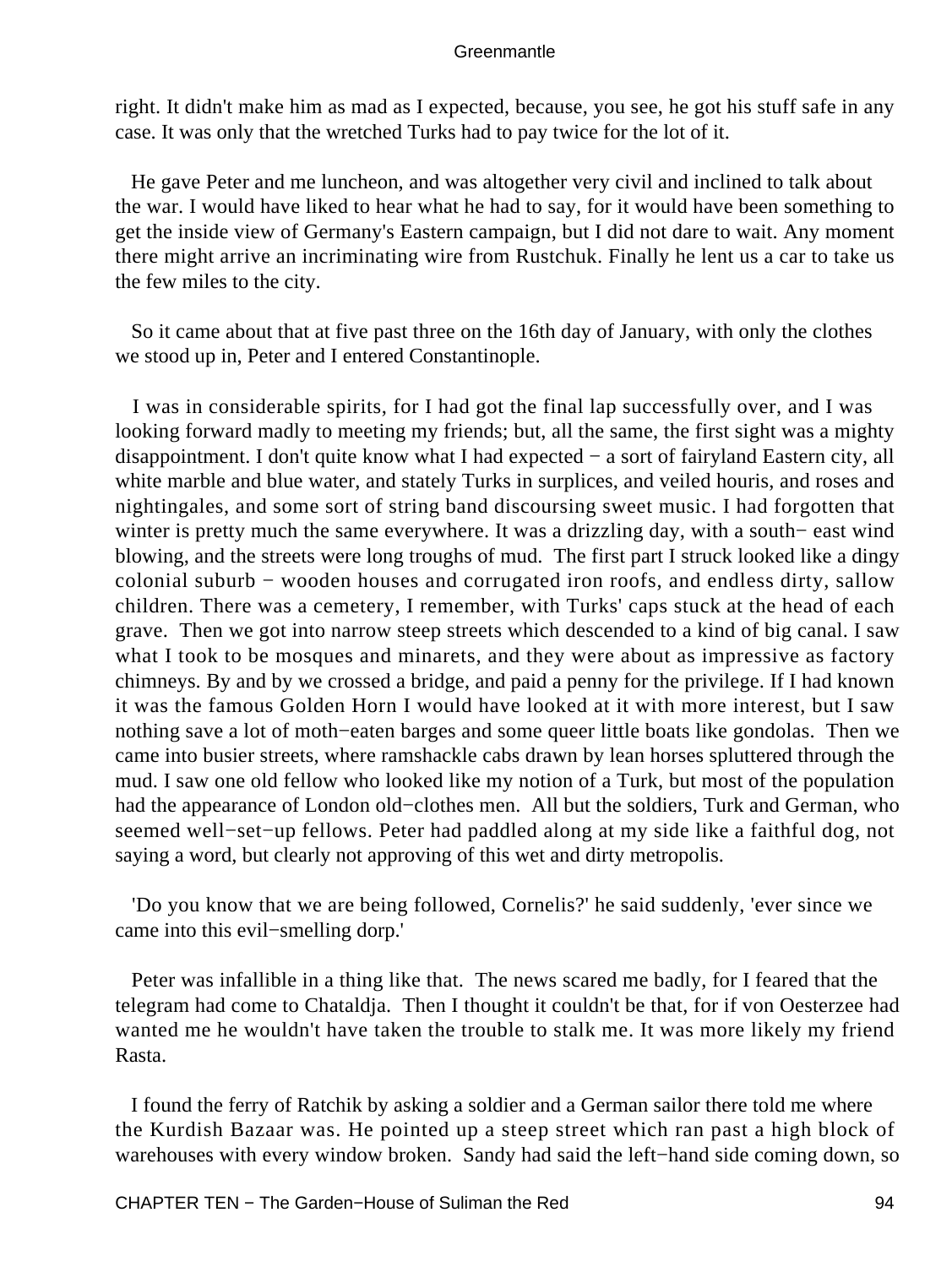it must be the right−hand side going up. We plunged into it, and it was the filthiest place of all. The wind whistled up it and stirred the garbage. It seemed densely inhabited, for at all the doors there were groups of people squatting, with their heads covered, though scarcely a window showed in the blank walls.

 The street corkscrewed endlessly. Sometimes it seemed to stop; then it found a hole in the opposing masonry and edged its way in. Often it was almost pitch dark; then would come a greyish twilight where it opened out to the width of a decent lane. To find a house in that murk was no easy job, and by the time we had gone a quarter of a mile I began to fear we had missed it. It was no good asking any of the crowd we met. They didn't look as if they understood any civilized tongue.

 At last we stumbled on it − a tumble−down coffee house, with A. Kuprasso above the door in queer amateur lettering. There was a lamp burning inside, and two or three men smoking at small wooden tables.

 We ordered coffee, thick black stuff like treacle, which Peter anathematized. A negro brought it, and I told him in German I wanted to speak to Mr Kuprasso. He paid no attention, so I shouted louder at him, and the noise brought a man out of the back parts.

 He was a fat, oldish fellow with a long nose, very like the Greek traders you see on the Zanzibar coast. I beckoned to him and he waddled forward, smiling oilily. Then I asked him what he would take, and he replied, in very halting German, that he would have a sirop.

 'You are Mr Kuprasso,' I said. 'I wanted to show this place to my friend. He has heard of your garden−house and the fun there.'

'The Signor is mistaken. I have no garden−house.'

 'Rot,' I said; 'I've been here before, my boy. I recall your shanty at the back and many merry nights there. What was it you called it? Oh, I remember – the Garden–House of Suliman the Red.'

 He put his finger to his lip and looked incredibly sly. 'The Signor remembers that. But that was in the old happy days before war came. The place is long since shut. The people here are too poor to dance and sing.'

 'All the same I would like to have another look at it,' I said, and I slipped an English sovereign into his hand.

 He glanced at it in surprise and his manner changed. 'The Signor is a Prince, and I will do his will.' He clapped his hands and the negro appeared, and at his nod took his place behind a little side−counter.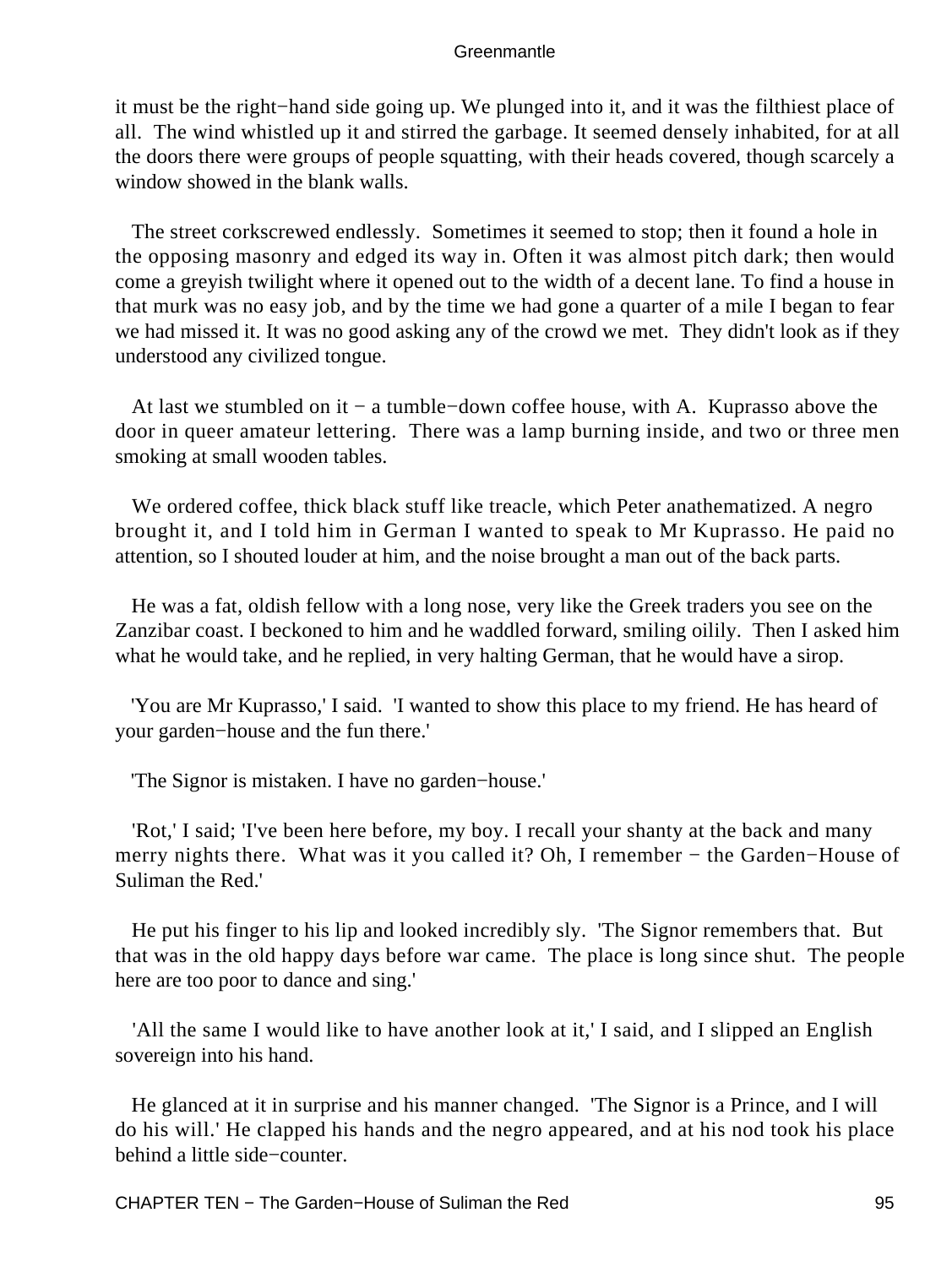'Follow me,' he said, and led us through a long, noisome passage, which was pitch dark and very unevenly paved. Then he unlocked a door and with a swirl the wind caught it and blew it back on us.

We were looking into a mean little yard, with on one side a high curving wall, evidently of great age, with bushes growing in the cracks of it. Some scraggy myrtles stood in broken pots, and nettles flourished in a corner. At one end was a wooden building like a dissenting chapel, but painted a dingy scarlet. Its windows and skylights were black with dirt, and its door, tied up with rope, flapped in the wind.

'Behold the Pavilion,' Kuprasso said proudly.

 'That is the old place,' I observed with feeling. 'What times I've seen there! Tell me, Mr Kuprasso, do you ever open it now?'

He put his thick lips to my ear.

 'If the Signor will be silent I will tell him. It is sometimes open − not often. Men must amuse themselves even in war. Some of the German officers come here for their pleasure, and but last week we had the ballet of Mademoiselle Cici. The police approve − but not often, for this is no time for too much gaiety. I will tell you a secret. Tomorrow afternoon there will be dancing − wonderful dancing! Only a few of my patrons know. Who, think you, will be here?'

He bent his head closer and said in a whisper −

'The Compagnie des Heures Roses.'

 'Oh, indeed,' I said with a proper tone of respect, though I hadn't a notion what he meant.

'Will the Signor wish to come?'

'Sure,' I said. 'Both of us. We're all for the rosy hours.'

 'Then the fourth hour after midday. Walk straight through the cafe and one will be there to unlock the door. You are new−comers here? Take the advice of Angelo Kuprasso and avoid the streets after nightfall. Stamboul is no safe place nowadays for quiet men.' I asked him to name a hotel, and he rattled off a list from which I chose one that sounded modest and in keeping with our get−up. It was not far off, only a hundred yards to the right at the top of the hill.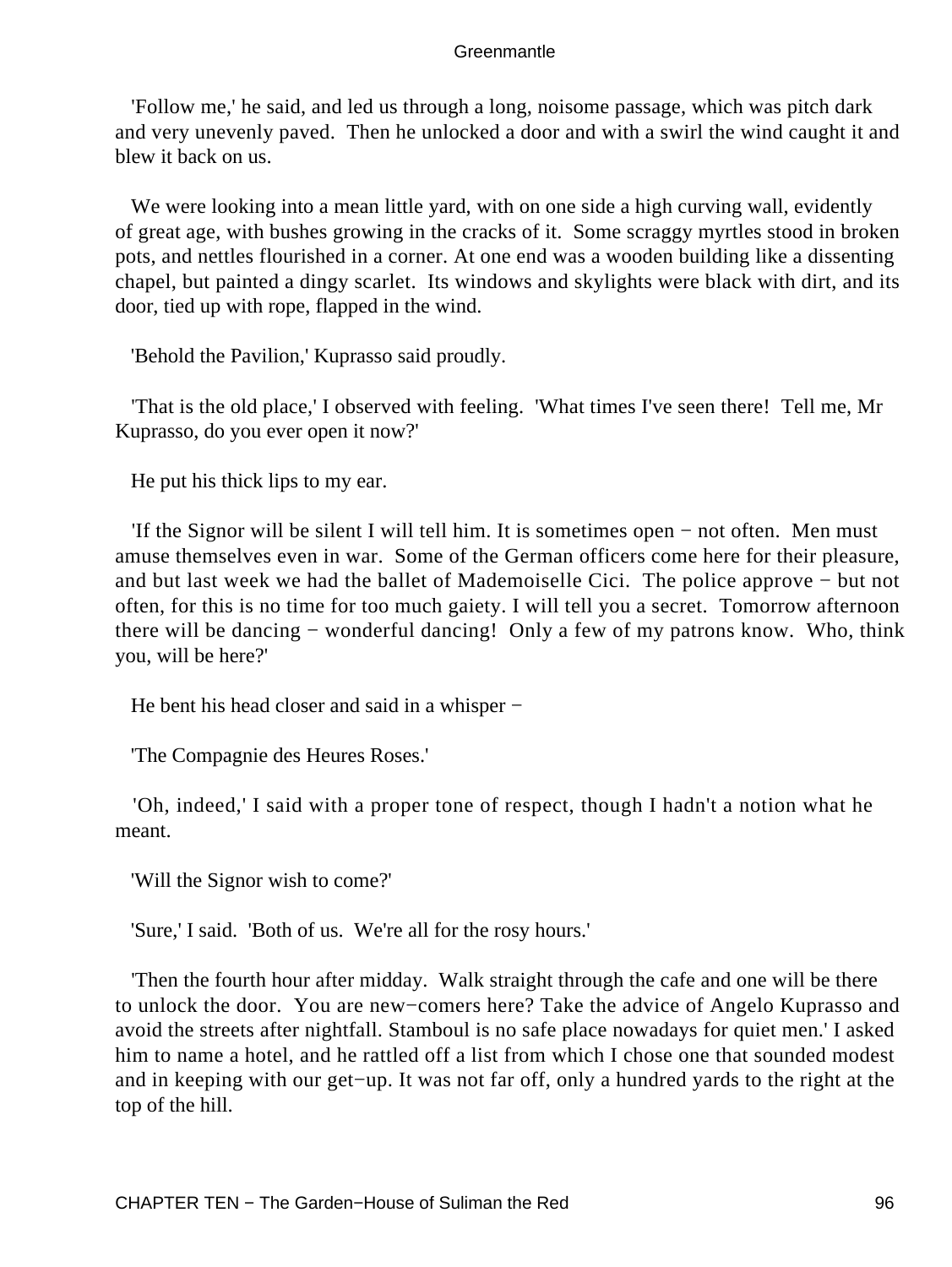When we left his door the night had begun to drop. We hadn't gone twenty yards before Peter drew very near to me and kept turning his head like a hunted stag.

'We are being followed close, Cornelis,' he said calmly.

 Another ten yards and we were at a cross−roads, where a little \_place faced a biggish mosque. I could see in the waning light a crowd of people who seemed to be moving towards us. I heard a high−pitched voice cry out a jabber of excited words, and it seemed to me that I had heard the voice before.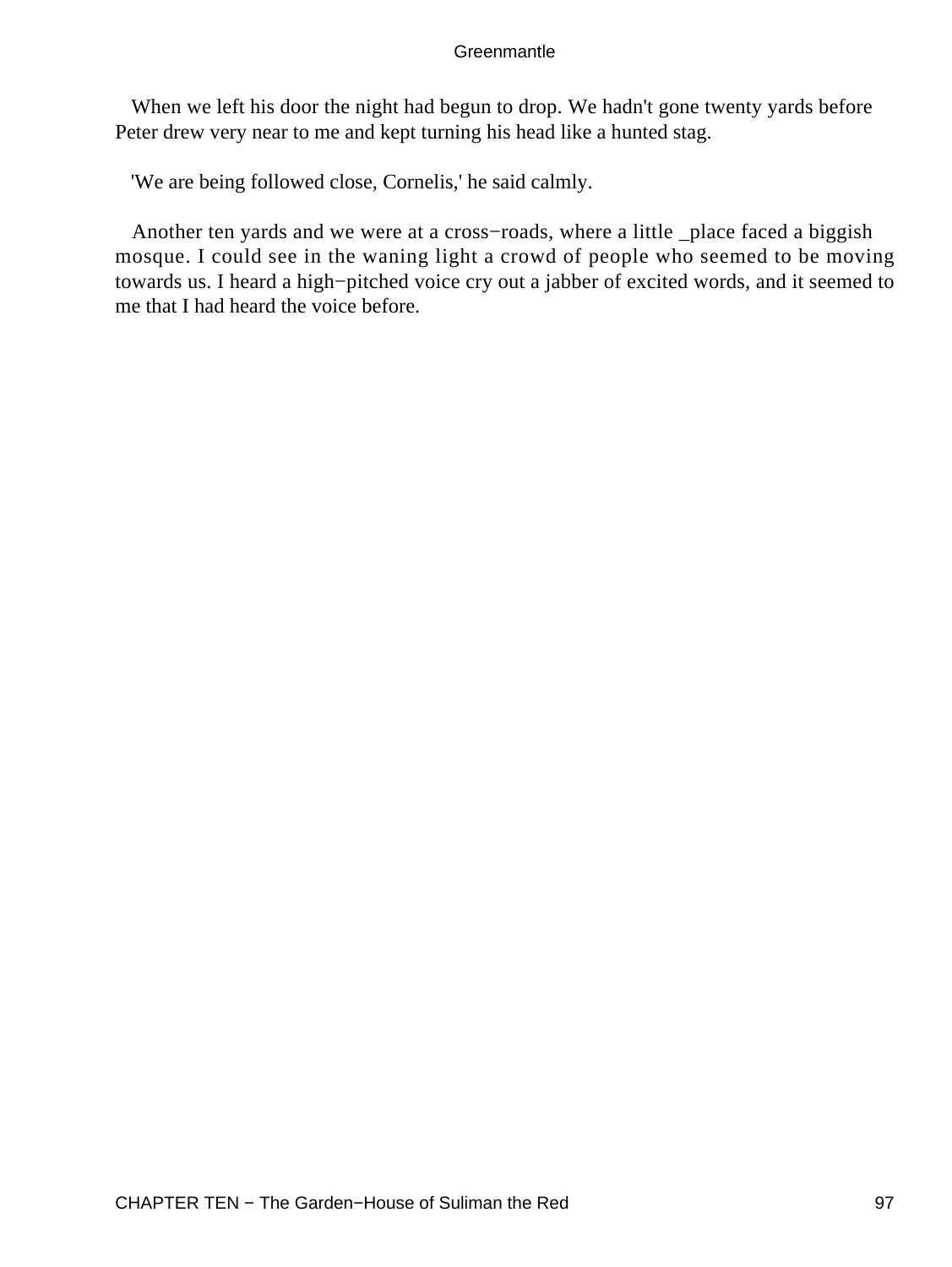## **[CHAPTER ELEVEN − The Companions of the Rosy Hours](#page-207-0)**

We battled to a corner, where a jut of building stood out into the street. It was our only chance to protect our backs, to stand up with the rib of stone between us. It was only the work of seconds. One instant we were groping our solitary way in the darkness, the next we were pinned against a wall with a throaty mob surging round us.

 It took me a moment or two to realize that we were attacked. Every man has one special funk in the back of his head, and mine was to be the quarry of an angry crowd. I hated the thought of it − the mess, the blind struggle, the sense of unleashed passions different from those of any single blackguard. It was a dark world to me, and I don't like darkness. But in my nightmares I had never imagined anything just like this. The narrow, fetid street, with the icy winds fanning the filth, the unknown tongue, the hoarse savage murmur, and my utter ignorance as to what it might all be about, made me cold in the pit of my stomach.

 'We've got it in the neck this time, old man,' I said to Peter, who had out the pistol the commandant at Rustchuk had given him. These pistols were our only weapons. The crowd saw them and hung back, but if they chose to rush us it wasn't much of a barrier two pistols would make.

 Rasta's voice had stopped. He had done his work, and had retired to the background. There were shouts from the crowd − '*Alleman' and a word '*Khafiyeh' constantly repeated. I didn't know what it meant at the time, but now I know that they were after us because we were Boches and spies. There was no love lost between the Constantinople scum and their new masters. It seemed an ironical end for Peter and me to be done in because we were Boches. And done in we should be. I had heard of the East as a good place for people to disappear in; there were no inquisitive newspapers or incorruptible police. I wished to Heaven I had a word of Turkish. But I made my voice heard for a second in a pause of the din, and shouted that we were German sailors who had brought down big guns for Turkey, and were going home next day. I asked them what the devil they thought we had done? I don't know if any fellow there understood German; anyhow, it only brought a pandemonium of cries in which that ominous word \_Khafiyeh was predominant.

 Then Peter fired over their heads. He had to, for a chap was pawing at his throat. The answer was a clatter of bullets on the wall above us. It looked as if they meant to take us alive, and that I was very clear should not happen. Better a bloody end in a street scrap than the tender mercies of that bandbox bravo.

 I don't quite know what happened next. A press drove down at me and I fired. Someone squealed, and I looked the next moment to be strangled. And then, suddenly, the scrimmage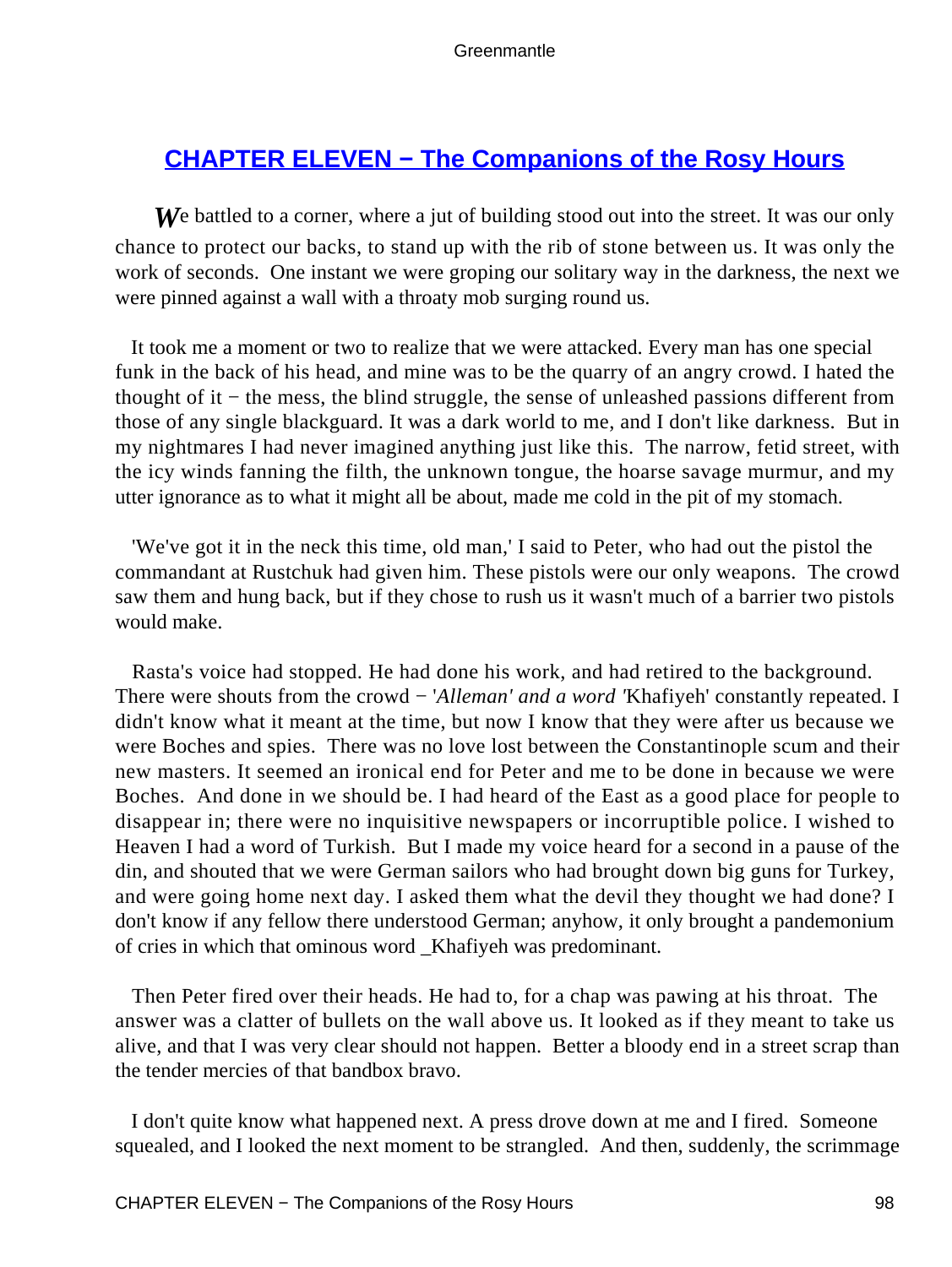ceased, and there was a wavering splash of light in that pit of darkness.

 I never went through many worse minutes than these. When I had been hunted in the past weeks there had been mystery enough, but no immediate peril to face. When I had been up against a real, urgent, physical risk, like Loos, the danger at any rate had been clear. One knew what one was in for. But here was a threat I couldn't put a name to, and it wasn't in the future, but pressing hard at our throats.

 And yet I couldn't feel it was quite real. The patter of the pistol bullets against the wall, like so many crackers, the faces felt rather than seen in the dark, the clamour which to me was pure gibberish, had all the madness of a nightmare. Only Peter, cursing steadily in Dutch by my side, was real. And then the light came, and made the scene more eerie!

 It came from one or two torches carried by wild fellows with long staves who drove their way into the heart of the mob. The flickering glare ran up the steep walls and made monstrous shadows. The wind swung the flame into long streamers, dying away in a fan of sparks.

 And now a new word was heard in the crowd. It was \_Chinganeh, shouted not in anger but in fear.

 At first I could not see the newcomers. They were hidden in the deep darkness under their canopy of light, for they were holding their torches high at the full stretch of their arms. They were shouting, too, wild shrill cries ending sometimes in a gush of rapid speech. Their words did not seem to be directed against us, but against the crowd. A sudden hope came to me that for some unknown reason they were on our side.

 The press was no longer heavy against us. It was thinning rapidly and I could hear the scuffle as men made off down the side streets. My first notion was that these were the Turkish police. But I changed my mind when the leader came out into a patch of light. He carried no torch, but a long stave with which he belaboured the heads of those who were too tightly packed to flee.

 It was the most eldritch apparition you can conceive. A tall man dressed in skins, with bare legs and sandal−shod feet. A wisp of scarlet cloth clung to his shoulders, and, drawn over his head down close to his eyes, was a skull−cap of some kind of pelt with the tail waving behind it. He capered like a wild animal, keeping up a strange high monotone that fairly gave me the creeps.

 I was suddenly aware that the crowd had gone. Before us was only this figure and his half−dozen companions, some carrying torches and all wearing clothes of skin. But only the one who seemed to be their leader wore the skull−cap; the rest had bare heads and long tangled hair.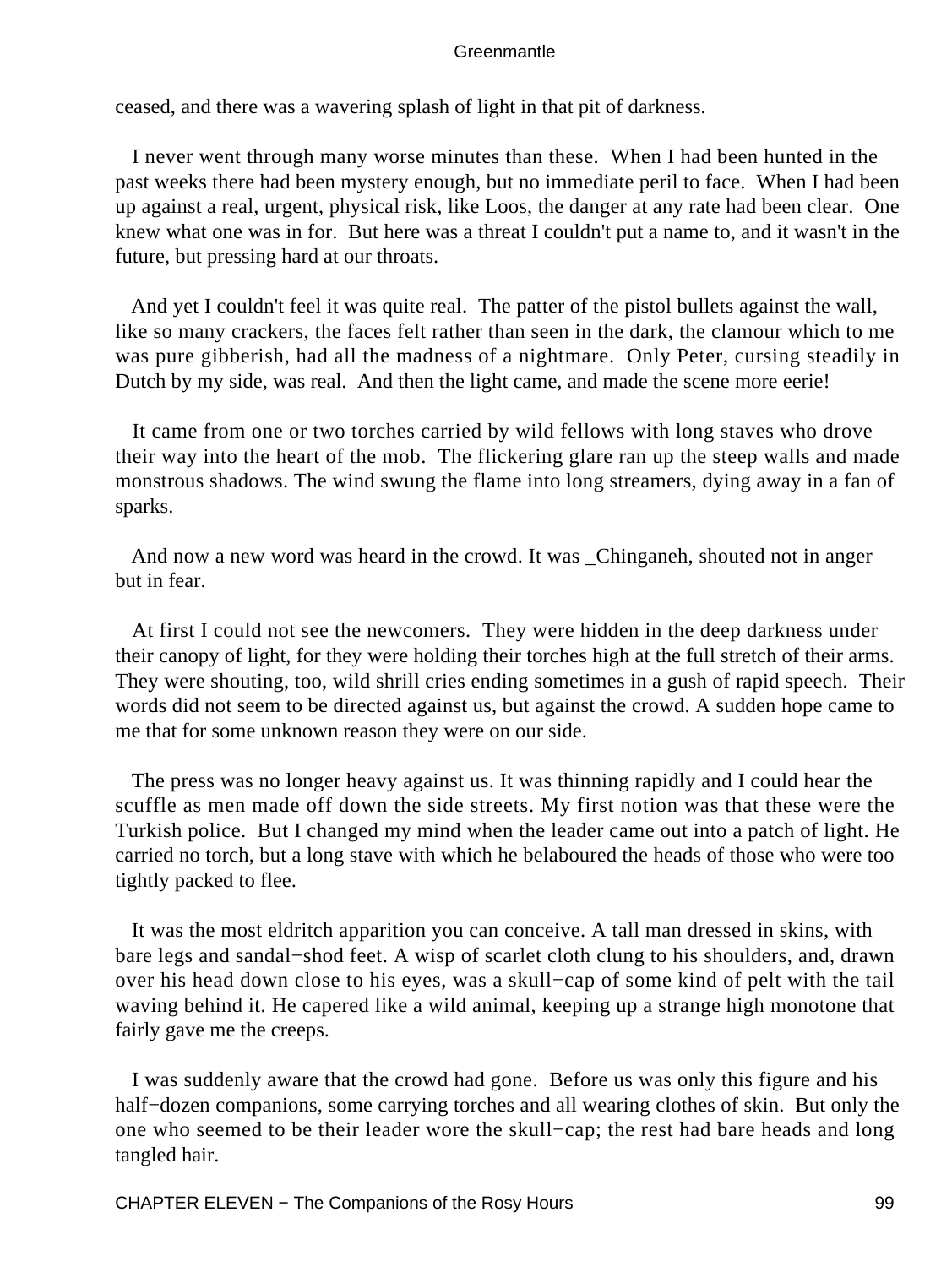The fellow was shouting gibberish at me. His eyes were glassy, like a man who smokes hemp, and his legs were never still for a second. You would think such a figure no better than a mountebank, and yet there was nothing comic in it. Fearful and sinister and uncanny it was; and I wanted to do anything but laugh.

As he shouted he kept pointing with his stave up the street which climbed the hillside.

 'He means us to move,' said Peter. 'For God's sake let us get away from this witch−doctor.'

 I couldn't make sense of it, but one thing was clear. These maniacs had delivered us for the moment from Rasta and his friends.

 Then I did a dashed silly thing. I pulled out a sovereign and offered it to the leader. I had some kind of notion of showing gratitude, and as I had no words I had to show it by deed.

 He brought his stick down on my wrist and sent the coin spinning in the gutter. His eyes blazed, and he made his weapon sing round my head. He cursed me − oh, I could tell cursing well enough, though I didn't follow a word; and he cried to his followers and they cursed me too. I had offered him a mortal insult and stirred up a worse hornet's nest than Rasta's push.

 Peter and I, with a common impulse, took to our heels. We were not looking for any trouble with demoniacs. Up the steep, narrow lane we ran with that bedlamite crowd at our heels. The torches seemed to have gone out, for the place was black as pitch, and we tumbled over heaps of offal and splashed through running drains. The men were close behind us, and more than once I felt a stick on my shoulder. But fear lent us wings, and suddenly before us was a blaze of light and we saw the debouchment of our street in a main thoroughfare. The others saw it, too, for they slackened off. just before we reached the light we stopped and looked round. There was no sound or sight behind us in the dark lane which dipped to the harbour.

 'This is a queer country, Cornelis,' said Peter, feeling his limbs for bruises. 'Too many things happen in too short a time. I am breathless.'

 The big street we had struck seemed to run along the crest of the hill. There were lamps in it, and crawling cabs, and quite civilized− looking shops. We soon found the hotel to which Kuprasso had directed us, a big place in a courtyard with a very tumble−down− looking portico, and green sun−shutters which rattled drearily in the winter's wind. It proved, as I had feared, to be packed to the door, mostly with German officers. With some trouble I got an interview with the proprietor, the usual Greek, and told him that we had been sent there by Mr Kuprasso. That didn't affect him in the least, and we would have been shot into the street if I hadn't remembered about Stumm's pass.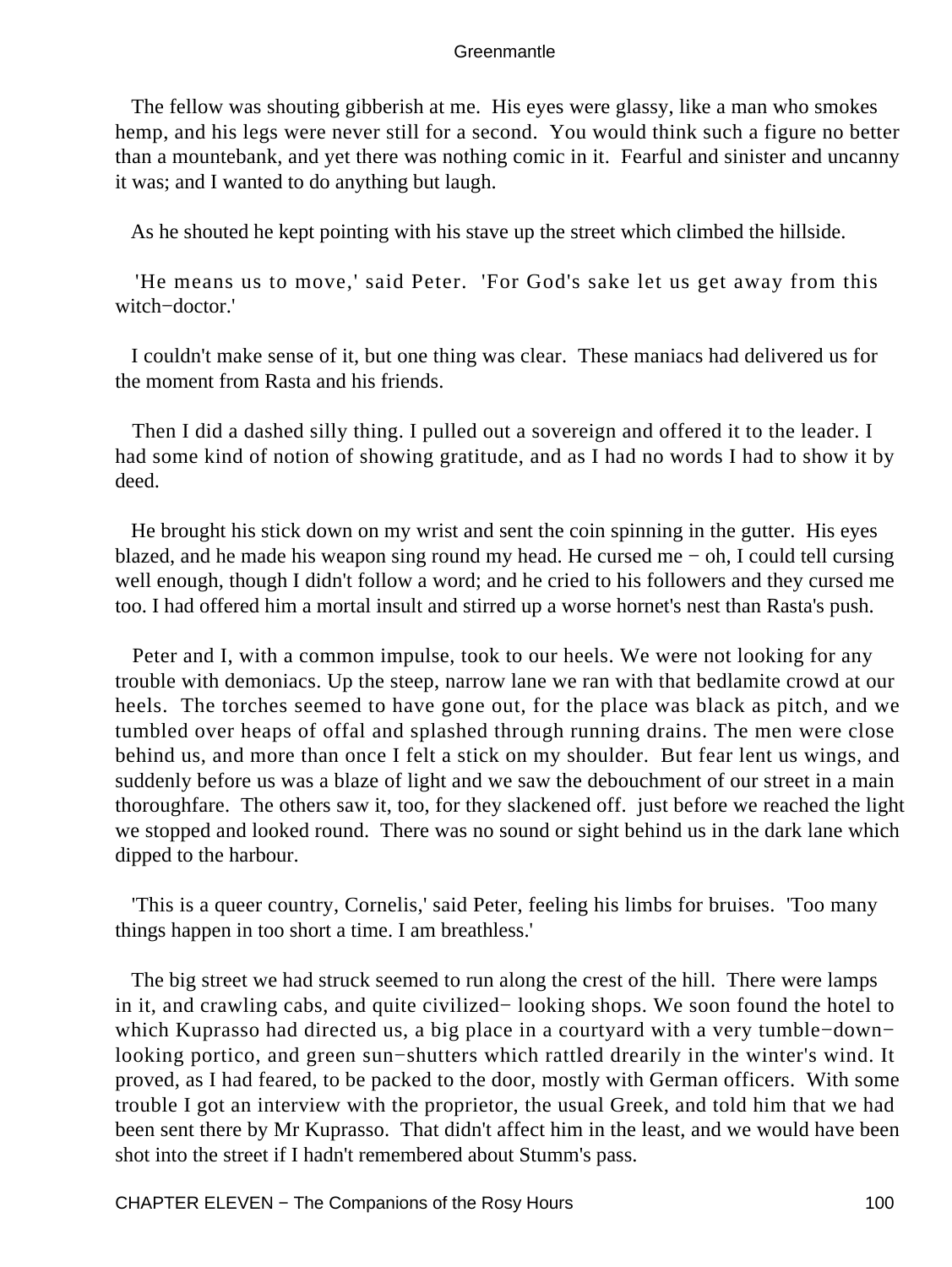So I explained that we had come from Germany with munitions and only wanted rooms for one night. I showed him the pass and blustered a good deal, till he became civil and said he would do the best he could for us.

 That best was pretty poor. Peter and I were doubled up in a small room which contained two camp−beds and little else, and had broken windows through which the wind whistled. We had a Wretched dinner of stringy mutton, boiled with vegetables, and a white cheese strong enough to raise the dead. But I got a bottle of whisky, for which I paid a sovereign, and we managed to light the stove in our room, fasten the shutters, and warm our hearts with a brew of toddy. After that we went to bed and slept like logs for twelve hours. On the road from Rustchuk we had had uneasy slumbers.

 I woke next morning and, looking out from the broken window, saw that it was snowing. With a lot of trouble I got hold of a servant and made him bring us some of the treacly Turkish coffee. We were both in pretty low spirits. 'Europe is a poor cold place,' said Peter, 'not worth fighting for. There is only one white man's land, and that is South Africa.' At the time I heartily agreed with him.

 I remember that, sitting on the edge of my bed, I took stock of our position. It was not very cheering. We seemed to have been amassing enemies at a furious pace. First of all, there was Rasta, whom I had insulted and who wouldn't forget it in a hurry. He had his crowd of Turkish riff−raff and was bound to get us sooner or later. Then there was the maniac in the skin hat. He didn't like Rasta, and I made a guess that he and his weird friends were of some party hostile to the Young Turks. But, on the other hand, he didn't like us, and there would be bad trouble the next time we met him. Finally, there was Stumm and the German Government. It could only be a matter of hours at the best before he got the Rustchuk authorities on our trail. It would be easy to trace us from Chataldja, and once they had us we were absolutely done. There was a big black \_dossier against us, which by no conceivable piece of luck could be upset.

 it was very clear to me that, unless we could find sanctuary and shed all our various pursuers during this day, we should be done in for good and all. But where on earth were we to find sanctuary? We had neither of us a word of the language, and there was no way I could see of taking on new characters. For that we wanted friends and help, and I could think of none anywhere. Somewhere, to be sure, there was Blenkiron, but how could we get in touch with him? As for Sandy, I had pretty well given him up. I always thought his enterprise the craziest of the lot and bound to fail. He was probably somewhere in Asia Minor, and a month or two later would get to Constantinople and hear in some pot−house the yarn of the two wretched Dutchmen who had disappeared so soon from men's sight.

 That rendezvous at Kuprasso's was no good. It would have been all right if we had got here unsuspected, and could have gone on quietly frequenting the place till Blenkiron picked us up. But to do that we wanted leisure and secrecy, and here we were with a pack of hounds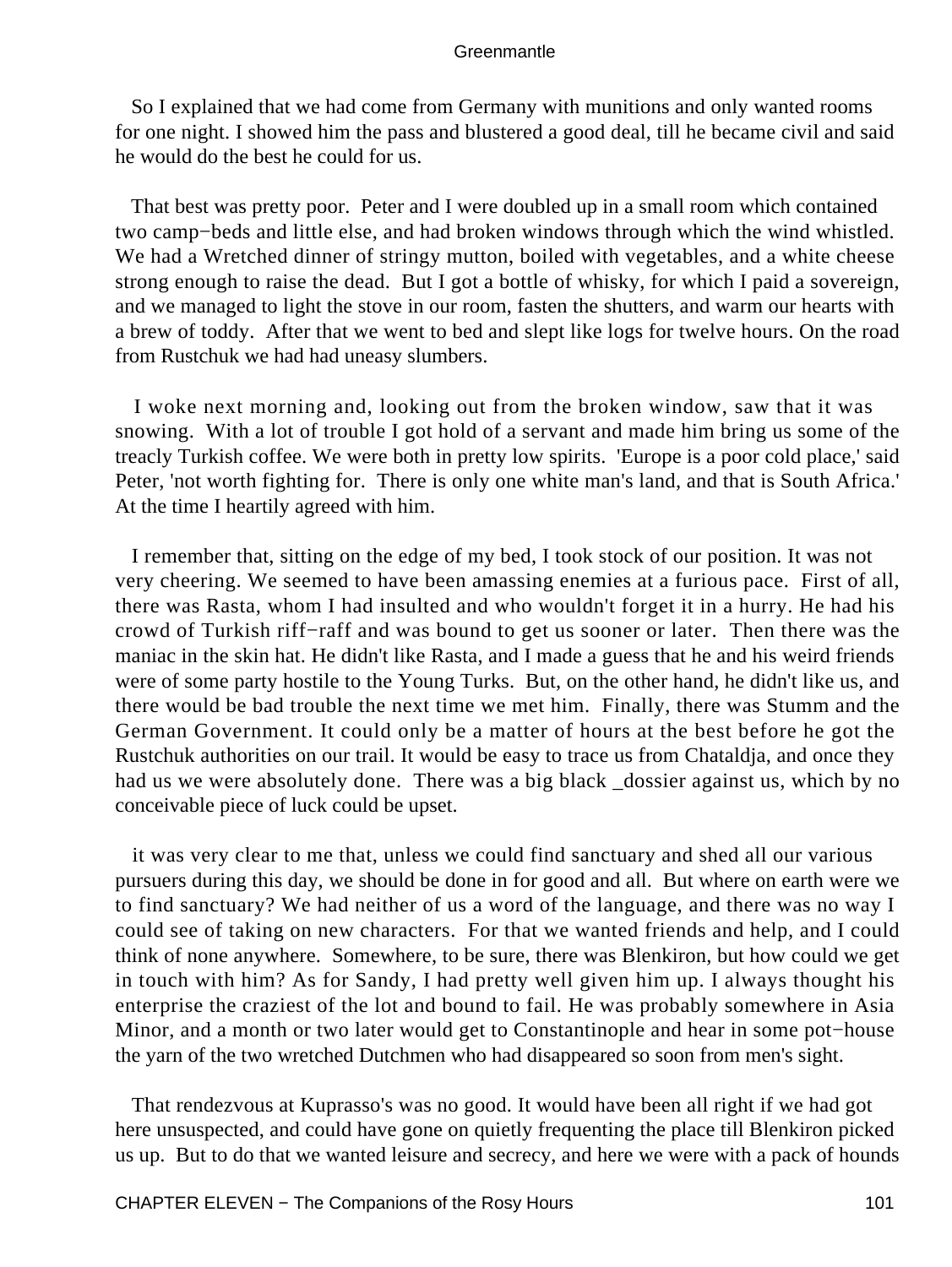at our heels. The place was horribly dangerous already. If we showed ourselves there we should be gathered in by Rasta, or by the German military police, or by the madman in the skin cap. It was a stark impossibility to hang about on the off−chance of meeting Blenkiron.

 I reflected with some bitterness that this was the 17th day of January, the day of our assignation. I had had high hopes all the way down the Danube of meeting with Blenkiron − for I knew he would be in time − of giving him the information I had had the good fortune to collect, of piecing it together with what he had found out, and of getting the whole story which Sir Walter hungered for. After that, I thought it wouldn't be hard to get away by Rumania, and to get home through Russia. I had hoped to be back with my battalion in February, having done as good a bit of work as anybody in the war. As it was, it looked as if my information would die with me, unless I could find Blenkiron before the evening.

 I talked the thing over with Peter, and he agreed that we were fairly up against it. We decided to go to Kuprasso's that afternoon, and to trust to luck for the rest. It wouldn't do to wander about the streets, so we sat tight in our room all morning, and swopped old hunting yarns to keep our minds from the beastly present. We got some food at midday − cold mutton and the same cheese, and finished our whisky. Then I paid the bill, for I didn't dare to stay there another night. About half−past three we went into the street, without the foggiest notion where we would find our next quarters.

 It was snowing heavily, which was a piece of luck for us. Poor old Peter had no greatcoat, so we went into a Jew's shop and bought a ready−made abomination, which looked as if it might have been meant for a dissenting parson. It was no good saving my money when the future was so black. The snow made the streets deserted, and we turned down the long lane which led to Ratchik ferry, and found it perfectly quiet. I do not think we met a soul till we got to Kuprasso's shop.

 We walked straight through the cafe, which was empty, and down the dark passage, till we were stopped by the garden door. I knocked and it swung open. There was the bleak yard, now puddled with snow, and a blaze of light from the pavilion at the other end. There was a scraping of fiddles, too, and the sound of human talk. We paid the negro at the door, and passed from the bitter afternoon into a garish saloon. There were forty or fifty people there, drinking coffee and sirops and filling the air with the fumes of latakia. Most of them were Turks in European clothes and the fez, but there were some German officers and what looked like German civilians − Army Service Corps clerks, probably, and mechanics from the Arsenal. A woman in cheap finery was tinkling at the piano, and there were several shrill females with the officers. Peter and I sat down modestly in the nearest corner, where old Kuprasso saw us and sent us coffee. A girl who looked like a Jewess came over to us and talked French, but I shook my head and she went off again.

 Presently a girl came on the stage and danced, a silly affair, all a clashing of tambourines and wriggling. I have seen native women do the same thing better in a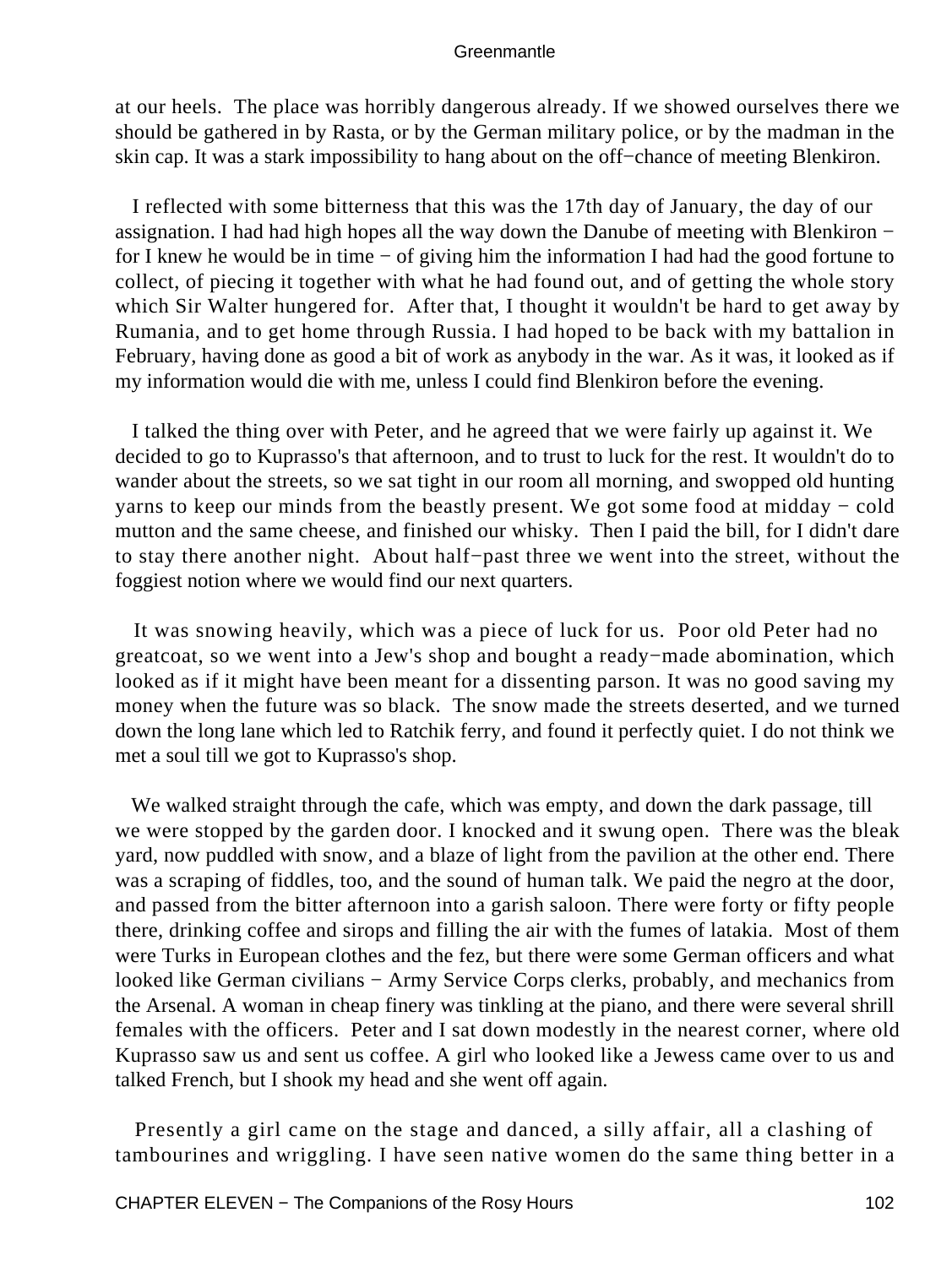Mozambique kraal. Another sang a German song, a simple, sentimental thing about golden hair and rainbows, and the Germans present applauded. The place was so tinselly and common that, coming to it from weeks of rough travelling, it made me impatient. I forgot that, while for the others it might be a vulgar little dancing−hall, for us it was as perilous as a brigands' den.

 Peter did not share my mood. He was quite interested in it, as he was interested in everything new. He had a genius for living in the moment.

 I remember there was a drop−scene on which was daubed a blue lake with very green hills in the distance. As the tobacco smoke grew thicker and the fiddles went on squealing, this tawdry picture began to mesmerize me. I seemed to be looking out of a window at a lovely summer landscape where there were no wars or danger. I seemed to feel the warm sun and to smell the fragrance of blossom from the islands. And then I became aware that a queer scent had stolen into the atmosphere.

 There were braziers burning at both ends to warm the room, and the thin smoke from these smelt like incense. Somebody had been putting a powder in the flames, for suddenly the place became very quiet. The fiddles still sounded, but far away like an echo. The lights went down, all but a circle on the stage, and into that circle stepped my enemy of the skin cap.

 He had three others with him. I heard a whisper behind me, and the words were those which Kuprasso had used the day before. These bedlamites were called the Companions of the Rosy Hours, and Kuprasso had promised great dancing.

 I hoped to goodness they would not see us, for they had fairly given me the horrors. Peter felt the same, and we both made ourselves very small in that dark corner. But the newcomers had no eyes for us.

 In a twinkling the pavilion changed from a common saloon, which might have been in Chicago or Paris, to a place of mystery − yes, and of beauty. It became the Garden−House of Suliman the Red, whoever that sportsman may have been. Sandy had said that the ends of the earth converged there, and he had been right. I lost all consciousness of my neighbours − stout German, frock−coated Turk, frowsy Jewess − and saw only strange figures leaping in a circle of light, figures that came out of the deepest darkness to make a big magic.

 The leader flung some stuff into the brazier, and a great fan of blue light flared up. He was weaving circles, and he was singing something shrill and high, whilst his companions made a chorus with their deep monotone. I can't tell you what the dance was. I had seen the Russian ballet just before the war, and one of the men in it reminded me of this man. But the dancing was the least part of it. It was neither sound nor movement nor scent that wrought the spell, but something far more potent. In an instant I found myself reft away from the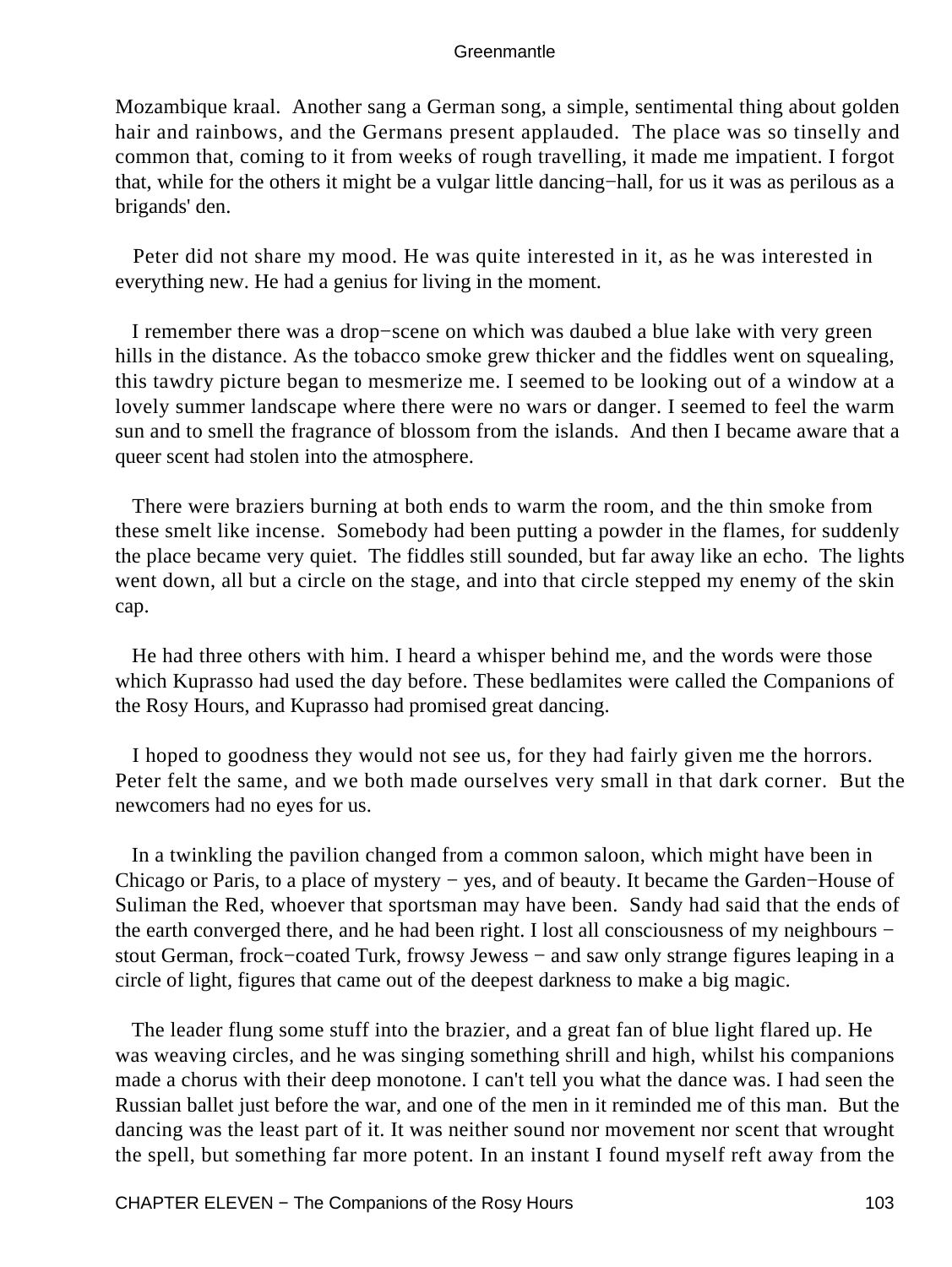present with its dull dangers, and looking at a world all young and fresh and beautiful. The gaudy drop−scene had vanished. It was a window I was looking from, and I was gazing at the finest landscape on earth, lit by the pure clean light of morning.

 It seemed to be part of the veld, but like no veld I had ever seen. It was wider and wilder and more gracious. Indeed, I was looking at my first youth. I was feeling the kind of immortal light− heartedness which only a boy knows in the dawning of his days. I had no longer any fear of these magic−makers. They were kindly wizards, who had brought me into fairyland.

 Then slowly from the silence there distilled drops of music. They came like water falling a long way into a cup, each the essential quality of pure sound. We, with our elaborate harmonies, have forgotten the charm of single notes. The African natives know it, and I remember a learned man once telling me that the Greeks had the same art. Those silver bells broke out of infinite space, so exquisite and perfect that no mortal words could have been fitted to them. That was the music, I expect, that the morning stars made when they sang together.

 Slowly, very slowly, it changed. The glow passed from blue to purple, and then to an angry red. Bit by bit the notes spun together till they had made a harmony − a fierce, restless harmony. And I was conscious again of the skin−clad dancers beckoning out of their circle.

 There was no mistake about the meaning now. All the daintiness and youth had fled, and passion was beating the air − terrible, savage passion, which belonged neither to day nor night, life nor death, but to the half−world between them. I suddenly felt the dancers as monstrous, inhuman, devilish. The thick scents that floated from the brazier seemed to have a tang of new−shed blood. Cries broke from the hearers − cries of anger and lust and terror. I heard a woman sob, and Peter, who is as tough as any mortal, took tight hold of my arm.

 I now realized that these Companions of the Rosy Hours were the only thing in the world to fear. Rasta and Stumm seemed feeble simpletons by contrast. The window I had been looking out of was changed to a prison wall − I could see the mortar between the massive blocks. In a second these devils would be smelling out their enemies like some foul witch−doctors. I felt the burning eyes of their leader looking for me in the gloom. Peter was praying audibly beside me, and I could have choked him. His infernal chatter would reveal us, for it seemed to me that there was no one in the place except us and the magic−workers.

 Then suddenly the spell was broken. The door was flung open and a great gust of icy wind swirled through the hall, driving clouds of ashes from the braziers. I heard loud voices without, and a hubbub began inside. For a moment it was quite dark, and then someone lit one of the flare lamps by the stage. It revealed nothing but the common squalor of a low saloon − white faces, sleepy eyes, and frowsy heads. The drop−piece was there in all its tawdriness.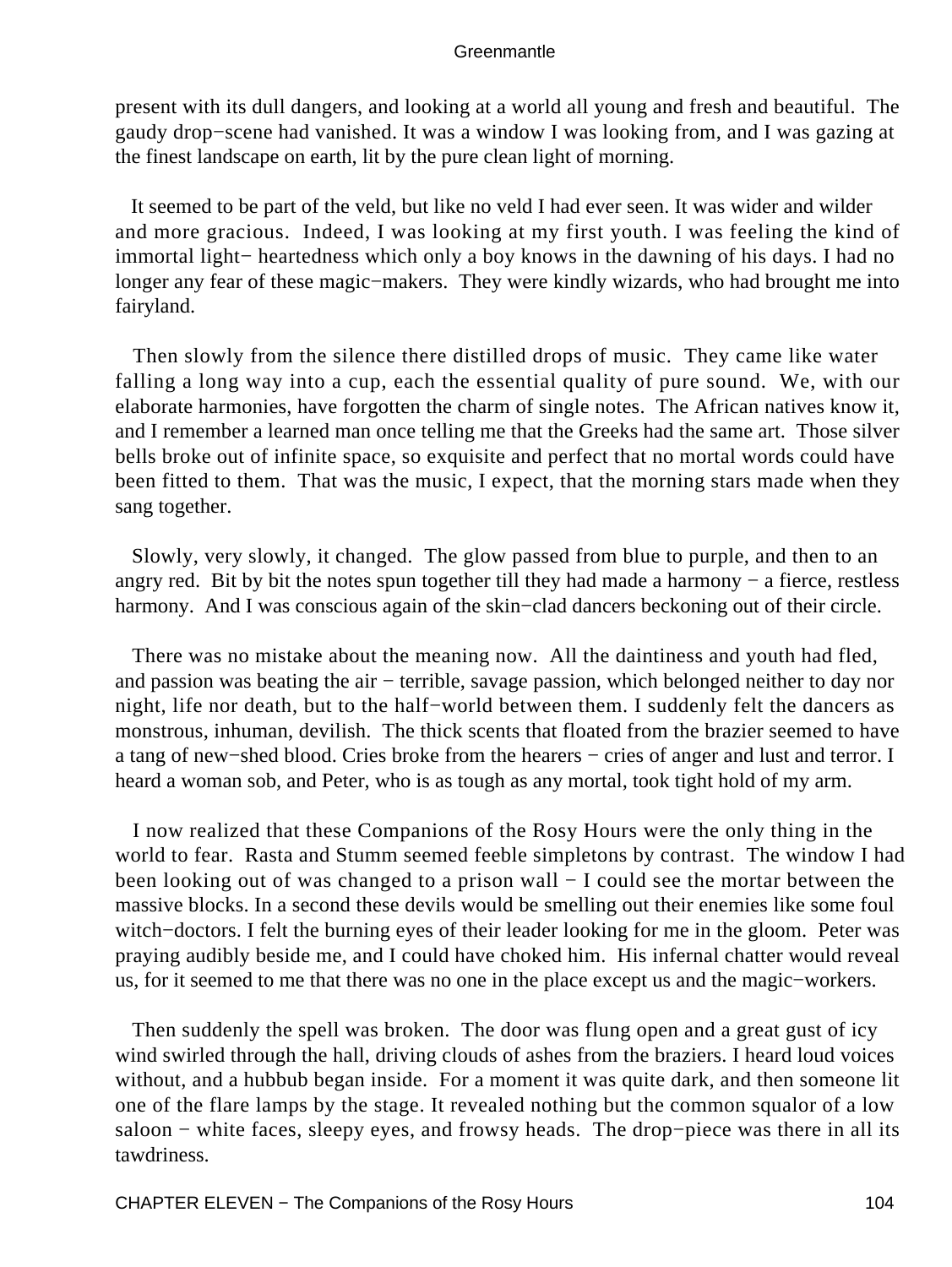The Companions of the Rosy Hours had gone. But at the door stood men in uniform, I heard a German a long way off murmur, 'Enver's bodyguards,' and I heard him distinctly; for, though I could not see clearly, my hearing was desperately acute. That is often the way when you suddenly come out of a swoon.

 The place emptied like magic. Turk and German tumbled over each other, while Kuprasso wailed and wept. No one seemed to stop them, and then I saw the reason. Those Guards had come for us. This must be Stumm at last. The authorities had tracked us down, and it was all up with Peter and me.

 A sudden revulsion leaves a man with a low vitality. I didn't seem to care greatly. We were done, and there was an end of it. It was Kismet, the act of God, and there was nothing for it but to submit. I hadn't a flicker of a thought of escape or resistance. The game was utterly and absolutely over.

 A man who seemed to be a sergeant pointed to us and said something to Kuprasso, who nodded. We got heavily to our feet and stumbled towards them. With one on each side of us we crossed the yard, walked through the dark passage and the empty shop, and out into the snowy street. There was a closed carriage waiting which they motioned us to get into. It looked exactly like the Black Maria.

 Both of us sat still, like truant schoolboys, with our hands on our knees. I didn't know where I was going and I didn't care. We seemed to be rumbling up the hill, and then I caught the glare of lighted streets.

'This is the end of it, Peter,' I said.

'\_Ja, Cornelis,' he replied, and that was all our talk.

 By and by − hours later it seemed − we stopped. Someone opened the door and we got out, to find ourselves in a courtyard with a huge dark building around. The prison, I guessed, and I wondered if they would give us blankets, for it was perishing cold.

 We entered a door, and found ourselves in a big stone hall. It was quite warm, which made me more hopeful about our cells. A man in some kind of uniform pointed to the staircase, up which we plodded wearily. My mind was too blank to take clear impressions, or in any way to forecast the future. Another warder met us and took us down a passage till we halted at a door. He stood aside and motioned us to enter.

 I guessed that this was the governor's room, and we should be put through our first examination. My head was too stupid to think, and I made up my mind to keep perfectly mum. Yes, even if they tried thumbscrews. I had no kind of story, but I resolved not to give anything away. As I turned the handle I wondered idly what kind of sallow Turk or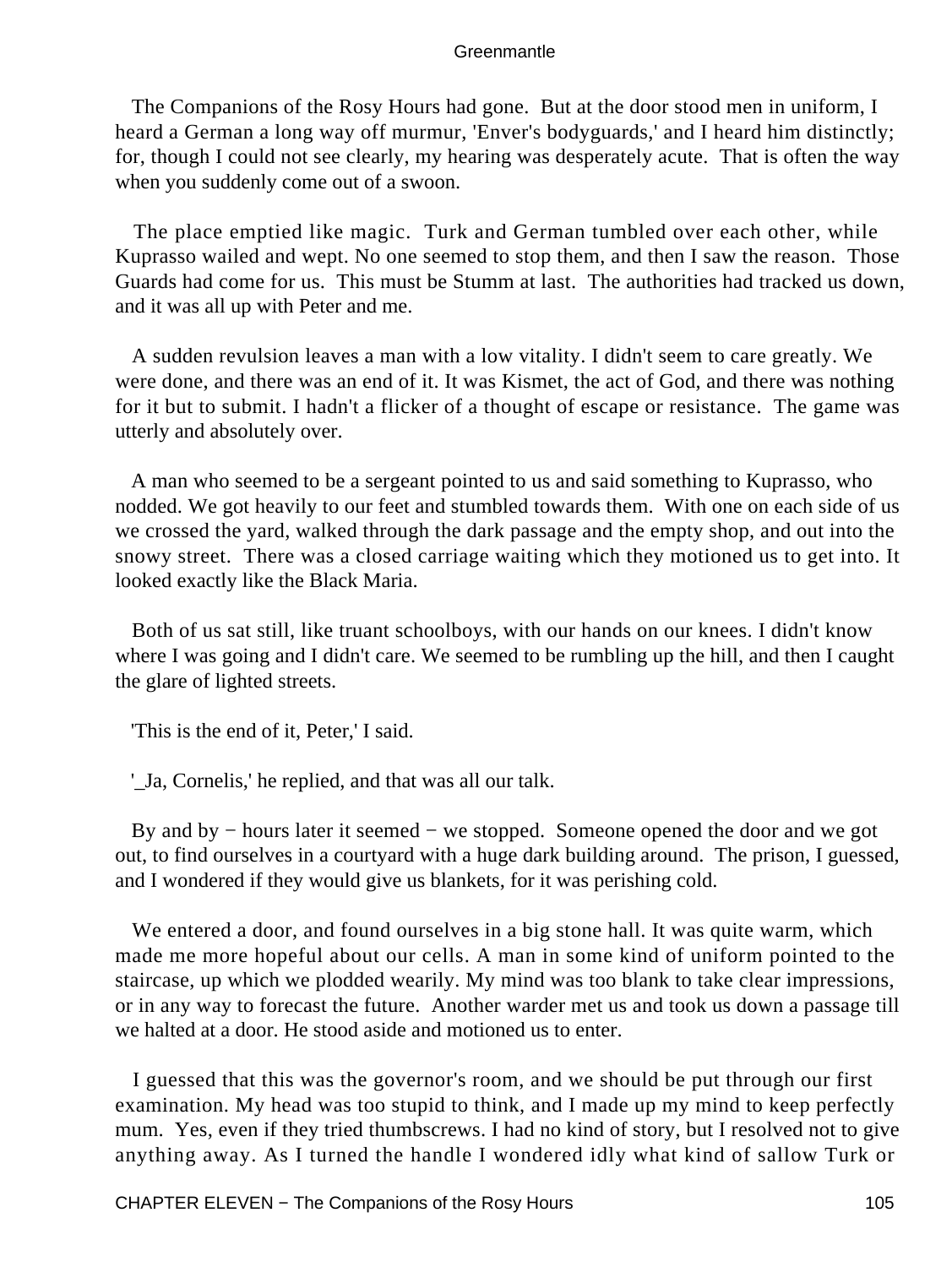bulging−necked German we should find inside.

 It was a pleasant room, with a polished wood floor and a big fire burning on the hearth. Beside the fire a man lay on a couch, with a little table drawn up beside him. On that table was a small glass of milk and a number of Patience cards spread in rows.

 I stared blankly at the spectacle, till I saw a second figure. It was the man in the skin−cap, the leader of the dancing maniacs. Both Peter and I backed sharply at the sight and then stood stock still.

For the dancer crossed the room in two strides and gripped both of my hands.

'Dick, old man,' he cried, 'I'm most awfully glad to see you again!'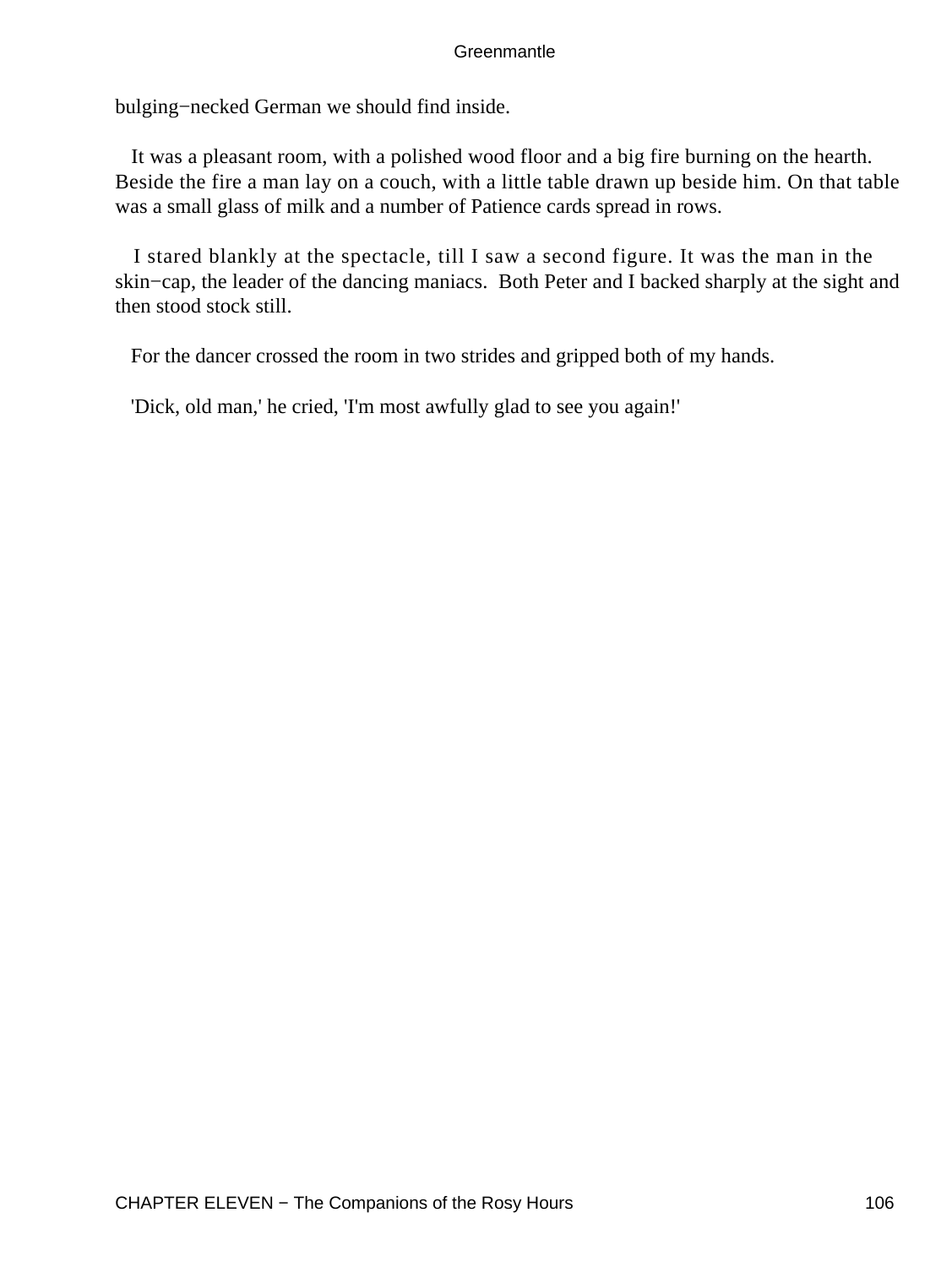# **[CHAPTER TWELVE − Four Missionaries See Light in their](#page-207-0) [Mission](#page-207-0)**

*A* spasm of incredulity, a vast relief, and that sharp joy which comes of reaction chased each other across my mind. I had come suddenly out of very black waters into an unbelievable calm. I dropped into the nearest chair and tried to grapple with something far beyond words.

 'Sandy,' I said, as soon as I got my breath, 'you're an incarnate devil. You've given Peter and me the fright of our lives.'

 'It was the only way, Dick. If I hadn't come mewing like a tom−cat at your heels yesterday, Rasta would have had you long before you got to your hotel. You two have given me a pretty anxious time, and it took some doing to get you safe here. However, that is all over now. Make yourselves at home, my children.'

 'Over!' I cried incredulously, for my wits were still wool− gathering. 'What place is this?'

 'You may call it my humble home' − it was Blenkiron's sleek voice that spoke. 'We've been preparing for you, Major, but it was only yesterday I heard of your friend.'

I introduced Peter.

 'Mr Pienaar,' said Blenkiron, 'pleased to meet you. Well, as I was observing, you're safe enough here, but you've cut it mighty fine. Officially, a Dutchman called Brandt was to be arrested this afternoon and handed over to the German authorities. When Germany begins to trouble about that Dutchman she will find difficulty in getting the body; but such are the languid ways of an Oriental despotism. Meantime the Dutchman will be no more. He will have ceased upon the midnight without pain, as your poet sings.'

'But I don't understand,' I stammered. 'Who arrested us?'

 'My men,' said Sandy. 'We have a bit of a graft here, and it wasn't difficult to manage it. Old Moellendorff will be nosing after the business tomorrow, but he will find the mystery too deep for him. That is the advantage of a Government run by a pack of adventurers. But, by Jove, Dick, we hadn't any time to spare. if Rasta had got you, or the Germans had had the job of lifting you, your goose would have been jolly well cooked. I had some unquiet hours this morning.'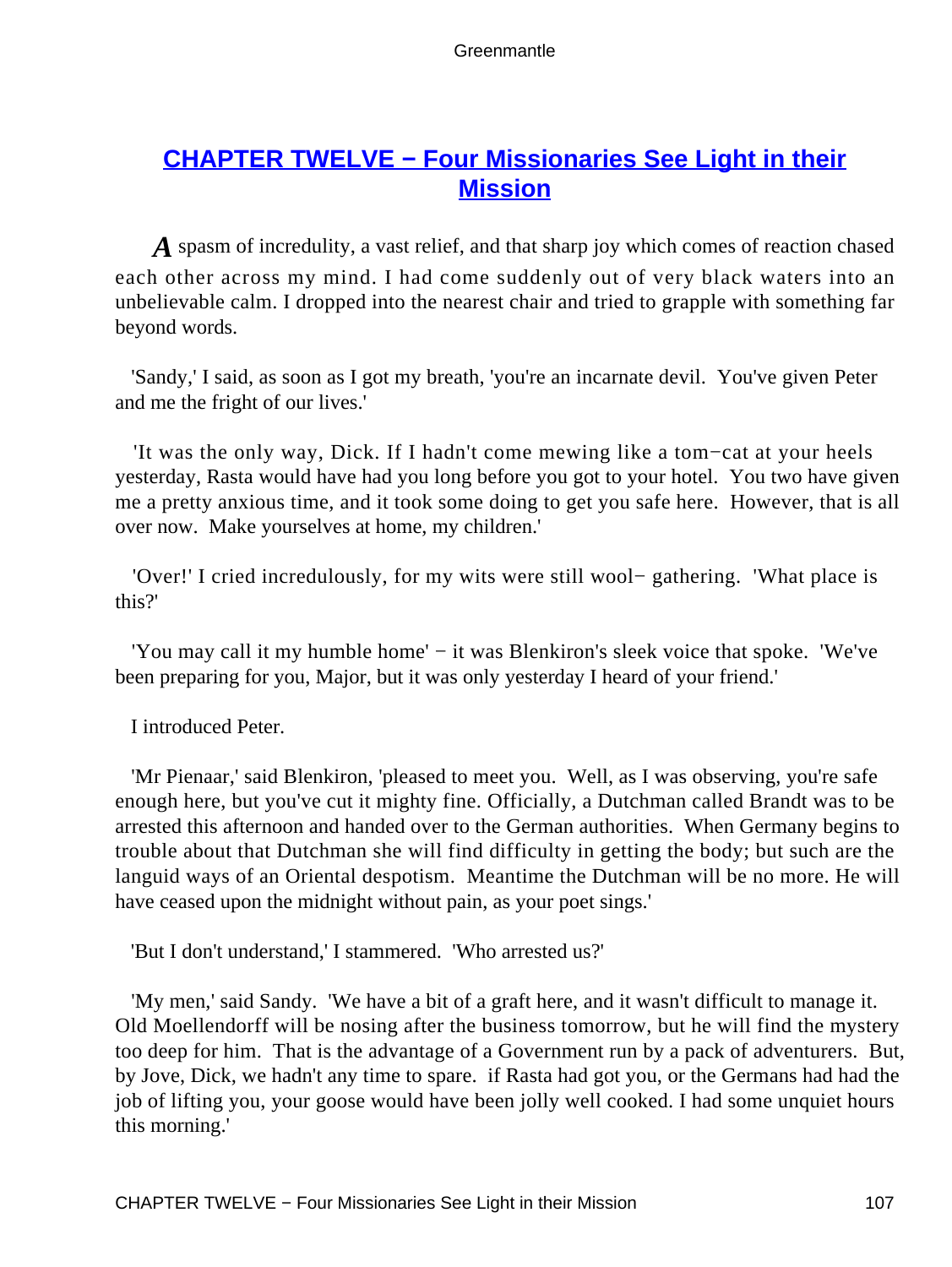The thing was too deep for me. I looked at Blenkiron, shuffling his Patience cards with his old sleepy smile, and Sandy, dressed like some bandit in melodrama, his lean face as brown as a nut, his bare arms all tattooed with crimson rings, and the fox pelt drawn tight over brow and ears. It was still a nightmare world, but the dream was getting pleasanter. Peter said not a word, but I could see his eyes heavy with his own thoughts.

Blenkiron hove himself from the sofa and waddled to a cupboard.

 'You boys must be hungry,' he said. 'My duo−denum has been giving me hell as usual, and I don't eat no more than a squirrel. But I laid in some stores, for I guessed you would want to stoke up some after your travels.'

 He brought out a couple of Strassburg pies, a cheese, a cold chicken, a loaf, and three bottles of champagne.

'Fizz,' said Sandy rapturously. 'And a dry Heidsieck too! We're in luck, Dick, old man.'

 I never ate a more welcome meal, for we had starved in that dirty hotel. But I had still the old feeling of the hunted, and before I began I asked about the door.

 'That's all right,' said Sandy. 'My fellows are on the stair and at the gate. If the \_Metreb are in possession, you may bet that other people will keep off. Your past is blotted out, clean vanished away, and you begin tomorrow morning with a new sheet. Blenkiron's the man you've got to thank for that. He was pretty certain you'd get here, but he was also certain that you'd arrive in a hurry with a good many inquirers behind you. So he arranged that you should leak away and start fresh.'

 'Your name is Richard Hanau,' Blenkiron said, 'born in Cleveland, Ohio, of German parentage on both sides. One of our brightest mining− engineers, and the apple of Guggenheim's eye. You arrived this afternoon from Constanza, and I met you at the packet. The clothes for the part are in your bedroom next door. But I guess all that can wait, for I'm anxious to get to business. We're not here on a joy−ride, Major, so I reckon we'll leave out the dime−novel adventures. I'm just dying to hear them, but they'll keep. I want to know how our mutual inquiries have prospered.'

 He gave Peter and me cigars, and we sat ourselves in armchairs in front of the blaze. Sandy squatted cross−legged on the hearthrug and lit a foul old briar pipe, which he extricated from some pouch among his skins. And so began that conversation which had never been out of my thoughts for four hectic weeks.

 'If I presume to begin,' said Blenkiron, 'it's because I reckon my story is the shortest. I have to confess to you, gentlemen, that I have failed.'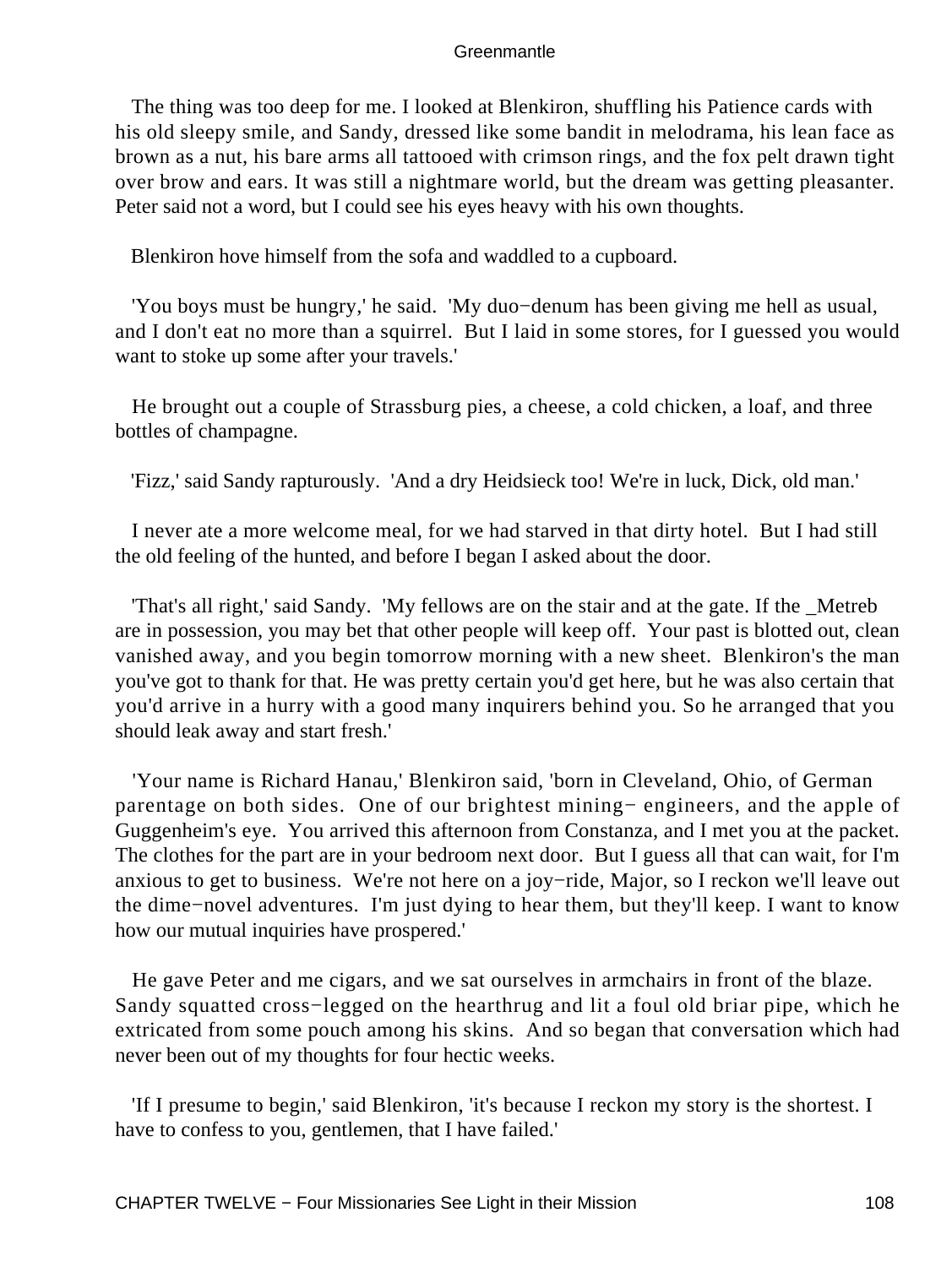He drew down the corners of his mouth till he looked a cross between a music−hall comedian and a sick child.

 'If you were looking for something in the root of the hedge, you wouldn't want to scour the road in a high−speed automobile. And still less would you want to get a bird's−eye view in an aeroplane. That parable about fits my case. I have been in the clouds and I've been scorching on the pikes, but what I was wanting was in the ditch all the time, and I naturally missed it ... I had the wrong stunt, Major. I was too high up and refined. I've been processing through Europe like Barnum's Circus, and living with generals and transparencies. Not that I haven't picked up a lot of noos, and got some very interesting sidelights on high politics. But the thing I was after wasn't to be found on my beat, for those that knew it weren't going to tell. In that kind of society they don't get drunk and blab after their tenth cocktail. So I guess I've no contribution to make to quieting Sir Walter Bullivant's mind, except that he's dead right. Yes, Sir, he has hit the spot and rung the bell. There is a mighty miracle−working proposition being floated in these parts, but the promoters are keeping it to themselves. They aren't taking in more than they can help on the ground−floor.'

 Blenkiron stopped to light a fresh cigar. He was leaner than when he left London and there were pouches below his eyes. I fancy his journey had not been as fur−lined as he made out. 'I've found out one thing, and that is, that the last dream Germany will part with is the control of the Near East. That is what your statesmen don't figure enough on. She'll give up Belgium and Alsace−Lorraine and Poland, but by God! she'll never give up the road to Mesopotamia till you have her by the throat and make her drop it. Sir Walter is a pretty bright−eyed citizen, and he sees it right enough. If the worst happens, Kaiser will fling overboard a lot of ballast in Europe, and it will look like a big victory for the Allies, but he won't be beaten if he has the road to the East safe. Germany's like a scorpion: her sting's in her tail, and that tail stretches way down into Asia.

 'I got that clear, and I also made out that it wasn't going to be dead easy for her to keep that tail healthy. Turkey's a bit of an anxiety, as you'll soon discover. But Germany thinks she can manage it, and I won't say she can't. It depends on the hand she holds, and she reckons it a good one. I tried to find out, but they gave me nothing but eyewash. I had to pretend to be satisfied, for the position of John S. wasn't so strong as to allow him to take liberties. If I asked one of the highbrows he looked wise and spoke of the might of German arms and German organization and German staff−work. I used to nod my head and get enthusiastic about these stunts, but it was all soft soap. She has a trick in hand − that much I know, but I'm darned if I can put a name to it. I pray to God you boys have been cleverer.'

 His tone was quite melancholy, and I was mean enough to feel rather glad. He had been the professional with the best chance. It would be a good joke if the amateur succeeded where the expert failed.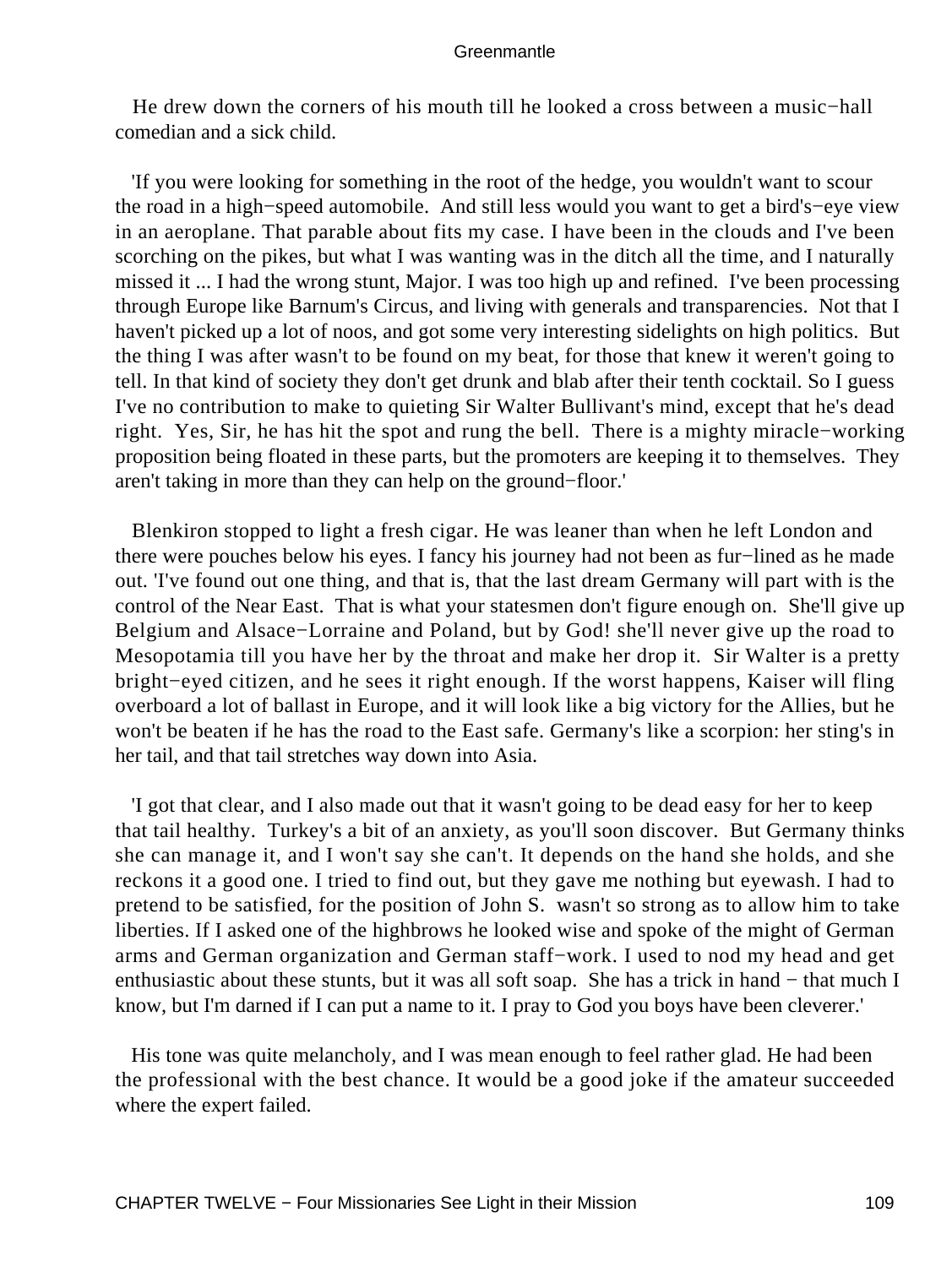I looked at Sandy. He filled his pipe again, and pushed back his skin cap from his brows. What with his long dishevelled hair, his high−boned face, and stained eyebrows he had the appearance of some mad mullah. 'I went straight to Smyrna,' he said. 'It wasn't difficult, for you see I had laid down a good many lines in former travels. I reached the town as a Greek money−lender from the Fayum, but I had friends there I could count on, and the same evening I was a Turkish gipsy, a member of the most famous fraternity in Western Asia. I had long been a member, and I'm blood−brother of the chief boss, so I stepped into the part ready made. But I found out that the Company of the Rosy Hours was not what I had known it in 1910. Then it had been all for the Young Turks and reform; now it hankered after the old regime and was the last hope of the Orthodox. It had no use for Enver and his friends, and it did not regard with pleasure the *beaux* yeux of the Teuton. It stood for Islam and the old ways, and might be described as a Conservative− Nationalist caucus. But it was uncommon powerful in the provinces, and Enver and Talaat daren't meddle with it. The dangerous thing about it was that it said nothing and apparently did nothing. It just bided its time and took notes.

 'You can imagine that this was the very kind of crowd for my purpose. I knew of old its little ways, for with all its orthodoxy it dabbled a good deal in magic, and owed half its power to its atmosphere of the uncanny. The Companions could dance the heart out of the ordinary Turk. You saw a bit of one of our dances this afternoon, Dick − pretty good, wasn't it? They could go anywhere, and no questions asked. They knew what the ordinary man was thinking, for they were the best intelligence department in the Ottoman Empire − far better than Enver's *Khafiyeh. And they were popular, too, for they had never bowed the knee to the* Nemseh – the Germans who are squeezing out the life–blood of the Osmanli for their own ends. It would have been as much as the life of the Committee or its German masters was worth to lay a hand on us, for we clung together like leeches and we were not in the habit of sticking at trifles.

 'Well, you may imagine it wasn't difficult for me to move where I wanted. My dress and the pass−word franked me anywhere. I travelled from Smyrna by the new railway to Panderma on the Marmora, and got there just before Christmas. That was after Anzac and Suvla had been evacuated, but I could hear the guns going hard at Cape Helles. From Panderma I started to cross to Thrace in a coasting steamer. And there an uncommon funny thing happened − I got torpedoed.

 'It must have been about the last effort of a British submarine in those waters. But she got us all right. She gave us ten minutes to take to the boats, and then sent the blighted old packet and a fine cargo of 6−inch shells to the bottom. There weren't many passengers, so it was easy enough to get ashore in the ship's boats. The submarine sat on the surface watching us, as we wailed and howled in the true Oriental way, and I saw the captain quite close in the conning−tower. Who do you think it was? Tommy Elliot, who lives on the other side of the hill from me at home. 'I gave Tommy the surprise of his life. As we bumped past him, I started the «Flowers of the Forest» – the old version – on the antique stringed instrument I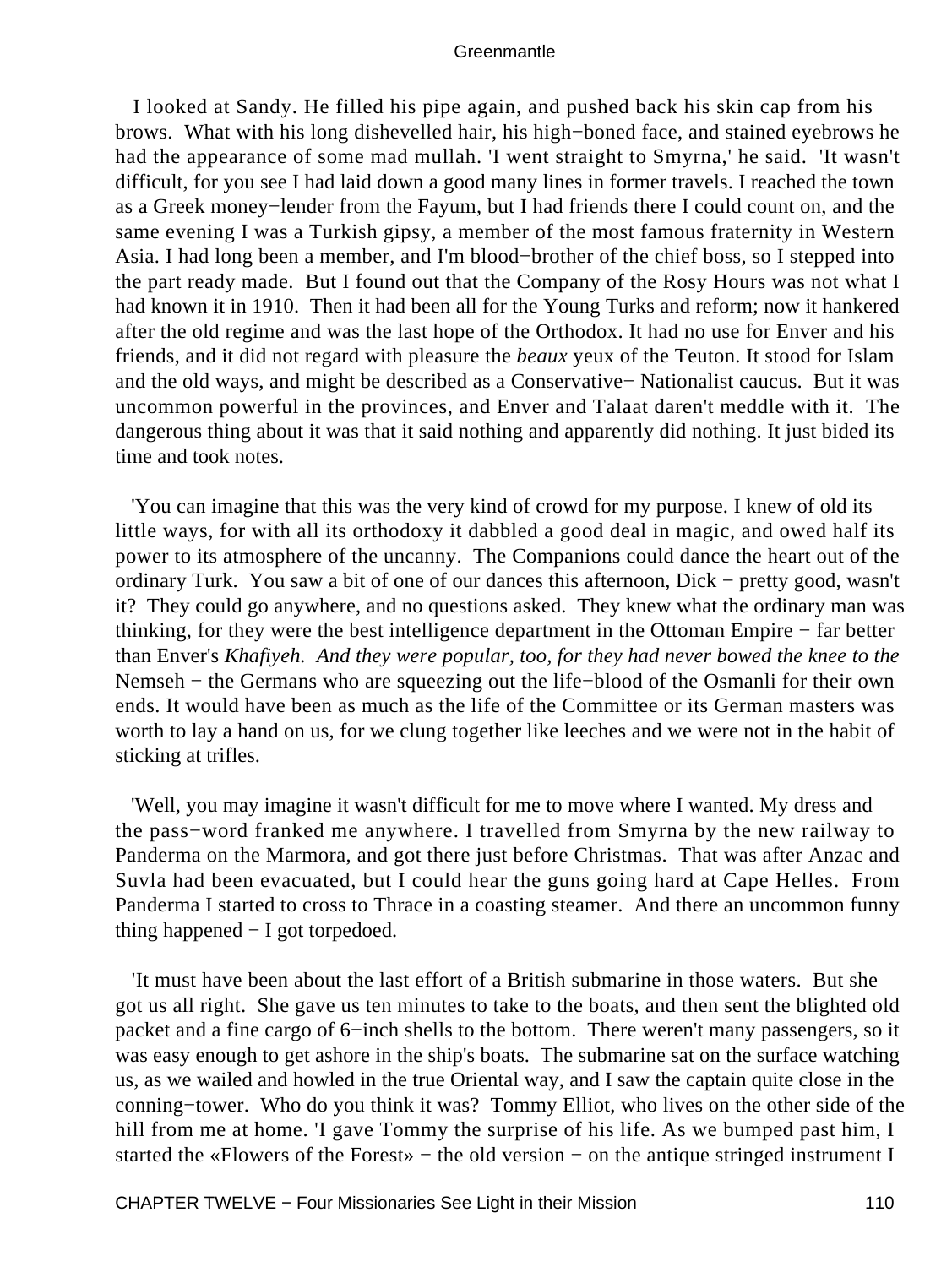carried, and I sang the words very plain. Tommy's eyes bulged out of his head, and he shouted at me in English to know who the devil I was. I replied in the broadest Scots, which no man in the submarine or in our boat could have understood a word of. «Maister Tammy,» I cried, «what for wad ye skail a dacent tinkler lad intil a cauld sea? I'll gie ye your kail through the reek for this ploy the next time I forgaither wi' ye on the tap o' Caerdon.»

 'Tommy spotted me in a second. He laughed till he cried, and as we moved off shouted to me in the same language to «pit a stoot hert tae a stey brae». I hope to Heaven he had the sense not to tell my father, or the old man will have had a fit. He never much approved of my wanderings, and thought I was safely anchored in the battalion.

 'Well, to make a long story short, I got to Constantinople, and pretty soon found touch with Blenkiron. The rest you know. And now for business. I have been fairly lucky – but no more, for I haven't got to the bottom of the thing nor anything like it. But I've solved the first of Harry Bullivant's riddles. I know the meaning of \_Kasredin.

 'Sir Walter was right, as Blenkiron has told us. There's a great stirring in Islam, something moving on the face of the waters. They make no secret of it. Those religious revivals come in cycles, and one was due about now. And they are quite clear about the details. A seer has arisen of the blood of the Prophet, who will restore the Khalifate to its old glories and Islam to its old purity. His sayings are everywhere in the Moslem world. All the orthodox believers have them by heart. That is why they are enduring grinding poverty and preposterous taxation, and that is why their young men are rolling up to the armies and dying without complaint in Gallipoli and Transcaucasia. They believe they are on the eve of a great deliverance.

 'Now the first thing I found out was that the Young Turks had nothing to do with this. They are unpopular and unorthodox, and no true Turks. But Germany has. How, I don't know, but I could see quite plainly that in some subtle way Germany was regarded as a collaborator in the movement. It is that belief that is keeping the present regime going. The ordinary Turk loathes the Committee, but he has some queer perverted expectation from Germany. It is not a case of Enver and the rest carrying on their shoulders the unpopular Teuton; it is a case of the Teuton carrying the unpopular Committee. And Germany's graft is just this and nothing more − that she has some hand in the coming of the new deliverer.

 'They talk about the thing quite openly. It is called the \_Kaaba−i−hurriyeh, the Palladium of Liberty. The prophet himself is known as Zimrud − «the Emerald» − and his four ministers are called also after jewels − Sapphire, Ruby, Pearl, and Topaz. You will hear their names as often in the talk of the towns and villages as you will hear the names of generals in England. But no one knew where Zimrud was or when he would reveal himself, though every week came his messages to the faithful. All that I could learn was that he and his followers were coming from the West.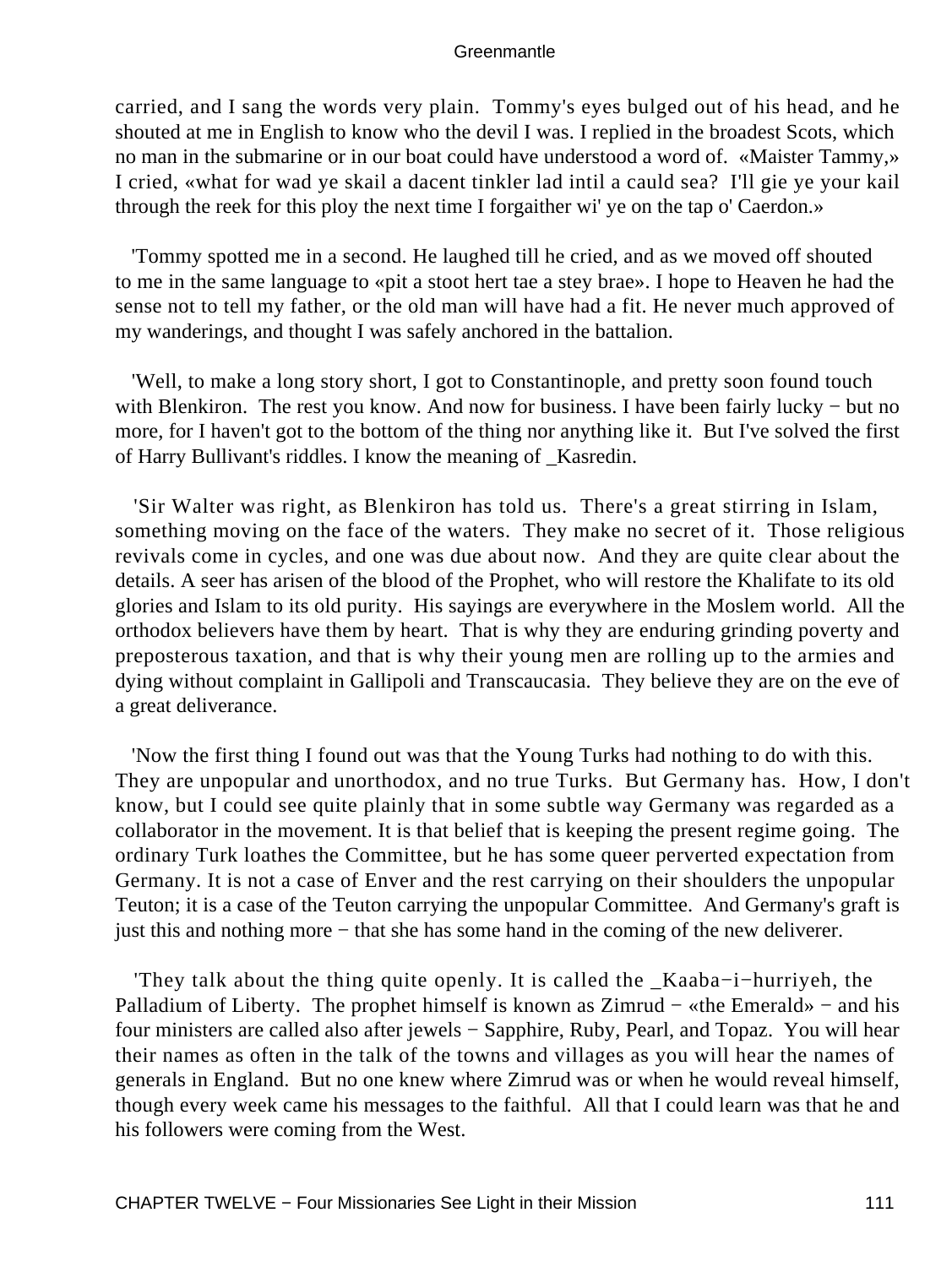'You will say, what about \_Kasredin? That puzzled me dreadfully, for no one used the phrase. The Home of the Spirit! It is an obvious cliche, just as in England some new sect might call itself the Church of Christ. Only no one seemed to use it.

 'But by and by I discovered that there was an inner and an outer circle in this mystery. Every creed has an esoteric side which is kept from the common herd. I struck this side in Constantinople. Now there is a very famous Turkish *shaka called* Kasredin, one of those old half−comic miracle plays with an allegorical meaning which they call *orta* oyun, and which take a week to read. That tale tells of the coming of a prophet, and I found that the select of the faith spoke of the new revelation in terms of it. The curious thing is that in that tale the prophet is aided by one of the few women who play much part in the hagiology of Islam. That is the point of the tale, and it is partly a jest, but mainly a religious mystery. The prophet, too, is not called Emerald.'

'I know,' I said; 'he is called Greenmantle.'

Sandy scrambled to his feet, letting his pipe drop in the fireplace.

'Now how on earth did you find out that?' he cried.

 Then I told them of Stumm and Gaudian and the whispered words I had not been meant to hear. Blenkiron was giving me the benefit of a steady stare, unusual from one who seemed always to have his eyes abstracted, and Sandy had taken to ranging up and down the room.

 'Germany's in the heart of the plan. That is what I always thought. If we're to find the \_Kaaba−i−hurriyeh it is no good fossicking among the Committee or in the Turkish provinces. The secret's in Germany. Dick, you should not have crossed the Danube.'

 'That's what I half feared,' I said. 'But on the other hand it is obvious that the thing must come east, and sooner rather than later. I take it they can't afford to delay too long before they deliver the goods. If we can stick it out here we must hit the trail ... I've got another bit of evidence. I have solved Harry Bullivant's third puzzle.'

Sandy's eyes were very bright and I had an audience on wires.

'Did you say that in the tale of \_Kasredin a woman is the ally of the prophet?'

'Yes,' said Sandy; 'what of that?'

 'Only that the same thing is true of Greenmantle. I can give you her name.' I fetched a piece of paper and a pencil from Blenkiron's desk and handed it to Sandy.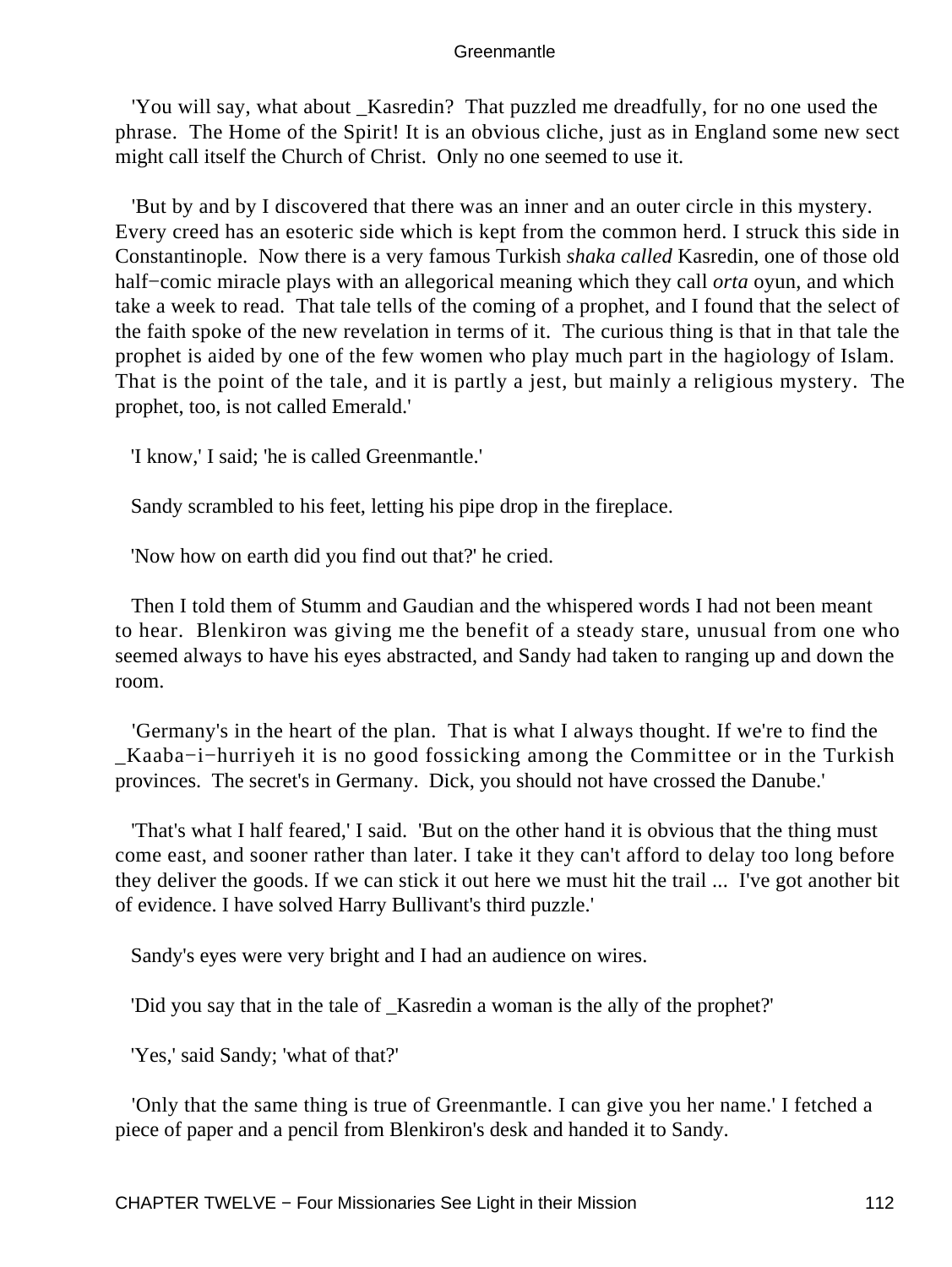'Write down Harry Bullivant's third word.'

 He promptly wrote down '*v.* I.' Then I told them of the other name Stumm and Gaudian had spoken. I told of my discovery as I lay in the woodman's cottage.

 'The «I» is not the letter of the alphabet, but the numeral. The name is Von Einem − Hilda von Einem.'

 'Good old Harry,' said Sandy softly. 'He was a dashed clever chap. Hilda von Einem? Who and where is she? for if we find her we have done the trick.'

 Then Blenkiron spoke. 'I reckon I can put you wise on that, gentlemen,' he said. 'I saw her no later than yesterday. She is a lovely lady. She happens also to be the owner of this house.'

 Both Sandy and I began to laugh. It was too comic to have stumbled across Europe and lighted on the very headquarters of the puzzle we had set out to unriddle.

 But Blenkiron did not laugh. At the mention of Hilda von Einem he had suddenly become very solemn, and the sight of his face pulled me up short.

 'I don't like it, gentlemen,' he said. 'I would rather you had mentioned any other name on God's earth. I haven't been long in this city, but I have been long enough to size up the various political bosses. They haven't much to them. I reckon they wouldn't stand up against what we could show them in the U−nited States. But I have met the Frau von Einem, and that lady's a very different proposition. The man that will understand her has got to take a biggish size in hats.'

'Who is she?' I asked.

 'Why, that is just what I can't tell you. She was a great excavator of Babylonish and Hittite ruins, and she married a diplomat who went to glory three years back. It isn't what she has been, but what she is, and that's a mighty clever woman.'

 Blenkiron's respect did not depress me. I felt as if at last we had got our job narrowed to a decent compass, for I had hated casting about in the dark. I asked where she lived.

 'That I don't know,' said Blenkiron. 'You won't find people unduly anxious to gratify your natural curiosity about Frau von Einem.'

 'I can find that out,' said Sandy. 'That's the advantage of having a push like mine. Meantime, I've got to clear, for my day's work isn't finished. Dick, you and Peter must go to bed at once.' 'Why?' I asked in amazement. Sandy spoke like a medical adviser.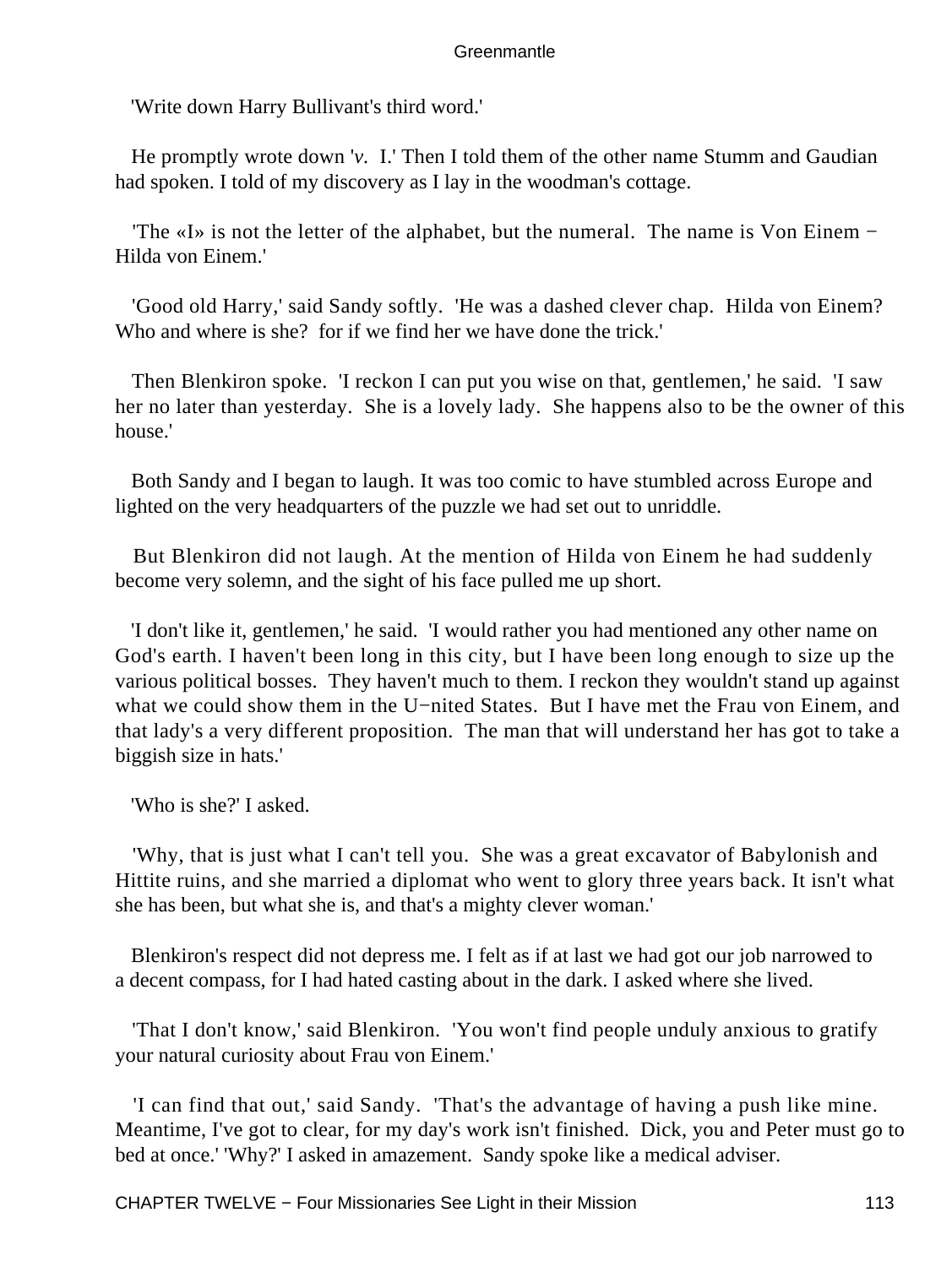'Because I want your clothes − the things you've got on now. I'll take them off with me and you'll never see them again.'

'You've a queer taste in souvenirs,' I said.

 'Say rather the Turkish police. The current in the Bosporus is pretty strong, and these sad relics of two misguided Dutchmen will be washed up tomorrow about Seraglio Point. In this game you must drop the curtain neat and pat at the end of each Scene, if you don't want trouble later with the missing heir and the family lawyer.'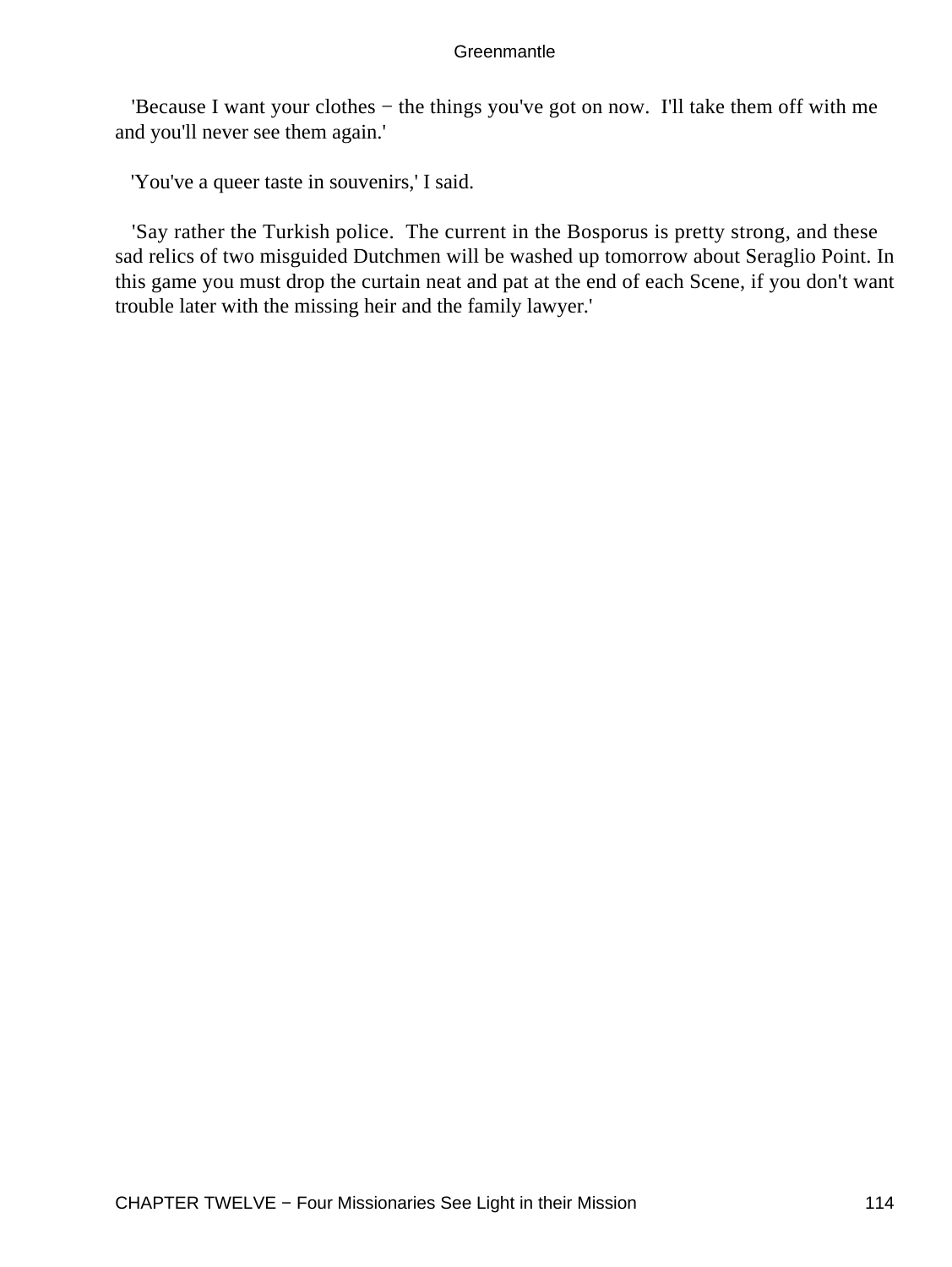# **[CHAPTER THIRTEEN − I Move in Good Society](#page-207-0)**

*I* walked out of that house next morning with Blenkiron's arm in mine, a different being from the friendless creature who had looked vainly the day before for sanctuary. To begin with, I was splendidly dressed. I had a navy–blue suit with square padded shoulders, a neat black bow−tie, shoes with a hump at the toe, and a brown bowler. Over that I wore a greatcoat lined with wolf fur. I had a smart malacca cane, and one of Blenkiron's cigars in my mouth. Peter had been made to trim his beard, and, dressed in unassuming pepper−and−salt, looked with his docile eyes and quiet voice a very respectable servant. Old Blenkiron had done the job in style, for, if you'll believe it, he had brought the clothes all the way from London. I realized now why he and Sandy had been fossicking in my wardrobe. Peter's suit had been of Sandy's procuring, and it was not the fit of mine. I had no difficulty about the accent. Any man brought up in the colonies can get his tongue round American, and I flattered myself I made a very fair shape at the lingo of the Middle West.

 The wind had gone to the south and the snow was melting fast. There was a blue sky above Asia, and away to the north masses of white cloud drifting over the Black Sea. What had seemed the day before the dingiest of cities now took on a strange beauty, the beauty of unexpected horizons and tongues of grey water winding below cypress−studded shores. A man's temper has a lot to do with his appreciation of scenery. I felt a free man once more, and could use my eyes.

 That street was a jumble of every nationality on earth. There were Turkish regulars in their queer conical khaki helmets, and wild−looking levies who had no kin with Europe. There were squads of Germans in flat forage−caps, staring vacantly at novel sights, and quick to salute any officer on the side−walk. Turks in closed carriages passed, and Turks on good Arab horses, and Turks who looked as if they had come out of the Ark. But it was the rabble that caught the eye − very wild, pinched, miserable rabble. I never in my life saw such swarms of beggars, and you walked down that street to the accompaniment of entreaties for alms in all the tongues of the Tower of Babel. Blenkiron and I behaved as if we were interested tourists. We would stop and laugh at one fellow and give a penny to a second, passing comments in high−pitched Western voices.

 We went into a cafe and had a cup of coffee. A beggar came in and asked alms. Hitherto Blenkiron's purse had been closed, but now he took out some small nickels and planked five down on the table. The man cried down blessings and picked up three. Blenkiron very swiftly swept the other two into his pocket.

 That seemed to me queer, and I remarked that I had never before seen a beggar who gave change. Blenkiron said nothing, and presently we moved on and came to the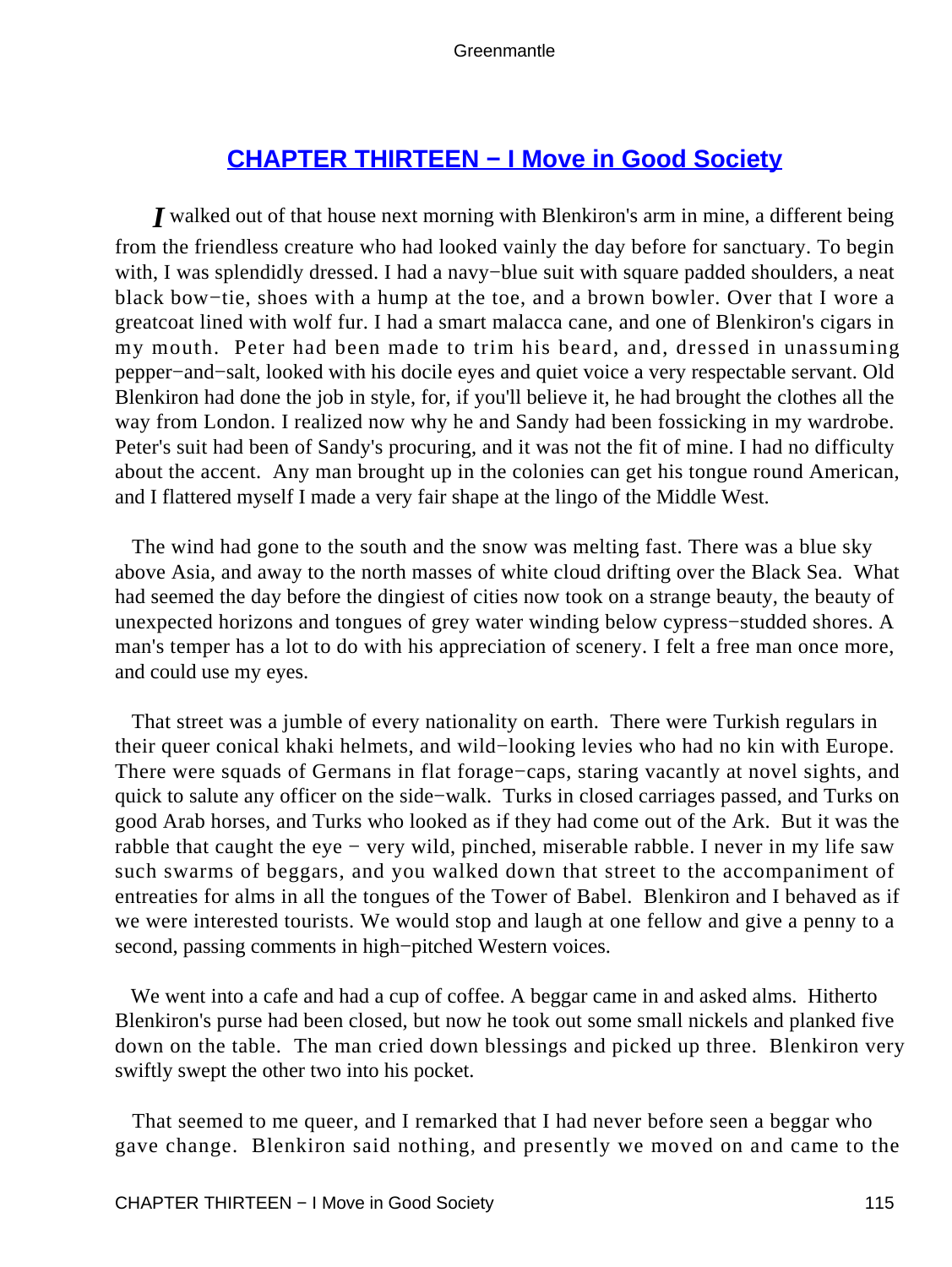harbour−side.

There were a number of small tugs moored alongside, and one or two bigger craft − fruit boats, I judged, which used to ply in the Aegean. They looked pretty well moth−eaten from disuse. We stopped at one of them and watched a fellow in a blue nightcap splicing ropes. He raised his eyes once and looked at us, and then kept on with his business.

 Blenkiron asked him where he came from, but he shook his head, not understanding the tongue. A Turkish policeman came up and stared at us suspiciously, till Blenkiron opened his coat, as if by accident, and displayed a tiny square of ribbon, at which he saluted.

 Failing to make conversation with the sailor, Blenkiron flung him three of his black cigars.

'I guess you can smoke, friend, if you can't talk,' he said.

 The man turned and caught the three neatly in the air. Then to my amazement he tossed one of them back. The donor regarded it quizzically as it lay on the pavement.

 'That boy's a connoisseur of tobacco,' he said. As we moved away I saw the Turkish policeman pick it up and put it inside his cap.

We returned by the long street on the crest of the hill. There was a man selling oranges on a tray, and Blenkiron stopped to look at them. I noticed that the man shuffled fifteen into a cluster. Blenkiron felt the oranges, as if to see that they were sound, and pushed two aside. The man instantly restored them to the group, never raising his eyes.

 'This ain't the time of year to buy fruit,' said Blenkiron as we passed on. 'Those oranges are rotten as medlars.'

We were almost on our own doorstep before I guessed the meaning of the business.

'Is your morning's work finished?' I said. 'Our morning's walk?' he asked innocently.

'I said «work».'

 He smiled blandly. 'I reckoned you'd tumble to it. Why, yes, except that I've some figuring still to do. Give me half an hour and I'll be at your service, Major.' That afternoon, after Peter had cooked a wonderfully good luncheon, I had a heart−to−heart talk with Blenkiron.

 'My business is to get noos,' he said; 'and before I start on a stunt I make considerable preparations. All the time in London when I was yelping at the British Government, I was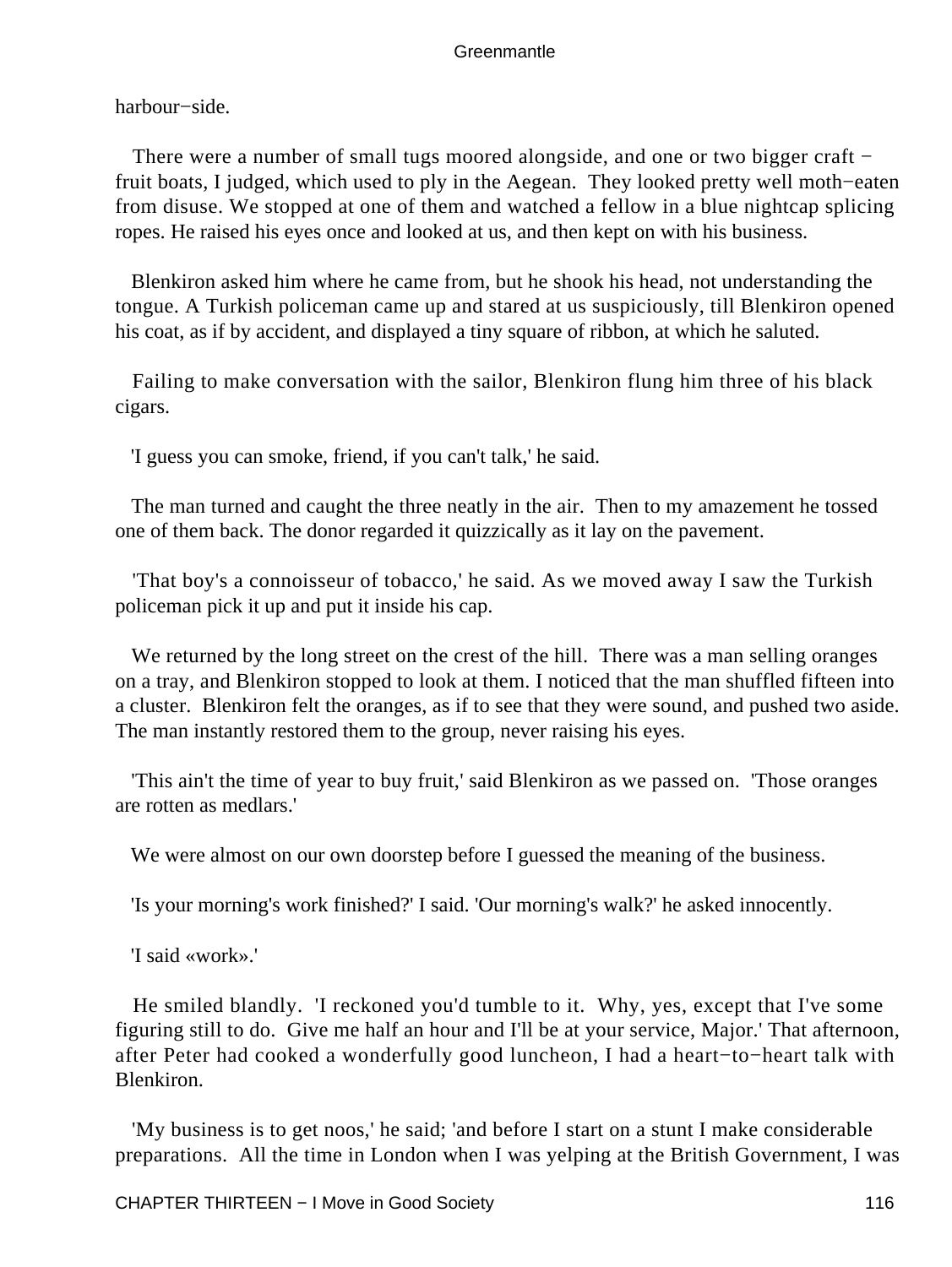busy with Sir Walter arranging things ahead. We used to meet in queer places and at all hours of the night. I fixed up a lot of connections in this city before I arrived, and especially a noos service with your Foreign Office by way of Rumania and Russia. In a day or two I guess our friends will know all about our discoveries.'

At that I opened my eyes very wide.

 'Why, yes. You Britishers haven't any notion how wide−awake your Intelligence Service is. I reckon it's easy the best of all the belligerents. You never talked about it in peace time, and you shunned the theatrical ways of the Teuton. But you had the wires laid good and sure. I calculate there isn't much that happens in any corner of the earth that you don't know within twenty−four hours. I don't say your highbrows use the noos well. I don't take much stock in your political push. They're a lot of silver−tongues, no doubt, but it ain't oratory that is wanted in this racket. The William Jennings Bryan stunt languishes in war−time. Politics is like a chicken−coop, and those inside get to behave as if their little run were all the world. But if the politicians make mistakes it isn't from lack of good instruction to guide their steps. If I had a big proposition to handle and could have my pick of helpers I'd plump for the Intelligence Department of the British Admiralty. Yes, Sir, I take off my hat to your Government sleuths.'

'Did they provide you with ready−made spies here?' I asked in astonishment.

 'Why, no,' he said. 'But they gave me the key, and I could make my own arrangements. In Germany I buried myself deep in the local atmosphere and never peeped out. That was my game, for I was looking for something in Germany itself, and didn't want any foreign cross−bearings. As you know, I failed where you succeeded. But so soon as I crossed the Danube I set about opening up my lines of communication, and I hadn't been two days in this metropolis before I had got my telephone exchange buzzing. Sometime I'll explain the thing to you, for it's a pretty little business. I've got the cutest cypher ... No, it ain't my invention. It's your Government's. Any one, babe, imbecile, or dotard, can carry my messages − you saw some of them today − but it takes some mind to set the piece, and it takes a lot of figuring at my end to work out the results. Some day you shall hear it all, for I guess it would please you.'

'How do you use it?' I asked.

 'Well, I get early noos of what is going on in this cabbage−patch. Likewise I get authentic noos of the rest of Europe, and I can send a message to Mr X. in Petrograd and Mr Y. in London, or, if I wish, to Mr Z. in Noo York. What's the matter with that for a post−office? I'm the best informed man in Constantinople, for old General Liman only hears one side, and mostly lies at that, and Enver prefers not to listen at all. Also, I could give them points on what is happening at their very door, for our friend Sandy is a big boss in the best−run crowd of mountebanks that ever fiddled secrets out of men's hearts. Without their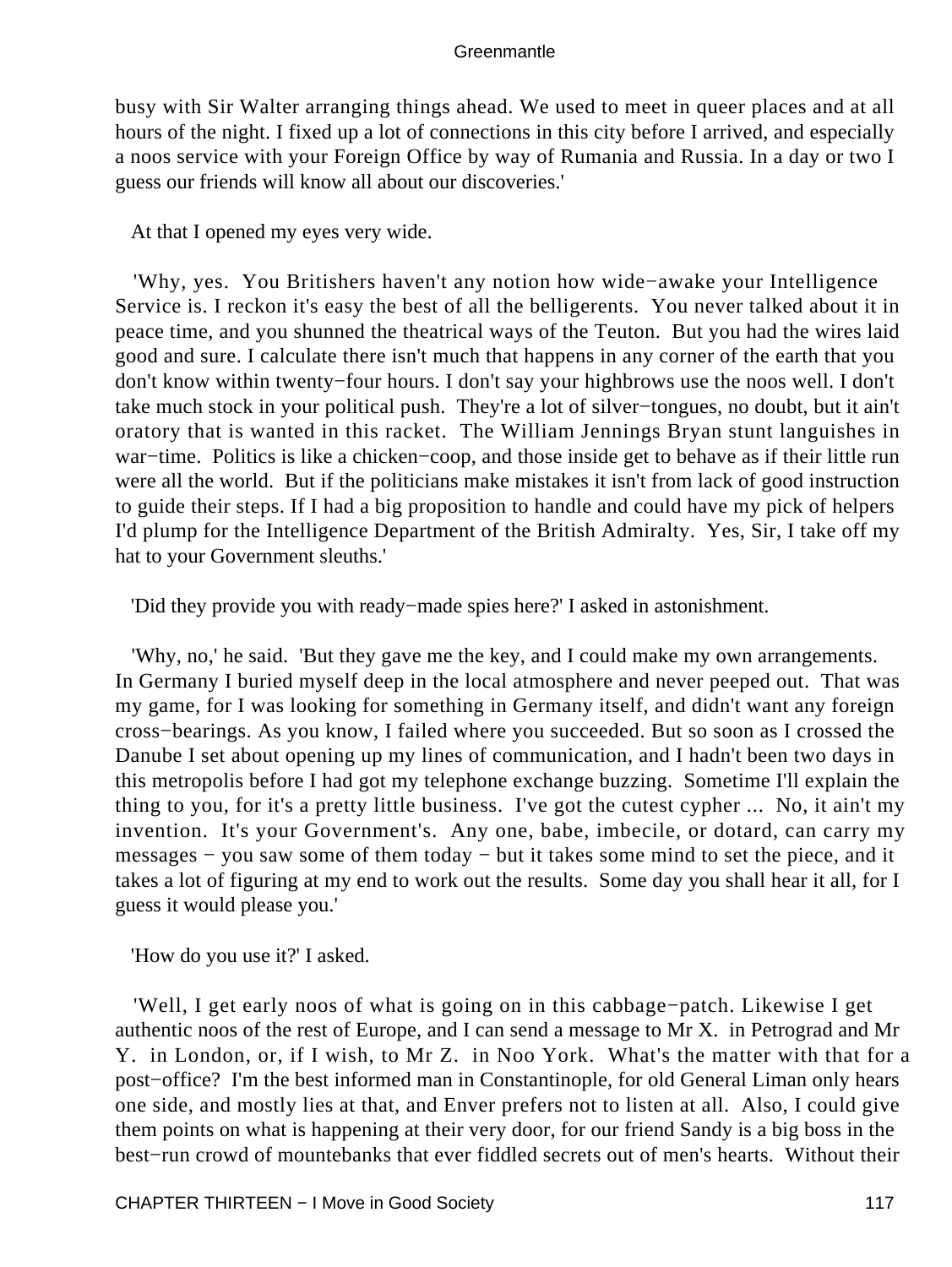help I wouldn't have cut much ice in this city.'

 'I want you to tell me one thing, Blenkiron,' I said. 'I've been playing a part for the past month, and it wears my nerves to tatters. Is this job very tiring, for if it is, I doubt I may buckle up.'

 He looked thoughtful. 'I can't call our business an absolute rest− cure any time. You've got to keep your eyes skinned, and there's always the risk of the little packet of dynamite going off unexpected. But as these things go, I rate this stunt as easy. We've only got to be natural. We wear our natural clothes, and talk English, and sport a Teddy Roosevelt smile, and there isn't any call for theatrical talent. Where I've found the job tight was when I had got to be natural, and my naturalness was the same brand as that of everybody round about, and all the time I had to do unnatural things. It isn't easy to be going down town to business and taking cocktails with Mr Carl Rosenheim, and next hour being engaged trying to blow Mr Rosenheim's friends sky – high. And it isn't easy to keep up a part which is clean outside your ordinary life. I've never tried that. My line has always been to keep my normal personality. But you have, Major, and I guess you found it wearing.'

 'Wearing's a mild word,' I said. 'But I want to know another thing. It seems to me that the line you've picked is as good as could be. But it's a cast−iron line. It commits us pretty deep and it won't be a simple job to drop it.'

 'Why, that's just the point I was coming to,' he said. 'I was going to put you wise about that very thing. When I started out I figured on some situation like this. I argued that unless I had a very clear part with a big bluff in it I wouldn't get the confidences which I needed. We've got to be at the heart of the show, taking a real hand and not just looking on. So I settled I would be a big engineer – there was a time when there weren't many bigger in the United 'States than John S. Blenkiron. I talked large about what might be done in Mesopotamia in the way of washing the British down the river. Well, that talk caught on. They knew of my reputation as an hydraulic expert, and they were tickled to death to rope me in. I told them I wanted a helper, and I told them about my friend Richard Hanau, as good a German as ever supped sauerkraut, who was coming through Russia and Rumania as a benevolent neutral; but when he got to Constantinople would drop his neutrality and double his benevolence. They got reports on you by wire from the States − I arranged that before I left London. So you're going to be welcomed and taken to their bosoms just like John S. was. We've both got jobs we can hold down, and now you're in these pretty clothes you're the dead ringer of the brightest kind of American engineer ... But we can't go back on our tracks. If we wanted to leave for Constanza next week they'd be very polite, but they'd never let us. We've got to go on with this adventure and nose our way down into Mesopotamia, hoping that our luck will hold ... God knows how we will get out of it; but it's no good going out to meet trouble. As I observed before, I believe in an all−wise and beneficent Providence, but you've got to give him a chance.'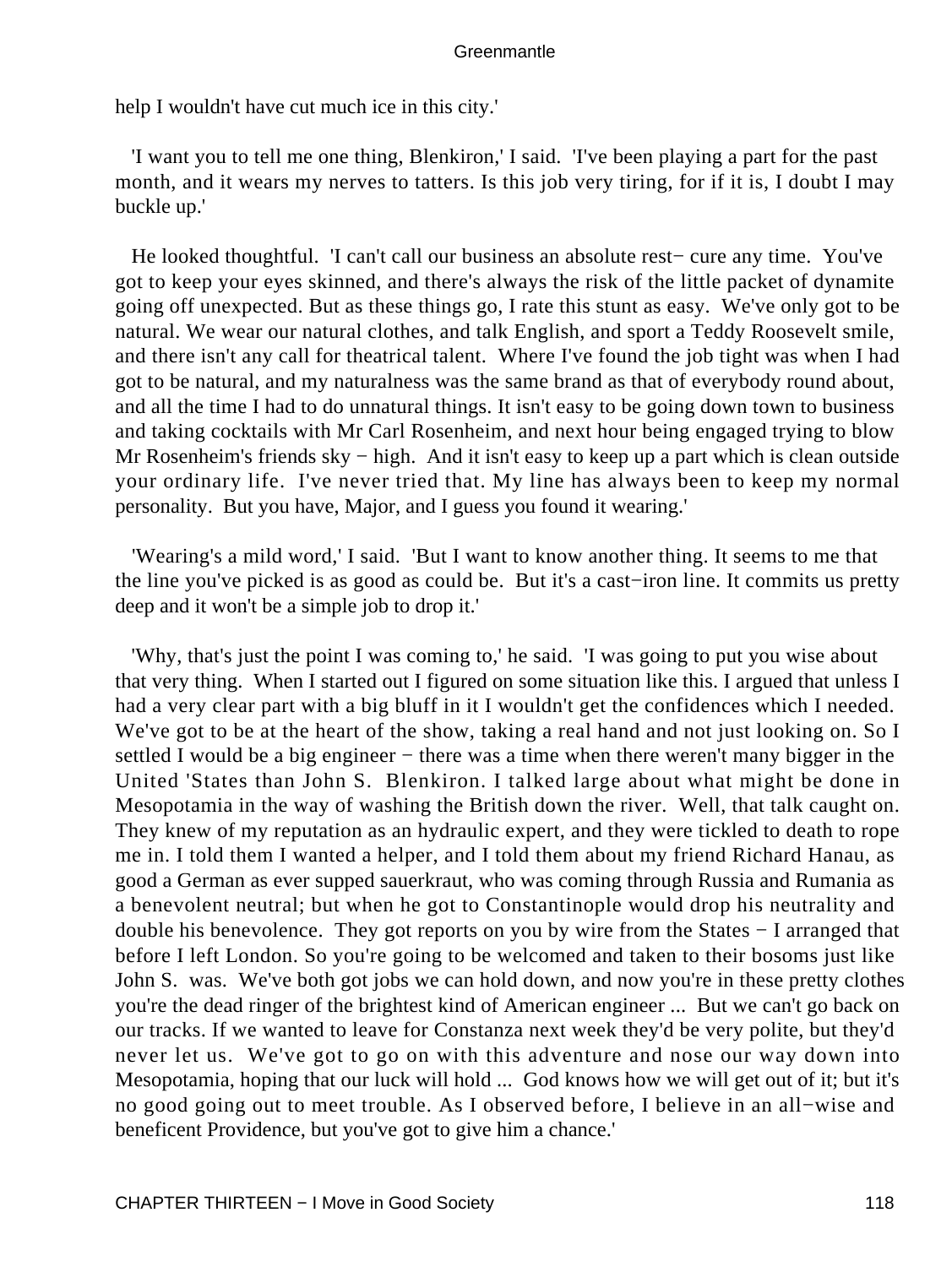I am bound to confess the prospect staggered me. We might be let in for fighting − and worse than fighting − against our own side. I wondered if it wouldn't be better to make a bolt for it, and said SO.

 He shook his head. 'I reckon not. In the first place we haven't finished our inquiries. We've got Greenmantle located right enough, thanks to you, but we still know mighty little about that holy man. in the second place it won't be as bad as you think. This show lacks cohesion, Sir. It is not going to last for ever. I calculate that before you and I strike the site of the garden that Adam and Eve frequented there will be a queer turn of affairs. Anyhow, it's good enough to gamble on.'

 Then he got some sheets of paper and drew me a plan of the dispositions of the Turkish forces. I had no notion he was such a close student of war, for his exposition was as good as a staff lecture. He made out that the situation was none too bright anywhere. The troops released from Gallipoli wanted a lot of refitment, and would be slow in reaching the Transcaucasian frontier, where the Russians were threatening. The Army of Syria was pretty nearly a rabble under the lunatic Djemal. There wasn't the foggiest chance of a serious invasion of Egypt being undertaken. Only in Mesopotamia did things look fairly cheerful, owing to the blunders of British strategy. 'And you may take it from me,' he said, 'that if the old Turk mobilized a total of a million men, he has lost 40 per cent of them already. And if I'm anything of a prophet he's going pretty soon to lose more.'

 He tore up the papers and enlarged on politics. 'I reckon I've got the measure of the Young Turks and their precious Committee. Those boys aren't any good. Enver's bright enough, and for sure he's got sand. He'll stick out a fight like a Vermont game−chicken, but he lacks the larger vision, Sir. He doesn't understand the intricacies of the job no more than a sucking−child, so the Germans play with him, till his temper goes and he bucks like a mule. Talaat is a sulky dog who wants to batter mankind with a club. Both these boys would have made good cow−punchers in the old days, and they might have got a living out West as the gun−men of a Labour Union. They're about the class of Jesse James or Bill the Kid, excepting that they're college−reared and can patter languages. But they haven't the organizing power to manage the Irish vote in a ward election. Their one notion is to get busy with their firearms, and people are getting tired of the Black Hand stunt. Their hold on the country is just the hold that a man with a Browning has over a crowd with walking−sticks. The cooler heads in the Committee are growing shy of them, and an old fox like David is lying low till his time comes. Now it doesn't want arguing that a gang of that kind has got to hang close together or they may hang separately. They've got no grip on the ordinary Turk, barring the fact that they are active and he is sleepy, and that they've got their guns loaded.'

'What about the Germans here?' I asked.

 Blenkiron laughed. 'It is no sort of a happy family. But the Young Turks know that without the German boost they'll be strung up like Haman, and the Germans can't afford to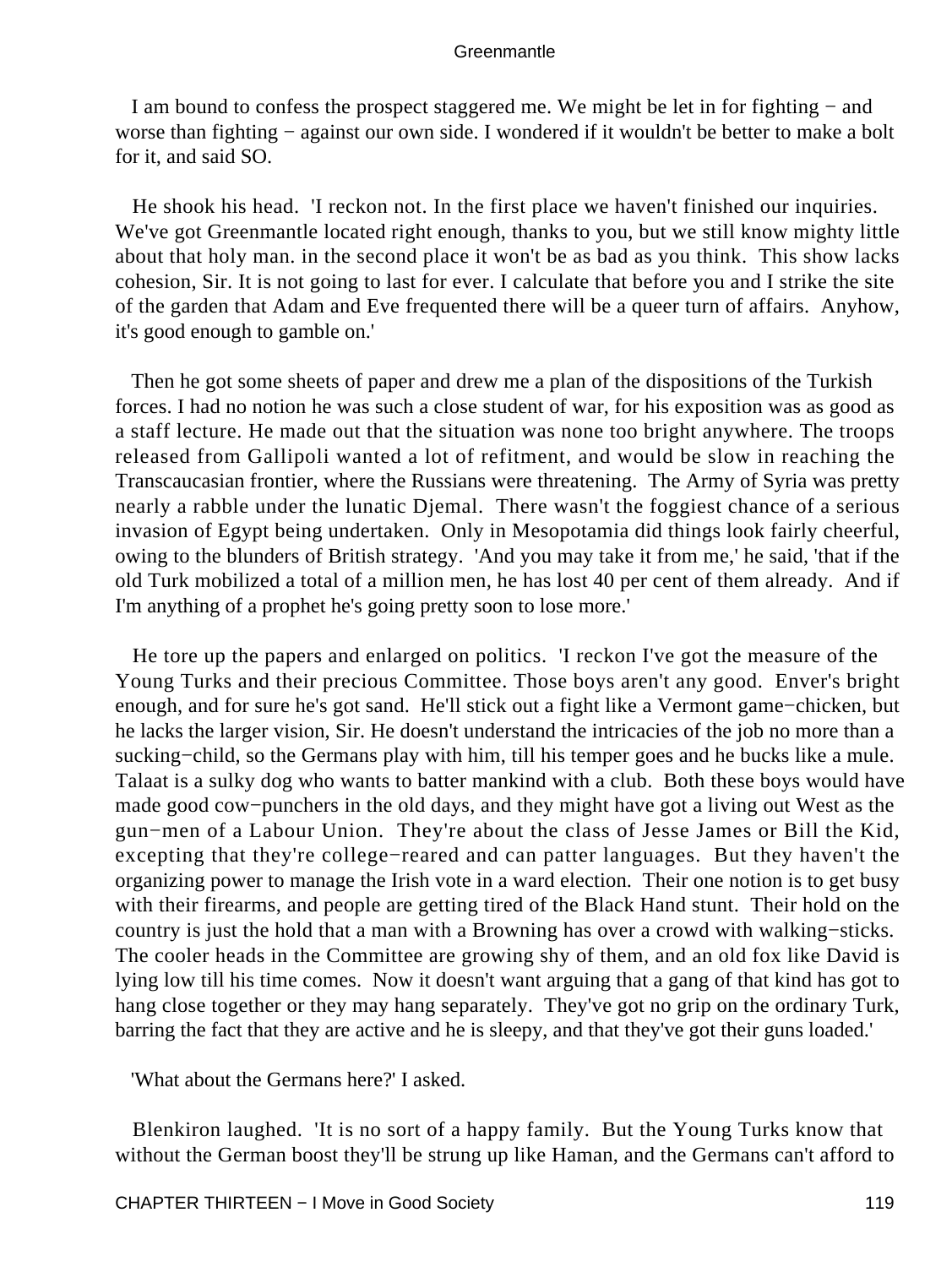neglect an ally. Consider what would happen if Turkey got sick of the game and made a separate peace. The road would be open for Russia to the Aegean. Ferdy of Bulgaria would take his depreciated goods to the other market, and not waste a day thinking about it. You'd have Rumania coming in on the Allies' side. Things would look pretty black for that control of the Near East on which Germany has banked her winnings. Kaiser says that's got to be prevented at all costs, but how is it going to be done?'

 Blenkiron's face had become very solemn again. 'It won't be done unless Germany's got a trump card to play. Her game's mighty near bust, but it's still got a chance. And that chance is a woman and an old man. I reckon our landlady has a bigger brain than Enver and Liman. She's the real boss of the show. When I came here, I reported to her, and presently you've got to do the same. I am curious as to how she'll strike you, for I'm free to admit that she impressed me considerable.'

'It looks as if our job were a long way from the end,' I said.

'It's scarcely begun,' said Blenkiron.

 That talk did a lot to cheer my spirits, for I realized that it was the biggest of big game we were hunting this time. I'm an economical soul, and if I'm going to be hanged I want a good stake for my neck.

 Then began some varied experiences. I used to wake up in the morning, wondering where I should be at night, and yet quite pleased at the uncertainty. Greenmantle became a sort of myth with me. Somehow I couldn't fix any idea in my head of what he was like. The nearest I got was a picture of an old man in a turban coming out of a bottle in a cloud of smoke, which I remembered from a child's edition of the *Arabian* Nights. But if he was dim, the lady was dimmer. Sometimes I thought of her as a fat old German crone, sometimes as a harsh−featured woman like a schoolmistress with thin lips and eyeglasses. But I had to fit the East into the picture, so I made her young and gave her a touch of the languid houri in a veil. I was always wanting to pump Blenkiron on the subject, but he shut up like a rat−trap. He was looking for bad trouble in that direction, and was disinclined to speak about it beforehand.

 We led a peaceful existence. Our servants were two of Sandy's lot, for Blenkiron had very rightly cleared out the Turkish caretakers, and they worked like beavers under Peter's eye, till I reflected I had never been so well looked after in my life. I walked about the city with Blenkiron, keeping my eyes open, and speaking very civil. The third night we were bidden to dinner at Moellendorff's, so we put on our best clothes and set out in an ancient cab. Blenkiron had fetched a dress suit of mine, from which my own tailor's label had been cut and a New York one substituted.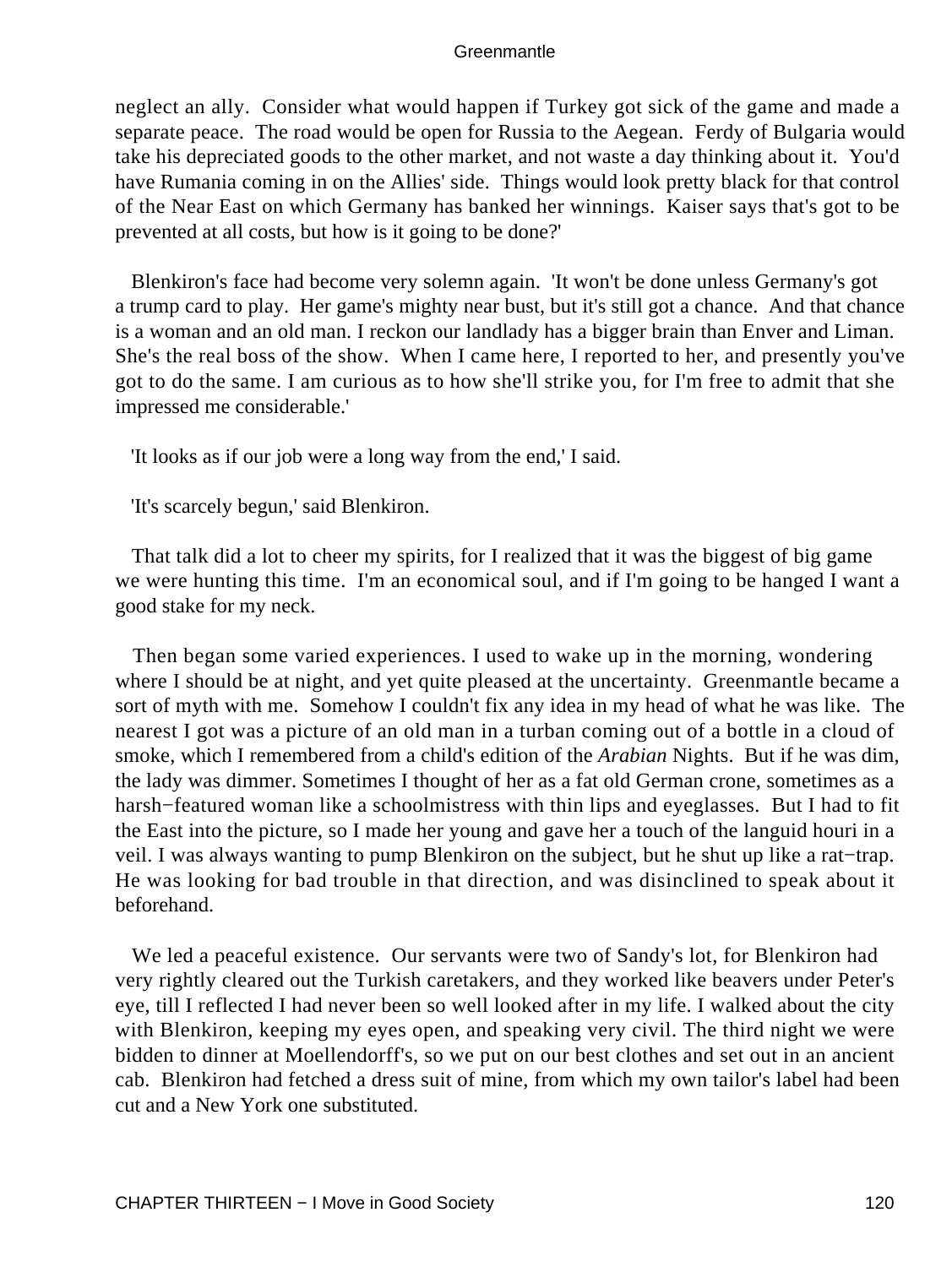General Liman and Metternich the Ambassador had gone up the line to Nish to meet the Kaiser, who was touring in those parts, so Moellendorff was the biggest German in the city. He was a thin, foxy–faced fellow, cleverish but monstrously vain, and he was not very popular either with the Germans or the Turks. He was polite to both of us, but I am bound to say that I got a bad fright when I entered the room, for the first man I saw was Gaudian. I doubt if he would have recognized me even in the clothes I had worn in Stumm's company, for his eyesight was wretched. As it was, I ran no risk in dress−clothes, with my hair brushed back and a fine American accent. I paid him high compliments as a fellow engineer, and translated part of a very technical conversation between him and Blenkiron. Gaudian was in uniform, and I liked the look of his honest face better than ever.

 But the great event was the sight of Enver. He was a slim fellow of Rasta's build, very foppish and precise in his dress, with a smooth oval face like a girl's, and rather fine straight black eyebrows. He spoke perfect German, and had the best kind of manners, neither pert nor overbearing. He had a pleasant trick, too, of appealing all round the table for confirmation, and so bringing everybody into the talk. Not that he spoke a great deal, but all he said was good sense, and he had a smiling way of saying it. Once or twice he ran counter to Moellendorff, and I could see there was no love lost between these two. I didn't think I wanted him as a friend − he was too cold−blooded and artificial; and I was pretty certain that I didn't want those steady black eyes as an enemy. But it was no good denying his quality. The little fellow was all cold courage, like the fine polished blue steel of a sword.

 I fancy I was rather a success at that dinner. For one thing I could speak German, and so had a pull on Blenkiron. For another I was in a good temper, and really enjoyed putting my back into my part. They talked very high−flown stuff about what they had done and were going to do, and Enver was great on Gallipoli. I remember he said that he could have destroyed the whole British Army if it hadn't been for somebody's cold feet − at which Moellendorff looked daggers. They were so bitter about Britain and all her works that I gathered they were getting pretty panicky, and that made me as jolly as a sandboy. I'm afraid I was not free from bitterness myself on that subject. I said things about my own country that I sometimes wake in the night and sweat to think of.

Gaudian got on to the use of water power in war, and that gave me a chance.

 'In my country,' I said, 'when we want to get rid of a mountain we wash it away. There's nothing on earth that will stand against water. Now, speaking with all respect, gentlemen, and as an absolute novice in the military art, I sometimes ask why this God−given weapon isn't more used in the present war. I haven't been to any of the fronts, but I've studied them some from maps and the newspapers. Take your German position in Flanders, where you've got the high ground. If I were a British general I reckon I would very soon make it no sort of position.'

Moellendorff asked, 'How?'

CHAPTER THIRTEEN – I Move in Good Society 121 and 121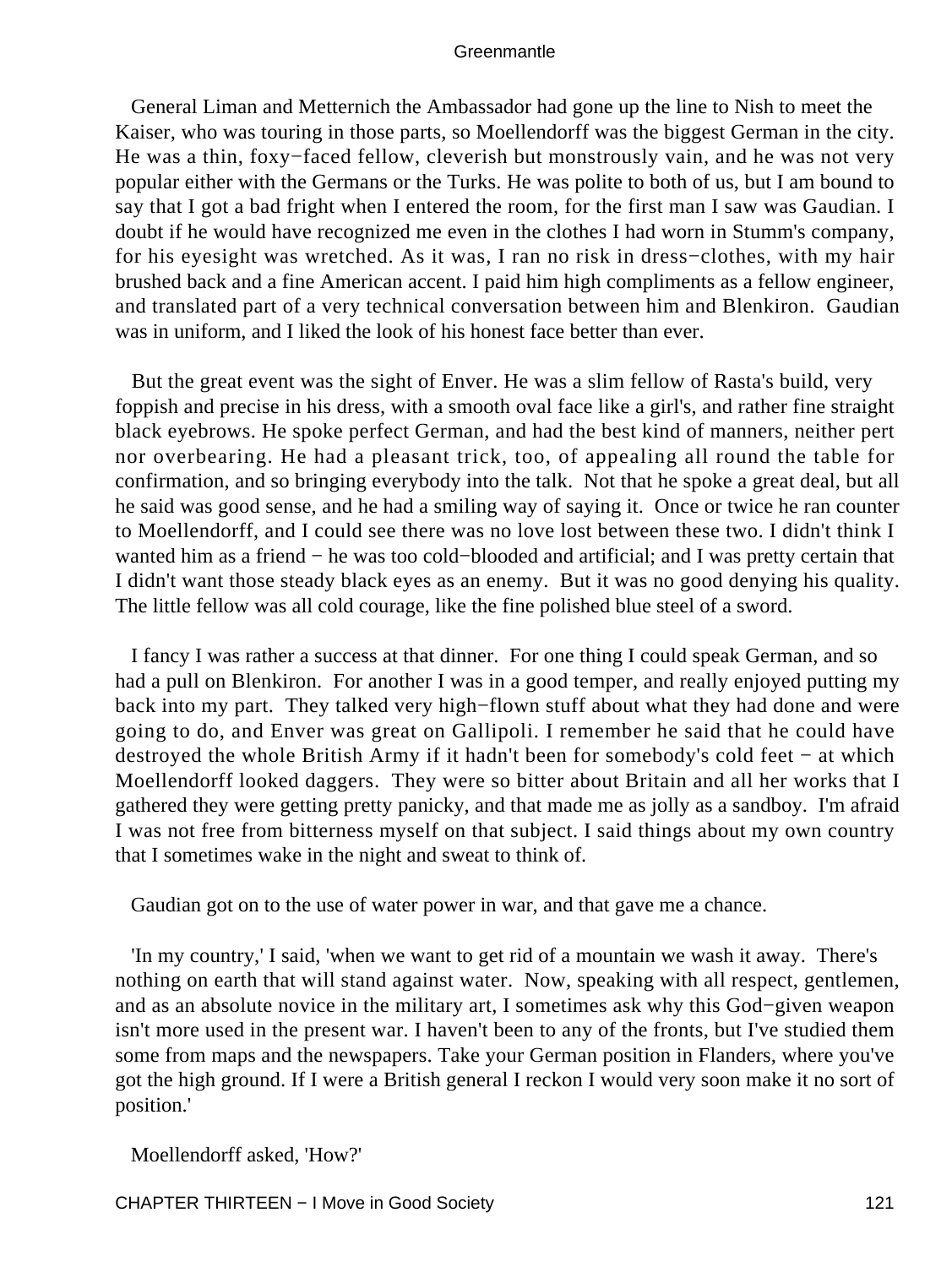'Why, I'd wash it away. Wash away the fourteen feet of soil down to the stone. There's a heap of coalpits behind the British front where they could generate power, and I judge there's ample water supply from the rivers and canals. I'd guarantee to wash you away in twenty−four hours − yes, in spite of all your big guns. It beats me why the British haven't got on to this notion. They used to have some bright engineers.'

 Enver was on the point like a knife, far quicker than Gaudian. He cross−examined me in a way that showed he knew how to approach a technical subject, though he mightn't have much technical knowledge. He was just giving me a sketch of the flooding in Mesopotamia when an aide−de−camp brought in a chit which fetched him to his feet.

 'I have gossiped long enough,' he said. 'My kind host, I must leave you. Gentlemen all, my apologies and farewells.'

 Before he left he asked my name and wrote it down. 'This is an unhealthy city for strangers, Mr Hanau,' he said in very good English. 'I have some small power of protecting a friend, and what I have is at your disposal.' This with the condescension of a king promising his favour to a subject.

 The little fellow amused me tremendously, and rather impressed me too. I said so to Gaudian after he had left, but that decent soul didn't agree.

 'I do not love him,' he said. 'We are allies − yes; but friends − no. He is no true son of Islam, which is a noble faith and despises liars and boasters and betrayers of their salt.'

 That was the verdict of one honest man on this ruler in Israel. The next night I got another from Blenkiron on a greater than Enver. He had been out alone and had come back pretty late, with his face grey and drawn with pain. The food we ate − not at all bad of its kind − and the cold east wind played havoc with his dyspepsia. I can see him yet, boiling milk on a spirit−lamp, while Peter worked at a Primus stove to get him a hot−water bottle. He was using horrid language about his inside.

 'my God, Major, if I were you with a sound stomach I'd fairly conquer the world. As it is, I've got to do my work with half my mind, while the other half is dwelling in my intestines. I'm like the child in the Bible that had a fox gnawing at its vitals.'

He got his milk boiling and began to sip it.

 'I've been to see our pretty landlady,' he said. 'She sent for me and I hobbled off with a grip full of plans, for she's mighty set on Mesopotamy.'

'Anything about Greenmantle?' I asked eagerly.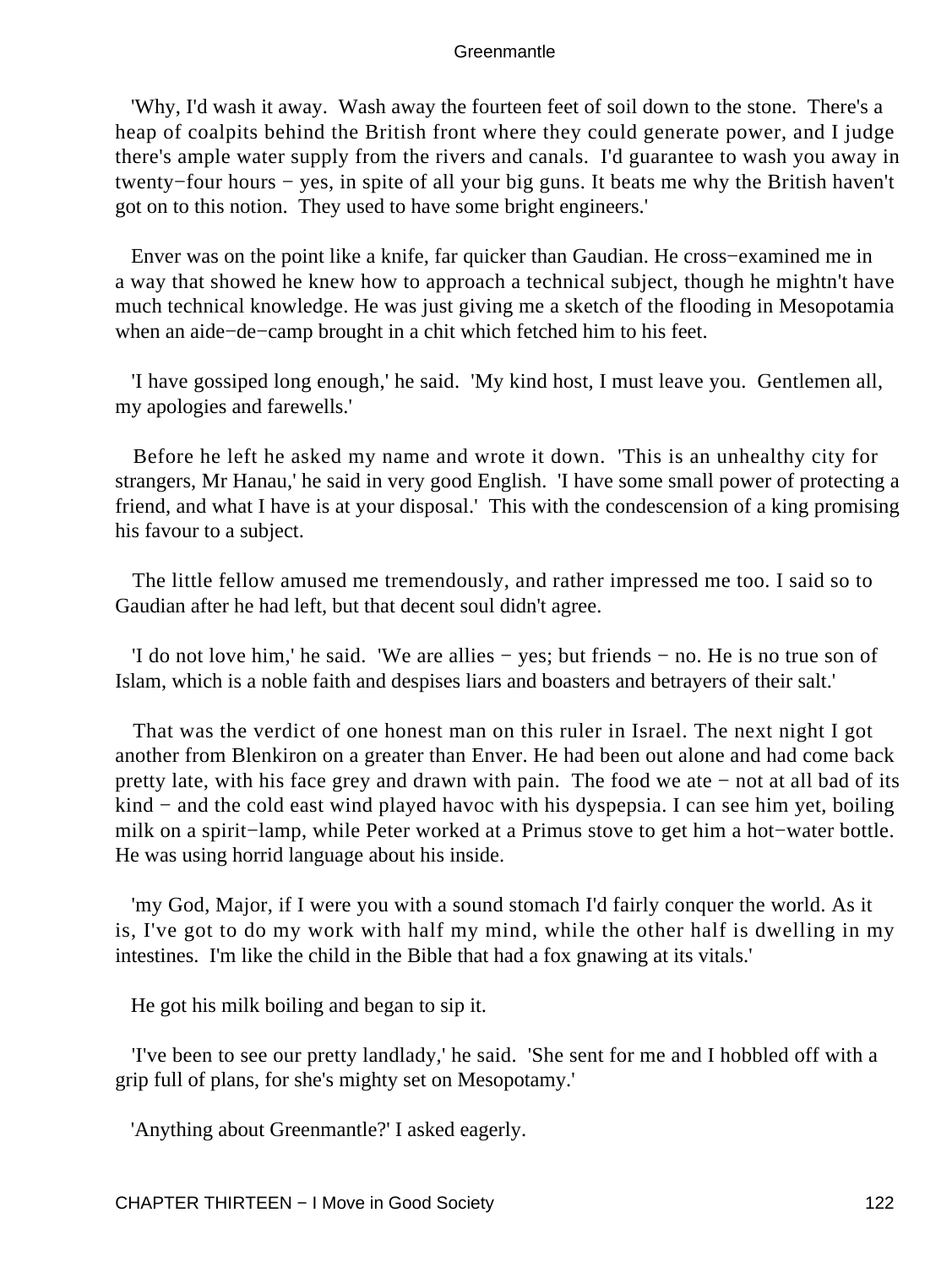'Why, no, but I have reached one conclusion. I opine that the hapless prophet has no sort of time with that lady. I opine that he will soon wish himself in Paradise. For if Almighty God ever created a female devil it's Madame von Einem.'

He sipped a little more milk with a grave face.

 'That isn't my duodenal dyspepsia, Major. It's the verdict of a ripe experience, for I have a cool and penetrating judgement, even if I've a deranged stomach. And I give it as my considered conclusion that that woman's mad and bad − but principally bad.'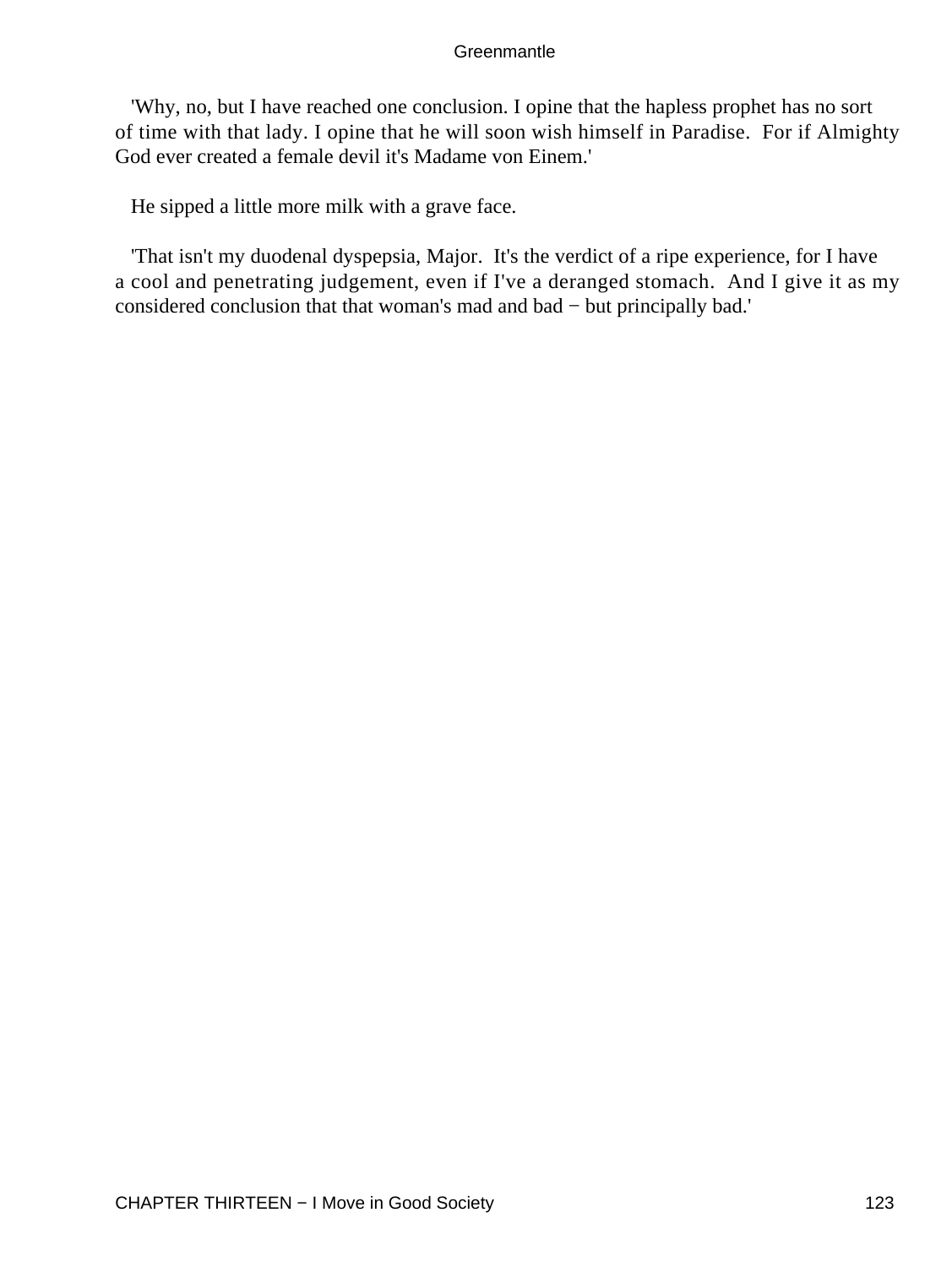# **[CHAPTER FOURTEEN − The Lady of the Mantilla](#page-207-0)**

*S*ince that first night I had never clapped eyes on Sandy. He had gone clean out of the world, and Blenkiron and I waited anxiously for a word of news. Our own business was in good trim, for we were presently going east towards Mesopotamia, but unless we learned more about Greenmantle our journey would be a grotesque failure. And learn about Greenmantle we could not, for nobody by word or deed suggested his existence, and it was impossible of course for us to ask questions. Our only hope was Sandy, for what we wanted to know was the prophet's whereabouts and his plans. I suggested to Blenkiron that we might do more to cultivate Frau von Einem, but he shut his jaw like a rat−trap.

 'There's nothing doing for us in that quarter,' he said. 'That's the most dangerous woman on earth; and if she got any kind of notion that we were wise about her pet schemes I reckon you and I would very soon be in the Bosporus.' This was all very well; but what was going to happen if the two of us were bundled off to Baghdad with instructions to wash away the British? Our time was getting pretty short, and I doubted if we could spin out more than three days more in Constantinople. I felt just as I had felt with Stumm that last night when I was about to be packed off to Cairo and saw no way of avoiding it. Even Blenkiron was getting anxious. He played Patience incessantly, and was disinclined to talk. I tried to find out something from the servants, but they either knew nothing or wouldn't speak − the former, I think. I kept my eyes lifting, too, as I walked about the streets, but there was no sign anywhere of the skin coats or the weird stringed instruments. The whole Company of the Rosy Hours seemed to have melted into the air, and I began to wonder if they had ever existed.

 Anxiety made me restless, and restlessness made me want exercise. It was no good walking about the city. The weather had become foul again, and I was sick of the smells and the squalor and the flea− bitten crowds. So Blenkiron and I got horses, Turkish cavalry mounts with heads like trees, and went out through the suburbs into the open country.

 It was a grey drizzling afternoon, with the beginnings of a sea fog which hid the Asiatic shores of the straits. It wasn't easy to find open ground for a gallop, for there were endless small patches of cultivation and the gardens of country houses. We kept on the high land above the sea, and when we reached a bit of downland came on squads of Turkish soldiers digging trenches. Whenever we let the horses go we had to pull up sharp for a digging party or a stretch of barbed wire. Coils of the beastly thing were lying loose everywhere, and Blenkiron nearly took a nasty toss over one. Then we were always being stopped by sentries and having to show our passes. Still the ride did us good and shook up our livers, and by the time we turned for home I was feeling more like a white man.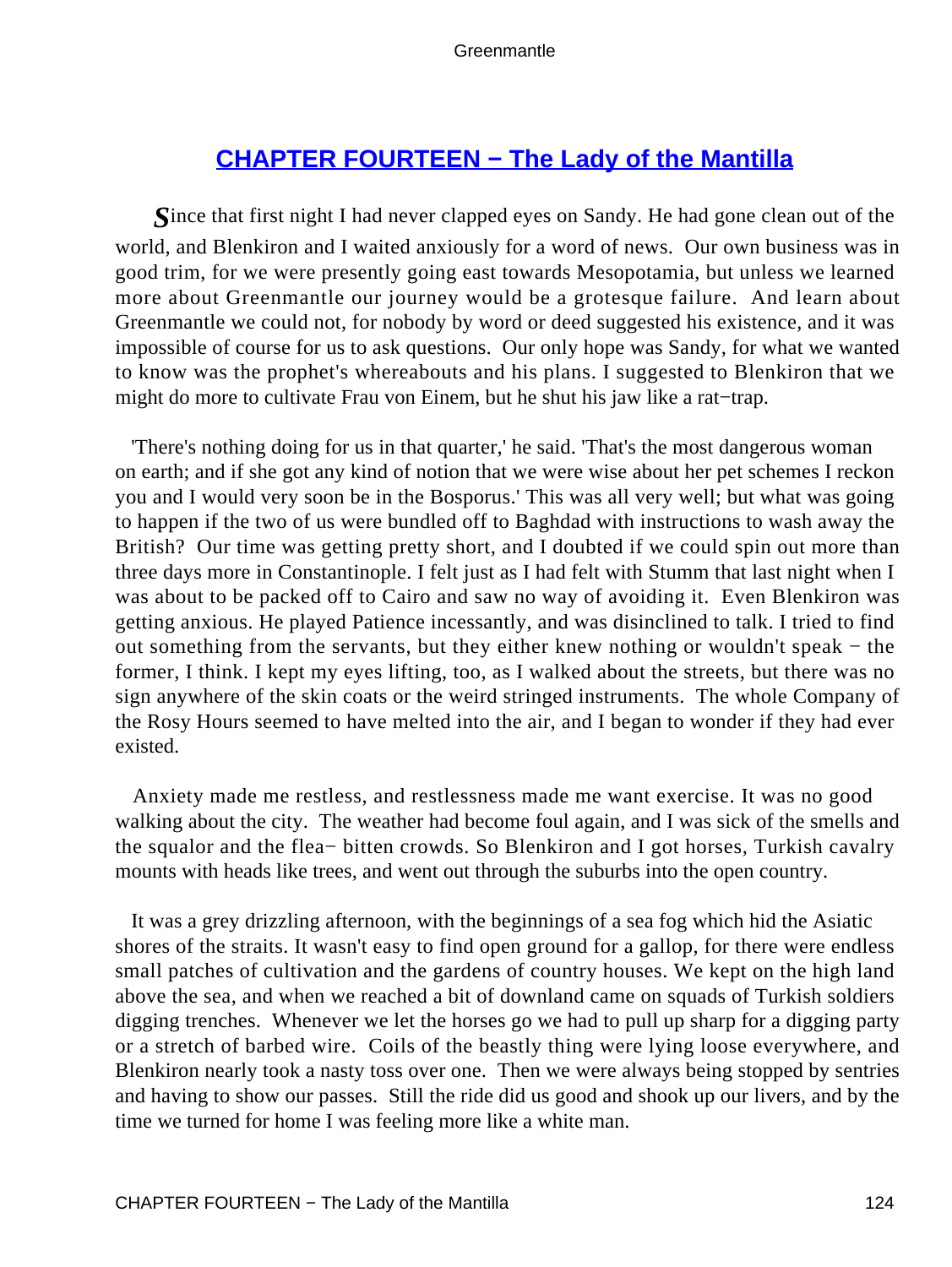We jogged back in the short winter twilight, past the wooded grounds of white villas, held up every few minutes by transport− wagons and companies of soldiers. The rain had come on in real earnest, and it was two very bedraggled horsemen that crawled along the muddy lanes. As we passed one villa, shut in by a high white wall, a pleasant smell of wood smoke was wafted towards us, which made me sick for the burning veld. My ear, too, caught the twanging of a zither, which somehow reminded me of the afternoon in Kuprasso's garden−house.

 I pulled up and proposed to investigate, but Blenkiron very testily declined. 'Zithers are as common here as fleas,' he said. 'You don't want to be fossicking around somebody's stables and find a horse−boy entertaining his friends. They don't like visitors in this country; and you'll be asking for trouble if you go inside those walls. I guess it's some old Buzzard's harem.' Buzzard was his own private peculiar name for the Turk, for he said he had had as a boy a natural history book with a picture of a bird called the turkey−buzzard, and couldn't get out of the habit of applying it to the Ottoman people.

 I wasn't convinced, so I tried to mark down the place. It seemed to be about three miles out from the city, at the end of a steep lane on the inland side of the hill coming from the Bosporus. I fancied somebody of distinction lived there, for a little farther on we met a big empty motor−car snorting its way up, and I had a notion that the car belonged to the walled villa. Next day Blenkiron was in grievous trouble with his dyspepsia. About midday he was compelled to lie down, and having nothing better to do I had out the horses again and took Peter with me. It was funny to see Peter in a Turkish army−saddle, riding with the long Boer stirrup and the slouch of the backveld.

 That afternoon was unfortunate from the start. It was not the mist and drizzle of the day before, but a stiff northern gale which blew sheets of rain in our faces and numbed our bridle hands. We took the same road, but pushed west of the trench−digging parties and got to a shallow valley with a white village among the cypresses. Beyond that there was a very respectable road which brought us to the top of a crest that in clear weather must have given a fine prospect. Then we turned our horses, and I shaped our course so as to strike the top of the long lane that abutted on the down. I wanted to investigate the white villa.

 But we hadn't gone far on our road back before we got into trouble. It arose out of a sheep−dog, a yellow mongrel brute that came at us like a thunderbolt. It took a special fancy to Peter, and bit savagely at his horse's heels and sent it capering off the road. I should have warned him, but I did not realize what was happening, till too late. For Peter, being accustomed to mongrels in Kaffir kraals, took a summary way with the pest. Since it despised his whip, he out with his pistol and put a bullet through its head.

 The echoes of the shot had scarcely died away when the row began. A big fellow appeared running towards us, shouting wildly. I guessed he was the dog's owner, and proposed to pay no attention. But his cries summoned two other fellows − soldiers by the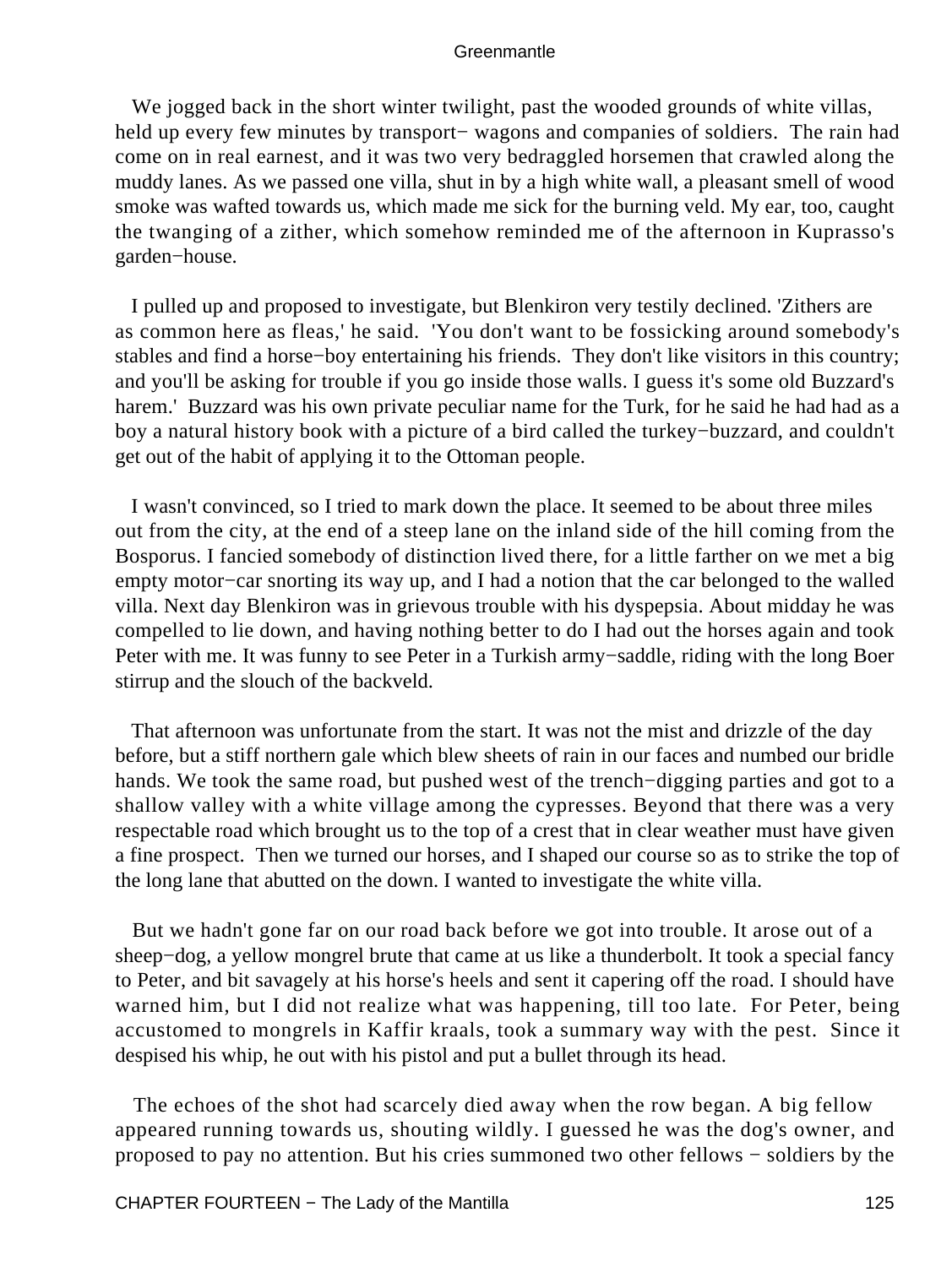look of them − who closed in on us, unslinging their rifles as they ran. My first idea was to show them our heels, but I had no desire to be shot in the back, and they looked like men who wouldn't stop short of shooting. So we slowed down and faced them.

 They made as savage−looking a trio as you would want to avoid. The shepherd looked as if he had been dug up, a dirty ruffian with matted hair and a beard like a bird's nest. The two soldiers stood staring with sullen faces, fingering their guns, while the other chap raved and stormed and kept pointing at Peter, whose mild eyes stared unwinkingly at his assailant.

 The mischief was that neither of us had a word of Turkish. I tried German, but it had no effect. We sat looking at them and they stood storming at us, and it was fast getting dark. Once I turned my horse round as if to proceed, and the two soldiers jumped in front of me.

 They jabbered among themselves, and then one said very slowly: 'He ... want ... pounds,' and he held up five fingers. They evidently saw by the cut of our jib that we weren't Germans.

 'I'll be hanged if he gets a penny,' I said angrily, and the conversation languished. The situation was getting serious, so I spoke a word to Peter. The soldiers had their rifles loose in their hands, and before they could lift them we had the pair covered with our pistols.

 'If you move,' I said, 'you are dead.' They understood that all right and stood stock still, while the shepherd stopped his raving and took to muttering like a gramophone when the record is finished.

'Drop your guns,' I said sharply. 'Quick, or we shoot.'

 The tone, if not the words, conveyed my meaning. Still staring at us, they let the rifles slide to the ground. The next second we had forced our horses on the top of them, and the three were off like rabbits. I sent a shot over their heads to encourage them. Peter dismounted and tossed the guns into a bit of scrub where they would take some finding.

 This hold−up had wasted time. By now it was getting very dark, and we hadn't ridden a mile before it was black night. It was an annoying predicament, for I had completely lost my bearings and at the best I had only a foggy notion of the lie of the land. The best plan seemed to be to try and get to the top of a rise in the hope of seeing the lights of the city, but all the countryside was so pockety that it was hard to strike the right kind of rise.

We had to trust to Peter's instinct. I asked him where our line lay, and he sat very still for a minute sniffing the air. Then he pointed the direction. It wasn't what I would have taken myself, but on a point like that he was pretty near infallible.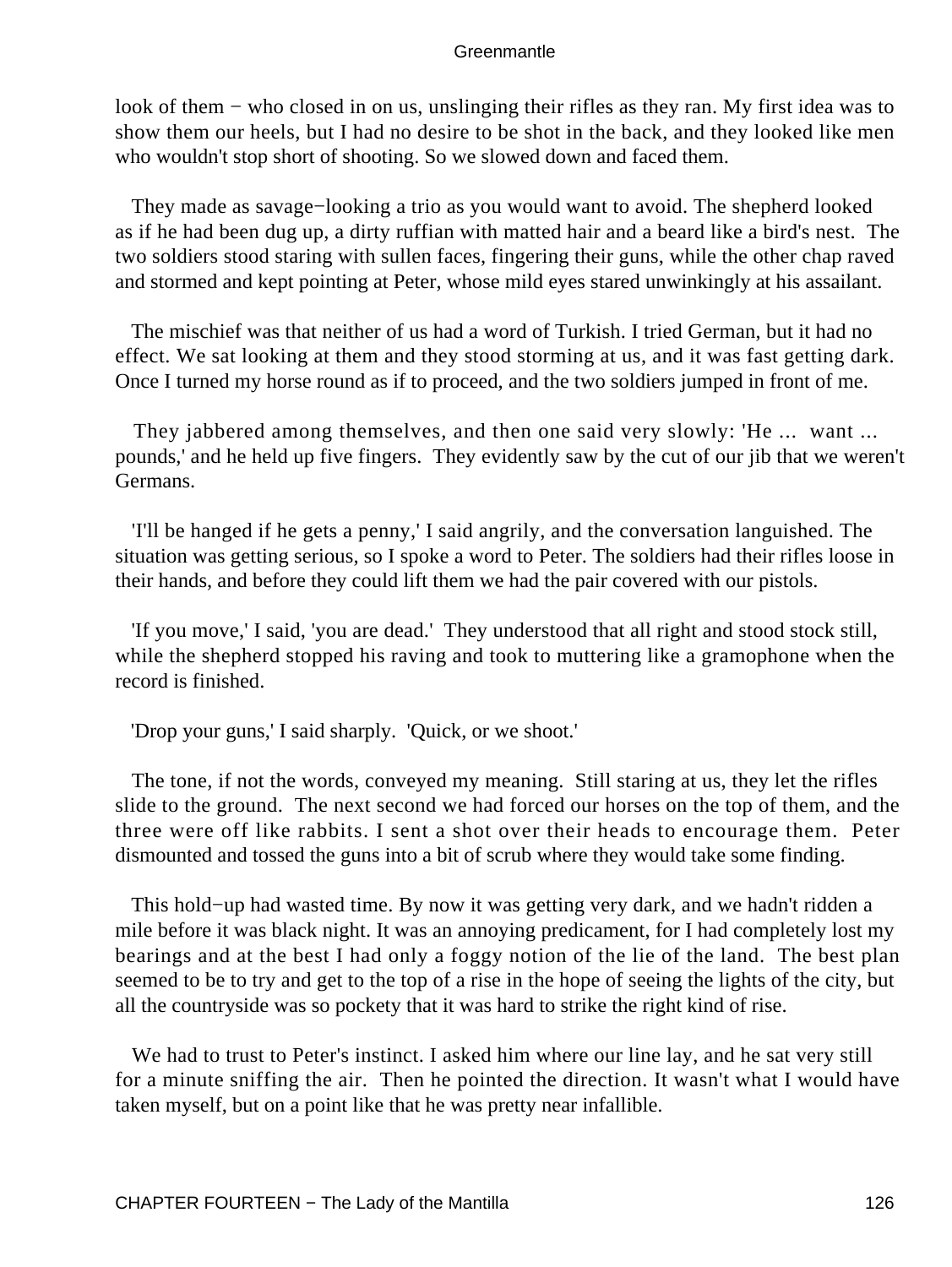Presently we came to a long slope which cheered me. But at the top there was no light visible anywhere − only a black void like the inside of a shell. As I stared into the gloom it seemed to me that there were patches of deeper darkness that might be woods.

'There is a house half−left in front of us,' said Peter.

I peered till my eyes ached and saw nothing.

 'Well, for heaven's sake, guide me to it,' I said, and with Peter in front we set off down the hill.

 It was a wild journey, for darkness clung as close to us as a vest. Twice we stepped into patches of bog, and once my horse saved himself by a hair from going head forward into a gravel pit. We got tangled up in strands of wire, and often found ourselves rubbing our noses against tree trunks. Several times I had to get down and make a gap in barricades of loose stones. But after a ridiculous amount of slipping and stumbling we finally struck what seemed the level of a road, and a piece of special darkness in front which turned out to be a high wall.

 I argued that all mortal walls had doors, so we set to groping along it, and presently found a gap. There was an old iron gate on broken hinges, which we easily pushed open, and found ourselves on a back path to some house. It was clearly disused, for masses of rotting leaves covered it, and by the feel of it underfoot it was grass−grown.

 We dismounted now, leading our horses, and after about fifty yards the path ceased and came out on a well−made carriage drive. So, at least, we guessed, for the place was as black as pitch. Evidently the house couldn't be far off, but in which direction I hadn't a notion.

 Now, I didn't want to be paying calls on any Turk at that time of day. Our job was to find where the road opened into the lane, for after that our way to Constantinople was clear. One side the lane lay, and the other the house, and it didn't seem wise to take the risk of tramping up with horses to the front door. So I told Peter to wait for me at the end of the back−road, while I would prospect a bit. I turned to the right, my intention being if I saw the light of a house to return, and with Peter take the other direction.

 I walked like a blind man in that nether−pit of darkness. The road seemed well kept, and the soft wet gravel muffled the sounds of my feet. Great trees overhung it, and several times I wandered into dripping bushes. And then I stopped short in my tracks, for I heard the sound of whistling.

 It was quite close, about ten yards away. And the strange thing was that it was a tune I knew, about the last tune you would expect to hear in this part of the world. It was the Scots air: 'Ca' the yowes to the knowes,' which was a favourite of my father's.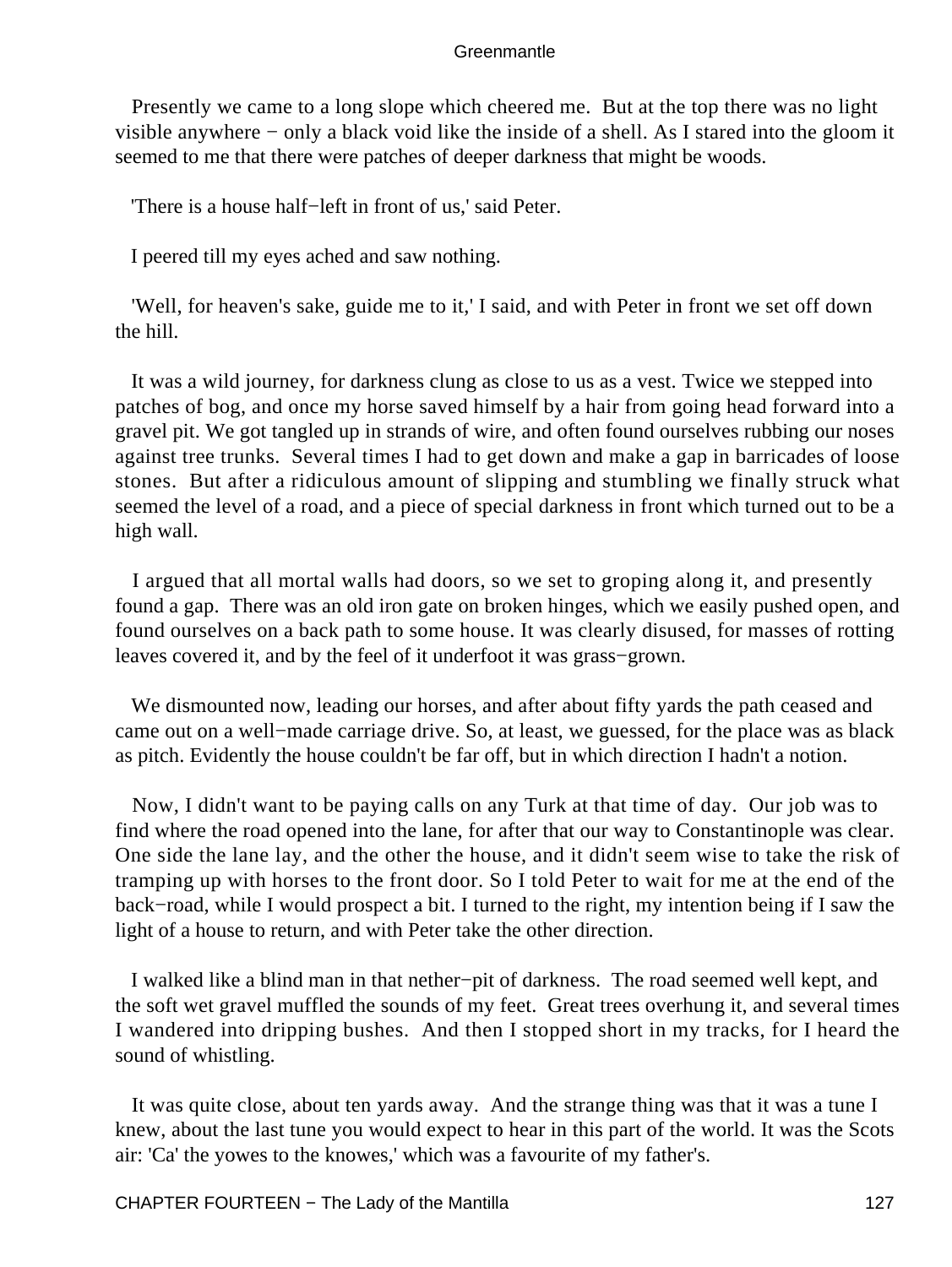The whistler must have felt my presence, for the air suddenly stopped in the middle of a bar. An unbounded curiosity seized me to know who the fellow could be. So I started in and finished it myself.

 There was silence for a second, and then the unknown began again and stopped. Once more I chipped in and finished it. Then it seemed to me that he was coming nearer. The air in that dank tunnel was very still, and I thought I heard a light foot. I think I took a step backward. Suddenly there was a flash of an electric torch from a yard off, so quick that I could see nothing of the man who held it.

Then a low voice spoke out of the darkness – a voice I knew well – and, following it, a hand was laid on my arm. 'What the devil are you doing here, Dick?' it said, and there was something like consternation in the tone.

I told him in a hectic sentence, for I was beginning to feel badly rattled myself.

 'You've never been in greater danger in your life,' said the voice. 'Great God, man, what brought you wandering here today of all days?'

 You can imagine that I was pretty scared, for Sandy was the last man to put a case too high. And the next second I felt worse, for he clutched my arm and dragged me in a bound to the side of the road. I could see nothing, but I felt that his head was screwed round, and mine followed suit. And there, a dozen yards off, were the acetylene lights of a big motor−car.

 It came along very slowly, purring like a great cat, while we pressed into the bushes. The headlights seemed to spread a fan far to either side, showing the full width of the drive and its borders, and about half the height of the over−arching trees. There was a figure in uniform sitting beside the chauffeur, whom I saw dimly in the reflex glow, but the body of the car was dark.

 It crept towards us, passed, and my mind was just getting easy again when it stopped. A switch was snapped within, and the limousine was brightly lit up. Inside I saw a woman's figure.

 The servant had got out and opened the door and a voice came from within − a clear soft voice speaking in some tongue I didn't understand. Sandy had started forward at the sound of it, and I followed him. It would never do for me to be caught skulking in the bushes.

 I was so dazzled by the suddenness of the glare that at first I blinked and saw nothing. Then my eyes cleared and I found myself looking at the inside of a car upholstered in some soft dove−coloured fabric, and beautifully finished off in ivory and silver. The woman who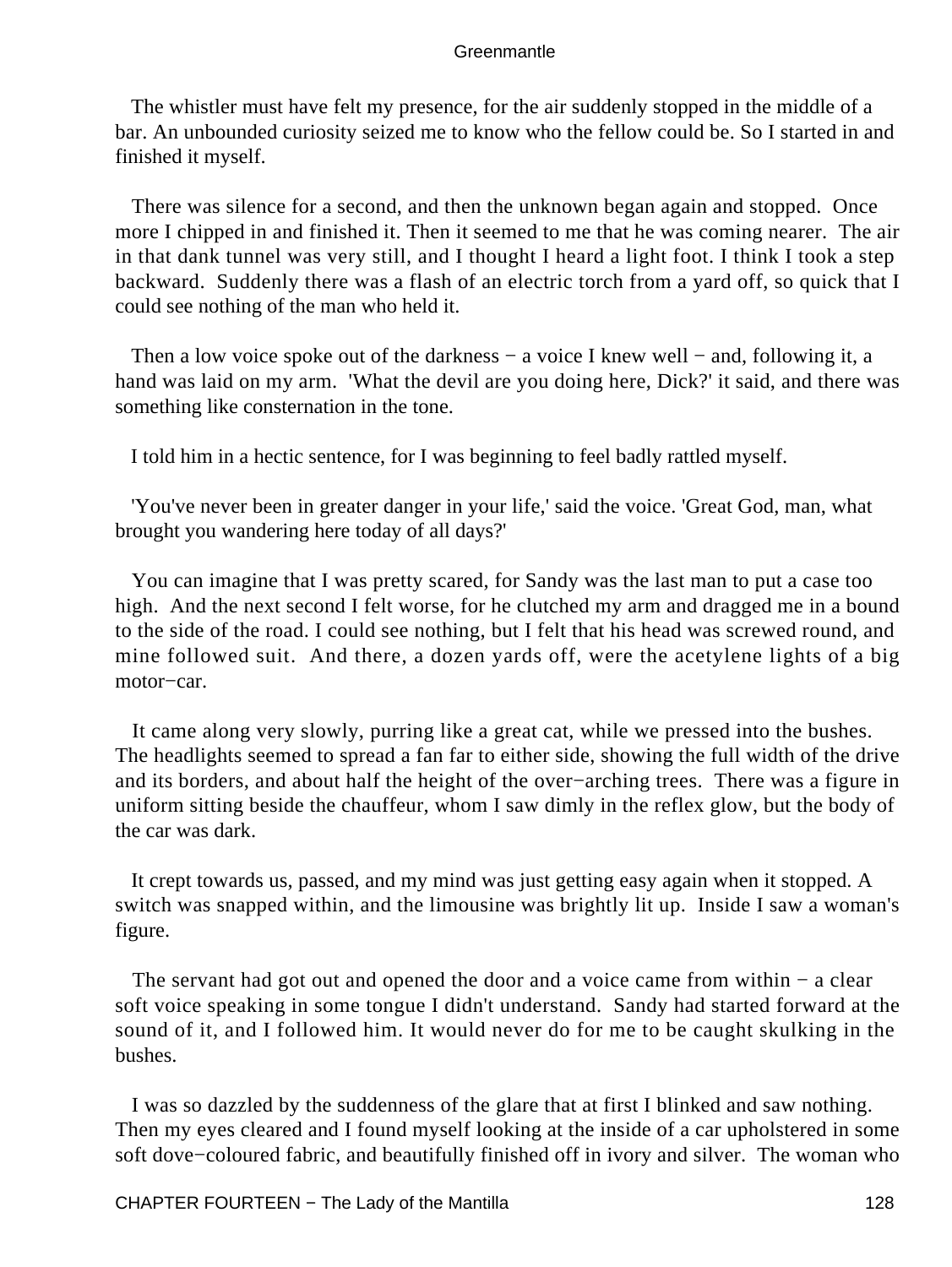sat in it had a mantilla of black lace over her head and shoulders, and with one slender jewelled hand she kept its fold over the greater part of her face. I saw only a pair of pale grey−blue eyes − these and the slim fingers.

 I remember that Sandy was standing very upright with his hands on his hips, by no means like a servant in the presence of his mistress. He was a fine figure of a man at all times, but in those wild clothes, with his head thrown back and his dark brows drawn below his skull−cap, he looked like some savage king out of an older world. He was speaking Turkish, and glancing at me now and then as if angry and perplexed. I took the hint that he was not supposed to know any other tongue, and that he was asking who the devil I might be.

 Then they both looked at me, Sandy with the slow unwinking stare of the gipsy, the lady with those curious, beautiful pale eyes. They ran over my clothes, my brand−new riding−breeches, my splashed boots, my wide−brimmed hat. I took off the last and made my best bow.

 'Madam,' I said, 'I have to ask pardon for trespassing in your garden. The fact is, I and my servant − he's down the road with the horses and I guess you noticed him − the two of us went for a ride this afternoon, and got good and well lost. We came in by your back gate, and I was prospecting for your front door to find someone to direct us, when I bumped into this brigand−chief who didn't understand my talk. I'm American, and I'm here on a big Government proposition. I hate to trouble you, but if you'd send a man to show us how to strike the city I'd be very much in your debt.'

 Her eyes never left my face. 'Will you come into the car?' she said in English. 'At the house I will give you a servant to direct you.'

 She drew in the skirts of her fur cloak to make room for me, and in my muddy boots and sopping clothes I took the seat she pointed out. She said a word in Turkish to Sandy, switched off the light, and the car moved on.

 Women had never come much my way, and I knew about as much of their ways as I knew about the Chinese language. All my life I had lived with men only, and rather a rough crowd at that. When I made my pile and came home I looked to see a little society, but I had first the business of the Black Stone on my hands, and then the war, so my education languished. I had never been in a motor−car with a lady before, and I felt like a fish on a dry sandbank. The soft cushions and the subtle scents filled me with acute uneasiness. I wasn't thinking now about Sandy's grave words, or about Blenkiron's warning, or about my job and the part this woman must play in it. I was thinking only that I felt mortally shy. The darkness made it worse. I was sure that my companion was looking at me all the time and laughing at me for a clown.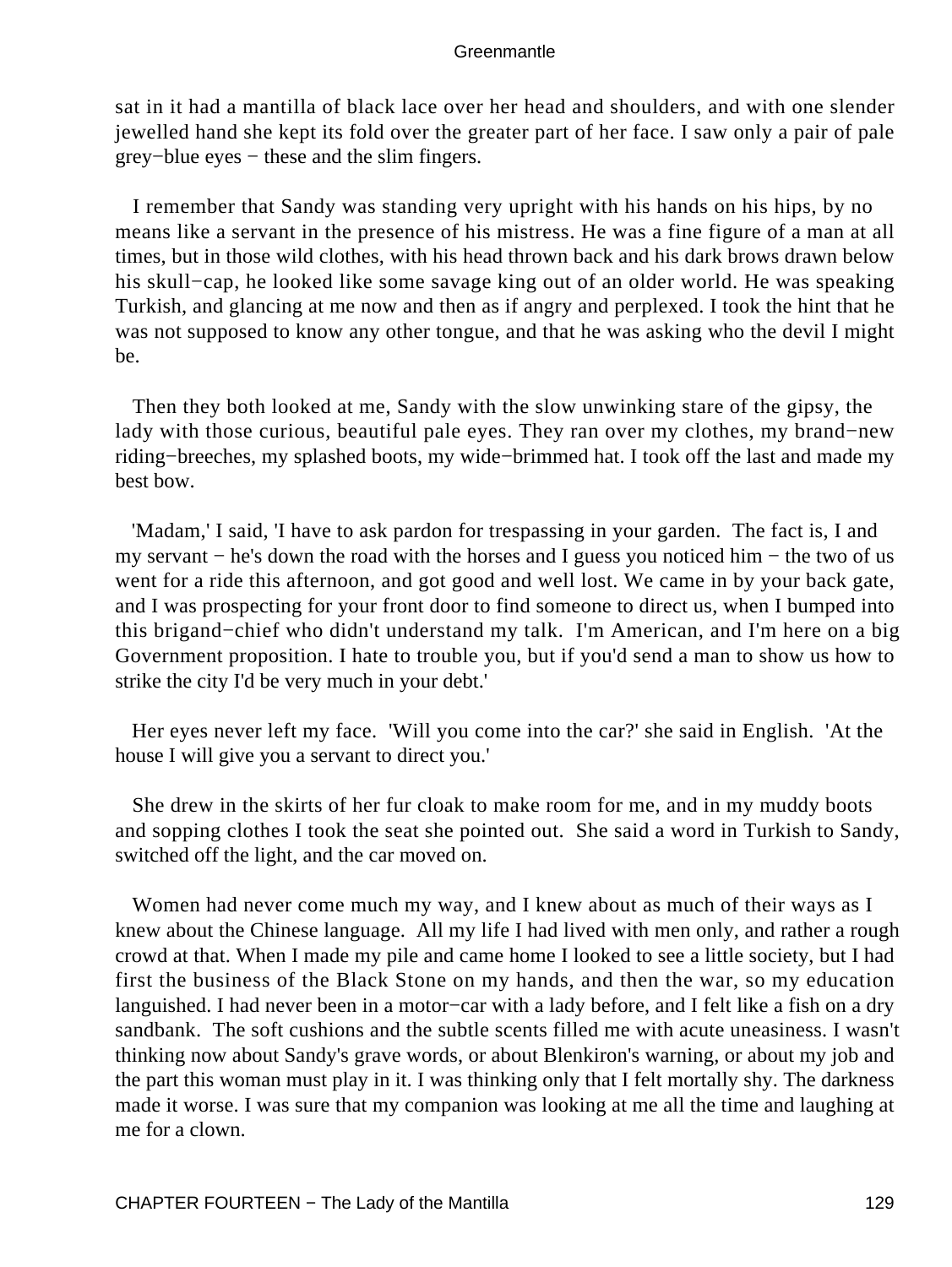The car stopped and a tall servant opened the door. The lady was over the threshold before I was at the step. I followed her heavily, the wet squelching from my field−boots. At that moment I noticed that she was very tall.

 She led me through a long corridor to a room where two pillars held lamps in the shape of torches. The place was dark but for their glow, and it was as warm as a hothouse from invisible stoves. I felt soft carpets underfoot, and on the walls hung some tapestry or rug of an amazingly intricate geometrical pattern, but with every strand as rich as jewels. There, between the pillars, she turned and faced me. Her furs were thrown back, and the black mantilla had slipped down to her shoulders.

 'I have heard of you,' she said. 'You are called Richard Hanau, the American. Why have you come to this land?'

 'To have a share in the campaign,' I said. 'I'm an engineer, and I thought I could help out with some business like Mesopotamia.'

'You are on Germany's side?' she asked.

 'Why, yes,' I replied. 'We Americans are supposed to be nootrals, and that means we're free to choose any side we fancy. I'm for the Kaiser.'

 Her cool eyes searched me, but not in suspicion. I could see she wasn't troubling with the question whether I was speaking the truth. She was sizing me up as a man. I cannot describe that calm appraising look. There was no sex in it, nothing even of that implicit sympathy with which one human being explores the existence of another. I was a chattel, a thing infinitely removed from intimacy. Even so I have myself looked at a horse which I thought of buying, scanning his shoulders and hocks and paces. Even so must the old lords of Constantinople have looked at the slaves which the chances of war brought to their markets, assessing their usefulness for some task or other with no thought of a humanity common to purchased and purchaser. And yet − not quite. This woman's eyes were weighing me, not for any special duty, but for my essential qualities. I felt that I was under the scrutiny of one who was a connoisseur in human nature.

 I see I have written that I knew nothing about women. But every man has in his bones a consciousness of sex. I was shy and perturbed, but horribly fascinated. This slim woman, poised exquisitely like some statue between the pillared lights, with her fair cloud of hair, her long delicate face, and her pale bright eyes, had the glamour of a wild dream. I hated her instinctively, hated her intensely, but I longed to arouse her interest. To be valued coldly by those eyes was an offence to my manhood, and I felt antagonism rising within me. I am a strong fellow, well set up, and rather above the average height, and my irritation stiffened me from heel to crown. I flung my head back and gave her cool glance for cool glance, pride against pride.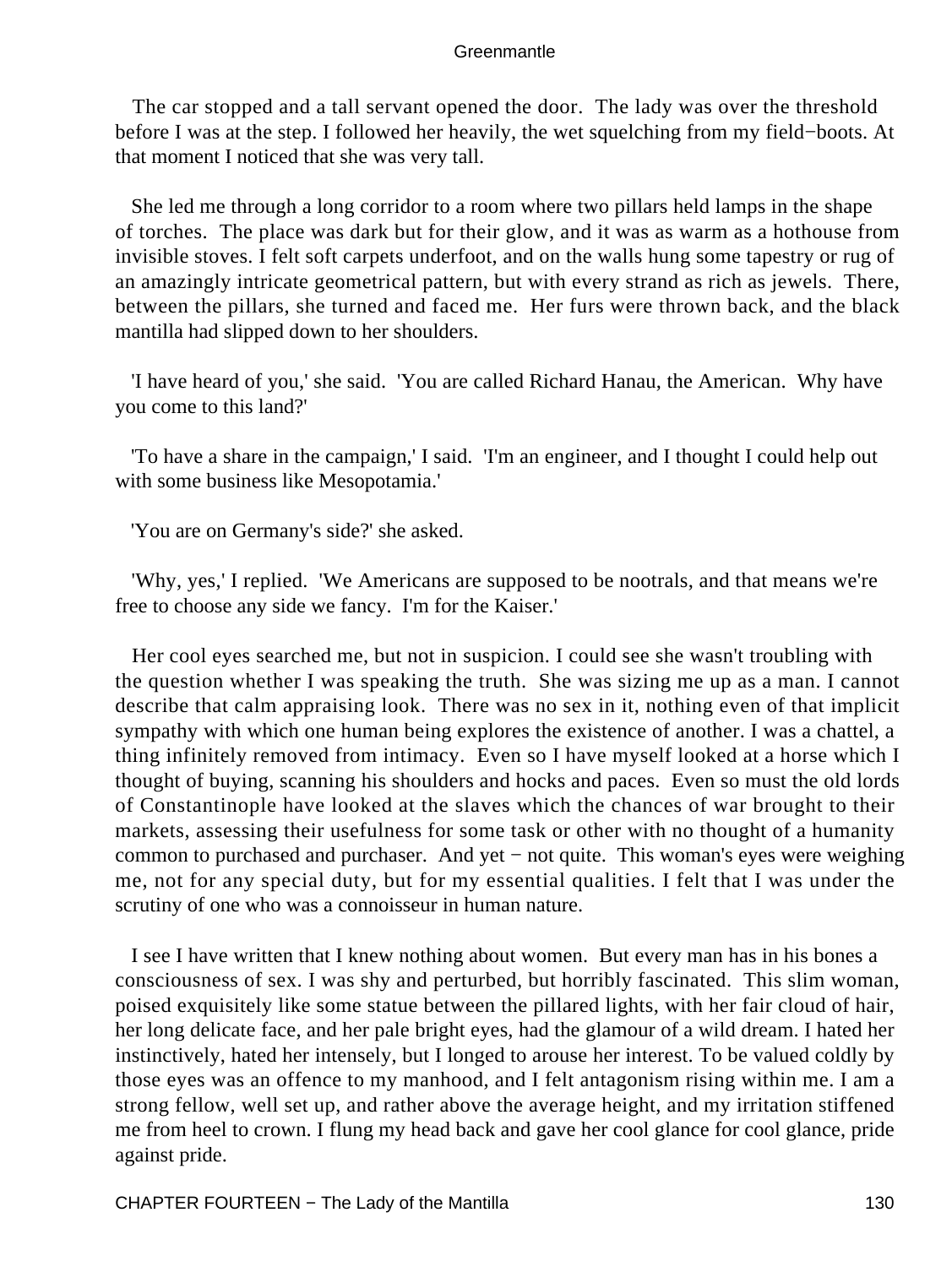Once, I remember, a doctor on board ship who dabbled in hypnotism told me that I was the most unsympathetic person he had ever struck. He said I was about as good a mesmeric subject as Table Mountain. Suddenly I began to realize that this woman was trying to cast some spell over me. The eyes grew large and luminous, and I was conscious for just an instant of some will battling to subject mine. I was aware, too, in the same moment of a strange scent which recalled that wild hour in Kuprasso's garden−house. It passed quickly, and for a second her eyes drooped. I seemed to read in them failure, and yet a kind of satisfaction, too, as if they had found more in me than they expected.

'What life have you led?' the soft voice was saying.

 I was able to answer quite naturally, rather to my surprise. 'I have been a mining engineer up and down the world.' 'You have faced danger many times?'

'I have faced danger.'

'You have fought with men in battles?'

'I have fought in battles.'

Her bosom rose and fell in a kind of sigh. A smile – a very beautiful thing – flitted over her face. She gave me her hand. 'The horses are at the door now,' she said, 'and your servant is with them. One of my people will guide you to the city.'

She turned away and passed out of the circle of light into the darkness beyond ...

 Peter and I jogged home in the rain with one of Sandy's skin− clad Companions loping at our side. We did not speak a word, for my thoughts were running like hounds on the track of the past hours. I had seen the mysterious Hilda von Einem, I had spoken to her, I had held her hand. She had insulted me with the subtlest of insults and yet I was not angry. Suddenly the game I was playing became invested with a tremendous solemnity. My old antagonists, Stumm and Rasta and the whole German Empire, seemed to shrink into the background, leaving only the slim woman with her inscrutable smile and devouring eyes. 'Mad and bad,' Blenkiron had called her, 'but principally bad.' I did not think they were the proper terms, for they belonged to the narrow world of our common experience. This was something beyond and above it, as a cyclone or an earthquake is outside the decent routine of nature. Mad and bad she might be, but she was also great.

 Before we arrived our guide had plucked my knee and spoken some words which he had obviously got by heart. 'The Master says,' ran the message, 'expect him at midnight.'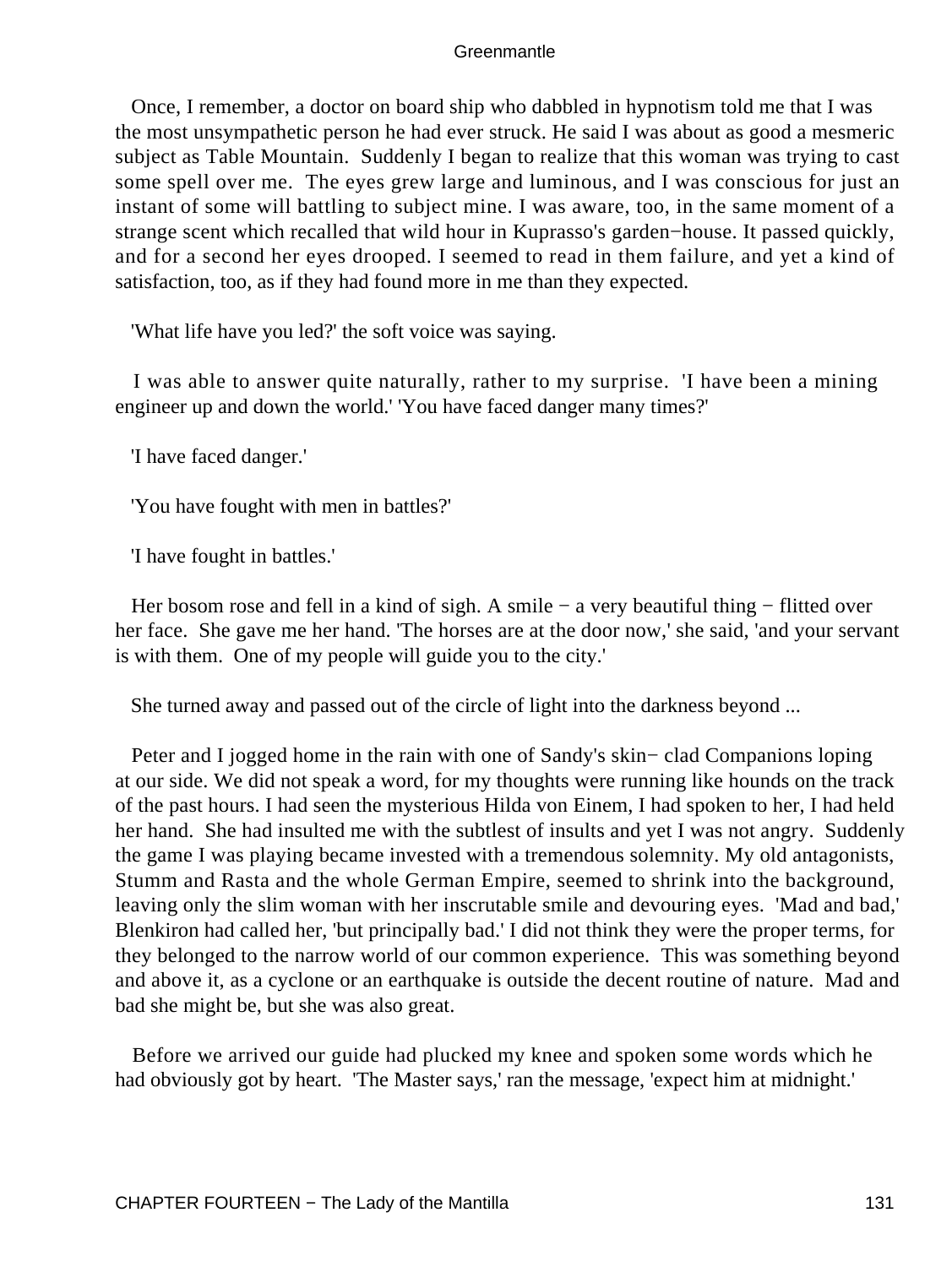# **[CHAPTER FIFTEEN − An Embarrassed Toilet](#page-207-0)**

*I* was soaked to the bone, and while Peter set off to look for dinner I went to my room to change. I had a rubdown and then got into pyjamas for some dumb−bell exercises with two chairs, for that long wet ride had stiffened my arm and shoulder muscles. They were a vulgar suit of primitive blue, which Blenkiron had looted from my London wardrobe. As Cornelis Brandt I had sported a flannel nightgown.

 My bedroom opened off the sitting−room, and while I was busy with my gymnastics I heard the door open. I thought at first it was Blenkiron, but the briskness of the tread was unlike his measured gait. I had left the light burning there, and the visitor, whoever he was, had made himself at home. I slipped on a green dressing−gown Blenkiron had lent me, and sallied forth to investigate.

 My friend Rasta was standing by the table, on which he had laid an envelope. He looked round at my entrance and saluted.

 'I come from the Minister of War, sir,' he said, 'and bring you your passports for tomorrow. You will travel by ...' And then his voice tailed away and his black eyes narrowed to slits. He had seen something which switched him off the metals.

 At that moment I saw it too. There was a mirror on the wall behind him, and as I faced him I could not help seeing my reflection. It was the exact image of the engineer on the Danube boat – blue jeans, loden cloak, and all. The accursed mischance of my costume had given him the clue to an identity which was otherwise buried deep in the Bosporus.

 I am bound to say for Rasta that he was a man of quick action. In a trice he had whipped round to the other side of the table between me and the door, where he stood regarding me wickedly.

 By this time I was at the table and stretched out a hand for the envelope. My one hope was nonchalance.

'Sit down, sir,' I said, 'and have a drink. It's a filthy night to move about in.'

 'Thank you, no, Herr Brandt,' he said. 'You may burn these passports for they will not be used.'

 'Whatever's the matter with you?' I cried. 'You've mistaken the house, my lad. I'm called Hanau − Richard Hanau − and my partner's Mr John S. Blenkiron. He'll be here presently.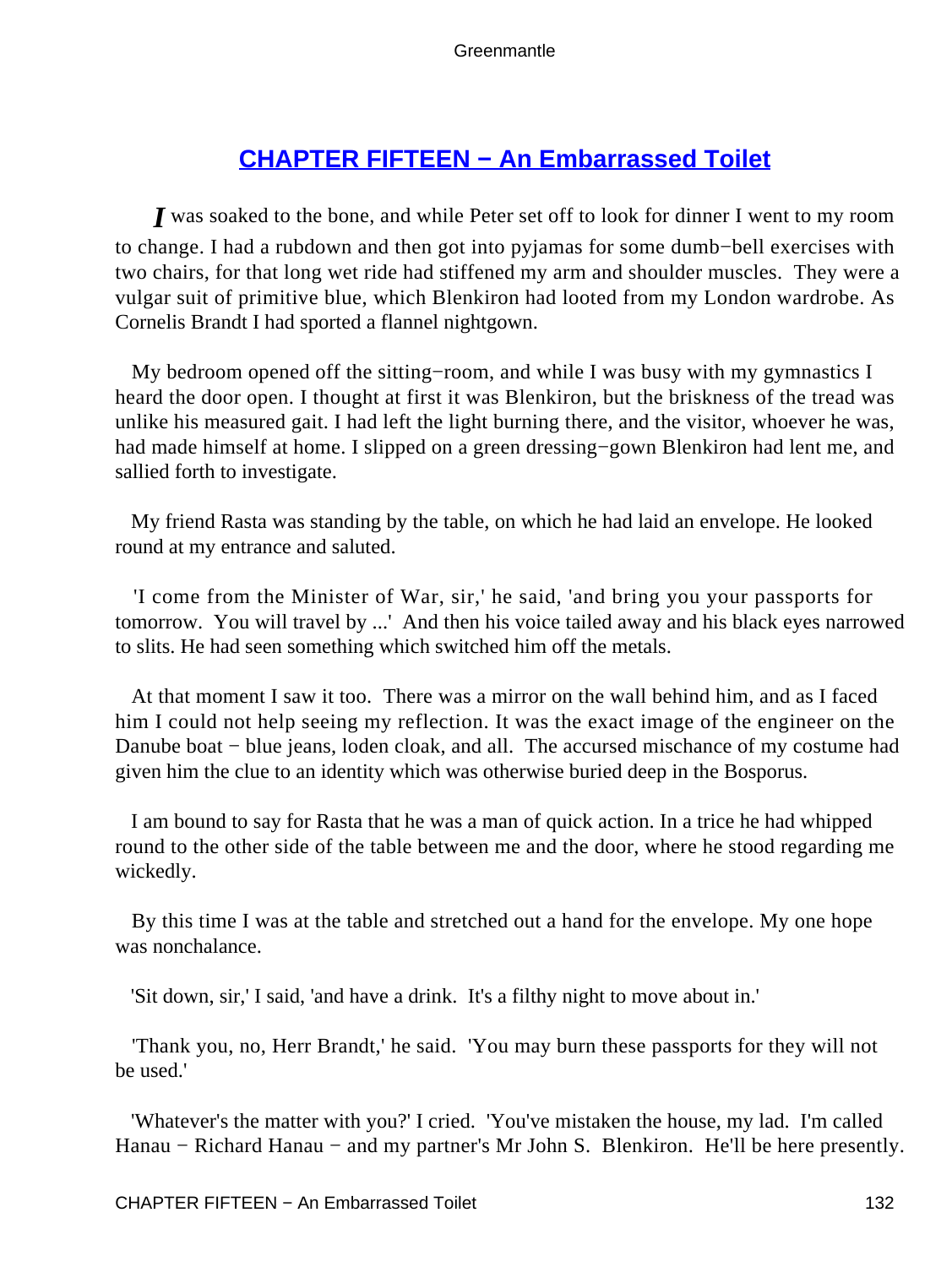Never knew anyone of the name of Brandt, barring a tobacconist in Denver City.'

'You have never been to Rustchuk?' he said with a sneer.

 'Not that I know of. But, pardon me, Sir, if I ask your name and your business here. I'm darned if I'm accustomed to be called by Dutch names or have my word doubted. In my country we consider that impolite as between gentlemen.'

 I could see that my bluff was having its effect. His stare began to waver, and when he next spoke it was in a more civil tone.

 'I will ask pardon if I'm mistaken, Sir, but you're the image of a man who a week ago was at Rustchuk, a man much wanted by the Imperial Government.'

 'A week ago I was tossing in a dirty little hooker coming from Constanza. Unless Rustchuk's in the middle of the Black Sea I've never visited the township. I guess you're barking up the wrong tree. Come to think of it, I was expecting passports. Say, do you come from Enver Damad?'

'I have that honour,' he said.

 'Well, Enver is a very good friend of mine. He's the brightest citizen I've struck this side of the Atlantic.'

 The man was calming down, and in another minute his suspicions would have gone. But at that moment, by the crookedest kind of luck, Peter entered with a tray of dishes. He did not notice Rasta, and walked straight to the table and plumped down his burden on it. The Turk had stepped aside at his entrance, and I saw by the look in his eyes that his suspicions had become a certainty. For Peter, stripped to shirt and breeches, was the identical shabby little companion of the Rustchuk meeting.

 I had never doubted Rasta's pluck. He jumped for the door and had a pistol out in a trice pointing at my head.

 '*Bonne* fortune,' he cried. 'Both the birds at one shot.' His hand was on the latch, and his mouth was open to cry. I guessed there was an orderly waiting on the stairs.

 He had what you call the strategic advantage, for he was at the door while I was at the other end of the table and Peter at the side of it at least two yards from him. The road was clear before him, and neither of us was armed. I made a despairing step forward, not knowing what I meant to do, for I saw no light. But Peter was before me.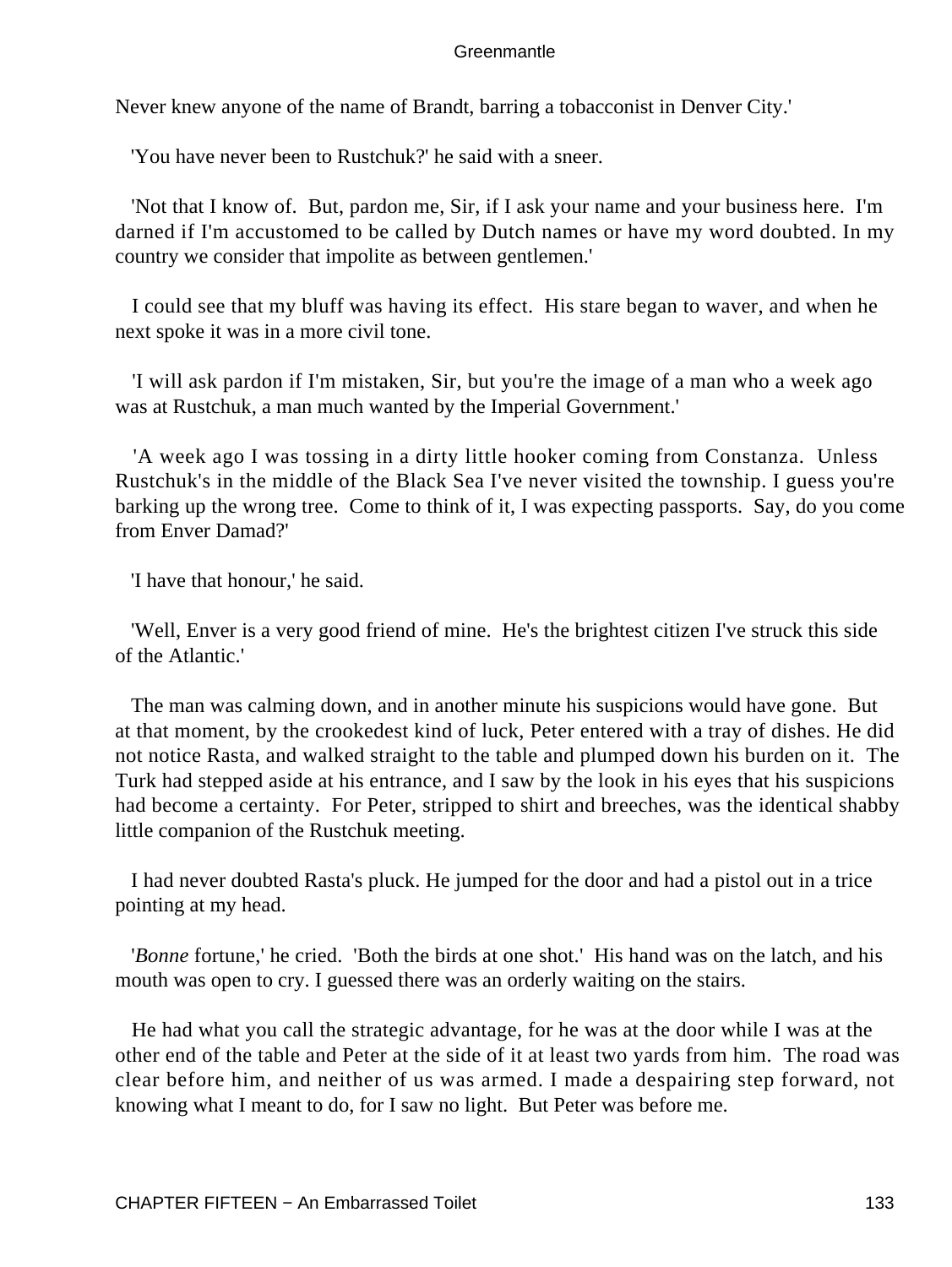He had never let go of the tray, and now, as a boy skims a stone on a pond, he skimmed it with its contents at Rasta's head. The man was opening the door with one hand while he kept me covered with the other, and he got the contrivance fairly in the face. A pistol shot cracked out, and the bullet went through the tray, but the noise was drowned in the crash of glasses and crockery. The next second Peter had wrenched the pistol from Rasta's hand and had gripped his throat.

 A dandified Young Turk, brought up in Paris and finished in Berlin, may be as brave as a lion, but he cannot stand in a rough− and−tumble against a backveld hunter, though more than double his age. There was no need for me to help him. Peter had his own way, learned in a wild school, of knocking the sense out of a foe. He gagged him scientifically, and trussed him up with his own belt and two straps from a trunk in my bedroom. 'This man is too dangerous to let go,' he said, as if his procedure were the most ordinary thing in the world. 'He will be quiet now till we have time to make a plan.'

 At that moment there came a knocking at the door. That is the sort of thing that happens in melodrama, just when the villain has finished off his job neatly. The correct thing to do is to pale to the teeth, and with a rolling, conscience−stricken eye glare round the horizon. But that was not Peter's way.

'We'd better tidy up if we're to have visitors,' he said calmly.

 Now there was one of those big oak German cupboards against the wall which must have been brought in in sections, for complete it would never have got through the door. It was empty now, but for Blenkiron's hatbox. In it he deposited the unconscious Rasta, and turned the key. 'There's enough ventilation through the top,' he observed, 'to keep the air good.' Then he opened the door. A magnificent kavass in blue and silver stood outside. He saluted and proffered a card on which was written in pencil, 'Hilda von Einem'.

 I would have begged for time to change my clothes, but the lady was behind him. I saw the black mantilla and the rich sable furs. Peter vanished through my bedroom and I was left to receive my guest in a room littered with broken glass and a senseless man in the cupboard.

 There are some situations so crazily extravagant that they key up the spirit to meet them. I was almost laughing when that stately lady stepped over my threshold.

 'Madam,' I said, with a bow that shamed my old dressing−gown and strident pyjamas. 'You find me at a disadvantage. I came home soaking from my ride, and was in the act of changing. My servant has just upset a tray of crockery, and I fear this room's no fit place for a lady. Allow me three minutes to make myself presentable.'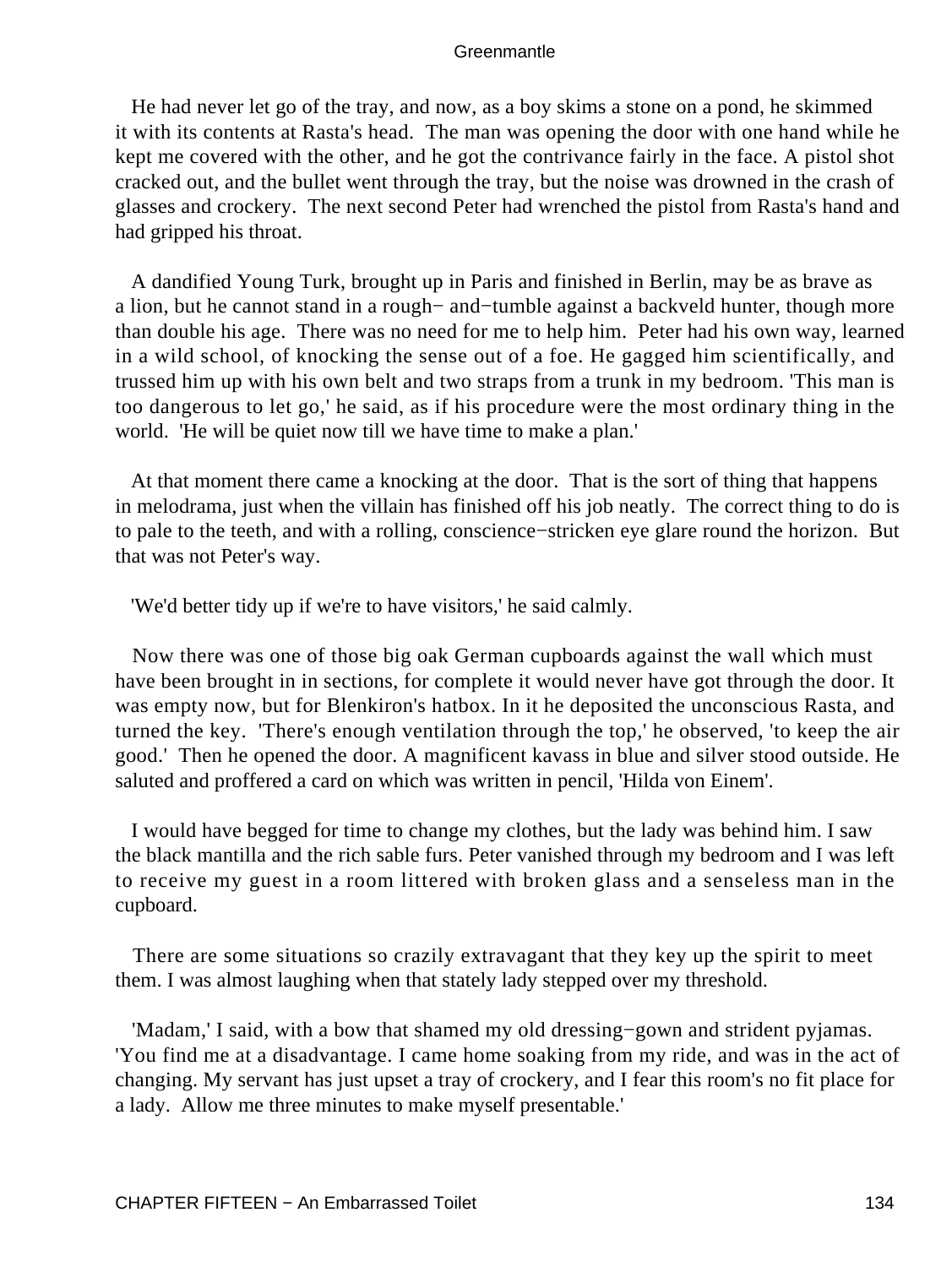She inclined her head gravely and took a seat by the fire. I went into my bedroom, and as I expected found Peter lurking by the other door. In a hectic sentence I bade him get Rasta's orderly out of the place on any pretext, and tell him his master would return later. Then I hurried into decent garments, and came out to find my visitor in a brown study.

 At the sound of my entrance she started from her dream and stood up on the hearthrug, slipping the long robe of fur from her slim body.

'We are alone?' she said. 'We will not be disturbed?'

 Then an inspiration came to me. I remembered that Frau von Einem, according to Blenkiron, did not see eye to eye with the Young Turks; and I had a queer instinct that Rasta could not be to her liking. So I spoke the truth.

 'I must tell you that there's another guest here tonight. I reckon he's feeling pretty uncomfortable. At present he's trussed up on a shelf in that cupboard.'

She did not trouble to look round.

'Is he dead?' she asked calmly.

'By no means,' I said, 'but he's fixed so he can't speak, and I guess he can't hear much.'

 'He was the man who brought you this?' she asked, pointing to the envelope on the table which bore the big blue stamp of the Ministry of War.

'The same,' I said. 'I'm not perfectly sure of his name, but I think they call him Rasta.'

Not a flicker of a smile crossed her face, but I had a feeling that the news pleased her.

'Did he thwart you?' she asked.

 'Why, yes. He thwarted me some. His head is a bit swelled, and an hour or two on the shelf will do him good.'

 'He is a powerful man,' she said, 'a jackal of Enver's. You have made a dangerous enemy.'

 'I don't value him at two cents,' said I, though I thought grimly that as far as I could see the value of him was likely to be about the price of my neck.

 'Perhaps you are right,' she said with serious eyes. 'In these days no enemy is dangerous to a bold man. I have come tonight, Mr Hanau, to talk business with you, as they say in your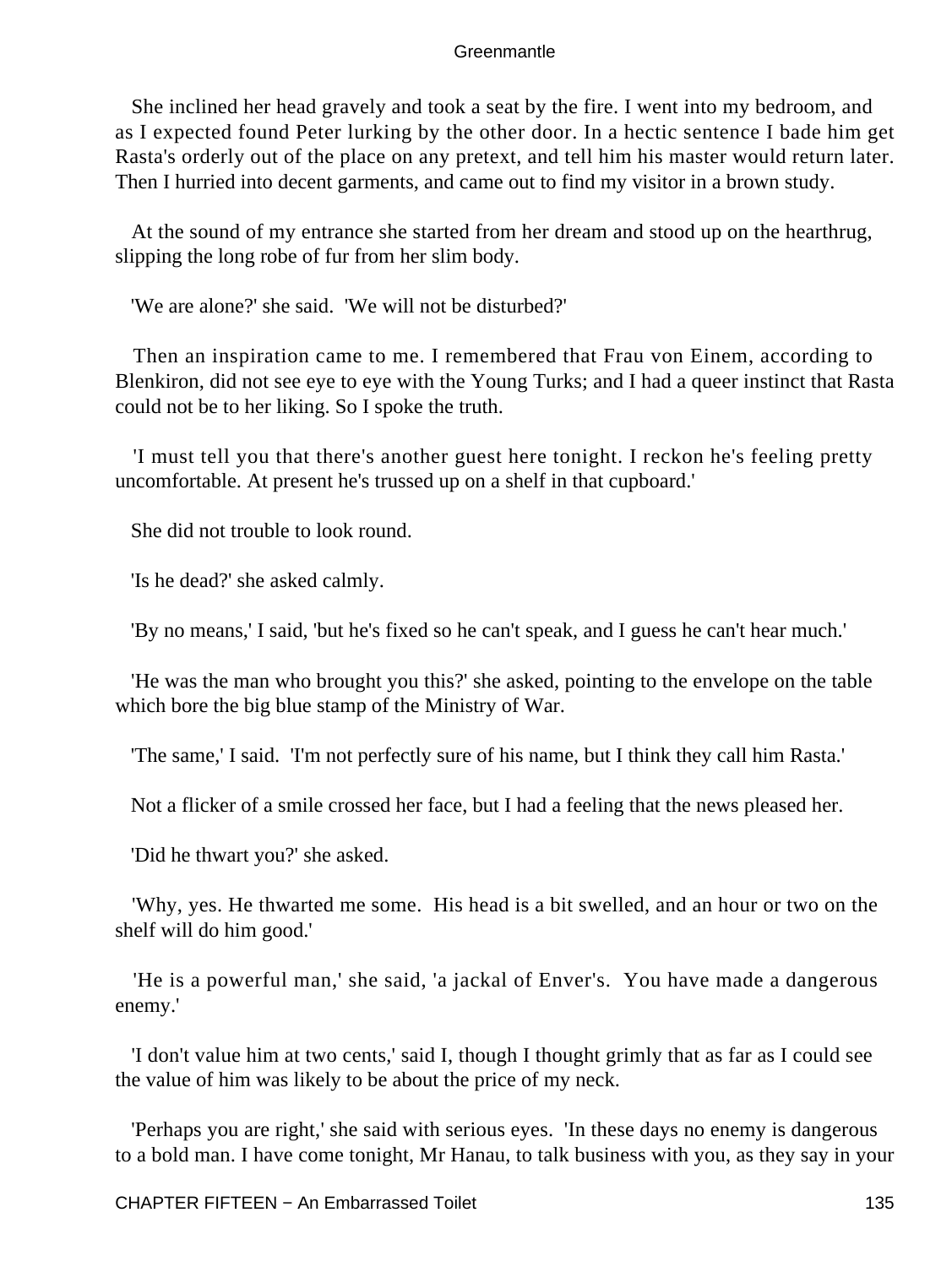country. I have heard well of you, and today I have seen you. I may have need of you, and you assuredly will have need of me. ...'

 She broke off, and again her strange potent eyes fell on my face. They were like a burning searchlight which showed up every cranny and crack of the soul. I felt it was going to be horribly difficult to act a part under that compelling gaze. She could not mesmerize me, but she could strip me of my fancy dress and set me naked in the masquerade.

 'What came you forth to seek?' she asked. 'You are not like the stout American Blenkiron, a lover of shoddy power and a devotee of a feeble science. There is something more than that in your face. You are on our side, but you are not of the Germans with their hankerings for a rococo Empire. You come from America, the land of pious follies, where men worship gold and words. I ask, what came you forth to seek?' As she spoke I seemed to get a vision of a figure, like one of the old gods looking down on human nature from a great height, a figure disdainful and passionless, but with its own magnificence. It kindled my imagination, and I answered with the stuff I had often cogitated when I had tried to explain to myself just how a case could be made out against the Allied cause.

 'I will tell you, Madam,' I said. 'I am a man who has followed a science, but I have followed it in wild places, and I have gone through it and come out at the other side. The world, as I see it, had become too easy and cushioned. Men had forgotten their manhood in soft speech, and imagined that the rules of their smug civilization were the laws of the universe. But that is not the teaching of science, and it is not the teaching of life. We have forgotten the greater virtues, and we were becoming emasculated humbugs whose gods were our own weaknesses. Then came war, and the air was cleared. Germany, in spite of her blunders and her grossness, stood forth as the scourge of cant. She had the courage to cut through the bonds of humbug and to laugh at the fetishes of the herd. Therefore I am on Germany's side. But I came here for another reason. I know nothing of the East, but as I read history it is from the desert that the purification comes. When mankind is smothered with shams and phrases and painted idols a wind blows out of the wild to cleanse and simplify life. The world needs space and fresh air. The civilization we have boasted of is a toy−shop and a blind alley, and I hanker for the open country.'

 This confounded nonsense was well received. Her pale eyes had the cold light of the fanatic. With her bright hair and the long exquisite oval of her face she looked like some destroying fury of a Norse legend. At that moment I think I first really feared her; before I had half−hated and half−admired. Thank Heaven, in her absorption she did not notice that I had forgotten the speech of Cleveland, Ohio.

 'You are of the Household of Faith,' she said. 'You will presently learn many things, for the Faith marches to victory. Meantime I have one word for you. You and your companion travel eastward.'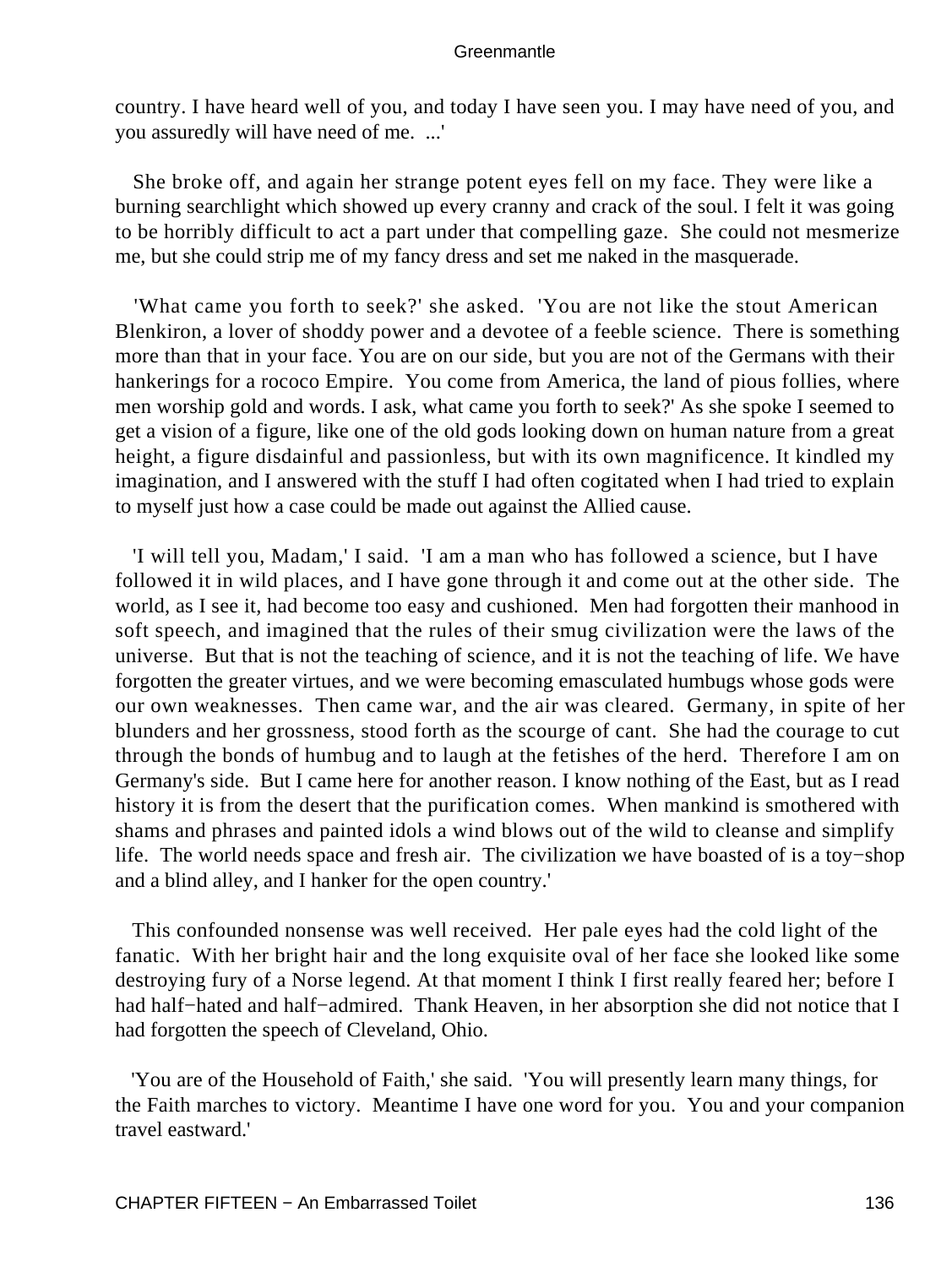'We go to Mesopotamia,' I said. 'I reckon these are our passports,' and I pointed to the envelope.

She picked it up, opened it, and then tore it in pieces and tossed it in the fire.

 'The orders are countermanded,' she said. 'I have need of you and you go with me. Not to the flats of the Tigris, but to the great hills. Tomorrow you will receive new passports.'

 She gave me her hand and turned to go. At the threshold she paused, and looked towards the oak cupboard. 'Tomorrow I will relieve you of your prisoner. He will be safer in my hands.'

 She left me in a condition of pretty blank bewilderment. We were to be tied to the chariot−wheels of this fury, and started on an enterprise compared to which fighting against our friends at Kut seemed tame and reasonable. On the other hand, I had been spotted by Rasta, and had got the envoy of the most powerful man in Constantinople locked in a cupboard. At all costs we had to keep Rasta safe, but I was very determined that he should not be handed over to the lady. I was going to be no party to cold−blooded murder, which I judged to be her expedient. It was a pretty kettle of fish, but in the meantime I must have food, for I had eaten nothing for nine hours. So I went in search of Peter.

 I had scarcely begun my long deferred meal when Sandy entered. He was before his time, and he looked as solemn as a sick owl. I seized on him as a drowning man clutches a spar.

He heard my story of Rasta with a lengthening face.

 'That's bad,' he said. 'You say he spotted you, and your subsequent doings of course would not disillusion him. It's an infernal nuisance, but there's only one way out of it. I must put him in charge of my own people. They will keep him safe and sound till he's wanted. Only he mustn't see me.' And he went out in a hurry.

 I fetched Rasta from his prison. He had come to his senses by this time, and lay regarding me with stony, malevolent eyes.

 'I'm very sorry, Sir,' I said, 'for what has happened. But you left me no alternative. I've got a big job on hand and I can't have it interfered with by you or anyone. You're paying the price of a suspicious nature. When you know a little more you'll want to apologize to me. I'm going to see that you are kept quiet and comfortable for a day or two. You've no cause to worry, for you'll suffer no harm. I give you my word of honour as an American citizen.'

 Two of Sandy's miscreants came in and bore him off, and presently Sandy himself returned. When I asked him where he was being taken, Sandy said he didn't know. 'They've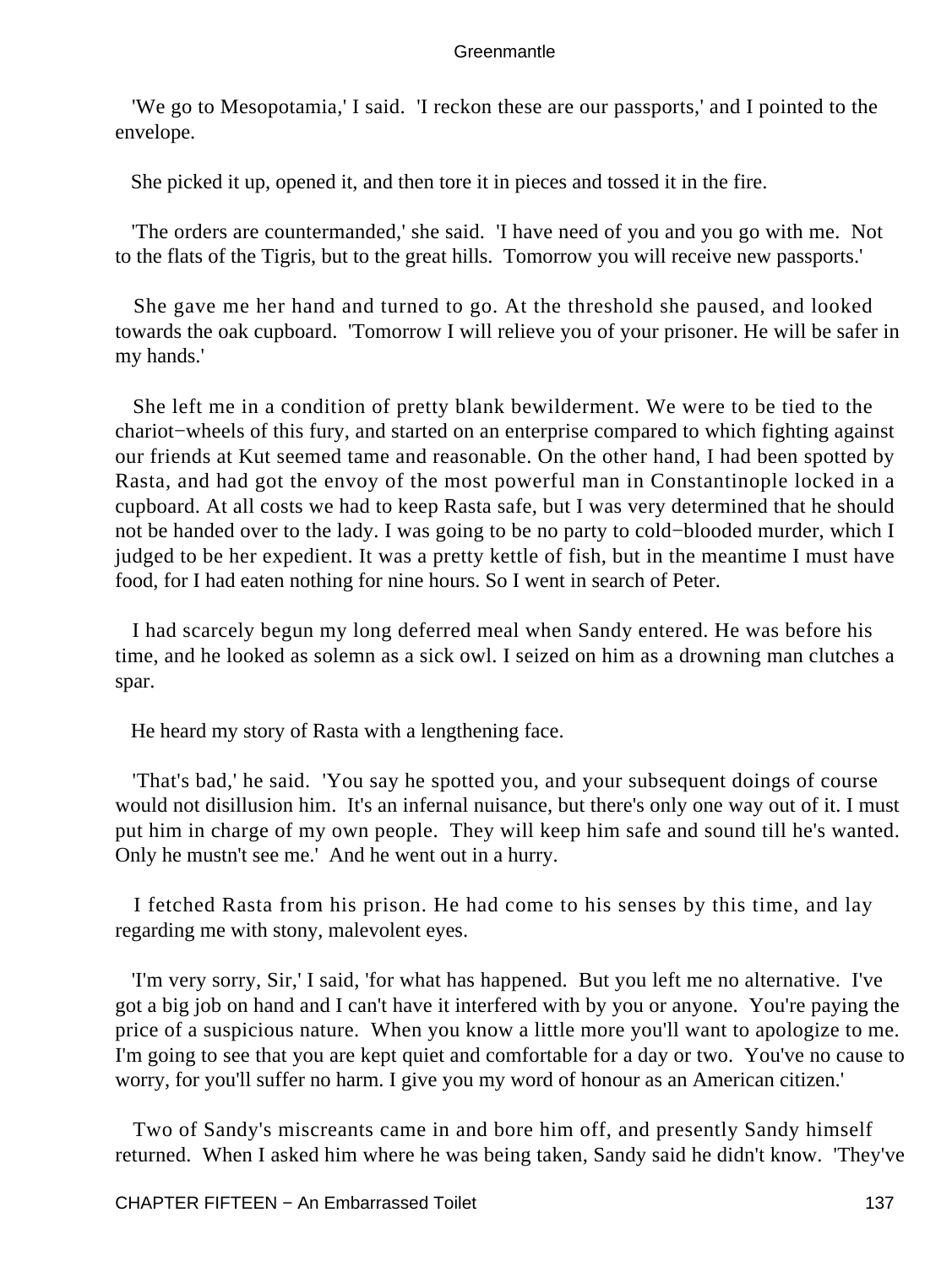got their orders, and they'll carry them out to the letter. There's a big unknown area in Constantinople to hide a man, into which the \_Khafiyeh never enter.'

Then he flung himself in a chair and lit his old pipe.

 'Dick,' he said, 'this job is getting very difficult and very dark. But my knowledge has grown in the last few days. I've found out the meaning of the second word that Harry Bullivant scribbled.'

'\_Cancer?' I asked.

 'Yes. It means just what it reads and no more. Greenmantle is dying − has been dying for months. This afternoon they brought a German doctor to see him, and the man gave him a few hours of life. By now he may be dead.' The news was a staggerer. For a moment I thought it cleared up things. 'Then that busts the show,' I said. 'You can't have a crusade without a prophet.'

 'I wish I thought it did. It's the end of one stage, but the start of a new and blacker one. Do you think that woman will be beaten by such a small thing as the death of her prophet? She'll find a substitute − one of the four Ministers, or someone else. She's a devil incarnate, but she has the soul of a Napoleon. The big danger is only beginning.'

 Then he told me the story of his recent doings. He had found out the house of Frau von Einem without much trouble, and had performed with his ragamuffins in the servants' quarters. The prophet had a large retinue, and the fame of his minstrels – for the Companions were known far and wide in the land of Islam − came speedily to the ears of the Holy Ones. Sandy, a leader in this most orthodox coterie, was taken into favour and brought to the notice of the four Ministers. He and his half−dozen retainers became inmates of the villa, and Sandy, from his knowledge of Islamic lore and his ostentatious piety, was admitted to the confidence of the household. Frau von Einem welcomed him as an ally, for the Companions had been the most devoted propagandists of the new revelation.

 As he described it, it was a strange business. Greenmantle was dying and often in great pain, but he struggled to meet the demands of his protectress. The four Ministers, as Sandy saw them, were unworldly ascetics; the prophet himself was a saint, though a practical saint with some notions of policy; but the controlling brain and will were those of the lady. Sandy seemed to have won his favour, even his affection. He spoke of him with a kind of desperate pity.

 'I never saw such a man. He is the greatest gentleman you can picture, with a dignity like a high mountain. He is a dreamer and a poet, too − a genius if I can judge these things. I think I can assess him rightly, for I know something of the soul of the East, but it would be too long a story to tell now. The West knows nothing of the true Oriental. It pictures him as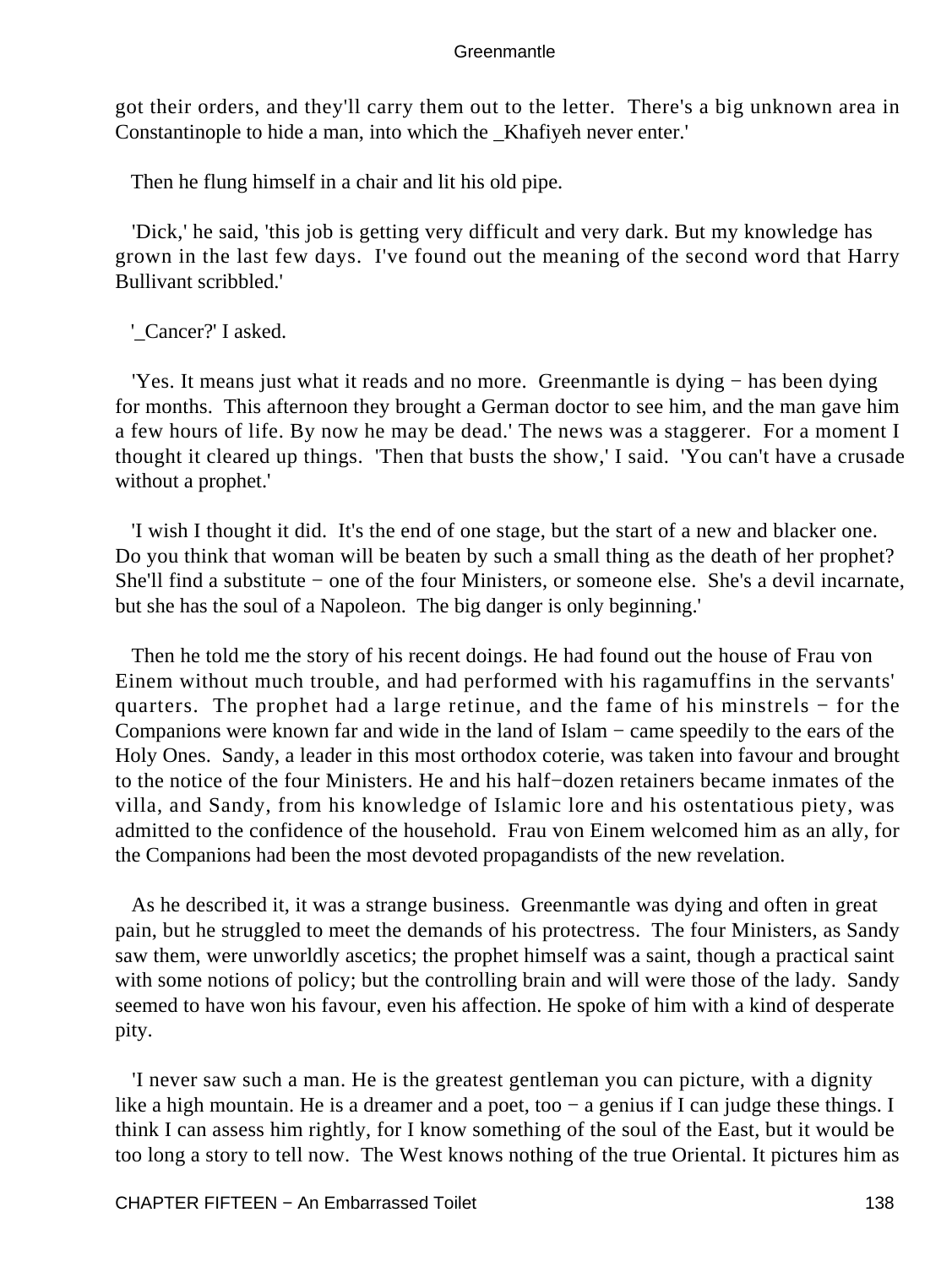lapped in colour and idleness and luxury and gorgeous dreams. But it is all wrong. The Kaf he yearns for is an austere thing. It is the austerity of the East that is its beauty and its terror ... It always wants the same things at the back of its head. The Turk and the Arab came out of big spaces, and they have the desire of them in their bones. They settle down and stagnate, and by the by they degenerate into that appalling subtlety which is their ruling passion gone crooked. And then comes a new revelation and a great simplifying. They want to live face to face with God without a screen of ritual and images and priestcraft. They want to prune life of its foolish fringes and get back to the noble bareness of the desert. Remember, it is always the empty desert and the empty sky that cast their spell over them − these, and the hot, strong, antiseptic sunlight which burns up all rot and decay . −. It isn't inhuman. It's the humanity of one part of the human race. It isn't ours, it isn't as good as ours, but it's jolly good all the same. There are times when it grips me so hard that I'm inclined to forswear the gods of my fathers!

 'Well, Greenmantle is the prophet of this great simplicity. He speaks straight to the heart of Islam, and it's an honourable message. But for our sins it's been twisted into part of that damned German propaganda. His unworldliness has been used for a cunning political move, and his creed of space and simplicity for the furtherance of the last word in human degeneracy. My God, Dick, it's like seeing St Francis run by Messalina.'

 'The woman has been here tonight,' I said. 'She asked me what I stood for, and I invented some infernal nonsense which she approved of. But I can see one thing. She and her prophet may run for different stakes, but it's the same course.'

Sandy started. 'She has been here!' he cried. 'Tell me, Dick, what do you think of her?'

 'I thought she was about two parts mad, but the third part was uncommon like inspiration.'

 'That's about right,' he said. 'I was wrong in comparing her to Messalina. She's something a dashed sight more complicated. She runs the prophet just because she shares his belief. Only what in him is sane and fine, in her is mad and horrible. You see, Germany also wants to simplify life.'

 'I know,' I said. 'I told her that an hour ago, when I talked more rot to the second than any normal man ever achieved. It will come between me and my sleep for the rest of my days.'

 'Germany's simplicity is that of the neurotic, not the primitive. It is megalomania and egotism and the pride of the man in the Bible that waxed fat and kicked. But the results are the same. She wants to destroy and simplify; but it isn't the simplicity of the ascetic, which is of the spirit, but the simplicity of the madman that grinds down all the contrivances of civilization to a featureless monotony. The prophet wants to save the souls of his people;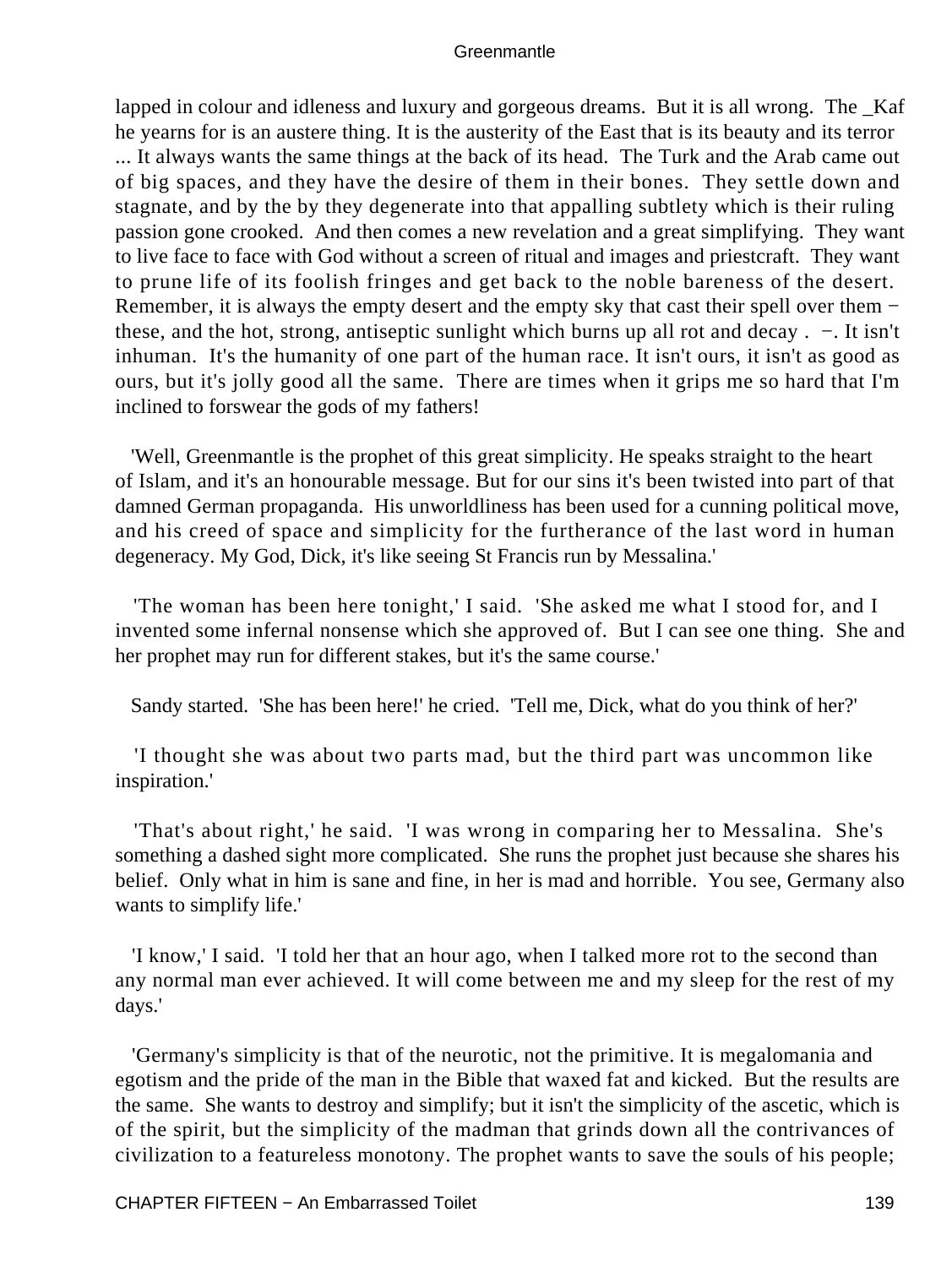Germany wants to rule the inanimate corpse of the world. But you can get the same language to cover both. And so you have the partnership of St Francis and Messalina. Dick, did you ever hear of a thing called the Superman?'

 'There was a time when the papers were full of nothing else,' I answered. 'I gather it was invented by a sportsman called Nietzsche.'

 'Maybe,' said Sandy. 'Old Nietzsche has been blamed for a great deal of rubbish he would have died rather than acknowledge. But it's a craze of the new, fatted Germany. It's a fancy type which could never really exist, any more than the Economic Man of the politicians. Mankind has a sense of humour which stops short of the final absurdity. There never has been, and there never could be a real Superman ... But there might be a Superwoman.'

'You'll get into trouble, my lad, if you talk like that,' I said.

 'It's true all the same. Women have got a perilous logic which we never have, and some of the best of them don't see the joke of life like the ordinary man. They can be far greater than men, for they can go straight to the heart of things. There never was a man so near the divine as Joan of Arc. But I think, too, they can be more entirely damnable than anything that ever was breeched, for they don't stop still now and then and laugh at themselves ... There is no Superman. The poor old donkeys that fancy themselves in the part are either crackbrained professors who couldn't rule a Sunday−school class, or bristling soldiers with pint−pot heads who imagine that the shooting of a Duc d'Enghien made a Napoleon. But there is a Superwoman, and her name's Hilda von Einem.'

 'I thought our job was nearly over,' I groaned, 'and now it looks as if it hadn't well started. Bullivant said that all we had to do was to find out the truth.' 'Bullivant didn't know. No man knows except you and me. I tell you, the woman has immense power. The Germans have trusted her with their trump card, and she's going to play it for all she is worth. There's no crime that will stand in her way. She has set the ball rolling, and if need be she'll cut all her prophets' throats and run the show herself ... I don't know about your job, for honestly I can't quite see what you and Blenkiron are going to do. But I'm very clear about my own duty. She's let me into the business, and I'm going to stick to it in the hope that I'll find a chance of wrecking it ... We're moving eastward tomorrow − with a new prophet if the old one is dead.'

'Where are you going?' I asked.

 'I don't know. But I gather it's a long journey, judging by the preparations. And it must be to a cold country, judging by the clothes provided.'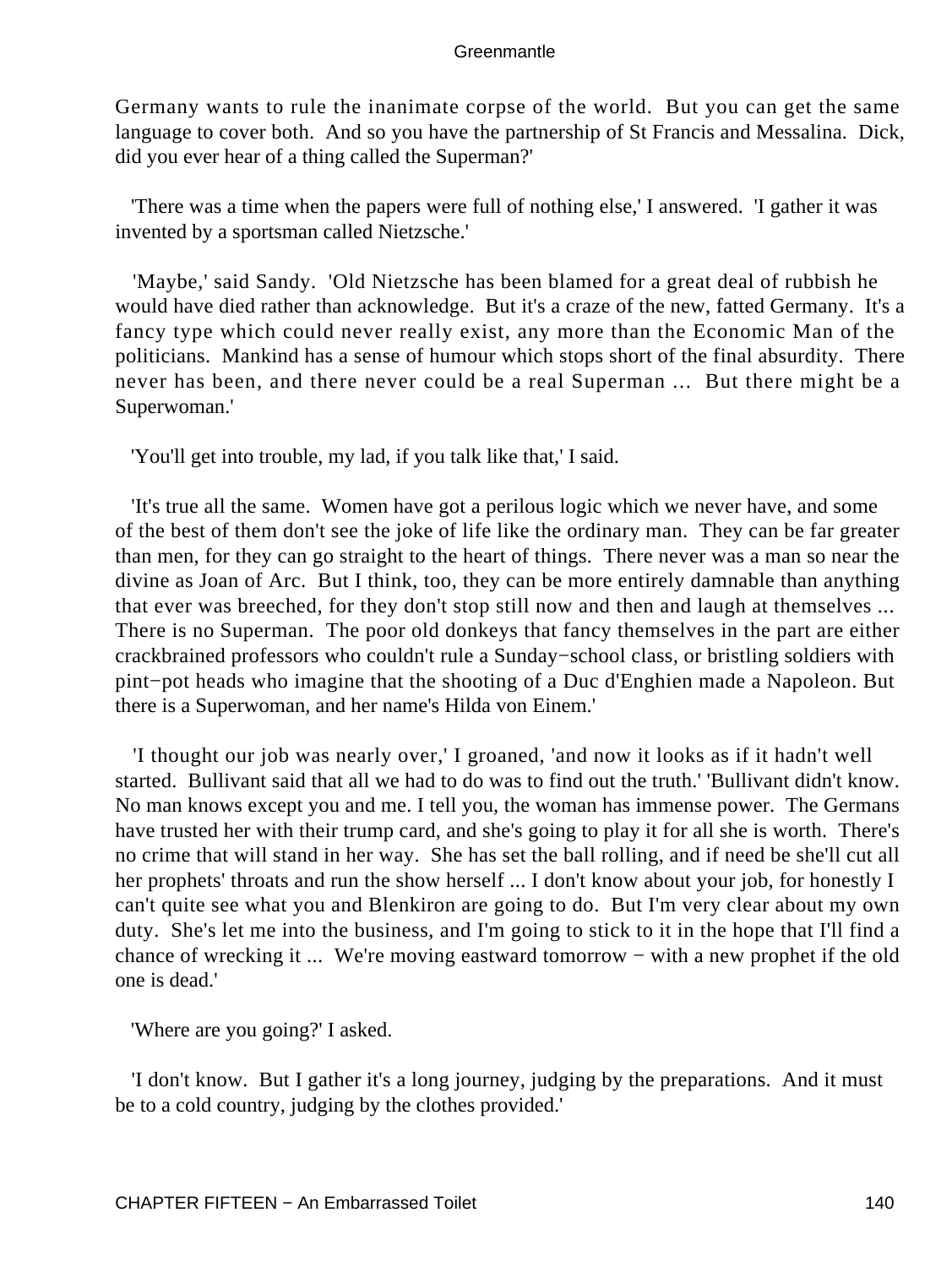'Well, wherever it is, we're going with you. You haven't heard the end of our yarn. Blenkiron and I have been moving in the best circles as skilled American engineers who are going to play Old Harry with the British on the Tigris. I'm a pal of Enver's now, and he has offered me his protection. The lamented Rasta brought our passports for the journey to Mesopotamia tomorrow, but an hour ago your lady tore them up and put them in the fire. We are going with her, and she vouchsafed the information that it was towards the great hills.'

 Sandy whistled long and low. 'I wonder what the deuce she wants with you? This thing is getting dashed complicated, Dick ... Where, more by token, is Blenkiron? He's the fellow to know about high politics.'

 The missing Blenkiron, as Sandy spoke, entered the room with his slow, quiet step. I could see by his carriage that for once he had no dyspepsia, and by his eyes that he was excited.

 'Say, boys,' he said, 'I've got something pretty considerable in the way of noos. There's been big fighting on the Eastern border, and the Buzzards have taken a bad knock.'

His hands were full of papers, from which he selected a map and spread it on the table.

 'They keep mum about this thing in the capital, but I've been piecing the story together these last days and I think I've got it straight. A fortnight ago old man Nicholas descended from his mountains and scuppered his enemies there − at Kuprikeui, where the main road eastwards crosses the Araxes. That was only the beginning of the stunt, for he pressed on on a broad front, and the gentleman called Kiamil, who commands in those parts, was not up to the job of holding him. The Buzzards were shepherded in from north and east and south, and now the Muscovite is sitting down outside the forts of Erzerum. I can tell you they're pretty miserable about the situation in the highest quarters ... Enver is sweating blood to get fresh divisions to Erzerum from Gally−poly, but it's a long road and it looks as if they would be too late for the fair ... You and I, Major, start for Mesopotamy tomorrow, and that's about the meanest bit of bad luck that ever happened to John S. We're missing the chance of seeing the goriest fight of this campaign.'

 I picked up the map and pocketed it. Maps were my business, and I had been looking for one.

'We're not going to Mesopotamia,' I said. 'Our orders have been cancelled.'

'But I've just seen Enver, and he said he had sent round our passports.'

'They're in the fire,' I said. 'The right ones will come along tomorrow morning.'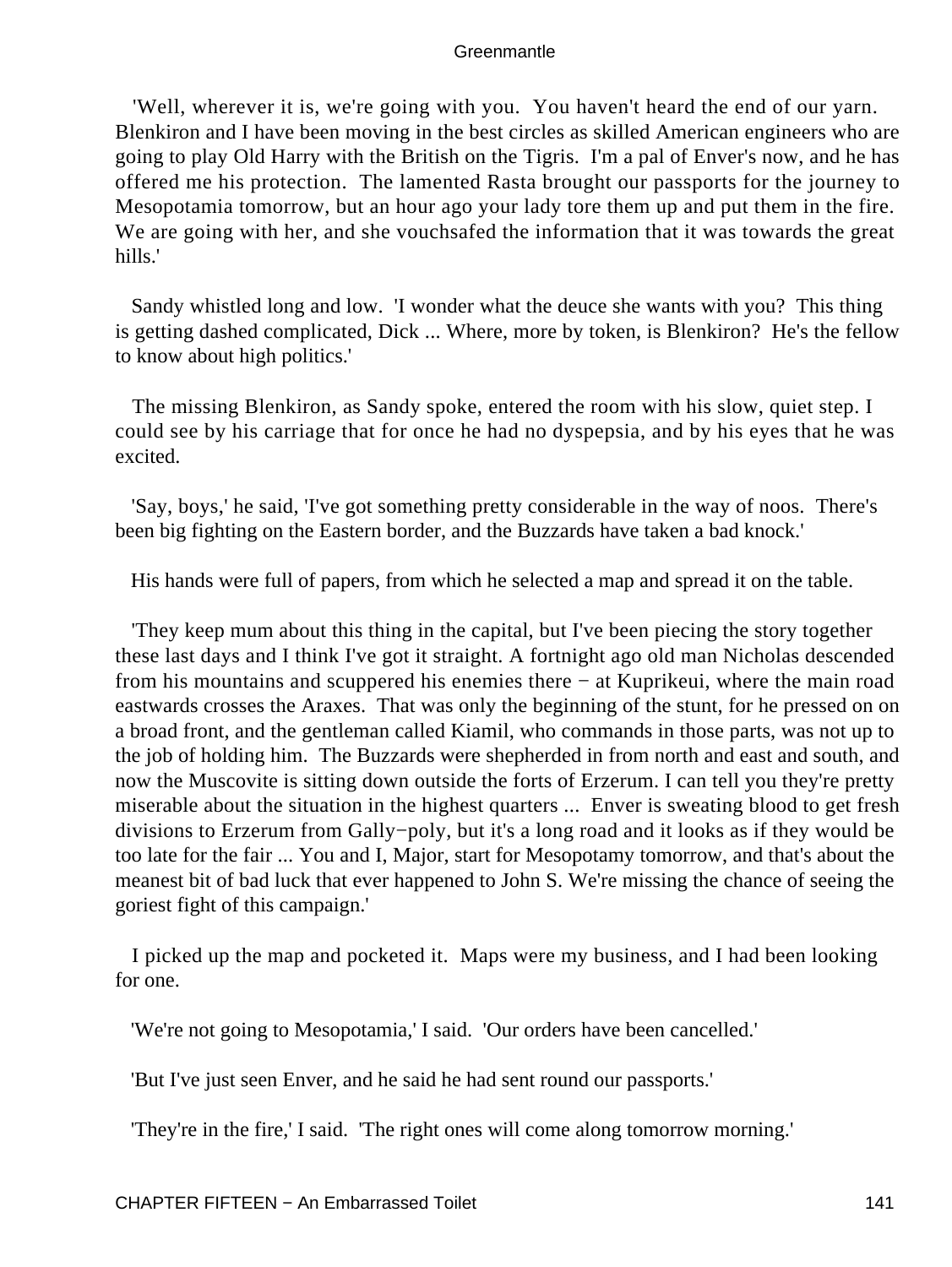Sandy broke in, his eyes bright with excitement.

 'The great hills! ... We're going to Erzerum ... Don't you see that the Germans are playing their big card? They're sending Greenmantle to the point of danger in the hope that his coming will rally the Turkish defence. Things are beginning to move, Dick, old man. No more kicking the heels for us. We're going to be in it up to the neck, and Heaven help the best man ... I must be off now, for I've a lot to do. *Au* revoir. We meet some time in the hills.'

 Blenkiron still looked puzzled, till I told him the story of that night's doings. As he listened, all the satisfaction went out of his face, and that funny, childish air of bewilderment crept in.

 'It's not for me to complain, for it's in the straight line of our dooty, but I reckon there's going to be big trouble ahead of this caravan. It's Kismet, and we've got to bow. But I won't pretend that I'm not considerable scared at the prospect.'

 'Oh, so am I,' I said. 'The woman frightens me into fits. We're up against it this time all right. All the same I'm glad we're to be let into the real star metropolitan performance. I didn't relish the idea of touring the provinces.'

 'I guess that's correct. But I could wish that the good God would see fit to take that lovely lady to Himself. She's too much for a quiet man at my time of life. When she invites us to go in on the ground−floor I feel like taking the elevator to the roof−garden.'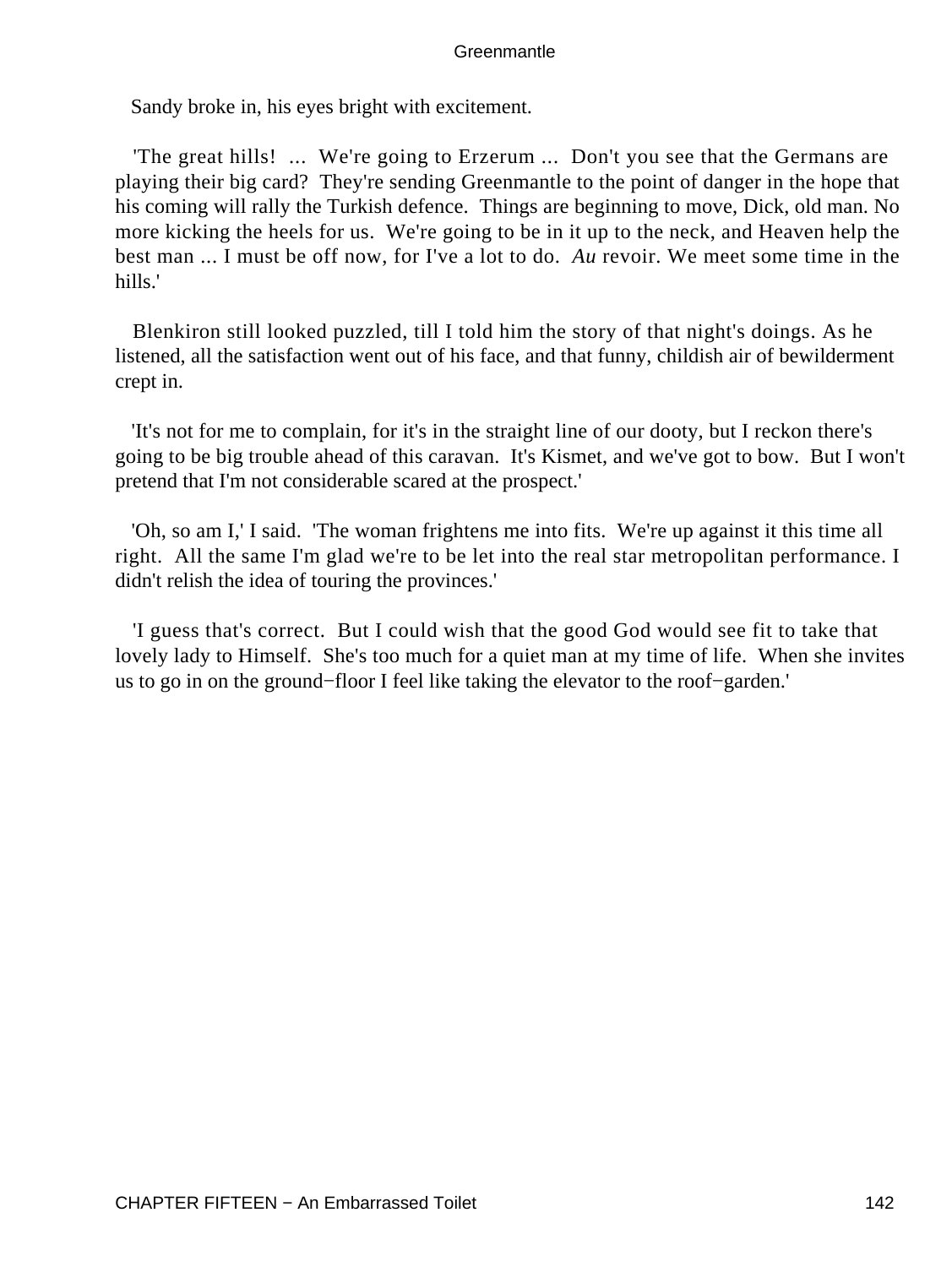# **[CHAPTER SIXTEEN − The Battered Caravanserai](#page-207-0)**

**T**wo days later, in the evening, we came to Angora, the first stage in our journey.

 The passports had arrived next morning, as Frau von Einem had promised, and with them a plan of our journey. More, one of the Companions, who spoke a little English, was detailed to accompany us – a wise precaution, for no one of us had a word of Turkish. These were the sum of our instructions. I heard nothing more of Sandy or Greenmantle or the lady. We were meant to travel in our own party.

We had the railway to Angora, a very comfortable German \_Schlafwagen, tacked to the end of a troop−train. There wasn't much to be seen of the country, for after we left the Bosporus we ran into scuds of snow, and except that we seemed to be climbing on to a big plateau I had no notion of the landscape. It was a marvel that we made such good time, for that line was congested beyond anything I have ever seen. The place was crawling with the Gallipoli troops, and every siding was packed with supply trucks. When we stopped – which we did on an average about once an hour – you could see vast camps on both sides of the line, and often we struck regiments on the march along the railway track. They looked a fine, hardy lot of ruffians, but many were deplorably ragged, and I didn't think much of their boots. I wondered how they would do the five hundred miles of road to Erzerum.

 Blenkiron played Patience, and Peter and I took a hand at picquet, but mostly we smoked and yarned. Getting away from that infernal city had cheered us up wonderfully. Now we were out on the open road, moving to the sound of the guns. At the worst, we should not perish like rats in a sewer. We would be all together, too, and that was a comfort. I think we felt the relief which a man who has been on a lonely outpost feels when he is brought back to his battalion. Besides, the thing had gone clean beyond our power to direct. It was no good planning and scheming, for none of us had a notion what the next step might be. We were fatalists now, believing in Kismet, and that is a comfortable faith.

 All but Blenkiron. The coming of Hilda von Einem into the business had put a very ugly complexion on it for him. It was curious to see how she affected the different members of our gang. Peter did not care a rush: man, woman, and hippogriff were the same to him; he met it all as calmly as if he were making plans to round up an old lion in a patch of bush, taking the facts as they came and working at them as if they were a sum in arithmetic. Sandy and I were impressed − it's no good denying it: horribly impressed − but we were too interested to be scared, and we weren't a bit fascinated. We hated her too much for that. But she fairly struck Blenkiron dumb. He said himself it was just like a rattlesnake and a bird.

I made him talk about her, for if he sat and brooded he would get worse. It was a strange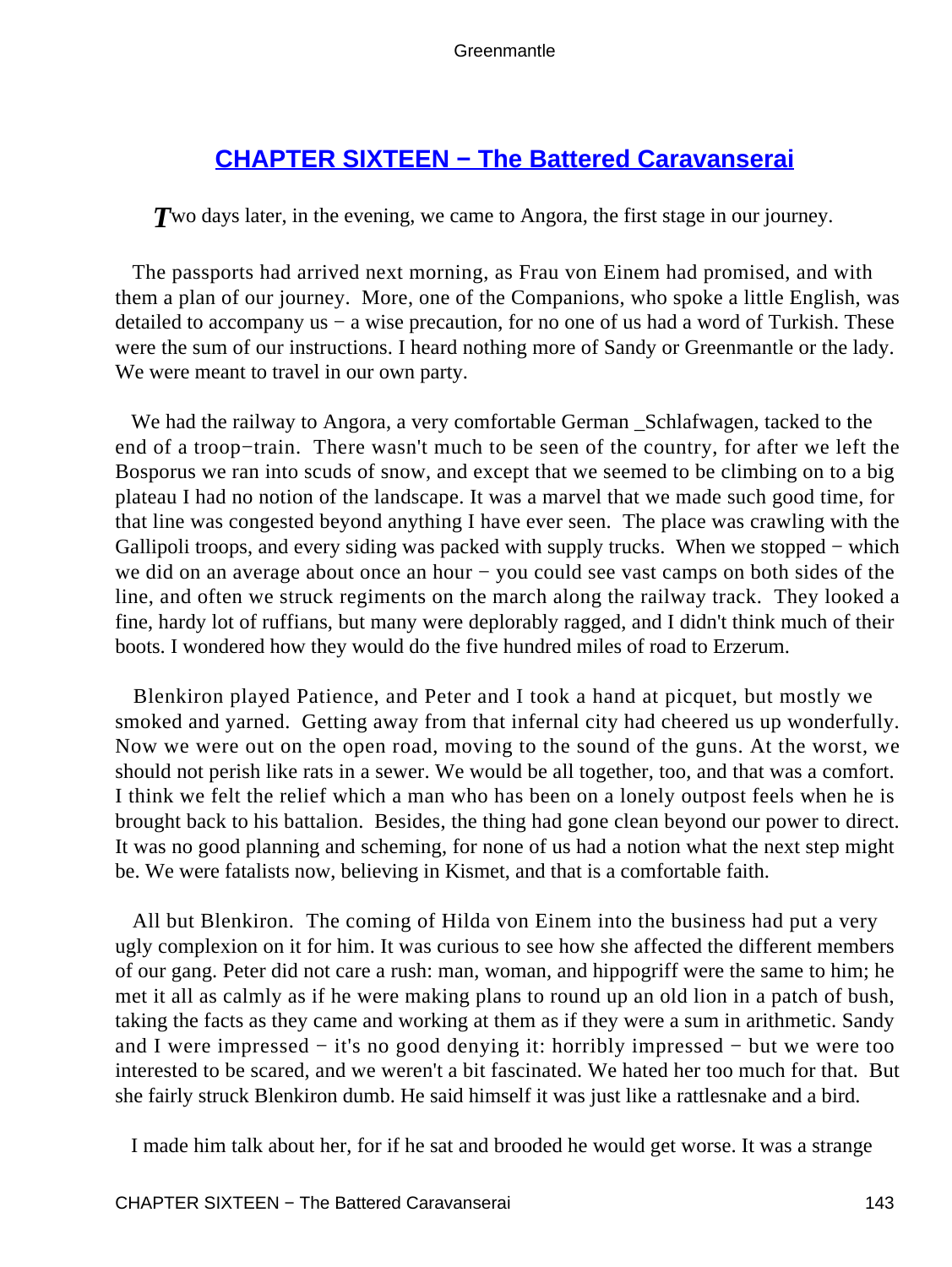thing that this man, the most imperturbable and, I think, about the most courageous I have ever met, should be paralysed by a slim woman. There was no doubt about it. The thought of her made the future to him as black as a thunder cloud. It took the power out of his joints, and if she was going to be much around, it looked as if Blenkiron might be counted out.

I suggested that he was in love with her, but this he vehemently denied.

 'No, Sir; I haven't got no sort of affection for the lady. My trouble is that she puts me out of countenance, and I can't fit her in as an antagonist. I guess we Americans haven't got the right poise for dealing with that kind of female. We've exalted our womenfolk into little tin gods, and at the same time left them out of the real business of life. Consequently, when we strike one playing the biggest kind of man's game we can't place her. We aren't used to regarding them as anything except angels and children. I wish I had had you boys' upbringing.'

 Angora was like my notion of some place such as Amiens in the retreat from Mons. It was one mass of troops and transport – the neck of the bottle, for more arrived every hour, and the only outlet was the single eastern road. The town was pandemonium into which distracted German officers were trying to introduce some order. They didn't worry much about us, for the heart of Anatolia wasn't a likely hunting−ground for suspicious characters. We took our passport to the commandant, who visaed them readily, and told us he'd do his best to get us transport. We spent the night in a sort of hotel, where all four crowded into one little bedroom, and next morning I had my work cut out getting a motor−car. It took four hours, and the use of every great name in the Turkish Empire, to raise a dingy sort of Studebaker, and another two to get the petrol and spare tyres. As for a chauffeur, love or money couldn't find him, and I was compelled to drive the thing myself.

 We left just after midday and swung out into bare bleak downs patched with scrubby woodlands. There was no snow here, but a wind was blowing from the east which searched the marrow. Presently we climbed up into hills, and the road, though not badly engineered to begin with, grew as rough as the channel of a stream. No wonder, for the traffic was like what one saw on that awful stretch between Cassel and Ypres, and there were no gangs of Belgian roadmakers to mend it up. We found troops by the thousands striding along with their impassive Turkish faces, ox convoys, mule convoys, wagons drawn by sturdy little Anatolian horses, and, coming in the contrary direction, many shabby Red Crescent cars and wagons of the wounded. We had to crawl for hours on end, till we got past a block. just before the darkening we seemed to outstrip the first press, and had a clear run for about ten miles over a low pass in the hills. I began to get anxious about the car, for it was a poor one at the best, and the road was guaranteed sooner or later to knock even a Rolls−Royce into scrap iron.

 All the same it was glorious to be out in the open again. Peter's face wore a new look, and he sniffed the bitter air like a stag. There floated up from little wayside camps the odour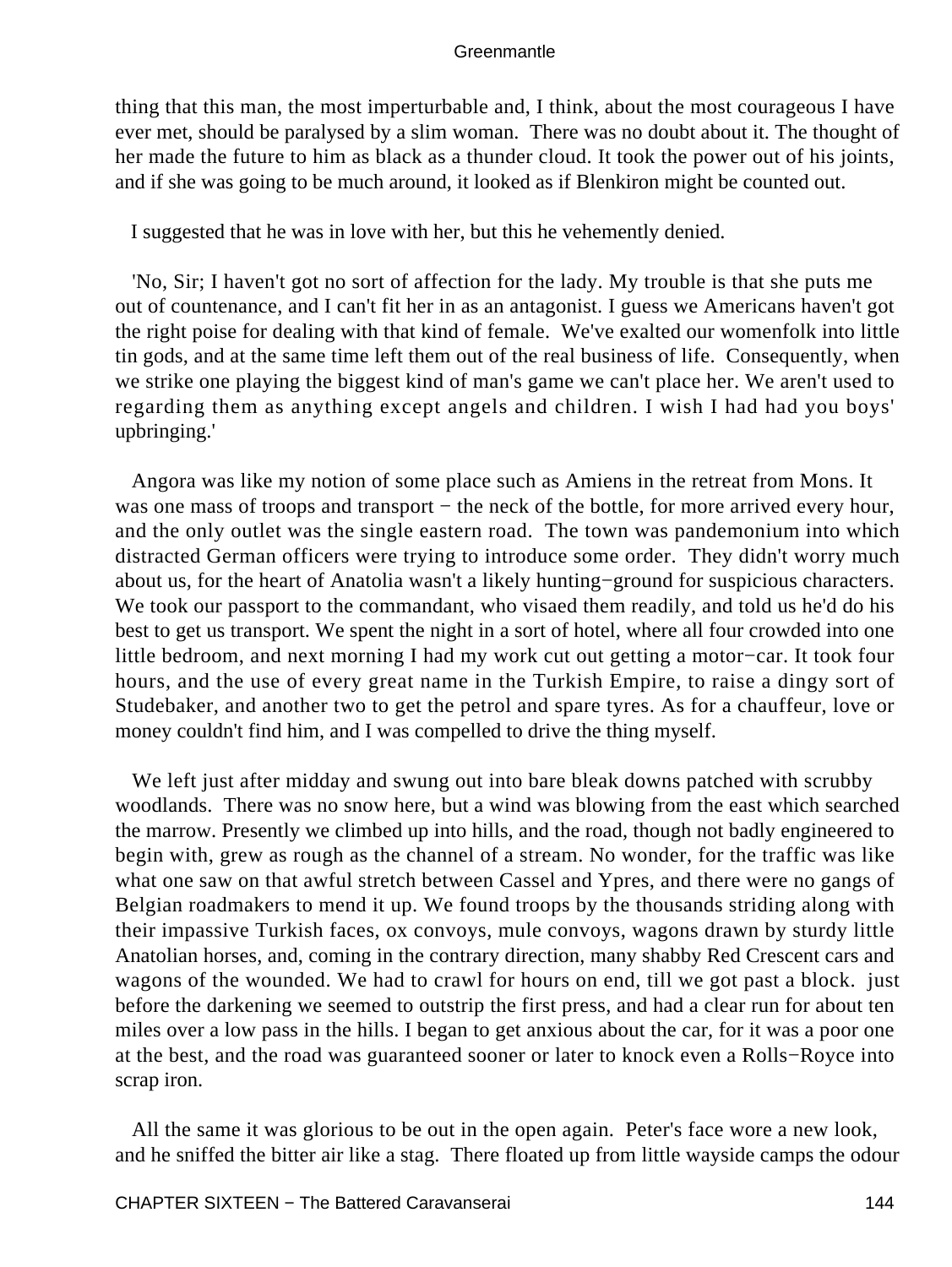of wood−smoke and dung−fires. That, and the curious acrid winter smell of great wind− blown spaces, will always come to my memory as I think of that day. Every hour brought me peace of mind and resolution. I felt as I had felt when the battalion first marched from Aire towards the firing−line, a kind of keying−up and wild expectation. I'm not used to cities, and lounging about Constantinople had slackened my fibre. Now, as the sharp wind buffeted us, I felt braced to any kind of risk. We were on the great road to the east and the border hills, and soon we should stand upon the farthest battle−front of the war. This was no commonplace intelligence job. That was all over, and we were going into the firing−zone, going to take part in what might be the downfall of our enemies. I didn't reflect that we were among those enemies, and would probably share their downfall if we were not shot earlier. The truth is, I had got out of the way of regarding the thing as a struggle between armies and nations. I hardly bothered to think where my sympathies lay. First and foremost it was a contest between the four of us and a crazy woman, and this personal antagonism made the strife of armies only a dimly−felt background.

 We slept that night like logs on the floor of a dirty khan, and started next morning in a powder of snow. We were getting very high up now, and it was perishing cold. The Companion − his name sounded like Hussin − had travelled the road before and told me what the places were, but they conveyed nothing to me. All morning we wriggled through a big lot of troops, a brigade at least, who swung along at a great pace with a fine free stride that I don't think I have ever seen bettered. I must say I took a fancy to the Turkish fighting man: I remembered the testimonial our fellows gave him as a clean fighter, and I felt very bitter that Germany should have lugged him into this dirty business. They halted for a meal, and we stopped, too, and lunched off some brown bread and dried figs and a flask of very sour wine. I had a few words with one of the officers who spoke a little German. He told me they were marching straight for Russia, since there had been a great Turkish victory in the Caucasus. 'We have beaten the French and the British, and now it is Russia's turn,' he said stolidly, as if repeating a lesson. But he added that he was mortally sick of war. In the afternoon we cleared the column and had an open road for some hours. The land now had a tilt eastward, as if we were moving towards the valley of a great river. Soon we began to meet little parties of men coming from the east with a new look in their faces. The first lots of wounded had been the ordinary thing you see on every front, and there had been some pretence at organization. But these new lots were very weary and broken; they were often barefoot, and they seemed to have lost their transport and to be starving. You would find a group stretched by the roadside in the last stages of exhaustion. Then would come a party limping along, so tired that they never turned their heads to look at us. Almost all were wounded, some badly, and most were horribly thin. I wondered how my Turkish friend behind would explain the sight to his men, if he believed in a great victory. They had not the air of the backwash of a conquering army. Even Blenkiron, who was no soldier, noticed it.

 'These boys look mighty bad,' he observed. 'We've got to hustle, Major, if we're going to get seats for the last act.'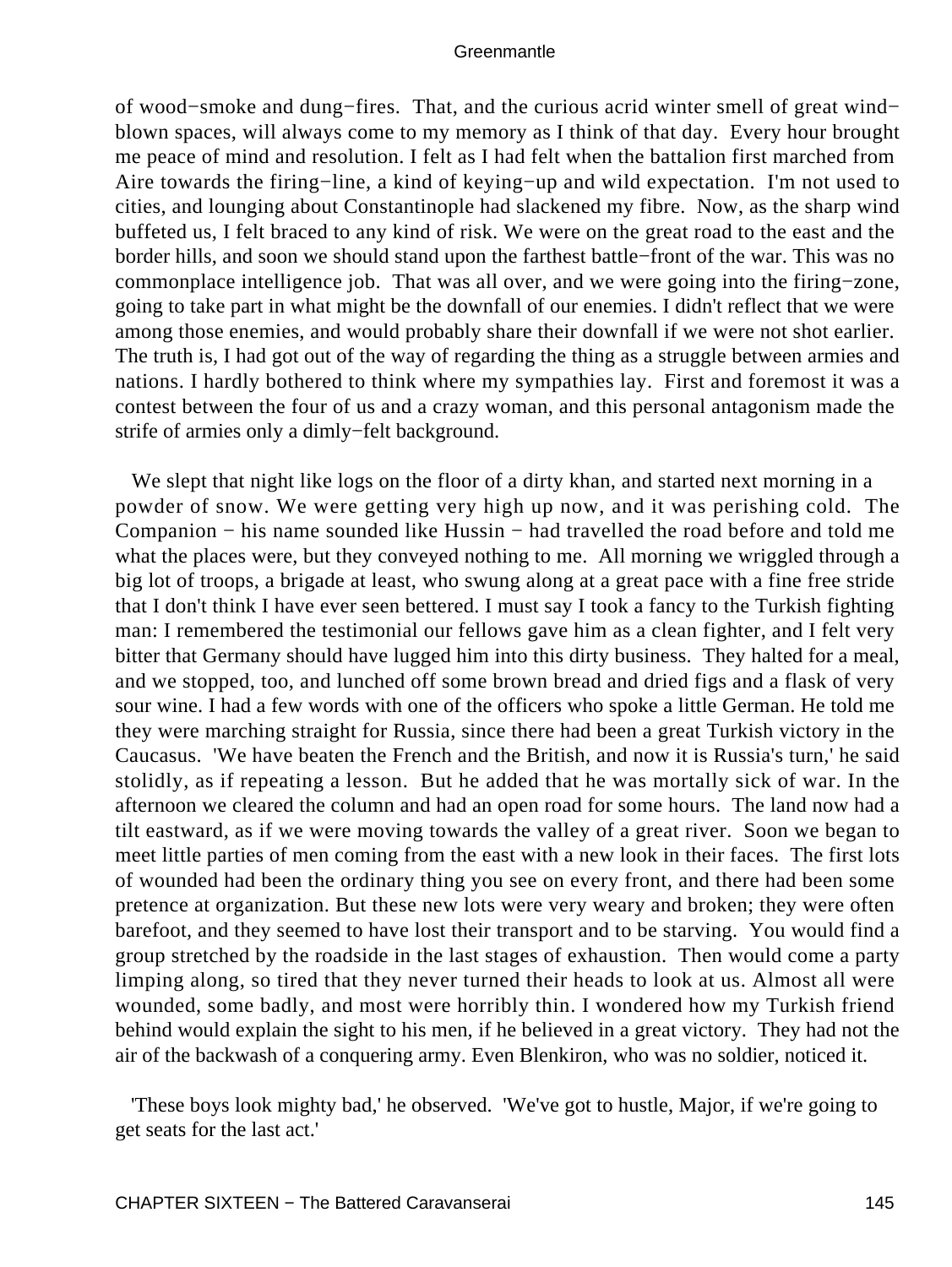That was my own feeling. The sight made me mad to get on faster, for I saw that big things were happening in the East. I had reckoned that four days would take us from Angora to Erzerum, but here was the second nearly over and we were not yet a third of the way. I pressed on recklessly, and that hurry was our undoing.

 I have said that the Studebaker was a rotten old car. Its steering−gear was pretty dicky, and the bad surface and continual hairpin bends of the road didn't improve it. Soon we came into snow lying fairly deep, frozen hard and rutted by the big transport−wagons. We bumped and bounced horribly, and were shaken about like peas in a bladder. I began to be acutely anxious about the old boneshaker, the more as we seemed a long way short of the village I had proposed to spend the night in. Twilight was falling and we were still in an unfeatured waste, crossing the shallow glen of a stream. There was a bridge at the bottom of a slope − a bridge of logs and earth which had apparently been freshly strengthened for heavy traffic. As we approached it at a good pace the car ceased to answer to the wheel.

 I struggled desperately to keep it straight, but it swerved to the left and we plunged over a bank into a marshy hollow. There was a sickening bump as we struck the lower ground, and the whole party were shot out into the frozen slush. I don't yet know how I escaped, for the car turned over and by rights I should have had my back broken. But no one was hurt. Peter was laughing, and Blenkiron, after shaking the snow out of his hair, joined him. For myself I was feverishly examining the machine. It was about as ugly as it could be, for the front axle was broken.

 Here was a piece of hopeless bad luck. We were stuck in the middle of Asia Minor with no means of conveyance, for to get a new axle there was as likely as to find snowballs on the Congo. It was all but dark and there was no time to lose. I got out the petrol tins and spare tyres and cached them among some rocks on the hillside. Then we collected our scanty baggage from the derelict Studebaker. Our only hope was Hussin. He had got to find us some lodging for the night, and next day we would have a try for horses or a lift in some passing wagon. I had no hope of another car. Every automobile in Anatolia would now be at a premium.

 It was so disgusting a mishap that we all took it quietly. It was too bad to be helped by hard swearing. Hussin and Peter set off on different sides of the road to prospect for a house, and Blenkiron and I sheltered under the nearest rock and smoked savagely.

 Hussin was the first to strike oil. He came back in twenty minutes with news of some kind of dwelling a couple of miles up the stream. He went off to collect Peter, and, humping our baggage, Blenkiron and I plodded up the waterside. Darkness had fallen thick by this time, and we took some bad tosses among the bogs. When Hussin and Peter overtook us they found a better road, and presently we saw a light twinkle in the hollow ahead.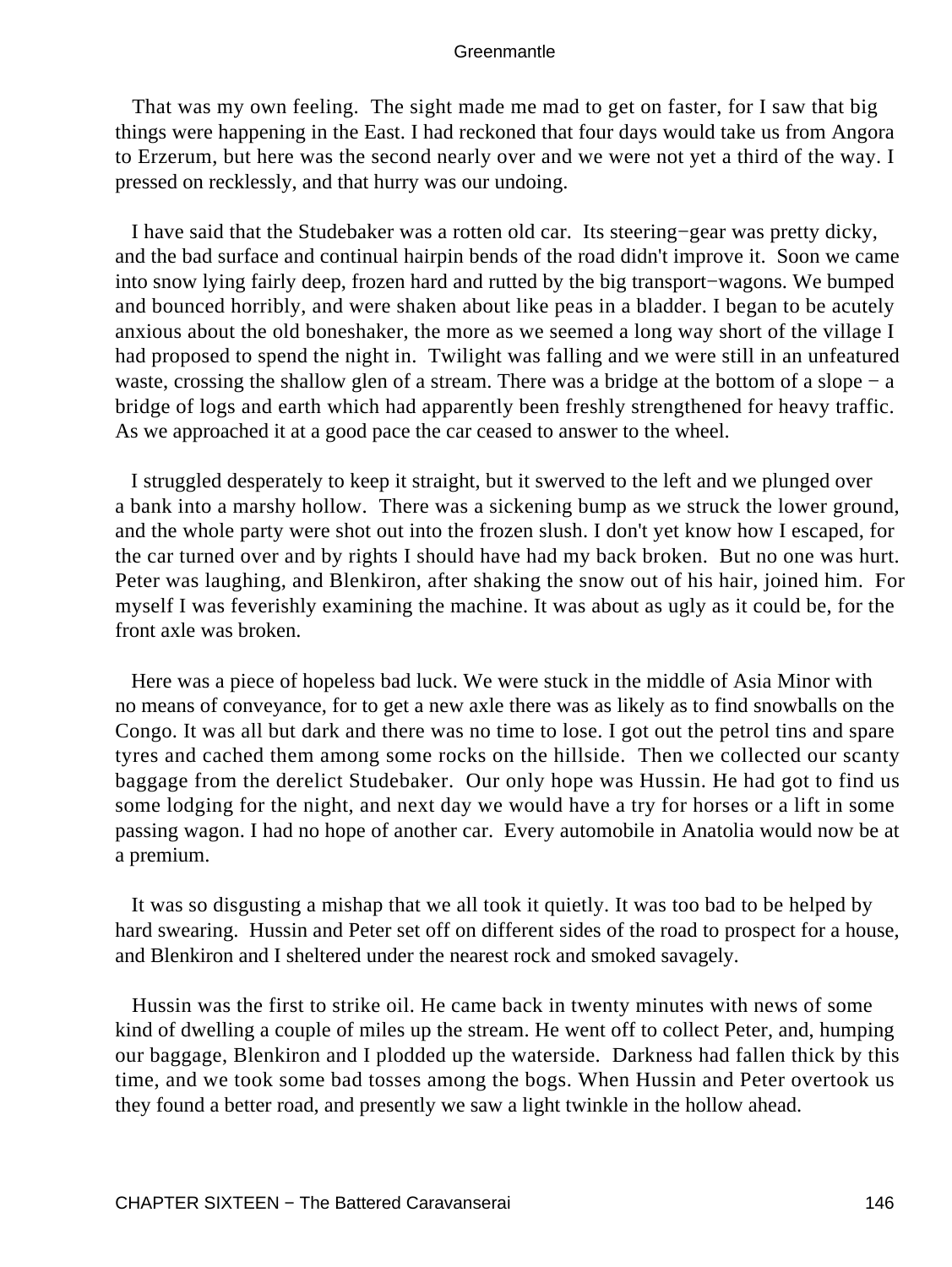It proved to be a wretched tumble−down farm in a grove of poplars − a foul−smelling, muddy yard, a two−roomed hovel of a house, and a barn which was tolerably dry and which we selected for our sleeping−place. The owner was a broken old fellow whose sons were all at the war, and he received us with the profound calm of one who expects nothing but unpleasantness from life.

 By this time we had recovered our tempers, and I was trying hard to put my new Kismet philosophy into practice. I reckoned that if risks were foreordained, so were difficulties, and both must be taken as part of the day's work. With the remains of our provisions and some curdled milk we satisfied our hunger and curled ourselves up among the pease straw of the barn. Blenkiron announced with a happy sigh that he had now been for two days quit of his dyspepsia.

 That night, I remember, I had a queer dream. I seemed to be in a wild place among mountains, and I was being hunted, though who was after me I couldn't tell. I remember sweating with fright, for I seemed to be quite alone and the terror that was pursuing me was more than human. The place was horribly quiet and still, and there was deep snow lying everywhere, so that each step I took was heavy as lead. A very ordinary sort of nightmare, you will say. Yes, but there was one strange feature in this one. The night was pitch dark, but ahead of me in the throat of the pass there was one patch of light, and it showed a rum little hill with a rocky top: what we call in South Africa a *castrol or saucepan. I had a notion that if I could get to that* castrol I should be safe, and I panted through the drifts towards it with the avenger of blood at my heels. I woke, gasping, to find the winter morning struggling through the cracked rafters, and to hear Blenkiron say cheerily that his duodenum had behaved all night like a gentleman. I lay still for a bit trying to fix the dream, but it all dissolved into haze except the picture of the little hill, which was quite clear in every detail. I told myself it was a reminiscence of the veld, some spot down in the Wakkerstroom country, though for the life of me I couldn't place it.

 I pass over the next three days, for they were one uninterrupted series of heart−breaks. Hussin and Peter scoured the country for horses, Blenkiron sat in the barn and played Patience, while I haunted the roadside near the bridge in the hope of picking up some kind of conveyance. My task was perfectly futile. The columns passed, casting wondering eyes on the wrecked car among the frozen rushes, but they could offer no help. My friend the Turkish officer promised to wire to Angora from some place or other for a fresh car, but, remembering the state of affairs at Angora, I had no hope from that quarter. Cars passed, plenty of them, packed with staff−officers, Turkish and German, but they were in far too big a hurry even to stop and speak. The only conclusion I reached from my roadside vigil was that things were getting very warm in the neighbourhood of Erzerum. Everybody on that road seemed to be in mad haste either to get there or to get away.

 Hussin was the best chance, for, as I have said, the Companions had a very special and peculiar graft throughout the Turkish Empire. But the first day he came back empty−handed.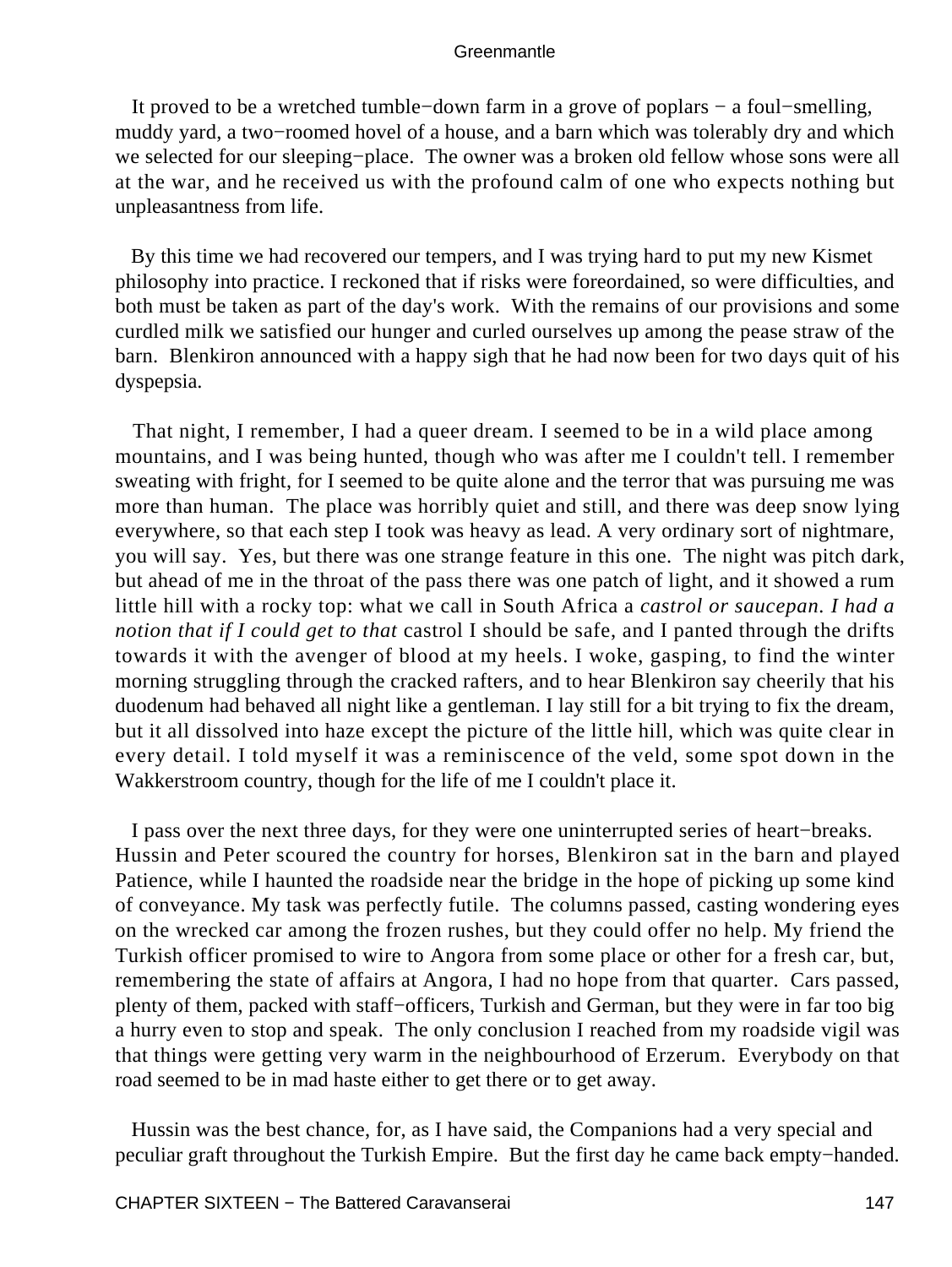All the horses had been commandeered for the war, he said; and though he was certain that some had been kept back and hidden away, he could not get on their track. The second day he returned with two – miserable screws and deplorably short in the wind from a diet of beans. There was no decent corn or hay left in the countryside. The third day he picked up a nice little Arab stallion: in poor condition, it is true, but perfectly sound. For these beasts we paid good money, for Blenkiron was well supplied and we had no time to spare for the interminable Oriental bargaining.

 Hussin said he had cleaned up the countryside, and I believed him. I dared not delay another day, even though it meant leaving him behind. But he had no notion of doing anything of the kind. He was a good runner, he said, and could keep up with such horses as ours for ever. If this was the manner of our progress, I reckoned we would be weeks in getting to Erzerum.

 We started at dawn on the morning of the fourth day, after the old farmer had blessed us and sold us some stale rye−bread. Blenkiron bestrode the Arab, being the heaviest, and Peter and I had the screws. My worst forebodings were soon realized, and Hussin, loping along at my side, had an easy job to keep up with us. We were about as slow as an ox−wagon. The brutes were unshod, and with the rough roads I saw that their feet would very soon go to pieces. We jogged along like a tinker's caravan, about five miles to the hour, as feckless a party as ever disgraced a highroad.

 The weather was now a drizzle, which increased my depression. Cars passed us and disappeared in the mist, going at thirty miles an hour to mock our slowness. None of us spoke, for the futility of the business clogged our spirits. I bit hard on my lip to curb my restlessness, and I think I would have sold my soul there and then for anything that could move fast. I don't know any sorer trial than to be mad for speed and have to crawl at a snail's pace. I was getting ripe for any kind of desperate venture.

 About midday we descended on a wide plain full of the marks of rich cultivation. Villages became frequent, and the land was studded with olive groves and scarred with water furrows. From what I remembered of the map I judged that we were coming to that champagne country near Siwas, which is the granary of Turkey, and the home of the true Osmanli stock.

Then at the turning of the road we came to the caravanserai.

 It was a dingy, battered place, with the pink plaster falling in patches from its walls. There was a courtyard abutting on the road, and a flat−topped house with a big hole in its side. It was a long way from any battle−ground, and I guessed that some explosion had wrought the damage. Behind it, a few hundred yards off, a detachment of cavalry were encamped beside a stream, with their horses tied up in long lines of pickets.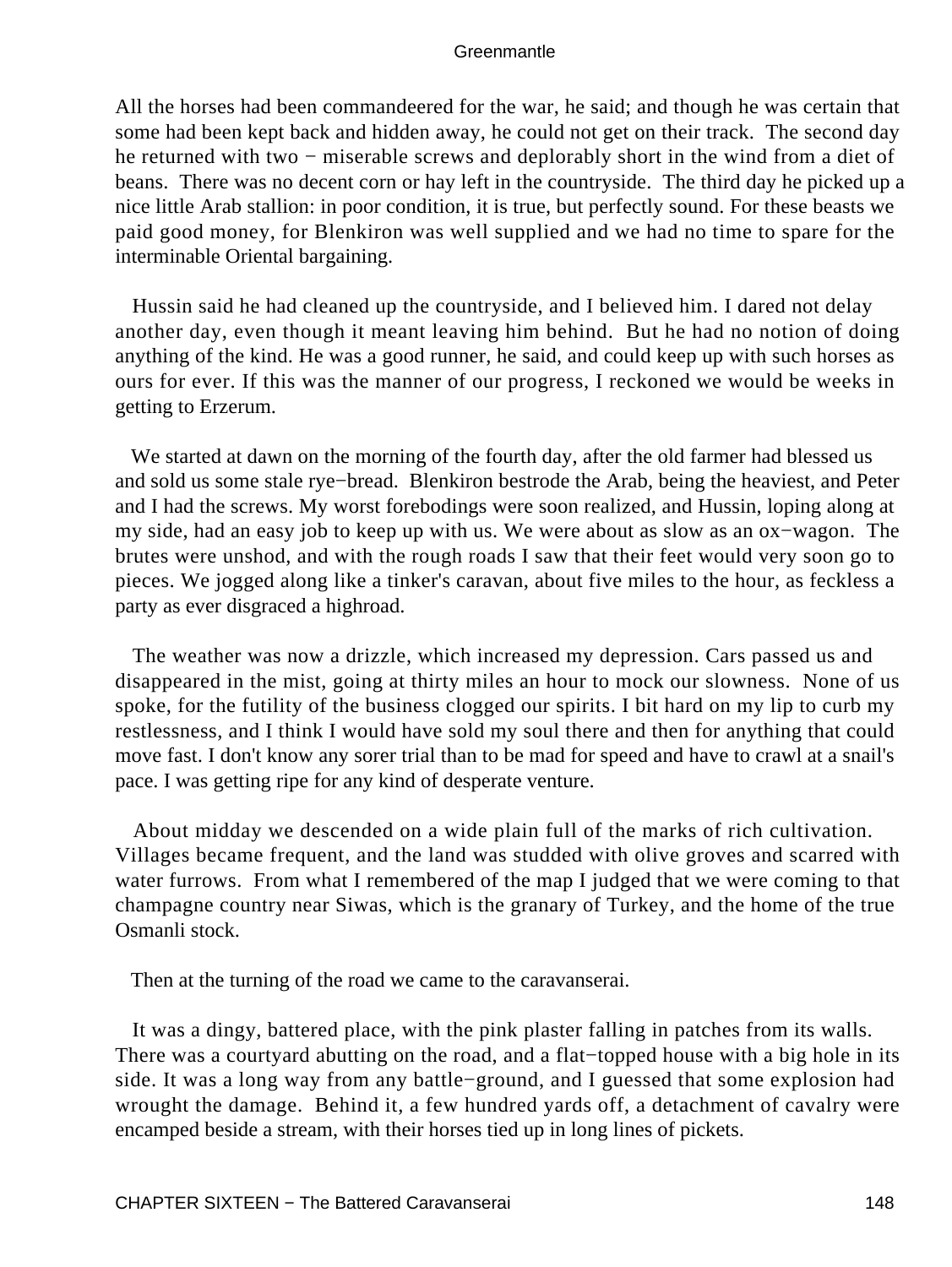And by the roadside, quite alone and deserted, stood a large new motor−car.

 In all the road before and behind there was no man to be seen except the troops by the stream. The owners, whoever they were, must be inside the caravanserai.

 I have said I was in the mood for some desperate deed, and lo and behold providence had given me the chance! I coveted that car as I have never coveted anything on earth. At the moment all my plans had narrowed down to a feverish passion to get to the battle− field. We had to find Greenmantle at Erzerum, and once there we should have Hilda von Einem's protection. It was a time of war, and a front of brass was the surest safety. But, indeed, I could not figure out any plan worth speaking of. I saw only one thing − a fast car which might be ours.

 I said a word to the others, and we dismounted and tethered our horses at the near end of the courtyard. I heard the low hum of voices from the cavalrymen by the stream, but they were three hundred yards off and could not see us. Peter was sent forward to scout in the courtyard. In the building itself there was but one window looking on the road, and that was in the upper floor.

 Meantime I crawled along beside the wall to where the car stood, and had a look at it. It was a splendid six−cylinder affair, brand new, with the tyres little worn. There were seven tins of petrol stacked behind as well as spare tyres, and, looking in, I saw map− cases and field−glasses strewn on the seats as if the owners had only got out for a minute to stretch their legs.

Peter came back and reported that the courtyard was empty.

 'There are men in the upper room,' he said; 'more than one, for I heard their voices. They are moving about restlessly, and may soon be coming out.'

 I reckoned that there was no time to be lost, so I told the others to slip down the road fifty yards beyond the caravanserai and be ready to climb in as I passed. I had to start the infernal thing, and there might be shooting.

 I waited by the car till I saw them reach the right distance. I could hear voices from the second floor of the house and footsteps moving up and down. I was in a fever of anxiety, for any moment a man might come to the window. Then I flung myself on the starting handle and worked like a demon.

 The cold made the job difficult, and my heart was in my mouth, for the noise in that quiet place must have woke the dead. Then, by the mercy of Heaven, the engine started, and I sprang to the driving seat, released the clutch, and opened the throttle. The great car shot forward, and I seemed to hear behind me shrill voices. A pistol bullet bored through my hat,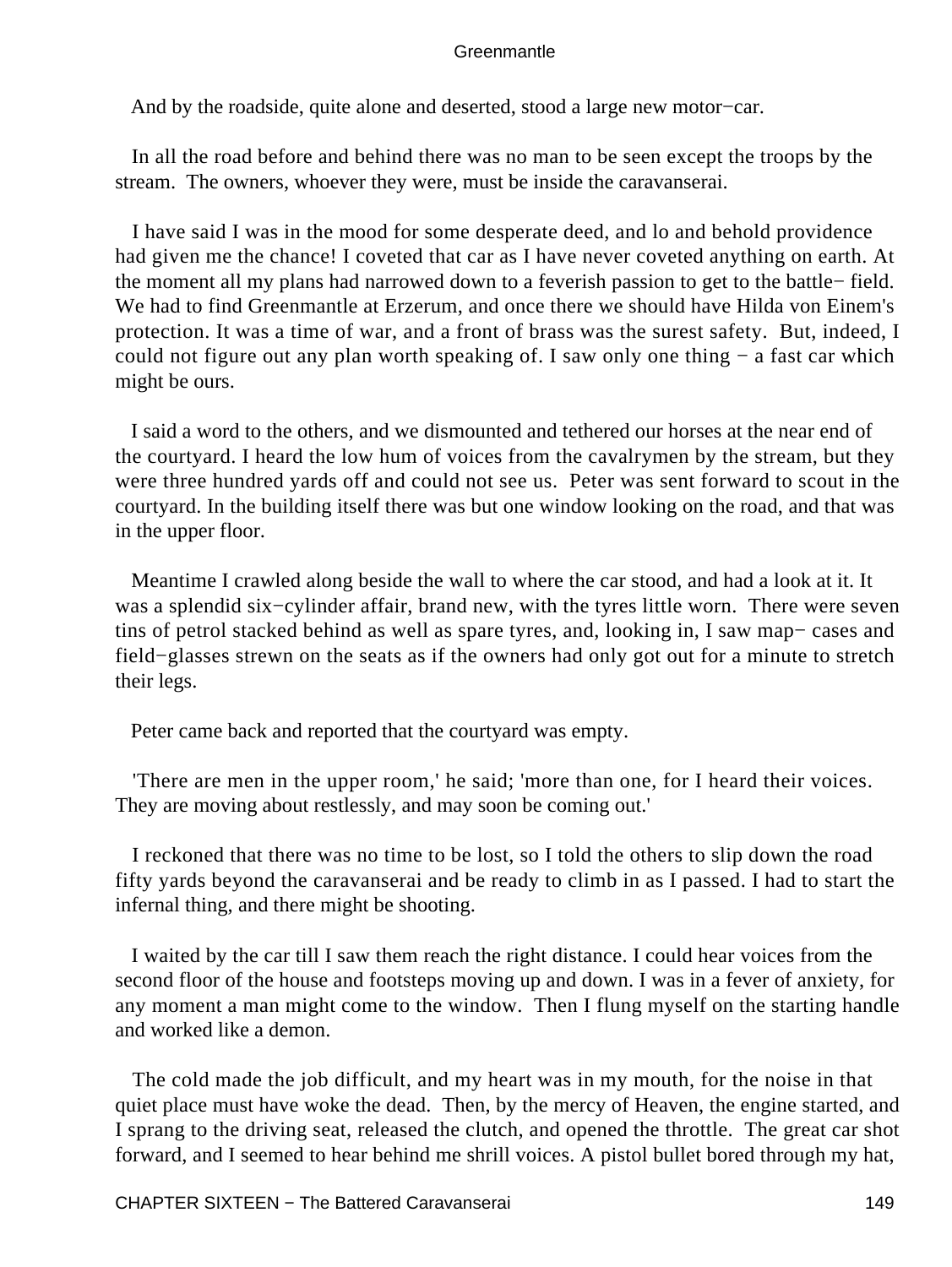and another buried itself in a cushion beside me.

 In a second I was clear of the place and the rest of the party were embarking. Blenkiron got on the step and rolled himself like a sack of coals into the tonneau. Peter nipped up beside me, and Hussin scrambled in from the back over the folds of the hood. We had our baggage in our pockets and had nothing to carry.

 Bullets dropped round us, but did no harm. Then I heard a report at my ear, and out of a corner of my eye saw Peter lower his pistol. Presently we were out of range, and, looking back, I saw three men gesticulating in the middle of the road.

 'May the devil fly away with this pistol,' said Peter ruefully. 'I never could make good shooting with a little gun. Had I had my rifle ...'

 'What did you shoot for?' I asked in amazement. 'We've got the fellows' car, and we don't want to do them any harm.'

 'It would have saved trouble had I had my rifle,' said Peter, quietly. 'The little man you call Rasta was there, and he knew you. I heard him cry your name. He is an angry little man, and I observe that on this road there is a telegraph.'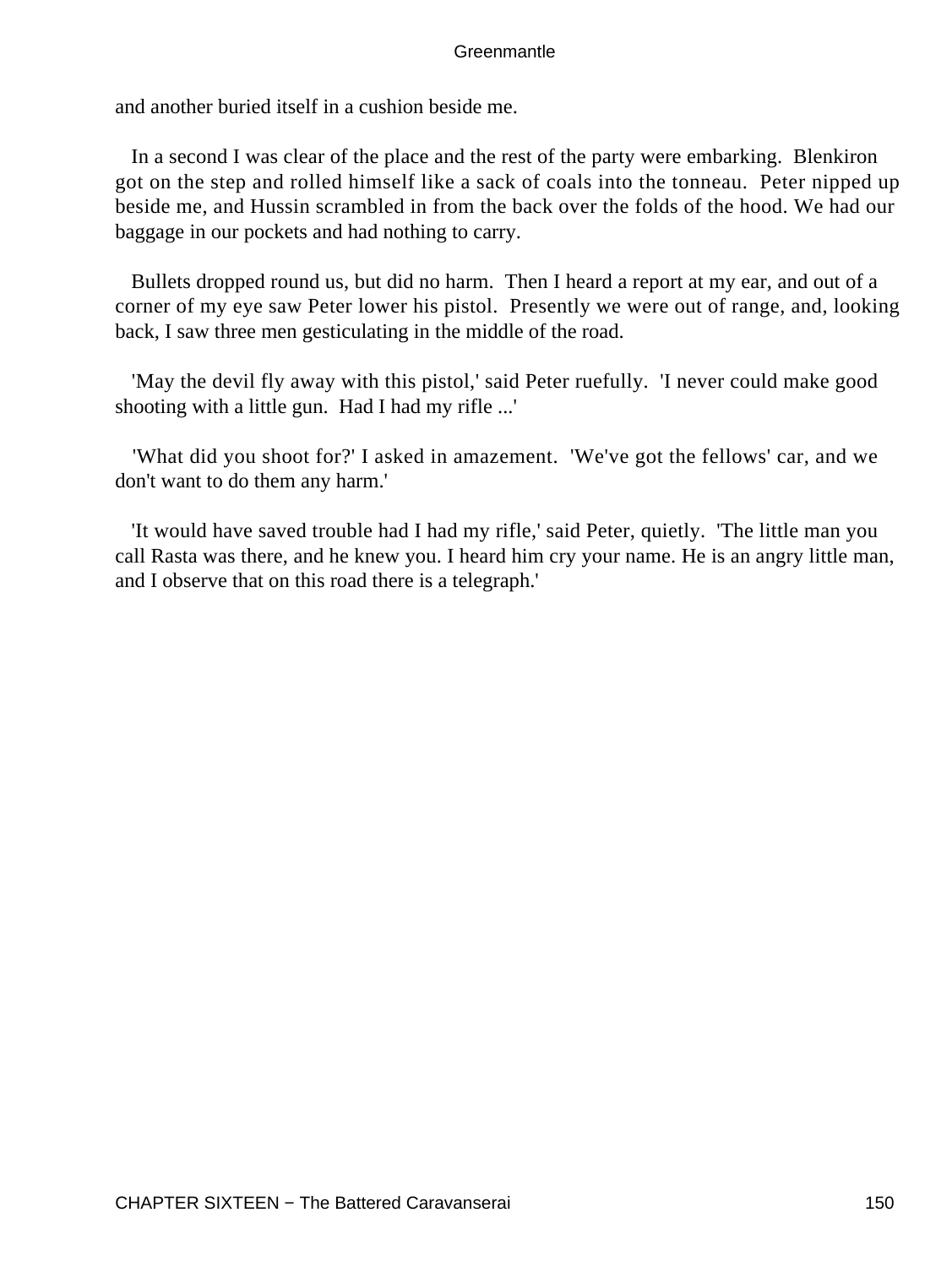# **[CHAPTER SEVENTEEN − Trouble by The Waters of Babylon](#page-207-0)**

*F*rom that moment I date the beginning of my madness. Suddenly I forgot all cares and difficulties of the present and future and became foolishly light−hearted. We were rushing towards the great battle where men were busy at my proper trade. I realized how much I had loathed the lonely days in Germany, and still more the dawdling week in Constantinople. Now I was clear of it all, and bound for the clash of armies. It didn't trouble me that we were on the wrong side of the battle line. I had a sort of instinct that the darker and wilder things grew the better chance for us.

 'Seems to me,' said Blenkiron, bending over me, 'that this joy− ride is going to come to an untimely end pretty soon. Peter's right. That young man will set the telegraph going, and we'll be held up at the next township.'

 'He's got to get to a telegraph office first,' I answered. 'That's where we have the pull on him. He's welcome to the screws we left behind, and if he finds an operator before the evening I'm the worst kind of a Dutchman. I'm going to break all the rules and bucket this car for what she's worth. Don't you see that the nearer we get to Erzerum the safer we are?'

 'I don't follow,' he said slowly. 'At Erzerum I reckon they'll be waiting for us with the handcuffs. Why in thunder couldn't those hairy ragamuffins keep the little cuss safe? Your record's a bit too precipitous, Major, for the most innocent−minded military boss.'

 'Do you remember what you said about the Germans being open to bluff? Well, I'm going to put up the steepest sort of bluff. Of course they'll stop us. Rasta will do his damnedest. But remember that he and his friends are not very popular with the Germans, and Madame von Einem is. We're her proteges, and the bigger the German swell I get before the safer I'll feel. We've got our passports and our orders, and he'll be a bold man that will stop us once we get into the German zone. Therefore I'm going to hurry as fast as God will let me.'

 It was a ride that deserved to have an epic written about it. The car was good, and I handled her well, though I say it who shouldn't. The road in that big central plain was fair, and often I knocked fifty miles an hour out of her. We passed troops by a circuit over the veld, where we took some awful risks, and once we skidded by some transport with our off wheels almost over the lip of a ravine. We went through the narrow streets of Siwas like a fire−engine, while I shouted out in German that we carried despatches for headquarters. We shot out of drizzling rain into brief spells of winter sunshine, and then into a snow blizzard which all but whipped the skin from our faces. And always before us the long road unrolled, with somewhere at the end of it two armies clinched in a death−grapple. That night we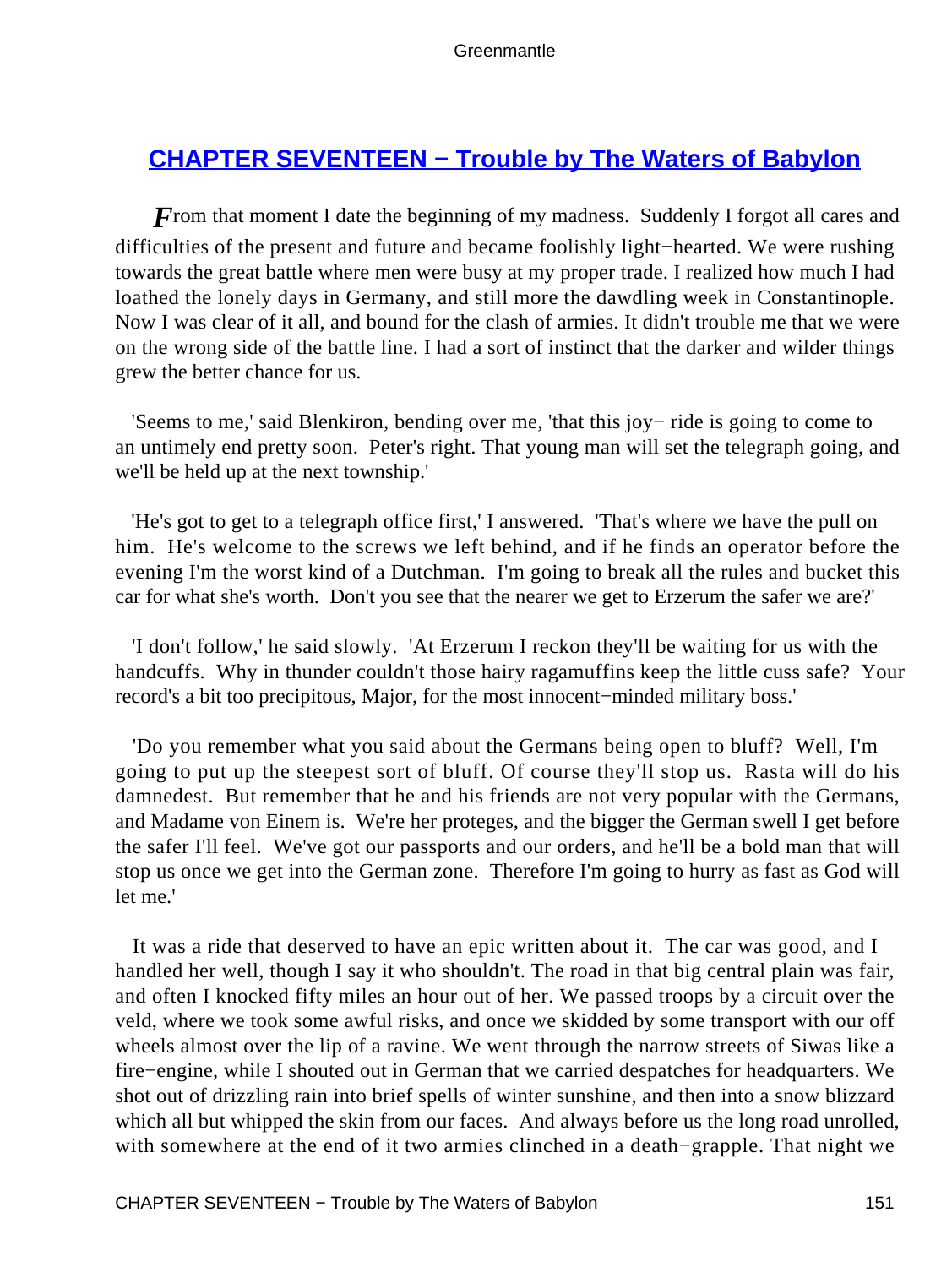looked for no lodging. We ate a sort of meal in the car with the hood up, and felt our way on in the darkness, for the headlights were in perfect order. Then we turned off the road for four hours' sleep, and I had a go at the map. Before dawn we started again, and came over a pass into the vale of a big river. The winter dawn showed its gleaming stretches, ice−bound among the sprinkled meadows. I called to Blenkiron:

 'I believe that river is the Euphrates,' I said. 'So,' he said, acutely interested. 'Then that's the waters of Babylon. Great snakes, that I should have lived to see the fields where King Nebuchadnezzar grazed! Do you know the name of that big hill, Major?'

'Ararat, as like as not,' I cried, and he believed me.

We were among the hills now, great, rocky, black slopes, and, seen through side glens, a hinterland of snowy peaks. I remember I kept looking for the *castrol I had seen in my dream. The thing had never left off haunting me, and I was pretty clear now that it did not belong to my South African memories. I am not a superstitious man, but the way that little* kranz clung to my mind made me think it was a warning sent by Providence. I was pretty certain that when I clapped eyes on it I would be in for bad trouble.

 All morning we travelled up that broad vale, and just before noon it spread out wider, the road dipped to the water's edge, and I saw before me the white roofs of a town. The snow was deep now, and lay down to the riverside, but the sky had cleared, and against a space of blue heaven some peaks to the south rose glittering like jewels. The arches of a bridge, spanning two forks of the stream, showed in front, and as I slowed down at the bend a sentry's challenge rang out from a block−house. We had reached the fortress of Erzingjan, the headquarters of a Turkish corps and the gate of Armenia.

 I showed the man our passports, but he did not salute and let us move on. He called another fellow from the guardhouse, who motioned us to keep pace with him as he stumped down a side lane. At the other end was a big barracks with sentries outside. The man spoke to us in Turkish, which Hussin interpreted. There was somebody in that barracks who wanted badly to see us.

 'By the waters of Babylon we sat down and wept,' quoted Blenkiron softly. 'I fear, Major, we'll soon be remembering Zion.'

 I tried to persuade myself that this was merely the red tape of a frontier fortress, but I had an instinct that difficulties were in store for us. If Rasta had started wiring I was prepared to put up the brazenest bluff, for we were still eighty miles from Erzerum, and at all costs we were going to be landed there before night.

 A fussy staff−officer met us at the door. At the sight of us he cried to a friend to come and look.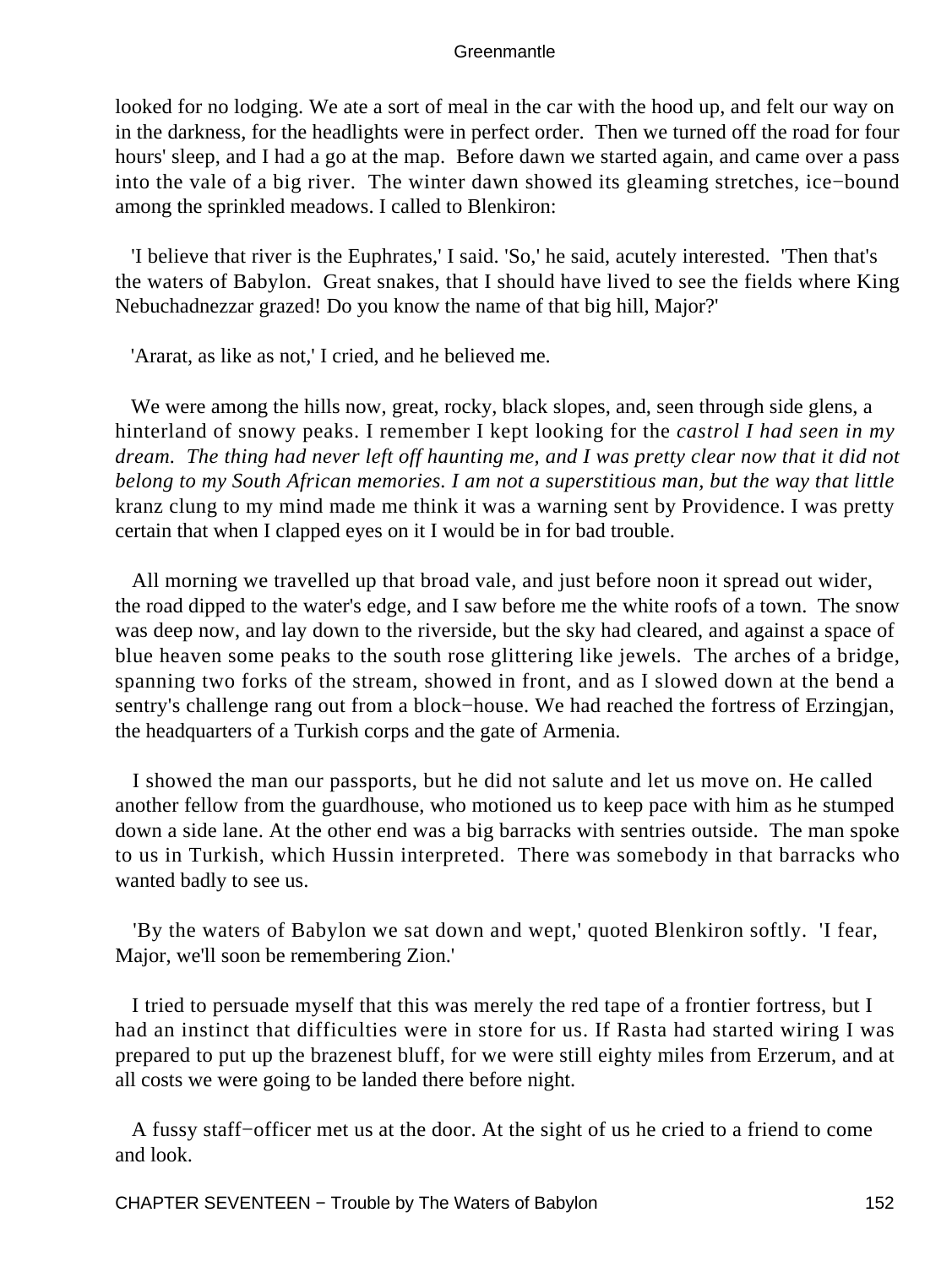'Here are the birds safe. A fat man and two lean ones and a savage who looks like a Kurd. Call the guard and march them off. There's no doubt about their identity.'

 'Pardon me, Sir,' I said, 'but we have no time to spare and we'd like to be in Erzerum before the dark. I would beg you to get through any formalities as soon as possible. This man,' and I pointed to the sentry, 'has our passports.' 'Compose yourself,' he said impudently; 'you're not going on just yet, and when you do it won't be in a stolen car.' He took the passports and fingered them casually. Then something he saw there made him cock his eyebrows.

'Where did you steal these?' he asked, but with less assurance in his tone.

 I spoke very gently. 'You seem to be the victim of a mistake, sir. These are our papers. We are under orders to report ourselves at Erzerum without an hour's delay. Whoever hinders us will have to answer to General von Liman. We will be obliged if you will conduct us at once to the Governor.'

 'You can't see General Posselt,' he said; 'this is my business. I have a wire from Siwas that four men stole a car belonging to one of Enver Damad's staff. It describes you all, and says that two of you are notorious spies wanted by the Imperial Government. What have you to say to that?'

 'Only that it is rubbish. My good Sir, you have seen our passes. Our errand is not to be cried on the housetops, but five minutes with General Posselt will make things clear. You will be exceedingly sorry for it if you delay another minute.'

 He was impressed in spite of himself, and after pulling his moustache turned on his heel and left us. Presently he came back and said very gruffly that the Governor would see us. We followed him along a corridor into a big room looking out on the river, where an oldish fellow sat in an arm−chair by a stove, writing letters with a fountain pen.

 This was Posselt, who had been Governor of Erzerum till he fell sick and Ahmed Fevzi took his place. He had a peevish mouth and big blue pouches below his eyes. He was supposed to be a good engineer and to have made Erzerum impregnable, but the look on his face gave me the impression that his reputation at the moment was a bit unstable.

The staff−officer spoke to him in an undertone.

 'Yes, yes, I know,' he said testily. 'Are these the men? They look a pretty lot of scoundrels. What's that you say? They deny it. But they've got the car. They can't deny that. Here, you,' and he fixed on Blenkiron, 'who the devil are you?'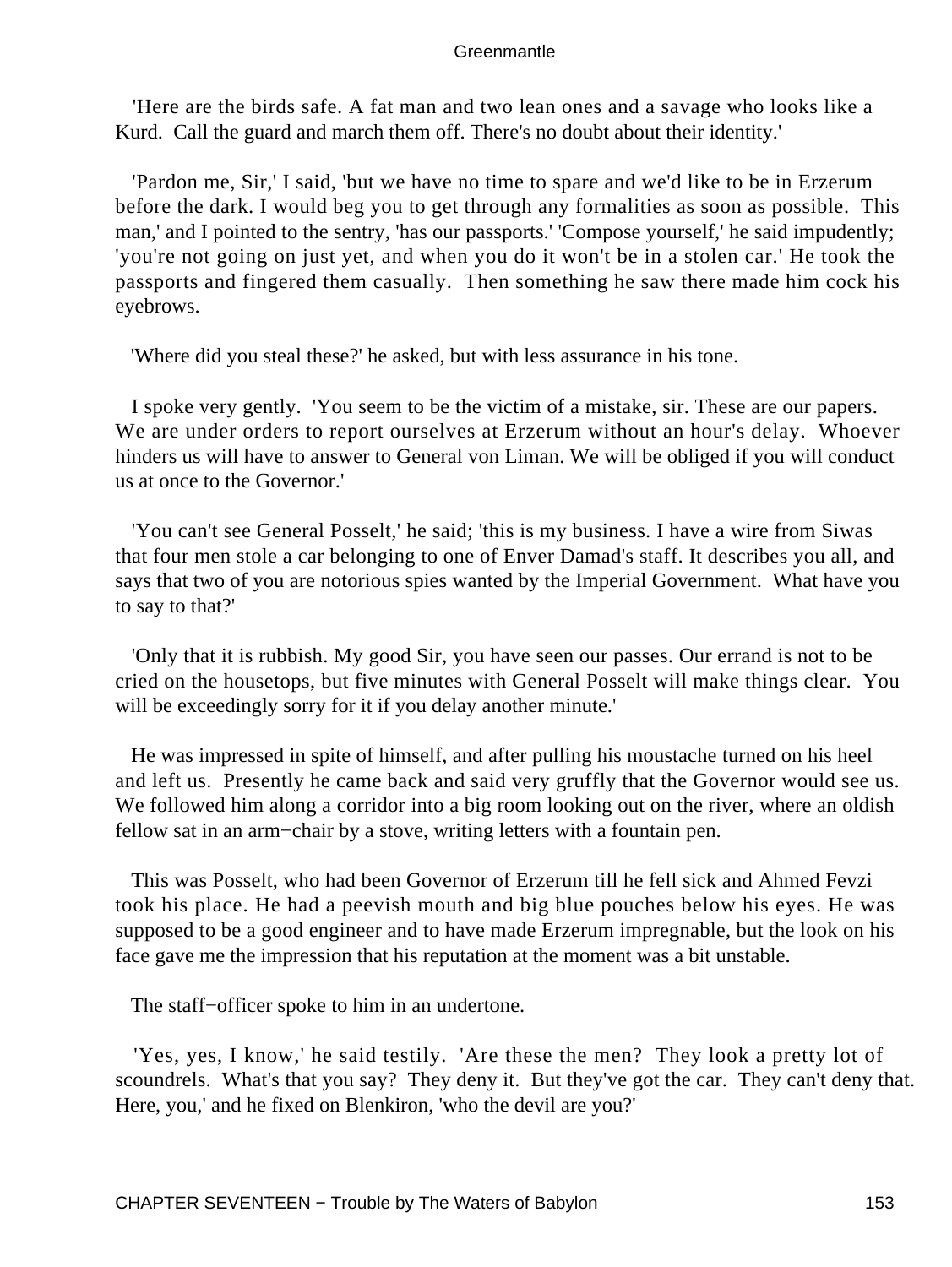Blenkiron smiled sleepily at him, not understanding one word, and I took up the parable.

 'Our passports, Sir, give our credentials,' I said. He glanced through them, and his face lengthened.

'They're right enough. But what about this story of stealing a car?'

 'It is quite true,' I said, 'but I would prefer to use a pleasanter word. You will see from our papers that every authority on the road is directed to give us the best transport. Our own car broke down, and after a long delay we got some wretched horses. It is vitally important that we should be in Erzerum without delay, so I took the liberty of appropriating an empty car we found outside an inn. I am sorry for the discomfort of the owners, but our business was too grave to wait.'

'But the telegram says you are notorious spies!'

I smiled. 'Who sent the telegram?

 'I see no reason why I shouldn't give you his name. It was Rasta Bey. You've picked an awkward fellow to make an enemy of.'

 I did not smile but laughed. 'Rasta!' I cried. 'He's one of Enver's satellites. That explains many things. I should like a word with you alone, Sir.'

He nodded to the staff–officer, and when he had gone I put on my most Bible face and looked as important as a provincial mayor at a royal visit.

 'I can speak freely,' I said, 'for I am speaking to a soldier of Germany. There is no love lost between Enver and those I serve. I need not tell you that. This Rasta thought he had found a chance of delaying us, so he invents this trash about spies. Those Comitadjis have spies on the brain ... Especially he hates Frau von Einem.'

He jumped at the name.

'You have orders from her?' he asked, in a respectful tone.

'Why, yes,' I answered, 'and those orders will not wait.'

 He got up and walked to a table, whence he turned a puzzled face on me. 'I'm torn in two between the Turks and my own countrymen. If I please one I offend the other, and the result is a damnable confusion. You can go on to Erzerum, but I shall send a man with you to see that you report to headquarters there. I'm sorry, gentlemen, but I'm obliged to take no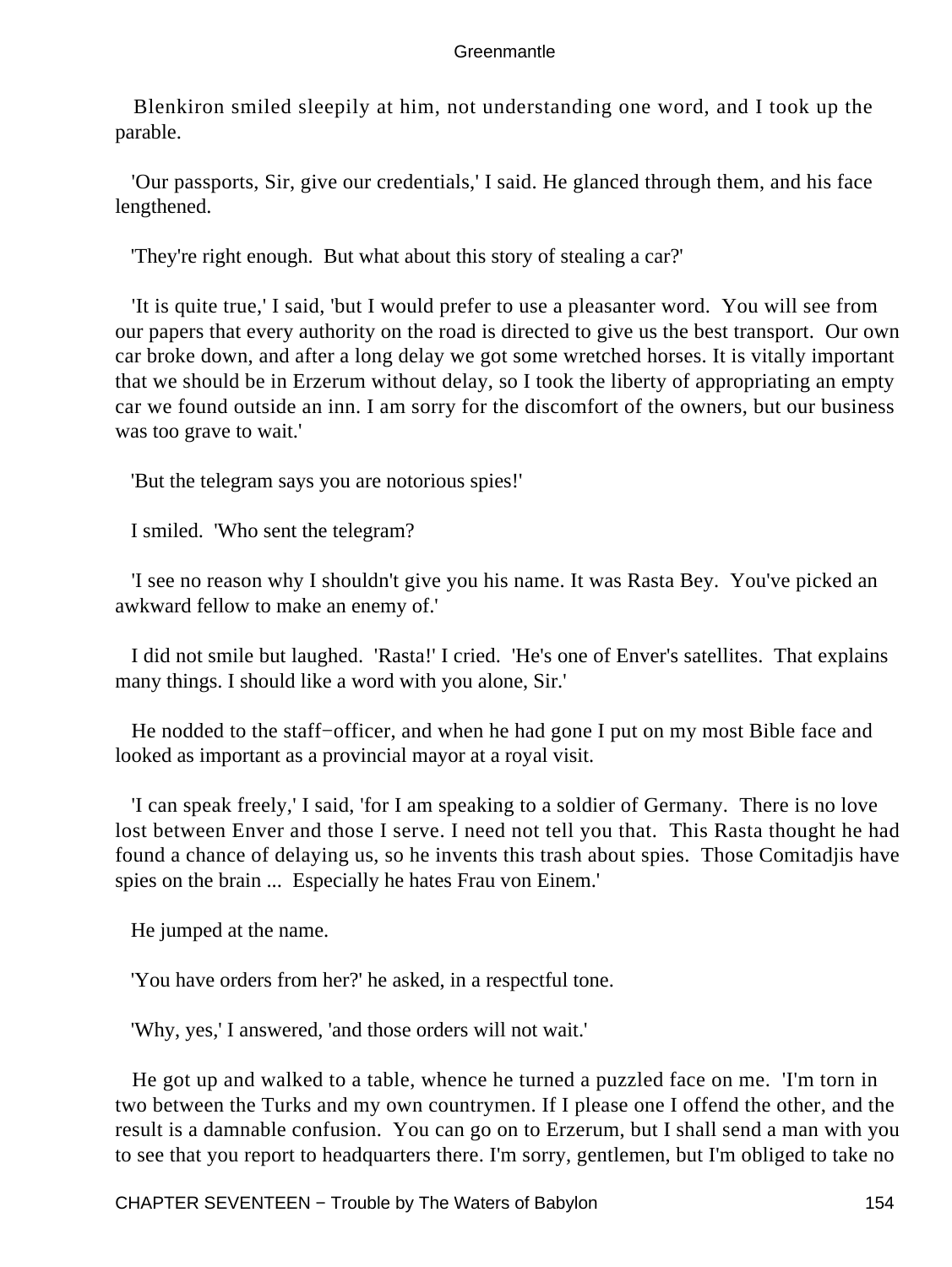chances in this business. Rasta's got a grievance against you, but you can easily hide behind the lady's skirts. She passed through this town two days ago.'

 Ten minutes later we were coasting through the slush of the narrow streets with a stolid German lieutenant sitting beside Me.

 The afternoon was one of those rare days when in the pauses of snow you have a spell of weather as mild as May. I remembered several like it during our winter's training in Hampshire. The road was a fine one, well engineered, and well kept too, considering the amount of traffic. We were little delayed, for it was sufficiently broad to let us pass troops and transport without slackening pace. The fellow at my side was good−humoured enough, but his presence naturally put the lid on our conversation. I didn't want to talk, however. I was trying to piece together a plan, and making very little of it, for I had nothing to go upon. We must find Hilda von Einem and Sandy, and between us we must wreck the Greenmantle business. That done, it didn't matter so much what happened to us. As I reasoned it out, the Turks must be in a bad way, and, unless they got a fillip from Greenmantle, would crumple up before the Russians. In the rout I hoped we might get a chance to change our sides. But it was no good looking so far forward; the first thing was to get to Sandy.

 Now I was still in the mood of reckless bravado which I had got from bagging the car. I did not realize how thin our story was, and how easily Rasta might have a big graft at headquarters. If I had, I would have shot out the German lieutenant long before we got to Erzerum, and found some way of getting mixed up in the ruck of the population. Hussin could have helped me to that. I was getting so confident since our interview with Posselt that I thought I could bluff the whole outfit.

 But my main business that afternoon was pure nonsense. I was trying to find my little hill. At every turn of the road I expected to see the *castrol before us. You must know that ever since I could stand I have been crazy about high mountains. My father took me to Basutoland when I was a boy, and I reckon I have scrambled over almost every bit of upland south of the Zambesi, from the Hottentots Holland to the Zoutpansberg, and from the ugly yellow kopjes of Damaraland to the noble cliffs of Mont aux Sources. One of the things I had looked forward to in coming home was the chance of climbing the Alps. But now I was among peaks that I fancied were bigger than the Alps, and I could hardly keep my eyes on the road. I was pretty certain that my* castrol was among them, for that dream had taken an almighty hold on my mind. Funnily enough, I was ceasing to think it a place of evil omen, for one soon forgets the atmosphere of nightmare. But I was convinced that it was a thing I was destined to see, and to see pretty soon.

 Darkness fell when we were some miles short of the city, and the last part was difficult driving. On both sides of the road transport and engineers' stores were parked, and some of it strayed into the highway. I noticed lots of small details − machine−gun detachments, signalling parties, squads of stretcher–bearers – which mean the fringe of an army, and as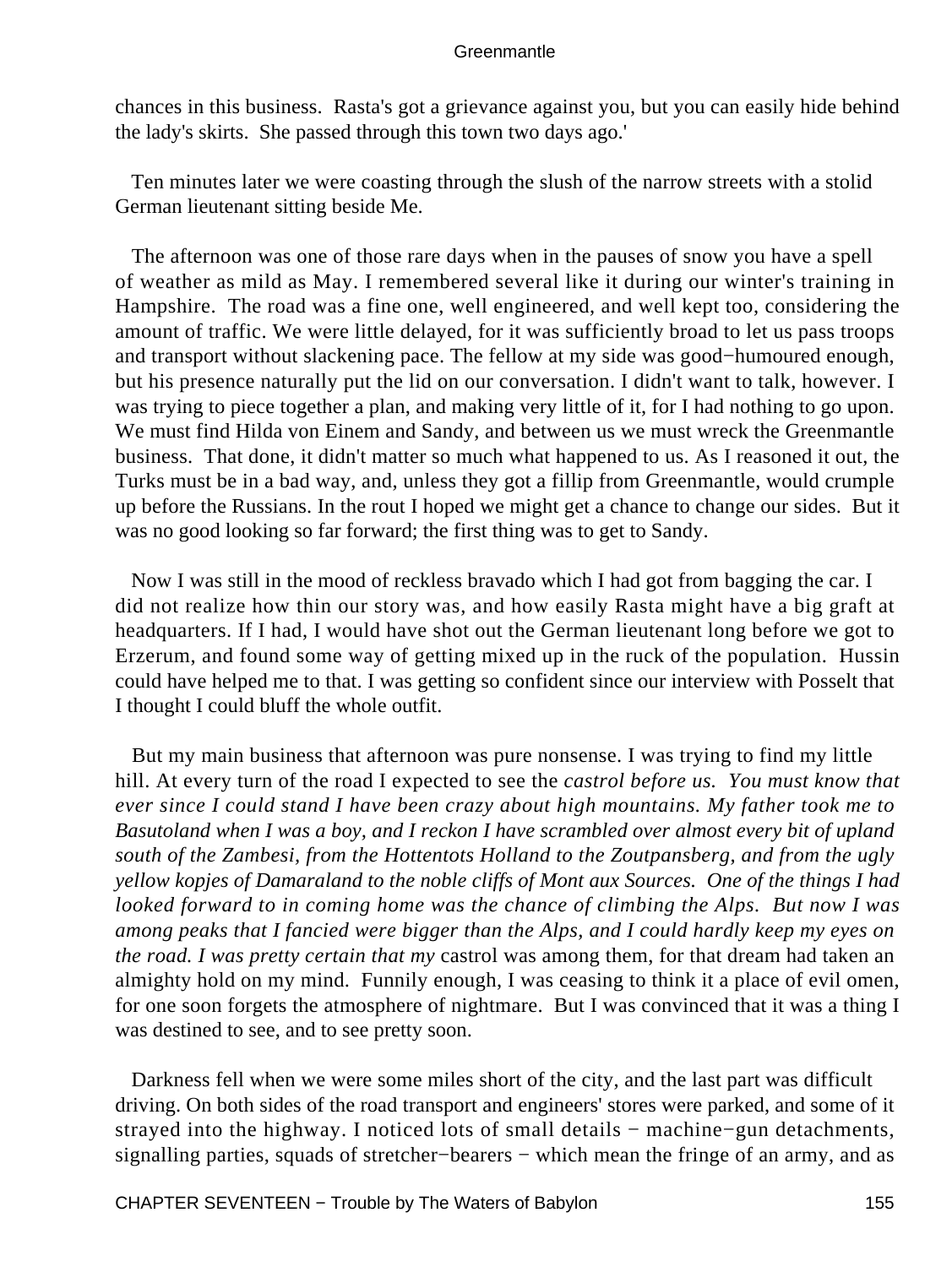soon as the night began the white fingers of searchlights began to grope in the skies.

 And then, above the hum of the roadside, rose the voice of the great guns. The shells were bursting four or five miles away, and the guns must have been as many more distant. But in that upland pocket of plain in the frosty night they sounded most intimately near. They kept up their solemn litany, with a minute's interval between each – no \_rafale which rumbles like a drum, but the steady persistence of artillery exactly ranged on a target. I judged they must be bombarding the outer forts, and once there came a loud explosion and a red glare as if a magazine had suffered.

 It was a sound I had not heard for five months, and it fairly crazed me. I remembered how I had first heard it on the ridge before Laventie. Then I had been half−afraid, half−solemnized, but every nerve had been quickened. Then it had been the new thing in my life that held me breathless with anticipation; now it was the old thing, the thing I had shared with so many good fellows, my proper work, and the only task for a man. At the sound of the guns I felt that I was moving in natural air once more. I felt that I was coming home.

 We were stopped at a long line of ramparts, and a German sergeant stared at us till he saw the lieutenant beside me, when he saluted and we passed on. Almost at once we dipped into narrow twisting streets, choked with soldiers, where it was hard business to steer. There were few lights – only now and then the flare of a torch which showed the grey stone houses, with every window latticed and shuttered. I had put out my headlights and had only side lamps, so we had to pick our way gingerly through the labyrinth. I hoped we would strike Sandy's quarters soon, for we were all pretty empty, and a frost had set in which made our thick coats seem as thin as paper.

 The lieutenant did the guiding. We had to present our passports, and I anticipated no more difficulty than in landing from the boat at Boulogne. But I wanted to get it over, for my hunger pinched me and it was fearsome cold. Still the guns went on, like hounds baying before a quarry. The city was out of range, but there were strange lights on the ridge to the east.

 At last we reached our goal and marched through a fine old carved archway into a courtyard, and thence into a draughty hall.

 'You must see the \_Sektionschef,' said our guide. I looked round to see if we were all there, and noticed that Hussin had disappeared. It did not matter, for he was not on the passports.

 We followed as we were directed through an open door. There was a man standing with his back towards us looking at a wall map, a very big man with a neck that bulged over his collar. I would have known that neck among a million. At the sight of it I made a half−turn to bolt back. It was too late, for the door had closed behind us and there were two armed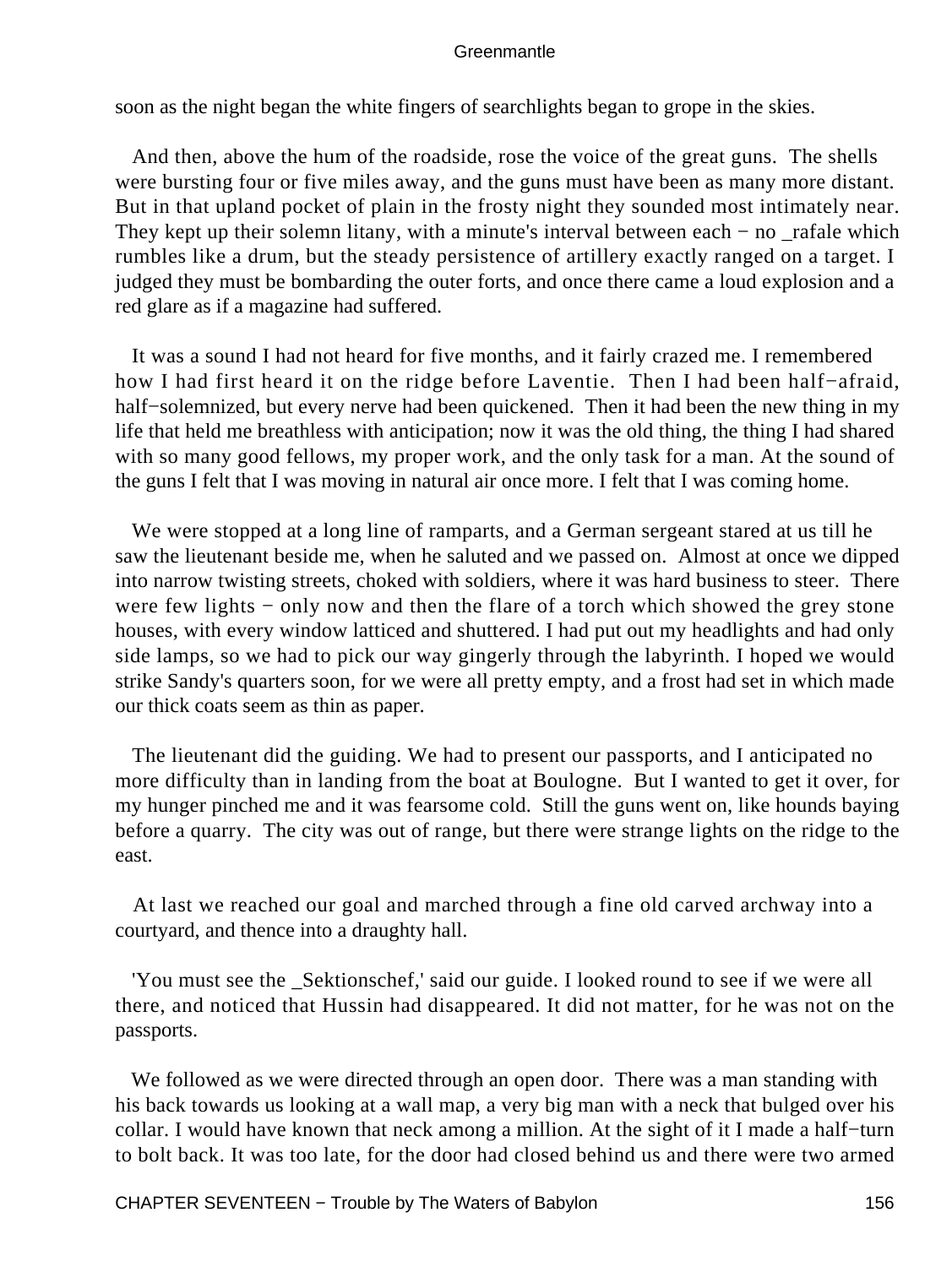sentries beside it.

 The man slewed round and looked into my eyes. I had a despairing hope that I might bluff it out, for I was in different clothes and had shaved my beard. But you cannot spend ten minutes in a death− grapple without your adversary getting to know you.

 He went very pale, then recollected himself and twisted his features into the old grin. 'So,' he said, 'the little Dutchmen! We meet after many days.'

It was no good lying or saying anything. I shut my teeth and waited.

 'And you, Herr Blenkiron? I never liked the look of you. You babbled too much, like all your damned Americans.'

 'I guess your personal dislikes haven't got anything to do with the matter,' said Blenkiron, calmly. 'If you're the boss here, I'll thank you to cast your eye over these passports, for we can't stand waiting for ever.'

 This fairly angered him. 'I'll teach you manners,' he cried, and took a step forward to reach for Blenkiron's shoulder – the game he had twice played with me.

 Blenkiron never took his hands from his coat pockets. 'Keep your distance,' he drawled in a new voice. 'I've got you covered, and I'll make a hole in your bullet head if you lay a hand on me.'

 With an effort Stumm recovered himself. He rang a bell and fell to smiling. An orderly appeared to whom he spoke in Turkish, and presently a file of soldiers entered the room.

 'I'm going to have you disarmed, gentlemen,' he said. 'We can conduct our conversation more pleasantly without pistols.'

 It was idle to resist. We surrendered our arms, Peter almost in tears with vexation. Stumm swung his legs over a chair, rested his chin on the back and looked at me.

 'Your game is up, you know,' he said. 'These fools of Turkish police said the Dutchmen were dead, but I had the happier inspiration. I believed the good God had spared them for me. When I got Rasta's telegram I was certain, for your doings reminded me of a little trick you once played me on the Schwandorf road. But I didn't think to find this plump old partridge,' and he smiled at Blenkiron. 'Two eminent American engineers and their servant bound for Mesopotamia on business of high Government importance! It was a good lie; but if I had been in Constantinople it would have had a short life. Rasta and his friends are no concern of mine. You can trick them as you please. But you have attempted to win the confidence of a certain lady, and her interests are mine. Likewise you have offended me, and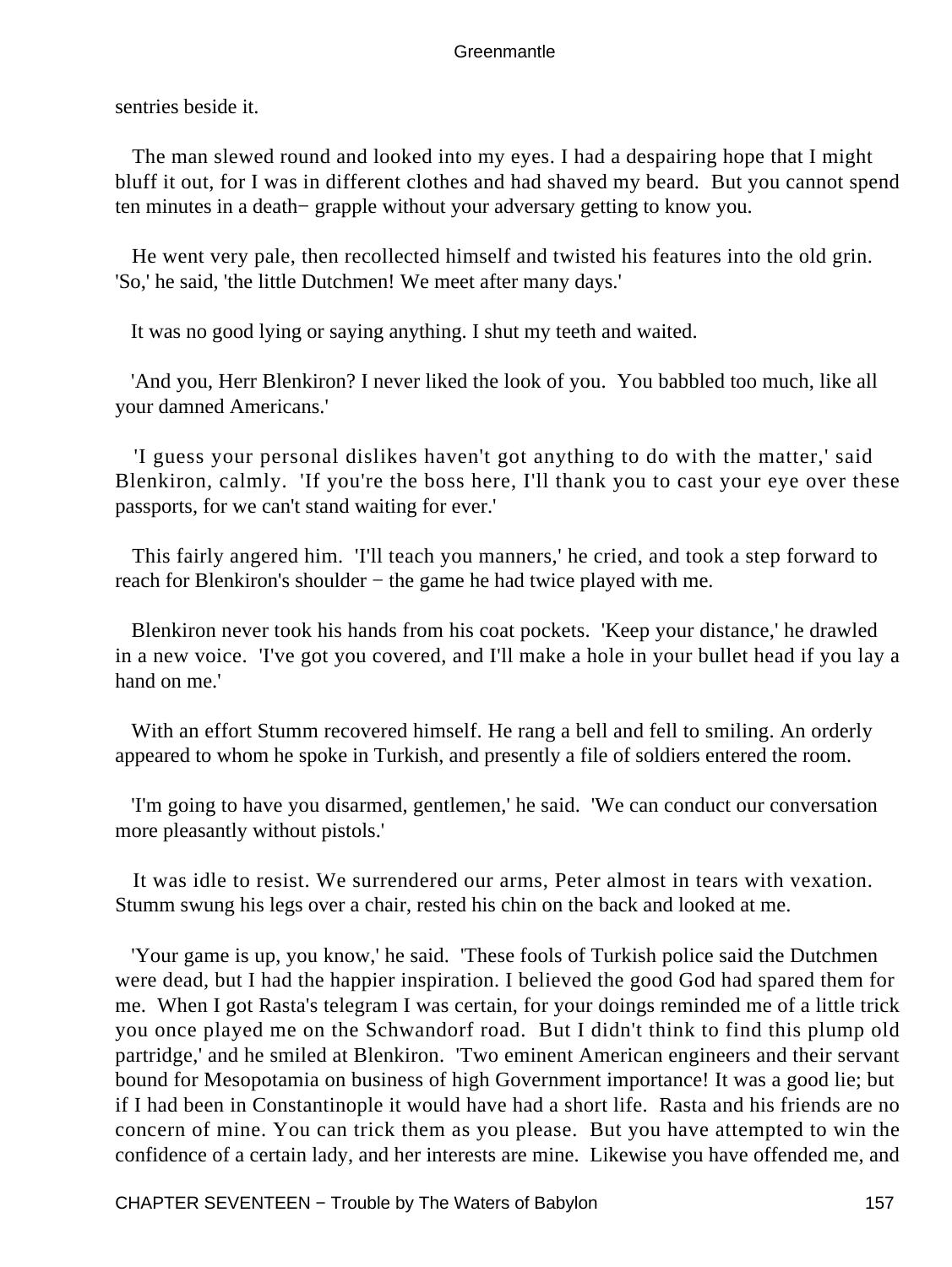I do not forgive. By God,' he cried, his voice growing shrill with passion, 'by the time I have done with you your mothers in their graves will weep that they ever bore you!'

 It was Blenkiron who spoke. His voice was as level as the chairman's of a bogus company, and it fell on that turbid atmosphere like acid on grease.

 'I don't take no stock in high−falutin'. If you're trying to scare me by that dime−novel talk I guess you've hit the wrong man. You're like the sweep that stuck in the chimney, a bit too big for your job. I reckon you've a talent for ro−mance that's just wasted in soldiering. But if you're going to play any ugly games on me I'd like you to know that I'm an American citizen, and pretty well considered in my own country and in yours, and you'll sweat blood for it later. That's a fair warning, Colonel Stumm.'

 I don't know what Stumm's plans were, but that speech of Blenkiron's put into his mind just the needed amount of uncertainty. You see, he had Peter and me right enough, but he hadn't properly connected Blenkiron with us, and was afraid either to hit out at all three, or to let Blenkiron go. It was lucky for us that the American had cut such a dash in the Fatherland.

 'There is no hurry,' he said blandly. 'We shall have long happy hours together. I'm going to take you all home with me, for I am a hospitable soul. You will be safer with me than in the town gaol, for it's a trifle draughty. It lets things in, and it might let things out.'

 Again he gave an order, and we were marched out, each with a soldier at his elbow. The three of us were bundled into the back seat of the car, while two men sat before us with their rifles between their knees, one got up behind on the baggage rack, and one sat beside Stumm's chauffeur. Packed like sardines we moved into the bleak streets, above which the stars twinkled in ribbons of sky.

 Hussin had disappeared from the face of the earth, and quite right too. He was a good fellow, but he had no call to mix himself up in our troubles.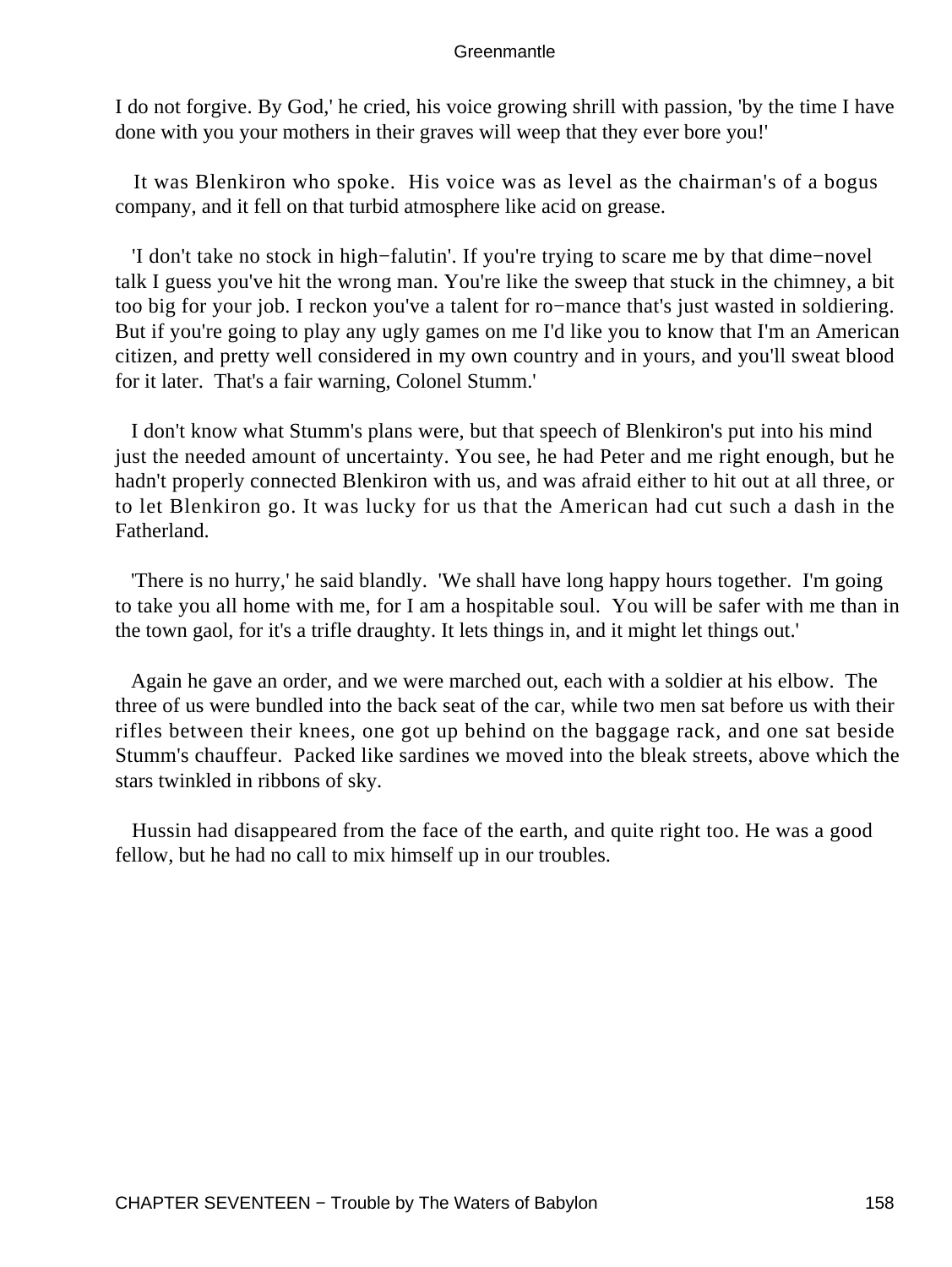# **[CHAPTER EIGHTEEN − Sparrows on the Housetops](#page-207-0)**

*'I*'ve often regretted,' said Blenkiron, 'that miracles have left off happening.'

He got no answer, for I was feeling the walls for something in the nature of a window.

 'For I reckon,' he went on, 'that it wants a good old−fashioned copper−bottomed miracle to get us out of this fix. It's plumb against all my principles. I've spent my life using the talents God gave me to keep things from getting to the point of rude violence, and so far I've succeeded. But now you come along, Major, and you hustle a respectable middle−aged citizen into an aboriginal mix−up. It's mighty indelicate. I reckon the next move is up to you, for I'm no good at the housebreaking stunt.'

 'No more am I,' I answered; 'but I'm hanged if I'll chuck up the sponge. Sandy's somewhere outside, and he's got a hefty crowd at his heels.'

 I simply could not feel the despair which by every law of common sense was due to the case. The guns had intoxicated me. I could still hear their deep voices, though yards of wood and stone separated us from the upper air.

 What vexed us most was our hunger. Barring a few mouthfuls on the road we had eaten nothing since the morning, and as our diet for the past days had not been generous we had some leeway to make up. Stumm had never looked near us since we were shoved into the car. We had been brought to some kind of house and bundled into a place like a wine−cellar. It was pitch dark, and after feeling round the walls, first on my feet and then on Peter's back, I decided that there were no windows. It must have been lit and ventilated by some lattice in the ceiling. There was not a stick of furniture in the place: nothing but a damp earth floor and bare stone sides, The door was a relic of the Iron Age, and I could hear the paces of a sentry outside it.

When things get to the pass that nothing you can do can better them, the only thing is to live for the moment. All three of us sought in sleep a refuge from our empty stomachs. The floor was the poorest kind of bed, but we rolled up our coats for pillows and made the best of it. Soon I knew by Peter's regular breathing that he was asleep, and I presently followed him ...

 I was awakened by a pressure below my left ear. I thought it was Peter, for it is the old hunter's trick of waking a man so that he makes no noise. But another voice spoke. It told me that there was no time to lose and to rise and follow, and the voice was the voice of Hussin. Peter was awake, and we stirred Blenkiron out of heavy slumber. We were bidden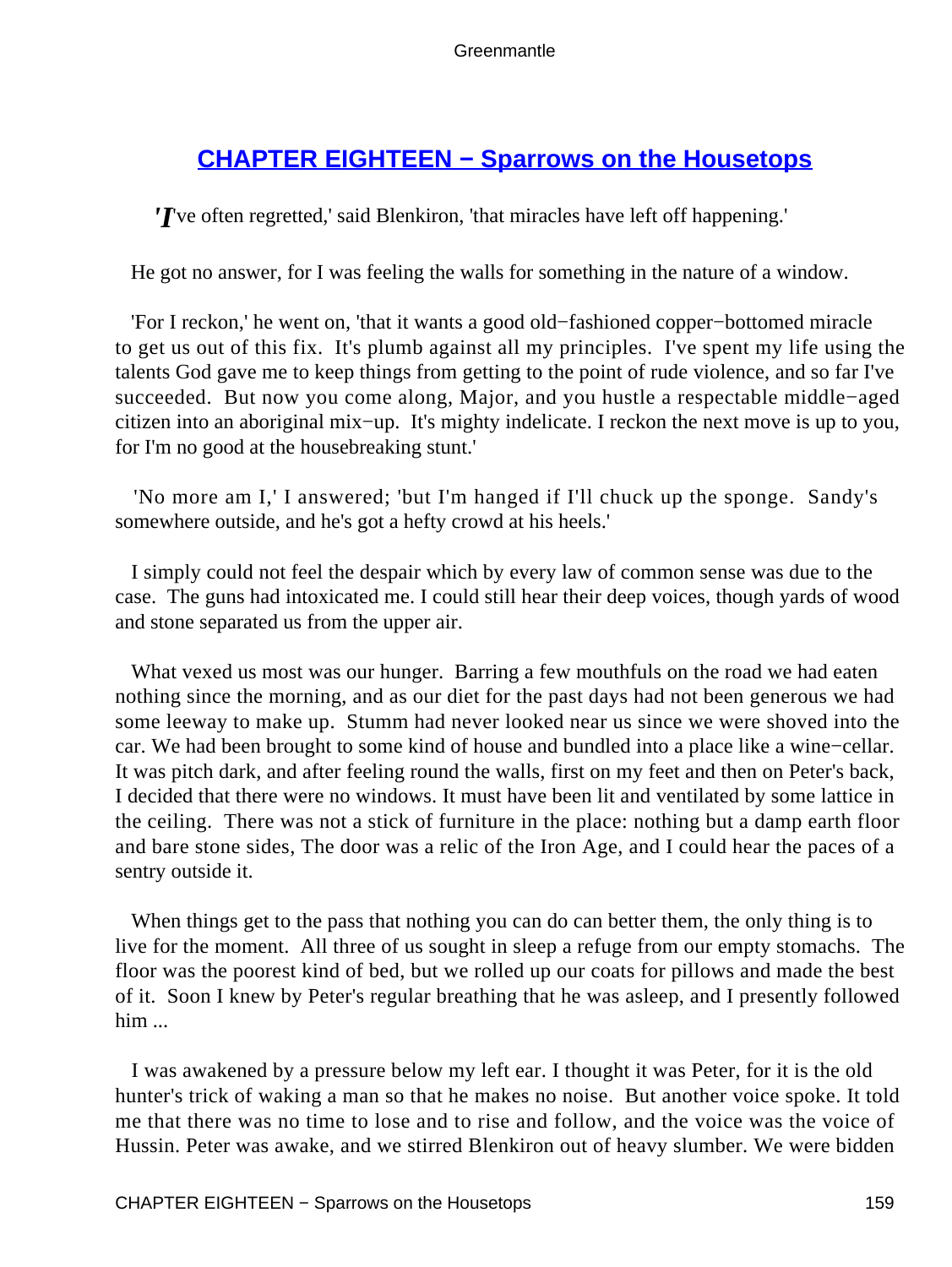take off our boots and hang them by their laces round our necks as country boys do when they want to go barefoot. Then we tiptoed to the door, which was ajar.

 Outside was a passage with a flight of steps at one end which led to the open air. On these steps lay a faint shine of starlight, and by its help I saw a man huddled up at the foot of them. It was our sentry, neatly and scientifically gagged and tied up.

 The steps brought us to a little courtyard about which the walls of the houses rose like cliffs. We halted while Hussin listened intently. Apparently the coast was clear and our guide led us to one side, which was clothed by a stout wooden trellis. Once it may have supported fig−trees, but now the plants were dead and only withered tendrils and rotten stumps remained.

 It was child's play for Peter and me to go up that trellis, but it was the deuce and all for Blenkiron. He was in poor condition and puffed like a grampus, and he seemed to have no sort of head for heights. But he was as game as a buffalo, and started in gallantly till his arms gave out and he fairly stuck. So Peter and I went up on each side of him, taking an arm apiece, as I had once seen done to a man with vertigo in the Kloof Chimney on Table Mountain. I was mighty thankful when I got him panting on the top and Hussin had shinned up beside us.

We crawled along a broadish wall, with an inch or two of powdery snow on it, and then up a sloping buttress on to the flat roof of the house. It was a miserable business for Blenkiron, who would certainly have fallen if he could have seen what was below him, and Peter and I had to stand to attention all the time. Then began a more difficult job. Hussin pointed out a ledge which took us past a stack of chimneys to another building slightly lower, this being the route he fancied. At that I sat down resolutely and put on my boots, and the others followed. Frost−bitten feet would be a poor asset in this kind of travelling.

 It was a bad step for Blenkiron, and we only got him past it by Peter and I spread−eagling ourselves against the wall and passing him in front of us with his face towards us. We had no grip, and if he had stumbled we should all three have been in the courtyard. But we got it over, and dropped as softly as possible on to the roof of the next house. Hussin had his finger on his lips, and I soon saw why. For there was a lighted window in the wall we had descended.

 Some imp prompted me to wait behind and explore. The others followed Hussin and were soon at the far end of the roof, where a kind of wooden pavilion broke the line, while I tried to get a look inside. The window was curtained, and had two folding sashes which clasped in the middle. Through a gap in the curtain I saw a little lamp−lit room and a big man sitting at a table littered with papers.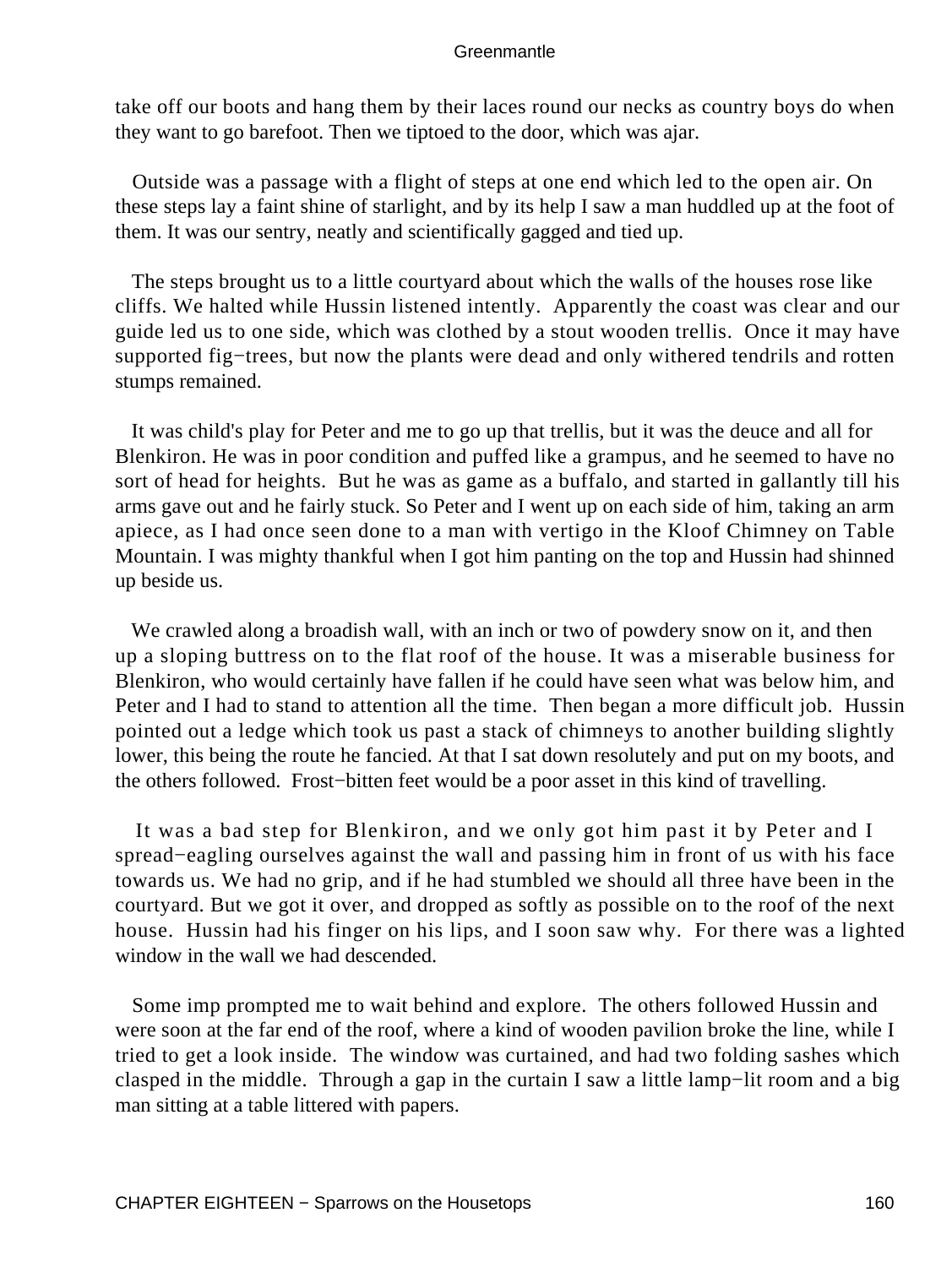I watched him, fascinated, as he turned to consult some document and made a marking on the map before him. Then he suddenly rose, stretched himself, cast a glance at the window, and went out of the room, making a great clatter in descending the wooden staircase. He left the door ajar and the lamp burning.

 I guessed he had gone to have a look at his prisoners, in which case the show was up. But what filled my mind was an insane desire to get a sight of his map. It was one of those mad impulses which utterly cloud right reason, a thing independent of any plan, a crazy leap in the dark. But it was so strong that I would have pulled that window out by its frame, if need be, to get to that table.

 There was no need, for the flimsy clasp gave at the first pull, and the sashes swung open. I scrambled in, after listening for steps on the stairs. I crumpled up the map and stuck it in my pocket, as well as the paper from which I had seen him copying. Very carefully I removed all marks of my entry, brushed away the snow from the boards, pulled back the curtain, got out and refastened the window. Still there was no sound of his return. Then I started off to catch up the others.

 I found them shivering in the roof pavilion. 'We've got to move pretty fast,' I said, 'for I've just been burgling old Stumm's private cabinet. Hussin, my lad, d'you hear that? They may be after us any moment, so I pray Heaven we soon strike better going.'

 Hussin understood. He led us at a smart pace from one roof to another, for here they were all of the same height, and only low parapets and screens divided them. We never saw a soul, for a winter's night is not the time you choose to saunter on your housetop. I kept my ears open for trouble behind us, and in about five minutes I heard it. A riot of voices broke out, with one louder than the rest, and, looking back, I saw lanterns waving. Stumm had realized his loss and found the tracks of the thief.

 Hussin gave one glance behind and then hurried us on at break− neck pace, with old Blenkiron gasping and stumbling. The shouts behind us grew louder, as if some eye quicker than the rest had caught our movement in the starlit darkness. it was very evident that if they kept up the chase we should be caught, for Blenkiron was about as useful on a roof as a hippo.

 Presently we came to a big drop, with a kind of ladder down it, and at the foot a shallow ledge running to the left into a pit of darkness. Hussin gripped my arm and pointed down it. 'Follow it,' he whispered, 'and you will reach a roof which spans a street. Cross it, and on the other side is a mosque. Turn to the right there and you will find easy going for fifty metres, well screened from the higher roofs. For Allah's sake keep in the shelter of the screen. Somewhere there I will join you.'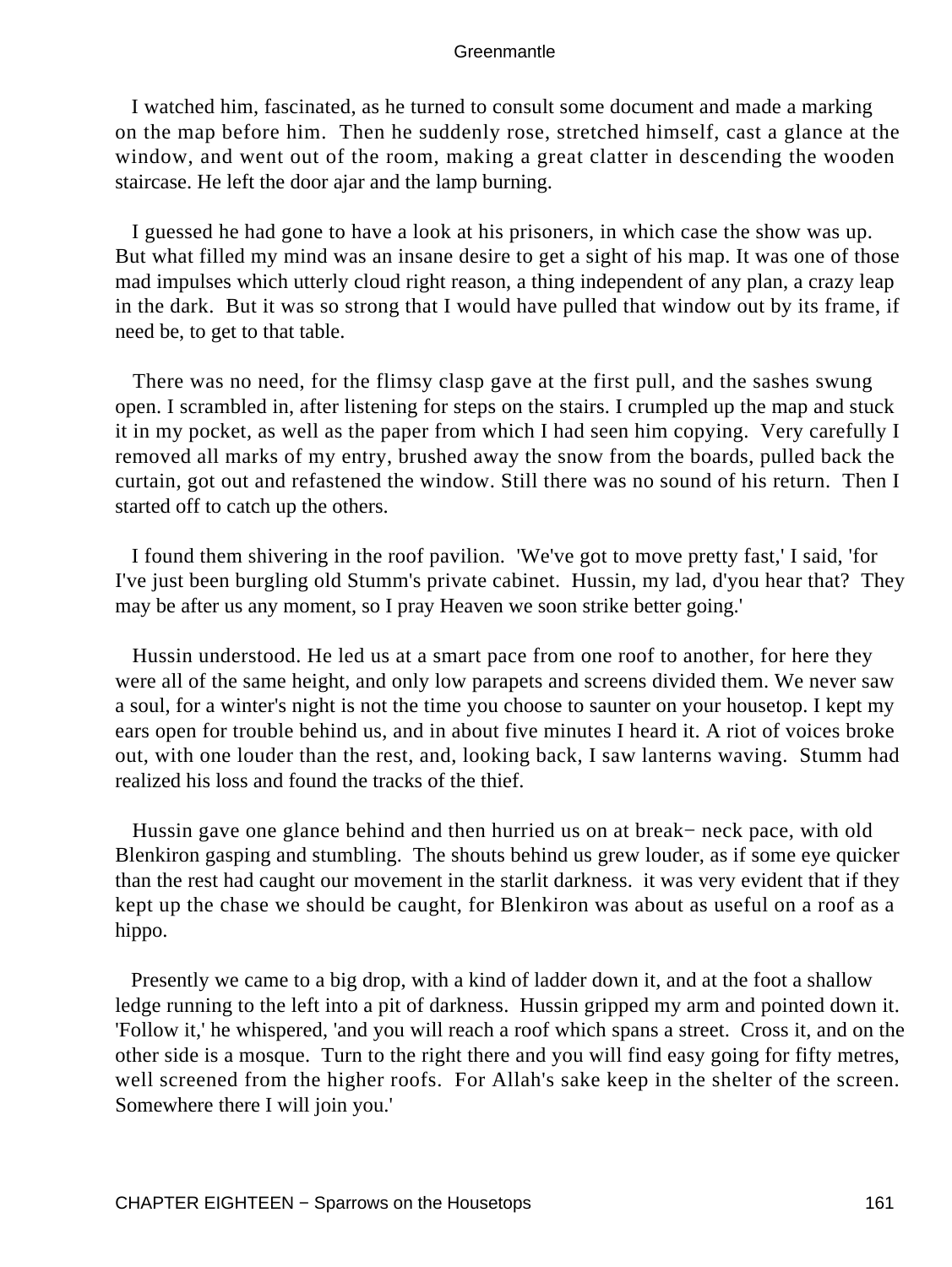He hurried us along the ledge for a bit and then went back, and with snow from the corners covered up our tracks. After that he went straight on himself, taking strange short steps like a bird. I saw his game. He wanted to lead our pursuers after him, and he had to multiply the tracks and trust to Stumm's fellows not spotting that they all were made by one man.

 But I had quite enough to think of in getting Blenkiron along that ledge. He was pretty nearly foundered, he was in a sweat of terror, and as a matter of fact he was taking one of the biggest risks of his life, for we had no rope and his neck depended on himself. I could hear him invoking some unknown deity called Holy Mike. But he ventured gallantly, and we got to the roof which ran across the street. That was easier, though ticklish enough, but it was no joke skirting the cupola of that infernal mosque. At last we found the parapet and breathed more freely, for we were now under shelter from the direction of danger. I spared a moment to look round, and thirty yards off, across the street, I saw a weird spectacle.

 The hunt was proceeding along the roofs parallel to the one we were lodged on. I saw the flicker of the lanterns, waved up and down as the bearers slipped in the snow, and I heard their cries like hounds on a trail. Stumm was not among them: he had not the shape for that sort of business. They passed us and continued to our left, now hid by a jutting chimney, now clear to view against the sky line. The roofs they were on were perhaps six feet higher than ours, so even from our shelter we could mark their course. If Hussin were going to be hunted across Erzerum it was a bad look−out for us, for I hadn't the foggiest notion where we were or where we were going to.

 But as we watched we saw something more. The wavering lanterns were now three or four hundred yards away, but on the roofs just opposite us across the street there appeared a man's figure. I thought it was one of the hunters, and we all crouched lower, and then I recognized the lean agility of Hussin. He must have doubled back, keeping in the dusk to the left of the pursuit, and taking big risks in the open places. But there he was now, exactly in front of us, and separated only by the width of the narrow street.

 He took a step backward, gathered himself for a spring, and leaped clean over the gap. Like a cat he lighted on the parapet above us, and stumbled forward with the impetus right on our heads.

 'We are safe for the moment,' he whispered, 'but when they miss me they will return. We must make good haste.'

 The next half−hour was a maze of twists and turns, slipping down icy roofs and climbing icier chimney−stacks. The stir of the city had gone, and from the black streets below came scarcely a sound. But always the great tattoo of guns beat in the east. Gradually we descended to a lower level, till we emerged on the top of a shed in a courtyard. Hussin gave an odd sort of cry, like a demented owl, and something began to stir below us.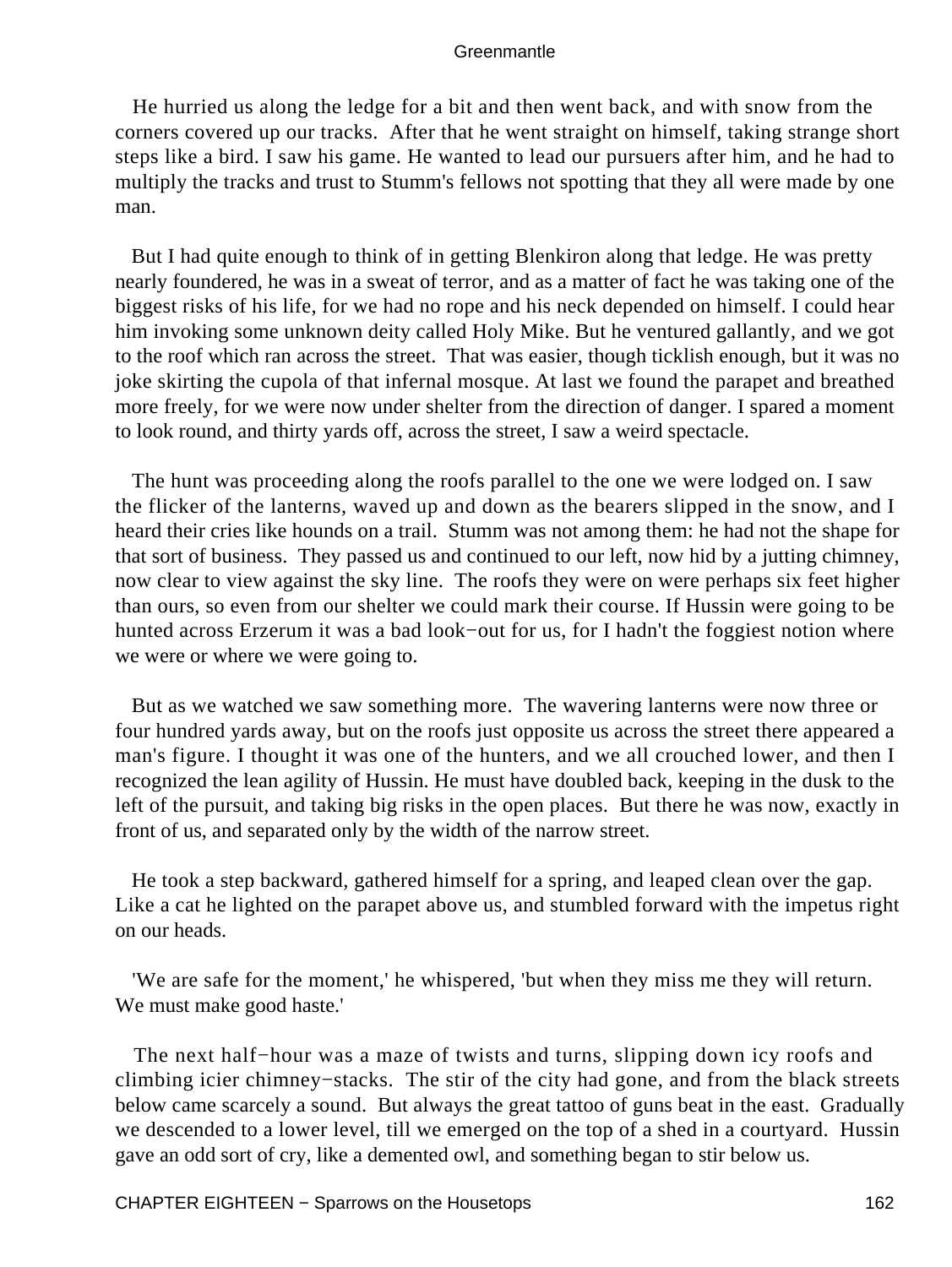It was a big covered wagon, full of bundles of forage, and drawn by four mules. As we descended from the shed into the frozen litter of the yard, a man came out of the shade and spoke low to Hussin. Peter and I lifted Blenkiron into the cart, and scrambled in beside him, and I never felt anything more blessed than the warmth and softness of that place after the frosty roofs. I had forgotten all about my hunger, and only yearned for sleep. Presently the wagon moved out of the courtyard into the dark streets.

 Then Blenkiron began to laugh, a deep internal rumble which shook him violently and brought down a heap of forage on his head. I thought it was hysterics, the relief from the tension of the past hour. But it wasn't. His body might be out of training, but there was never anything the matter with his nerves. He was consumed with honest merriment.

 'Say, Major,' he gasped, 'I don't usually cherish dislikes for my fellow men, but somehow I didn't cotton to Colonel Stumm. But now I almost love him. You hit his jaw very bad in Germany, and now you've annexed his private file, and I guess it's important or he wouldn't have been so mighty set on steeple−chasing over those roofs. I haven't done such a thing since I broke into neighbour Brown's woodshed to steal his tame 'possum, and that's forty years back. It's the first piece of genooine amusement I've struck in this game, and I haven't laughed so much since old Jim Hooker told the tale of «Cousin Sally Dillard» when we were hunting ducks in Michigan and his wife's brother had an apoplexy in the night and died of it.'

 To the accompaniment of Blenkiron's chuckles I did what Peter had done in the first minute, and fell asleep.

When I woke it was still dark. The wagon had stopped in a courtyard which seemed to be shaded by great trees. The snow lay deeper here, and by the feel of the air we had left the city and climbed to higher ground. There were big buildings on one side, and on the other what looked like the lift of a hill. No lights were shown, the place was in profound gloom, but I felt the presence near me of others besides Hussin and the driver.

 We were hurried, Blenkiron only half awake, into an outbuilding, and then down some steps to a roomy cellar. There Hussin lit a lantern, which showed what had once been a storehouse for fruit. Old husks still strewed the floor and the place smelt of apples. Straw had been piled in corners for beds, and there was a rude table and a divan of boards covered with sheepskins.

'Where are we?' I asked Hussin.

 'In the house of the Master,' he said. 'You will be safe here, but you must keep still till the Master comes.'

'Is the Frankish lady here?' I asked.

CHAPTER EIGHTEEN – Sparrows on the Housetops 163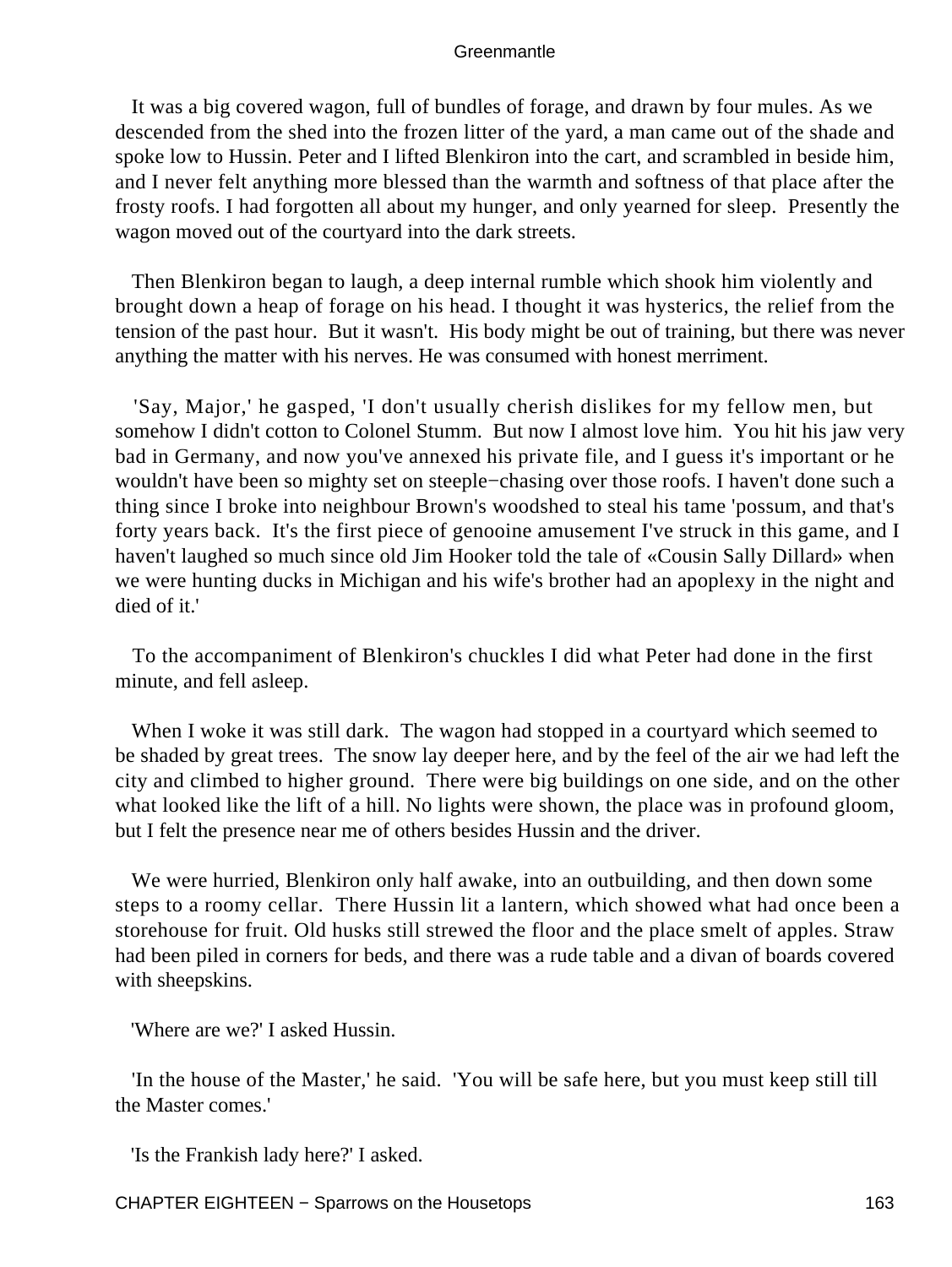Hussin nodded, and from a wallet brought out some food – raisins and cold meat and a loaf of bread. We fell on it like vultures, and as we ate Hussin disappeared. I noticed that he locked the door behind him.

 As soon as the meal was ended the others returned to their interrupted sleep. But I was wakeful now and my mind was sharp− set on many things. I got Blenkiron's electric torch and lay down on the divan to study Stumm's map.

 The first glance showed me that I had lit on a treasure. It was the staff map of the Erzerum defences, showing the forts and the field trenches, with little notes scribbled in Stumm's neat small handwriting. I got out the big map which I had taken from Blenkiron, and made out the general lie of the land. I saw the horseshoe of Deve Boyun to the east which the Russian guns were battering. Stumm's was just like the kind of squared artillery map we used in France, 1 in 10,000, with spidery red lines showing the trenches, but with the difference that it was the Turkish trenches that were shown in detail and the Russian only roughly indicated. The thing was really a confidential plan of the whole Erzerum \_enceinte, and would be worth untold gold to the enemy. No wonder Stumm had been in a wax at its loss.

 The Deve Boyun lines seemed to me monstrously strong, and I remembered the merits of the Turk as a fighter behind strong defences. It looked as if Russia were up against a second Plevna or a new Gallipoli.

 Then I took to studying the flanks. South lay the Palantuken range of mountains, with forts defending the passes, where ran the roads to Mush and Lake Van. That side, too, looked pretty strong. North in the valley of the Euphrates I made out two big forts, Tafta and Kara Gubek, defending the road from Olti. On this part of the map Stumm's notes were plentiful, and I gave them all my attention. I remembered Blenkiron's news about the Russians advancing on a broad front, for it was clear that Stumm was taking pains about the flank of the fortress.

 Kara Gubek was the point of interest. It stood on a rib of land between two peaks, which from the contour lines rose very steep. So long as it was held it was clear that no invader could move down the Euphrates glen. Stumm had appended a note to the peaks − '*not* fortified'; and about two miles to the north−east there was a red cross and the name '\_Prjevalsky'. I assumed that to be the farthest point yet reached by the right wing of the Russian attack.

 Then I turned to the paper from which Stumm had copied the jottings on to his map. It was typewritten, and consisted of notes on different points. One was headed '*Kara Gubek' and read: '*No time to fortify adjacent peaks. Difficult for enemy to get batteries there, but not impossible. This the real point of danger, for if Prjevalsky wins the Peaks Kara Gubek and Tafta must fall, and enemy will be on left rear of Deve Boyun main \_position.'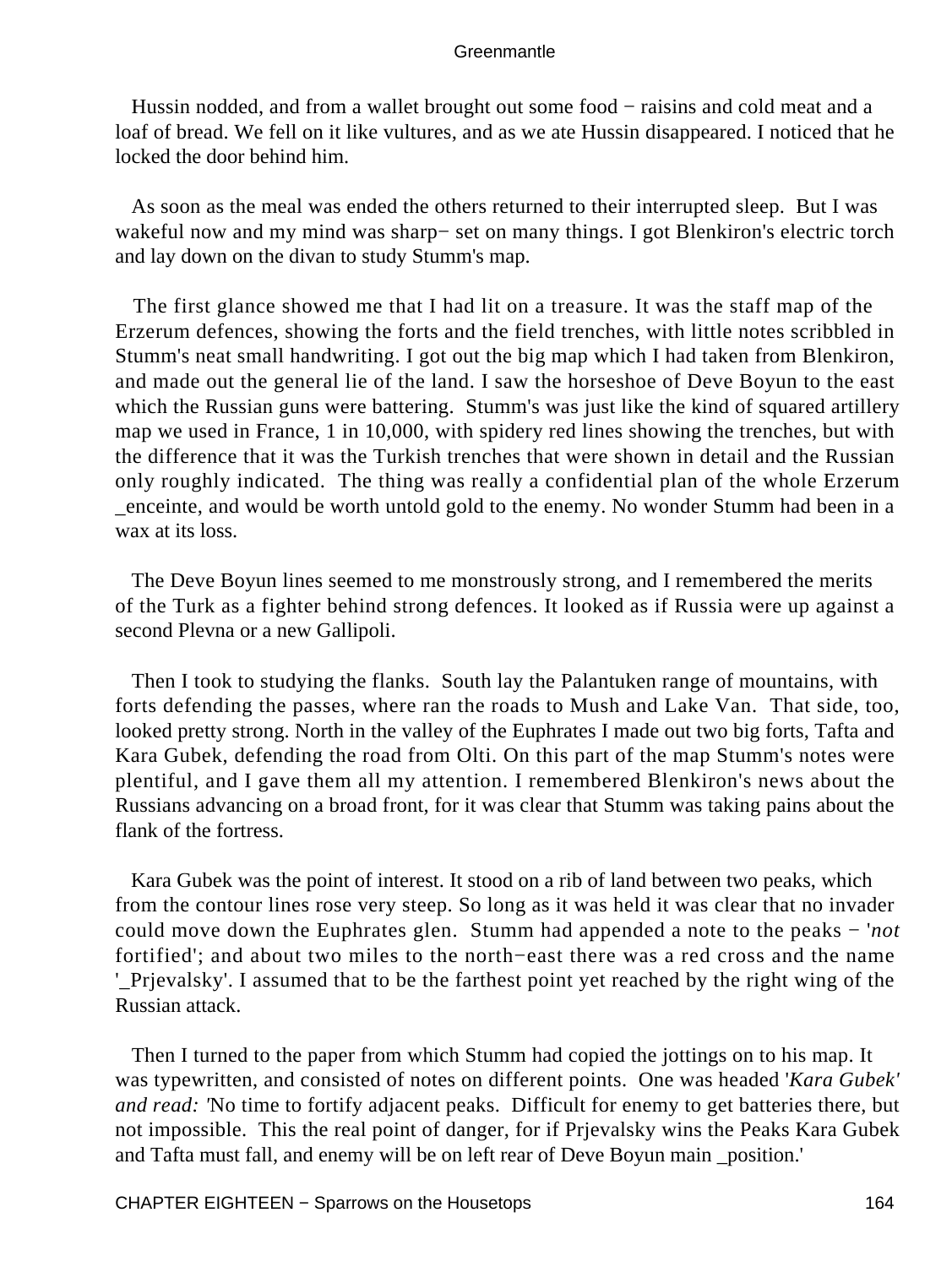I was soldier enough to see the tremendous importance of this note. On Kara Gubek depended the defence of Erzerum, and it was a broken reed if one knew where the weakness lay. Yet, searching the map again, I could not believe that any mortal commander would see any chance in the adjacent peaks, even if he thought them unfortified. That was information confined to the Turkish and German staff. But if it could be conveyed to the Grand Duke he would have Erzerum in his power in a day. Otherwise he would go on battering at the Deve Boyun ridge for weeks, and long ere he won it the Gallipoli divisions would arrive, he would be out− numbered by two to one, and his chance would have vanished.

 My discovery set me pacing up and down that cellar in a perfect fever of excitement. I longed for wireless, a carrier pigeon, an aeroplane − anything to bridge over that space of half a dozen miles between me and the Russian lines. It was maddening to have stumbled on vital news and to be wholly unable to use it. How could three fugitives in a cellar, with the whole hornet's nest of Turkey and Germany stirred up against them, hope to send this message of life and death?

 I went back to the map and examined the nearest Russian positions. They were carefully marked. Prjevalsky in the north, the main force beyond Deve Boyun, and the southern columns up to the passes of the Palantuken but not yet across them. I could not know which was nearest to us till I discovered where we were. And as I thought of this I began to see the rudiments of a desperate plan. It depended on Peter, now slumbering like a tired dog on a couch of straw.

 Hussin had locked the door and I must wait for information till he came back. But suddenly I noticed a trap in the roof, which had evidently been used for raising and lowering the cellar's stores. It looked ill−fitting and might be unbarred, so I pulled the table below it, and found that with a little effort I could raise the flap. I knew I was taking immense risks, but I was so keen on my plan that I disregarded them. After some trouble I got the thing prised open, and catching the edges of the hole with my fingers raised my body and got my knees on the edge.

 It was the outbuilding of which our refuge was the cellar, and it was half filled with light. Not a soul was there, and I hunted about till I found what I wanted. This was a ladder leading to a sort of loft, which in turn gave access to the roof. Here I had to be very careful, for I might be overlooked from the high buildings. But by good luck there was a trellis for grape vines across the place, which gave a kind of shelter. Lying flat on my face I stared over a great expanse of country.

 Looking north I saw the city in a haze of morning smoke, and, beyond, the plain of the Euphrates and the opening of the glen where the river left the hills. Up there, among the snowy heights, were Tafta and Kara Gubek. To the east was the ridge of Deve Boyun, where the mist was breaking before the winter's sun. On the roads up to it I saw transport moving, I saw the circle of the inner forts, but for a moment the guns were silent. South rose a great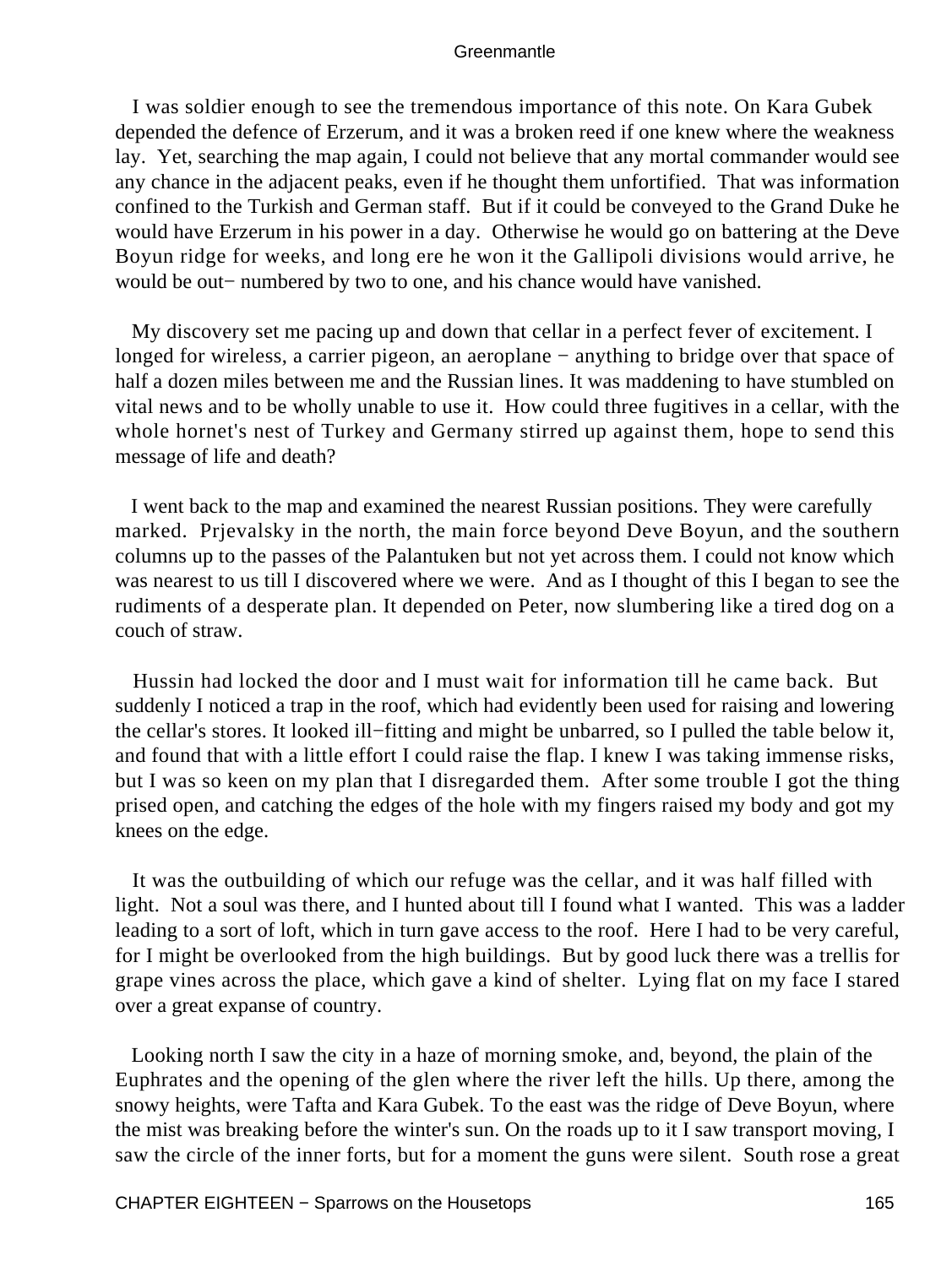wall of white mountain, which I took to be the Palantuken. I could see the roads running to the passes, and the smoke of camps and horse−lines right under the cliffs.

 I had learned what I needed. We were in the outbuildings of a big country house two or three miles south of the city. The nearest point of the Russian front was somewhere in the foothills of the Palantuken.

 As I descended I heard, thin and faint and beautiful, like the cry of a wild bird, the muezzin from the minarets of Erzerum.

 When I dropped through the trap the others were awake. Hussin was setting food on the table, and viewing my descent with anxious disapproval.

 'It's all right,' I said; 'I won't do it again, for I've found out all I wanted. Peter, old man, the biggest job of your life is before you!'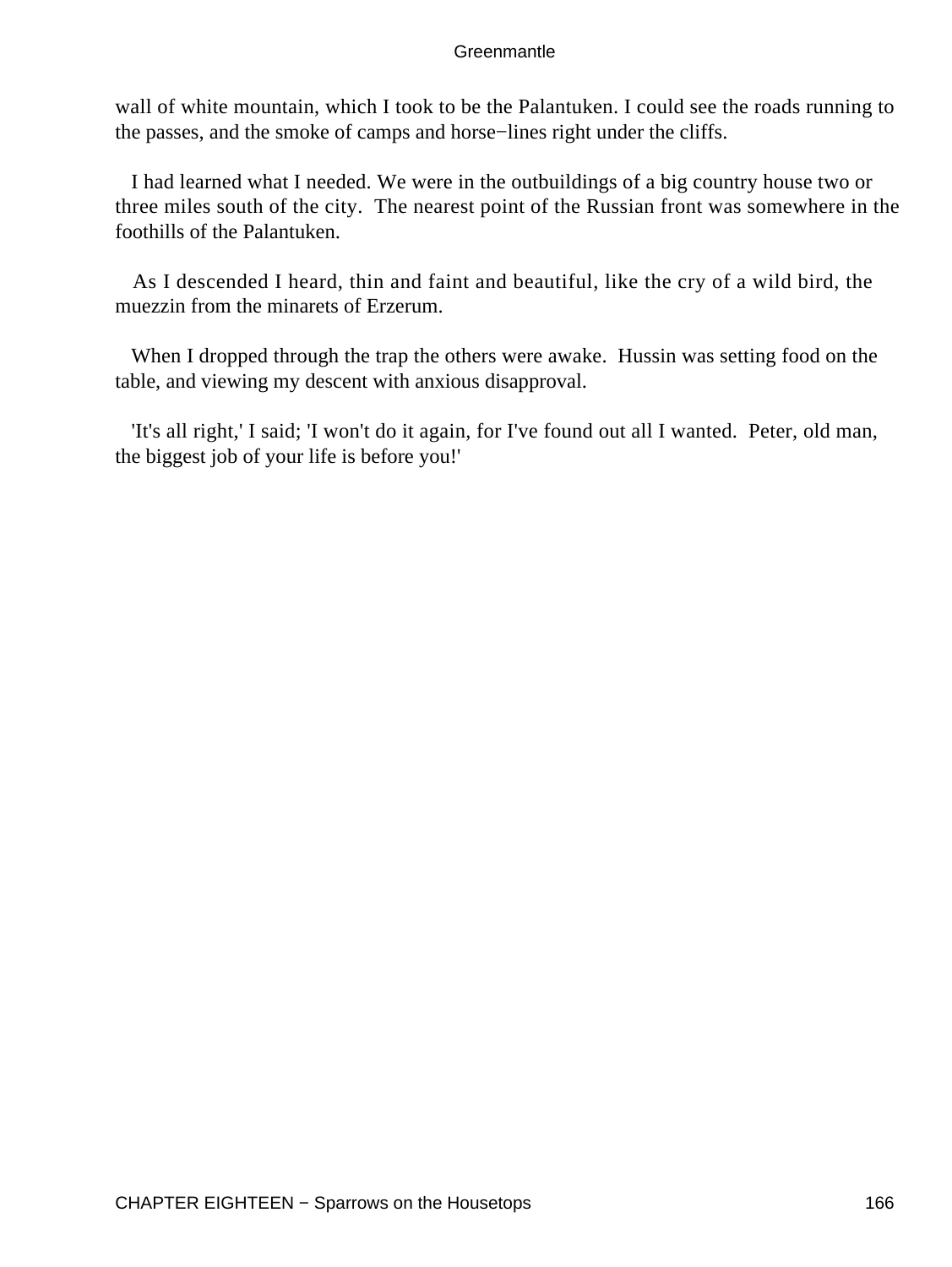# **[CHAPTER NINETEEN − Greenmantle](#page-207-0)**

**P**eter scarcely looked up from his breakfast.

 'I'm willing, Dick,' he said. 'But you mustn't ask me to be friends with Stumm. He makes my stomach cold, that one.'

 For the first time he had stopped calling me 'Cornelis'. The day of make−believe was over for all of us.

'Not to be friends with him,' I said, 'but to bust him and all his kind.'

'Then I'm ready,' said Peter cheerfully. 'What is it?'

 I spread out the maps on the divan. There was no light in the place but Blenkiron's electric torch, for Hussin had put out the lantern. Peter got his nose into the things at once, for his intelligence work in the Boer War had made him handy with maps. It didn't want much telling from me to explain to him the importance of the one I had looted.

 'That news is worth many a million pounds,' said he, wrinkling his brows, and scratching delicately the tip of his left ear. It was a way he had when he was startled.

'How can we get it to our friends?'

 Peter cogitated. 'There is but one way. A man must take it. Once, I remember, when we fought the Matabele it was necessary to find out whether the chief Makapan was living. Some said he had died, others that he'd gone over the Portuguese border, but I believed he lived. No native could tell us, and since his kraal was well defended no runner could get through. So it was necessary to send a man.'

 Peter lifted up his head and laughed. 'The man found the chief Makapan. He was very much alive, and made good shooting with a shot−gun. But the man brought the chief Makapan out of his kraal and handed him over to the Mounted Police. You remember Captain Arcoll, Dick − Jim Arcoll? Well, Jim laughed so much that he broke open a wound in his head, and had to have a doctor.'

'You were that man, Peter,' I said.

 '\_Ja. I was the man. There are more ways of getting into kraals than there are ways of keeping people out.'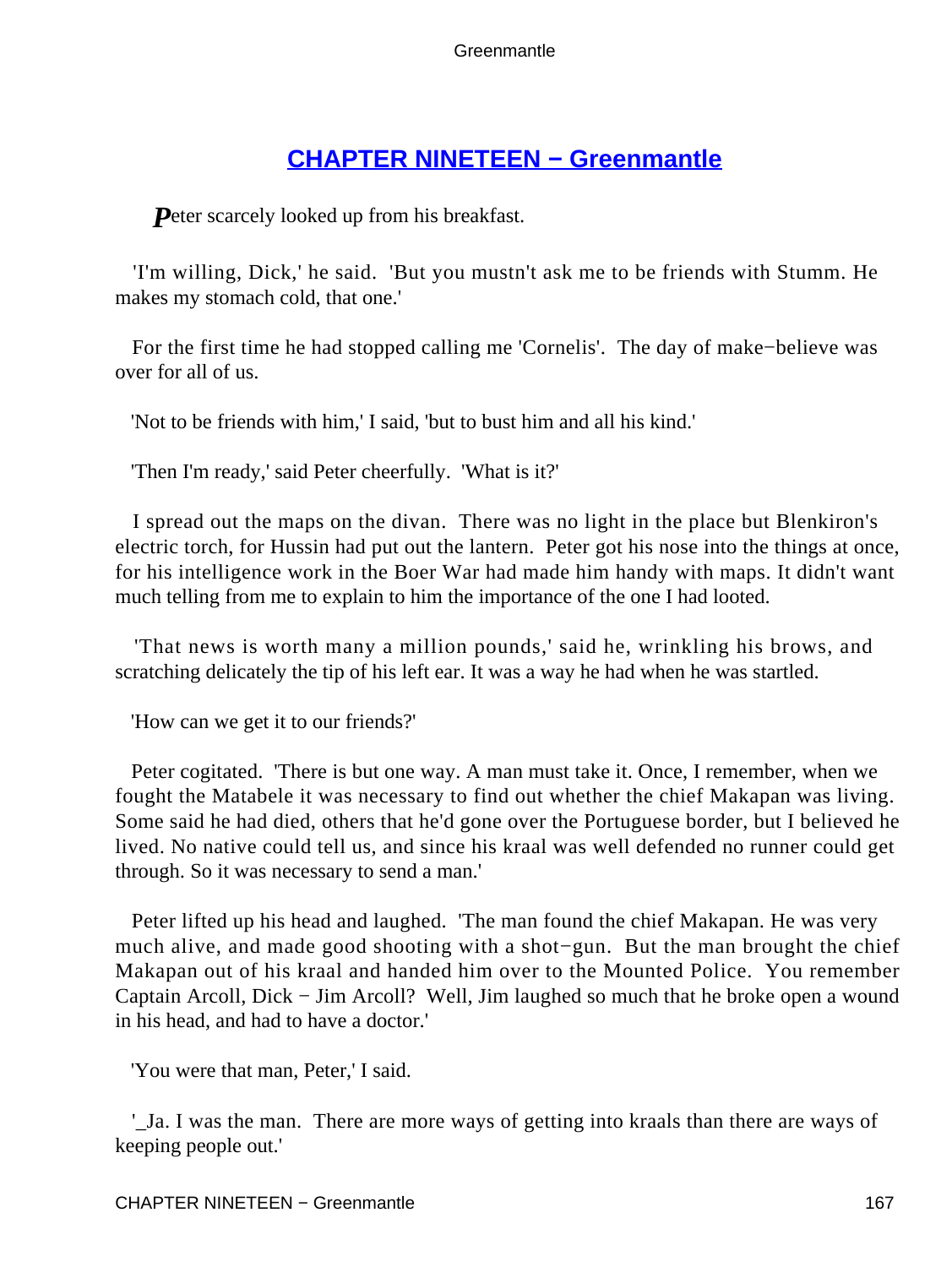'Will you take this chance?'

 'For certain, Dick. I am getting stiff with doing nothing, and if I sit in houses much longer I shall grow old. A man bet me five pounds on the ship that I could not get through a trench−line, and if there had been a trench−line handy I would have taken him on. I will be very happy, Dick, but I do not say I will succeed. It is new country to me, and I will be hurried, and hurry makes bad stalking.'

 I showed him what I thought the likeliest place − in the spurs of the Palantuken mountains. Peter's way of doing things was all his own. He scraped earth and plaster out of a corner and sat down to make a little model of the landscape on the table, following the contours of the map. He did it extraordinarily neatly, for, like all great hunters, he was as deft as a weaver bird. He puzzled over it for a long time, and conned the map till he must have got it by heart. Then he took his field–glasses – a very good single Zeiss which was part of the spoils from Rasta's motor−car − and announced that he was going to follow my example and get on to the house−top. Presently his legs disappeared through the trap, and Blenkiron and I were left to our reflections.

 Peter must have found something uncommon interesting, for he stayed on the roof the better part of the day. It was a dull job for us, since there was no light, and Blenkiron had not even the consolation of a game of Patience. But for all that he was in good spirits, for he had had no dyspepsia since we left Constantinople, and announced that he believed he was at last getting even with his darned duodenum. As for me I was pretty restless, for I could not imagine what was detaining Sandy. It was clear that our presence must have been kept secret from Hilda von Einem, for she was a pal of Stumm's, and he must by now have blown the gaff on Peter and me. How long could this secrecy last, I asked myself. We had now no sort of protection in the whole outfit. Rasta and the Turks wanted our blood: so did Stumm and the Germans; and once the lady found we were deceiving her she would want it most of all. Our only hope was Sandy, and he gave no sign of his existence. I began to fear that with him, too, things had miscarried.

 And yet I wasn't really depressed, only impatient. I could never again get back to the beastly stagnation of that Constantinople week. The guns kept me cheerful. There was the devil of a bombardment all day, and the thought that our Allies were thundering there half a dozen miles off gave me a perfectly groundless hope. If they burst through the defence Hilda von Einem and her prophet and all our enemies would be overwhelmed in the deluge. And that blessed chance depended very much on old Peter, now brooding like a pigeon on the house−tops.

 It was not till the late afternoon that Hussin appeared again. He took no notice of Peter's absence, but lit a lantern and set it on the table. Then he went to the door and waited. Presently a light step fell on the stairs, and Hussin drew back to let someone enter. He promptly departed and I heard the key turn in the lock behind him.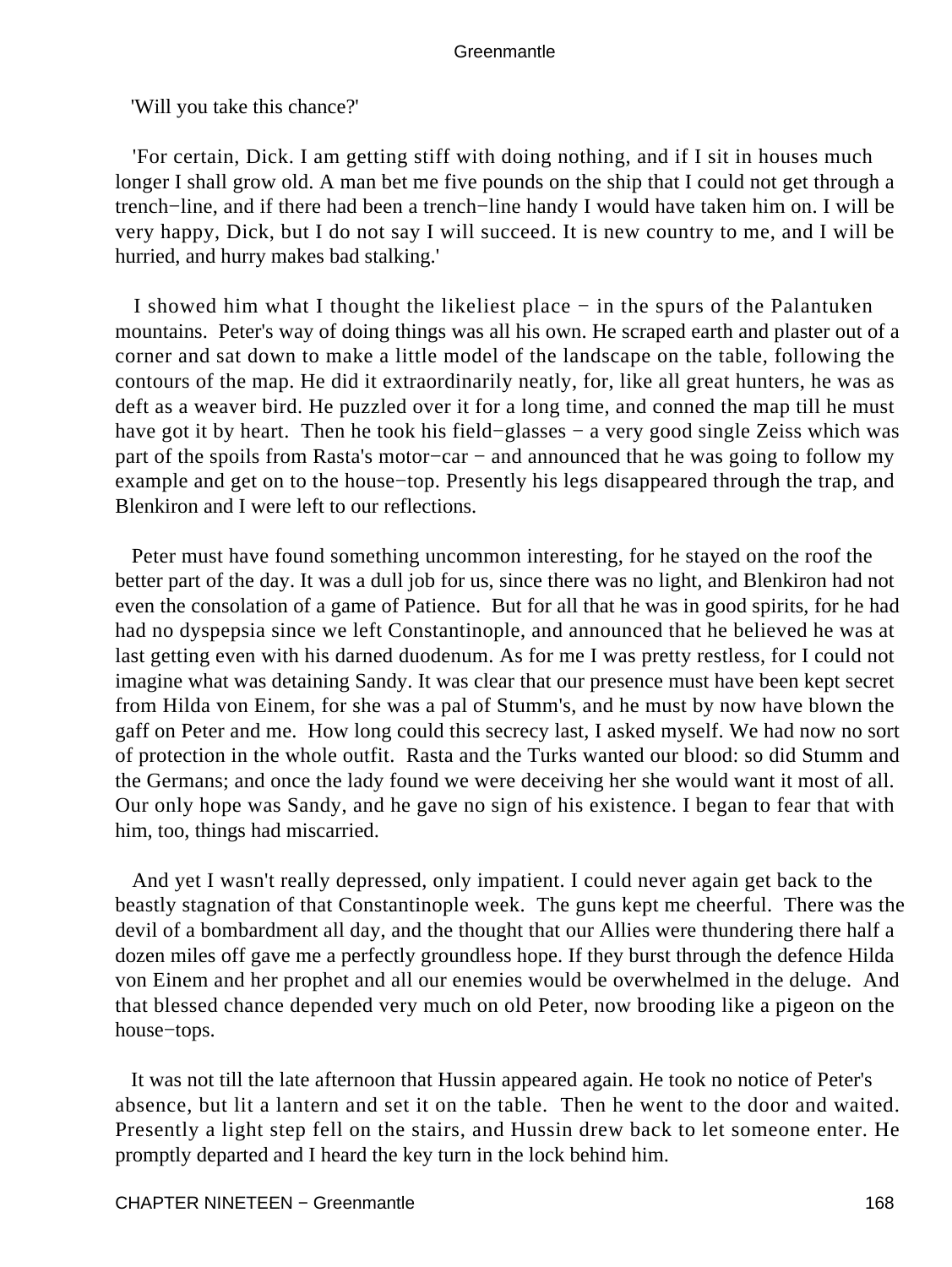Sandy stood there, but a new Sandy who made Blenkiron and me jump to our feet. The pelts and skin−cap had gone, and he wore instead a long linen tunic clasped at the waist by a broad girdle. A strange green turban adorned his head, and as he pushed it back I saw that his hair had been shaved. He looked like some acolyte − a weary acolyte, for there was no spring in his walk or nerve in his carriage. He dropped numbly on the divan and laid his head in his hands. The lantern showed his haggard eyes with dark lines beneath them.

'Good God, old man, have you been sick?' I cried.

 'Not sick,' he said hoarsely. 'My body is right enough, but the last few days I have been living in hell.'

 Blenkiron nodded sympathetically. That was how he himself would have described the company of the lady.

I marched across to him and gripped both his wrists.

'Look at me,' I said, 'straight in the eyes.'

 His eyes were like a sleep−walker's, unwinking, unseeing. 'Great heavens, man, you've been drugged!' I said.

 'Drugged,' he cried, with a weary laugh. 'Yes, I have been drugged, but not by any physic. No one has been doctoring my food. But you can't go through hell without getting your eyes red−hot.'

 I kept my grip on his wrists. 'Take your time, old chap, and tell us about it. Blenkiron and I are here, and old Peter's on the roof not far off. We'll look after you.'

 'It does me good to hear your voice, Dick,' he said. 'It reminds me of clean, honest things.' 'They'll come back, never fear. We're at the last lap now. One more spurt and it's over. You've got to tell me what the new snag is. Is it that woman?'

 He shivered like a frightened colt. 'Woman!' he cried. 'Does a woman drag a man through the nether−pit? She's a she−devil. Oh, it isn't madness that's wrong with her. She's as sane as you and as cool as Blenkiron. Her life is an infernal game of chess, and she plays with souls for pawns. She is evil − evil − evil.' And once more he buried his head in his hands.

 It was Blenkiron who brought sense into this hectic atmosphere. His slow, beloved drawl was an antiseptic against nerves.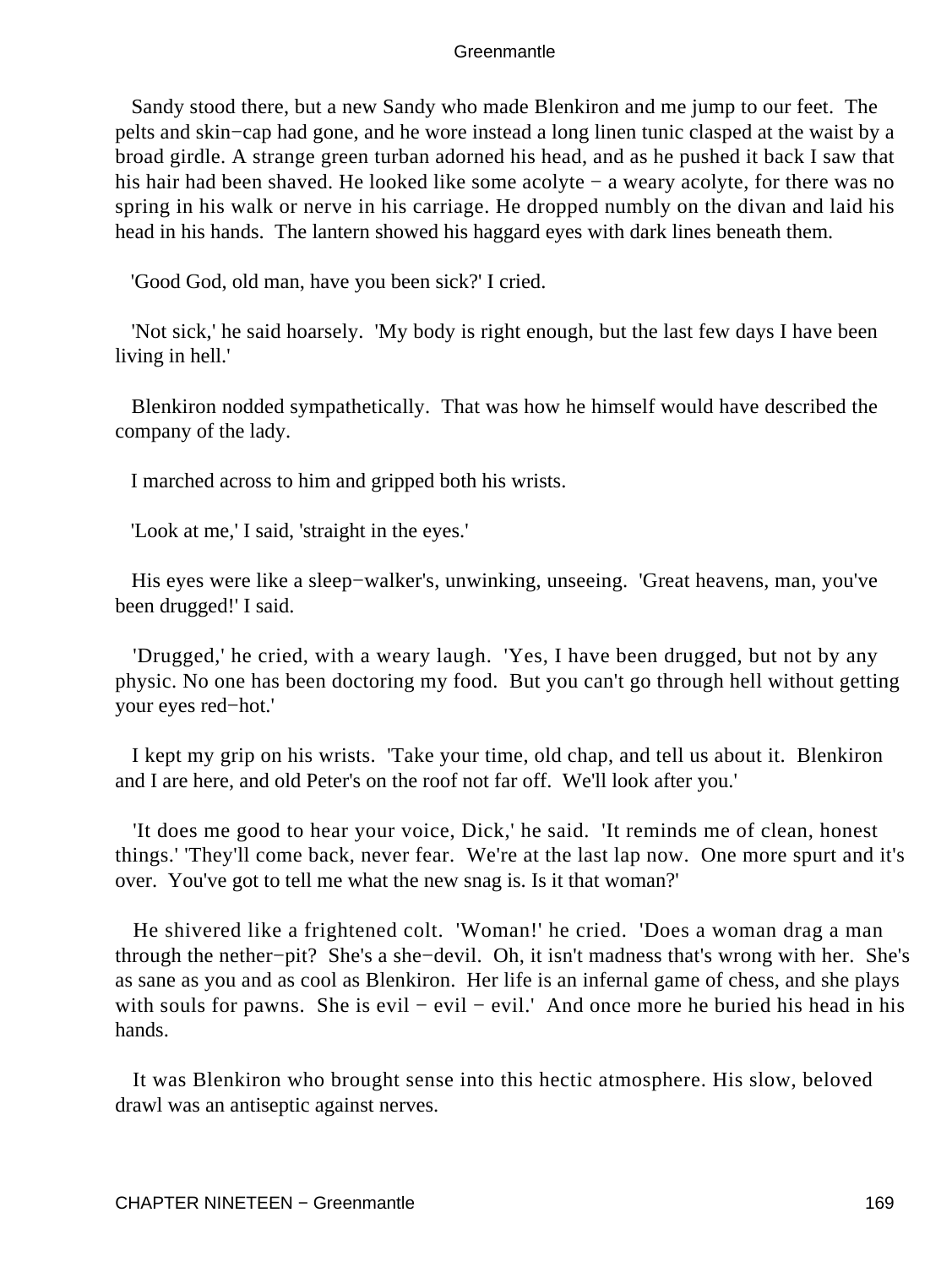'Say, boy,' he said, 'I feel just like you about the lady. But our job is not to investigate her character. Her Maker will do that good and sure some day. We've got to figure how to circumvent her, and for that you've got to tell us what exactly's been occurring since we parted company.'

Sandy pulled himself together with a great effort.

 'Greenmantle died that night I saw you. We buried him secretly by her order in the garden of the villa. Then came the trouble about his successor ... The four Ministers would be no party to a swindle. They were honest men, and vowed that their task now was to make a tomb for their master and pray for the rest of their days at his shrine. They were as immovable as a granite hill and she knew it. ... Then they, too, died.'

'Murdered?' I gasped.

 'Murdered ... all four in one morning. I do not know how, but I helped to bury them. Oh, she had Germans and Kurds to do her foul work, but their hands were clean compared to hers. Pity me, Dick, for I have seen honesty and virtue put to the shambles and have abetted the deed when it was done. It will haunt me to my dying day.'

I did not stop to console him, for my mind was on fire with his news.

'Then the prophet is gone, and the humbug is over,' I cried.

'The prophet still lives. She has found a successor.'

He stood up in his linen tunic.

 'Why do I wear these clothes? Because I am Greenmantle. I am the \_Kaaba−i−hurriyeh for all Islam. In three days' time I will reveal myself to my people and wear on my breast the green ephod of the prophet.'

He broke off with an hysterical laugh. 'Only you see, I won't. I will cut my throat first.'

'Cheer up!' said Blenkiron soothingly. 'We'll find some prettier way than that.'

 'There is no way,' he said; 'no way but death. We're done for, all of us. Hussin got you out of Stumm's clutches, but you're in danger every moment. At the best you have three days, and then you, too, will be dead.'

 I had no words to reply. This change in the bold and unshakeable Sandy took my breath away.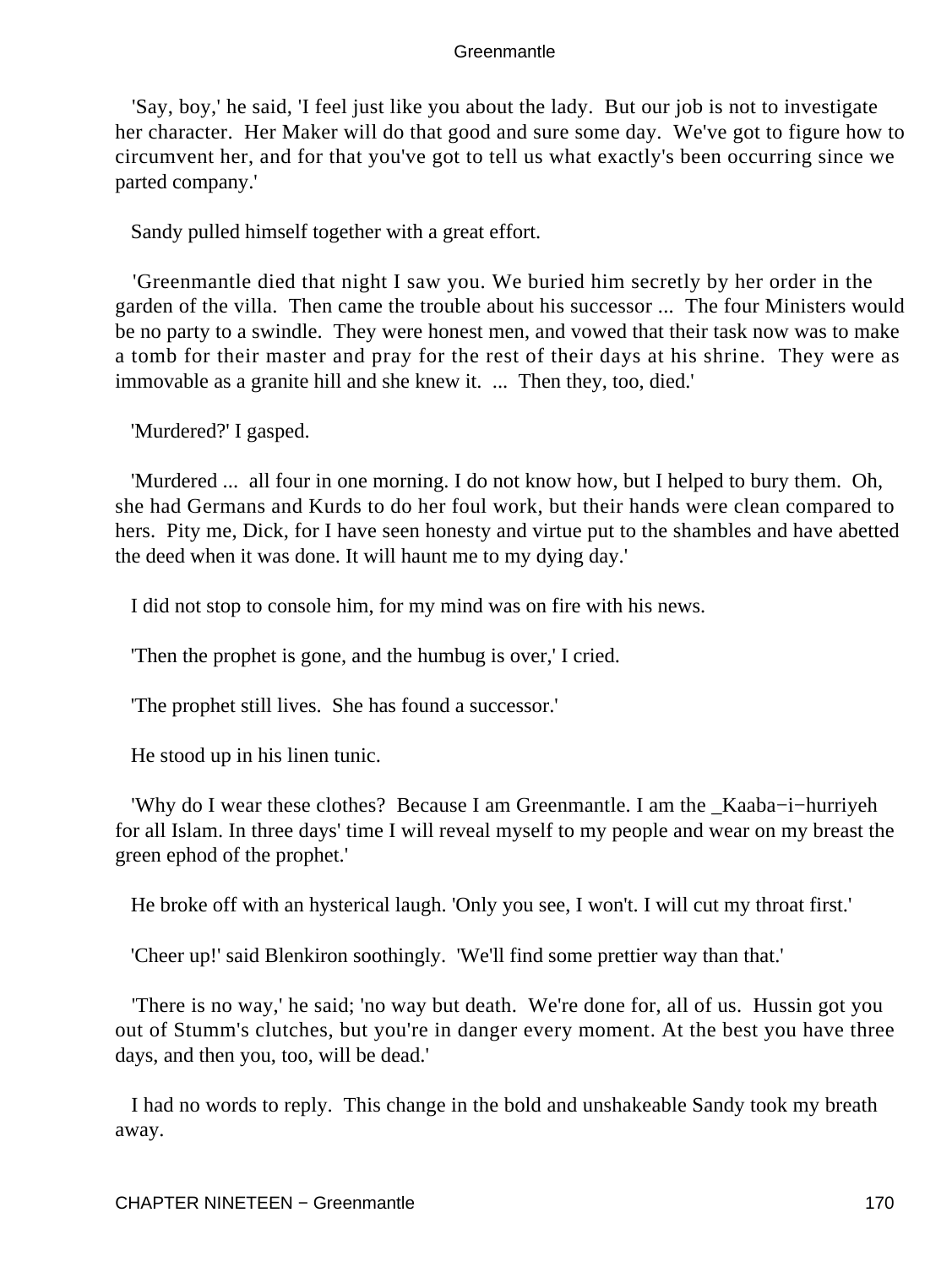'She made me her accomplice,' he went on. 'I should have killed her on the graves of those innocent men. But instead I did all she asked and joined in her game ... She was very candid, you know ... She cares no more than Enver for the faith of Islam. She can laugh at it. But she has her own dreams, and they consume her as a saint is consumed by his devotion. She has told me them, and if the day in the garden was hell, the days since have been the innermost fires of Tophet. I think − it is horrible to say it − that she has got some kind of crazy liking for me. When we have reclaimed the East I am to be by her side when she rides on her milk−white horse into Jerusalem ... And there have been moments − only moments, I swear to God − when I have been fired myself by her madness ...'

 Sandy's figure seemed to shrink and his voice grew shrill and wild. It was too much for Blenkiron. He indulged in a torrent of blasphemy such as I believe had never before passed his lips.

 'I'm blessed if I'll listen to this God−darned stuff. It isn't delicate. You get busy, Major, and pump some sense into your afflicted friend.'

 I was beginning to see what had happened. Sandy was a man of genius − as much as anybody I ever struck − but he had the defects of such high−strung, fanciful souls. He would take more than mortal risks, and you couldn't scare him by any ordinary terror. But let his old conscience get cross−eyed, let him find himself in some situation which in his eyes involved his honour, and he might go stark crazy. The woman, who roused in me and Blenkiron only hatred, could catch his imagination and stir in him − for the moment only − an unwilling response. And then came bitter and morbid repentance, and the last desperation.

 It was no time to mince matters. 'Sandy, you old fool,' I cried, 'be thankful you have friends to keep you from playing the fool. You saved my life at Loos, and I'm jolly well going to get you through this show. I'm bossing the outfit now, and for all your confounded prophetic manners, you've got to take your orders from me. You aren't going to reveal yourself to your people, and still less are you going to cut your throat. Greenmantle will avenge the murder of his ministers, and make that bedlamite woman sorry she was born. We're going to get clear away, and inside of a week we'll be having tea with the Grand Duke Nicholas.' I wasn't bluffing. Puzzled as I was about ways and means I had still the blind belief that we should win out. And as I spoke two legs dangled through the trap and a dusty and blinking Peter descended in our midst.

I took the maps from him and spread them on the table.

 'First, you must know that we've had an almighty piece of luck. Last night Hussin took us for a walk over the roofs of Erzerum, and by the blessing of Providence I got into Stumm's room, and bagged his staff map ... Look there ... d'you see his notes? That's the danger−point of the whole defence. Once the Russians get that fort, Kara Gubek, they've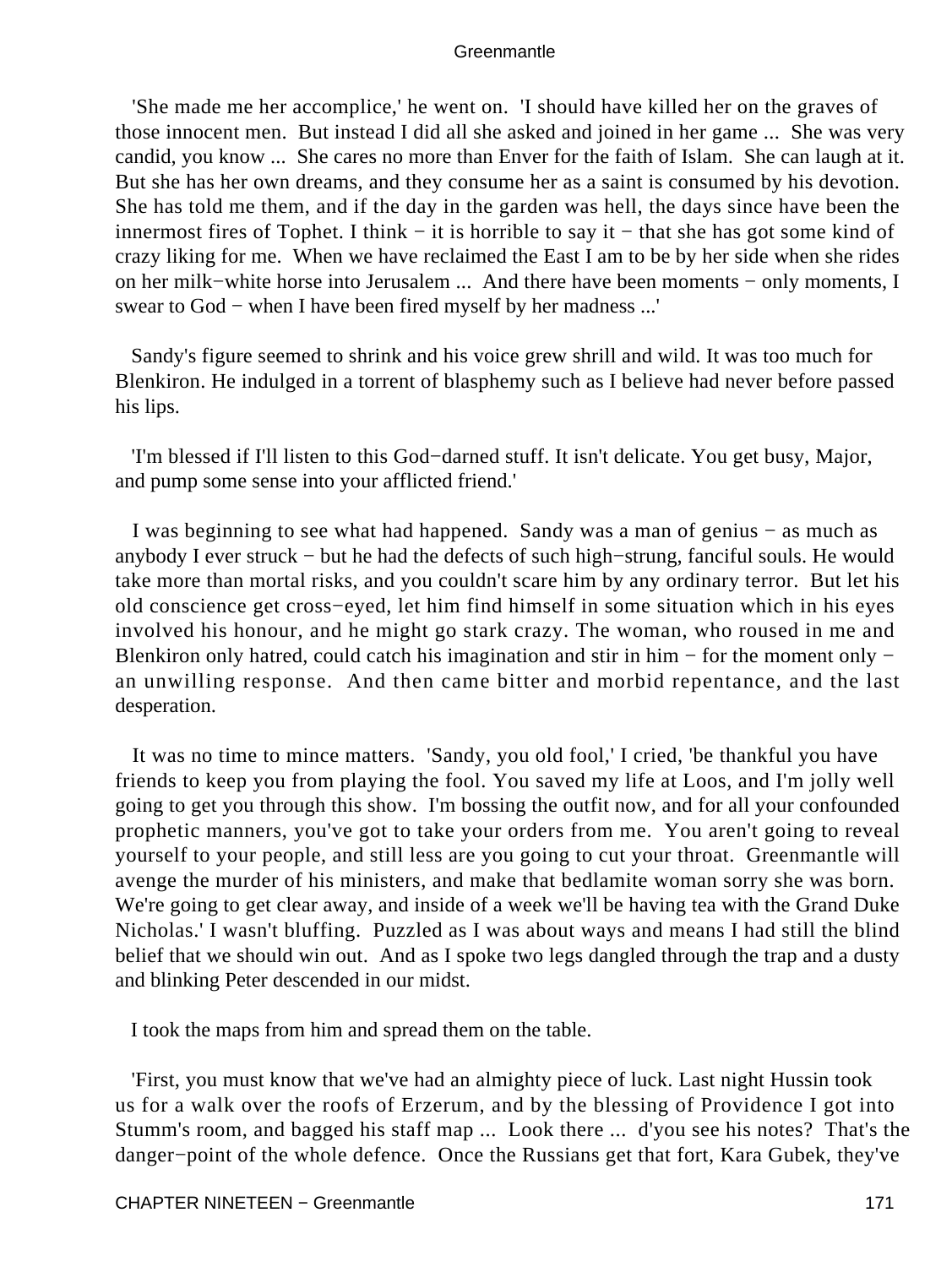turned the main position. And it can be got; Stumm knows it can; for these two adjacent hills are not held ... It looks a mad enterprise on paper, but Stumm knows that it is possible enough. The question is: Will the Russians guess that? I say no, not unless someone tells them. Therefore, by hook or by crook, we've got to get that information through to them.'

 Sandy's interest in ordinary things was beginning to flicker up again. He studied the map and began to measure distances.

 'Peter's going to have a try for it. He thinks there's a sporting chance of his getting through the lines. If he does − if he gets this map to the Grand Duke's staff − then Stumm's goose is cooked. In three days the Cossacks will be in the streets of Erzerum.'

'What are the chances?' Sandy asked.

 I glanced at Peter. 'We're hard−bitten fellows and can face the truth. I think the chances against success are about five to one.'

 'Two to one,' said Peter modestly. 'Not worse than that. I don't think you're fair to me, Dick, my old friend.'

 I looked at that lean, tight figure and the gentle, resolute face, and I changed my mind. 'I'm hanged if I think there are any odds,' I said. 'With anybody else it would want a miracle, but with Peter I believe the chances are level.'

'Two to one,' Peter persisted. 'If it was evens I wouldn't be interested.'

 'Let me go,' Sandy cried. 'I talk the lingo, and can pass as a Turk, and I'm a million times likelier to get through. For God's sake, Dick, let me go.'

 'Not you. You're wanted here. If you disappear the whole show's busted too soon, and the three of us left behind will be strung up before morning ... No, my son. You're going to escape, but it will be in company with Blenkiron and me. We've got to blow the whole Greenmantle business so high that the bits of it will never come to earth again ... First, tell me how many of your fellows will stick by you? I mean the Companions.' 'The whole half−dozen. They are very worried already about what has happened. She made me sound them in her presence, and they were quite ready to accept me as Greenmantle's successor. But they have their suspicions about what happened at the villa, and they've no love for the woman ... They'd follow me through hell if I bade them, but they would rather it was my own show.'

 'That's all right,' I cried. 'It is the one thing I've been doubtful about. Now observe this map. Erzerum isn't invested by a long chalk. The Russians are round it in a broad half−moon. That means that all the west, south−west, and north−west is open and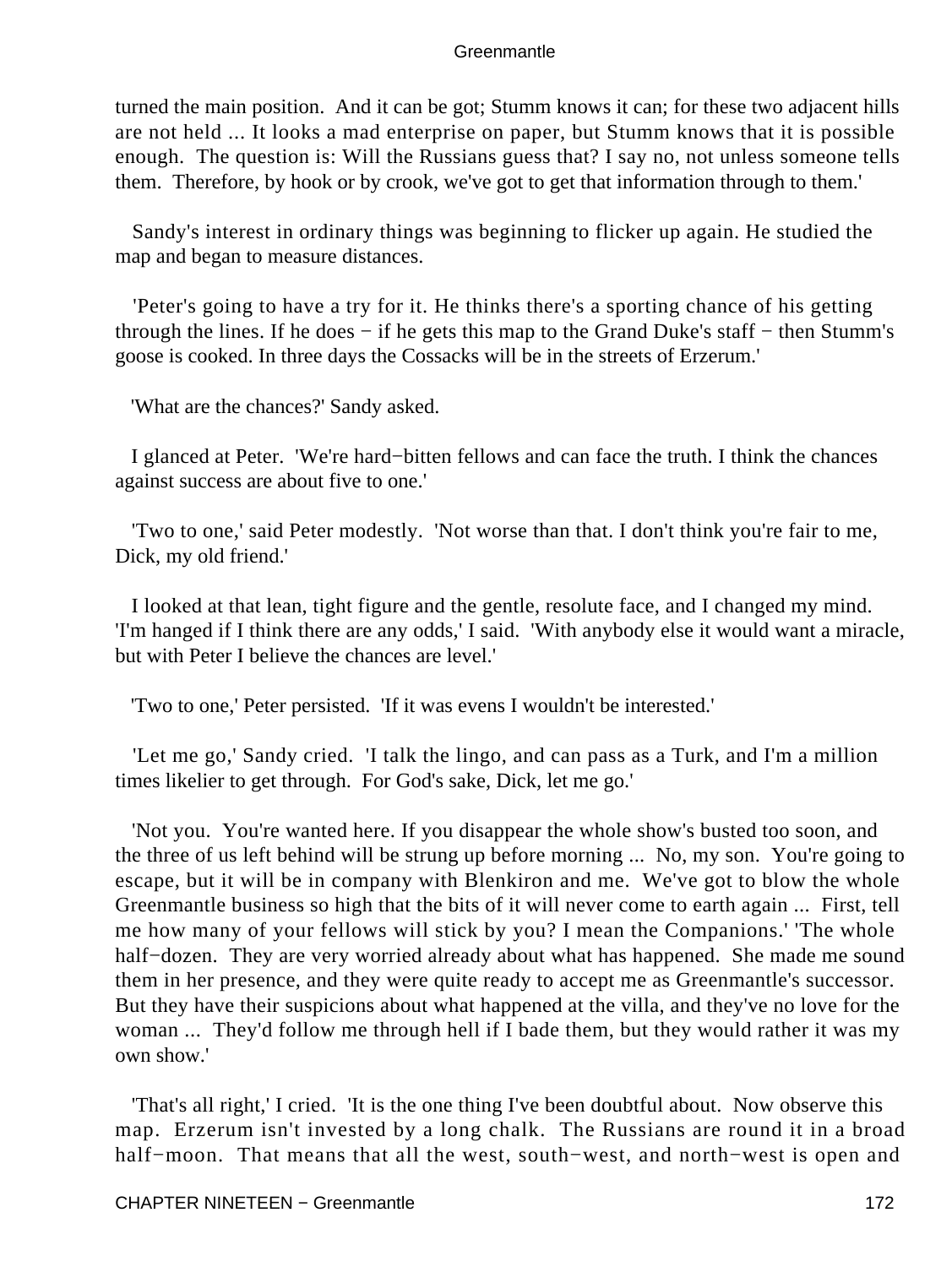undefended by trench lines. There are flanks far away to the north and south in the hills which can be turned, and once we get round a flank there's nothing between us and our friends ... I've figured out our road,' and I traced it on the map. 'If we can make that big circuit to the west and get over that pass unobserved we're bound to strike a Russian column the next day. It'll be a rough road, but I fancy we've all ridden as bad in our time. But one thing we must have, and that's horses. Can we and your six ruffians slip off in the darkness on the best beasts in this township? If you can manage that, we'll do the trick.'

 Sandy sat down and pondered. Thank heaven, he was thinking now of action and not of his own conscience.

 'It must be done,' he said at last, 'but it won't be easy. Hussin's a great fellow, but as you know well, Dick, horses right up at the battle−front are not easy to come by. Tomorrow I've got some kind of infernal fast to observe, and the next day that woman will be coaching me for my part. We'll have to give Hussin time ... I wish to heaven it could be tonight.' He was silent again for a bit, and then he said: 'I believe the best time would be the third night, the eve of the Revelation. She's bound to leave me alone that night.'

 'Right−o,' I said. 'It won't be much fun sitting waiting in this cold sepulchre; but we must keep our heads and risk nothing by being in a hurry. Besides, if Peter wins through, the Turk will be a busy man by the day after tomorrow.'

 The key turned in the door and Hussin stole in like a shade. It was the signal for Sandy to leave.

 'You fellows have given me a new lease of life,' he said. 'I've got a plan now, and I can set my teeth and stick it out.'

 He went up to Peter and gripped his hand. 'Good luck. You're the bravest man I've ever met, and I've seen a few.' Then he turned abruptly and went out, followed by an exhortation from Blenkiron to 'Get busy about the quadrupeds.'

 Then we set about equipping Peter for his crusade. It was a simple job, for we were not rich in properties. His get−up, with his thick fur−collared greatcoat, was not unlike the ordinary Turkish officer seen in a dim light. But Peter had no intention of passing for a Turk, or indeed of giving anybody the chance of seeing him, and he was more concerned to fit in with the landscape. So he stripped off the greatcoat and pulled a grey sweater of mine over his jacket, and put on his head a woollen helmet of the same colour. He had no need of the map for he had long since got his route by heart, and what was once fixed in that mind stuck like wax; but I made him take Stumm's plan and paper, hidden below his shirt. The big difficulty, I saw, would be getting to the Russians without getting shot, assuming he passed the Turkish trenches. He could only hope that he would strike someone with a smattering of English or German. Twice he ascended to the roof and came back cheerful, for there was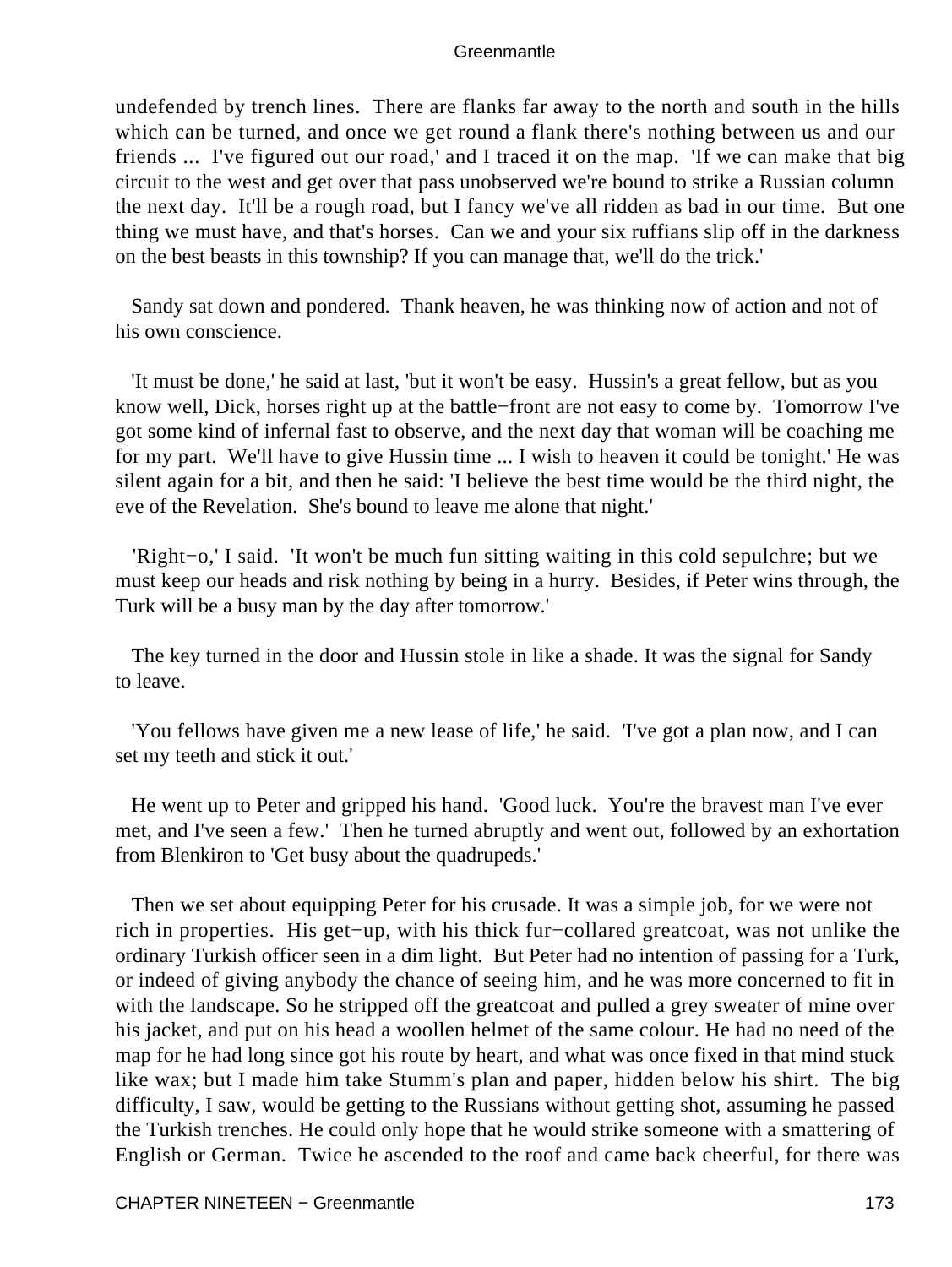promise of wild weather. Hussin brought in our supper, and Peter made up a parcel of food. Blenkiron and I had both small flasks of brandy and I gave him mine.

 Then he held out his hand quite simply, like a good child who is going off to bed. It was too much for Blenkiron. With large tears rolling down his face he announced that, if we all came through, he was going to fit him into the softest berth that money could buy. I don't think he was understood, for old Peter's eyes had now the faraway absorption of the hunter who has found game. He was thinking only of his job.

 Two legs and a pair of very shabby boots vanished through the trap, and suddenly I felt utterly lonely and desperately sad. The guns were beginning to roar again in the east, and in the intervals came the whistle of the rising storm.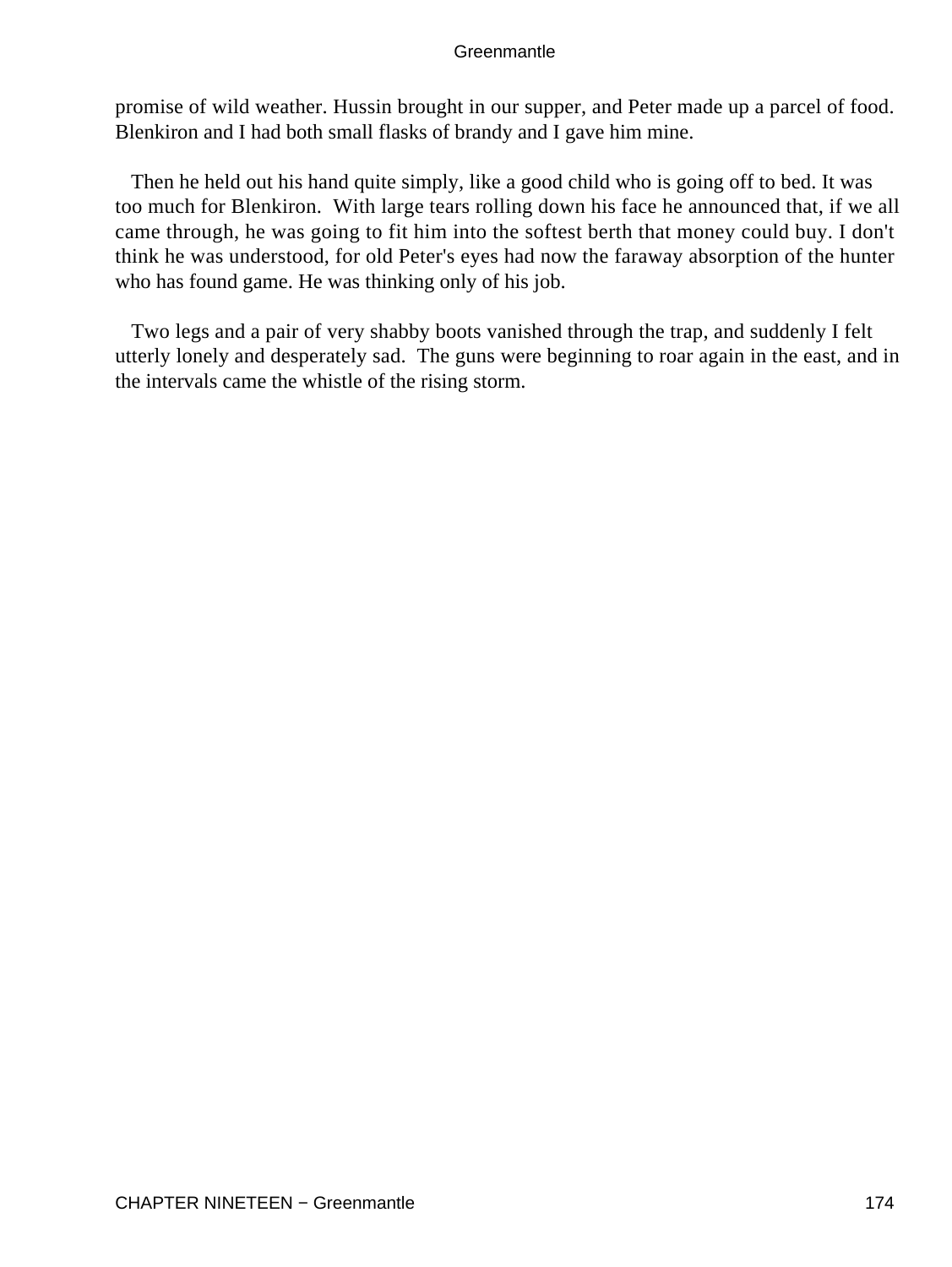# **[CHAPTER TWENTY − Peter Pienaar Goes to the Wars](#page-207-0)**

**This chapter is the tale that Peter told me – long after, sitting beside a stove in the hotel** at Bergen, where we were waiting for our boat.

 He climbed on the roof and shinned down the broken bricks of the outer wall. The outbuilding we were lodged in abutted on a road, and was outside the proper \_enceinte of the house. At ordinary times I have no doubt there were sentries, but Sandy and Hussin had probably managed to clear them off this end for a little. Anyhow he saw nobody as he crossed the road and dived into the snowy fields.

 He knew very well that he must do the job in the twelve hours of darkness ahead of him. The immediate front of a battle is a bit too public for anyone to lie hidden in by day, especially when two or three feet of snow make everything kenspeckle. Now hurry in a job of this kind was abhorrent to Peter's soul, for, like all Boers, his tastes were for slowness and sureness, though he could hustle fast enough when haste was needed. As he pushed through the winter fields he reckoned up the things in his favour, and found the only one the dirty weather. There was a high, gusty wind, blowing scuds of snow but never coming to any great fall. The frost had gone, and the lying snow was as soft as butter. That was all to the good, he thought, for a clear, hard night would have been the devil.

 The first bit was through farmlands, which were seamed with little snow−filled water−furrows. Now and then would come a house and a patch of fruit trees, but there was nobody abroad. The roads were crowded enough, but Peter had no use for roads. I can picture him swinging along with his bent back, stopping every now and then to sniff and listen, alert for the foreknowledge of danger. When he chose he could cover country like an antelope.

 Soon he struck a big road full of transport. It was the road from Erzerum to the Palantuken pass, and he waited his chance and crossed it. After that the ground grew rough with boulders and patches of thorn−trees, splendid cover where he could move fast without worrying. Then he was pulled up suddenly on the bank of a river. The map had warned him of it, but not that it would be so big.

 It was a torrent swollen with melting snow and rains in the hills, and it was running fifty yards wide. Peter thought he could have swum it, but he was very averse to a drenching. 'A wet man makes too much noise,' he said, and besides, there was the off−chance that the current would be too much for him. So he moved up stream to look for a bridge.

In ten minutes he found one, a new−made thing of trestles, broad enough to take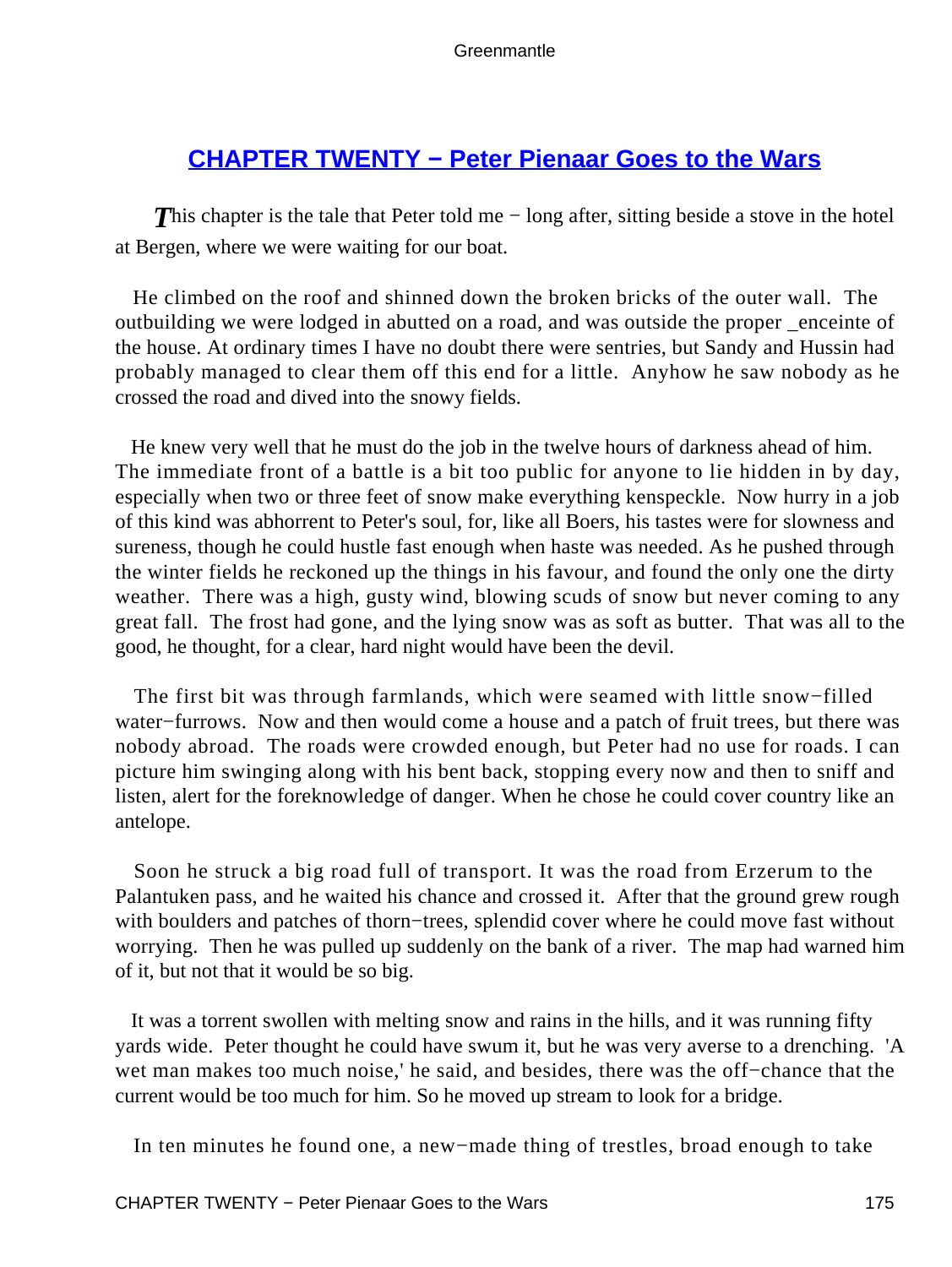transport wagons. It was guarded, for he heard the tramp of a sentry, and as he pulled himself up the bank he observed a couple of long wooden huts, obviously some kind of billets. These were on the near side of the stream, about a dozen yards from the bridge. A door stood open and a light showed in it, and from within came the sound of voices. ... Peter had a sense of hearing like a wild animal, and he could detect even from the confused gabble that the voices were German.

 As he lay and listened someone came over the bridge. It was an officer, for the sentry saluted. The man disappeared in one of the huts. Peter had struck the billets and repairing shop of a squad of German sappers.

 He was just going ruefully to retrace his steps and try to find a good place to swim the stream when it struck him that the officer who had passed him wore clothes very like his own. He, too, had had a grey sweater and a Balaclava helmet, for even a German officer ceases to be dressy on a mid−winter's night in Anatolia. The idea came to Peter to walk boldly across the bridge and trust to the sentry not seeing the difference.

 He slipped round a corner of the hut and marched down the road. The sentry was now at the far end, which was lucky, for if the worst came to the worst he could throttle him. Peter, mimicking the stiff German walk, swung past him, his head down as if to protect him from the wind.

 The man saluted. He did more, for he offered conversation. The officer must have been a genial soul.

 'It's a rough night, Captain,' he said in German. 'The wagons are late. Pray God, Michael hasn't got a shell in his lot. They've begun putting over some big ones.'

 Peter grunted good night in German and strode on. He was just leaving the road when he heard a great halloo behind him.

 The real officer must have appeared on his heels, and the sentry's doubts had been stirred. A whistle was blown, and, looking back, Peter saw lanterns waving in the gale. They were coming out to look for the duplicate.

 He stood still for a second, and noticed the lights spreading out south of the road. He was just about to dive off it on the north side when he was aware of a difficulty. On that side a steep bank fell to a ditch, and the bank beyond bounded a big flood. He could see the dull ruffle of the water under the wind.

 On the road itself he would soon be caught; south of it the search was beginning; and the ditch itself was no place to hide, for he saw a lantern moving up it. Peter dropped into it all the same and made a plan. The side below the road was a little undercut and very steep.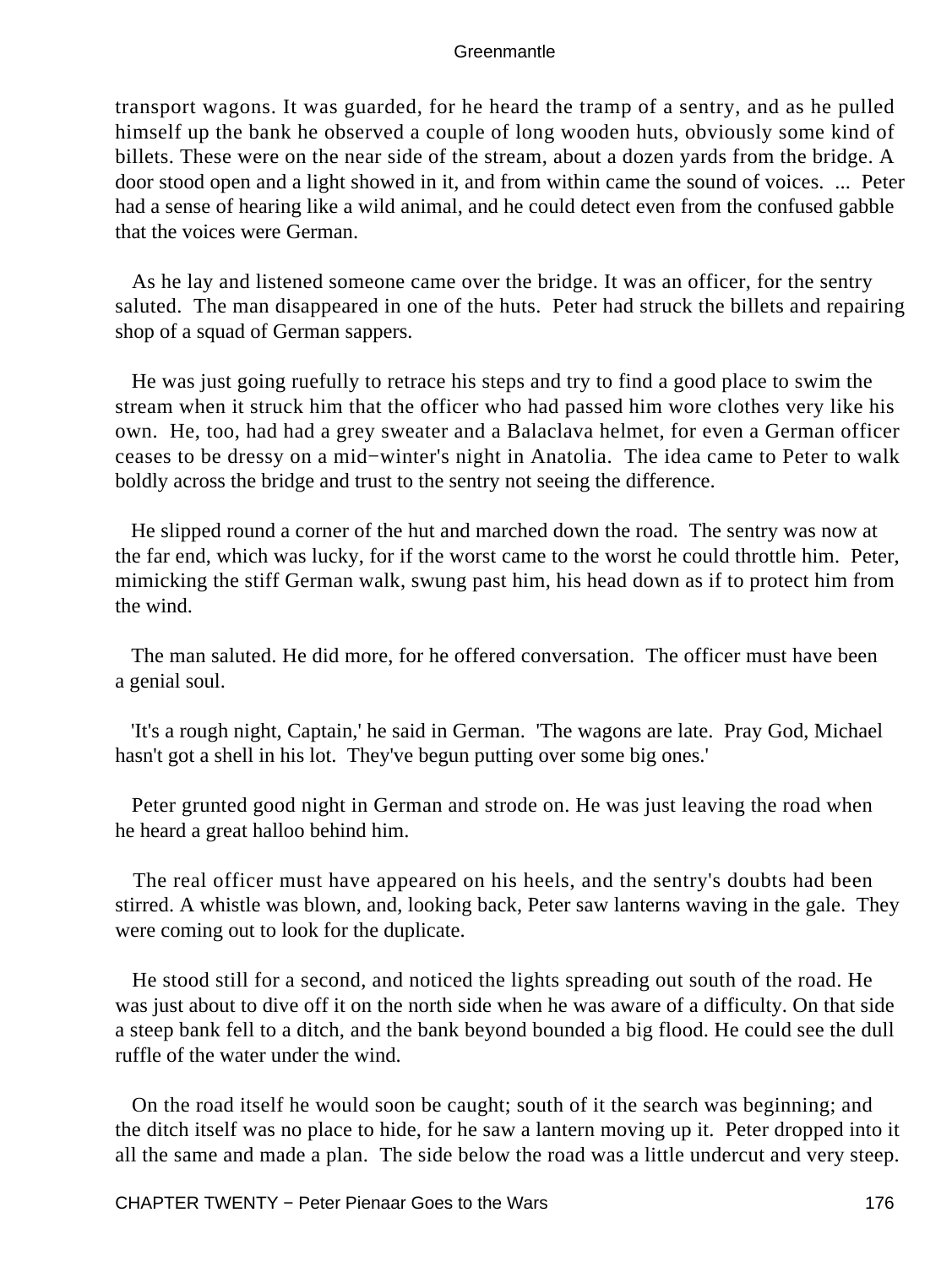He resolved to plaster himself against it, for he would be hidden from the road, and a searcher in the ditch would not be likely to explore the unbroken sides. It was always a maxim of Peter's that the best hiding−place was the worst, the least obvious to the minds of those who were looking for you.

 He waited until the lights both in the road and the ditch came nearer, and then he gripped the edge with his left hand, where some stones gave him purchase, dug the toes of his boots into the wet soil and stuck like a limpet. It needed some strength to keep the position for long, but the muscles of his arms and legs were like whipcord.

 The searcher in the ditch soon got tired, for the place was very wet, and joined his comrades on the road. They came along, running, flashing the lanterns into the trench, and exploring all the immediate countryside.

 Then rose a noise of wheels and horses from the opposite direction. Michael and the delayed wagons were approaching. They dashed up at a great pace, driven wildly, and for one horrid second Peter thought they were going to spill into the ditch at the very spot where he was concealed. The wheels passed so close to the edge that they almost grazed his fingers. Somebody shouted an order and they pulled up a yard or two nearer the bridge. The others came up and there was a consultation. Michael swore he had passed no one on the road. 'That fool Hannus has seen a ghost,' said the officer testily. 'It's too cold for this child's play.'

 Hannus, almost in tears, repeated his tale. 'The man spoke to me in good German,' he cried.

 'Ghost or no ghost he is safe enough up the road,' said the officer. 'Kind God, that was a big one!' He stopped and stared at a shell−burst, for the bombardment from the east was growing fiercer.

 They stood discussing the fire for a minute and presently moved off. Peter gave them two minutes' law and then clambered back to the highway and set off along it at a run. The noise of the shelling and the wind, together with the thick darkness, made it safe to hurry.

 He left the road at the first chance and took to the broken country. The ground was now rising towards a spur of the Palantuken, on the far slope of which were the Turkish trenches. The night had begun by being pretty nearly as black as pitch; even the smoke from the shell explosions, which is often visible in darkness, could not be seen. But as the wind blew the snow−clouds athwart the sky patches of stars came out. Peter had a compass, but he didn't need to use it, for he had a kind of 'feel' for landscape, a special sense which is born in savages and can only be acquired after long experience by the white man. I believe he could smell where the north lay. He had settled roughly which part of the line he would try, merely because of its nearness to the enemy. But he might see reason to vary this, and as he moved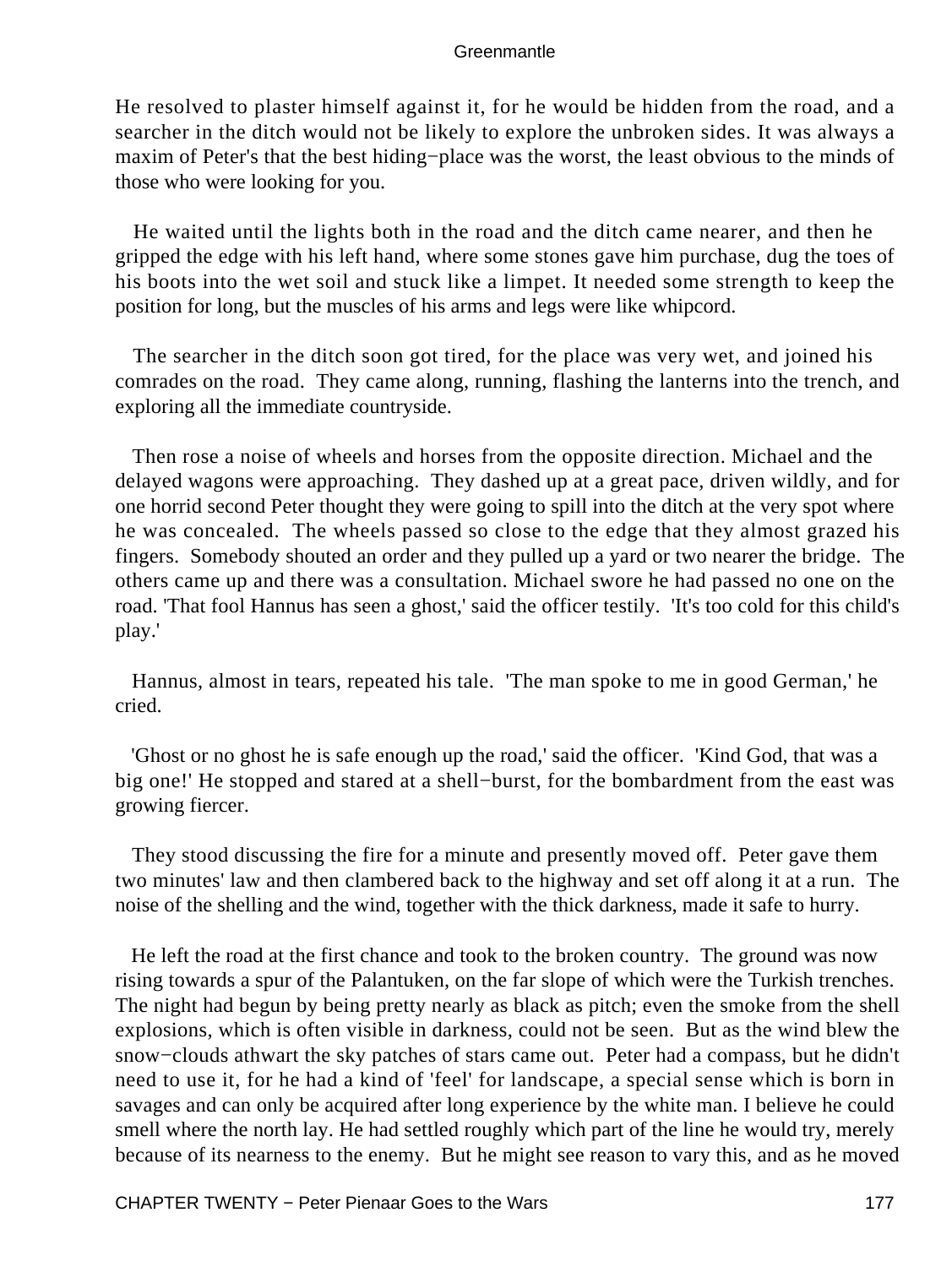he began to think that the safest place was where the shelling was hottest. He didn't like the notion, but it sounded sense.

 Suddenly he began to puzzle over queer things in the ground, and, as he had never seen big guns before, it took him a moment to fix them. Presently one went off at his elbow with a roar like the Last Day. These were Austrian howitzers − nothing over eight−inch, I fancy, but to Peter they looked like leviathans. Here, too, he saw for the first time a big and quite recent shell−hole, for the Russian guns were searching out the position. He was so interested in it all that he poked his nose where he shouldn't have been, and dropped plump into the pit behind a gun−emplacement.

 Gunners all the world over are the same − shy people, who hide themselves in holes and hibernate and mortally dislike being detected.

A gruff voice cried '*Wer* da?' and a heavy hand seized his neck.

 Peter was ready with his story. He belonged to Michael's wagon−team and had been left behind. He wanted to be told the way to the sappers' camp. He was very apologetic, not to say obsequious.

 'It is one of those Prussian swine from the Marta bridge,' said a gunner. 'Land him a kick to teach him sense. Bear to your right, manikin, and you will find a road. And have a care when you get there, for the Russkoes are registering on it.'

 Peter thanked them and bore off to the right. After that he kept a wary eye on the howitzers, and was thankful when he got out of their area on to the slopes up the hill. Here was the type of country that was familiar to him, and he defied any Turk or Boche to spot him among the scrub and boulders. He was getting on very well, when once more, close to his ear, came a sound like the crack of doom.

 It was the field−guns now, and the sound of a field−gun close at hand is bad for the nerves if you aren't expecting it. Peter thought he had been hit, and lay flat for a little to consider. Then he found the right explanation, and crawled forward very warily.

 Presently he saw his first Russian shell. It dropped half a dozen yards to his right, making a great hole in the snow and sending up a mass of mixed earth, snow, and broken stones. Peter spat out the dirt and felt very solemn. You must remember that never in his life had he seen big shelling, and was now being landed in the thick of a first−class show without any preparation. He said he felt cold in his stomach, and very wishful to run away, if there had been anywhere to run to. But he kept on to the crest of the ridge, over which a big glow was broadening like sunrise. He tripped once over a wire, which he took for some kind of snare, and after that went very warily. By and by he got his face between two boulders and looked over into the true battle−field.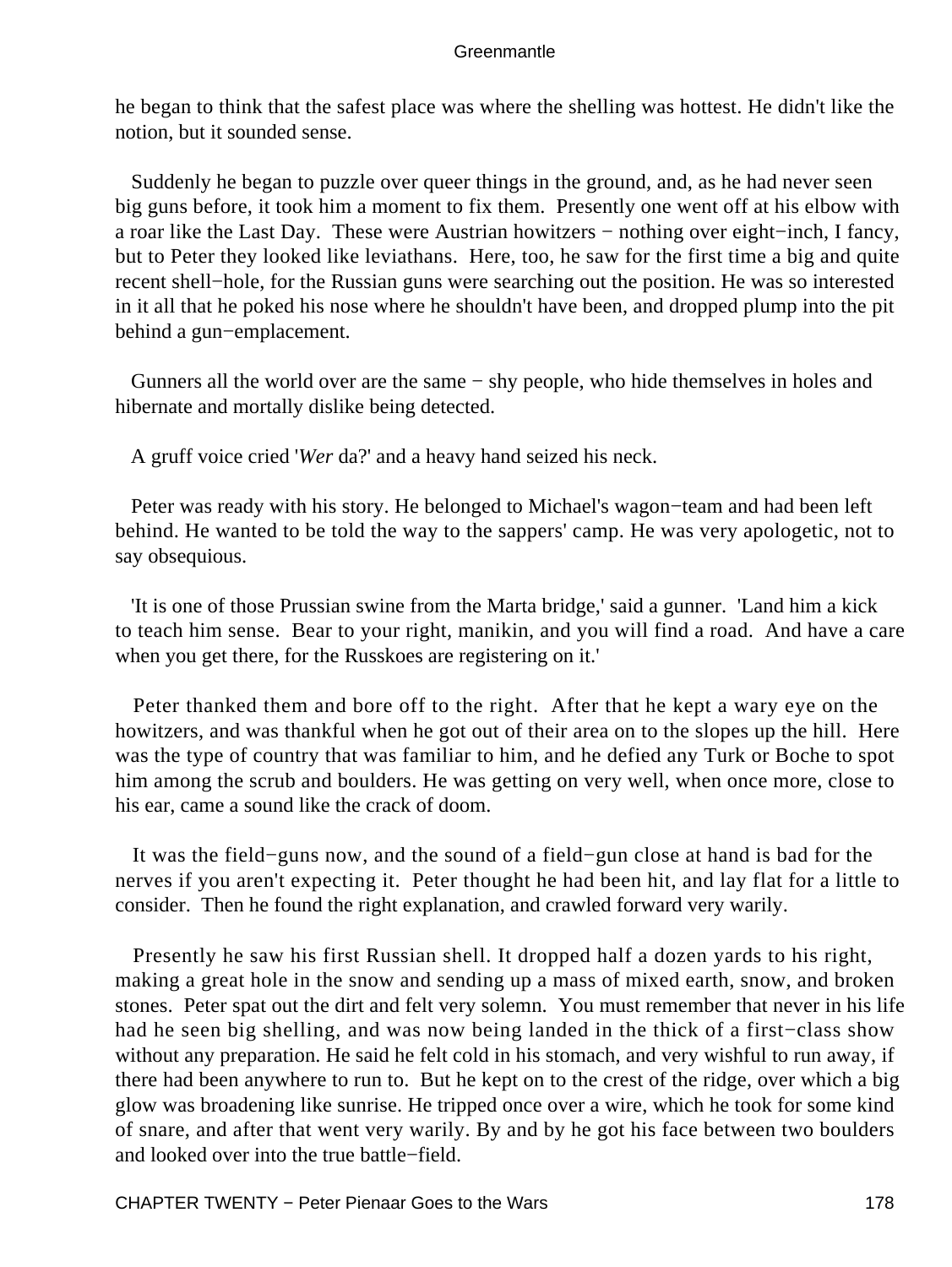He told me it was exactly what the predikant used to say that Hell would be like. About fifty yards down the slope lay the Turkish trenches − they were dark against the snow, and now and then a black figure like a devil showed for an instant and disappeared. The Turks clearly expected an infantry attack, for they were sending up calcium rockets and Very flares. The Russians were battering their line and spraying all the hinterland, not with shrapnel, but with good, solid high−explosives. The place would be as bright as day for a moment, all smothered in a scurry of smoke and snow and debris, and then a black pall would fall on it, when only the thunder of the guns told of the battle.

 Peter felt very sick. He had not believed there could be so much noise in the world, and the drums of his ears were splitting. Now, for a man to whom courage is habitual, the taste of fear − naked, utter fear − is a horrible thing. It seems to wash away all his manhood. Peter lay on the crest, watching the shells burst, and confident that any moment he might be a shattered remnant. He lay and reasoned with himself, calling himself every name he could think of, but conscious that nothing would get rid of that lump of ice below his heart.

Then he could stand it no longer. He got up and ran for his life.

But he ran forward.

 It was the craziest performance. He went hell−for−leather over a piece of ground which was being watered with H.E., but by the mercy of heaven nothing hit him. He took some fearsome tosses in shell−holes, but partly erect and partly on all fours he did the fifty yards and tumbled into a Turkish trench right on top of a dead man.

 The contact with that body brought him to his senses. That men could die at all seemed a comforting, homely thing after that unnatural pandemonium. The next moment a crump took the parapet of the trench some yards to his left, and he was half buried in an avalanche.

 He crawled out of that, pretty badly cut about the head. He was quite cool now and thinking hard about his next step. There were men all around him, sullen dark faces as he saw them when the flares went up. They were manning the parapets and waiting tensely for something else than the shelling. They paid no attention to him, for I fancy in that trench units were pretty well mixed up, and under a bad bombardment no one bothers about his neighbour. He found himself free to move as he pleased. The ground of the trench was littered with empty cartridge−cases, and there were many dead bodies.

 The last shell, as I have said, had played havoc with the parapet. In the next spell of darkness Peter crawled through the gap and twisted among some snowy hillocks. He was no longer afraid of shells, any more than he was afraid of a veld thunderstorm. But he was wondering very hard how he should ever get to the Russians. The Turks were behind him now, but there was the biggest danger in front.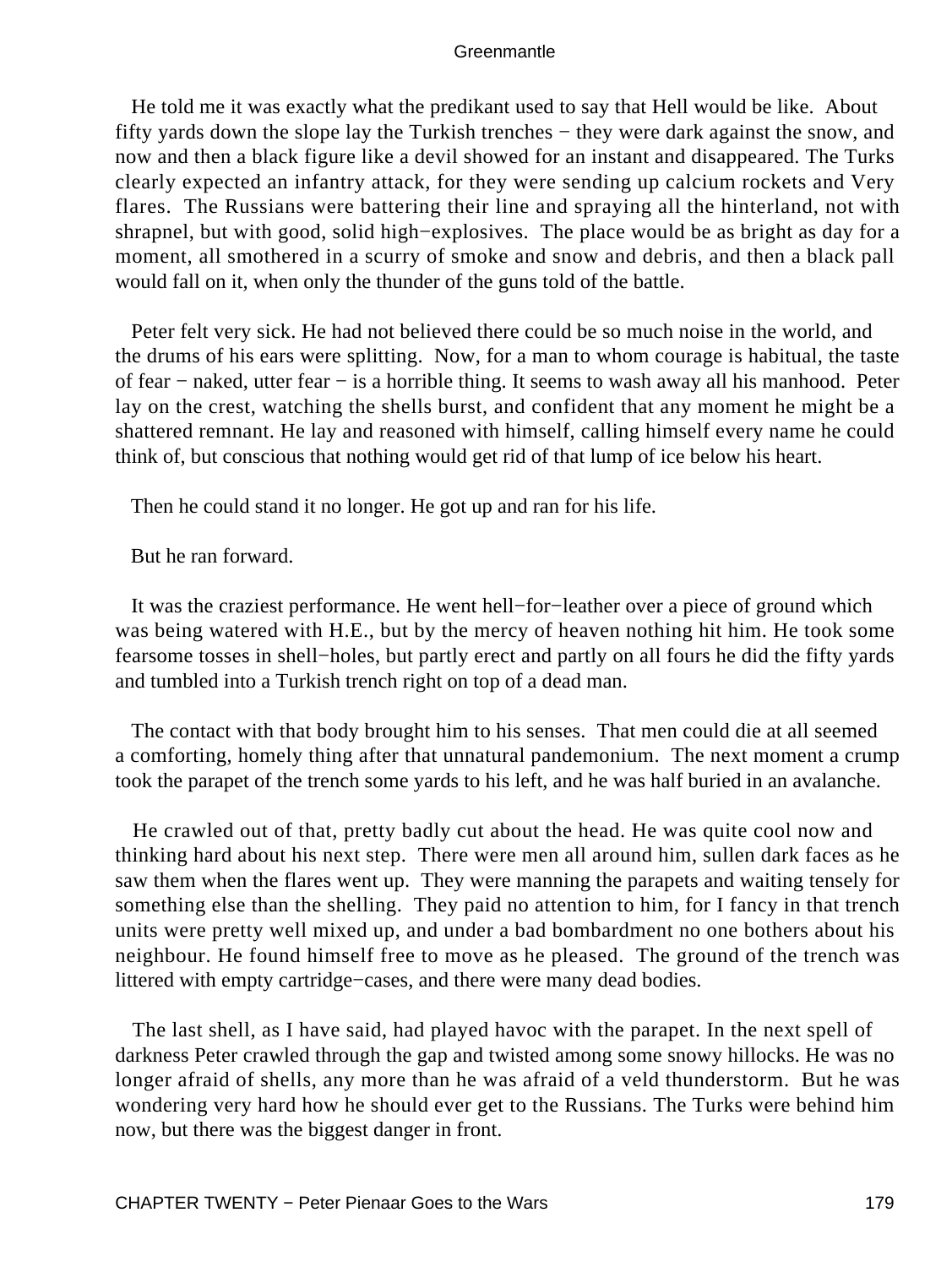Then the artillery ceased. It was so sudden that he thought he had gone deaf, and could hardly realize the blessed relief of it. The wind, too, seemed to have fallen, or perhaps he was sheltered by the lee of the hill. There were a lot of dead here also, and that he couldn't understand, for they were new dead. Had the Turks attacked and been driven back? When he had gone about thirty yards he stopped to take his bearings. On the right were the ruins of a large building set on fire by the guns. There was a blur of woods and the debris of walls round it. Away to the left another hill ran out farther to the east, and the place he was in seemed to be a kind of cup between the spurs. just before him was a little ruined building, with the sky seen through its rafters, for the smouldering ruin on the right gave a certain light. He wondered if the Russian firing−line lay there.

 just then he heard voices − smothered voices − not a yard away and apparently below the ground. He instantly jumped to what this must mean. It was a Turkish trench  $-$  a communication trench. Peter didn't know much about modern warfare, but he had read in the papers, or heard from me, enough to make him draw the right moral. The fresh dead pointed to the same conclusion. What he had got through were the Turkish support trenches, not their firing−line. That was still before him.

 He didn't despair, for the rebound from panic had made him extra courageous. He crawled forward, an inch at a time, taking no sort of risk, and presently found himself looking at the parados of a trench. Then he lay quiet to think out the next step.

 The shelling had stopped, and there was that queer kind of peace which falls sometimes on two armies not a quarter of a mile distant. Peter said he could hear nothing but the far−off sighing of the wind. There seemed to be no movement of any kind in the trench before him, which ran through the ruined building. The light of the burning was dying, and he could just make out the mound of earth a yard in front. He began to feel hungry, and got out his packet of food and had a swig at the brandy flask. That comforted him, and he felt a master of his fate again. But the next step was not so easy. He must find out what lay behind that mound of earth.

 Suddenly a curious sound fell on his ears. It was so faint that at first he doubted the evidence of his senses. Then as the wind fell it came louder. It was exactly like some hollow piece of metal being struck by a stick, musical and oddly resonant.

 He concluded it was the wind blowing a branch of a tree against an old boiler in the ruin before him. The trouble was that there was scarcely enough wind now for that in this sheltered cup.

 But as he listened he caught the note again. It was a bell, a fallen bell, and the place before him must have been a chapel. He remembered that an Armenian monastery had been marked on the big map, and he guessed it was the burned building on his right.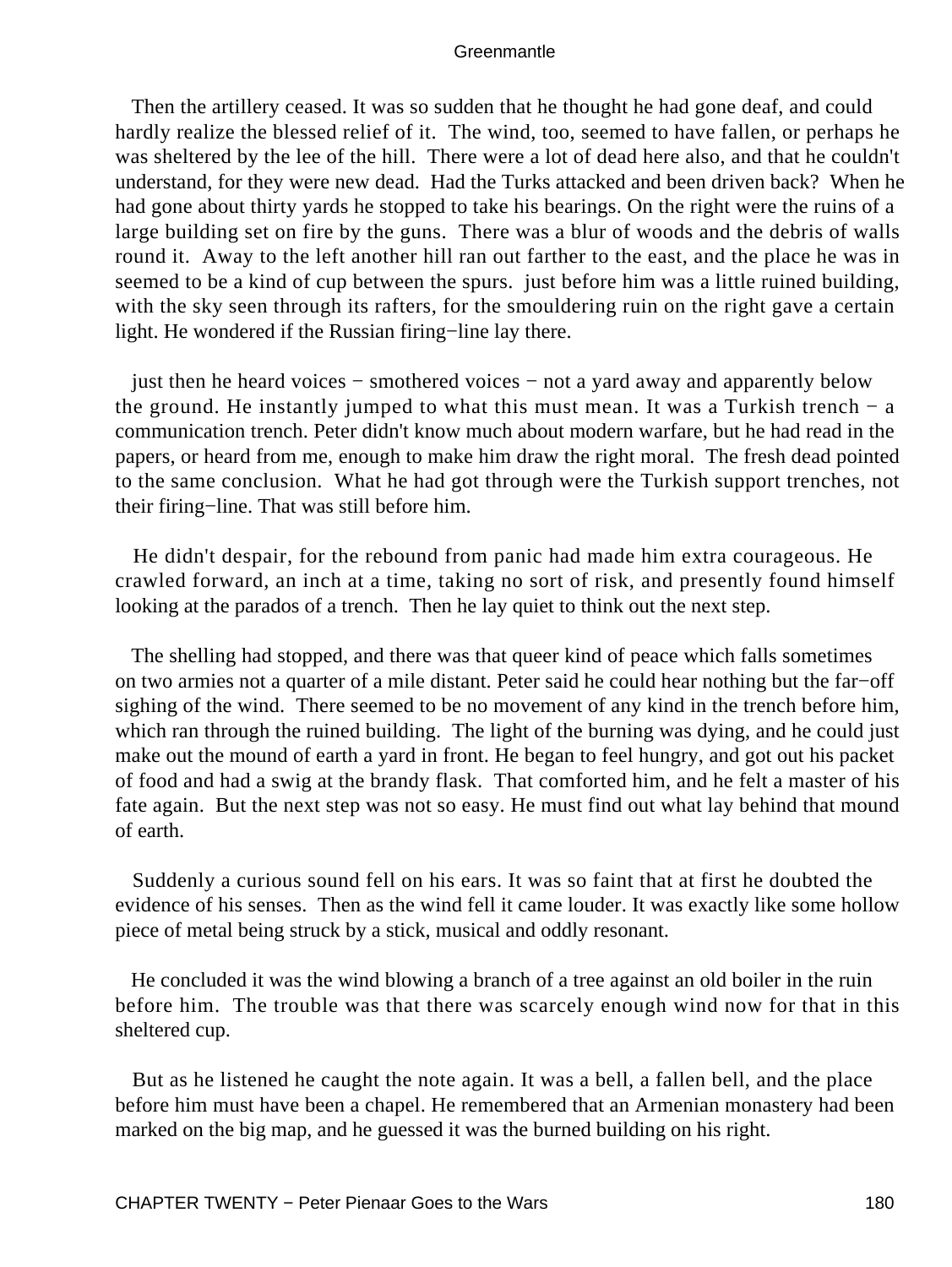The thought of a chapel and a bell gave him the notion of some human agency. And then suddenly the notion was confirmed. The sound was regular and concerted − dot, dash, dot − dash, dot, dot. The branch of a tree and the wind may play strange pranks, but they do not produce the longs and shorts of the Morse Code.

 This was where Peter's intelligence work in the Boer War helped him. He knew the Morse, he could read it, but he could make nothing of the signalling. It was either in some special code or in a strange language.

 He lay still and did some calm thinking. There was a man in front of him, a Turkish soldier, who was in the enemy's pay. Therefore he could fraternize with him, for they were on the same side. But how was he to approach him without getting shot in the process? Again, how could a man send signals to the enemy from a firing−line without being detected? Peter found an answer in the strange configuration of the ground. He had not heard a sound until he was a few yards from the place, and they would be inaudible to men in the reserve trenches and even in the communication trenches. If somebody moving up the latter caught the noise, it would be easy to explain it naturally. But the wind blowing down the cup would carry it far in the enemy's direction.

 There remained the risk of being heard by those parallel with the bell in the firing trenches. Peter concluded that that trench must be very thinly held, probably only by a few observers, and the nearest might be a dozen yards off. He had read about that being the French fashion under a big bombardment.

 The next thing was to find out how to make himself known to this ally. He decided that the only way was to surprise him. He might get shot, but he trusted to his strength and agility against a man who was almost certainly wearied. When he had got him safe, explanations might follow.

 Peter was now enjoying himself hugely. If only those infernal guns kept silent he would play out the game in the sober, decorous way he loved. So very delicately he began to wriggle forward to where the sound was.

 The night was now as black as ink around him, and very quiet, too, except for soughings of the dying gale. The snow had drifted a little in the lee of the ruined walls, and Peter's progress was naturally very slow. He could not afford to dislodge one ounce of snow. Still the tinkling went on, now in greater volume. Peter was in terror lest it should cease before he got his man.

 Presently his hand clutched at empty space. He was on the lip of the front trench. The sound was now a yard to his right, and with infinite care he shifted his position. Now the bell was just below him, and he felt the big rafter of the woodwork from which it had fallen. He felt something else – a stretch of wire fixed in the ground with the far end hanging in the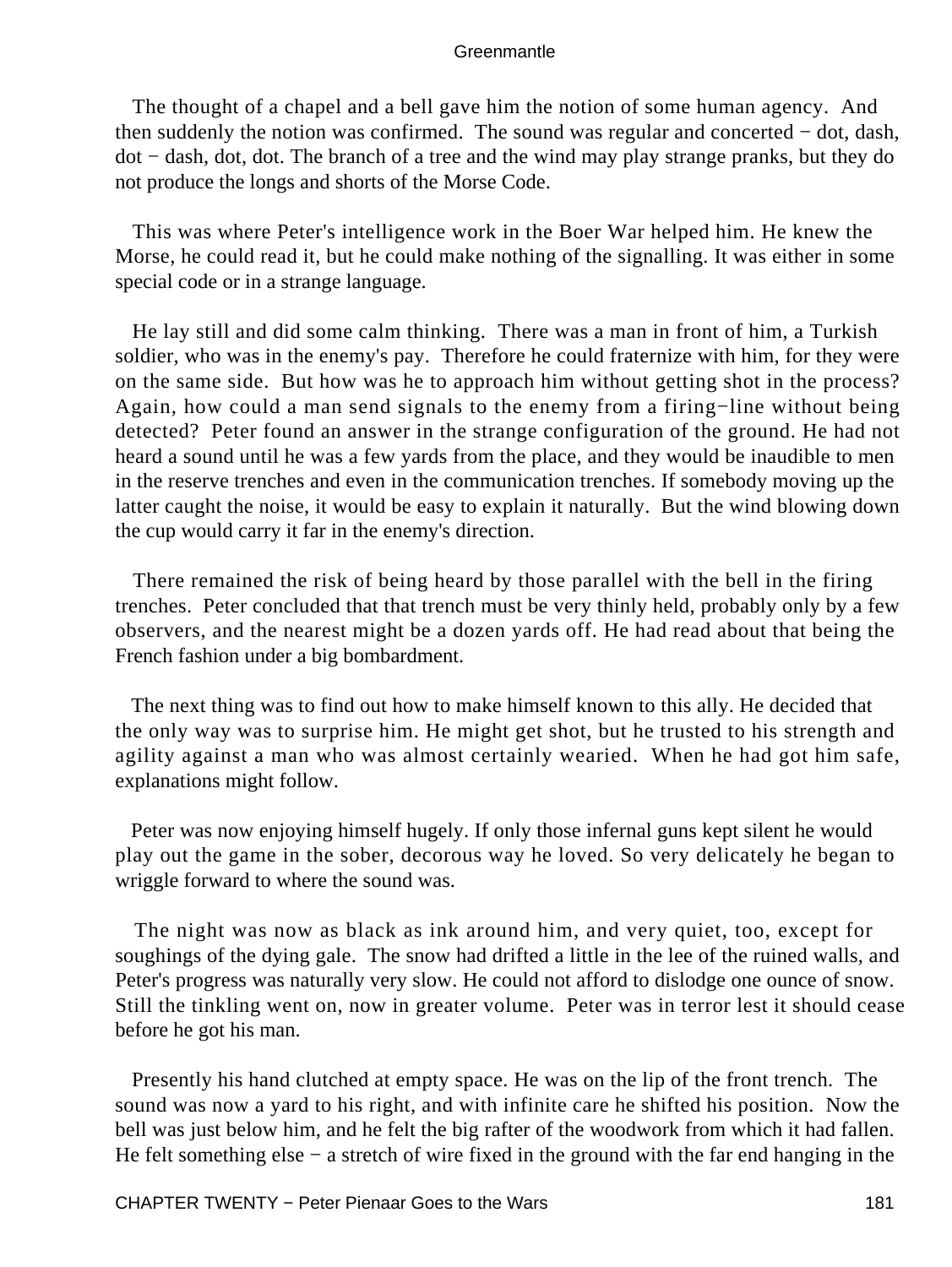void. That would be the spy's explanation if anyone heard the sound and came seeking the cause.

 Somewhere in the darkness before him and below was the man, not a yard off. Peter remained very still, studying the situation. He could not see, but he could feel the presence, and he was trying to decide the relative position of the man and bell and their exact distance from him. The thing was not so easy as it looked, for if he jumped for where he believed the figure was, he might miss it and get a bullet in the stomach. A man who played so risky a game was probably handy with his firearms. Besides, if he should hit the bell, he would make a hideous row and alarm the whole front.

 Fate suddenly gave him the right chance. The unseen figure stood up and moved a step, till his back was against the parados. He actually brushed against Peter's elbow, who held his breath.

 There is a catch that the Kaffirs have which would need several diagrams to explain. It is partly a neck hold, and partly a paralysing backward twist of the right arm, but if it is practised on a man from behind, it locks him as sure as if he were handcuffed. Peter slowly got his body raised and his knees drawn under him, and reached for his prey.

 He got him. A head was pulled backward over the edge of the trench, and he felt in the air the motion of the left arm pawing feebly but unable to reach behind. 'Be still,' whispered Peter in German; 'I mean you no harm. We are friends of the same purpose. Do you speak German?' '\_Nein,' said a muffled voice.

'English?'

'Yes,' said the voice.

 'Thank God,' said Peter. 'Then we can understand each other. I've watched your notion of signalling, and a very good one it is. I've got to get through to the Russian lines somehow before morning, and I want you to help me. I'm English − a kind of English, so we're on the same side. If I let go your neck, will you be good and talk reasonably?'

 The voice assented. Peter let go, and in the same instant slipped to the side. The man wheeled round and flung out an arm but gripped vacancy.

'Steady, friend,' said Peter; 'you mustn't play tricks with me or I'll be angry.'

'Who are you? Who sent you?' asked the puzzled voice.

Peter had a happy thought. 'The Companions of the Rosy Hours,' he said.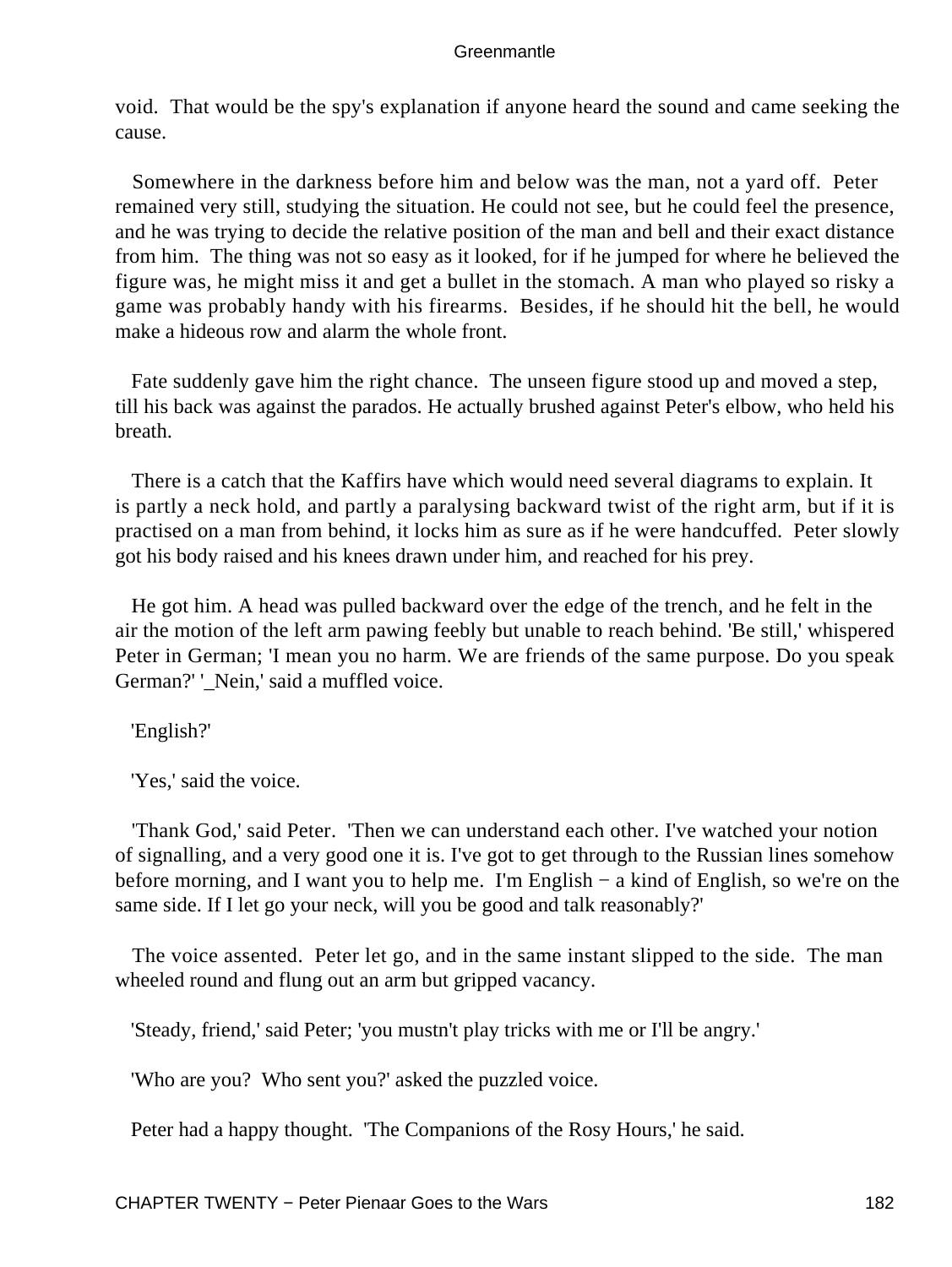'Then are we friends indeed,' said the voice. 'Come out of the darkness, friend, and I will do you no harm. I am a good Turk, and I fought beside the English in Kordofan and learned their tongue. I live only to see the ruin of Enver, who has beggared my family and slain my twin brother. Therefore I serve the *Muscov* ghiaours.'

 'I don't know what the Musky jaws are, but if you mean the Russians I'm with you. I've got news for them which will make Enver green. The question is, how I'm to get to them, and that is where you shall help me, my friend.'

'How?'

 'By playing that little tune of yours again. Tell them to expect within the next half−hour a deserter with an important message. Tell them, for God's sake, not to fire at anybody till they've made certain it isn't me.'

 The man took the blunt end of his bayonet and squatted beside the bell. The first stroke brought out a clear, searching note which floated down the valley. He struck three notes at slow intervals. For all the world, Peter said, he was like a telegraph operator calling up a station.

'Send the message in English,' said Peter.

 'They may not understand it,' said the man. 'Then send it any way you like. I trust you, for we are brothers.'

 After ten minutes the man ceased and listened. From far away came the sound of a trench−gong, the kind of thing they used on the Western Front to give the gas−alarm.

 'They say they will be ready,' he said. 'I cannot take down messages in the darkness, but they have given me the signal which means «Consent».'

 'Come, that is pretty good,' said Peter. 'And now I must be moving. You take a hint from me. When you hear big firing up to the north get ready to beat a quick retreat, for it will be all up with that city of yours. And tell your folk, too, that they're making a bad mistake letting those fool Germans rule their land. Let them hang Enver and his little friends, and we'll be happy once more.'

 'May Satan receive his soul!' said the Turk. 'There is wire before us, but I will show you a way through. The guns this evening made many rents in it. But haste, for a working party may be here presently to repair it. Remember there is much wire before the other lines.'

 Peter, with certain directions, found it pretty easy to make his way through the entanglement. There was one bit which scraped a hole in his back, but very soon he had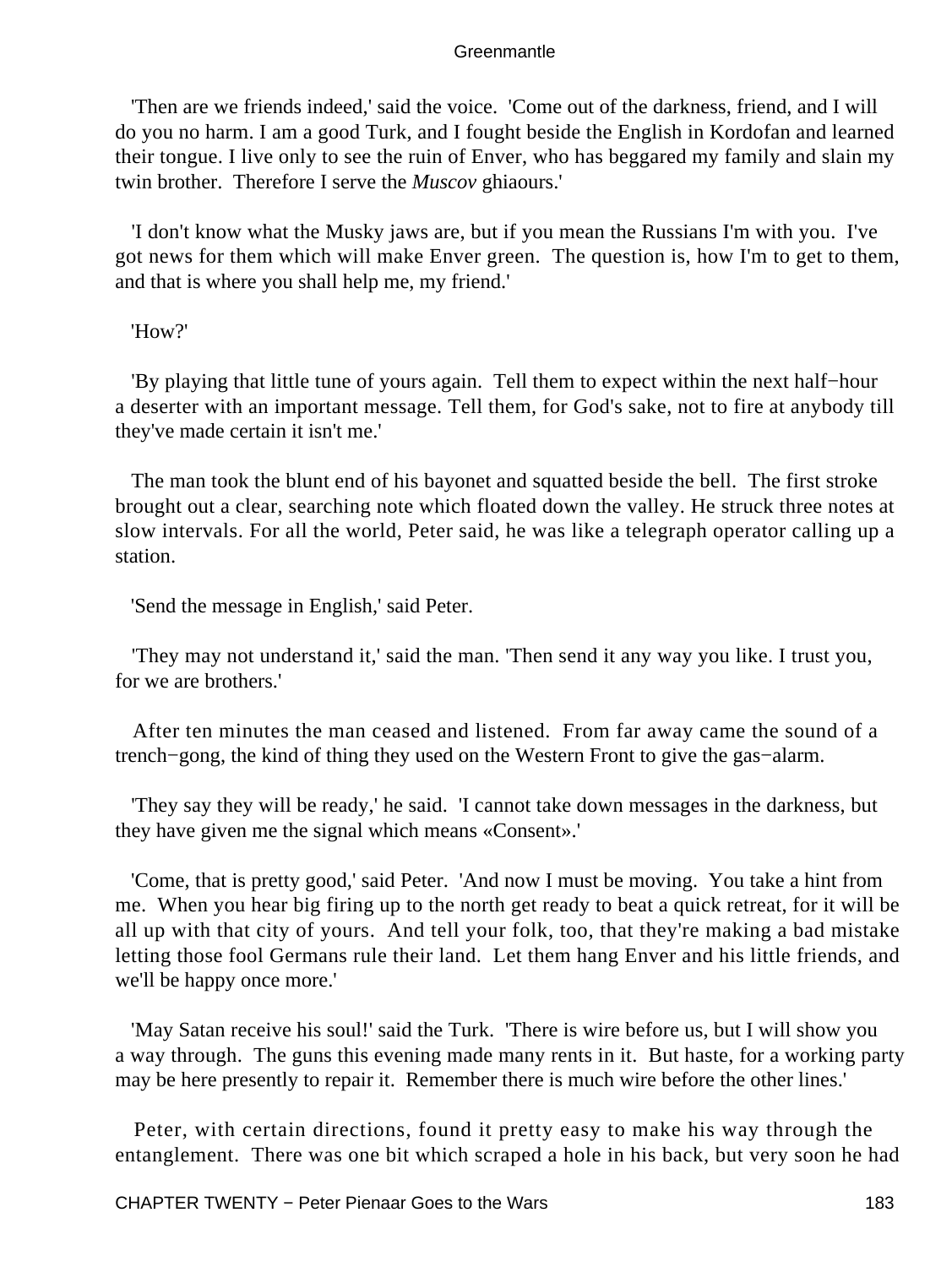come to the last posts and found himself in open country. The place, he said, was a graveyard of the unburied dead that smelt horribly as he crawled among them. He had no inducements to delay, for he thought he could hear behind him the movement of the Turkish working party, and was in terror that a flare might reveal him and a volley accompany his retreat.

 From one shell−hole to another he wormed his way, till he struck an old ruinous communication trench which led in the right direction. The Turks must have been forced back in the past week, and the Russians were now in the evacuated trenches. The thing was half full of water, but it gave Peter a feeling of safety, for it enabled him to get his head below the level of the ground. Then it came to an end and he found before him a forest of wire.

 The Turk in his signal had mentioned half an hour, but Peter thought it was nearer two hours before he got through that noxious entanglement. Shelling had made little difference to it. The uprights were all there, and the barbed strands seemed to touch the ground. Remember, he had no wire−cutter; nothing but his bare hands. Once again fear got hold of him. He felt caught in a net, with monstrous vultures waiting to pounce on him from above. At any moment a flare might go up and a dozen rifles find their mark. He had altogether forgotten about the message which had been sent, for no message could dissuade the ever−present death he felt around him. It was, he said, like following an old lion into bush when there was but one narrow way in, and no road out.

The guns began again – the Turkish guns from behind the ridge – and a shell tore up the wire a short way before him. Under cover of the burst he made good a few yards, leaving large portions of his clothing in the strands. Then, quite suddenly, when hope had almost died in his heart, he felt the ground rise steeply. He lay very still, a star−rocket from the Turkish side lit up the place, and there in front was a rampart with the points of bayonets showing beyond it. It was the Russian hour for stand−to.

He raised his cramped limbs from the ground and shouted 'Friend! English!'

A face looked down at him, and then the darkness again descended.

'Friend,' he said hoarsely. 'English.'

 He heard speech behind the parapet. An electric torch was flashed on him for a second. A voice spoke, a friendly voice, and the sound of it seemed to be telling him to come over.

 He was now standing up, and as he got his hands on the parapet he seemed to feel bayonets very near him. But the voice that spoke was kindly, so with a heave he scrambled over and flopped into the trench. Once more the electric torch was flashed, and revealed to the eyes of the onlookers an indescribably dirty, lean, middle−aged man with a bloody head,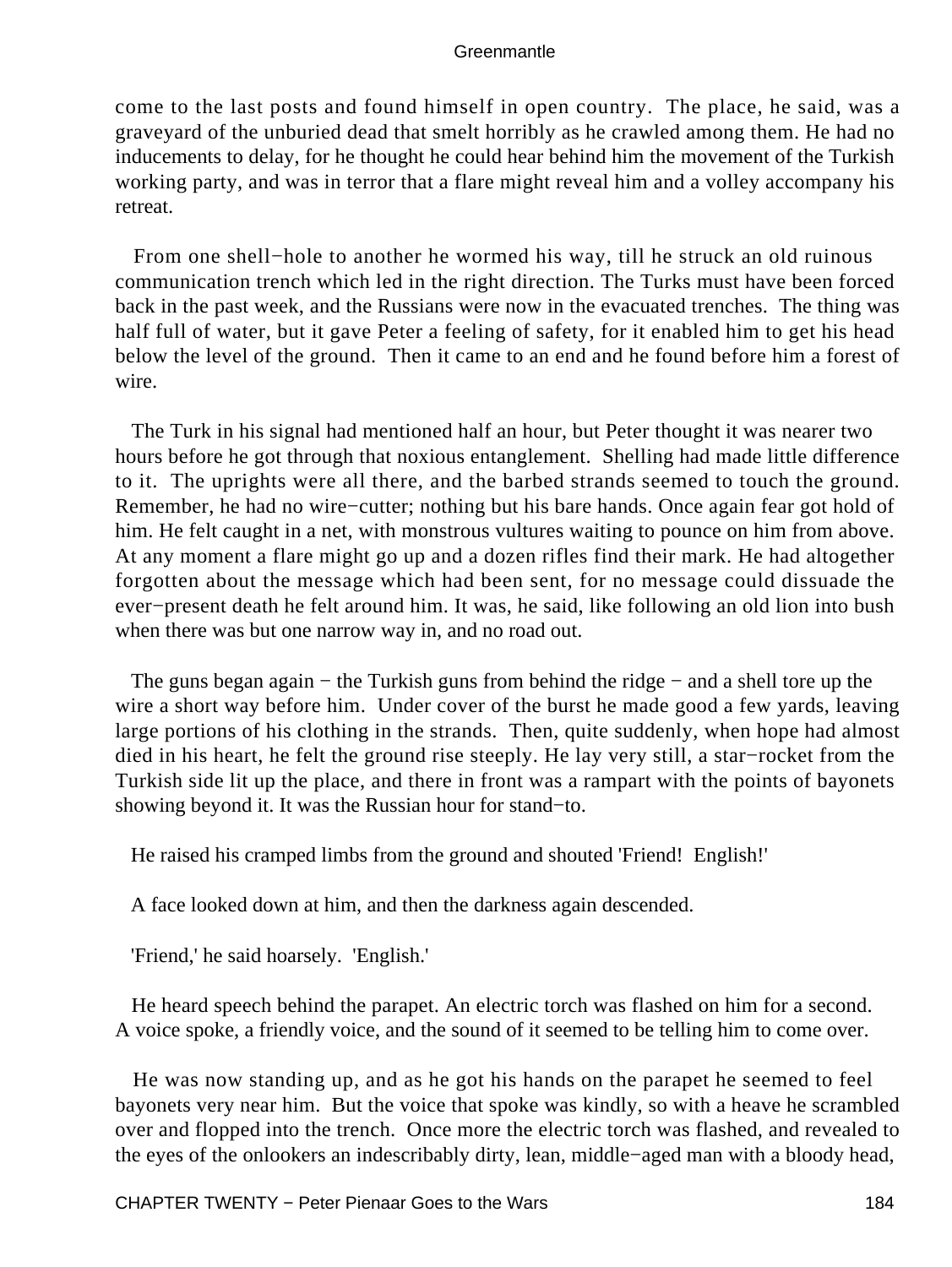and scarcely a rag of shirt on his back. The said man, seeing friendly faces around him, grinned cheerfully.

 'That was a rough trek, friends,' he said; 'I want to see your general pretty quick, for I've got a present for him.'

 He was taken to an officer in a dug−out, who addressed him in French, which he did not understand. But the sight of Stumm's plan worked wonders. After that he was fairly bundled down communication trenches and then over swampy fields to a farm among trees. There he found staff officers, who looked at him and looked at his map, and then put him on a horse and hurried him eastwards. At last he came to a big ruined house, and was taken into a room which seemed to be full of maps and generals.

The conclusion must be told in Peter's words.

 'There was a big man sitting at a table drinking coffee, and when I saw him my heart jumped out of my skin. For it was the man I hunted with on the Pungwe in '98 − him whom the Kaffirs called «Buck's Horn», because of his long curled moustaches. He was a prince even then, and now he is a very great general. When I saw him, I ran forward and gripped his hand and cried, «Hoe gat het, Mynheer?» and he knew me and shouted in Dutch, «Damn, if it isn't old Peter Pienaar!» Then he gave me coffee and ham and good bread, and he looked at my map.

'«What is this?» he cried, growing red in the face.

 '«It is the staff−map of one Stumm, a German \_skellum who commands in yon city,» I said.

 'He looked at it close and read the markings, and then he read the other paper which you gave me, Dick. And then he flung up his arms and laughed. He took a loaf and tossed it into the air so that it fell on the head of another general. He spoke to them in their own tongue, and they, too, laughed, and one or two ran out as if on some errand. I have never seen such merrymaking. They were clever men, and knew the worth of what you gave me.

'Then he got to his feet and hugged me, all dirty as I was, and kissed me on both cheeks.

 ' «Before God, Peter,» he said, «you're the mightiest hunter since Nimrod. You've often found me game, but never game so big as this!»'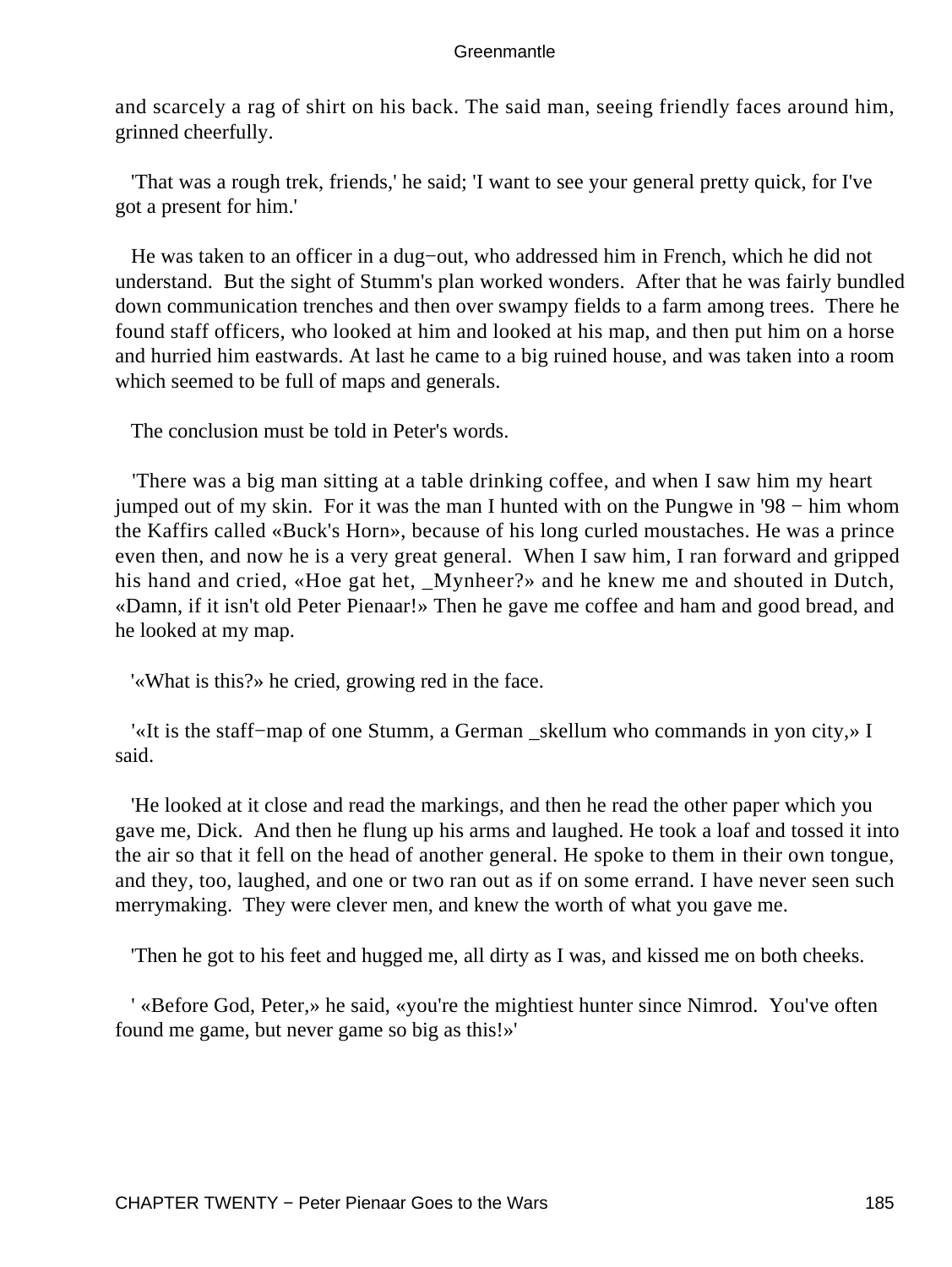## **[CHAPTER TWENTY−ONE − The Little Hill](#page-208-0)**

<span id="page-186-0"></span>*I*t was a wise man who said that the biggest kind of courage was to be able to sit still. I used to feel that when we were getting shelled in the reserve trenches outside Vermelles. I felt it before we went over the parapets at Loos, but I never felt it so much as on the last two days in that cellar. I had simply to set my teeth and take a pull on myself. Peter had gone on a crazy errand which I scarcely believed could come off. There were no signs of Sandy; somewhere within a hundred yards he was fighting his own battles, and I was tormented by the thought that he might get jumpy again and wreck everything. A strange Companion brought us food, a man who spoke only Turkish and could tell us nothing; Hussin, I judged, was busy about the horses. If I could only have done something to help on matters I could have scotched my anxiety, but there was nothing to be done, nothing but wait and brood. I tell you I began to sympathize with the general behind the lines in a battle, the fellow who makes the plan which others execute. Leading a charge can be nothing like so nerve−shaking a business as sitting in an easy−chair and waiting on the news of it.

 It was bitter cold, and we spent most of the day wrapped in our greatcoats and buried deep in the straw. Blenkiron was a marvel. There was no light for him to play Patience by, but he never complained. He slept a lot of the time, and when he was awake talked as cheerily as if he were starting out on a holiday. He had one great comfort, his dyspepsia was gone. He sang hymns constantly to the benign Providence that had squared his duodenum.

 My only occupation was to listen for the guns. The first day after Peter left they were very quiet on the front nearest us, but in the late evening they started a terrific racket. The next day they never stopped from dawn to dusk, so that it reminded me of that tremendous forty−eight hours before Loos. I tried to read into this some proof that Peter had got through, but it would not work. It looked more like the opposite, for this desperate hammering must mean that the frontal assault was still the Russian game.

 Two or three times I climbed on the housetop for fresh air. The day was foggy and damp, and I could see very little of the countryside. Transport was still bumping southward along the road to the Palantuken, and the slow wagon−loads of wounded returning. One thing I noticed, however; there was a perpetual coming and going between the house and the city. Motors and mounted messengers were constantly arriving and departing, and I concluded that Hilda von Einem was getting ready for her part in the defence of Erzerum.

 These ascents were all on the first day after Peter's going. The second day, when I tried the trap, I found it closed and heavily weighted. This must have been done by our friends, and very right, too. If the house were becoming a place of public resort, it would never do for me to be journeying roof−ward.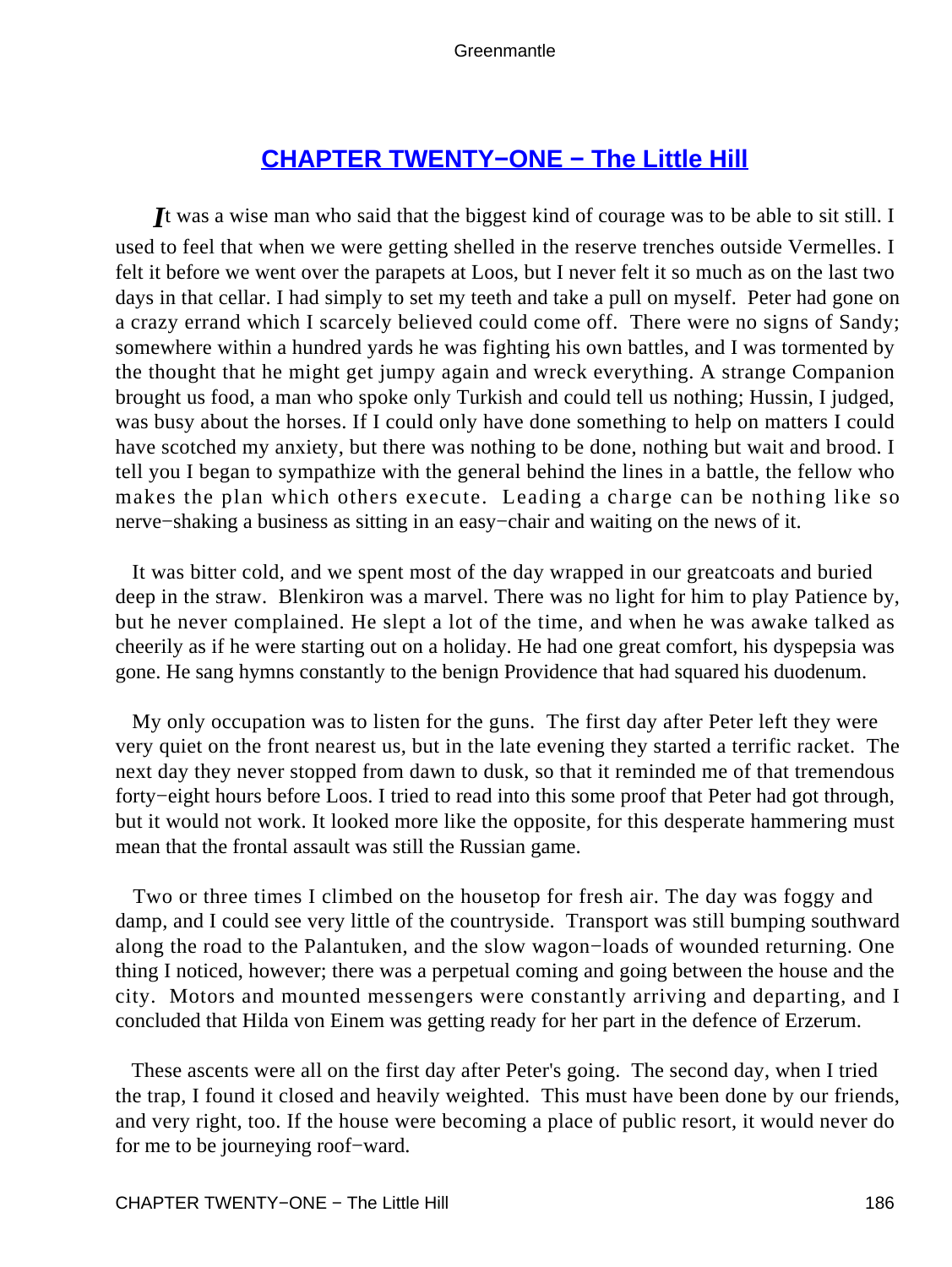Late on the second night Hussin reappeared. It was after supper, when Blenkiron had gone peacefully to sleep and I was beginning to count the hours till the morning. I could not close an eye during these days and not much at night.

 Hussin did not light a lantern. I heard his key in the lock, and then his light step close to where we lay.

'Are you asleep?' he said, and when I answered he sat down beside me.

 'The horses are found,' he said, 'and the Master bids me tell you that we start in the morning three hours before dawn.'

 It was welcome news. 'Tell me what is happening,' I begged; 'we have been lying in this tomb for three days and heard nothing.'

 'The guns are busy,' he said. 'The Allemans come to this place every hour, I know not for what. Also there has been a great search for you. The searchers have been here, but they were sent away empty. ... Sleep, my lord, for there is wild work before us.'

 I did not sleep much, for I was strung too high with expectation, and I envied Blenkiron his now eupeptic slumbers. But for an hour or so I dropped off, and my old nightmare came back. Once again I was in the throat of a pass, hotly pursued, straining for some sanctuary which I knew I must reach. But I was no longer alone. Others were with me: how many I could not tell, for when I tried to see their faces they dissolved in mist. Deep snow was underfoot, a grey sky was over us, black peaks were on all sides, but ahead in the mist of the pass was that curious \_castrol which I had first seen in my dream on the Erzerum road.

 I saw it distinct in every detail. It rose to the left of the road through the pass, above a hollow where great boulders stood out in the snow. Its sides were steep, so that the snow had slipped off in patches, leaving stretches of glistening black shale. The \_kranz at the top did not rise sheer, but sloped at an angle of forty−five, and on the very summit there seemed a hollow, as if the earth within the rock−rim had been beaten by weather into a cup.

 That is often the way with a South African \_castrol, and I knew it was so with this. We were straining for it, but the snow clogged us, and our enemies were very close behind.

 Then I was awakened by a figure at my side. 'Get ready, my lord,' it said; 'it is the hour to ride.'

 Like sleep−walkers we moved into the sharp air. Hussin led us out of an old postern and then through a place like an orchard to the shelter of some tall evergreen trees. There horses stood, champing quietly from their nosebags. 'Good,' I thought; 'a feed of oats before a big effort.'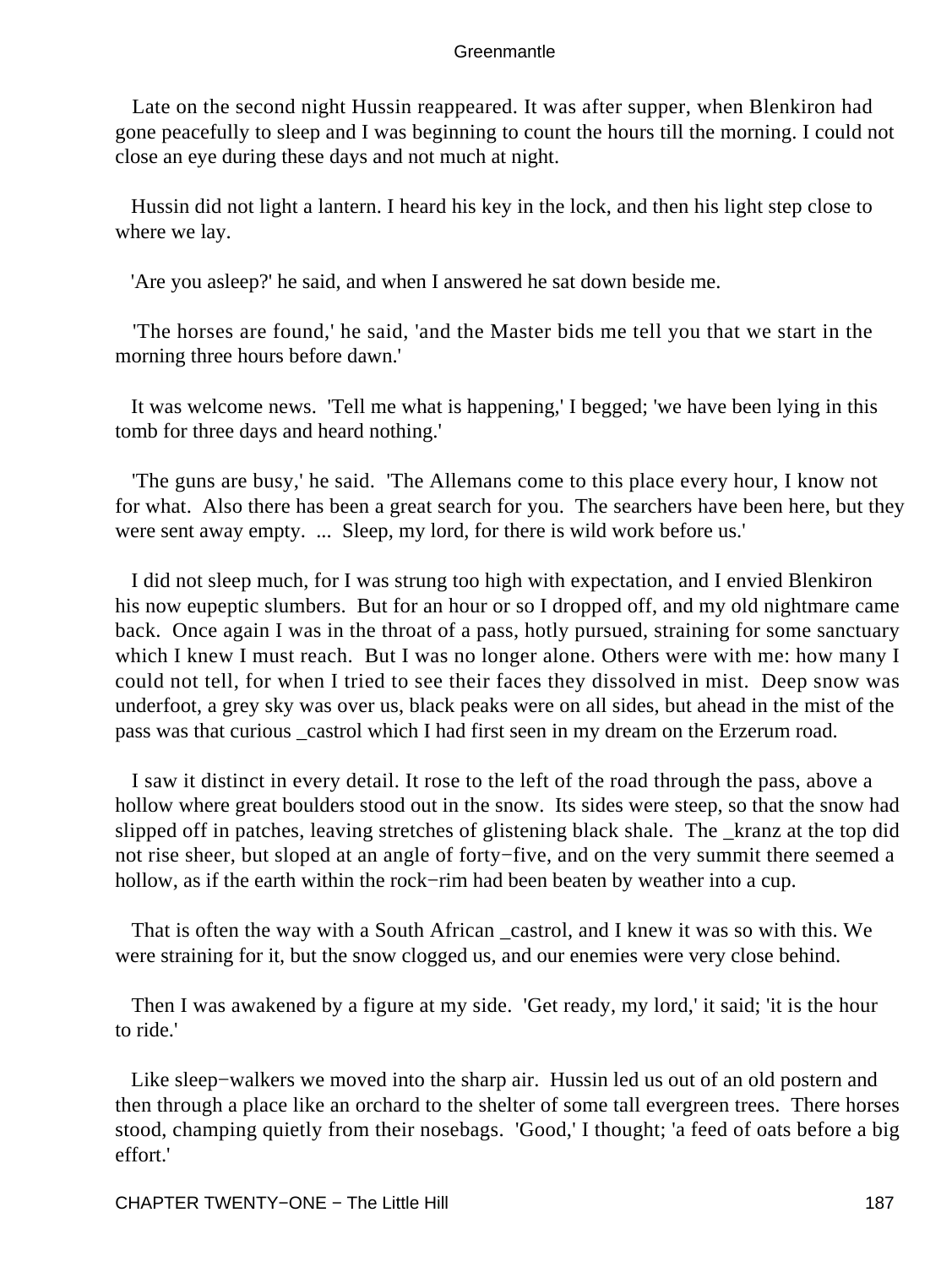There were nine beasts for nine riders. We mounted without a word and filed through a grove of trees to where a broken paling marked the beginning of cultivated land. There for the matter of twenty minutes Hussin chose to guide us through deep, clogging snow. He wanted to avoid any sound till we were well beyond earshot of the house. Then we struck a by−path which presently merged in a hard highway, running, as I judged, south−west by west. There we delayed no longer, but galloped furiously into the dark.

 I had got back all my exhilaration. Indeed I was intoxicated with the movement, and could have laughed out loud and sung. Under the black canopy of the night perils are either forgotten or terribly alive. Mine were forgotten. The darkness I galloped into led me to freedom and friends. Yes, and success, which I had not dared to hope and scarcely even to dream of.

 Hussin rode first, with me at his side. I turned my head and saw Blenkiron behind me, evidently mortally unhappy about the pace we set and the mount he sat. He used to say that horse−exercise was good for his liver, but it was a gentle amble and a short gallop that he liked, and not this mad helter−skelter. His thighs were too round to fit a saddle leather. We passed a fire in a hollow, the bivouac of some Turkish unit, and all the horses shied violently. I knew by Blenkiron's oaths that he had lost his stirrups and was sitting on his horse's neck.

 Beside him rode a tall figure swathed to the eyes in wrappings, and wearing round his neck some kind of shawl whose ends floated behind him. Sandy, of course, had no European ulster, for it was months since he had worn proper clothes. I wanted to speak to him, but somehow I did not dare. His stillness forbade me. He was a wonderful fine horseman, with his firm English hunting seat, and it was as well, for he paid no attention to his beast. His head was still full of unquiet thoughts.

 Then the air around me began to smell acrid and raw, and I saw that a fog was winding up from the hollows.

'Here's the devil's own luck,' I cried to Hussin. 'Can you guide us in a mist?'

'I do not know.' He shook his head. 'I had counted on seeing the shape of the hills.'

'We've a map and compass, anyhow. But these make slow travelling. Pray God it lifts!'

 Presently the black vapour changed to grey, and the day broke. It was little comfort. The fog rolled in waves to the horses' ears, and riding at the head of the party I could but dimly see the next rank.

'It is time to leave the road,' said Hussin, 'or we may meet inquisitive folk.'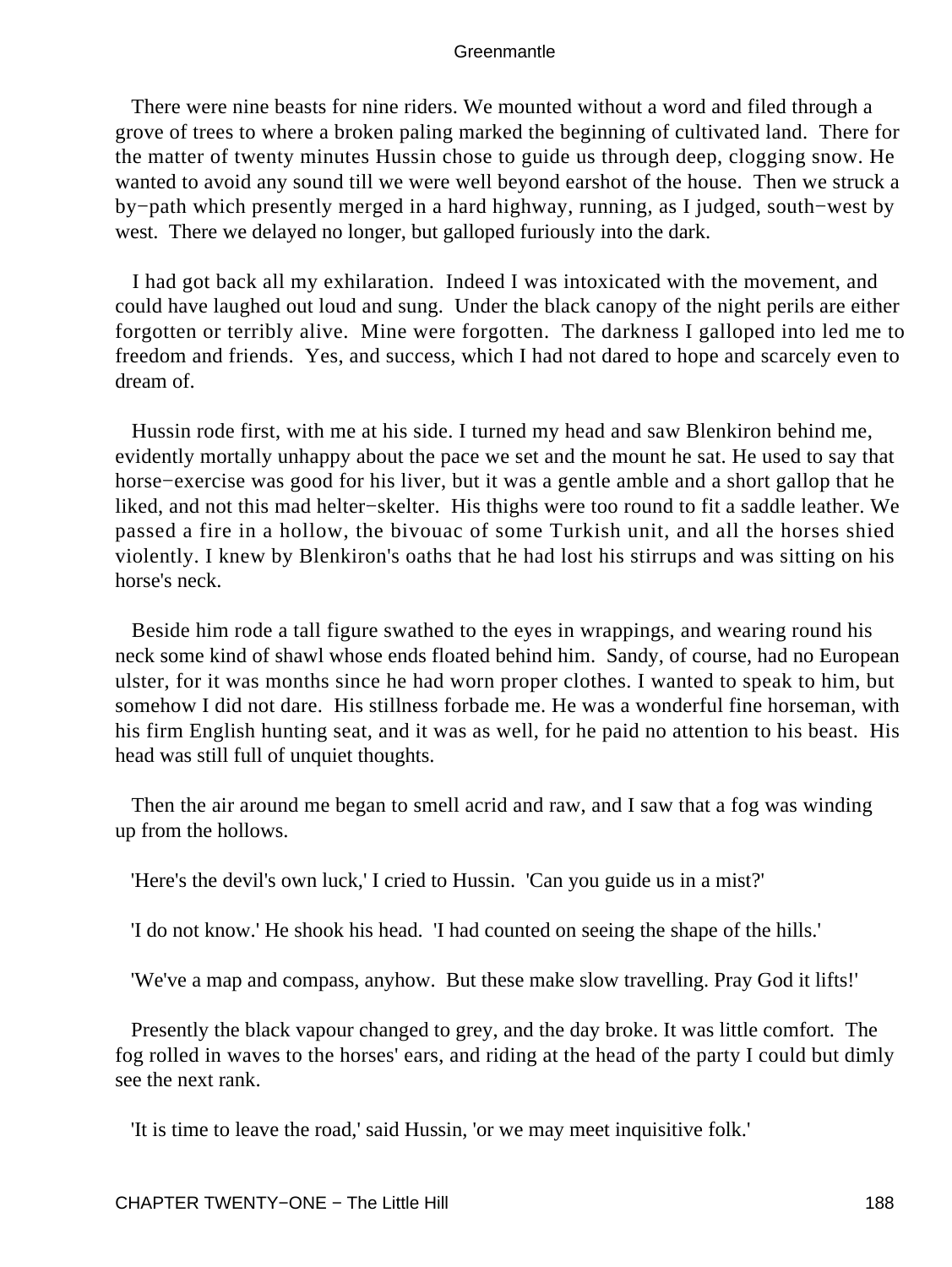We struck to the left, over ground which was for all the world like a Scotch moor. There were pools of rain on it, and masses of tangled snow−laden junipers, and long reefs of wet slaty stone. It was bad going, and the fog made it hopeless to steer a good course. I had out the map and the compass, and tried to fix our route so as to round the flank of a spur of the mountains which separated us from the valley we were aiming at.

'There's a stream ahead of us,' I said to Hussin. 'Is it fordable?'

 'It is only a trickle,' he said, coughing. 'This accursed mist is from Eblis.' But I knew long before we reached it that it was no trickle. It was a hill stream coming down in spate, and, as I soon guessed, in a deep ravine. Presently we were at its edge, one long whirl of yeasty falls and brown rapids. We could as soon get horses over it as to the topmost cliffs of the Palantuken.

 Hussin stared at it in consternation. 'May Allah forgive my folly, for I should have known. We must return to the highway and find a bridge. My sorrow, that I should have led my lords so ill.'

 Back over that moor we went with my spirits badly damped. We had none too long a start, and Hilda von Einem would rouse heaven and earth to catch us up. Hussin was forcing the pace, for his anxiety was as great as mine.

 Before we reached the road the mist blew back and revealed a wedge of country right across to the hills beyond the river. It was a clear view, every object standing out wet and sharp in the light of morning. It showed the bridge with horsemen drawn up across it, and it showed, too, cavalry pickets moving along the road.

 They saw us at the same instant. A word was passed down the road, a shrill whistle blew, and the pickets put their horses at the bank and started across the moor.

 'Did I not say this mist was from Eblis?' growled Hussin, as we swung round and galloped back on our tracks. 'These cursed Zaptiehs have seen us, and our road is cut.'

 I was for trying the stream at all costs, but Hussin pointed out that it would do us no good. The cavalry beyond the bridge was moving up the other bank. 'There is a path through the hills that I know, but it must be travelled on foot. If we can increase our lead and the mist cloaks us, there is yet a chance.'

 It was a weary business plodding up to the skirts of the hills. We had the pursuit behind us now, and that put an edge on every difficulty. There were long banks of broken screes, I remember, where the snow slipped in wreaths from under our feet. Great boulders had to be circumvented, and patches of bog, where the streams from the snows first made contact with the plains, mired us to our girths. Happily the mist was down again, but this, though it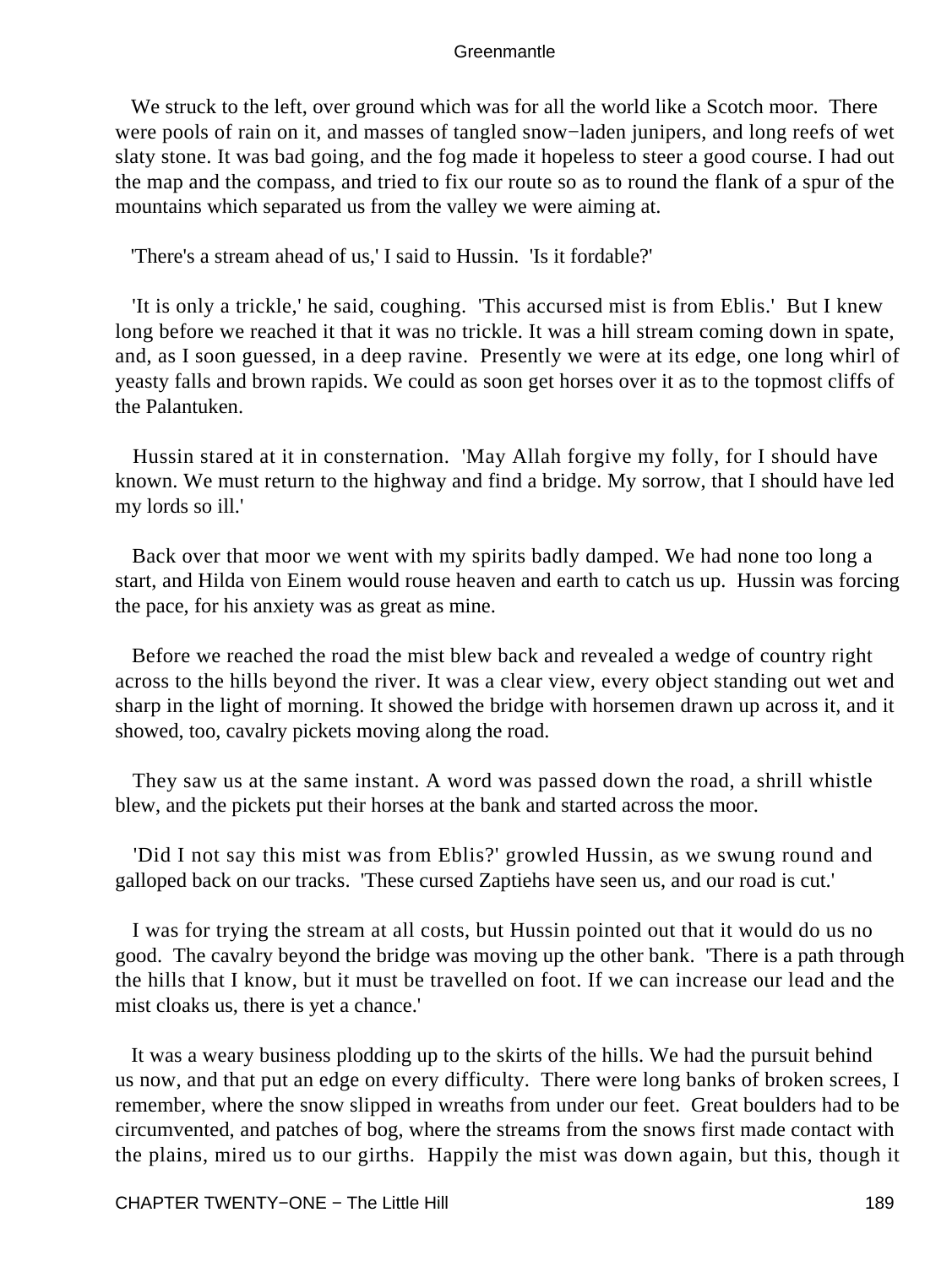hindered the chase, lessened the chances of Hussin finding the path.

 He found it nevertheless. There was the gully and the rough mule−track leading upwards. But there also had been a landslip, quite recent from the marks. A large scar of raw earth had broken across the hillside, which with the snow above it looked like a slice cut out of an iced chocolate−cake.

We stared blankly for a second, till we recognized its hopelessness.

'I'm trying for the crags,' I said. 'Where there once was a way another can be found.'

'And be picked off at their leisure by these marksmen,' said Hussin grimly. 'Look!'

 The mist had opened again, and a glance behind showed me the pursuit closing up on us. They were now less than three hundred yards off. We turned our horses and made off east−ward along the skirts of the cliffs.

 Then Sandy spoke for the first time. 'I don't know how you fellows feel, but I'm not going to be taken. There's nothing much to do except to find a place and put up a fight. We can sell our lives dearly.'

 'That's about all,' said Blenkiron cheerfully. He had suffered such tortures on that gallop that he welcomed any kind of stationary fight.

'Serve out the arms,' said Sandy.

 The Companions all carried rifles slung across their shoulders. Hussin, from a deep saddle−bag, brought out rifles and bandoliers for the rest of us. As I laid mine across my saddle−bow I saw it was a German Mauser of the latest pattern.

 'It's hell−for−leather till we find a place for a stand,' said Sandy. 'The game's against us this time.'

 Once more we entered the mist, and presently found better going on a long stretch of even slope. Then came a rise, and on the crest of it I saw the sun. Presently we dipped into bright daylight and looked down on a broad glen, with a road winding up it to a pass in the range. I had expected this. It was one way to the Palantuken pass, some miles south of the house where we had been lodged.

 And then, as I looked southward, I saw what I had been watching for for days. A little hill split the valley, and on its top was a *kranz of rocks. It was the* castrol of my persistent dream.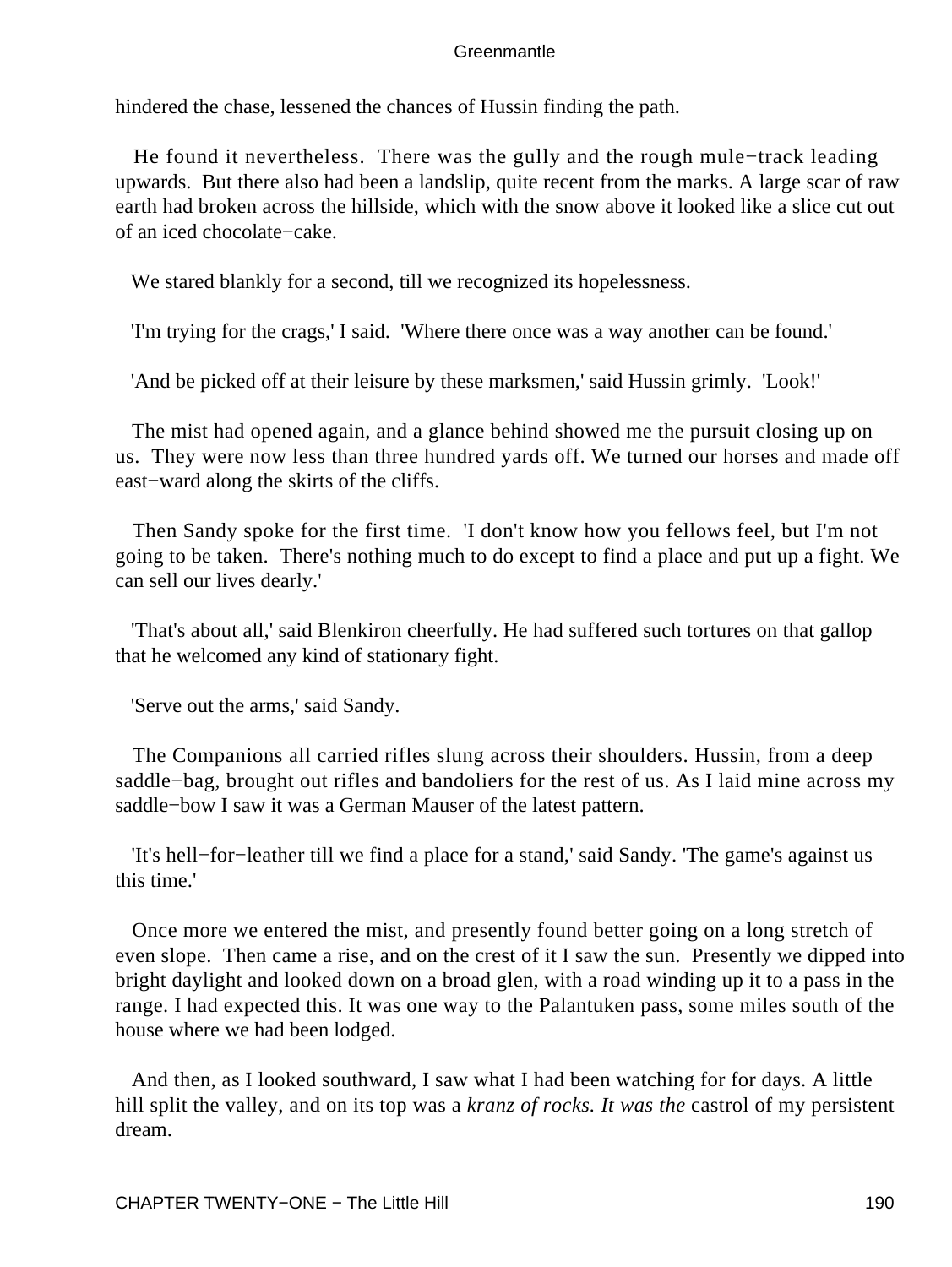On that I promptly took charge. 'There's our fort,' I cried. 'If we once get there we can hold it for a week. Sit down and ride for it.'

 We bucketed down that hillside like men possessed, even Blenkiron sticking on manfully among the twists and turns and slithers. Presently we were on the road and were racing past marching infantry and gun teams and empty wagons. I noted that most seemed to be moving downward and few going up. Hussin screamed some words in Turkish that secured us a passage, but indeed our crazy speed left them staring. Out of a corner of my eye I saw that Sandy had flung off most of his wrappings and seemed to be all a dazzle of rich colour. But I had thought for nothing except the little hill, now almost fronting us across the shallow glen.

 No horses could breast that steep. We urged them into the hollow, and then hastily dismounted, humped the packs, and began to struggle up the side of the \_castrol. It was strewn with great boulders, which gave a kind of cover that very soon was needed. For, snatching a glance back, I saw that our pursuers were on the road above us and were getting ready to shoot.

 At normal times we would have been easy marks, but, fortunately, wisps and streamers of mist now clung about that hollow. The rest could fend for themselves, so I stuck to Blenkiron and dragged him, wholly breathless, by the least exposed route. Bullets spattered now and then against the rocks, and one sang unpleasantly near my head. In this way we covered three−fourths of the distance, and had only the bare dozen yards where the gradient eased off up to the edge of the \_kranz.

 Blenkiron got hit in the leg, our only casualty. There was nothing for it but to carry him, so I swung him on my shoulders, and with a bursting heart did that last lap. It was hottish work, and the bullets were pretty thick about us, but we all got safely to the *kranz, and a short scramble took us over the edge. I laid Blenkiron inside the* castrol and started to prepare our defence.

We had little time to do it. Out of the thin fog figures were coming, crouching in cover. The place we were in was a natural redoubt, except that there were no loopholes or sandbags. We had to show our heads over the rim to shoot, but the danger was lessened by the superb field of fire given by those last dozen yards of glacis. I posted the men and waited, and Blenkiron, with a white face, insisted on taking his share, announcing that he used to be handy with a gun.

 I gave the order that no man was to shoot till the enemy had come out of the rocks on to the glacis. The thing ran right round the top, and we had to watch all sides to prevent them getting us in flank or rear. Hussin's rifle cracked out presently from the back, so my precautions had not been needless.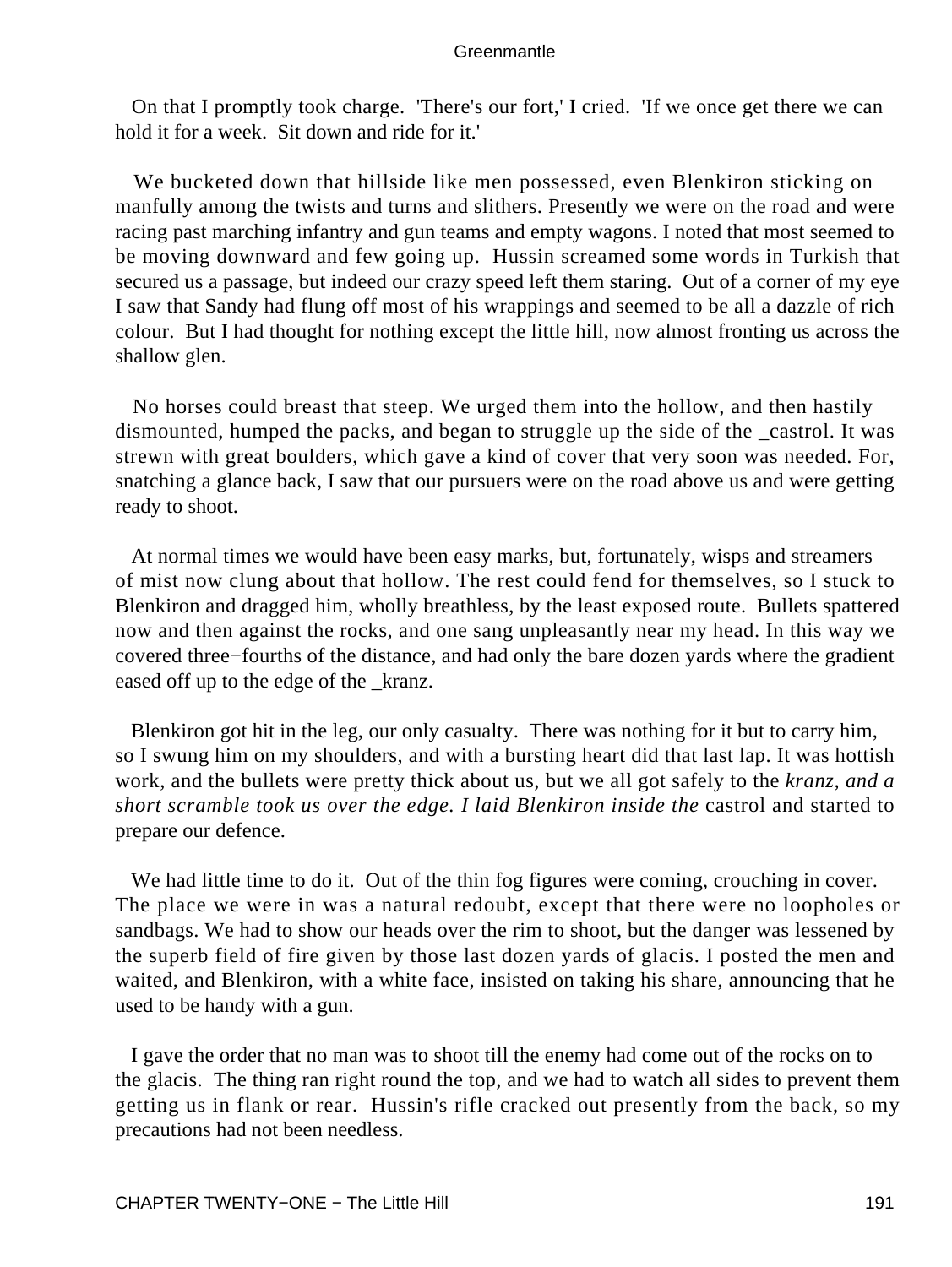We were all three fair shots, though none of us up to Peter's miraculous standard, and the Companions, too, made good practice. The Mauser was the weapon I knew best, and I didn't miss much. The attackers never had a chance, for their only hope was to rush us by numbers, and, the whole party being not above two dozen, they were far too few. I think we killed three, for their bodies were left lying, and wounded at least six, while the rest fell back towards the road. In a quarter of an hour it was all over.

 'They are dogs of Kurds,' I heard Hussin say fiercely. 'Only a Kurdish \_giaour would fire on the livery of the Kaaba.'

 Then I had a good look at Sandy. He had discarded shawls and wrappings, and stood up in the strangest costume man ever wore in battle. Somehow he had procured field−boots and an old pair of riding−breeches. Above these, reaching well below his middle, he had a wonderful silken jibbah or ephod of a bright emerald. I cal it silk, but it was like no silk I have ever known, so exquisite in the mesh, with such a sheen and depth in it. Some strange pattern was woven on the breast, which in the dim light I could not trace. I'll warrant no rarer or costlier garment was ever exposed to lead on a bleak winter hill.

 Sandy seemed unconscious of his garb. His eye, listless no more, scanned the hollow. 'That's only the overture,' he cried. 'The opera will soon begin. We must put a breastwork up in these gaps or they'll pick us off from a thousand yards.'

 I had meantime roughly dressed Blenkiron's wound with a linen rag which Hussin provided. It was from a ricochet bullet which had chipped into his left shin. Then I took a hand with the others in getting up earthworks to complete the circuit of the defence. It was no easy job, for we wrought only with our knives and had to dig deep down below the snowy gravel. As we worked I took stock of our refuge.

 The \_castrol was a rough circle about ten yards in diameter, its interior filled with boulders and loose stones, and its parapet about four feet high. The mist had cleared for a considerable space, and I could see the immediate surroundings. West, beyond the hollow, was the road we had come, where now the remnants of the pursuit were clustered. North, the hill fell steeply to the valley bottom, but to the south, after a dip there was a ridge which shut the view. East lay another fork of the stream, the chief fork I guessed, and it was evidently followed by the main road to the pass, for I saw it crowded with transport. The two roads seemed to converge somewhere farther south of my sight.

 I guessed we could not be very far from the front, for the noise of guns sounded very near, both the sharp crack of the field−pieces, and the deeper boom of the howitzers. More, I could hear the chatter of the machine−guns, a magpie note among the baying of hounds. I even saw the bursting of Russian shells, evidently trying to reach the main road. One big fellow − an eight−inch − landed not ten yards from a convoy to the east of us, and another in the hollow through which we had come. These were clearly ranging shots, and I wondered if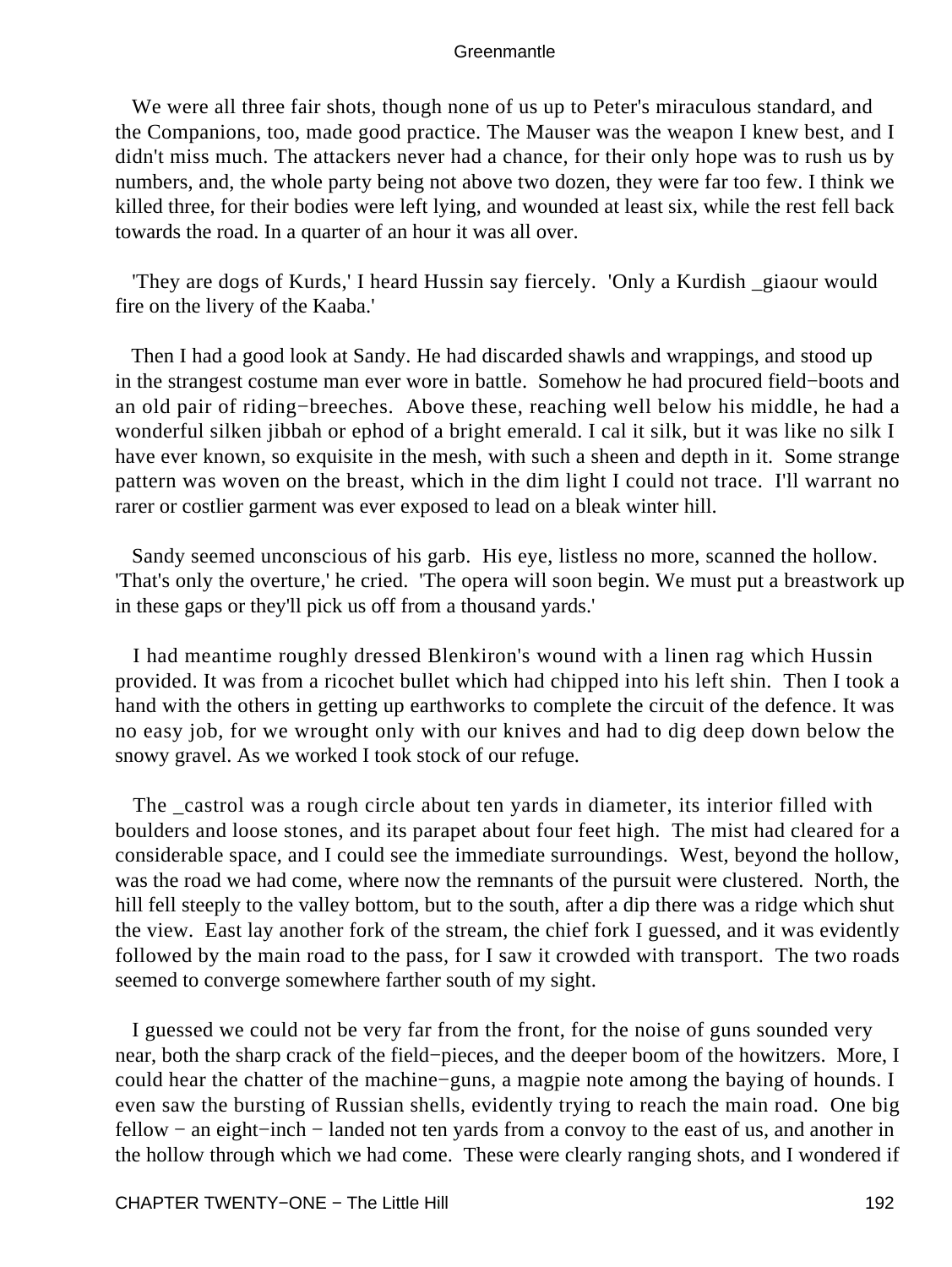the Russians had observation−posts on the heights to mark them. If so, they might soon try a curtain, and we should be very near its edge. It would be an odd irony if we were the target of friendly shells.

 'By the Lord Harry,' I heard Sandy say, 'if we had a brace of machine−guns we could hold this place against a division.'

 'What price shells?' I asked. 'If they get a gun up they can blow us to atoms in ten minutes.'

'Please God the Russians keep them too busy for that,' was his answer.

With anxious eyes I watched our enemies on the road. They seemed to have grown in numbers. They were signalling, too, for a white flag fluttered. Then the mist rolled down on us again, and our prospect was limited to ten yards of vapour.

 'Steady,' I cried; 'they may try to rush us at any moment. Every man keep his eye on the edge of the fog, and shoot at the first sign.'

 For nearly half an hour by my watch we waited in that queer white world, our eyes smarting with the strain of peering. The sound of the guns seemed to be hushed, and everything grown deathly quiet. Blenkiron's squeal, as he knocked his wounded leg against a rock, made every man start.

Then out of the mist there came a voice.

 It was a woman's voice, high, penetrating, and sweet, but it spoke in no tongue I knew. Only Sandy understood. He made a sudden movement as if to defend himself against a blow.

 The speaker came into clear sight on the glacis a yard or two away. Mine was the first face she saw. 'I come to offer terms,' she said in English. 'Will you permit me to enter?'

I could do nothing except take off my cap and say, 'Yes, ma'am.'

Blenkiron, snuggled up against the parapet, was cursing furiously below his breath.

 She climbed up the \_kranz and stepped over the edge as lightly as a deer. Her clothes were strange − spurred boots and breeches over which fell a short green kirtle. A little cap skewered with a jewelled pin was on her head, and a cape of some coarse country cloth hung from her shoulders. She had rough gauntlets on her hands, and she carried for weapon a riding−whip. The fog−crystals clung to her hair, I remember, and a silvery film of fog lay on her garments.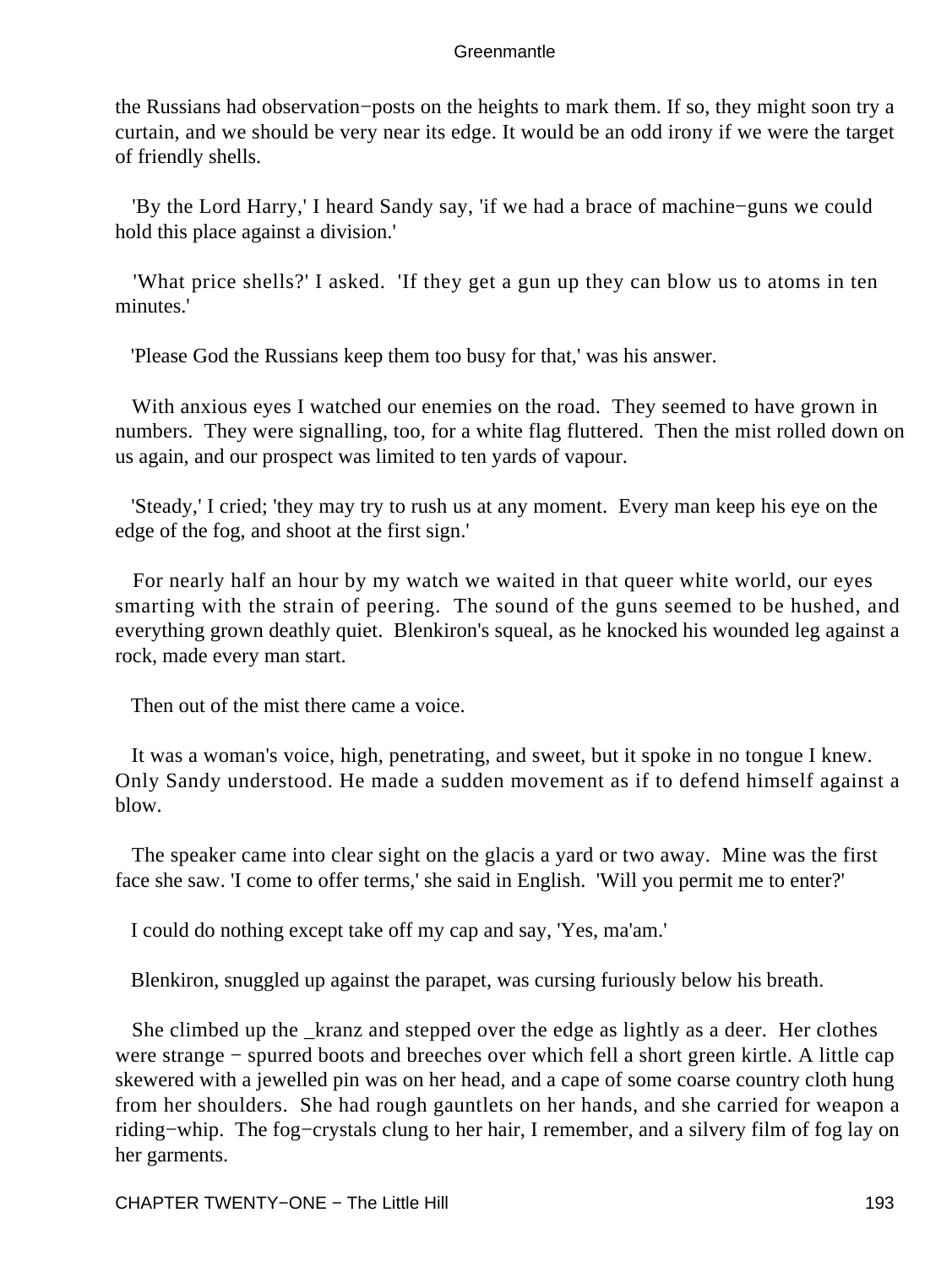I had never before thought of her as beautiful. Strange, uncanny, wonderful, if you like, but the word beauty had too kindly and human a sound for such a face. But as she stood with heightened colour, her eyes like stars, her poise like a wild bird's, I had to confess that she had her own loveliness. She might be a devil, but she was also a queen. I considered that there might be merits in the prospect of riding by her side into Jerusalem.

 Sandy stood rigid, his face very grave and set. She held out both hands to him, speaking softly in Turkish. I noticed that the six Companions had disappeared from the \_castrol and were somewhere out of sight on the farther side.

 I do not know what she said, but from her tone, and above all from her eyes, I judged that she was pleading − pleading for his return, for his partnership in her great adventure; pleading, for all I knew, for his love.

 His expression was like a death−mask, his brows drawn tight in a little frown and his jaw rigid.

 'Madam,' he said, 'I ask you to tell your business quick and to tell it in English. My friends must hear it as well as me.'

 'Your friends!' she cried. 'What has a prince to do with these hirelings? Your slaves, perhaps, but not your friends.'

 'My friends,' Sandy repeated grimly. 'You must know, Madam, that I am a British officer.'

 That was beyond doubt a clean staggering stroke. What she had thought of his origin God knows, but she had never dreamed of this. Her eyes grew larger and more lustrous, her lips parted as if to speak, but her voice failed her. Then by an effort she recovered herself, and out of that strange face went all the glow of youth and ardour. It was again the unholy mask I had first known.

 'And these others?' she asked in a level voice. 'One is a brother officer of my regiment. The other is an American friend. But all three of us are on the same errand. We came east to destroy Greenmantle and your devilish ambitions. You have yourself destroyed your prophets, and now it is your turn to fail and disappear. Make no mistake, Madam; that folly is over. I will tear this sacred garment into a thousand pieces and scatter them on the wind. The people wait today for the revelation, but none will come. You may kill us if you can, but we have at least crushed a lie and done service to our country.'

 I would not have taken my eyes from her face for a king's ransom. I have written that she was a queen, and of that there is no manner of doubt. She had the soul of a conqueror, for not a flicker of weakness or disappointment marred her air. Only pride and the stateliest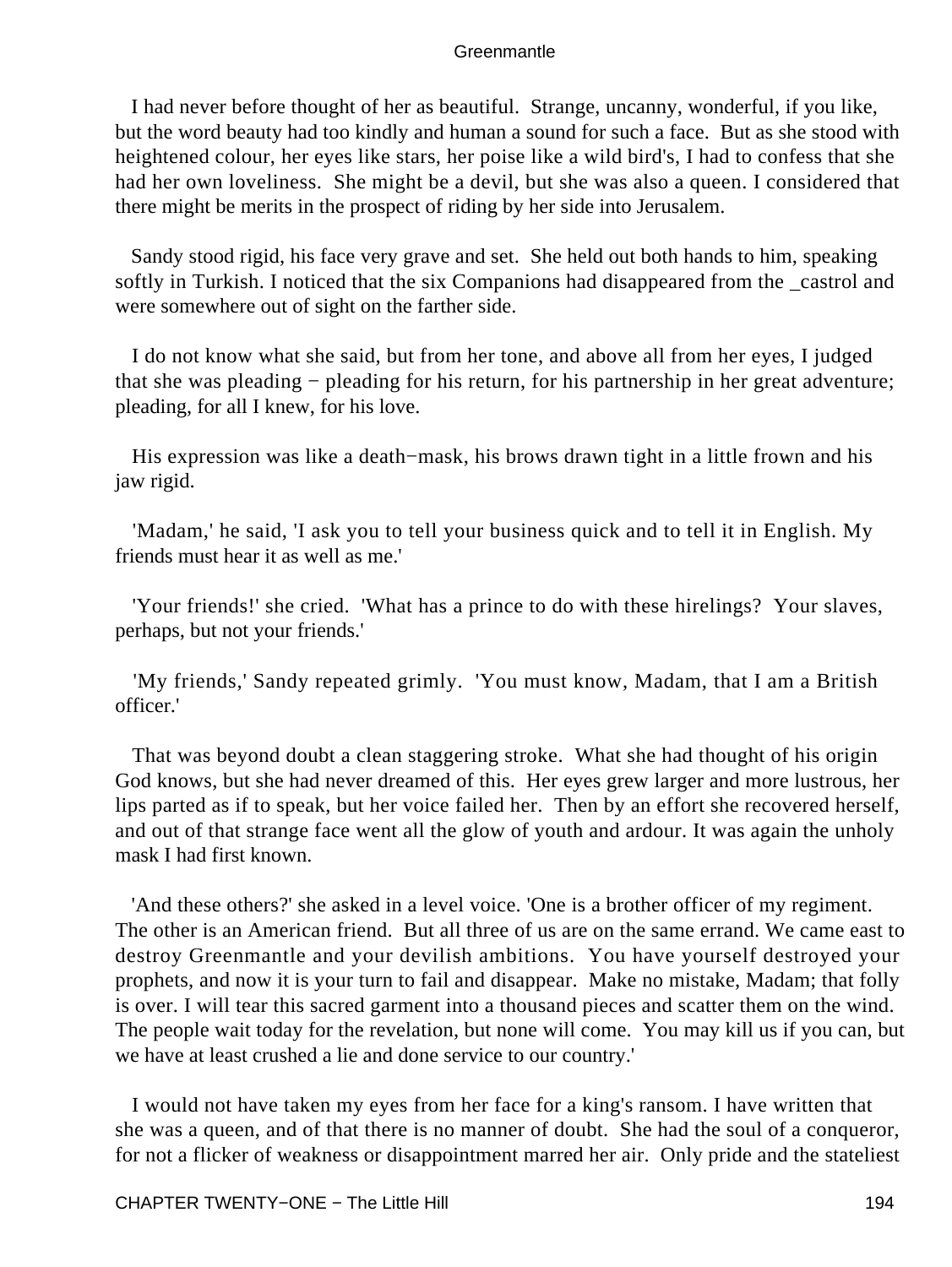resolution looked out of her eyes.

 'I said I came to offer terms. I will still offer them, though they are other than I thought. For the fat American, I will send him home safely to his own country. I do not make war on such as he. He is Germany's foe, not mine. You,' she said, turning fiercely on me, 'I will hang before dusk.'

 Never in my life had I been so pleased. I had got my revenge at last. This woman had singled me out above the others as the object of her wrath, and I almost loved her for it.

She turned to Sandy, and the fierceness went out of her face.

 'You seek the truth,' she said. 'So also do I, and if we use a lie it is only to break down a greater. You are of my household in spirit, and you alone of all men I have seen are fit to ride with me on my mission. Germany may fail, but I shall not fail. I offer you the greatest career that mortal has known. I offer you a task which will need every atom of brain and sinew and courage. Will you refuse that destiny?'

 I do not know what effect this vapouring might have had in hot scented rooms, or in the languor of some rich garden; but up on that cold hill−top it was as unsubstantial as the mist around us. It sounded not even impressive, only crazy.

'I stay with my friends,' said Sandy.

'Then I will offer more. I will save your friends. They, too, shall share in my triumph.'

 This was too much for Blenkiron. He scrambled to his feet to speak the protest that had been wrung from his soul, forgot his game leg, and rolled back on the ground with a groan.

 Then she seemed to make a last appeal. She spoke in Turkish now, and I do not know what she said, but I judged it was the plea of a woman to her lover. Once more she was the proud beauty, but there was a tremor in her pride − I had almost written tenderness. To listen to her was like horrid treachery, like eavesdropping on something pitiful. I know my cheeks grew scarlet and Blenkiron turned away his head.

Sandy's face did not move. He spoke in English.

 'You can offer me nothing that I desire,' he said. 'I am the servant of my country, and her enemies are mine. I can have neither part nor lot with you. That is my answer, Madam von Einem.'

 Then her steely restraint broke. It was like a dam giving before a pent−up mass of icy water. She tore off one of her gauntlets and hurled it in his face. Implacable hate looked out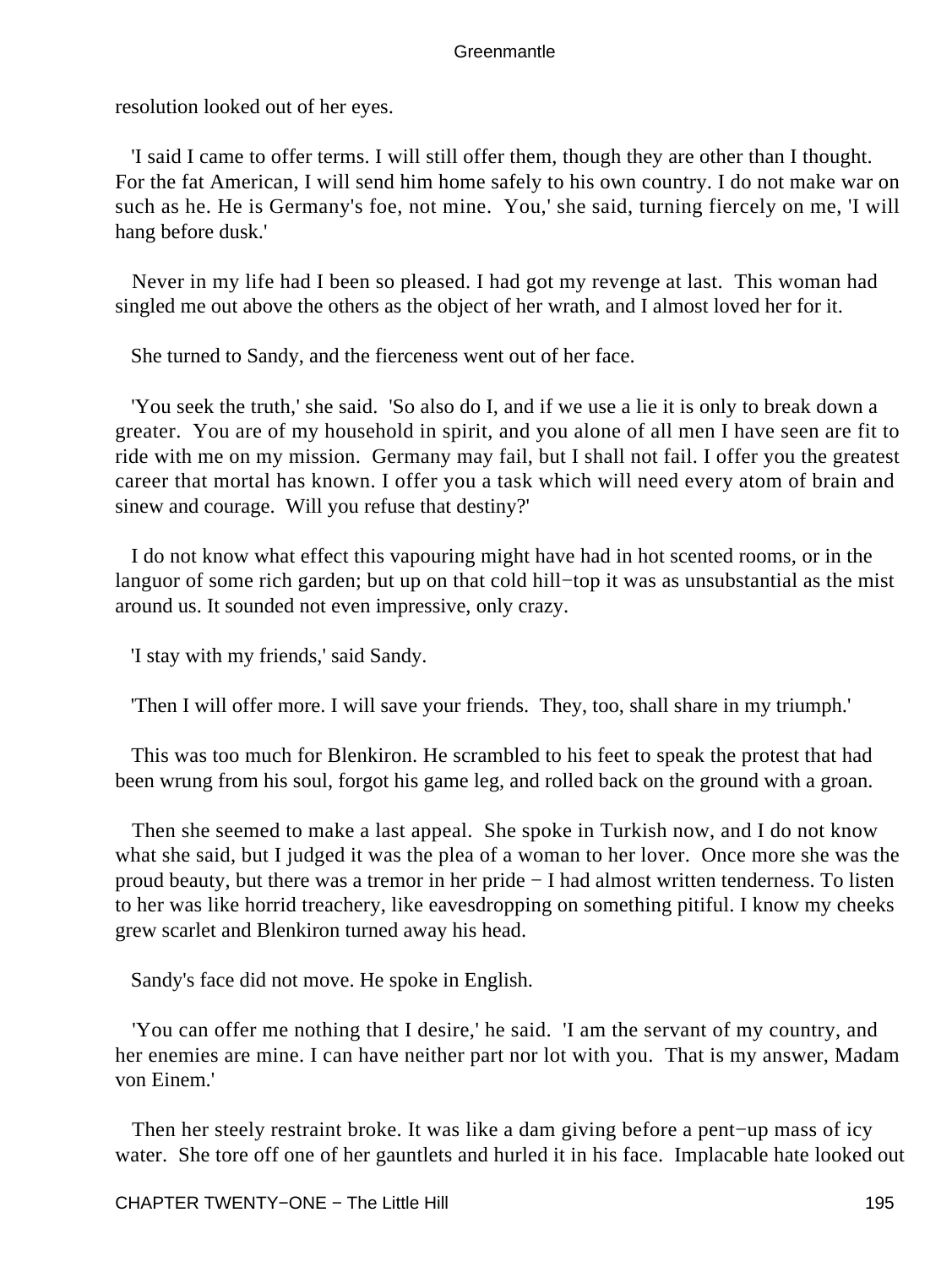of her eyes.

 'I have done with you,' she cried. 'You have scorned me, but you have dug your own grave.'

 She leaped on the parapet and the next second was on the glacis. Once more the mist had fled, and across the hollow I saw a field−gun in place and men around it who were not Turkish. She waved her hand to them, and hastened down the hillside.

 But at that moment I heard the whistle of a long−range Russian shell. Among the boulders there was the dull shock of an explosion and a mushroom of red earth. It all passed in an instant of time: I saw the gunners on the road point their hands and I heard them cry; I heard too, a kind of sob from Blenkiron – all this before I realized myself what had happened. The next thing I saw was Sandy, already beyond the glacis, leaping with great bounds down the hill. They were shooting at him, but he heeded them not. For the space of a minute he was out of sight, and his whereabouts was shown only by the patter of bullets.

Then he came back – walking quite slowly up the last slope, and he was carrying something in his arms. The enemy fired no more; they realized what had happened.

 He laid his burden down gently in a corner of the \_castrol. The cap had fallen off, and the hair was breaking loose. The face was very white but there was no wound or bruise on it.

 'She was killed at once,' I heard him saying. 'Her back was broken by a shell−fragment. Dick, we must bury her here ... You see, she ... she liked me. I can make her no return but this.'

 We set the Companions to guard, and with infinite slowness, using our hands and our knives, we made a shallow grave below the eastern parapet. When it was done we covered her face with the linen cloak which Sandy had worn that morning. He lifted the body and laid it reverently in its place.

'I did not know that anything could be so light,' he said.

 It wasn't for me to look on at that kind of scene. I went to the parapet with Blenkiron's field−glasses and had a stare at our friends on the road. There was no Turk there, and I guessed why, for it would not be easy to use the men of Islam against the wearer of the green ephod. The enemy were German or Austrian, and they had a field−gun. They seemed to have got it laid on our fort; but they were waiting. As I looked I saw behind them a massive figure I seemed to recognize. Stumm had come to see the destruction of his enemies.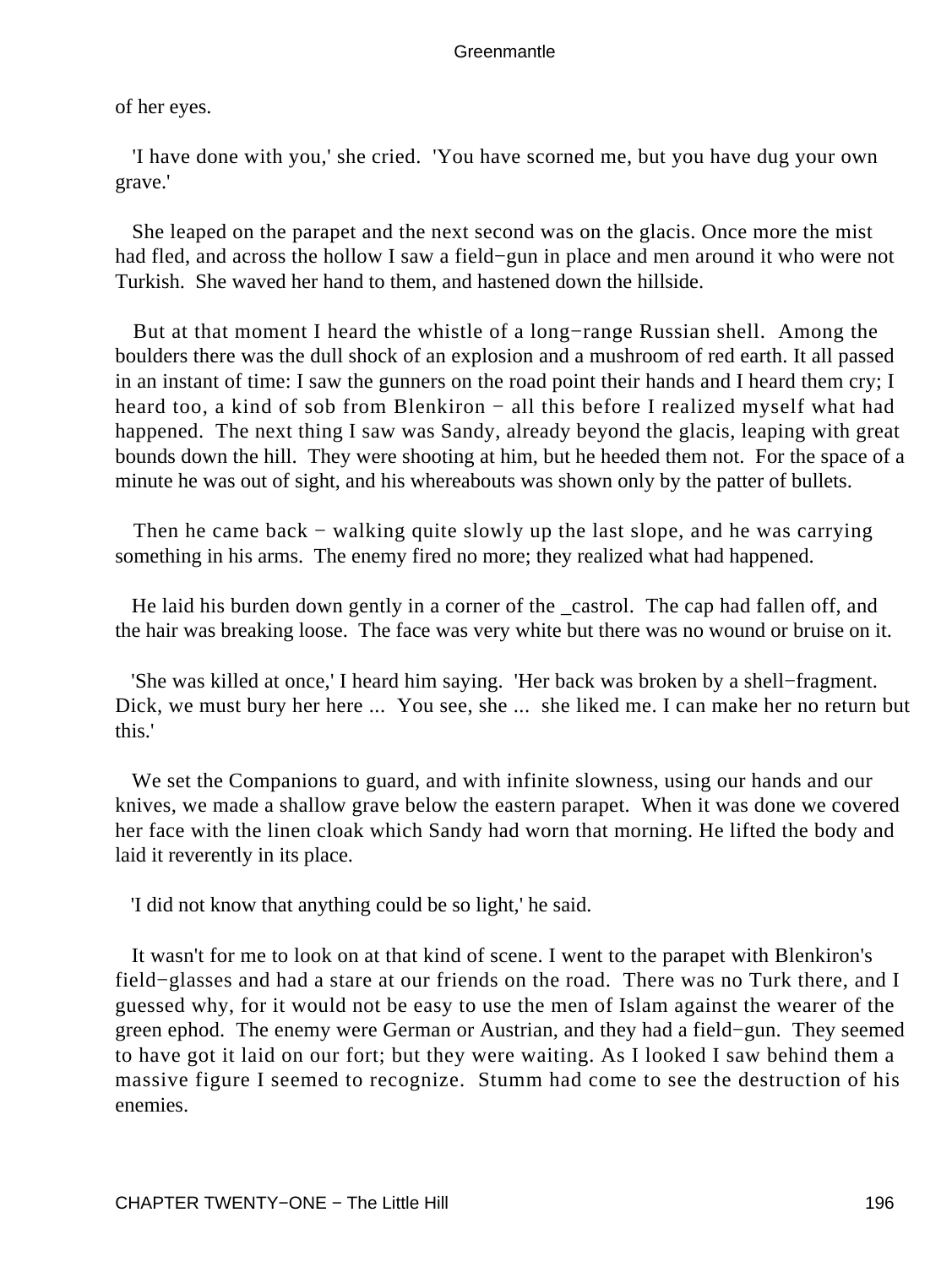To the east I saw another gun in the fields just below the main road. They had got us on both sides, and there was no way of escape. Hilda von Einem was to have a noble pyre and goodly company for the dark journey.

 Dusk was falling now, a clear bright dusk where the stars pricked through a sheen of amethyst. The artillery were busy all around the horizon, and towards the pass on the other road, where Fort Palantuken stood, there was the dust and smoke of a furious bombardment. It seemed to me, too, that the guns on the other fronts had come nearer. Deve Boyun was hidden by a spur of hill, but up in the north, white clouds, like the streamers of evening, were hanging over the Euphrates glen. The whole firmament hummed and twanged like a taut string that has been struck ...

 As I looked, the gun to the west fired − the gun where Stumm was. The shell dropped ten yards to our right. A second later another fell behind us.

 Blenkiron had dragged himself to the parapet. I don't suppose he had ever been shelled before, but his face showed curiosity rather than fear.

'Pretty poor shooting, I reckon,' he said.

'On the contrary,' I said, 'they know their business. They're bracketing ...'

 The words were not out of my mouth when one fell right among us. It struck the far rim of the \_castrol, shattering the rock, but bursting mainly outside. We all ducked, and barring some small scratches no one was a penny the worse. I remember that much of the debris fell on Hilda von Einem's grave.

 I pulled Blenkiron over the far parapet, and called on the rest to follow, meaning to take cover on the rough side of the hill. But as we showed ourselves shots rang out from our front, shots fired from a range of a few hundred yards. It was easy to see what had happened. Riflemen had been sent to hold us in rear. They would not assault so long as we remained in the \_castrol, but they would block any attempt to find safety outside it. Stumm and his gun had us at their mercy.

We crouched below the parapet again. 'We may as well toss for it,' I said. 'There's only two ways − to stay here and be shelled or try to break through those fellows behind. Either's pretty unhealthy.'

 But I knew there was no choice. With Blenkiron crippled we were pinned to the \_castrol. Our numbers were up all right.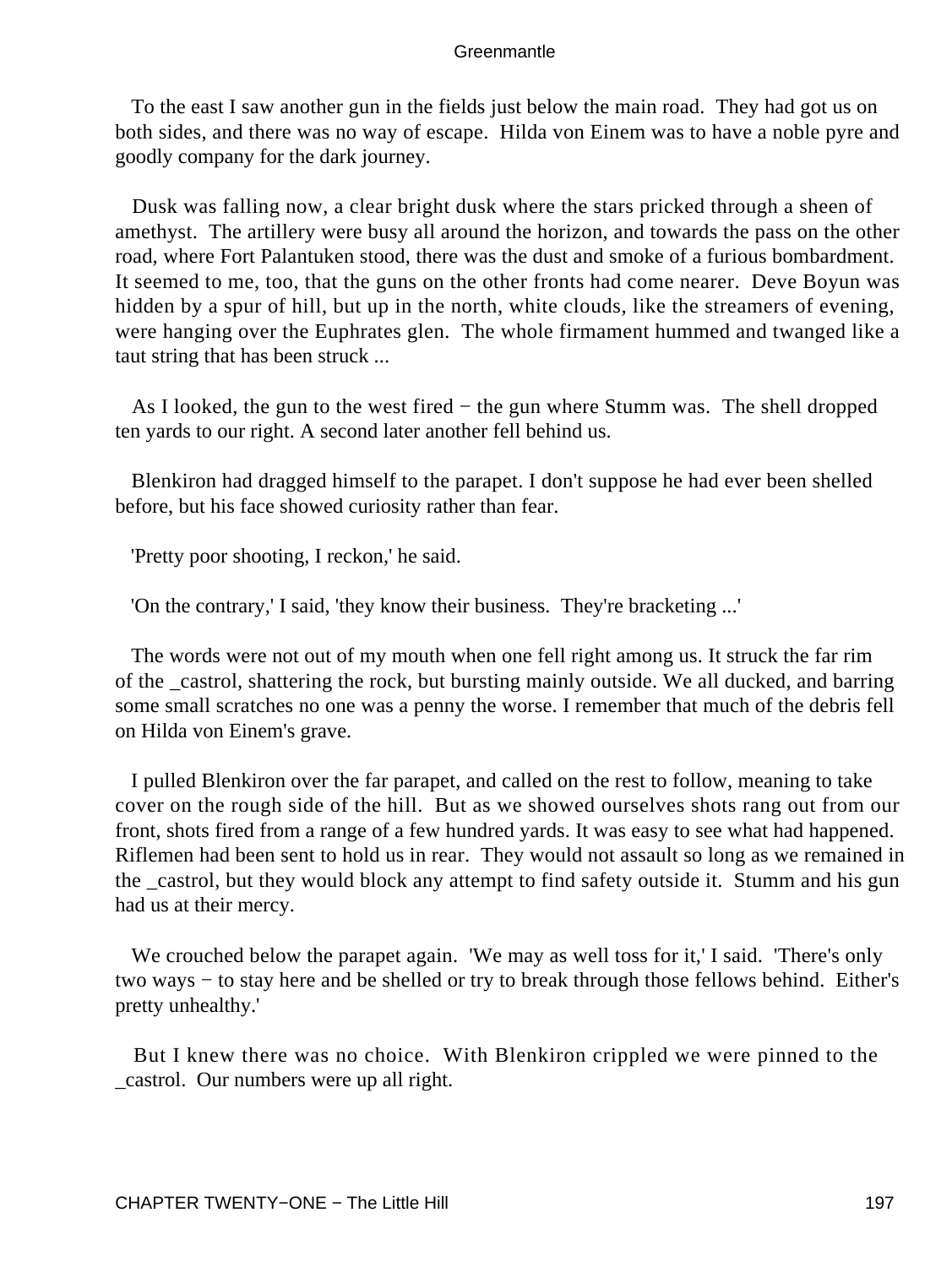## <span id="page-198-0"></span>**[CHAPTER TWENTY−TWO − The Guns of the North](#page-208-0)**

*But no more shells fell.* 

 The night grew dark and showed a field of glittering stars, for the air was sharpening again towards frost. We waited for an hour, crouching just behind the far parapets, but never came that ominous familiar whistle.

 Then Sandy rose and stretched himself. 'I'm hungry,' he said. 'Let's have out the food, Hussin. We've eaten nothing since before daybreak. I wonder what is the meaning of this respite?'

I fancied I knew.

 'It's Stumm's way,' I said. 'He wants to torture us. He'll keep us hours on tenterhooks, while he sits over yonder exulting in what he thinks we're enduring. He has just enough imagination for that ... He would rush us if he had the men. As it is, he's going to blow us to pieces, but do it slowly and smack his lips over it.'

 Sandy yawned. 'We'll disappoint him, for we won't be worried, old man. We three are beyond that kind of fear.'

 'Meanwhile we're going to do the best we can,' I said. 'He's got the exact range for his whizz−bangs. We've got to find a hole somewhere just outside the \_castrol, and some sort of head−cover. We're bound to get damaged whatever happens, but we'll stick it out to the end. When they think they have finished with us and rush the place, there may be one of us alive to put a bullet through old Stumm. What do you say?'

 They agreed, and after our meal Sandy and I crawled out to prospect, leaving the others on guard in case there should be an attack. We found a hollow in the glacis a little south of the *castrol, and, working very quietly, managed to enlarge it and cut a kind of shallow cave in the hill. It would be no use against a direct hit, but it would give some cover from flying fragments. As I read the situation, Stumm could land as many shells as he pleased in the* castrol and wouldn't bother to attend to the flanks. When the bad shelling began there would be shelter for one or two in the cave.

 Our enemies were watchful. The riflemen on the east burnt Very flares at intervals, and Stumm's lot sent up a great star−rocket. I remember that just before midnight hell broke loose round Fort Palantuken. No more Russian shells came into our hollow, but all the road to the east was under fire, and at the Fort itself there was a shattering explosion and a queer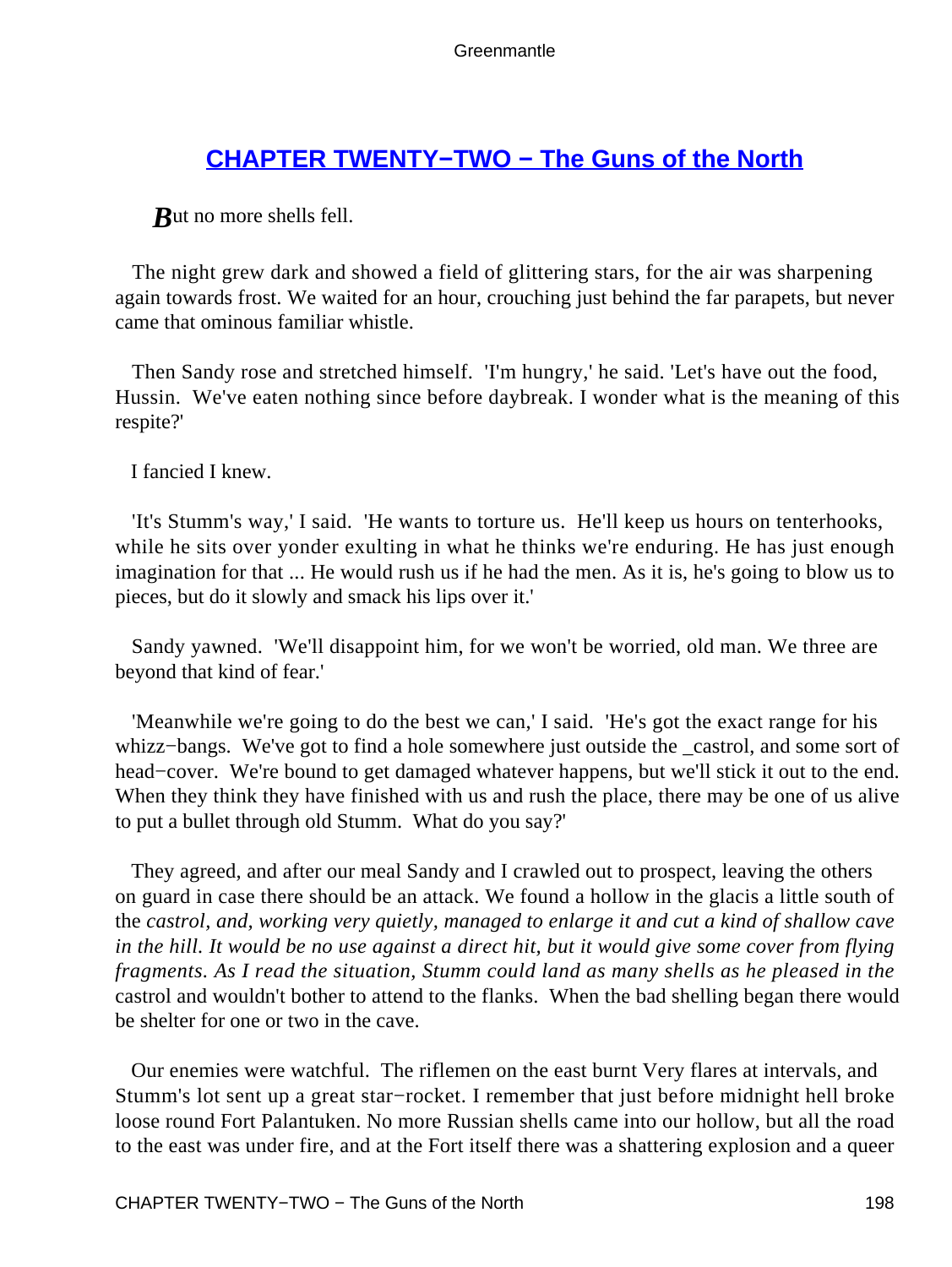scarlet glow which looked as if a magazine had been hit. For about two hours the firing was intense, and then it died down. But it was towards the north that I kept turning my head. There seemed to be something different in the sound there, something sharper in the report of the guns, as if shells were dropping in a narrow valley whose rock walls doubled the echo. Had the Russians by any blessed chance worked round that flank?

 I got Sandy to listen, but he shook his head. 'Those guns are a dozen miles off,' he said. 'They're no nearer than three days ago. But it looks as if the sportsmen on the south might have a chance. When they break through and stream down the valley, they'll be puzzled to account for what remains of us ... We're no longer three adventurers in the enemy's country. We're the advance guard of the Allies. Our pals don't know about us, and we're going to be cut off, which has happened to advance guards before now. But all the same, we're in our own battle−line again. Doesn't that cheer you, Dick?'

 It cheered me wonderfully, for I knew now what had been the weight on my heart ever since I accepted Sir Walter's mission. It was the loneliness of it. I was fighting far away from my friends, far away from the true fronts of battle. It was a side−show which, whatever its importance, had none of the exhilaration of the main effort. But now we had come back to familiar ground. We were like the Highlanders cut off at Cite St Auguste on the first day of Loos, or those Scots Guards at Festubert of whom I had heard. Only, the others did not know of it, would never hear of it. If Peter succeeded he might tell the tale, but most likely he was lying dead somewhere in the no−man's−land between the lines. We should never be heard of again any more, but our work remained. Sir Walter would know that, and he would tell our few belongings that we had gone out in our country's service.

We were in the \_castrol again, sitting under the parapets. The same thoughts must have been in Sandy's mind, for he suddenly laughed.

 'It's a queer ending, Dick. We simply vanish into the infinite. If the Russians get through they will never recognize what is left of us among so much of the wreckage of battle. The snow will soon cover us, and when the spring comes there will only be a few bleached bones. Upon my soul it is the kind of death I always wanted.' And he quoted softly to himself a verse of an old Scots ballad:

 'Mony's the ane for him maks mane, But nane sall ken whar he is gane. Ower his white banes, when they are bare, The wind sall blaw for evermair.'

 'But our work lives,' I cried, with a sudden great gasp of happiness. 'It's the job that matters, not the men that do it. And our job's done. We have won, old chap − won hands down − and there is no going back on that. We have won anyway; and if Peter has had a slice of luck, we've scooped the pool ... After all, we never expected to come out of this thing with our lives.'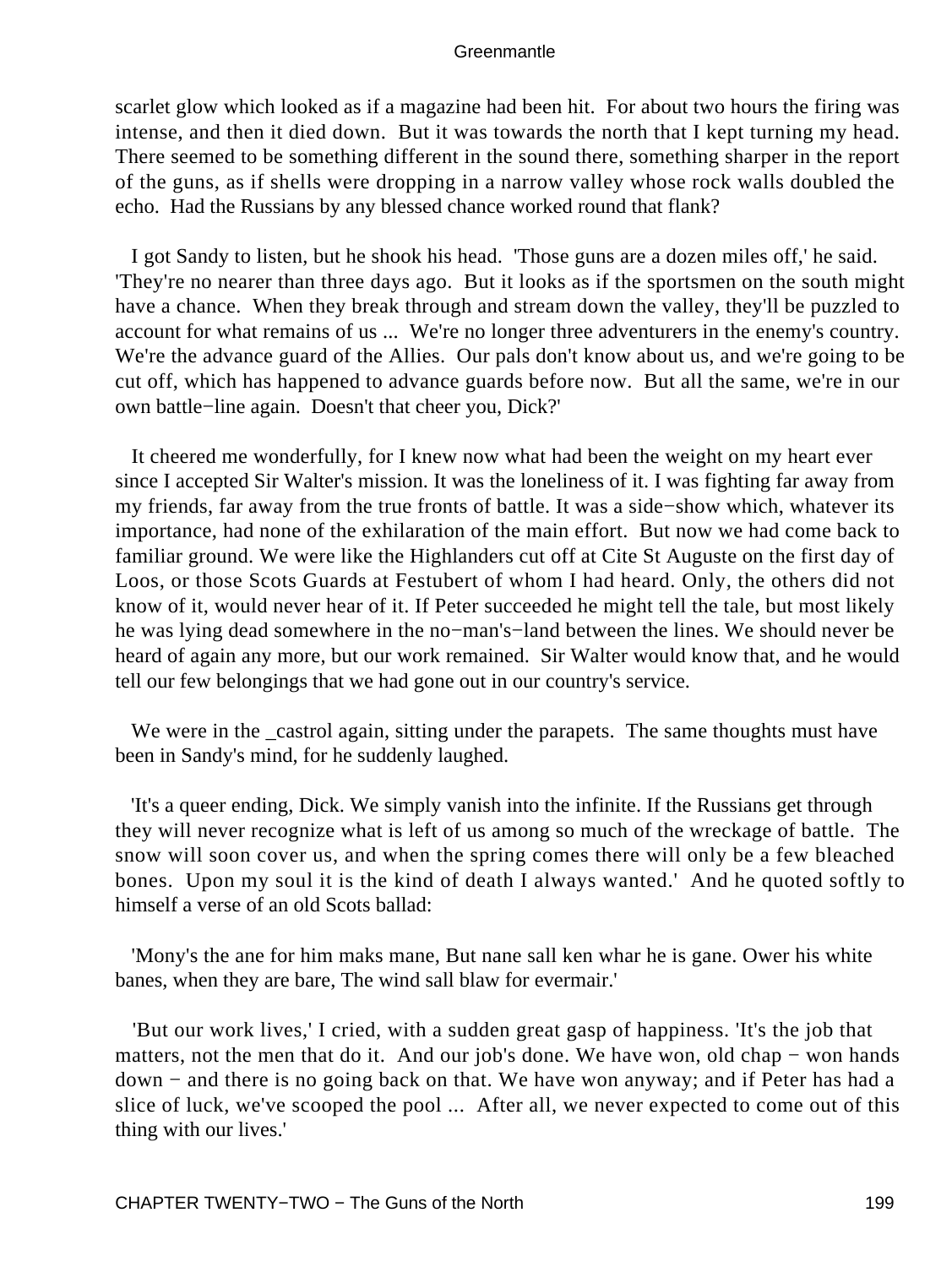Blenkiron, with his leg stuck out stiffly before him, was humming quietly to himself, as he often did when he felt cheerful. He had only one song, 'John Brown's Body'; usually only a line at a time, but now he got as far as the whole verse:

 'He captured Harper's Ferry, with his nineteen men so true, And he frightened old Virginny till she trembled through and through. They hung him for a traitor, themselves the traitor crew, But his soul goes marching along.'

'Feeling good?' I asked.

 'Fine. I'm about the luckiest man on God's earth, Major. I've always wanted to get into a big show, but I didn't see how it would come the way of a homely citizen like me, living in a steam−warmed house and going down town to my office every morning. I used to envy my old dad that fought at Chattanooga, and never forgot to tell you about it. But I guess Chattanooga was like a scrap in a Bowery bar compared to this. When I meet the old man in Glory he'll have to listen some to me.'

 It was just after Blenkiron spoke that we got a reminder of Stumm's presence. The gun was well laid, for a shell plumped on the near edge of the castro. It made an end of one of the Companions who was on guard there, badly wounded another, and a fragment gashed my thigh. We took refuge in the shallow cave, but some wild shooting from the east side brought us back to the parapets, for we feared an attack. None came, nor any more shells, and once again the night was quiet.

I asked Blenkiron if he had any near relatives.

 'Why, no, except a sister's son, a college−boy who has no need of his uncle. It's fortunate that we three have no wives. I haven't any regrets, neither, for I've had a mighty deal out of life. I was thinking this morning that it was a pity I was going out when I had just got my duo−denum to listen to reason. But I reckon that's another of my mercies. The good God took away the pain in my stomach so that I might go to Him with a clear head and a thankful heart.'

 'We're lucky fellows,' said Sandy; 'we've all had our whack. When I remember the good times I've had I could sing a hymn of praise. We've lived long enough to know ourselves, and to shape ourselves into some kind of decency. But think of those boys who have given their lives freely when they scarcely knew what life meant. They were just at the beginning of the road, and they didn't know what dreary bits lay before them. It was all sunshiny and bright−coloured, and yet they gave it up without a moment's doubt. And think of the men with wives and children and homes that were the biggest things in life to them. For fellows like us to shirk would be black cowardice. It's small credit for us to stick it out. But when those others shut their teeth and went forward, they were blessed heroes. ...'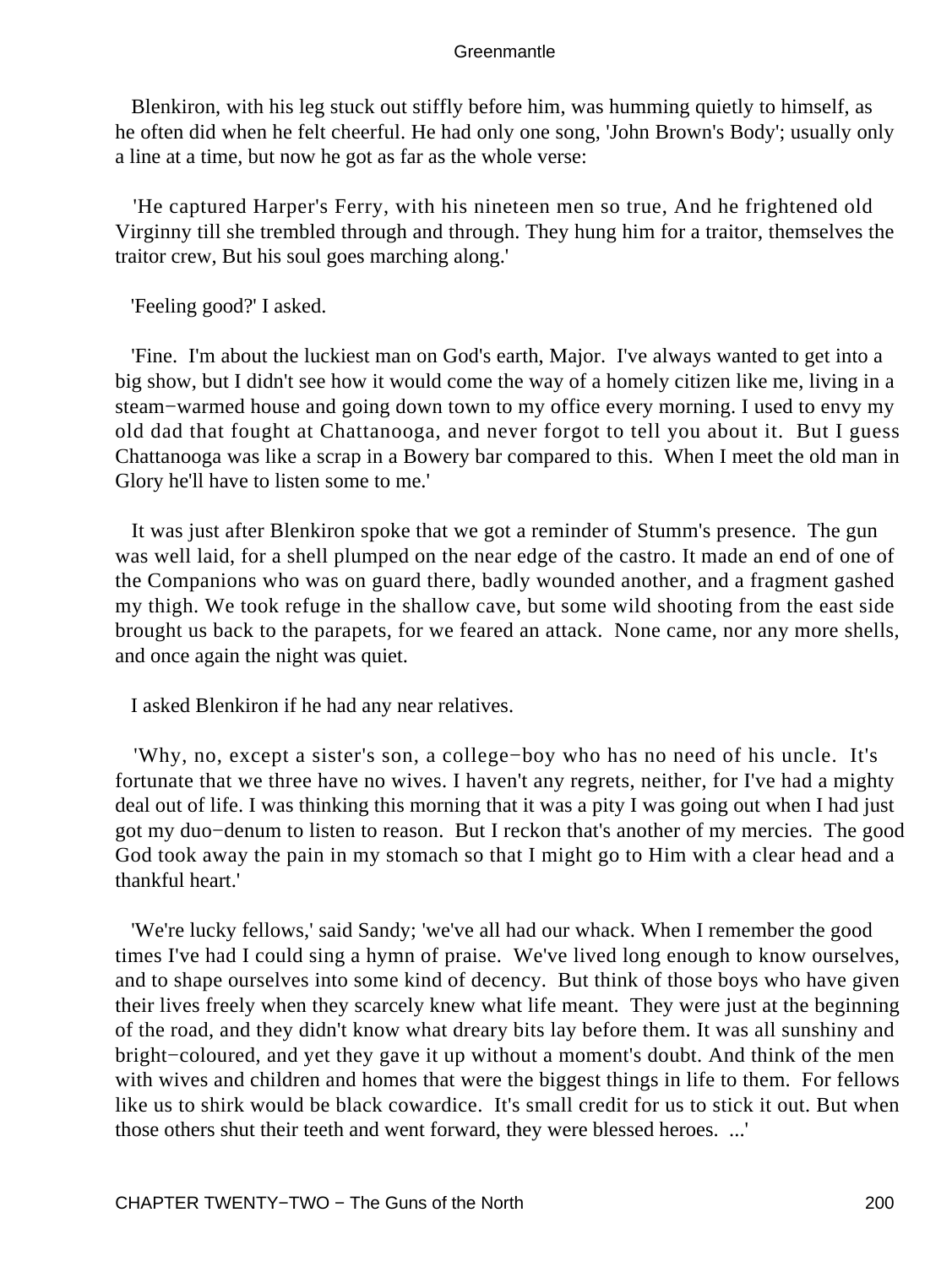After that we fell silent. A man's thoughts at a time like that seem to be double−powered, and the memory becomes very sharp and clear. I don't know what was in the others' minds, but I know what filled my own ...

 I fancy it isn't the men who get most out of the world and are always buoyant and cheerful that most fear to die. Rather it is the weak−engined souls who go about with dull eyes, that cling most fiercely to life. They have not the joy of being alive which is a kind of earnest of immortality ... I know that my thoughts were chiefly about the jolly things that I had seen and done; not regret, but gratitude. The panorama of blue noons on the veld unrolled itself before me, and hunter's nights in the bush, the taste of food and sleep, the bitter stimulus of dawn, the joy of wild adventure, the voices of old staunch friends. Hitherto the war had seemed to make a break with all that had gone before, but now the war was only part of the picture. I thought of my battalion, and the good fellows there, many of whom had fallen on the Loos parapets. I had never looked to come out of that myself. But I had been spared, and given the chance of a greater business, and I had succeeded. That was the tremendous fact, and my mood was humble gratitude to God and exultant pride. Death was a small price to pay for it. As Blenkiron would have said, I had got good value in the deal.

 The night was getting bitter cold, as happens before dawn. It was frost again, and the sharpness of it woke our hunger. I got out the remnants of the food and wine and we had a last meal. I remember we pledged each other as we drank.

'We have eaten our Passover Feast,' said Sandy. 'When do you look for the end?'

'After dawn,' I said. 'Stumm wants daylight to get the full savour of his revenge.'

 Slowly the sky passed from ebony to grey, and black shapes of hill outlined themselves against it. A wind blew down the valley, bringing the acrid smell of burning, but something too of the freshness of morn. It stirred strange thoughts in me, and woke the old morning vigour of the blood which was never to be mine again. For the first time in that long vigil I was torn with a sudden regret.

 'We must get into the cave before it is full light,' I said. 'We had better draw lots for the two to go.'

 The choice fell on one of the Companions and Blenkiron. 'You can count me out,' said the latter. 'If it's your wish to find a man to be alive when our friends come up to count their spoil, I guess I'm the worst of the lot. I'd prefer, if you don't mind, to stay here. I've made my peace with my Maker, and I'd like to wait quietly on His call. I'll play a game of Patience to pass the time.'

He would take no denial, so we drew again, and the lot fell to Sandy.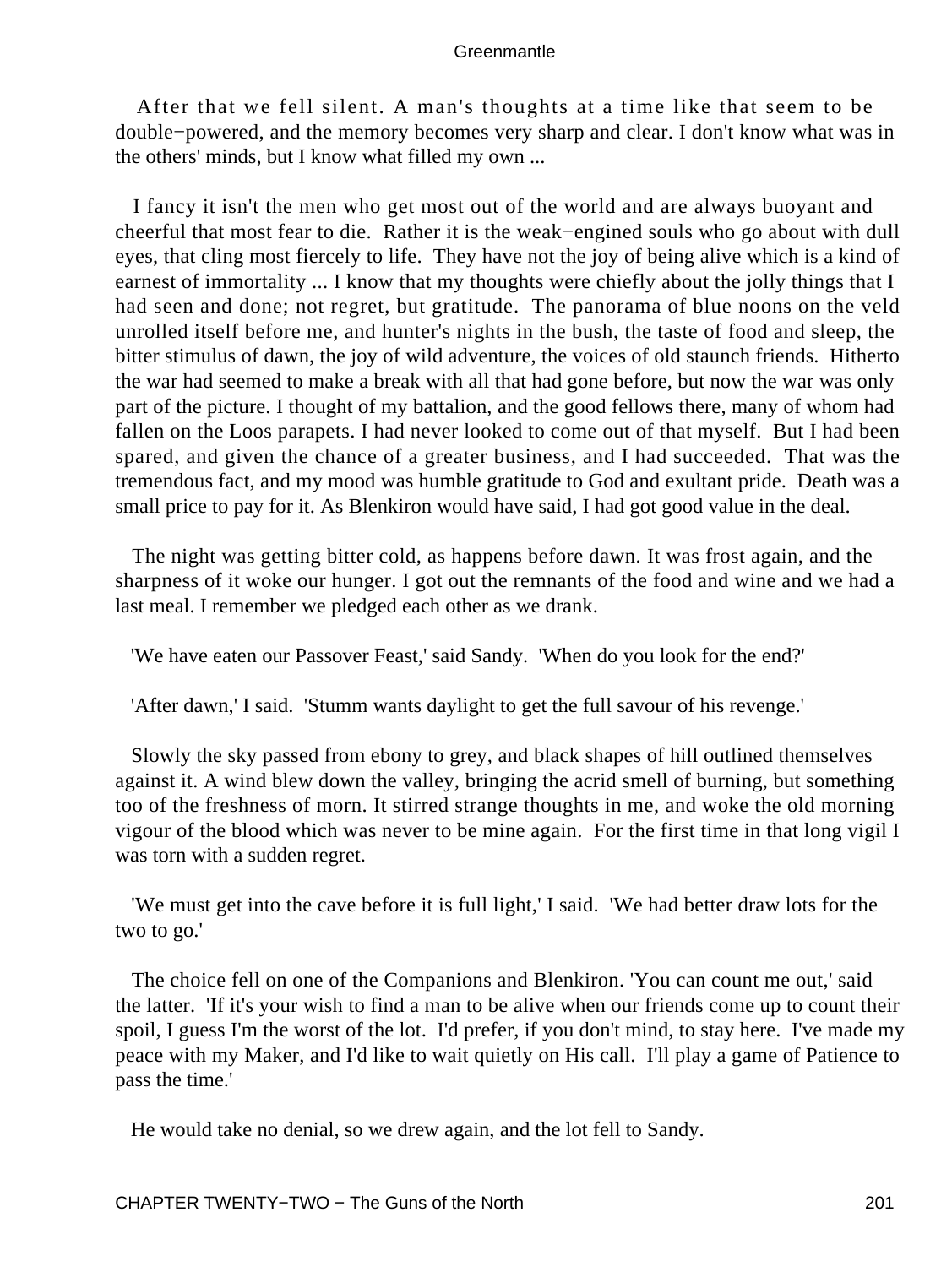'If I'm the last to go,' he said, 'I promise I don't miss. Stumm won't be long in following me.'

 He shook hands with his cheery smile, and he and the Companion slipped over the parapet in the final shadows before dawn.

 Blenkiron spread his Patience cards on a flat rock, and dealt out the Double Napoleon. He was perfectly calm, and hummed to himself his only tune. For myself I was drinking in my last draught of the hill air. My contentment was going. I suddenly felt bitterly loath to die.

 Something of the same kind must have passed through Blenkiron's head. He suddenly looked up and asked, 'Sister Anne, Sister Anne, do you see anybody coming?'

 I stood close to the parapet, watching every detail of the landscape as shown by the revealing daybreak. Up on the shoulders of the Palantuken, snowdrifts lipped over the edges of the cliffs. I wondered when they would come down as avalanches. There was a kind of croft on one hillside, and from a hut the smoke of breakfast was beginning to curl. Stumm's gunners were awake and apparently holding council. Far down on the main road a convoy was moving − I heard the creak of the wheels two miles away, for the air was deathly still.

 Then, as if a spring had been loosed, the world suddenly leaped to a hideous life. With a growl the guns opened round all the horizon. They were especially fierce to the south, where a \_rafale beat as I had never heard it before. The one glance I cast behind me showed the gap in the hills choked with fumes and dust.

 But my eyes were on the north. From Erzerum city tall tongues of flame leaped from a dozen quarters. Beyond, towards the opening of the Euphrates glen, there was the sharp crack of field−guns. I strained eyes and ears, mad with impatience, and I read the riddle.

 ' Sandy,' I yelled, 'Peter has got through. The Russians are round the flank. The town is burning. Glory to God, we've won, we've won!'

 And as I spoke the earth seemed to split beside me, and I was flung forward on the gravel which covered Hilda von Einem's grave.

 As I picked myself up, and to my amazement found myself uninjured, I saw Blenkiron rubbing the dust out of his eyes and arranging a disordered card. He had stopped humming, and was singing aloud:

 'He captured Harper's Ferry, with his nineteen men so true And he frightened old Virginny ...'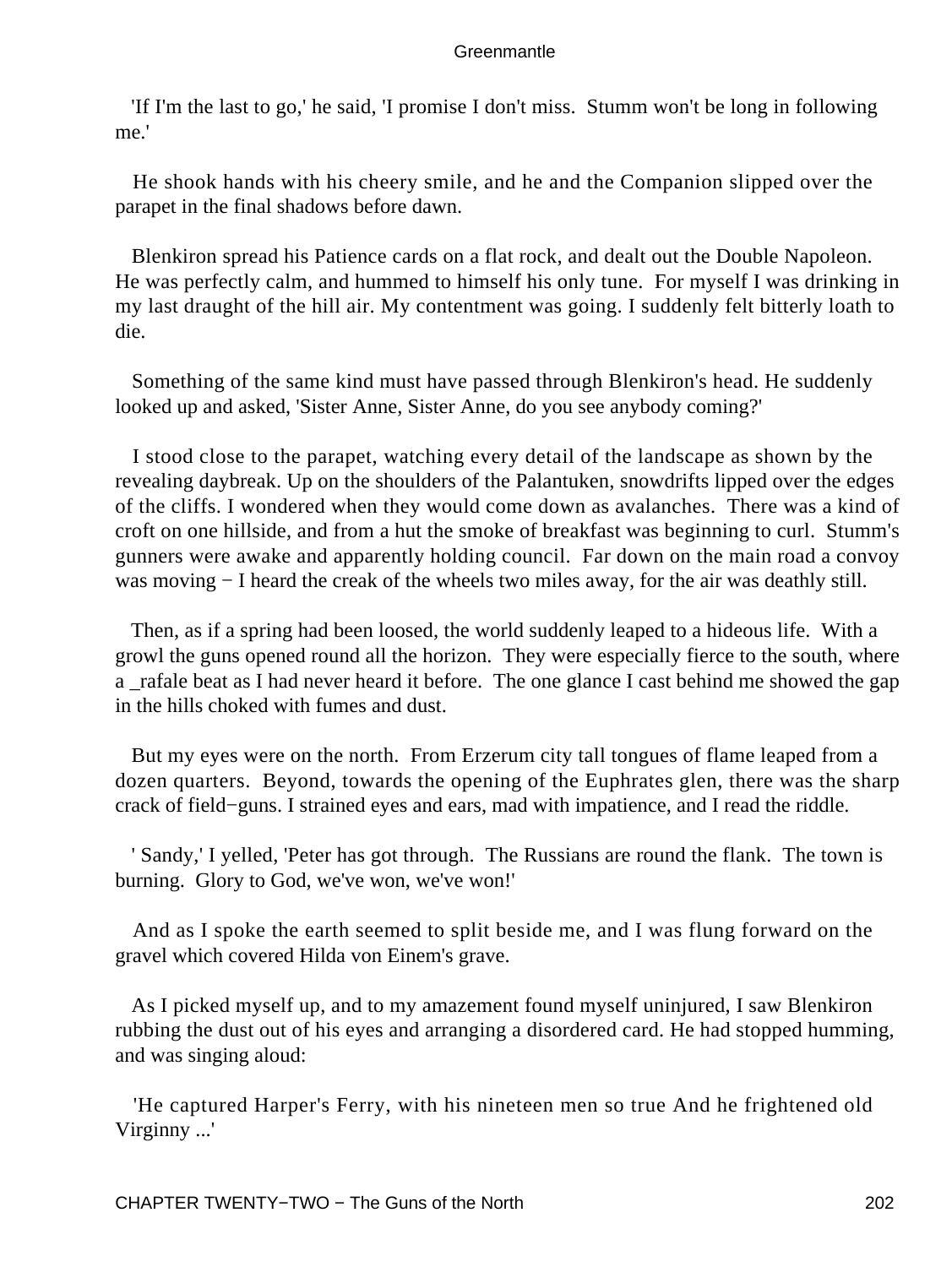'Say, Major,' he cried, 'I believe this game of mine is coming out.'

 I was now pretty well mad. The thought that old Peter had won, that we had won beyond our wildest dreams, that if we died there were those coming who would exact the uttermost vengeance, rode my brain like a fever. I sprang on the parapet and waved my hand to Stumm, shouting defiance. Rifle shots cracked out from behind, and I leaped back just in time for the next shell.

 The charge must have been short, for it was a bad miss, landing somewhere on the glacis. The next was better and crashed on the near parapet, carving a great hole in the rocky \_kranz. This time my arm hung limp, broken by a fragment of stone, but I felt no pain.

 Blenkiron seemed to bear a charmed life, for he was smothered in dust, but unhurt. He blew the dust away from his cards very gingerly and went on playing.

'Sister Anne,' he asked, 'do you see anybody coming?'

Then came a dud which dropped neatly inside on the soft ground.

 I was determined to break for the open and chance the rifle fire, for if Stumm went on shooting the \_castrol was certain death. I caught Blenkiron round the middle, scattering his cards to the winds, and jumped over the parapet.

 'Don't apologize, Sister Anne,' said he. 'The game was as good as won. But for God's sake drop me, for if you wave me like the banner of freedom I'll get plugged sure and good.'

 My one thought was to get cover for the next minutes, for I had an instinct that our vigil was near its end. The defences of Erzerum were crumbling like sand−castles, and it was a proof of the tenseness of my nerves that I seemed to be deaf to the sound. Stumm had seen us cross the parapet, and he started to sprinkle all the surroundings of the \_castrol. Blenkiron and I lay like a working−party between the lines caught by machine−guns, taking a pull on ourselves as best we could. Sandy had some kind of cover, but we were on the bare farther slope, and the riflemen on that side might have had us at their mercy.

 But no shots came from them. As I looked east, the hillside, which a little before had been held by our enemies, was as empty as the desert. And then I saw on the main road a sight which for a second time made me yell like a maniac. Down that glen came a throng of men and galloping limbers – a crazy, jostling crowd, spreading away beyond the road to the steep slopes, and leaving behind it many black dots to darken the snows. The gates of the South had yielded, and our friends were through them.

 At that sight I forgot all about our danger. I didn't give a cent for Stumm's shells. I didn't believe he could hit me. The fate which had mercifully preserved us for the first taste of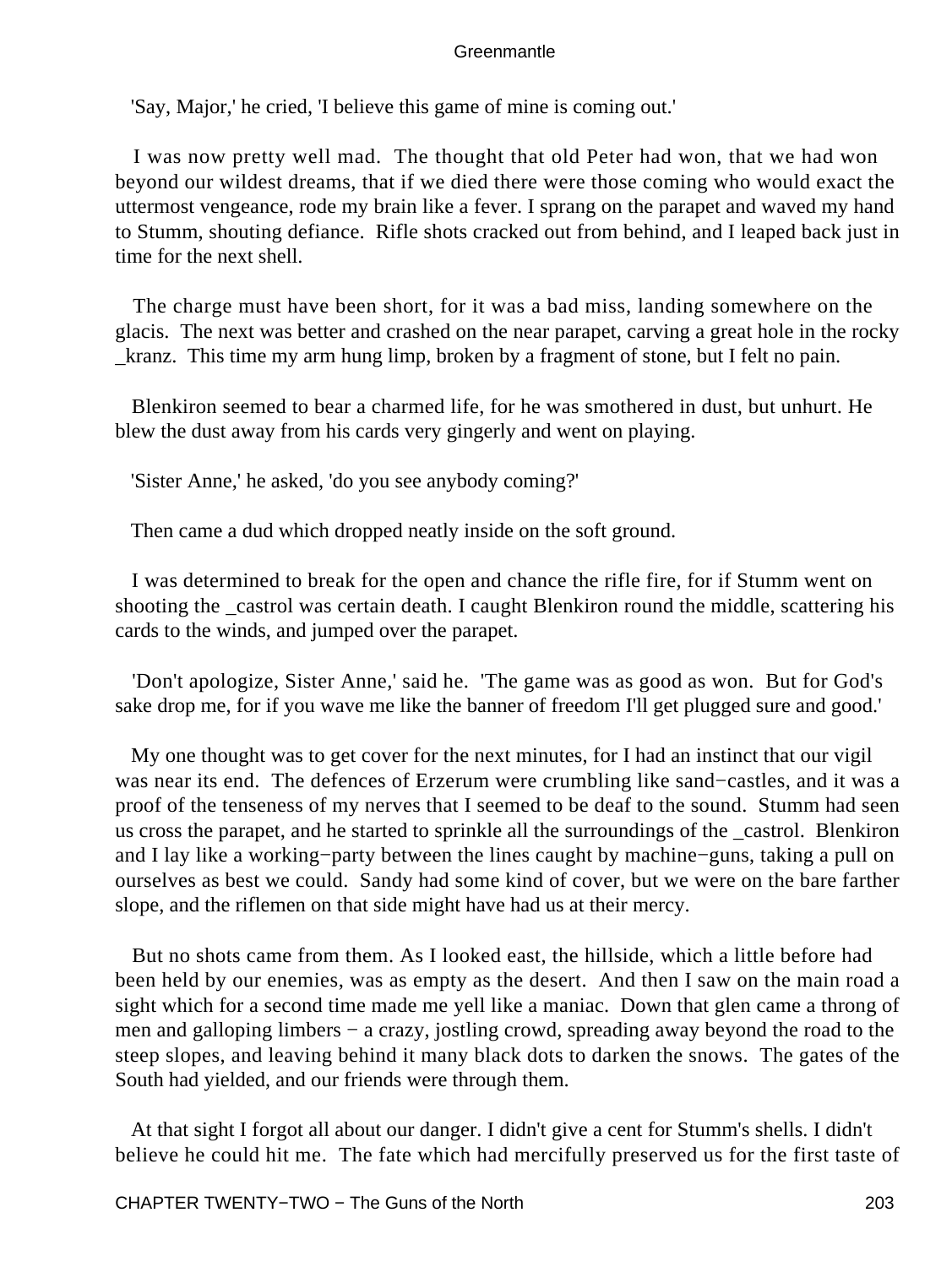victory would see us through to the end.

 I remember bundling Blenkiron along the hill to find Sandy. But our news was anticipated. For down our own side−glen came the same broken tumult of men. More; for at their backs, far up at the throat of the pass, I saw horsemen − the horsemen of the pursuit. Old Nicholas had flung his cavalry in.

 Sandy was on his feet, with his lips set and his eye abstracted. If his face hadn't been burned black by weather it would have been pale as a dish−clout. A man like him doesn't make up his mind for death and then be given his life again without being wrenched out of his bearings. I thought he didn't understand what had happened, so I beat him on the shoulders.

 'Man, d'you see?' I cried. 'The Cossacks! The Cossacks! God! How they're taking that slope! They're into them now. By heaven, we'll ride with them! We'll get the gun horses!'

 A little knoll prevented Stumm and his men from seeing what was happening farther up the glen, till the first wave of the rout was on them. He had gone on bombarding the \_castrol and its environs while the world was cracking over his head. The gun team was in the hollow below the road, and down the hill among the boulders we crawled, Blenkiron as lame as a duck, and me with a limp left arm.

 The poor beasts were straining at their pickets and sniffing the morning wind, which brought down the thick fumes of the great bombardment and the indescribable babbling cries of a beaten army. Before we reached them that maddened horde had swept down on them, men panting and gasping in their flight, many of them bloody from wounds, many tottering in the first stages of collapse and death. I saw the horses seized by a dozen hands, and a desperate fight for their possession. But as we halted there our eyes were fixed on the battery on the road above us, for round it was now sweeping the van of the retreat.

 I had never seen a rout before, when strong men come to the end of their tether and only their broken shadows stumble towards the refuge they never find. No more had Stumm, poor devil. I had no ill−will left for him, though coming down that hill I was rather hoping that the two of us might have a final scrap. He was a brute and a bully, but, by God! he was a man. I heard his great roar when he saw the tumult, and the next I saw was his monstrous figure working at the gun. He swung it south and turned it on the fugitives. But he never fired it. The press was on him, and the gun was swept sideways. He stood up, a foot higher than any of them, and he seemed to be trying to check the rush with his pistol. There is power in numbers, even though every unit is broken and fleeing. For a second to that wild crowd Stumm was the enemy, and they had strength enough to crush him. The wave flowed round and then across him. I saw the butt−ends of rifles crash on his head and shoulders, and the next second the stream had passed over his body.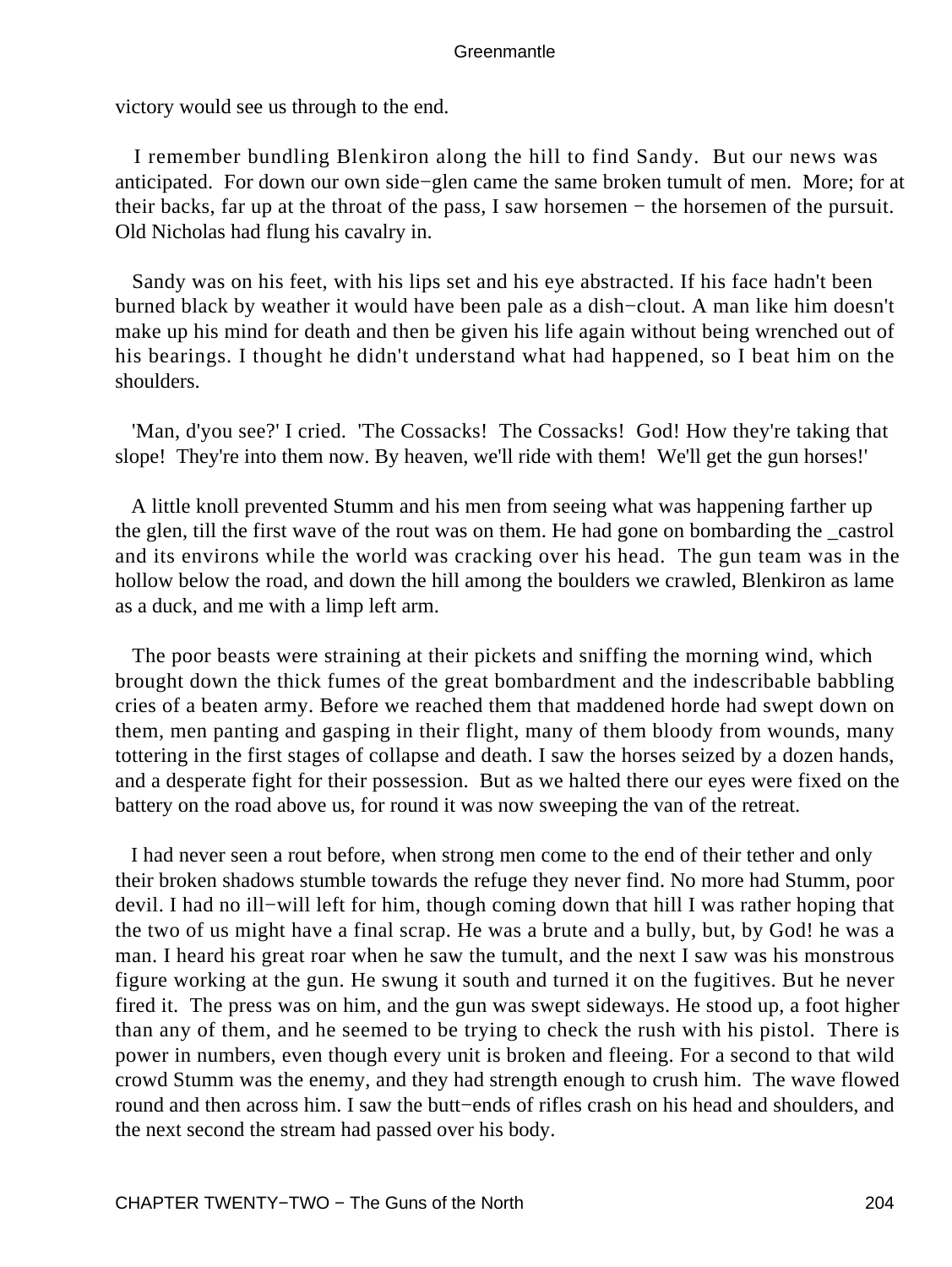That was God's judgement on the man who had set himself above his kind.

Sandy gripped my shoulder and was shouting in my ear:

'They're coming, Dick. Look at the grey devils ... Oh, God be thanked, it's our friends!'

 The next minute we were tumbling down the hillside, Blenkiron hopping on one leg between us. I heard dimly Sandy crying, 'Oh, well done our side!' and Blenkiron declaiming about Harper's Ferry, but I had no voice at all and no wish to shout. I know the tears were in my eyes, and that if I had been left alone I would have sat down and cried with pure thankfulness. For sweeping down the glen came a cloud of grey cavalry on little wiry horses, a cloud which stayed not for the rear of the fugitives, but swept on like a flight of rainbows, with the steel of their lance−heads glittering in the winter sun. They were riding for Erzerum.

 Remember that for three months we had been with the enemy and had never seen the face of an Ally in arms. We had been cut off from the fellowship of a great cause, like a fort surrounded by an army. And now we were delivered, and there fell around us the warm joy of comradeship as well as the exultation of victory.

 We flung caution to the winds, and went stark mad. Sandy, still in his emerald coat and turban, was scrambling up the farther slope of the hollow, yelling greetings in every language known to man. The leader saw him, with a word checked his men for a moment − it was marvellous to see the horses reined in in such a break−neck ride − and from the squadron half a dozen troopers swung loose and wheeled towards us. Then a man in a grey overcoat and a sheepskin cap was on the ground beside us wringing our hands.

 'You are safe, my old friends' − it was Peter's voice that spoke − 'I will take you back to our army, and get you breakfast.'

 'No, by the Lord, you won't,' cried Sandy. 'We've had the rough end of the job and now we'll have the fun. Look after Blenkiron and these fellows of mine. I'm going to ride knee by knee with your sportsmen for the city.'

 Peter spoke a word, and two of the Cossacks dismounted. The next I knew I was mixed up in the cloud of greycoats, galloping down the road up which the morning before we had strained to the castrol.

 That was the great hour of my life, and to live through it was worth a dozen years of slavery. With a broken left arm I had little hold on my beast, so I trusted my neck to him and let him have his will. Black with dirt and smoke, hatless, with no kind of uniform, I was a wilder figure than any Cossack. I soon was separated from Sandy, who had two hands and a better horse, and seemed resolute to press forward to the very van. That would have been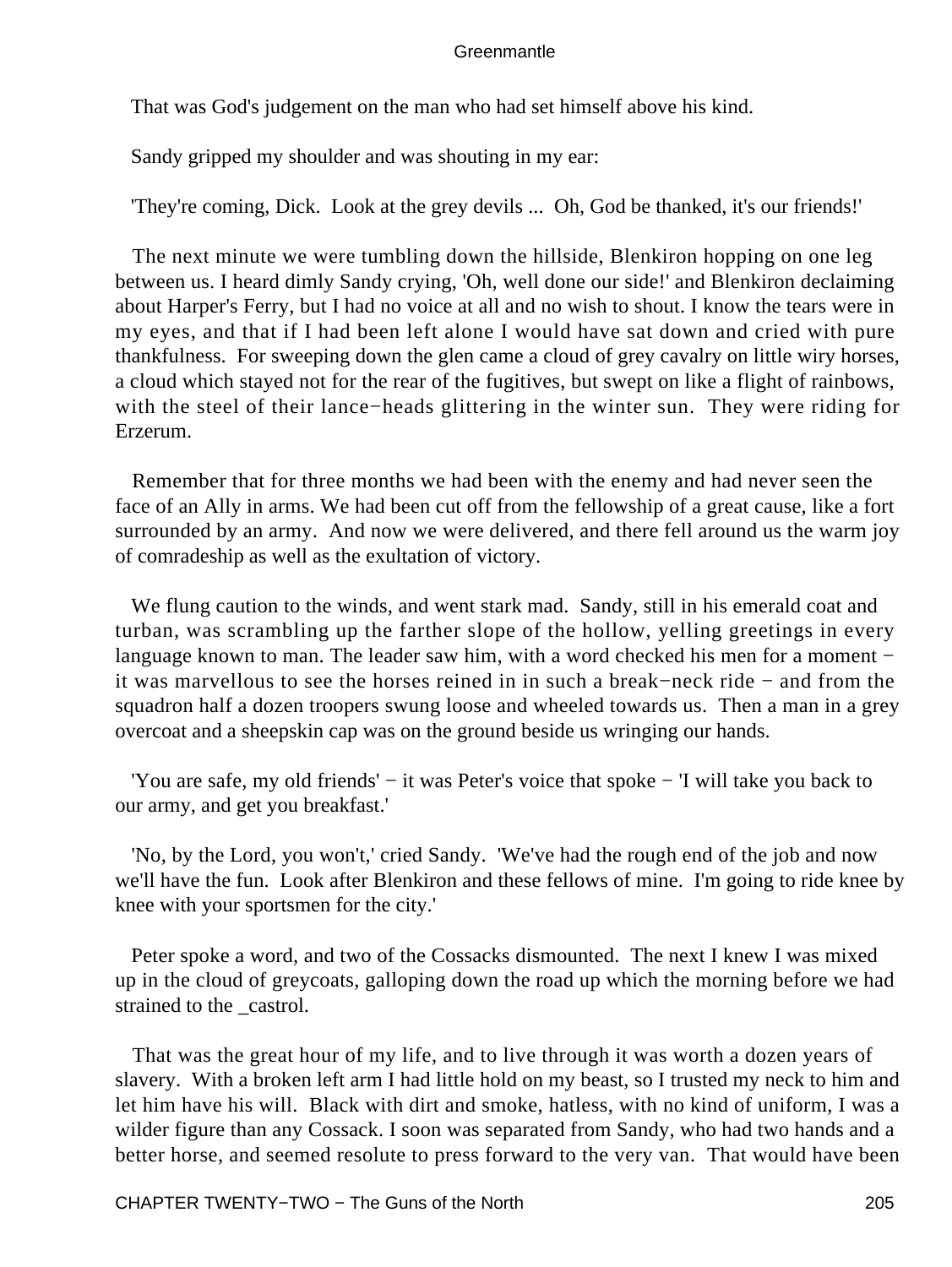suicide for me, and I had all I could do to keep my place in the bunch I rode with.

 But, Great God! what an hour it was! There was loose shooting on our flank, but nothing to trouble us, though the gun team of some Austrian howitzer, struggling madly at a bridge, gave us a bit of a tussle. Everything flitted past me like smoke, or like the mad finale of a dream just before waking. I knew the living movement under me, and the companionship of men, but all dimly, for at heart I was alone, grappling with the realization of a new world. I felt the shadows of the Palantuken glen fading, and the great burst of light as we emerged on the wider valley. Somewhere before us was a pall of smoke seamed with red flames, and beyond the darkness of still higher hills. All that time I was dreaming, crooning daft catches of song to myself, so happy, so deliriously happy that I dared not try to think. I kept muttering a kind of prayer made up of Bible words to Him who had shown me His goodness in the land of the living.

 But as we drew out from the skirts of the hills and began the long slope to the city, I woke to clear consciousness. I felt the smell of sheepskin and lathered horses, and above all the bitter smell of fire. Down in the trough lay Erzerum, now burning in many places, and from the east, past the silent forts, horsemen were closing in on it. I yelled to my comrades that we were nearest, that we would be first in the city, and they nodded happily and shouted their strange war−cries. As we topped the last ridge I saw below me the van of our charge − a dark mass on the snow − while the broken enemy on both sides were flinging away their arms and scattering in the fields.

In the very front, now nearing the city ramparts, was one man. He was like the point of the steel spear soon to be driven home. In the clear morning air I could see that he did not wear the uniform of the invaders. He was turbaned and rode like one possessed, and against the snow I caught the dark sheen of emerald. As he rode it seemed that the fleeing Turks were stricken still, and sank by the roadside with eyes strained after his unheeding figure ...

 Then I knew that the prophecy had been true, and that their prophet had not failed them. The long–looked for revelation had come. Greenmantle had appeared at last to an awaiting people.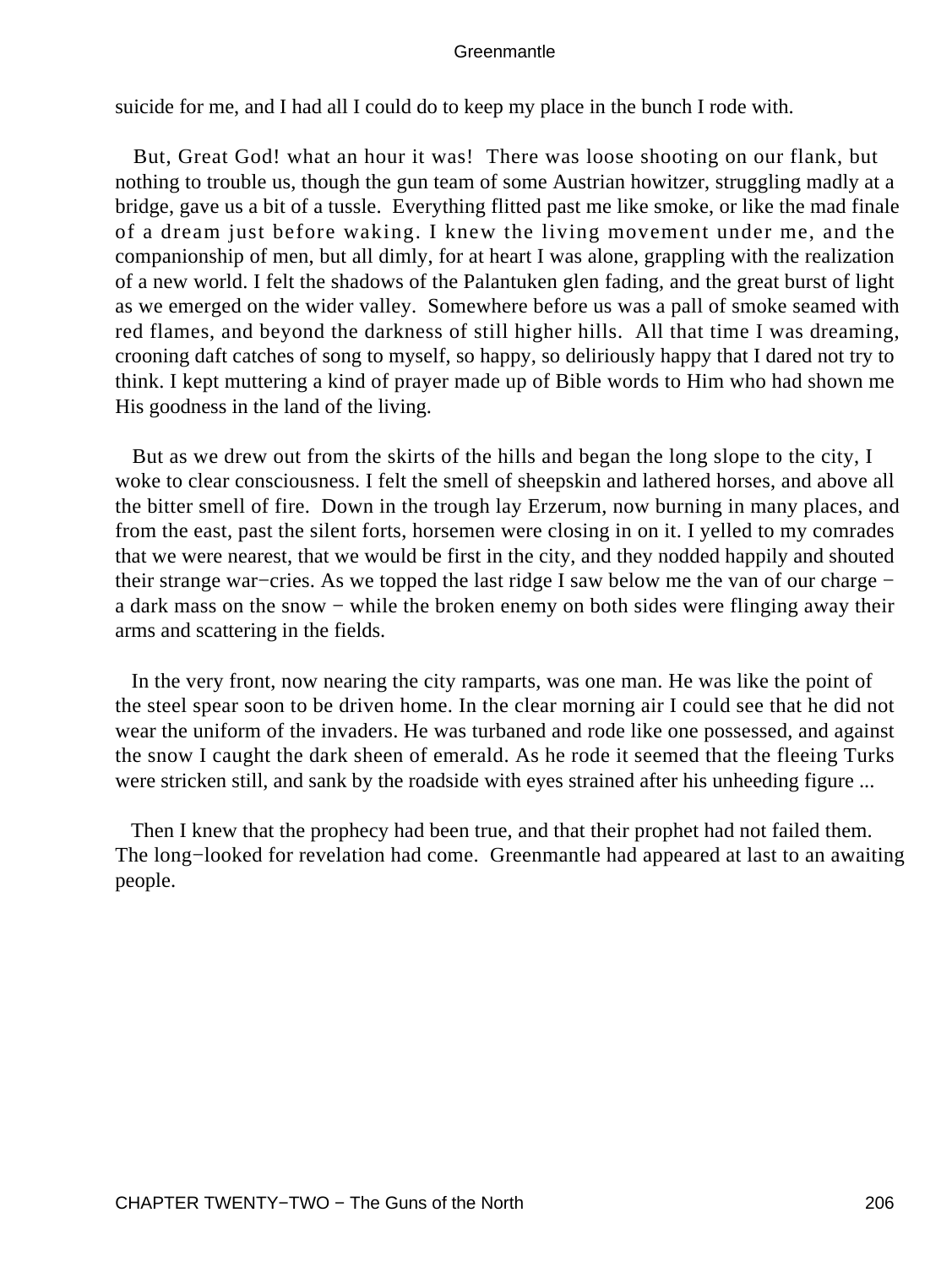# **Table Of Content**

**[CHAPTER ONE − A Mission is Proposed](#page-3-0)**

**[CHAPTER TWO − The Gathering of the Missionaries](#page-11-0)**

**[CHAPTER THREE − Peter Pienaar](#page-23-0)**

**[CHAPTER FOUR − Adventures of Two Dutchmen on the Loose](#page-32-0)**

**[CHAPTER FIVE − Further Adventures of the Same](#page-42-0)**

**[CHAPTER SIX − The Indiscretions of the Same](#page-52-0)**

**[CHAPTER SEVEN − Christmastide](#page-63-0)**

**[CHAPTER EIGHT − The Essen Barges](#page-73-0)**

**[CHAPTER NINE − The Return of the Straggler](#page-81-0)**

**[CHAPTER TEN − The Garden−House of Suliman the Red](#page-90-0)**

**[CHAPTER ELEVEN − The Companions of the Rosy Hours](#page-98-0)**

**[CHAPTER TWELVE − Four Missionaries See Light in their Mission](#page-107-0)**

**[CHAPTER THIRTEEN − I Move in Good Society](#page-115-0)**

**[CHAPTER FOURTEEN − The Lady of the Mantilla](#page-124-0)**

**[CHAPTER FIFTEEN − An Embarrassed Toilet](#page-132-0)**

**[CHAPTER SIXTEEN − The Battered Caravanserai](#page-143-0)**

**[CHAPTER SEVENTEEN − Trouble by The Waters of Babylon](#page-151-0)**

**[CHAPTER EIGHTEEN − Sparrows on the Housetops](#page-159-0)**

**[CHAPTER NINETEEN − Greenmantle](#page-167-0)**

**[CHAPTER TWENTY − Peter Pienaar Goes to the Wars](#page-175-0)**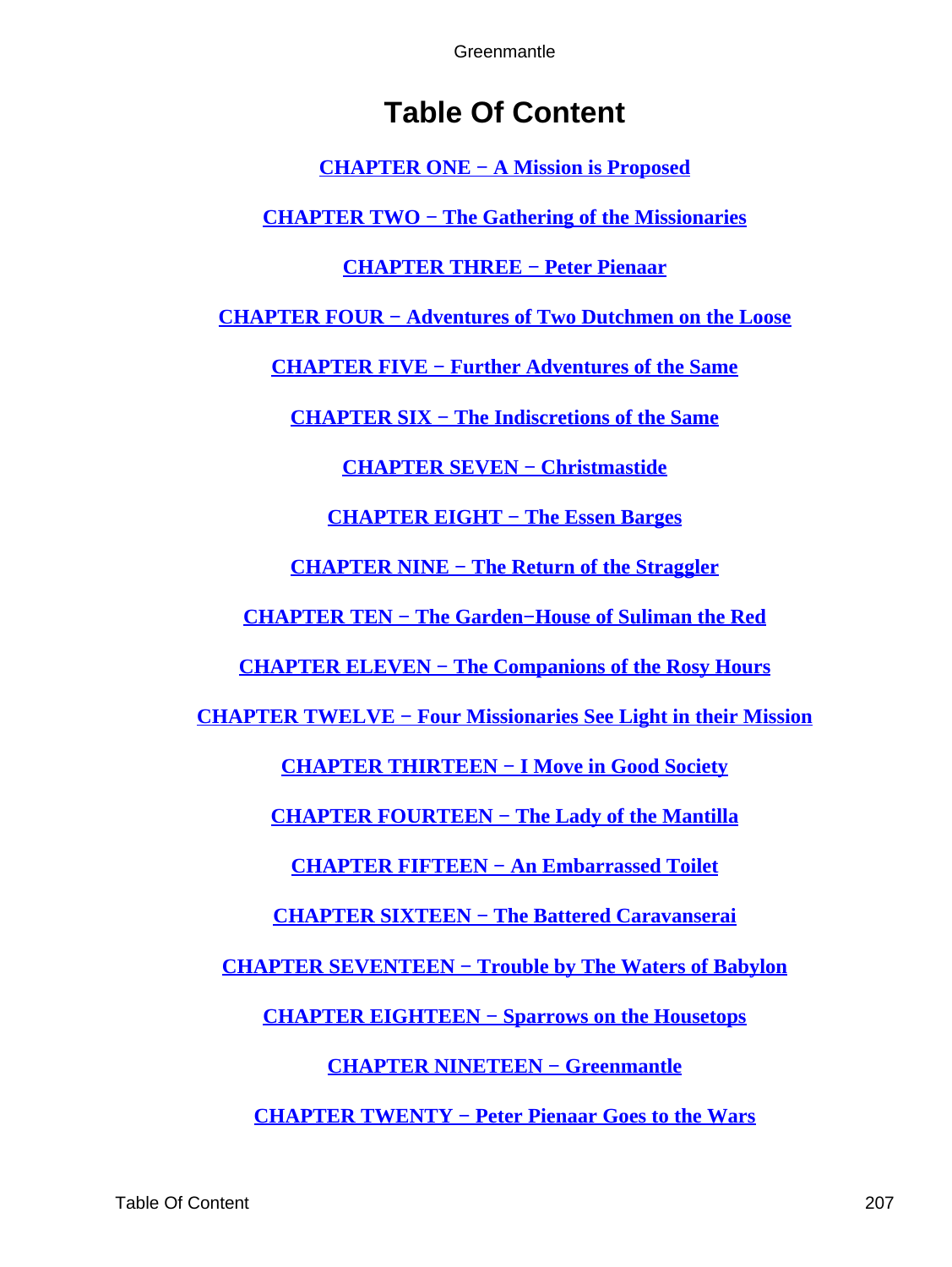**[CHAPTER TWENTY−ONE − The Little Hill](#page-186-0)**

<span id="page-208-0"></span>**[CHAPTER TWENTY−TWO − The Guns of the North](#page-198-0)**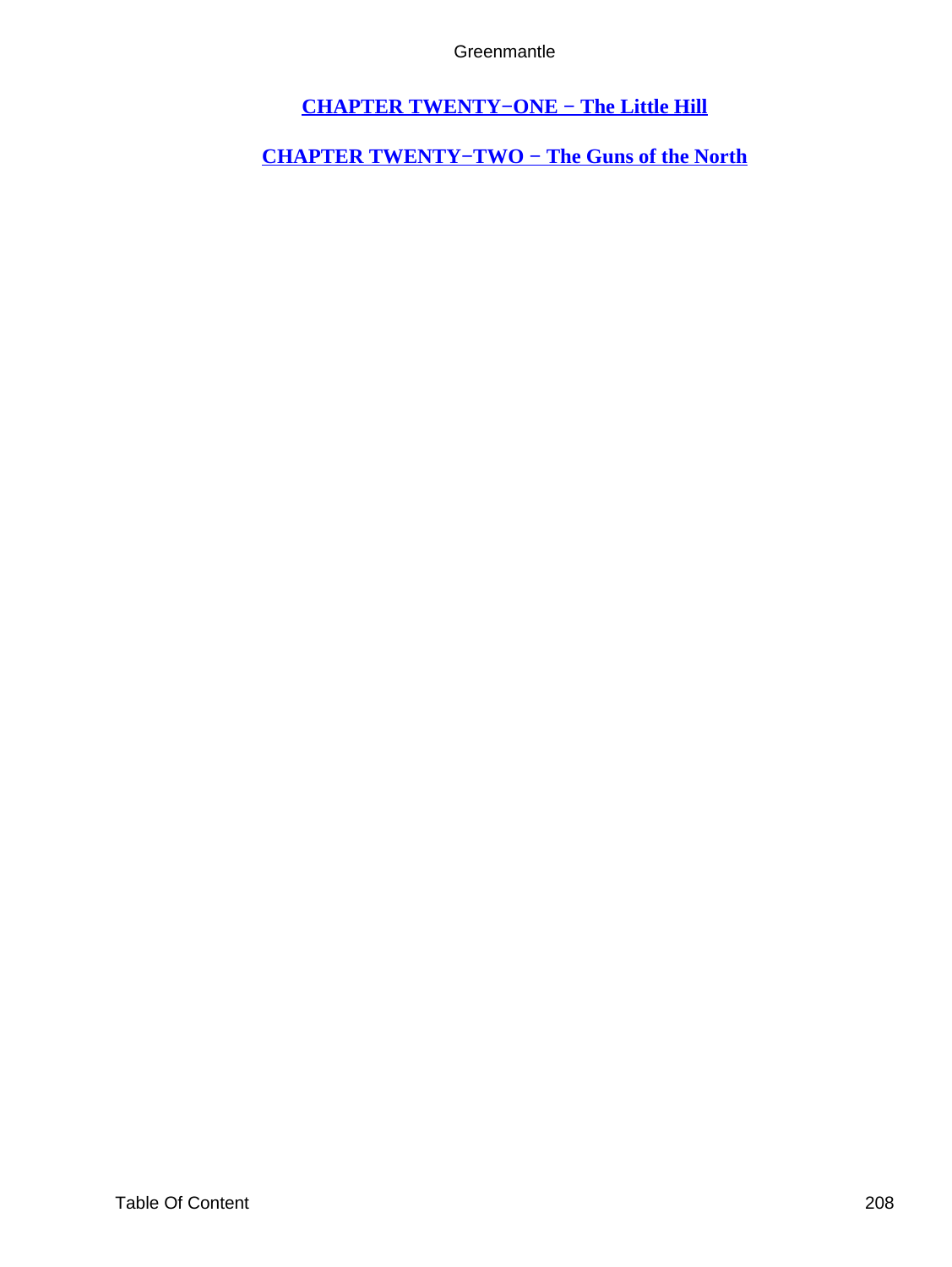## **You are reading a Phoenix Edition:**

It was converted from clean and standard xhtml/xml files. It uses metatags to identify content, and other data. The available resources specific to each ebook format were used to give the reader a pleasant reading experience.

More detais available at Phoenix−Library.org website.

Any suggestion that helps us to improve these editions are welcome.

**The Phoenix−Library Team**